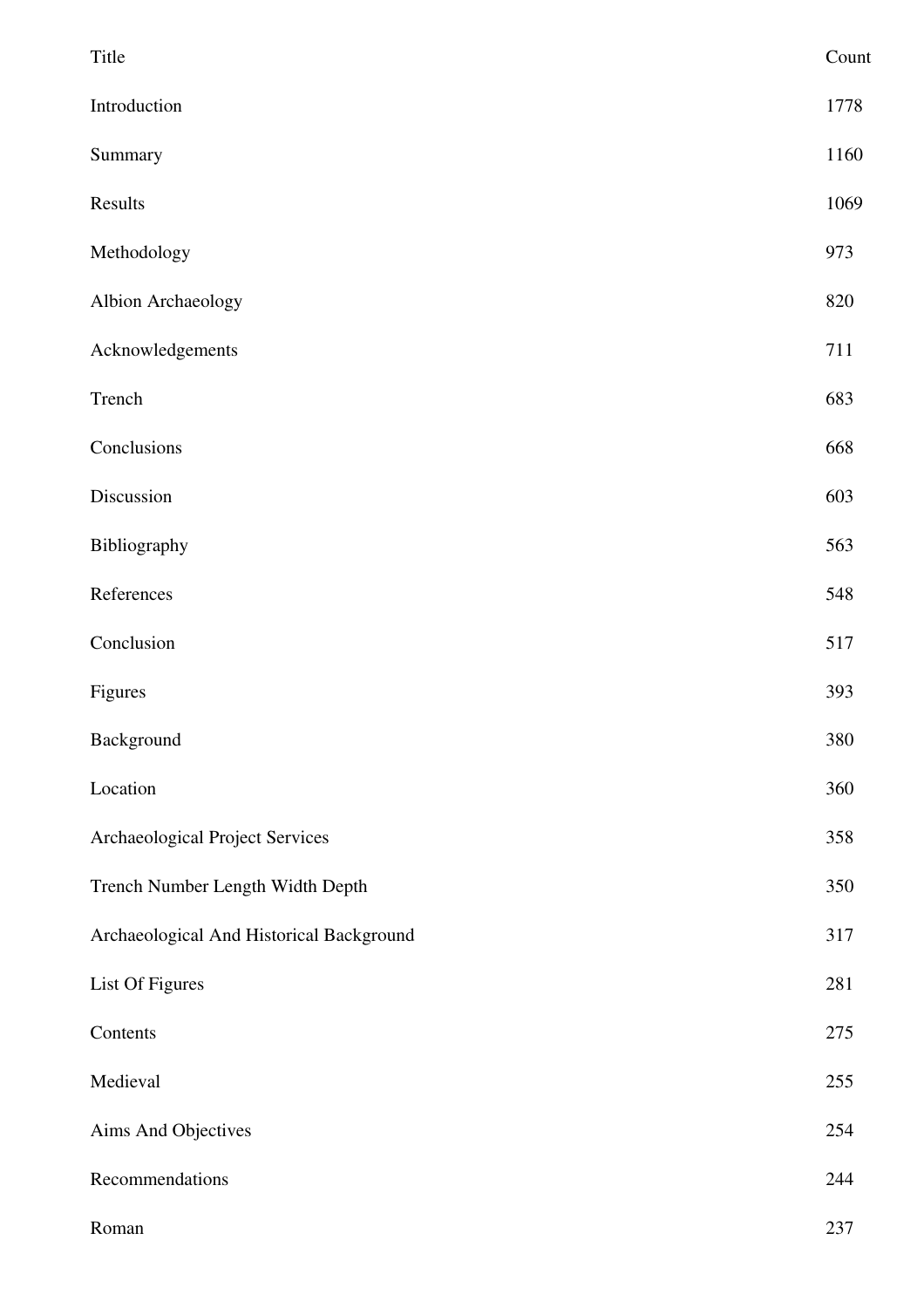| Pottery                                              | 232 |
|------------------------------------------------------|-----|
| Finds                                                | 230 |
| Methods                                              | 227 |
| Archaeological Background                            | 222 |
| Modern                                               | 215 |
| <b>Suffolk County Council</b>                        | 215 |
| The Finds                                            | 214 |
| Planning Background                                  | 208 |
| Width                                                | 205 |
| Archaeological Evaluation                            | 204 |
| Geology And Topography                               | 201 |
| Description                                          | 196 |
| Archaeological Evaluation Report                     | 185 |
| Plates                                               | 180 |
| Archive                                              | 177 |
| Post-medieval                                        | 176 |
| Levels                                               | 174 |
| <b>Report Requirements</b>                           | 173 |
| <b>Birmingham Archaeology</b>                        | 153 |
| Thckn                                                | 148 |
| Northamptonshire Archaeology                         | 142 |
| Appendices                                           | 138 |
| <b>Context Feature Count Weight Description Date</b> | 130 |
| Natural                                              | 123 |
| Geophysical Survey                                   | 122 |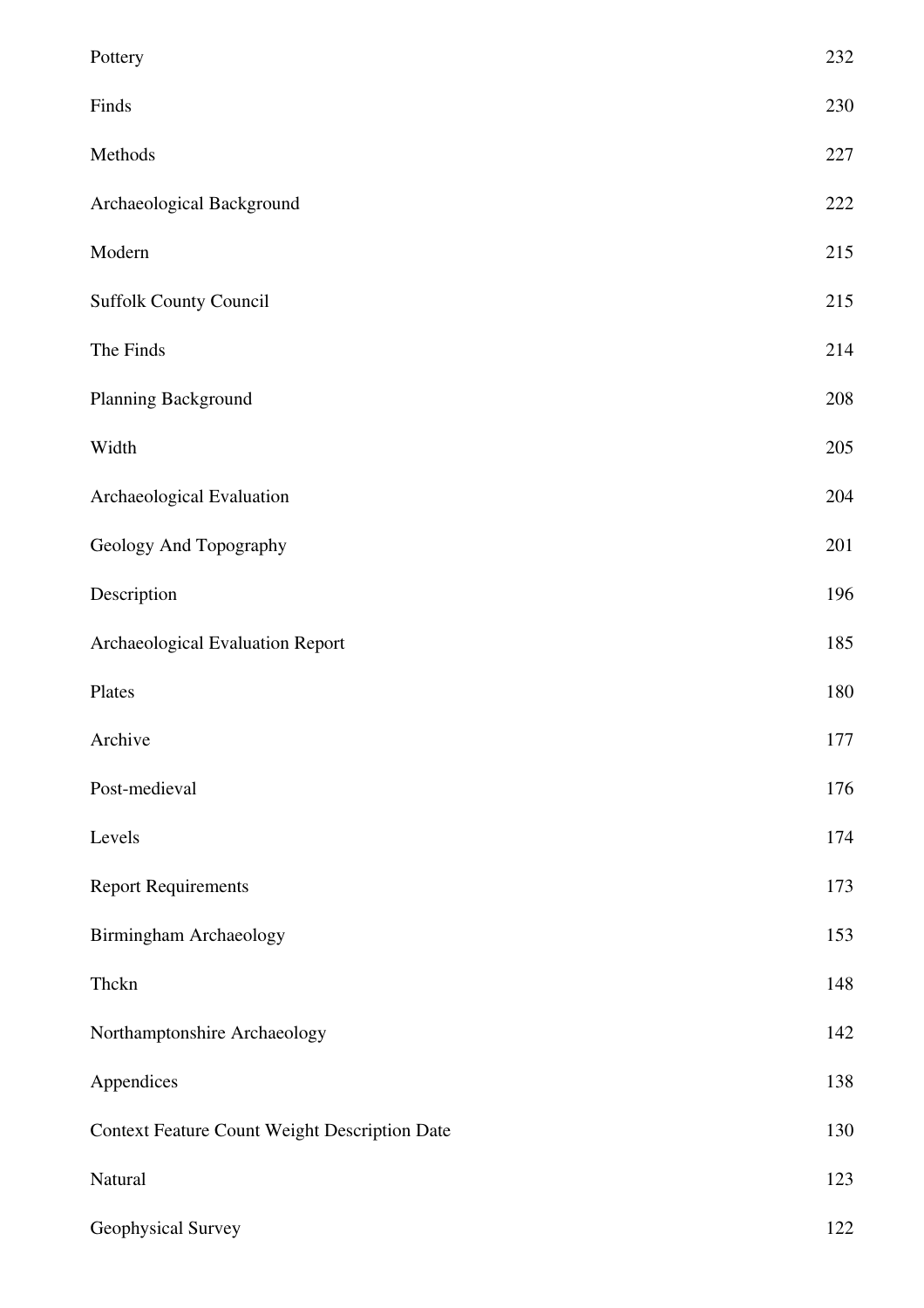| Method                           | 122 |
|----------------------------------|-----|
| Standards                        | 117 |
| London                           | 111 |
| Fieldwork                        | 111 |
| Specification                    | 111 |
| Site Location                    | 110 |
| Copyright                        | 107 |
| Archaeological Monitoring Report | 107 |
| Archaeological Field Evaluation  | 106 |
| <b>List Of Plates</b>            | 106 |
| Historical Background            | 103 |
| Depth                            | 103 |
| List Of Contributors             | 100 |
| None                             | 100 |
| <b>Secondary Sources</b>         | 98  |
| Objectives                       | 97  |
| Project Date                     | 97  |
| Letchworth House                 | 96  |
| Prehistoric                      | 96  |
| Length                           | 95  |
| Geology                          | 95  |
| Undated                          | 92  |
| Trench (fig)                     | 92  |
| <b>Internal Quality Check</b>    | 89  |
| Site Data                        | 89  |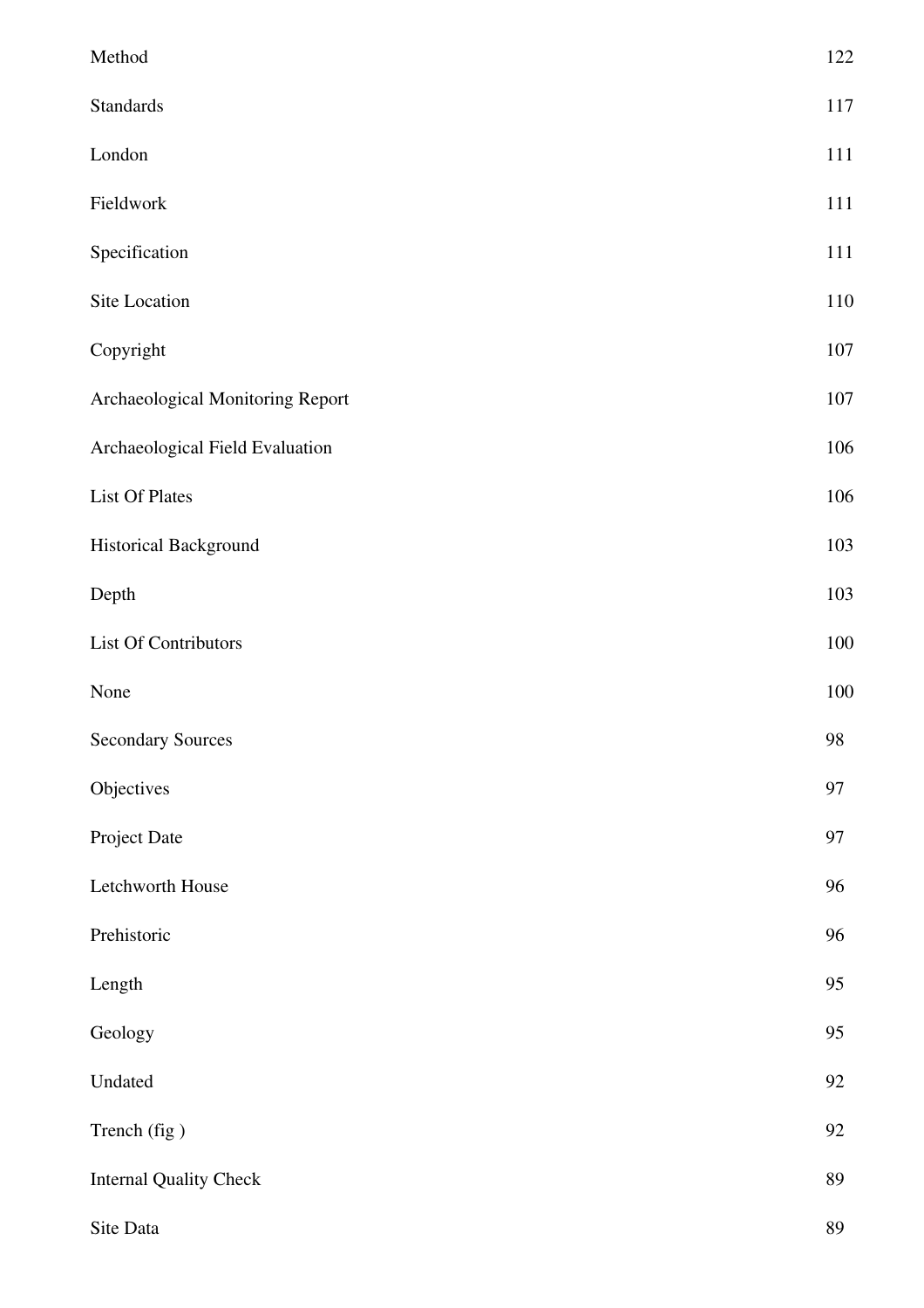| Site                                     | 85     |
|------------------------------------------|--------|
| List Of Tables                           | 83     |
| Stoke-on-trent Archaeology Report        | 81     |
| <b>Conclusions And Recommendations</b>   | 80     |
| Length Width Depth                       | 78     |
| Health And Safety                        | 78     |
| Archaeological Excavation Report         | $77\,$ |
| Edgbaston                                | 76     |
| Illustrations                            | 76     |
| Personnel                                | $75\,$ |
| Aims Methods                             | 74     |
| Archaeological Excavation                | 74     |
| Archaeology                              | 74     |
| Abstract                                 | 74     |
| Shell                                    | 74     |
| <b>Confidence Rating</b>                 | $72\,$ |
| Date                                     | 71     |
| General Management                       | 69     |
| Assessment                               | 69     |
| Archaeology South-east                   | 68     |
| Aims                                     | 67     |
| Birmingham Archaeology Plates            | 66     |
| Historical And Archaeological Background | 65     |
| Flint                                    | 63     |
| Topography And Geology                   | 63     |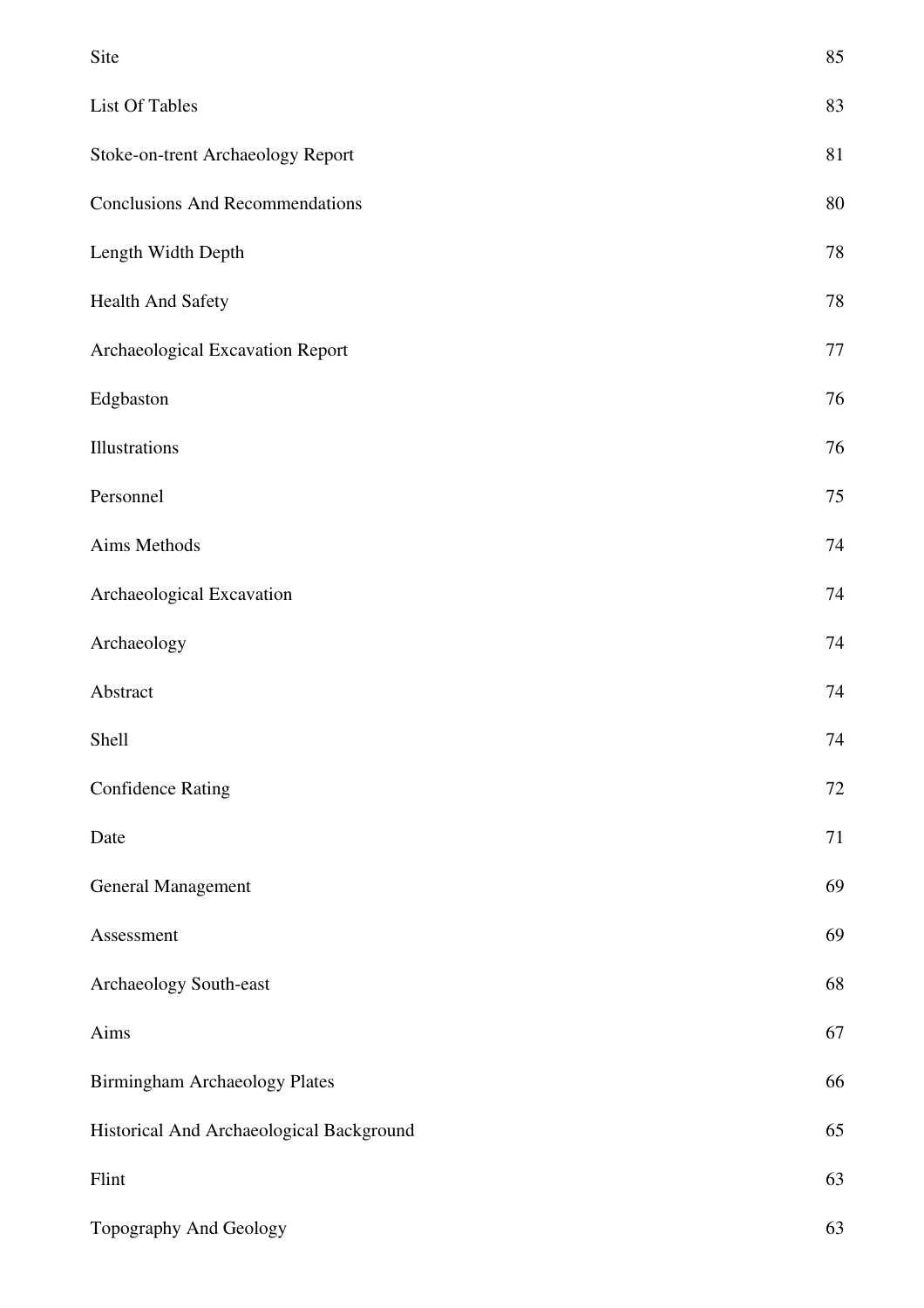| Archaeological Historical Background              | 62     |
|---------------------------------------------------|--------|
| Data Structure Report                             | 61     |
| Field Team                                        | 60     |
| Report And Archive                                | 60     |
| List Of Illustrations                             | 59     |
| <b>Executive Summary</b>                          | 59     |
| Disclaimer                                        | 58     |
| Report                                            | 57     |
| <b>Project Creators</b>                           | 57     |
| Midsummer Meadows Leominster Water Network Scheme | 57     |
| Glass                                             | 56     |
| Project Background                                | 55     |
| Archaeological Watching Brief                     | 55     |
| <b>Quality Control</b>                            | 54     |
| <b>Ceramic Building Material</b>                  | 53     |
| Monitoring                                        | 53     |
| <b>Colchester Archaeological Trust</b>            | $52\,$ |
| Topsoil                                           | $52\,$ |
| Aims And Methods                                  | 51     |
| Sources                                           | 51     |
| Cartographic Sources                              | 51     |
| <b>Context Category Description Period</b>        | 51     |
| Archive Location                                  | $50\,$ |
| <b>Project Details</b>                            | 50     |
| Subsoil                                           | 49     |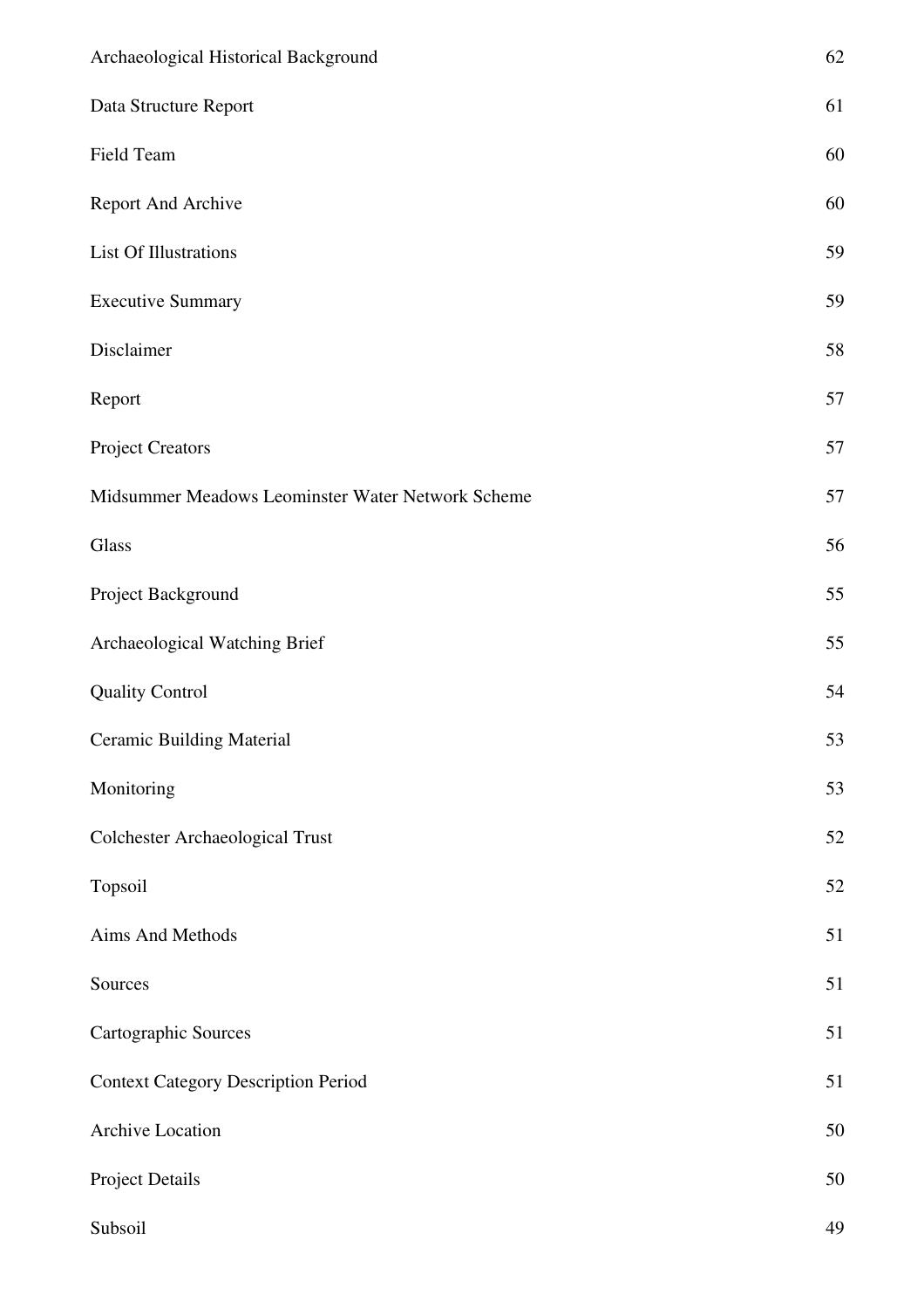| Saxon                                                                                | 49 |
|--------------------------------------------------------------------------------------|----|
| Archaeological Trial Trenching Evaluation                                            | 49 |
| <b>Watching Brief</b>                                                                | 49 |
| Methodology And Results                                                              | 48 |
| Appendix                                                                             | 48 |
| Geology Topography                                                                   | 47 |
| Metalwork                                                                            | 47 |
| <b>Survey Results</b>                                                                | 46 |
| Interpretation                                                                       | 46 |
| Page                                                                                 | 46 |
| Area                                                                                 | 46 |
| Period                                                                               | 46 |
| Specification: Field Evaluation                                                      | 45 |
| <b>Fieldwork Results</b>                                                             | 45 |
| Site Location And Description                                                        | 45 |
| University Of Leicester Archaeological Services                                      | 44 |
| Dates                                                                                | 44 |
| Animal Bone                                                                          | 44 |
| Archaeological Monitoring And Excavation                                             | 43 |
| Setting                                                                              | 43 |
| Objective                                                                            | 42 |
| Observations                                                                         | 42 |
| <b>Essex Historic Environment Record</b>                                             | 42 |
| Biggleswade Reinforcement Water Main Archaeological Excavation Watching Brief Report | 41 |
| <b>Stage</b>                                                                         | 41 |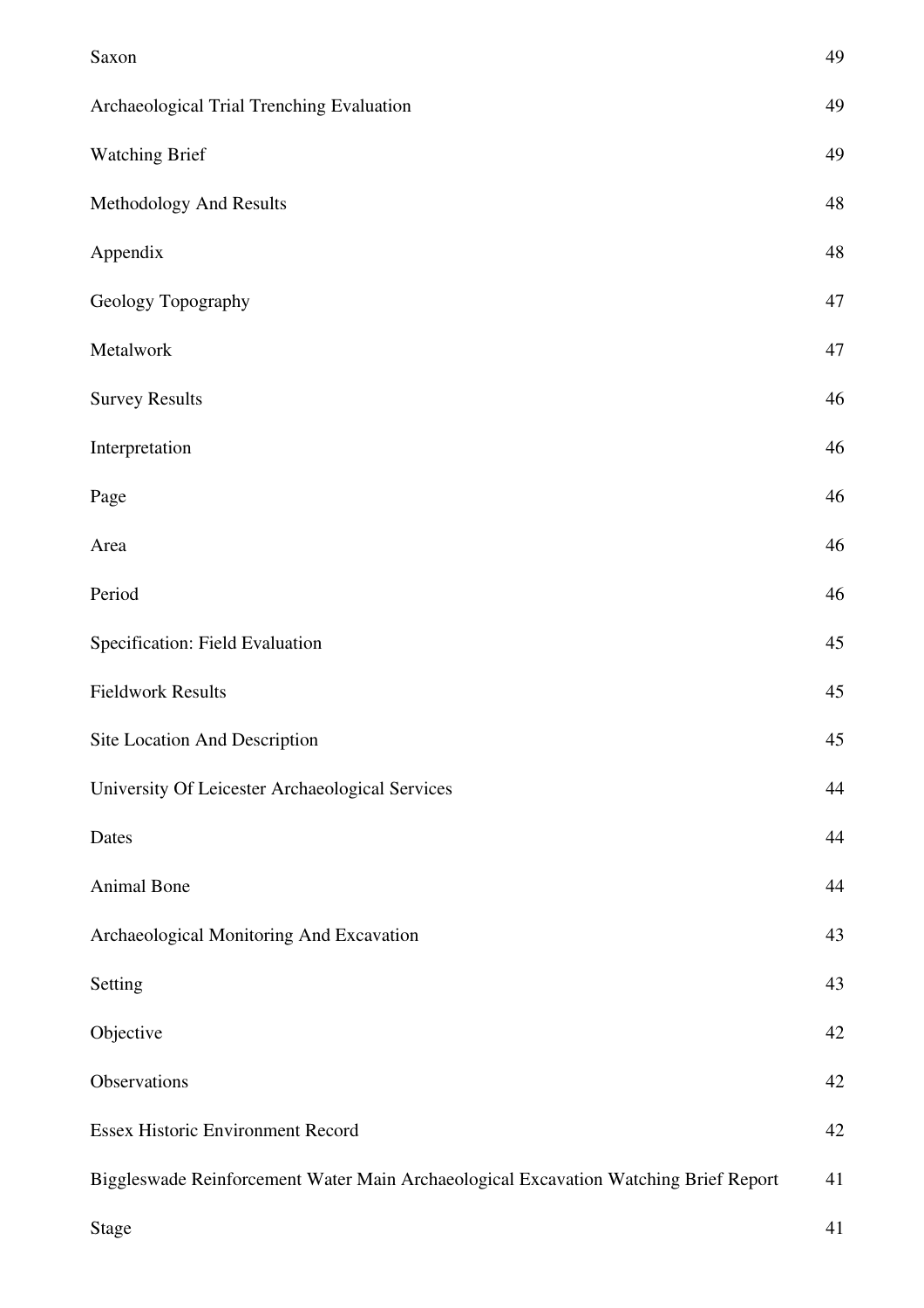| Constraints                                                | 40 |
|------------------------------------------------------------|----|
| Queen Elizabeth Grammar School                             | 40 |
| History And Archaeology                                    | 40 |
| Interior                                                   | 40 |
| The Archive                                                | 39 |
| Aims Of The Investigation                                  | 39 |
| Project Location                                           | 39 |
| Milton Keynes                                              | 39 |
| <b>Context Trench Category Description Period</b>          | 38 |
| Ellesmere Business Park Oswestry Road Ellesmere Shropshire | 38 |
| Stone                                                      | 38 |
| A Romano-british Settlement At West Haddon                 | 38 |
| <b>Assessment Of Results</b>                               | 38 |
| Developer                                                  | 37 |
| <b>Quality Assurance</b>                                   | 37 |
| <b>Conclusion And Recommendations</b>                      | 37 |
| Aims Of Survey                                             | 36 |
| <b>Primary Sources</b>                                     | 36 |
| Title                                                      | 36 |
| Project Archives                                           | 36 |
| Publication                                                | 36 |
| Phase                                                      | 35 |
| <b>Post Excavation Assessment</b>                          | 35 |
| Evaluation                                                 | 35 |
| <b>Watching Brief Report</b>                               | 35 |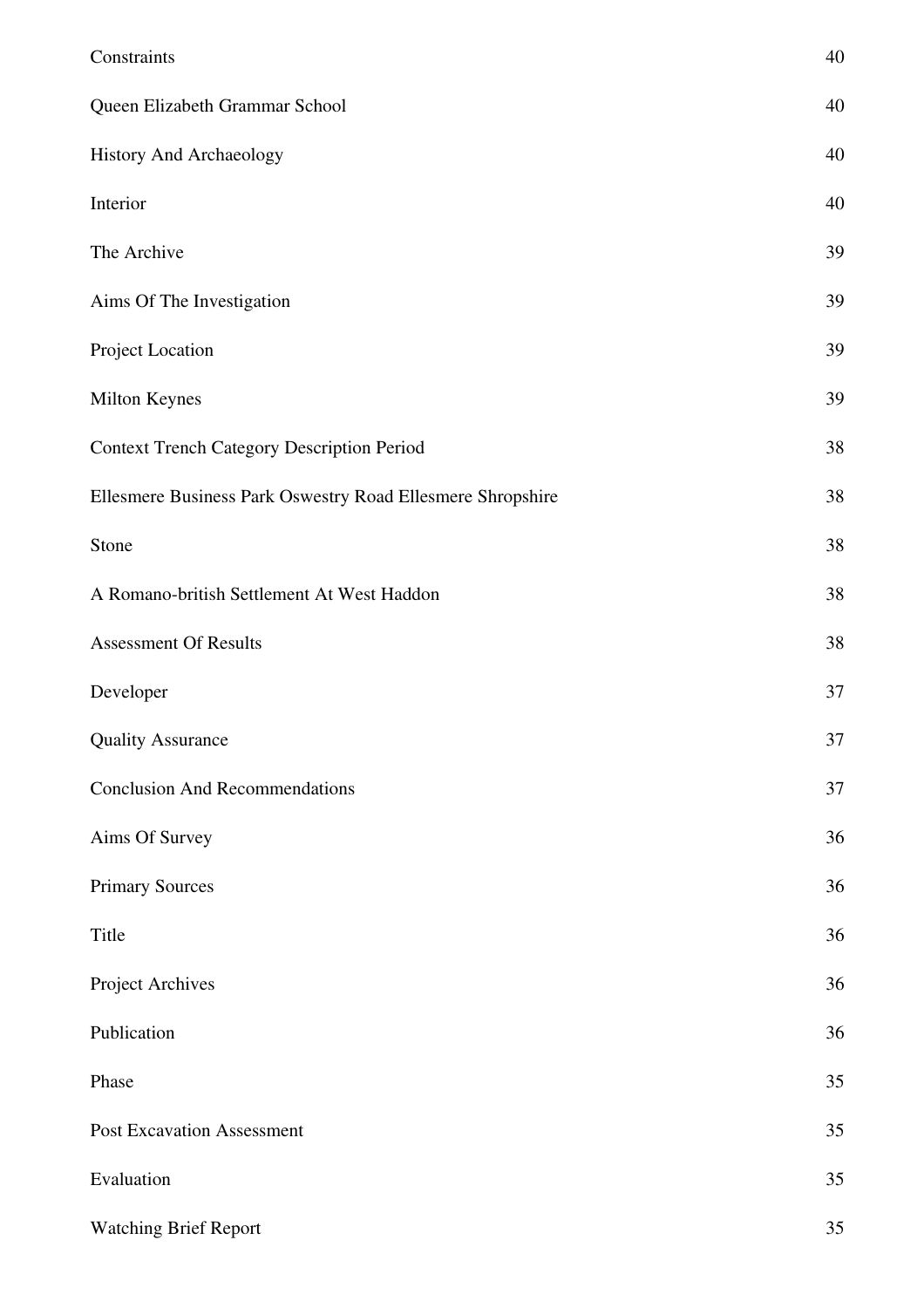| Archaeological Monitoring And Recording   | 35 |
|-------------------------------------------|----|
| Edition                                   | 35 |
| Essex                                     | 35 |
| <b>Building</b>                           | 35 |
| Archaeologists                            | 34 |
| Ashgrove Workshops                        | 34 |
| <b>Recording Systems</b>                  | 34 |
| Ditch                                     | 34 |
| <b>Trial Trenching</b>                    | 34 |
| Site Archive                              | 34 |
| Tables                                    | 34 |
| <b>Contact Details</b>                    | 33 |
| Post-medieval (-)                         | 33 |
| Archaeological Excavation Watching Brief  | 32 |
| Intrusive Archaeological Field Evaluation | 32 |
| <b>Summary Of Results</b>                 | 32 |
| <b>Site Summary Sheet</b>                 | 32 |
| Objectives And Methodology                | 32 |
| Abbey                                     | 32 |
| Non-technical Summary                     | 32 |
| North                                     | 32 |
| Project Works                             | 32 |
| The Site                                  | 32 |
| <b>Small Finds</b>                        | 31 |
| General                                   | 31 |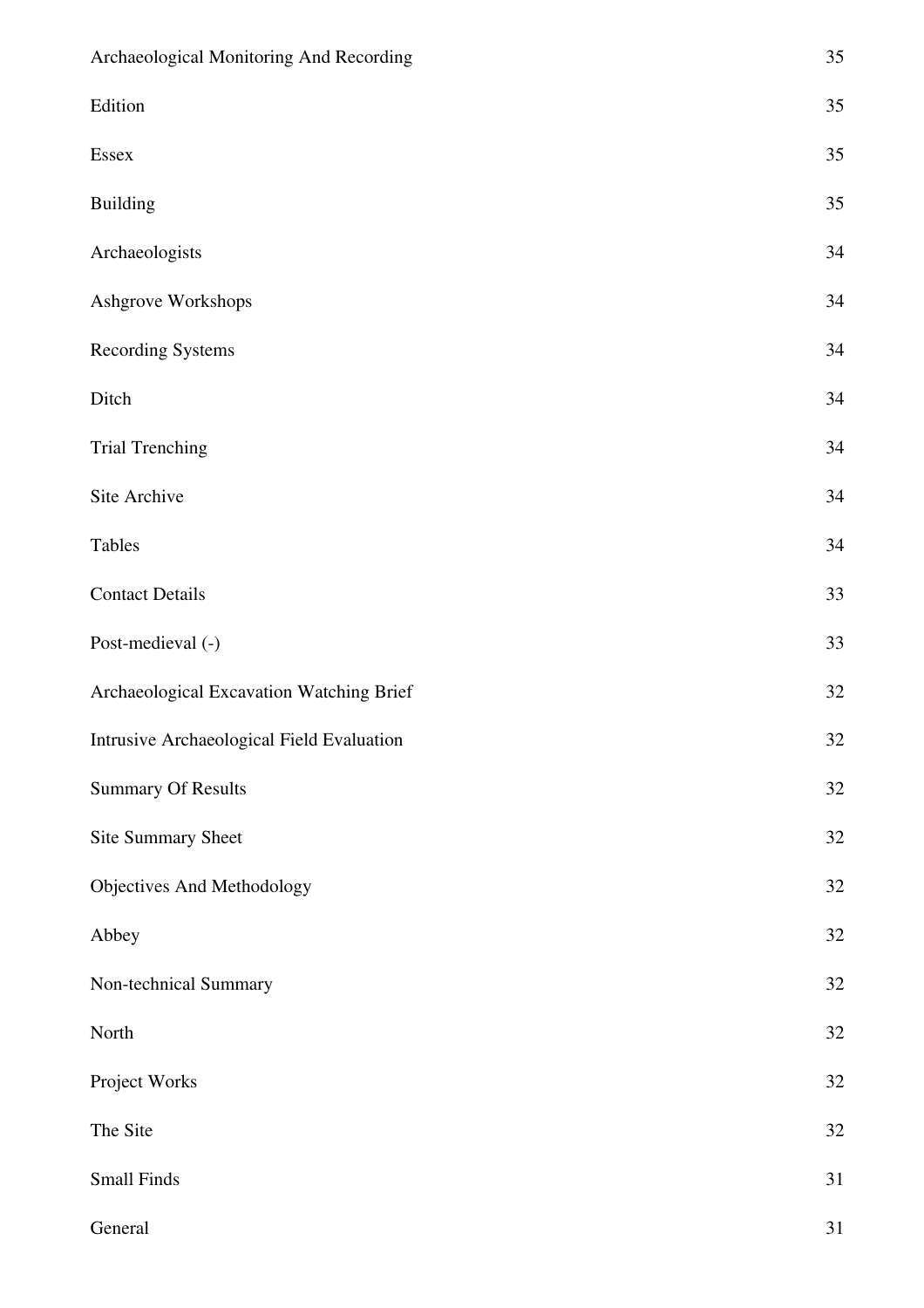| <b>Context Material Quantity Weight</b>    | 31     |
|--------------------------------------------|--------|
| Historic Building Recording                | 31     |
| Maximum                                    | 31     |
| Country England                            | 31     |
| Thickness                                  | $30\,$ |
| Timetable                                  | 30     |
| Context                                    | $30\,$ |
| Potential                                  | $30\,$ |
| Medieval (-)                               | 29     |
| Circumstances Of The Project               | 29     |
| <b>Context Date</b>                        | 29     |
| Century                                    | 29     |
| Cereals                                    | $28\,$ |
| Herbs                                      | 28     |
| Unknown                                    | $28\,$ |
| Leon Hunt                                  | $28\,$ |
| Field Archaeology Unit                     | $28\,$ |
| Recording                                  | 28     |
| Magnetometer                               | $28\,$ |
| <b>Risks Assessment</b>                    | $28\,$ |
| <b>Trench Summary Tables</b>               | 28     |
| <b>Context Fabric Form Quantity Weight</b> | 27     |
| Condition                                  | 27     |
| Archaeological Objectives                  | 27     |
| Romano-british                             | $27\,$ |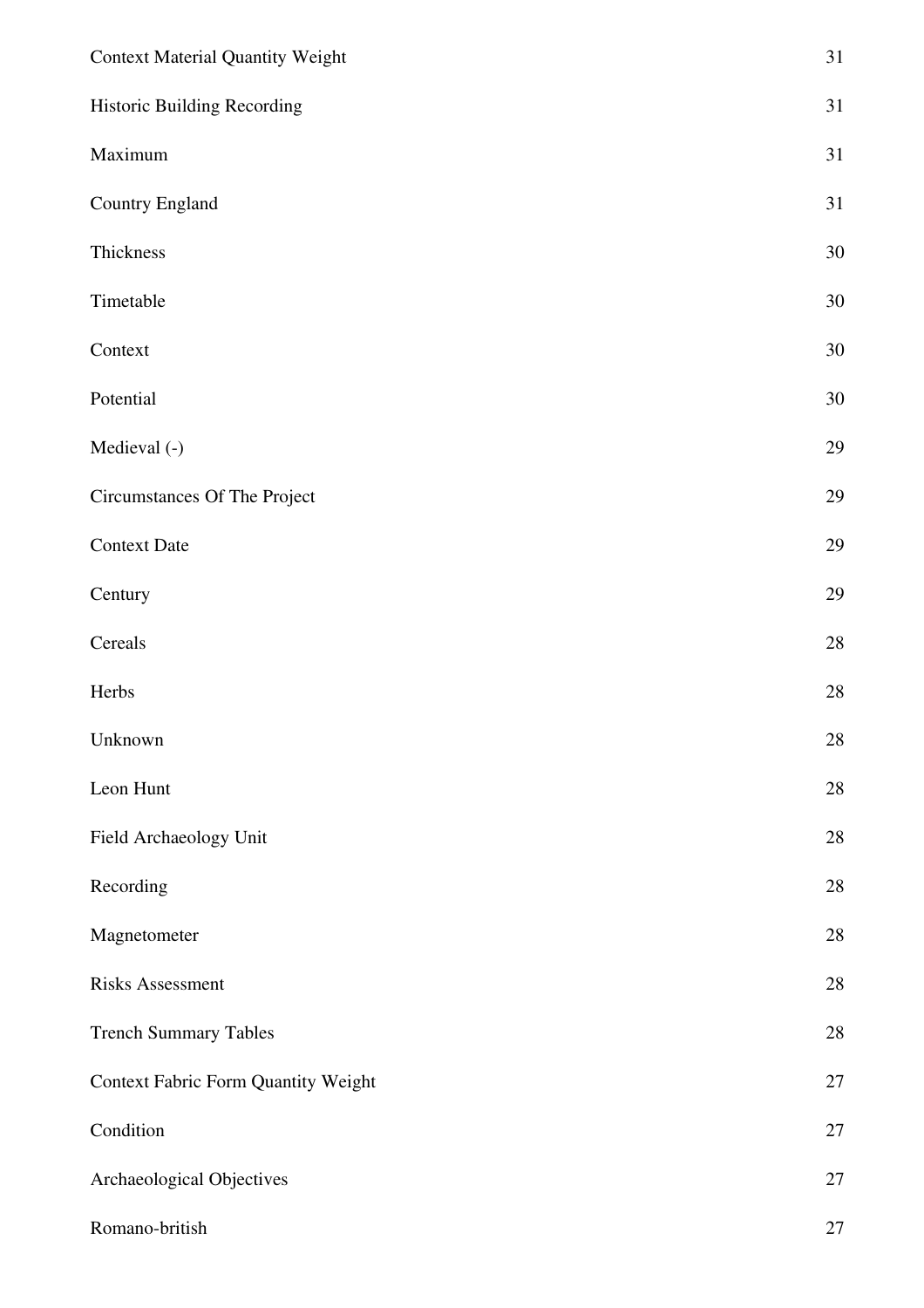| Priory Road, St Neots, Cambs Archaeological Evaluation Report             | 27     |
|---------------------------------------------------------------------------|--------|
| Method Statement                                                          | 27     |
| Fill                                                                      | 27     |
| Abbreviations                                                             | $27\,$ |
| <b>Survey Area</b>                                                        | 27     |
| Reading                                                                   | $26\,$ |
| <b>Test Pit</b>                                                           | 26     |
| Excavation                                                                | 26     |
| Section                                                                   | 26     |
| Finds And Environmental Material                                          | 26     |
| <b>Maps</b>                                                               | 26     |
| Drawing Register                                                          | 25     |
| Island Site Reinforcement Water Main Archaeological Desk-based Assessment | 25     |
| Ground                                                                    | 25     |
| <b>Discussion And Conclusions</b>                                         | 25     |
| The Excavated Evidence                                                    | 25     |
| Historic Building Record                                                  | 25     |
| Results Of An Archaeological Evaluation                                   | 24     |
| <b>Context Type Description</b>                                           | 24     |
| Historic Building Recording Report                                        | 24     |
| Iron Age (bc-ad)                                                          | 24     |
| Analysis Of Potential                                                     | 23     |
| Saffron Walden Museum                                                     | 23     |
| Pits                                                                      | 23     |
| Desk-based Assessment                                                     | 23     |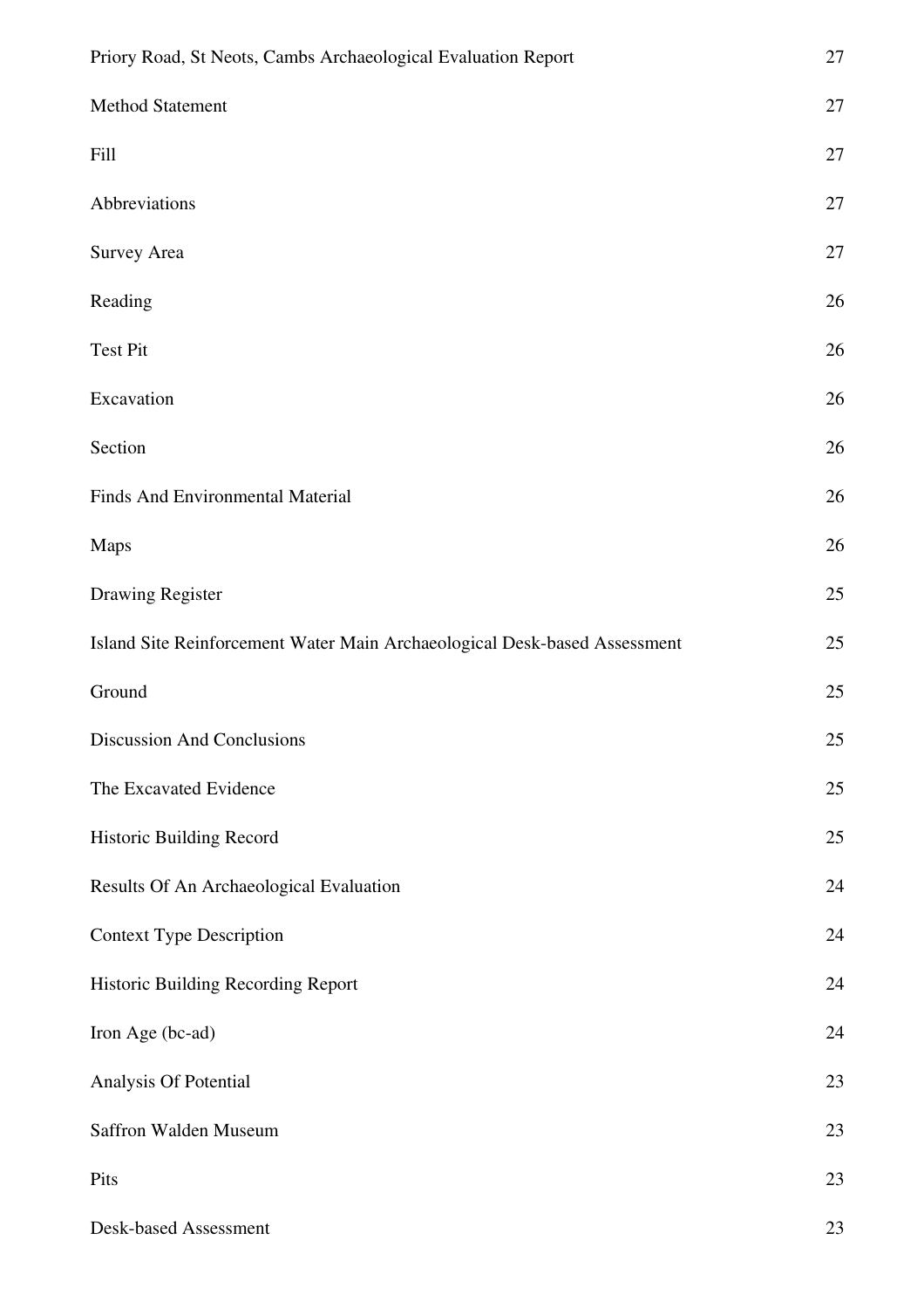| London Borough Of Newham                                            | 23     |
|---------------------------------------------------------------------|--------|
| Suffolk County Council Archaeological Service                       | 23     |
| The Roman Villa At Deanshanger                                      | 23     |
| Monitoring Report                                                   | 23     |
| Press                                                               | 23     |
| <b>Significant Features None</b>                                    | 22     |
| <b>Environmental Evidence</b>                                       | 22     |
| A Station Street, Chatteris                                         | 22     |
| Display                                                             | 22     |
| Environment                                                         | $22\,$ |
| Project Design                                                      | 22     |
| County Council Field Archaeology Unit                               | $22\,$ |
| Miscellaneous                                                       | 22     |
| Archaeological Methodology                                          | 22     |
| English Heritage                                                    | 22     |
| Cartographic                                                        | 22     |
| A Report On The Monitoring Of Groundwork Associated                 | 22     |
| Exterior                                                            | 21     |
| Water Street, Ribchester, Lancashire: Archaeological Watching Brief | 21     |
| Trench Fig                                                          | 21     |
| <b>Building Recording</b>                                           | 21     |
| Iron                                                                | 21     |
| <b>Orientation North-south</b>                                      | 21     |
| Olney Road, Emberton, Milton Keynes Watching Brief                  | 21     |
| Photographic Register                                               | 21     |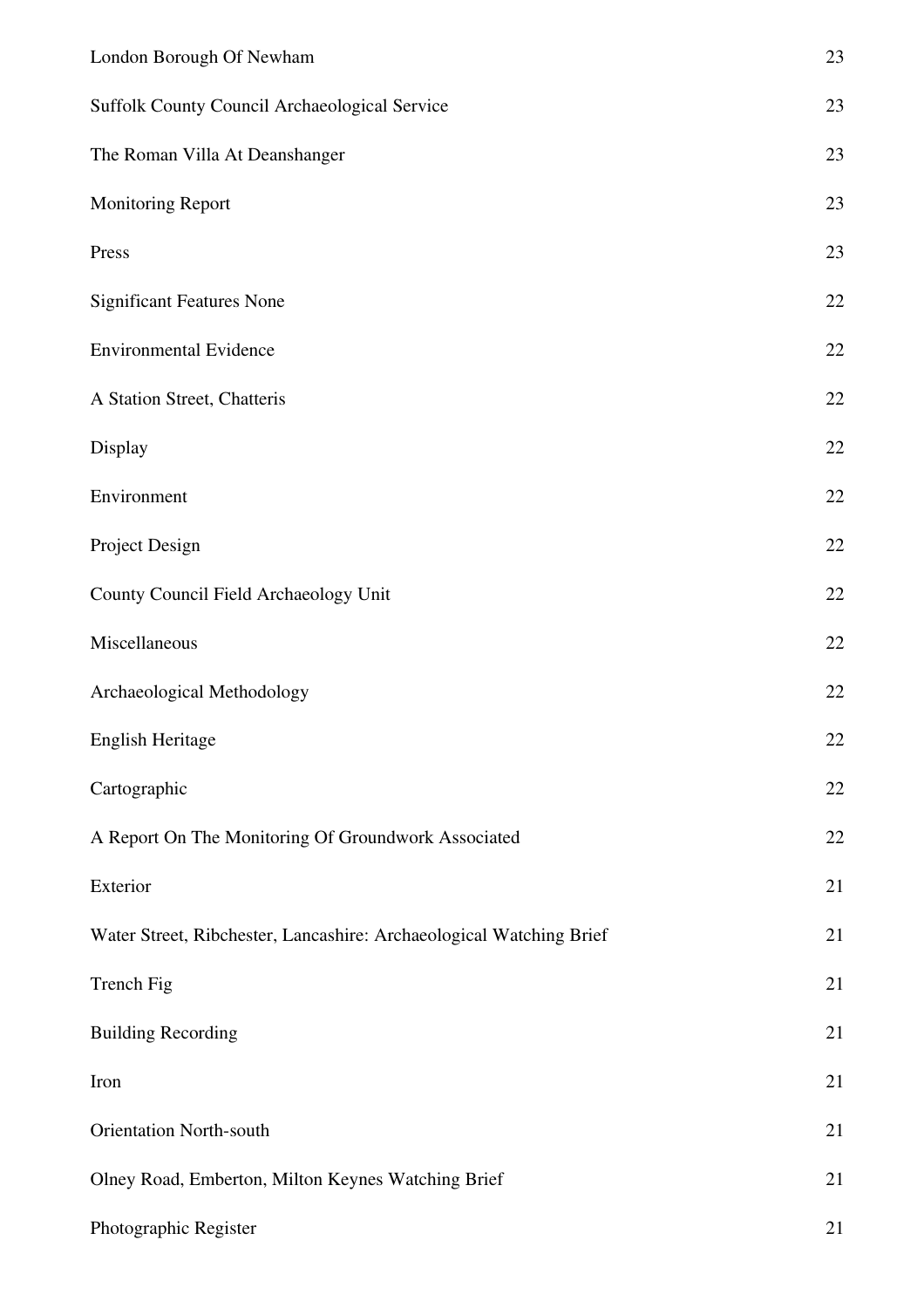| Comments                                                   | 21 |
|------------------------------------------------------------|----|
| Stratigraphy                                               | 21 |
| Lower Galdeford Ludlow Shropshire                          | 21 |
| Oasis                                                      | 21 |
| Archaeological Monitoring                                  | 20 |
| Allen Archaeological Associates                            | 20 |
| <b>Context Description</b>                                 | 20 |
| Soils Geology                                              | 20 |
| Alluvium                                                   | 20 |
| Location And Topography                                    | 20 |
| Site Location And Geology                                  | 20 |
| Results (appendix)                                         | 20 |
| Reporting                                                  | 20 |
| Reference                                                  | 20 |
| Plough Farm Ford Street Wigmore Herefordshire              | 20 |
| <b>Location And Geology</b>                                | 20 |
| <b>Sources Consulted</b>                                   | 20 |
| Trench (fig)                                               | 20 |
| <b>Cotswold Archaeology</b>                                | 20 |
| Station Road, Stoke Golding, Leicestershire Watching Brief | 20 |
| <b>Duration Of Visit</b>                                   | 20 |
| Insurance                                                  | 20 |
| Herefordshire                                              | 20 |
| <b>Summary And Conclusion</b>                              | 19 |
| <b>Suggested Actions</b>                                   | 19 |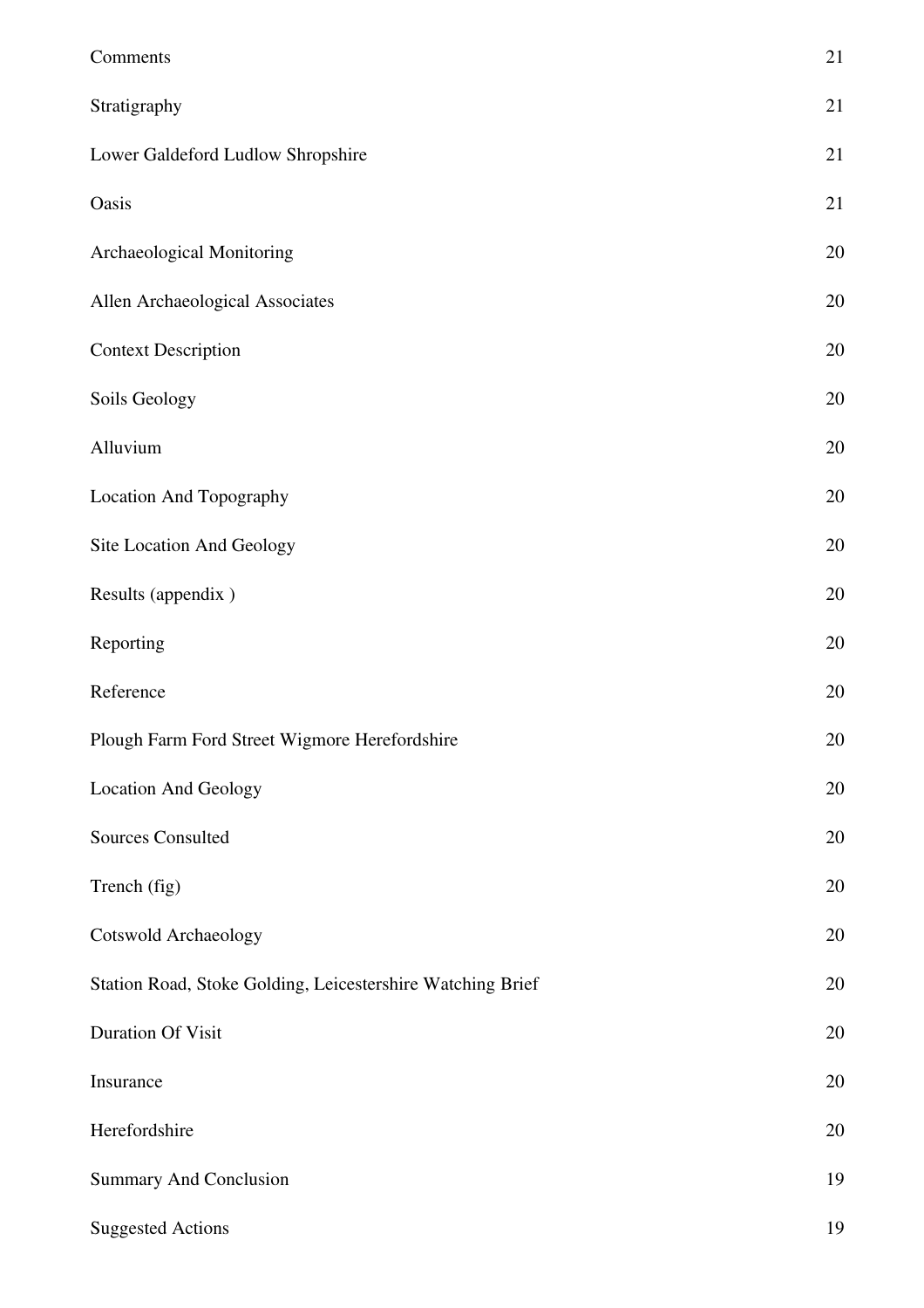| Research Archive                                                                        | 19 |
|-----------------------------------------------------------------------------------------|----|
| Matthew Hurford                                                                         | 19 |
| Documentary                                                                             | 19 |
| Ditches                                                                                 | 19 |
| <b>Development Proposals</b>                                                            | 19 |
| Fabric                                                                                  | 19 |
| List Of Appendices                                                                      | 19 |
| Moderate                                                                                | 19 |
| London Borough Of Barking And Dagenham- An Archaeological Evaluation Report             | 19 |
| North Street Meadow Kingsland Herefordshire                                             | 19 |
| Layer                                                                                   | 19 |
| An Archaeological Watching Brief Of The Exhumation Of The Jesuit Cemetery At Whitelands | 19 |
| Albion Albion Archaeology                                                               | 19 |
| A Report On The Archaeological Monitoring Of Groundworks Associated With                | 19 |
| <b>Street</b>                                                                           | 18 |
| Archaeological Observation                                                              | 18 |
| Oxford                                                                                  | 18 |
| Northumberland                                                                          | 18 |
| Wildgoose Chase Weobley Herefordshire                                                   | 18 |
| Processing                                                                              | 18 |
| Metres                                                                                  | 18 |
| Archaeology Unit                                                                        | 18 |
| <b>Building Survey</b>                                                                  | 18 |
| <b>Belle Tout Barrow</b>                                                                | 18 |
| Robert Atfield                                                                          | 18 |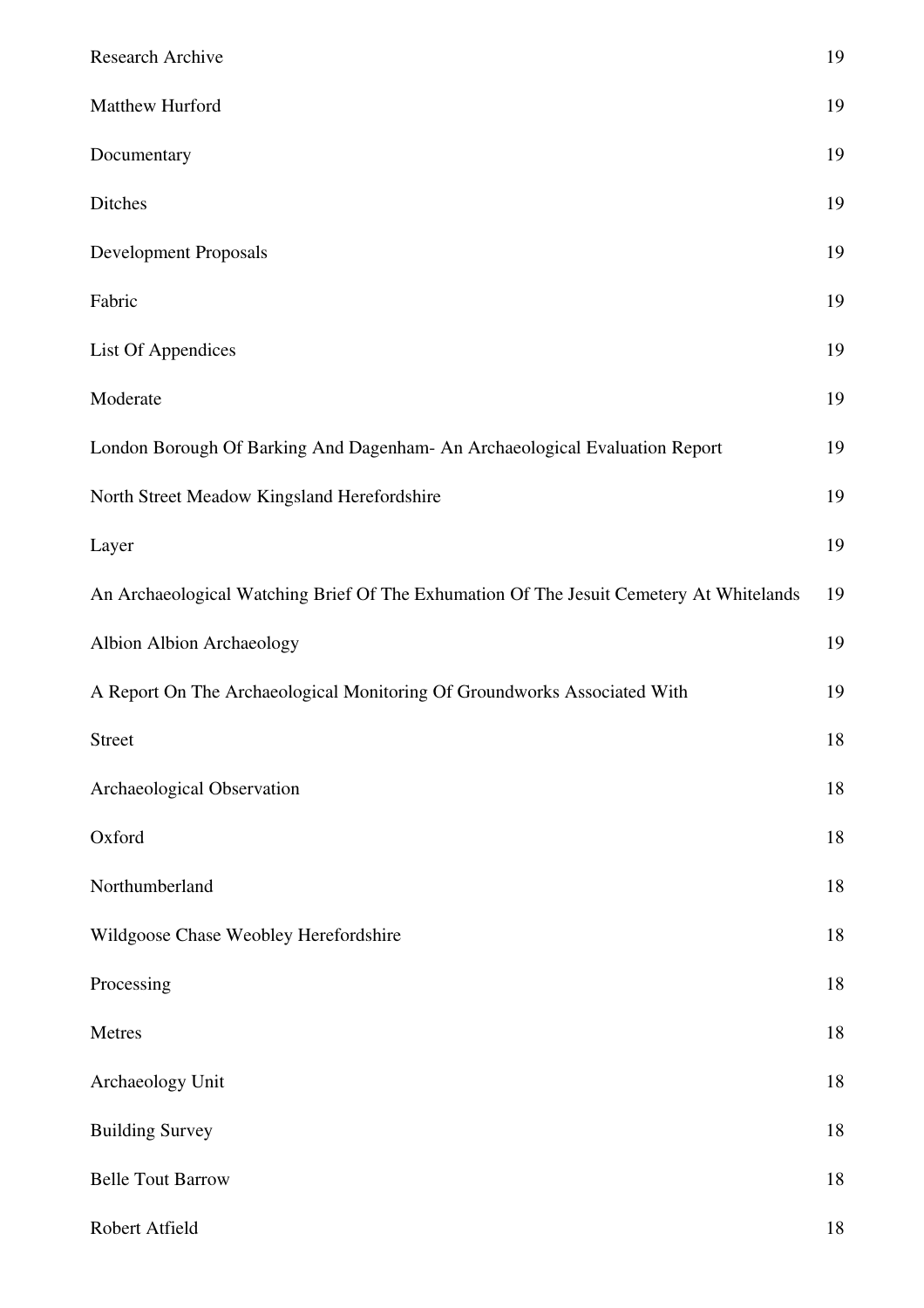| Norfolk Archaeological Unit                                       | $18\,$ |
|-------------------------------------------------------------------|--------|
| Table Of Contents                                                 | $18\,$ |
| Wessex                                                            | $18\,$ |
| <b>Evaluation Methodology</b>                                     | 18     |
| The Finds (appendix)                                              | $18\,$ |
| Cartographic Evidence                                             | $18\,$ |
| <b>Context Summaries</b>                                          | $18\,$ |
| Range                                                             | $18\,$ |
| Charcoal                                                          | $18\,$ |
| Context Fabric And Form Code Date Sherds                          | $18\,$ |
| Fired Clay                                                        | $18\,$ |
| Great Chesterford Primary School Archaeological Assessment Report | $18\,$ |
| Long Road, Cambridge Archaeological Desk-based Assessment         | $18\,$ |
| Sketches                                                          | $18\,$ |
| Park House Cottage Church Stretton Shropshire                     | 17     |
| Soils And Topography                                              | 17     |
| Cambridge                                                         | 17     |
| Trench (figure)                                                   | 17     |
| Supplement                                                        | 17     |
| <b>Track</b>                                                      | 17     |
| Table Of Figures                                                  | 17     |
| Slag                                                              | $17\,$ |
| Context Type Description And Interpretation Width                 | $17\,$ |
| Publication And Dissemination Of Results                          | $17\,$ |
| Contingency                                                       | $17\,$ |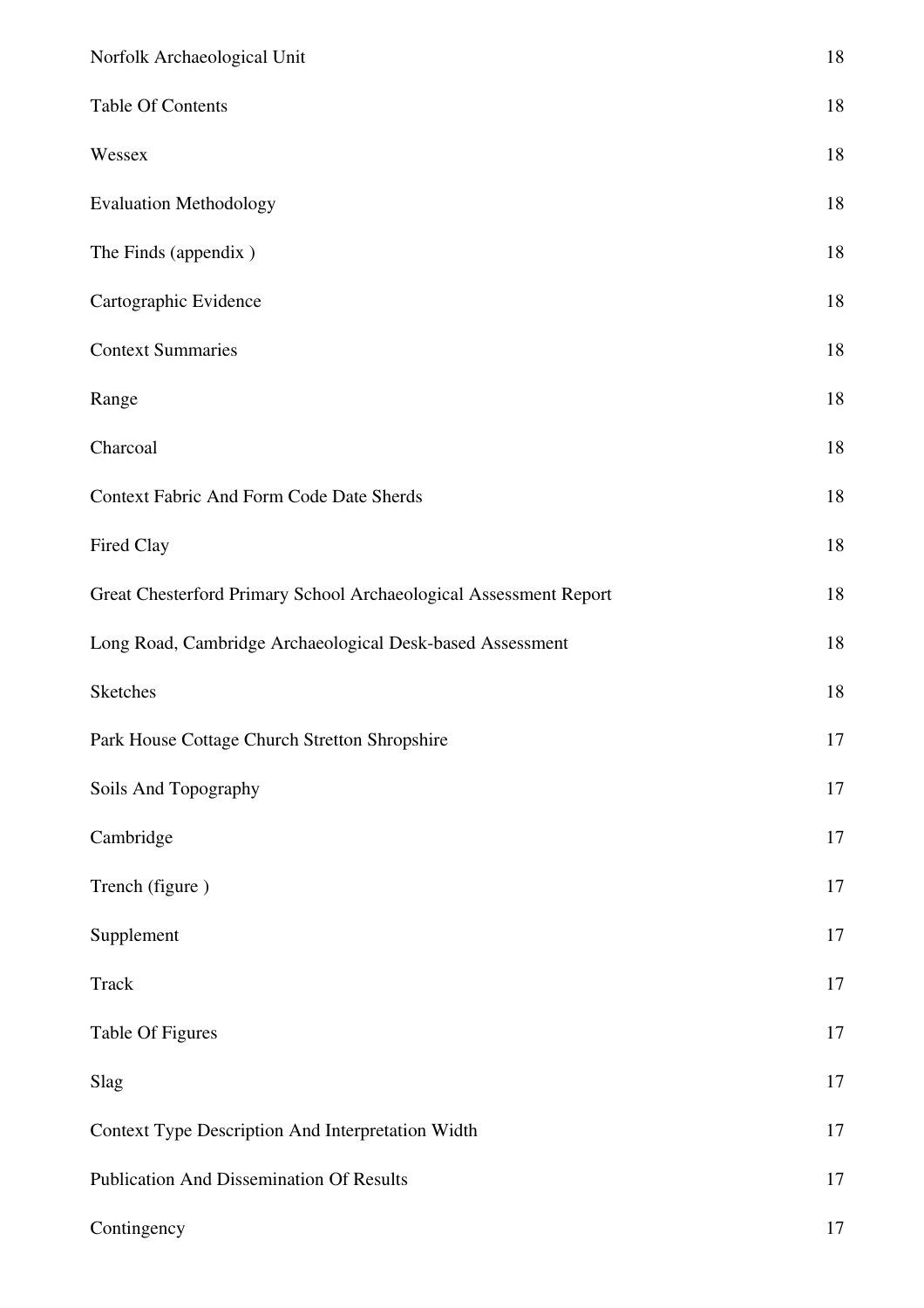| Geological And Topographical Background                                | $17\,$ |
|------------------------------------------------------------------------|--------|
| Anglo-saxon                                                            | 17     |
| Trial Trenching Methodology                                            | 17     |
| High Street, Houghton Conquest, Bedfordshire Archaeological Evaluation | 17     |
| Postmedieval                                                           | 17     |
| Rathmell Archaeology Limited                                           | 17     |
| Discussion And Conclusion                                              | 17     |
| John Craven Assistant Project Officer                                  | 17     |
| Historic Building Investigation And Recording                          | 17     |
| Weldon Rise, Loughton, Milton Keynes Archaeological Watching Brief     | 17     |
| Catalogue                                                              | 16     |
| Draft Project Health And Safety Policy Statement                       | 16     |
| Church                                                                 | 16     |
| Site Description                                                       | 16     |
| Neil Shurety                                                           | 16     |
| <b>Statement Of Indemnity</b>                                          | 16     |
| <b>Context Register</b>                                                | 16     |
| Project Archive                                                        | 16     |
| <b>Archaeology Department</b>                                          | 16     |
| Archaeological And Historical Context                                  | 16     |
| <b>Archive Deposition</b>                                              | 16     |
| Photographs                                                            | 16     |
| <b>Archaeological Setting</b>                                          | 16     |
| Written Scheme Of Investigation                                        | 16     |
| Acknowledgement And Publicity                                          | 16     |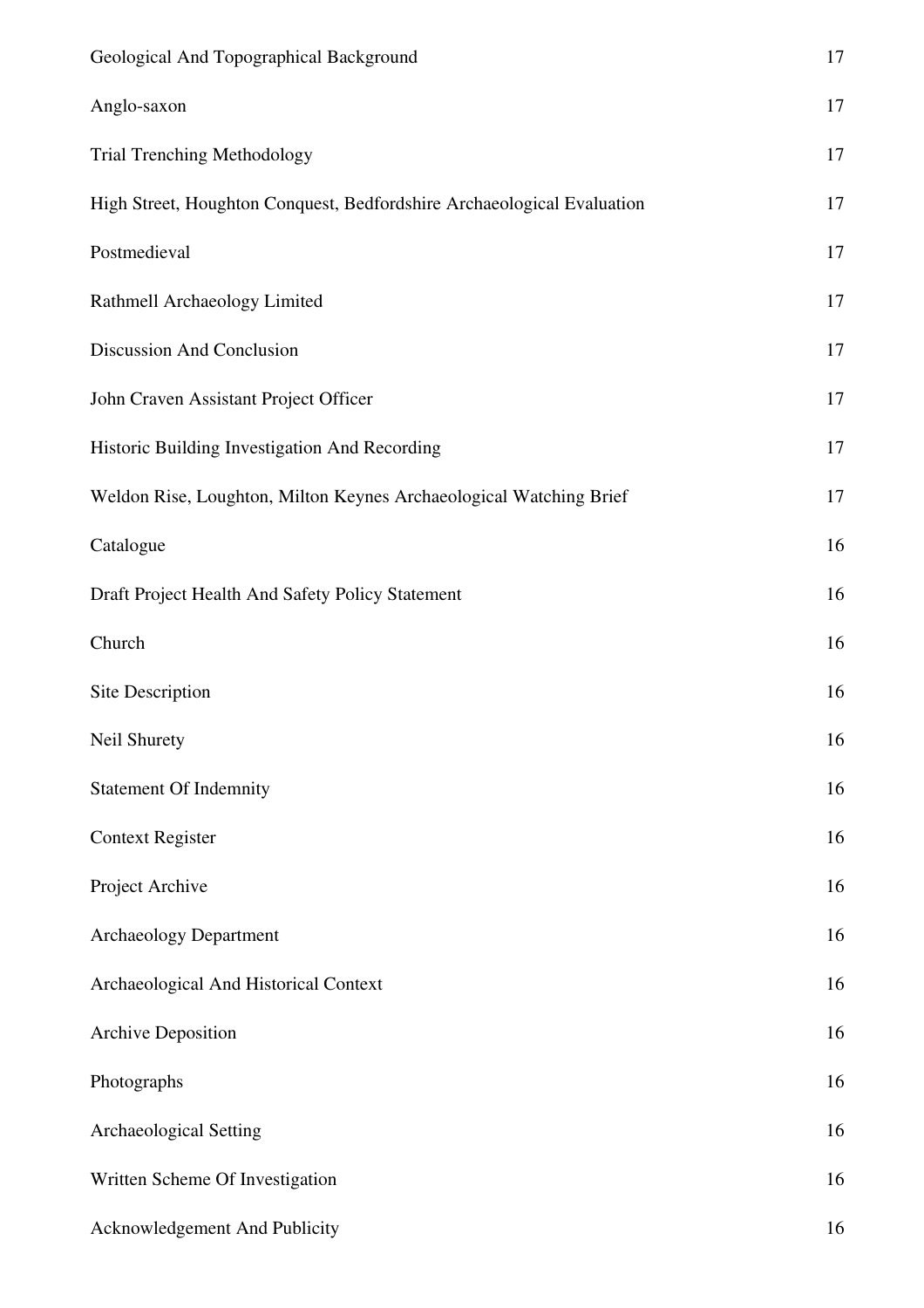| Research Design                                 | 16     |
|-------------------------------------------------|--------|
| Photographic Record                             | 16     |
| Fabrics                                         | 16     |
| Evaluations                                     | 16     |
| Central Court High Street Bridgnorth Shropshire | 16     |
| John Craven Project Officer                     | 16     |
| Posthole                                        | 16     |
| Borehole                                        | 15     |
| <b>University Press</b>                         | 15     |
| <b>James Harvey</b>                             | 15     |
| Long Road, Cambridge Archaeological Evaluation  | 15     |
| Photographic Plates                             | 15     |
| Drain                                           | 15     |
| Fieldwork Results (fig)                         | 15     |
| Significance                                    | 15     |
| Provenance                                      | 15     |
| Phasing                                         | 15     |
| Glasgow                                         | $15\,$ |
| Poor                                            | 15     |
| Location, Topography And Geology                | 15     |
| Trench (figs And)                               | 15     |
| <b>Brief Report</b>                             | 15     |
| <b>Evaluation Results</b>                       | 15     |
| Preface                                         | 15     |
| Comment                                         | 15     |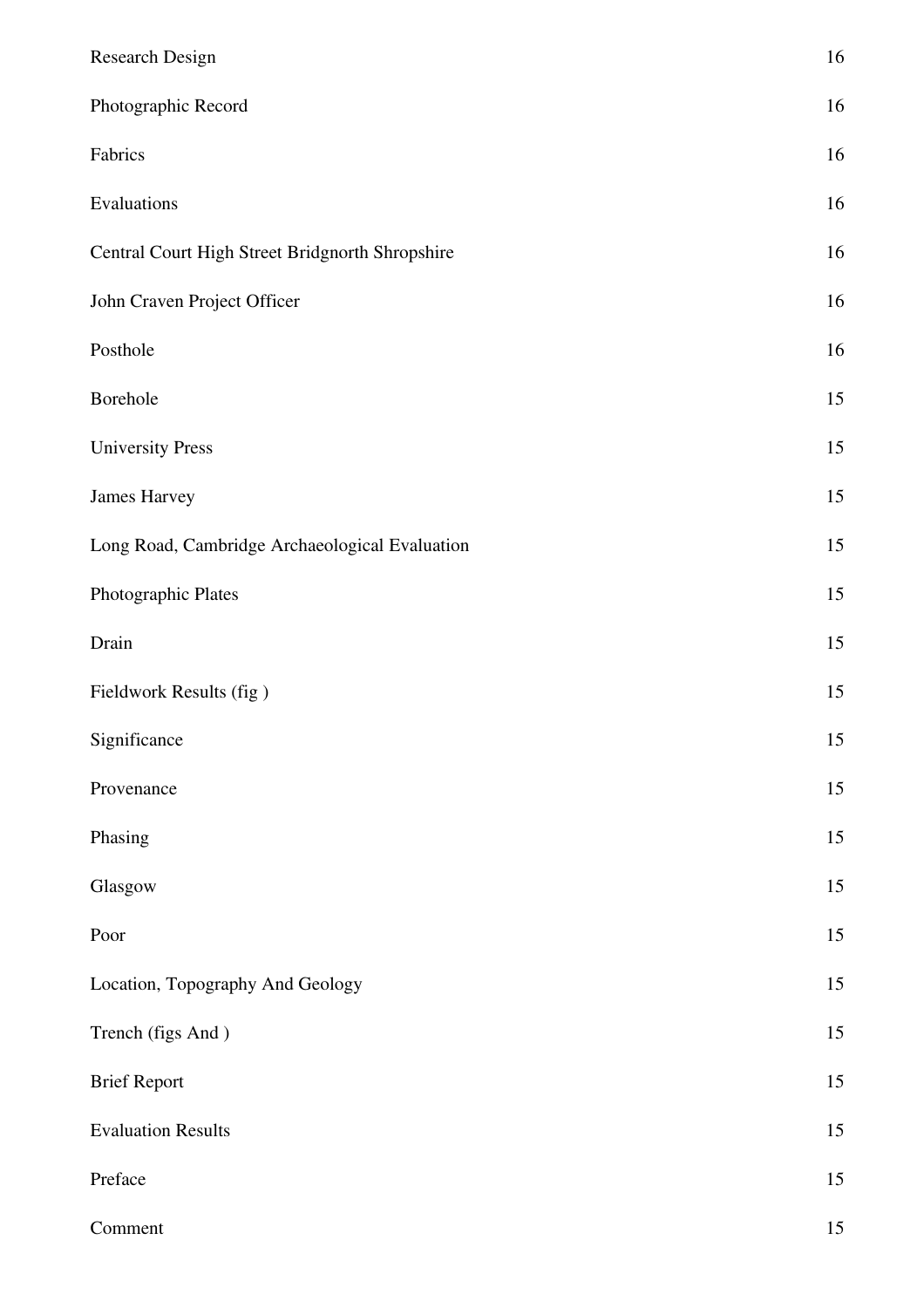| <b>Revised Research Aims</b>                                             | 15 |
|--------------------------------------------------------------------------|----|
| Northbridge Street, Shefford Archaeological Evaluation Report            | 15 |
| Castle Court, Castle Hill, Saffron Walden, Essex                         | 15 |
| <b>Context Description Depth</b>                                         | 15 |
| Other                                                                    | 15 |
| Topography                                                               | 15 |
| <b>Brief</b>                                                             | 15 |
| Level                                                                    | 15 |
| North St, Leighton Buzzard, Bedfordshire Watching Brief                  | 15 |
| Archaeological Evaluation And Historic Building Assessment At Whippielaw | 15 |
| Description Of Works                                                     | 14 |
| Historical Archaeological Background                                     | 14 |
| Site Background                                                          | 14 |
| West                                                                     | 14 |
| <b>Stones</b>                                                            | 14 |
| <b>Balance Farm Titley Herefordshire</b>                                 | 14 |
| Sinks                                                                    | 14 |
| Colluvium                                                                | 14 |
| Other Finds                                                              | 14 |
| <b>Wessex Archaeology</b>                                                | 14 |
| Aims And Methodology                                                     | 14 |
| Number And Type Of Samples Collected                                     | 14 |
| Iron Age                                                                 | 14 |
| Roof                                                                     | 14 |
| <b>Statement Of Potential</b>                                            | 14 |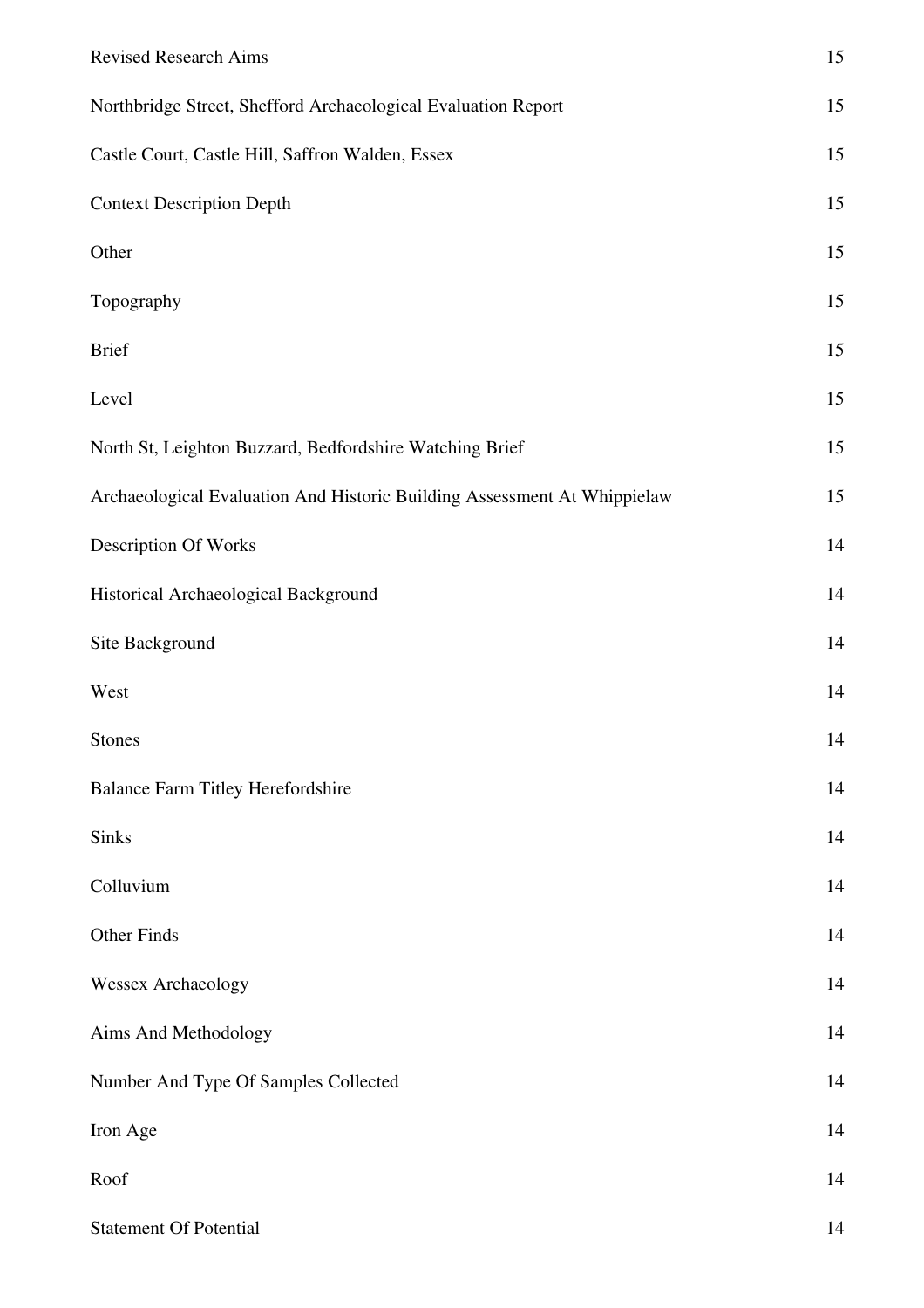| Cartography                                                                     | 14 |
|---------------------------------------------------------------------------------|----|
| Northamptonshire Archaeology Report                                             | 14 |
| Barn                                                                            | 14 |
| Green Walk, Woodford Bridge, London Borough Of Redbridge A, A Evaluation Report | 14 |
| Clay Pipe                                                                       | 14 |
| Berkshire                                                                       | 14 |
| <b>Detailed Description</b>                                                     | 13 |
| <b>Staffing</b>                                                                 | 13 |
| Type Number                                                                     | 13 |
| Thethe Heritage Networkheritage Network Ltdltd                                  | 13 |
| A Report On The Archaeological Monitoring Of Groundwork                         | 13 |
| Weight                                                                          | 13 |
| Finds Concordance                                                               | 13 |
| Issues                                                                          | 13 |
| <b>Aerial Photographs</b>                                                       | 13 |
| Post-excavation                                                                 | 13 |
| Historic Building Recording And Investigation                                   | 13 |
| <b>Braintree Museum</b>                                                         | 13 |
| Site Opno Context Identifier Description Cuts Over Cutby Under Modidate         | 13 |
| <b>Oxford Archaeology North</b>                                                 | 13 |
| Fills                                                                           | 13 |
| Programme Of Works And Staffing Levels                                          | 13 |
| Chronology                                                                      | 13 |
| Youth Service Building Lower Galdeford Ludlow Shropshire                        | 13 |
| Dating                                                                          | 13 |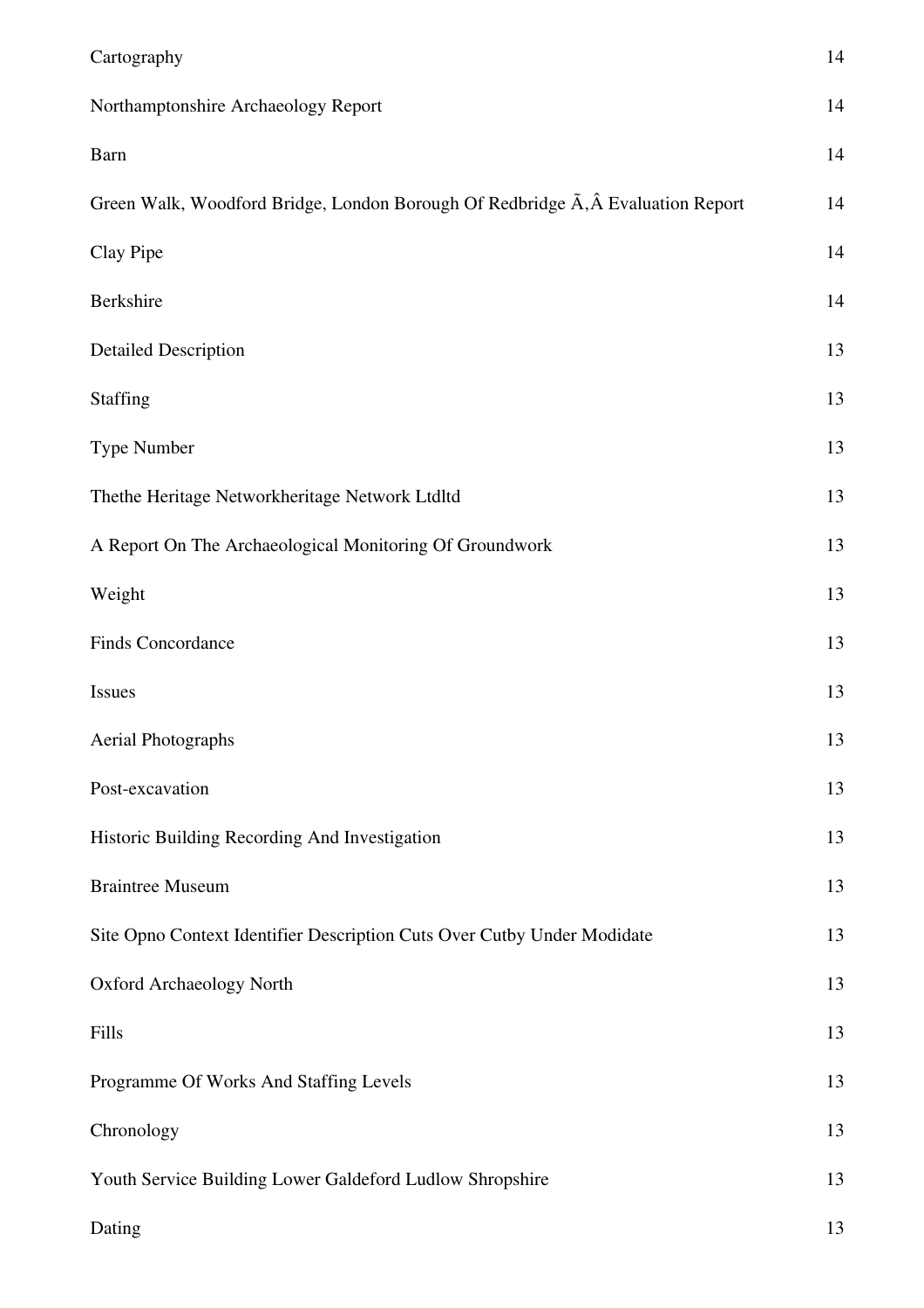| <b>General Considerations</b>                          | 13 |
|--------------------------------------------------------|----|
| <b>Concordance Of Finds</b>                            | 13 |
| Bell Street, Feltwell Archaeological Evaluation Report | 13 |
| <b>Context Trench Type Description Period</b>          | 13 |
| <b>Conclusion And Discussion</b>                       | 13 |
| Project Officer                                        | 13 |
| Council                                                | 13 |
| Field (figure)                                         | 13 |
| Site Location (figure)                                 | 13 |
| Saffron Walden                                         | 13 |
| Trench (figs -)                                        | 13 |
| Nature Of The Record                                   | 13 |
| Archaeological Potential                               | 13 |
| <b>Environmental Samples</b>                           | 13 |
| <b>Brackmills Link Road</b>                            | 13 |
| General Methodology                                    | 13 |
| A Report On The Archaeological Monitoring Of           | 13 |
| Archaeological Excavation And Monitoring               | 13 |
| Methodologies                                          | 13 |
| Acknowledgements And List Of Contributors              | 13 |
| Access                                                 | 13 |
| Northamptonshire                                       | 13 |
| Publicity, Confidentiality And Copyright               | 13 |
| <b>Suggested Uses</b>                                  | 13 |
| Dissemination/publication                              | 12 |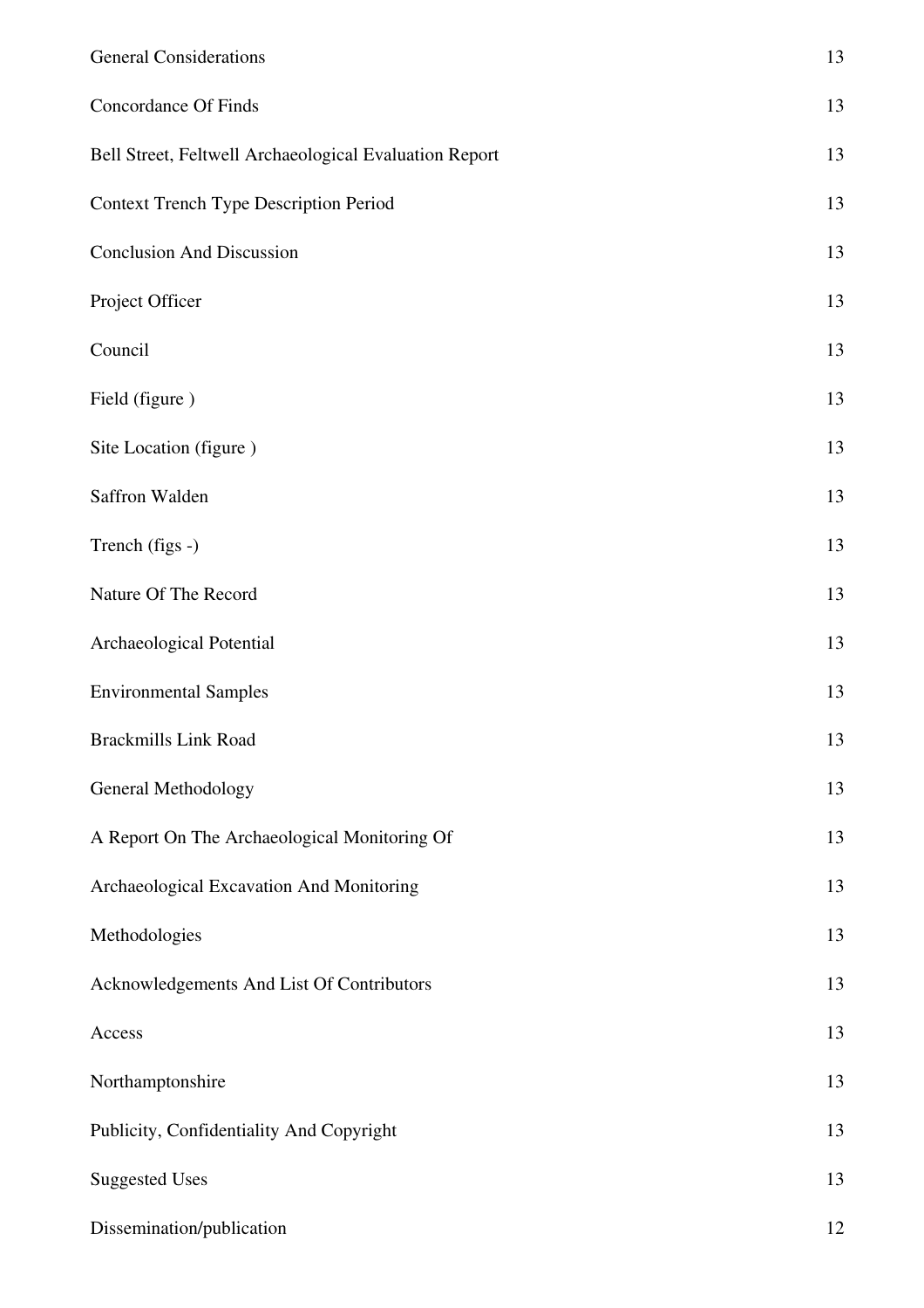| Archaeological Watching Brief Report       | $12\,$ |
|--------------------------------------------|--------|
| <b>Finds And Samples</b>                   | 12     |
| Late Saxon                                 | 12     |
| <b>Watching Brief Results</b>              | 12     |
| Early Roman                                | 12     |
| Project History                            | $12\,$ |
| Edinburgh                                  | 12     |
| Previous Archaeological Work               | 12     |
| Bone                                       | $12\,$ |
| Features                                   | 12     |
| Sunnyh Luston Herefordshire                | $12\,$ |
| Sunnymeade Back Lane Weobley Herefordshire | 12     |
| Physical                                   | 12     |
| Photographic Survey                        | $12\,$ |
| Trench Figs                                | 12     |
| <b>Archaeological Features</b>             | 12     |
| The Site Archive                           | 12     |
| <b>Cathy Tester Finds Officer</b>          | $12\,$ |
| Deposit Model                              | 12     |
| Bullingham Lane Hereford                   | 12     |
| Archaeological Overview                    | 12     |
| Gradiometer                                | 12     |
| <b>Report Deposition</b>                   | $12\,$ |
| Beaker                                     | 12     |
| Machining                                  | $12\,$ |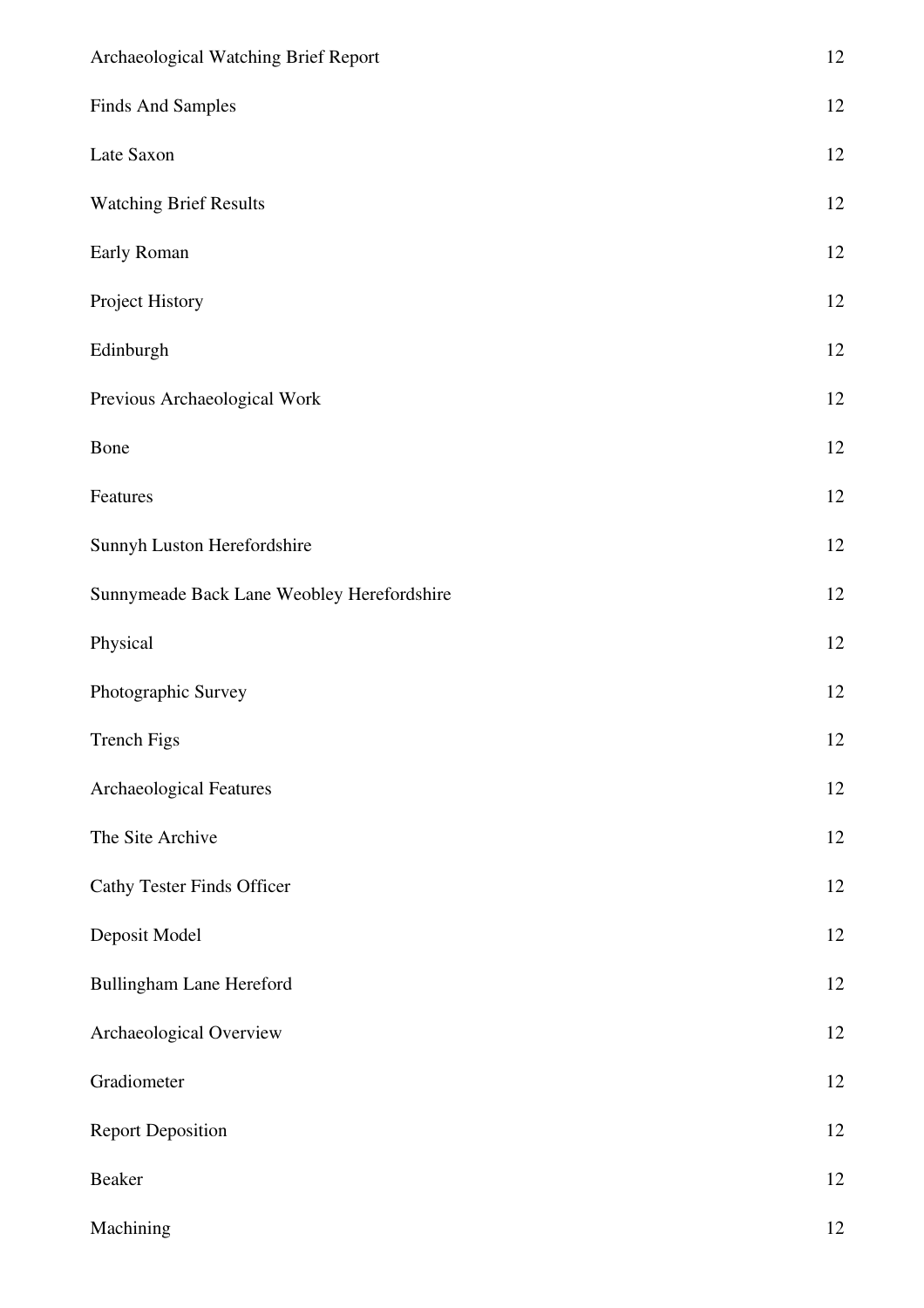| Thckns                                              | 12 |
|-----------------------------------------------------|----|
| County Council                                      | 12 |
| Period Material Quantity                            | 12 |
| <b>Report Specification</b>                         | 12 |
| Norwich                                             | 12 |
| Archaeological Feature                              | 12 |
| Archaeological Building Recording                   | 12 |
| Furrow                                              | 12 |
| Sections                                            | 12 |
| Finds Processing And Storage                        | 12 |
| Thompson                                            | 12 |
| <b>Magnetic Susceptibility</b>                      | 12 |
| Cheltenham                                          | 12 |
| <b>Statement Of Significance</b>                    | 12 |
| Church Lane Sharnbrook, Bedfordshire Watching Brief | 12 |
| Directory                                           | 12 |
| Clare Good                                          | 12 |
| Roman Pottery                                       | 11 |
| <b>Environmental Assessment</b>                     | 11 |
| Leicestershire                                      | 11 |
| Project Management And Standards                    | 11 |
| <b>Context Descriptions</b>                         | 11 |
| <b>Resistance Survey</b>                            | 11 |
| Archaeological Evaluation And Building Recording    | 11 |
| <b>Research Objectives</b>                          | 11 |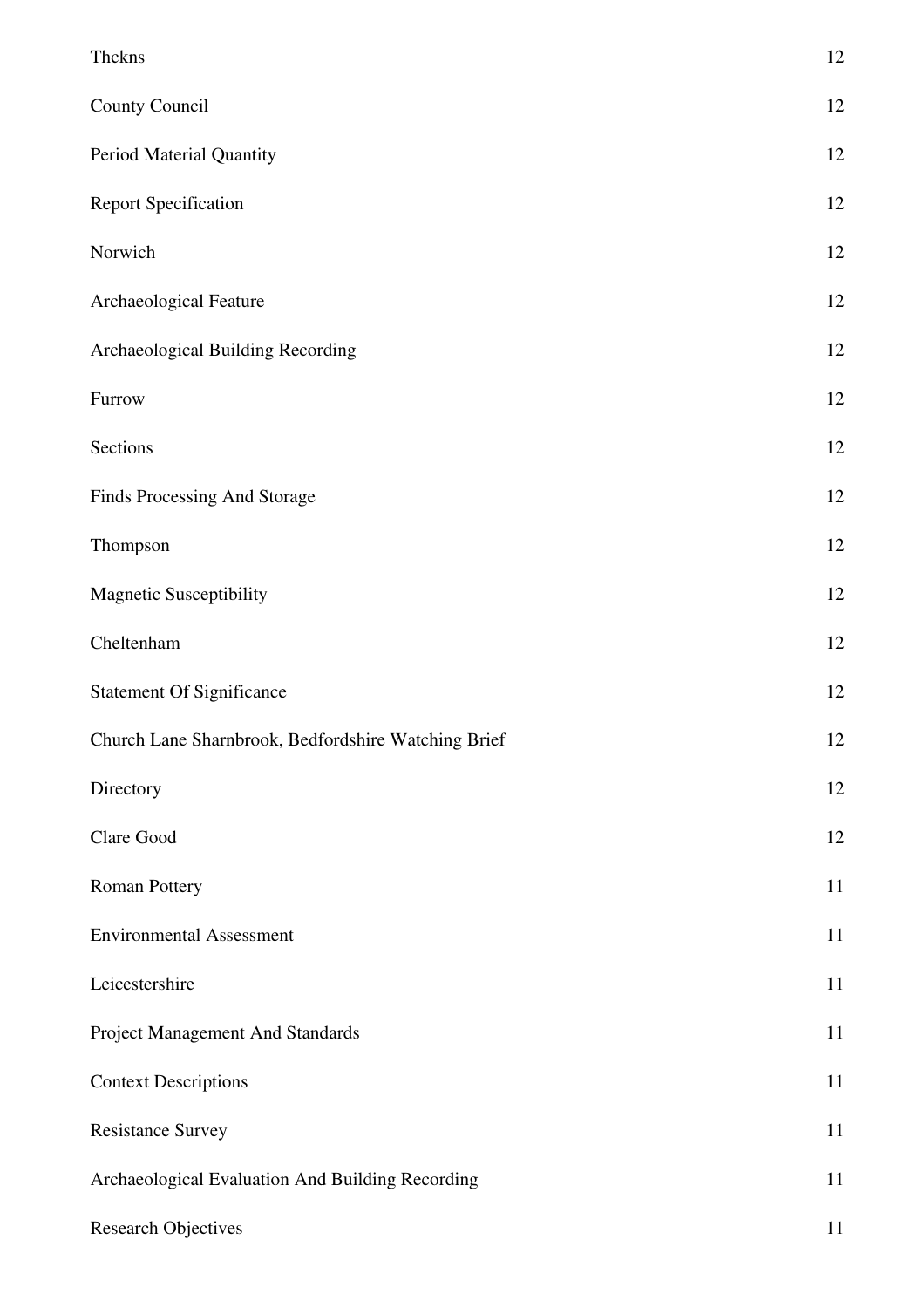| Late Roman                                 | $11\,$ |
|--------------------------------------------|--------|
| Historical Development Of The Study Area   | 11     |
| Appendix Ii                                | 11     |
| <b>Context Category Description</b>        | 11     |
| Heritage                                   | 11     |
| Variations To The Proposed Scheme Of Works | $11\,$ |
| Leics Record Office                        | 11     |
| Norfolk                                    | 11     |
| List Of Figures And Plates                 | $11\,$ |
| Recent                                     | 11     |
| Dumfries                                   | $11\,$ |
| Quantity                                   | 11     |
| <b>Introduction And Location</b>           | $11\,$ |
| Lancaster Oxford                           | $11\,$ |
| Stublick                                   | 11     |
| Straits Green, Gornal, Dudley              | 11     |
| <b>Longstanton Balancing Pond</b>          | 11     |
| <b>Interpretation Potential High</b>       | 11     |
| Unexcavated                                | 11     |
| Andrew Robertson                           | 11     |
| Methodological Standards                   | $11\,$ |
| Cambridgeshire                             | $11\,$ |
| Glazebrook                                 | $11\,$ |
| Documentation                              | 11     |
| Unphased                                   | $11\,$ |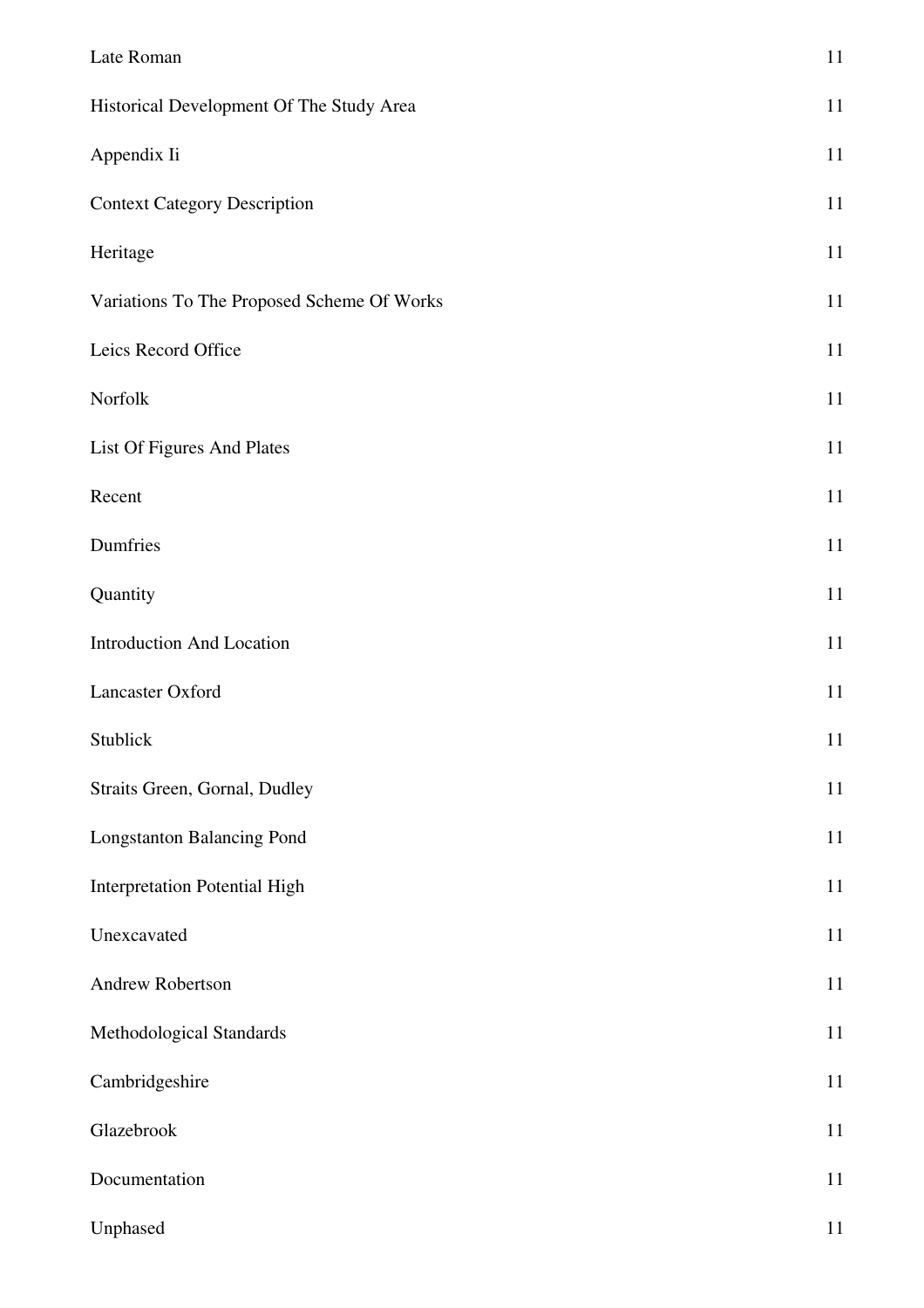| Post-excavation And Report                                                   | 11 |
|------------------------------------------------------------------------------|----|
| Artefacts                                                                    | 11 |
| Specialists To Be Used During The Project                                    | 11 |
| Synthesis                                                                    | 11 |
| <b>Salcey Forest</b>                                                         | 11 |
| Storey Institute Janus House                                                 | 11 |
| Frame Area Description From                                                  | 11 |
| Finds Collection And Retention                                               | 10 |
| Resistivity                                                                  | 10 |
| Historic Building Recording And Archaeological Evaluation                    | 10 |
| Shot Number Photograph Content                                               | 10 |
| Institute Of Field Archaeologists                                            | 10 |
| Tuckers Place Newport Shropshire                                             | 10 |
| Report On Archaeological Mitigation Recording Action At Hayes Manor School   | 10 |
| History                                                                      | 10 |
| Hungerford Drive, Maidenhead, Berkshire Archaeological Watching Brief Report | 10 |
| Recommendations For Further Work                                             | 10 |
| Bosbury Parish Hall Bosbury Herefordshire                                    | 10 |
| Websites                                                                     | 10 |
| Drawn Record                                                                 | 10 |
| Specification A: Desk-based Assessment                                       | 10 |
| Corby Road, Stanion, Northamptonshire                                        | 10 |
| Specification B: Field Evaluation                                            | 10 |
| <b>Curatorial Monitoring</b>                                                 | 10 |
| Location And Topography (fig)                                                | 10 |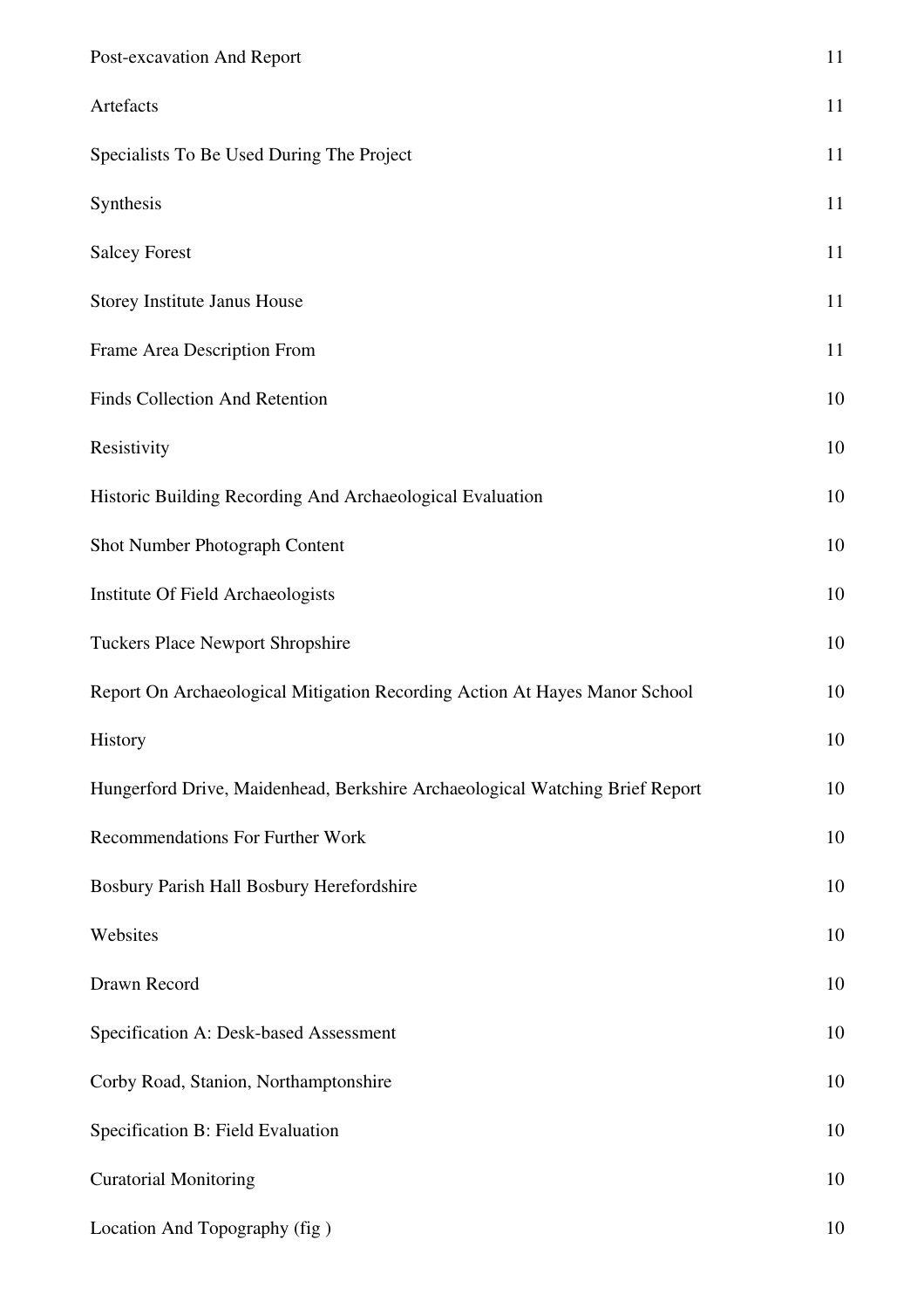| <b>Context Summary</b>                     | 10 |
|--------------------------------------------|----|
| Coins                                      | 10 |
| <b>Context Description Keyword Depth</b>   | 10 |
| <b>Monitoring Sheets</b>                   | 10 |
| <b>Survey Areas</b>                        | 10 |
| London Borough Of Croydon                  | 10 |
| Plan Section Photo                         | 10 |
| <b>Structures</b>                          | 10 |
| Archaeological Trial Trenching Report      | 10 |
| Dimensions                                 | 10 |
| Description Of Aae                         | 10 |
| <b>Description Interpretation Date</b>     | 10 |
| <b>Trench Phase</b>                        | 10 |
| Sunnydale Floodgates Kington Herefordshire | 10 |
| Depth Truncation Of                        | 10 |
| North Pennines Heritage Trust              | 10 |
| Southeast                                  | 10 |
| Archaeological Assessment Report           | 10 |
| Site Visit                                 | 10 |
| Previous Work                              | 10 |
| An Archaeological Evaluation And           | 10 |
| <b>Charles Doble</b>                       | 10 |
| <b>Site Specific Requirements</b>          | 10 |
| <b>Braintree</b>                           | 10 |
| Timetable And Staffing                     | 10 |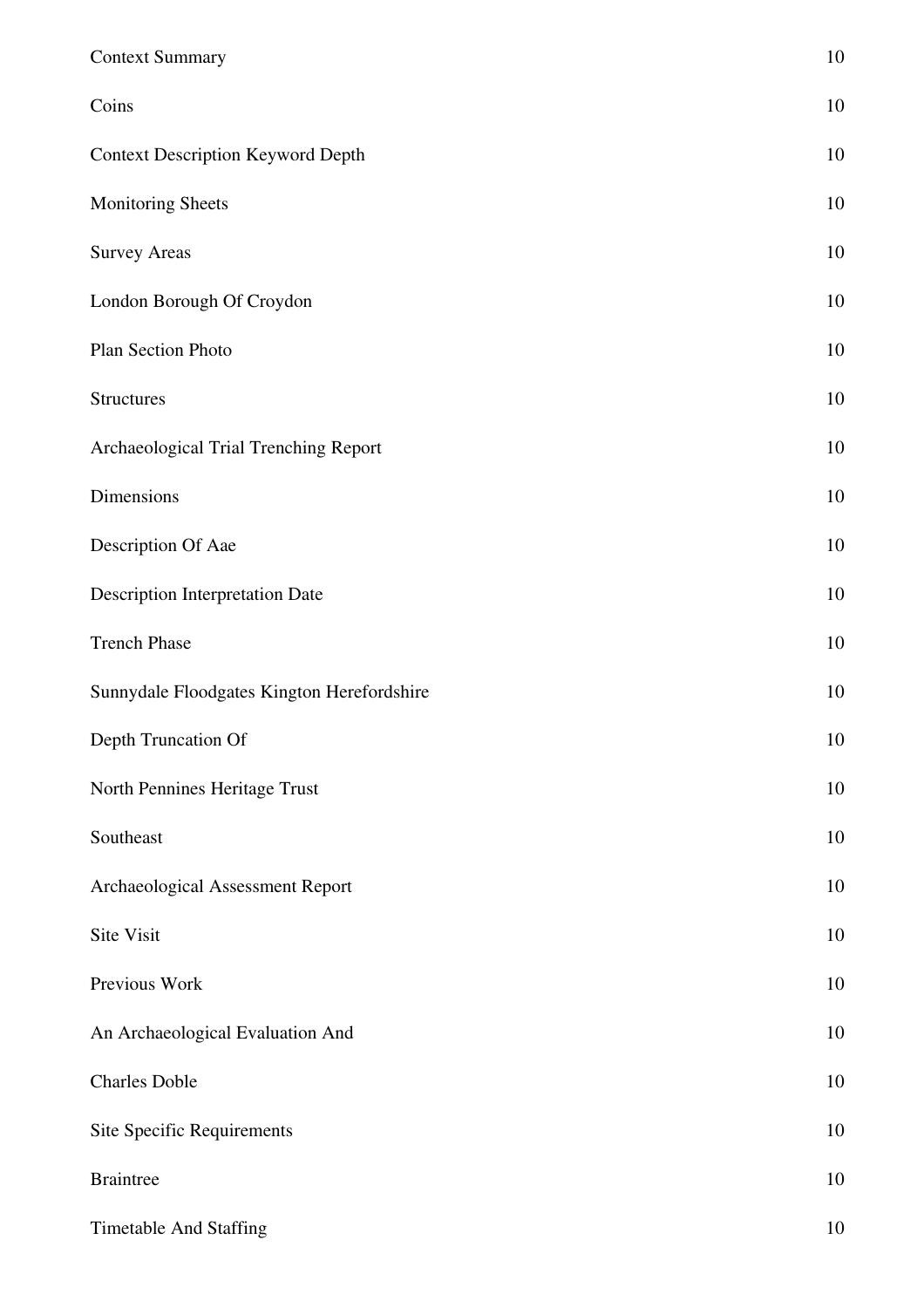| <b>Exeter Archaeology</b>                             | 10               |
|-------------------------------------------------------|------------------|
| Archive And Publication                               | 10               |
| Lead                                                  | 10               |
| Clinker                                               | 10               |
| <b>Bibliographic References</b>                       | 9                |
| Further Work                                          | 9                |
| Petches                                               | 9                |
| Museum Of London                                      | 9                |
| <b>Description Date</b>                               | 9                |
| The Site Today                                        | $\mathbf{9}$     |
| <b>Assessment Results</b>                             | $\boldsymbol{9}$ |
| Castle Lane, Castle Hedingham                         | 9                |
| Area B                                                | 9                |
| Digital                                               | $\boldsymbol{9}$ |
| Undiagnostic                                          | 9                |
| Orientation                                           | 9                |
| Deposition                                            | 9                |
| Museum                                                | 9                |
| Archaeological Databases                              | 9                |
| <b>Context Quantity Weight</b>                        | $\boldsymbol{9}$ |
| Context Type Number                                   | 9                |
| Number And Type Of Finds                              | 9                |
| Archaeological Monitoring Of Ground Investigations    | $\mathbf{9}$     |
| The Pottery                                           | 9                |
| Historic Building Recording Archaeological Monitoring | 9                |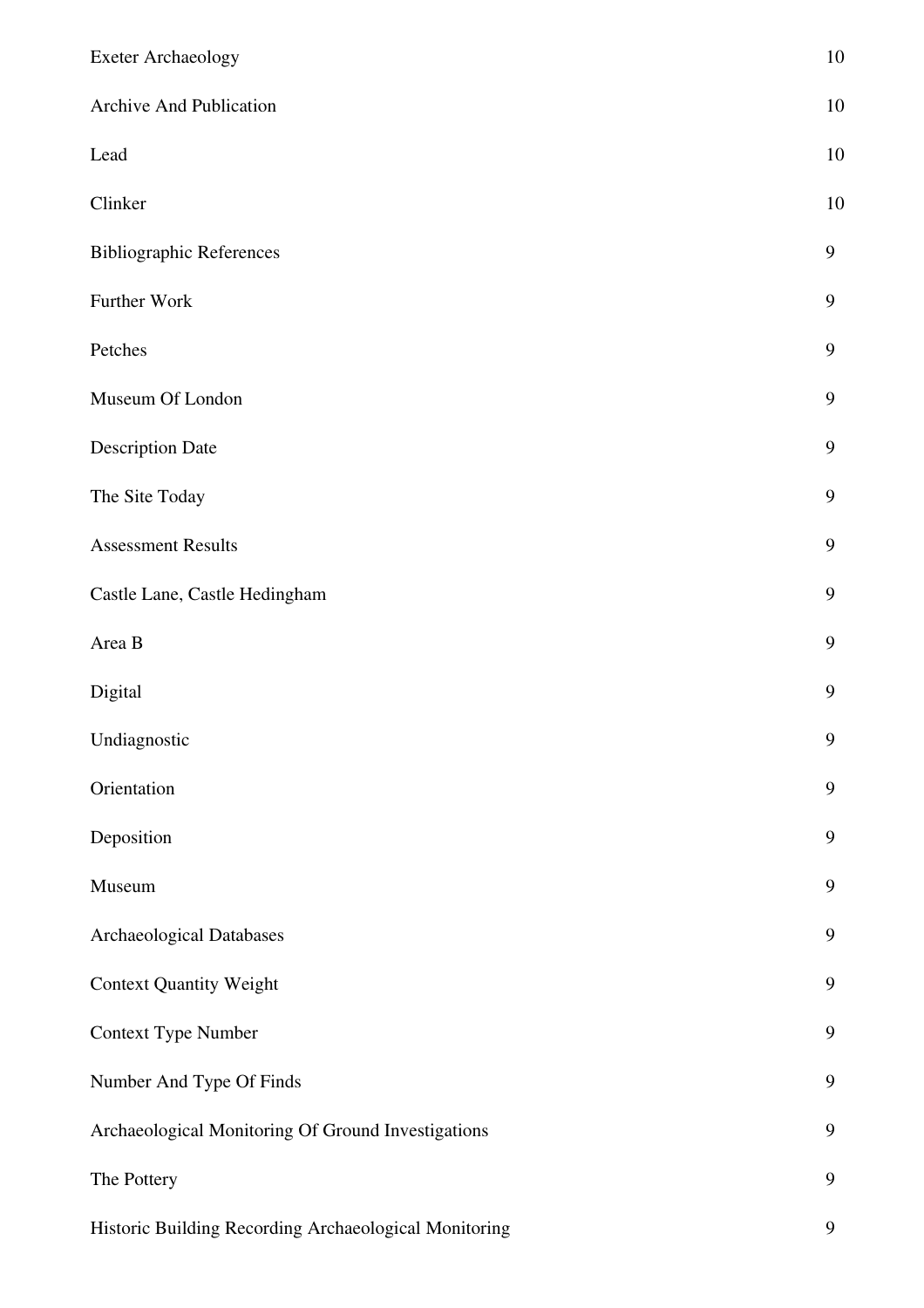| Birmingham                                                                         | 9 |
|------------------------------------------------------------------------------------|---|
| A Report On The Archaeological Monitoring Of Groundworks                           | 9 |
| <b>Results Of Fieldwork</b>                                                        | 9 |
| Archaeological Observations                                                        | 9 |
| Clay                                                                               | 9 |
| Trench Description Alignment Length Width Depth Plans Sections Associated Features | 9 |
| An Archaeological Evaluation                                                       | 9 |
| East                                                                               | 9 |
| Location, Geology And Topography                                                   | 9 |
| Documentary Research                                                               | 9 |
| Faunal And Environmental Evidence                                                  | 9 |
| Abbey Lane Sewer Scheme                                                            | 9 |
| Southend Museum                                                                    | 9 |
| Services                                                                           | 9 |
| Field Archaeologists                                                               | 9 |
| <b>Eher Summary Sheet</b>                                                          | 9 |
| Edmonton Sports Social Club Archaeological Monitoring Report                       | 9 |
| <b>Field Evaluation</b>                                                            | 9 |
| Lafarge Aggregates                                                                 | 9 |
| External                                                                           | 9 |
| Background (fig)                                                                   | 9 |
| Post Medieval                                                                      | 9 |
| <b>Discussion Conclusion</b>                                                       | 9 |
| Late Iron                                                                          | 9 |
| Anne Boyle                                                                         | 9 |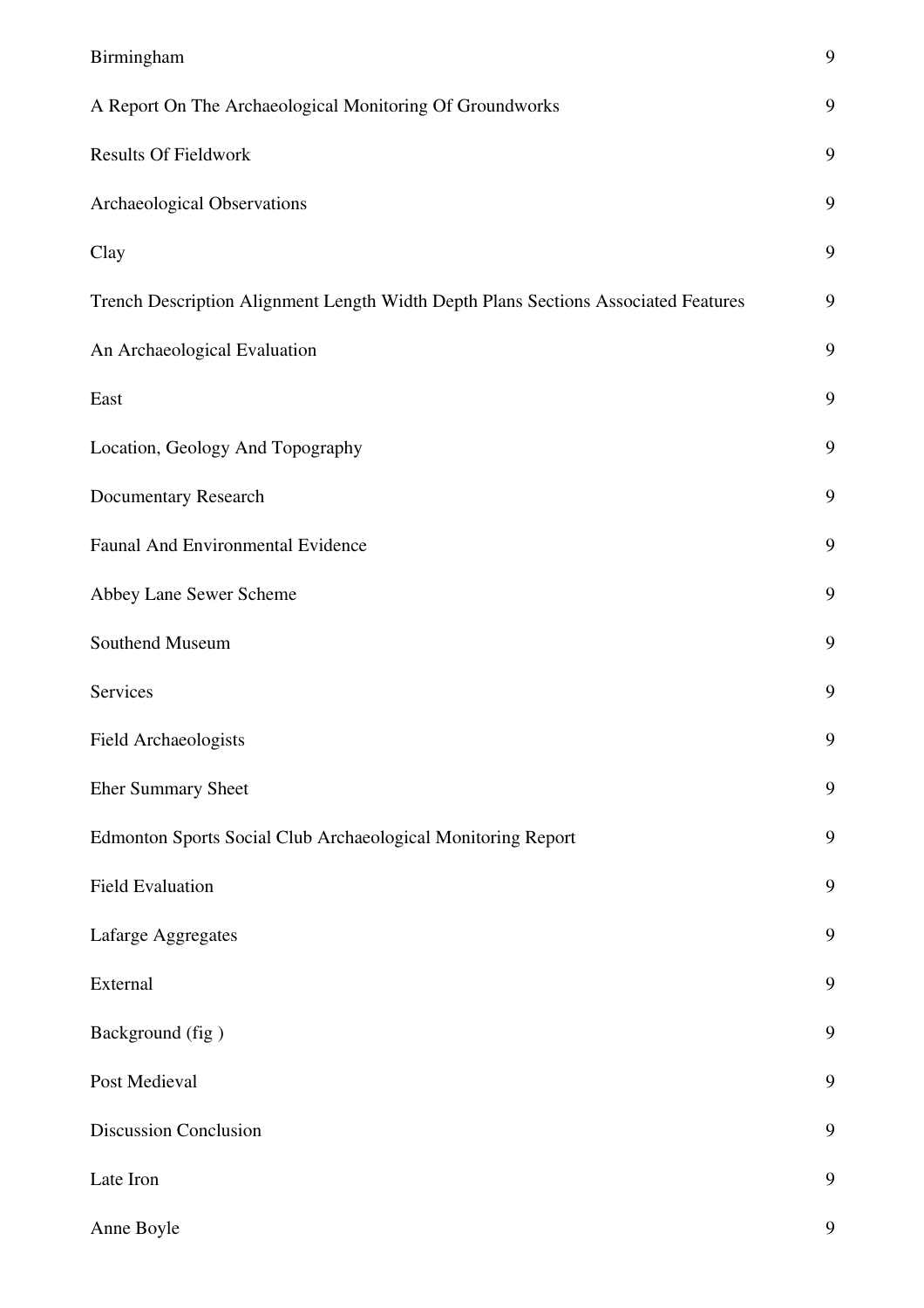| <b>Magnetic Survey</b>                                   | 9           |
|----------------------------------------------------------|-------------|
| Iron Objects                                             | 9           |
| An Archaeological Evaluation Report                      | 9           |
| <b>Excavation Methodology</b>                            | 8           |
| Trench Two                                               | $8\,$       |
| Chichester                                               | 8           |
| Tile                                                     | $8\,$       |
| Site Summary                                             | $8\,$       |
| Border Archaeology Chapel Walk Burgess Street Leominster | $8\,$       |
| The Recorded Evidence                                    | $8\,$       |
| Field (figs -)                                           | $8\,$       |
| Site Operations                                          | $8\,$       |
| Topographical Setting Drift Geology                      | 8           |
| South Parade                                             | 8           |
| Results Of Observation And Recording                     | $\,$ 8 $\,$ |
| <b>Results Of The Trial Excavation</b>                   | $\,$ $\,$   |
| Sondage                                                  | 8           |
| Trenches                                                 | 8           |
| Site Location, Topography And Geology                    | $8\,$       |
| Site Description, Topography And Geology                 | 8           |
| <b>Brick And Tile</b>                                    | 8           |
| Gloucestershire                                          | $8\,$       |
| <b>Standards Specifications</b>                          | 8           |
| Documentary Evidence                                     | $8\,$       |
| Definition Of A Watching Brief                           | $8\,$       |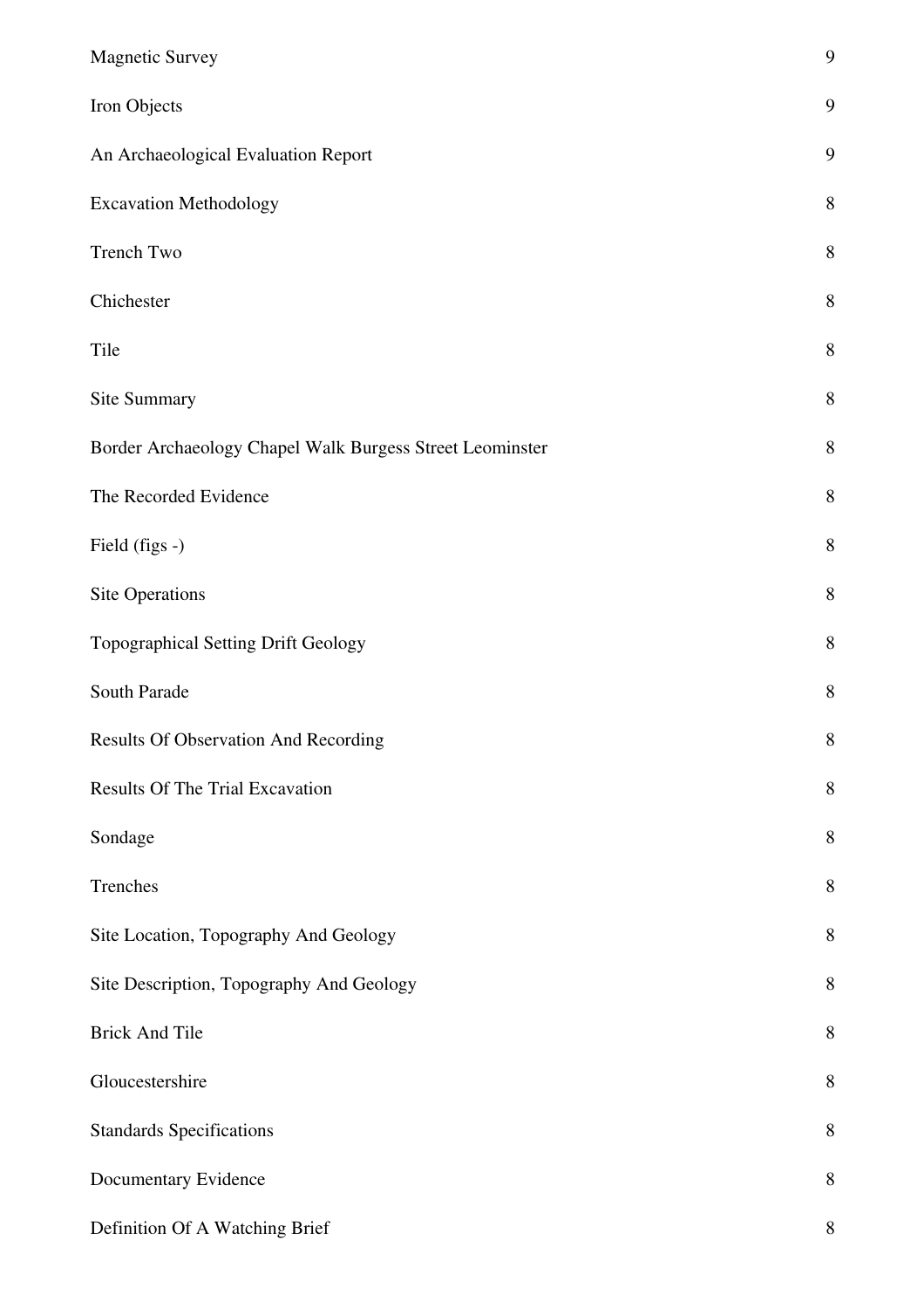| Dear Sirs                                      | 8       |
|------------------------------------------------|---------|
| Schedule Of Site Visits                        | 8       |
| Status Incomplete                              | 8       |
| Dirft Central                                  | 8       |
| <b>Trench Dimensions</b>                       | 8       |
| Stratascan                                     | 8       |
| Development Area                               | 8       |
| Building (smr)                                 | $8\,$   |
| Duration                                       | 8       |
| <b>Context Details Date</b>                    | $8\,$   |
| <b>Context Description Length Width Depth</b>  | 8       |
| <b>Cartographic Pictorial Documents</b>        | $8\,$   |
| <b>Cartographic References</b>                 | $8\,$   |
| East Lothian                                   | 8       |
| Earthwork Survey                               | 8       |
| Fieldwork Results (figs And)                   | $8\,$   |
| Gerwyn Richards                                | 8       |
| Trench (figs,)                                 | 8       |
| <b>Context Area Type Description Thickness</b> | $\,8\,$ |
| Salisbury                                      | 8       |
| Photo List                                     | 8       |
| Penguin                                        | 8       |
| Later Preh                                     | 8       |
| Previous Archaeological Investigations         | $8\,$   |
| Written Record                                 | $8\,$   |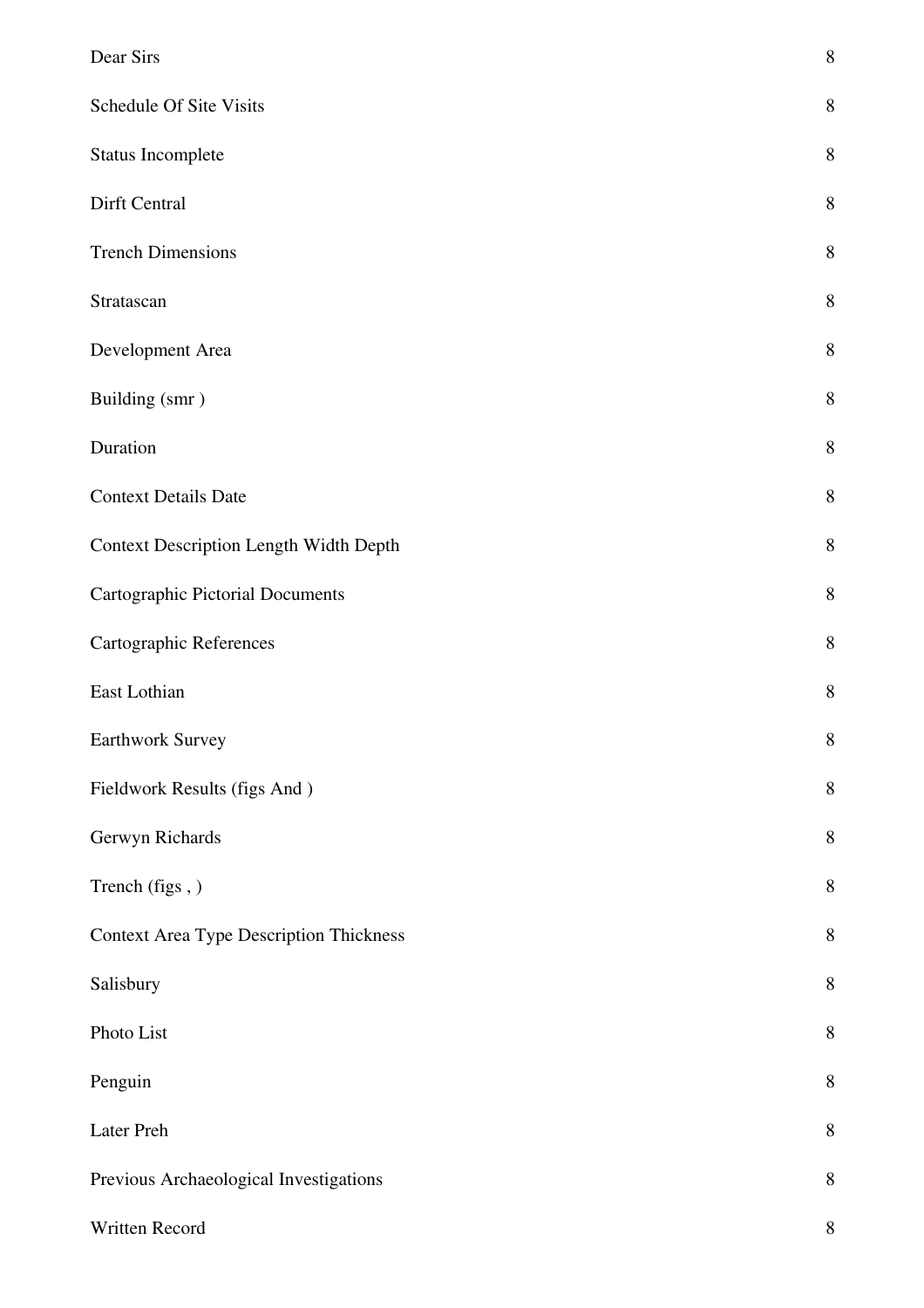| Molluscs                                           | 8       |
|----------------------------------------------------|---------|
| Pipe                                               | 8       |
| Humber Field Archaeology                           | $\,8\,$ |
| Archaeological And Historical                      | 8       |
| Whittingham                                        | $\,8\,$ |
| Period Summaries                                   | 8       |
| March                                              | $8\,$   |
| Pond                                               | 8       |
| Plots                                              | 8       |
| Project Manager Anthony Maull                      | $\,8\,$ |
| An Archaeological Watching Brief                   | $8\,$   |
| Wood                                               | 8       |
| West East                                          | $\,8\,$ |
| Work Programme                                     | $\,8\,$ |
| Passage                                            | 8       |
| Archaeology And Planning                           | $8\,$   |
| Photographic Record Sheet                          | $\,8\,$ |
| October                                            | 8       |
| Address                                            | $8\,$   |
| Quaker Burial Ground Archaeological Watching Brief | $\,8\,$ |
| Architectural Potential High                       | 8       |
| Wall                                               | $\,8\,$ |
| <b>Location Of Archive</b>                         | 8       |
| Area C                                             | $8\,$   |
| <b>Impact Of Proposed Development</b>              | $8\,$   |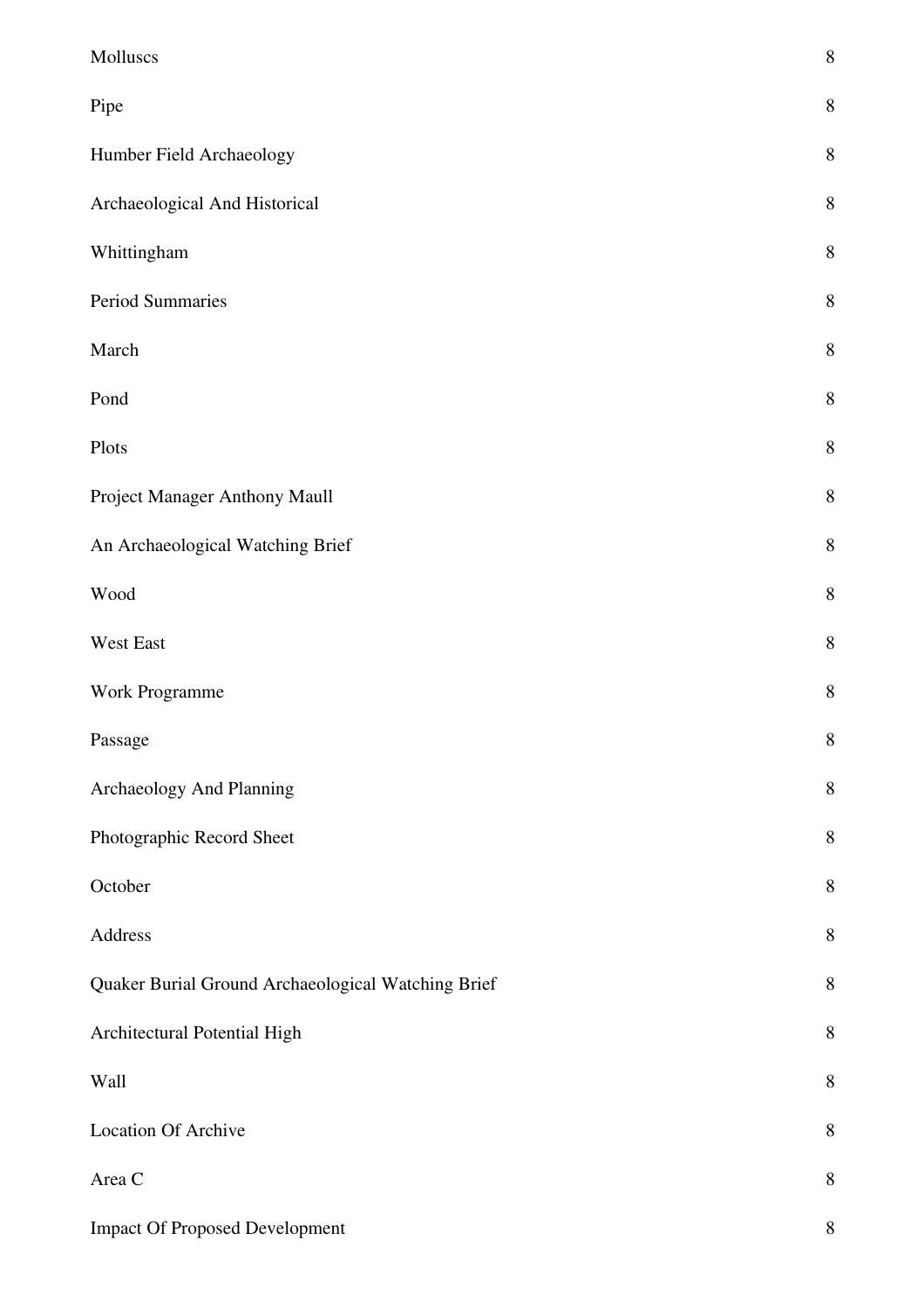| <b>Historic Documents</b>            | $\,8\,$          |
|--------------------------------------|------------------|
| Archaeological Potential Of The Site | $8\,$            |
| Illegible                            | $8\,$            |
| Palaeochannel                        | $8\,$            |
| <b>Walkover Survey</b>               | $8\,$            |
| King Street, Saffron Walden          | $\overline{7}$   |
| <b>Description Reduced</b>           | $\overline{7}$   |
| Furrows                              | $\overline{7}$   |
| Date Staff Hours Comments            | $\tau$           |
| <b>Bibliography Cartography</b>      | $\tau$           |
| Medieval Pottery                     | $\tau$           |
| Alignment                            | $\overline{7}$   |
| Daub                                 | $\boldsymbol{7}$ |
| Trench Figs; Plate                   | $\overline{7}$   |
| Scale                                | 7                |
| Site Description And Location        | $\boldsymbol{7}$ |
| Record Number                        | $\boldsymbol{7}$ |
| Field                                | $\tau$           |
| Project Monitoring                   | $\tau$           |
| Description From Date                | $\overline{7}$   |
| Study Area                           | $\overline{7}$   |
| Discussion And Phasing               | $\tau$           |
| Block (figs -)                       | $\overline{7}$   |
| Early Medieval                       | $\tau$           |
| <b>Stack</b>                         | $\boldsymbol{7}$ |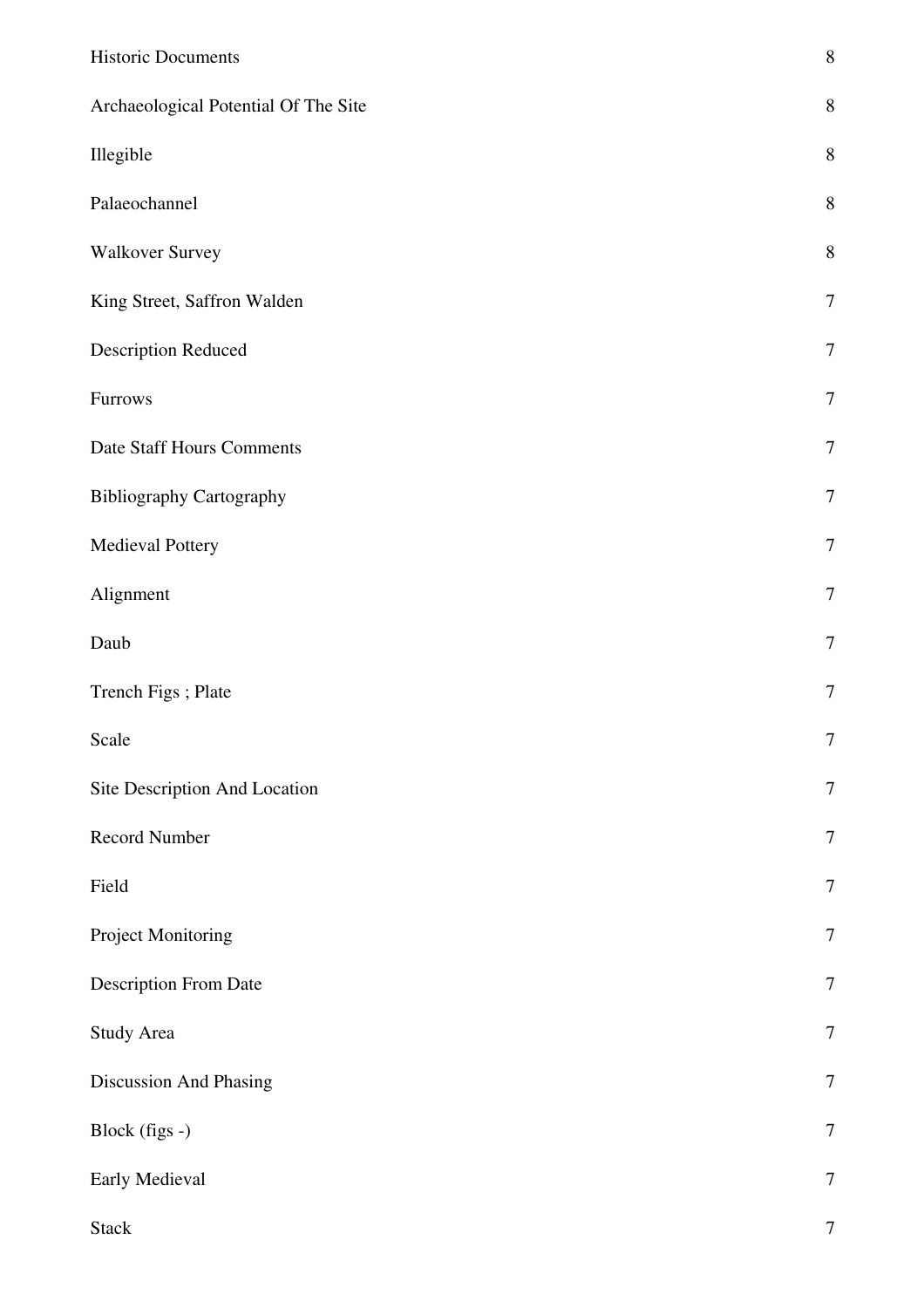| <b>Shot Number Description</b>       | $\boldsymbol{7}$ |
|--------------------------------------|------------------|
| <b>Staffing And Standards</b>        | $\boldsymbol{7}$ |
| Archaeology Present                  | $\overline{7}$   |
| <b>Significance Of Results</b>       | $\boldsymbol{7}$ |
| <b>Location Of Finds</b>             | $\overline{7}$   |
| <b>Location Description</b>          | $\tau$           |
| Fieldwork Methodology                | $\tau$           |
| John Duffy Assistant Project Officer | $\tau$           |
| Earthenware                          | $\tau$           |
| Type Of Recording                    | $\overline{7}$   |
| <b>Watching Brief Methodology</b>    | $\tau$           |
| London Borough Of Havering           | $\boldsymbol{7}$ |
| Archaeological Watching Briefs       | $\boldsymbol{7}$ |
| Date Reference Description           | $\boldsymbol{7}$ |
| <b>Section Register</b>              | 7                |
| <b>Ellands Farm Hemington</b>        | $\tau$           |
| Plots -                              | $\overline{7}$   |
| Medieval And Post-medieval           | $\overline{7}$   |
| Plot                                 | 7                |
| Mammal                               | $\tau$           |
| <b>Introduction And Methods</b>      | $\tau$           |
| June                                 | $\overline{7}$   |
| Disuse                               | $\tau$           |
| Aerial Photography                   | $\tau$           |
| Post-med                             | $\boldsymbol{7}$ |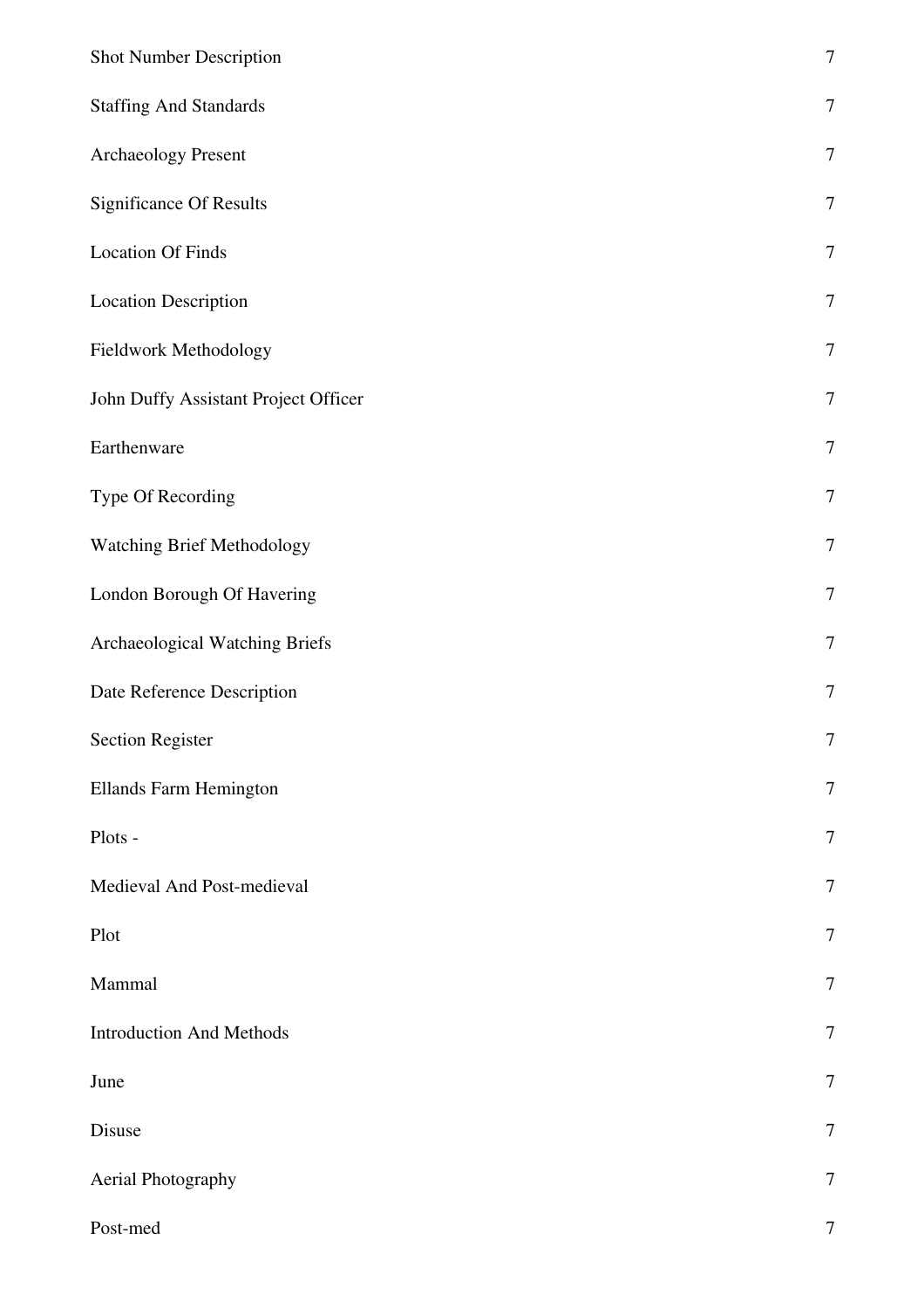| Services, Buildings, Access, Etc              | $\overline{7}$   |
|-----------------------------------------------|------------------|
| <b>Building Descriptions</b>                  | $\tau$           |
| Trenches -                                    | $\overline{7}$   |
| Excremental                                   | $\tau$           |
| Across                                        | $\tau$           |
| Landform, Geology And Soils                   | $\tau$           |
| <b>Variations And Contingencies</b>           | $\tau$           |
| Hereford                                      | $\boldsymbol{7}$ |
| Colchester                                    | $\boldsymbol{7}$ |
| Historical Archaeological                     | $\tau$           |
| Appendix : Context Register                   | $\tau$           |
| <b>General Standards</b>                      | $\boldsymbol{7}$ |
| Work Timetable                                | $\boldsymbol{7}$ |
| <b>Context Context Type Descriptions</b>      | $\tau$           |
| The Environmental Evidence                    | 7                |
| Non-intrusive Archaeological Field Evaluation | $\boldsymbol{7}$ |
| Clothing                                      | $\boldsymbol{7}$ |
| Area A                                        | $\tau$           |
| <b>Results And Discussion</b>                 | 7                |
| Organisation                                  | $\overline{7}$   |
| Chelmsford Museum                             | $\boldsymbol{7}$ |
| Project                                       | $\boldsymbol{7}$ |
| Chapel                                        | $\tau$           |
| High Street, Great Baddow                     | $\boldsymbol{7}$ |
| High                                          | $\boldsymbol{7}$ |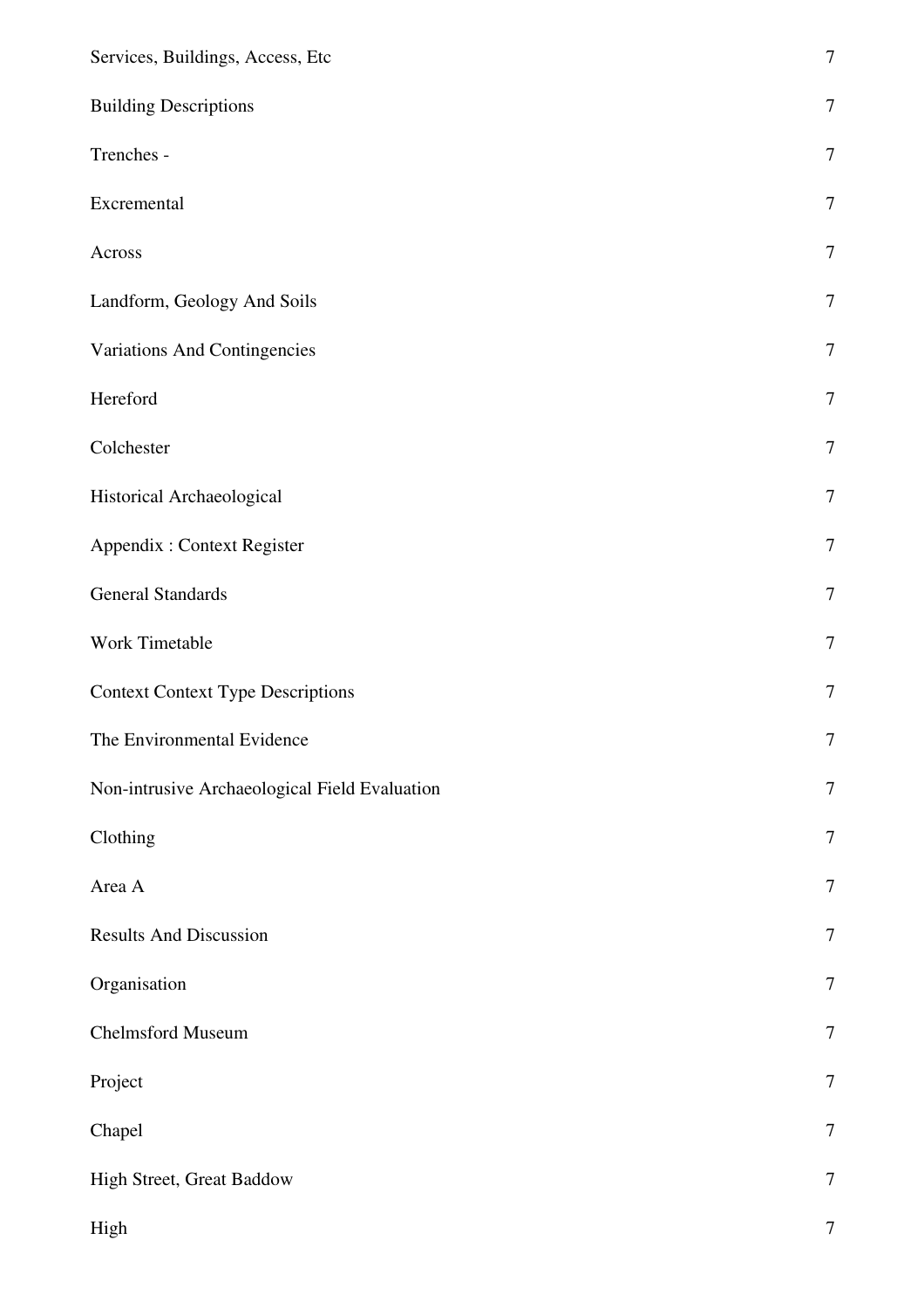| Number                                 | $\tau$           |
|----------------------------------------|------------------|
| <b>Vegetation Cover High</b>           | $\tau$           |
| Oasis Form                             | $\overline{7}$   |
| Project Manager Adam Yates             | $\tau$           |
| <b>Results Of Detailed Survey</b>      | $\tau$           |
| Associated                             | $\overline{7}$   |
| Periods Represented                    | $\tau$           |
| Geotechnical Information               | $\tau$           |
| Albrights Yard, Theatre Street,        | $\tau$           |
| Copper Alloy                           | $\tau$           |
| Site Layout                            | $\overline{7}$   |
| <b>Evaluation Report</b>               | $\boldsymbol{7}$ |
| Archaeological Interpretation          | $\overline{7}$   |
| Cottage                                | $\boldsymbol{7}$ |
| Preservation                           | $\overline{7}$   |
| Linzi Everett                          | $\overline{7}$   |
| South                                  | $\overline{7}$   |
| Trench (plate)                         | $\overline{7}$   |
| Terminus                               | $\overline{7}$   |
| <b>Brooklands East Milton Keynes</b>   | $\tau$           |
| <b>Relative Levels</b>                 | $\tau$           |
| <b>Context Type Quantity</b>           | $\tau$           |
| <b>Context Type Description Period</b> | $\tau$           |
| Trench (fe)                            | $\boldsymbol{7}$ |
| <b>Faunal Remains</b>                  | $\tau$           |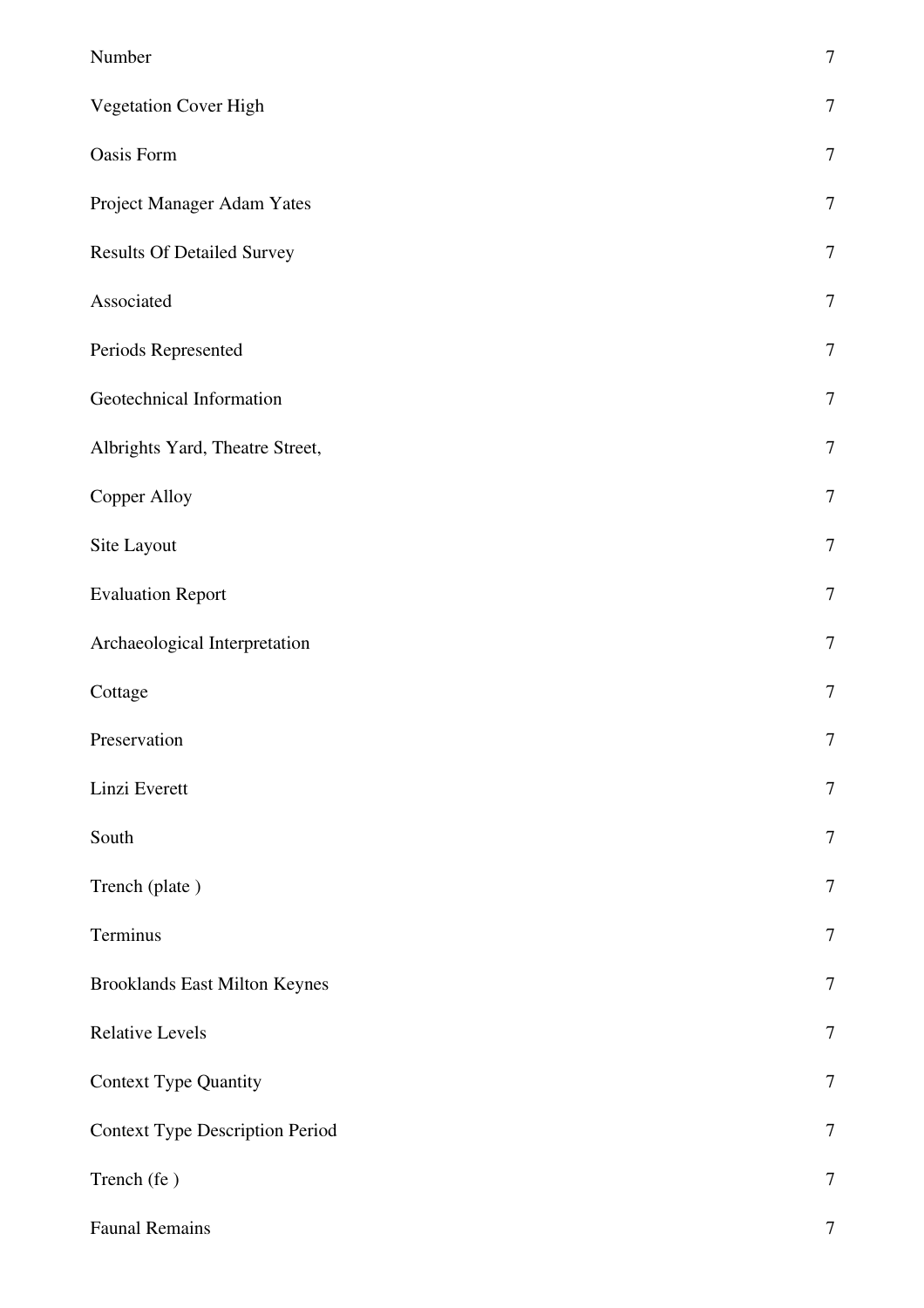| Context Interpretation                           | $\overline{7}$ |
|--------------------------------------------------|----------------|
| <b>Context Form Quantity Weight</b>              | $\tau$         |
| Farm                                             | $\overline{7}$ |
| <b>Gradiometer Survey</b>                        | $\overline{7}$ |
| Romano-british Pottery                           | 7              |
| <b>Location And Description</b>                  | 6              |
| Elevations                                       | 6              |
| Archenfield Archaeology Health And Safety Policy | 6              |
| Archive/report                                   | 6              |
| Preston                                          | 6              |
| <b>Excavation And Recording</b>                  | 6              |
| List Of Recorded Contexts                        | 6              |
| <b>Trenches And</b>                              | 6              |
| Element Number Type Condition General Location   | 6              |
| Lithics                                          | 6              |
| Previous Archaeological Works                    | 6              |
| Ecofacts                                         | 6              |
| <b>Brick</b>                                     | 6              |
| Medium                                           | 6              |
| Archaeological Investigations                    | 6              |
| Monument Types And Dates                         | 6              |
| Monuments Record                                 | 6              |
| <b>Context Trench Description Period</b>         | 6              |
| Modern Feature                                   | 6              |
| Mitigation                                       | 6              |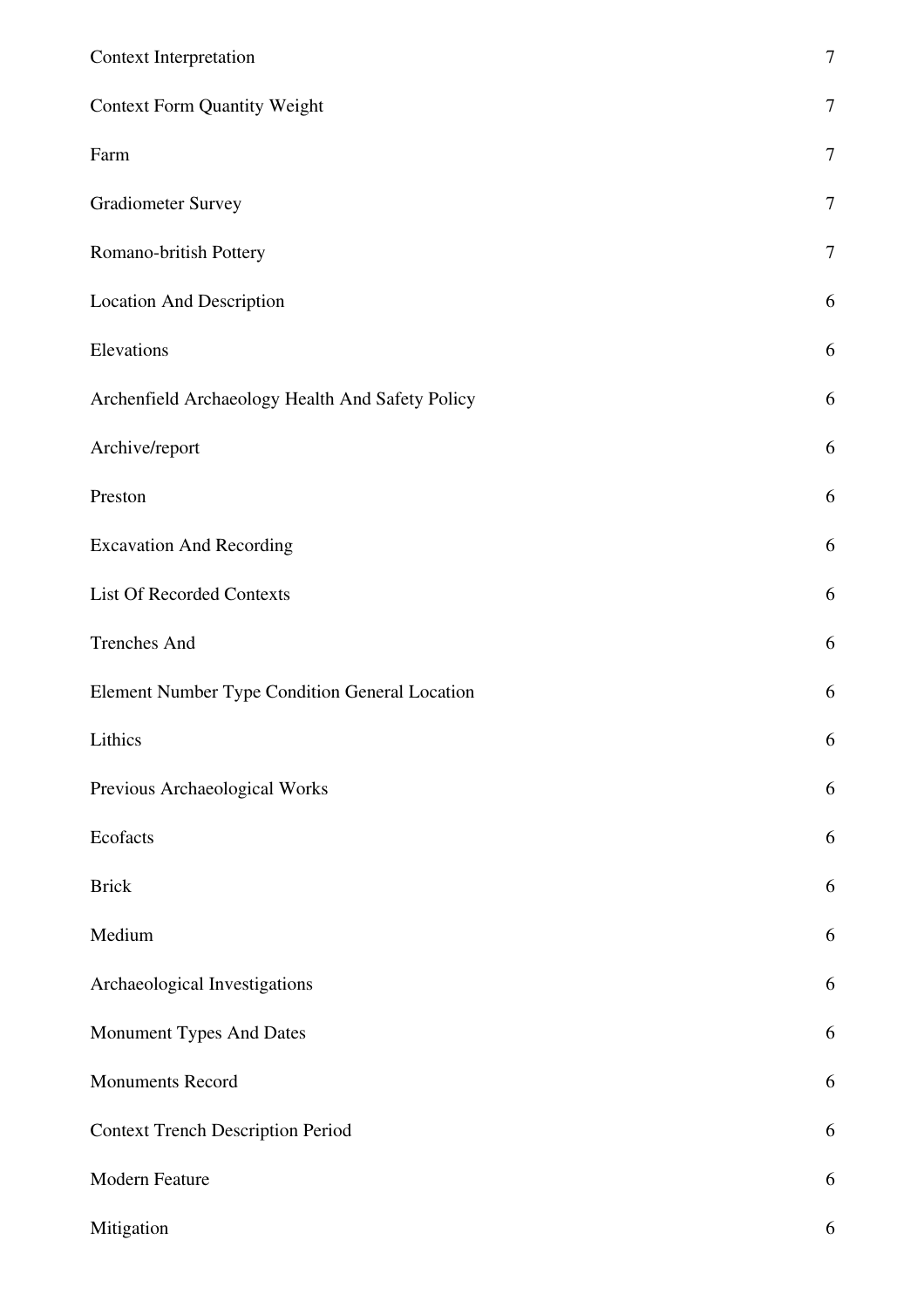| <b>Mitigation Strategy</b>                       | 6          |
|--------------------------------------------------|------------|
| <b>Context Type Trench Description Period</b>    | 6          |
| Mortar                                           | 6          |
| Archaeological Field Evaluations                 | 6          |
| Officer                                          | 6          |
| Other Statuses And Cross-references              | 6          |
| <b>Orientation Nw-se</b>                         | 6          |
| City Of Hereford Archaeology Committee           | 6          |
| The Results                                      | 6          |
| The Heritage Network Ltdthe Heritage Network Ltd | 6          |
| Tove Valley Business Park                        | 6          |
| Paul Blinkhorn                                   | 6          |
| Arch                                             | 6          |
| <b>Corporate Division</b>                        | 6          |
| Distribution                                     | 6          |
| Archaeological Unit                              | 6          |
| Archaeological Trust                             | 6          |
| Alloy                                            | 6          |
| <b>Stables</b>                                   | 6          |
| Trench One                                       | 6          |
| Earls Barton Quarry                              | 6          |
| Archaeology Report                               | $\sqrt{6}$ |
| <b>Desk Based Assessment</b>                     | 6          |
| <b>Description Of Results</b>                    | 6          |
| Cremations                                       | $\sqrt{6}$ |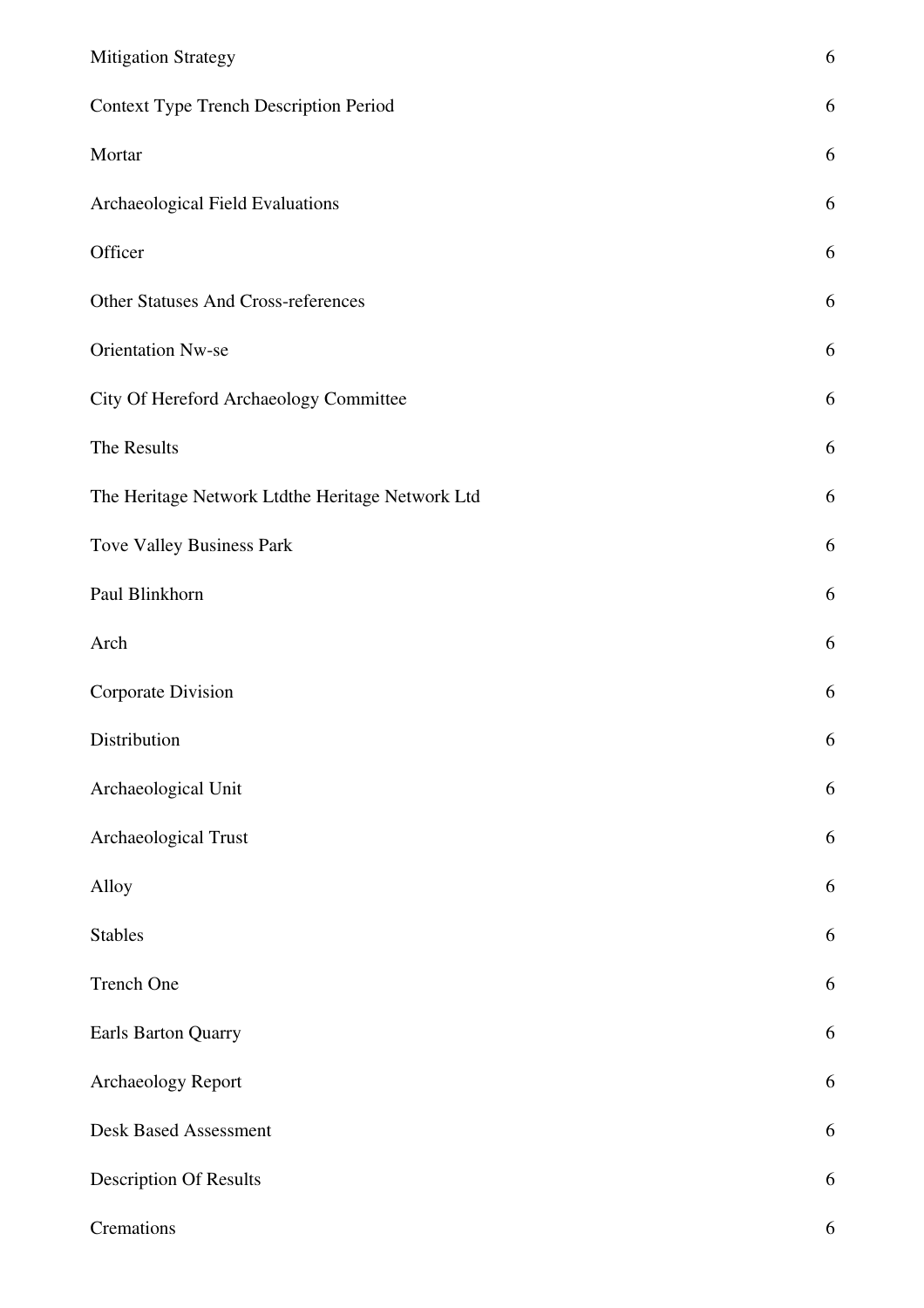| Middle Saxon                        | 6 |
|-------------------------------------|---|
| Photo Subject                       | 6 |
| <b>Curatorial Responsibility</b>    | 6 |
| Date Of                             | 6 |
| Plan Register                       | 6 |
| Project Aims And Objectives         | 6 |
| Window                              | 6 |
| Buckinghamshire                     | 6 |
| <b>Specific Objectives</b>          | 6 |
| General Background                  | 6 |
| Female Adult                        | 6 |
| <b>General Discussion</b>           | 6 |
| Project Manager Richard Young       | 6 |
| Project Manager Iain Soden          | 6 |
| Scope Of Document                   | 6 |
| Historic Environment Record (her)   | 6 |
| Hall                                | 6 |
| Gurney                              | 6 |
| Assessment And Watching Brief       | 6 |
| Site Boundary                       | 6 |
| John Tate                           | 6 |
| <b>Salcey Forest Watching Brief</b> | 6 |
| John Craven Supervisor              | 6 |
| Sample Register                     | 6 |
| Figure List                         | 6 |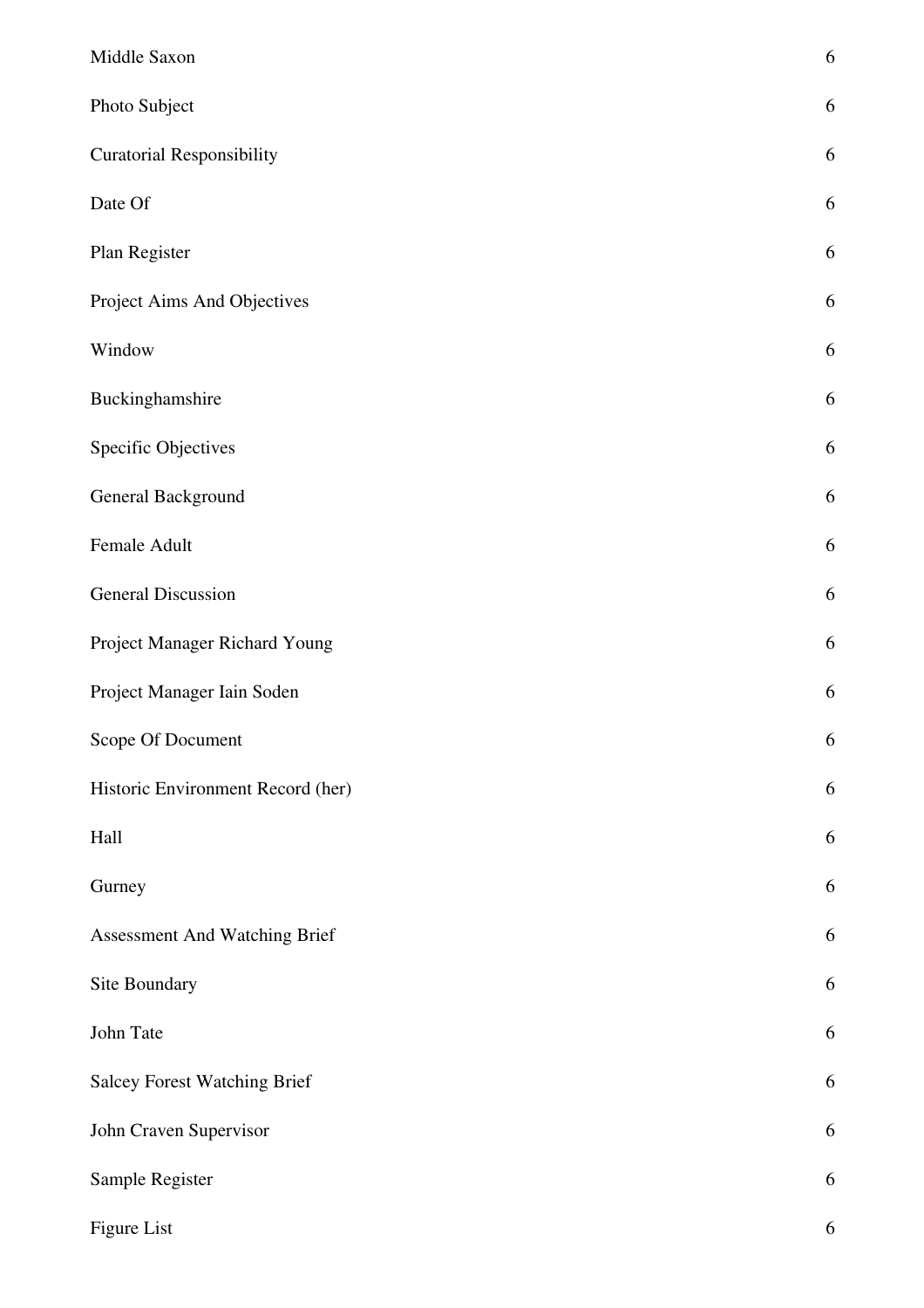| Artefact Assemblage                      | 6              |
|------------------------------------------|----------------|
| February                                 | 6              |
| Interval                                 | 6              |
| Frame Detail From                        | 6              |
| First Floor                              | 6              |
| <b>Extent And Nature Of Groundworks</b>  | 6              |
| Rapid Desk-based Assessment              | 6              |
| Tailor                                   | 5              |
| <b>Secondary Statutory Sources</b>       | 5              |
| Table                                    | 5              |
| <b>Illustrations Plates</b>              | 5              |
| April                                    | 5              |
| Survey                                   | 5              |
| Swindon                                  | 5              |
| Sample (context)                         | 5              |
| Court                                    | 5              |
| Trench (figs And)                        | 5              |
| University Of Leicester                  | 5              |
| <b>Text Adrian Burrow</b>                | 5              |
| <b>Trench Descriptions</b>               | 5              |
| <b>Interpretation Potential Moderate</b> | 5              |
| Samian                                   | 5              |
| Geology And Soils                        | 5              |
| <b>Test Pits</b>                         | 5              |
| Stoneware                                | $\mathfrak{S}$ |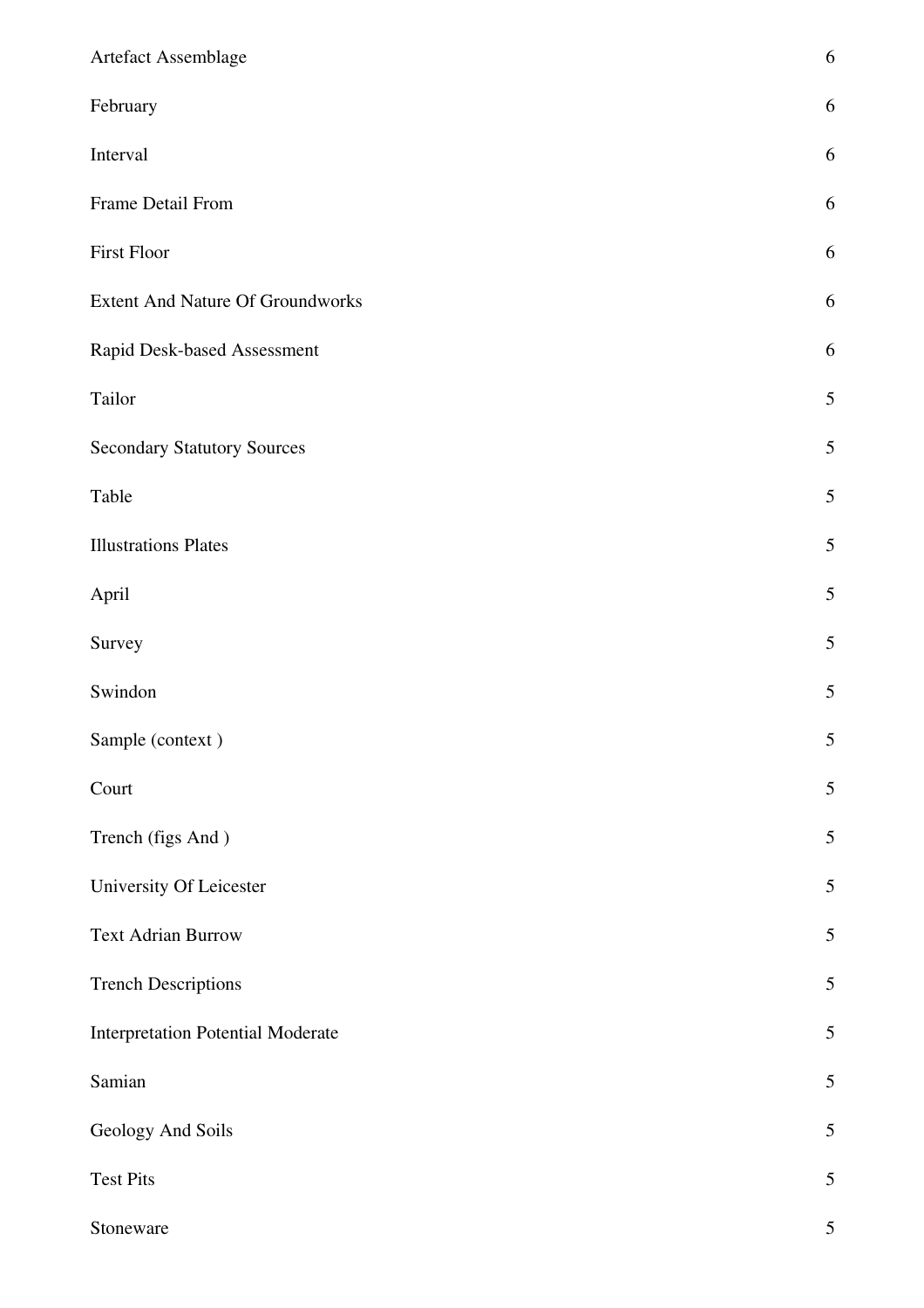| <b>Measured Survey</b>                       | 5              |
|----------------------------------------------|----------------|
| Deposition Of The Archive                    | 5              |
| Schedule Of Illustrations                    | 5              |
| Deposit Subsoil Post-medieval                | 5              |
| <b>Interpretation Description</b>            | 5              |
| Archaeological Services Durham University    | 5              |
| <b>Building Material</b>                     | 5              |
| Internal                                     | 5              |
| Planning                                     | 5              |
| <b>Further Guidance</b>                      | 5              |
| Archaeological Services                      | 5              |
| Archaeological Service                       | 5              |
| <b>Medieval Features</b>                     | 5              |
| <b>Detailed Survey</b>                       | 5              |
| General Methodology: Observation Recording   | $\mathfrak{S}$ |
| <b>Bulk Finds Register</b>                   | 5              |
| Recommendation                               | 5              |
| <b>Buildings</b>                             | 5              |
| Bedfordshire County Council                  | 5              |
| <b>Stuart Boulter</b>                        | 5              |
| Metal Working Debris                         | 5              |
| Description Of The Site                      | 5              |
| Modern Disturbance                           | 5              |
| Archaeological Evaluation By Trial Trenching | 5              |
| The Roman Pottery                            | 5              |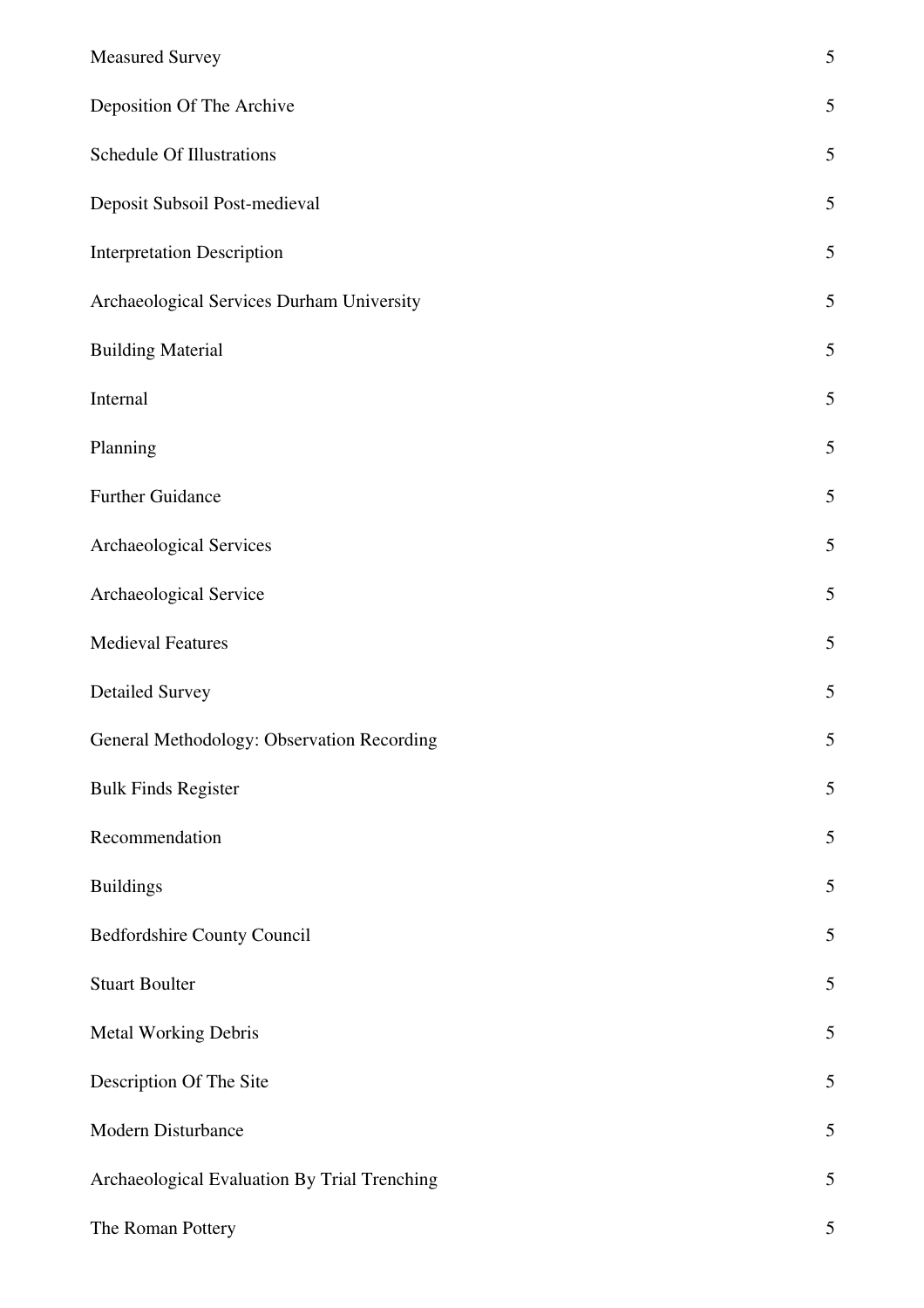| Archaeological Evaluation At         | $\mathfrak s$ |
|--------------------------------------|---------------|
| Papworth Business Park               | $\mathfrak s$ |
| Clay Tobacco Pipe                    | 5             |
| <b>Results Of Gradiometer Survey</b> | $\mathfrak s$ |
| North Pennines Archaeology Ltd       | $\mathfrak s$ |
| <b>Colchester Museums</b>            | 5             |
| <b>Colour Plates</b>                 | $\mathfrak s$ |
| The Other Finds                      | $\mathfrak s$ |
| Bamburgh Bowl Hole Anglian           | $\mathfrak s$ |
| The Photographic Record              | $\mathfrak s$ |
| Results Of Gpr Survey                | 5             |
| Oxfordshire                          | $\mathfrak s$ |
| Charles                              | $\mathfrak s$ |
| Results (figs And)                   | $\mathfrak s$ |
| Other Charcoal                       | 5             |
| <b>Other Features</b>                | 5             |
| Results (fig)                        | $\mathfrak s$ |
| Chelmsford                           | $\mathfrak s$ |
| Reservoir                            | $\mathfrak s$ |
| York                                 | $\mathfrak s$ |
| Version History                      | $\mathfrak s$ |
| Zig-zag                              | $\mathfrak s$ |
| Overview                             | 5             |
| Common                               | 5             |
| Total                                | $\mathfrak s$ |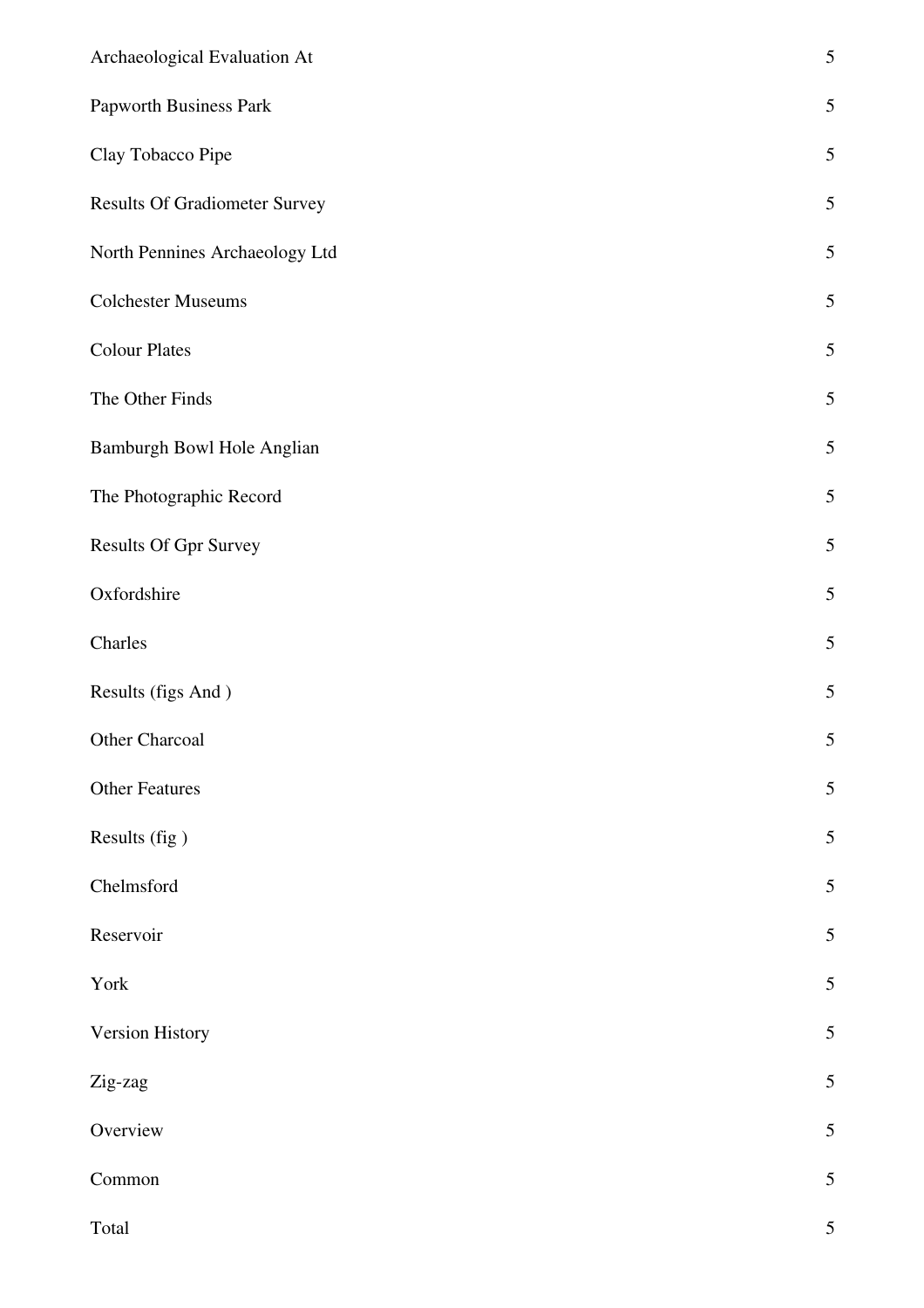| Archaeological Investigations Ltd                    | 5              |
|------------------------------------------------------|----------------|
| <b>Context Type Description Interpretation</b>       | 5              |
| <b>Context Trench Description Interpretation</b>     | 5              |
| Hole                                                 | 5              |
| Report On The Monitoring Of Groundwork               | 5              |
| Context Type Length Width Thickness                  | 5              |
| Glossary                                             | 5              |
| <b>Rosemary Cottage</b>                              | 5              |
| <b>Context Weight</b>                                | 5              |
| Fragmentary                                          | 5              |
| Walden                                               | 5              |
| The Church Of St Peter, Pavenham, Bedfordshire       | 5              |
| <b>Context Dimensions Description Interpretation</b> | 5              |
| Works                                                | 5              |
| Worked Flint                                         | $\mathfrak{S}$ |
| Rhodri Gardner Project Officer                       | 5              |
| <b>Retent Size</b>                                   | 5              |
| <b>Compass Archaeology Limited</b>                   | $\mathfrak{S}$ |
| <b>Historical Context</b>                            | 5              |
| Ground Floor                                         | 5              |
| Grey                                                 | 5              |
| Mortaria                                             | 5              |
| Archaeological Historical Evidence                   | 5              |
| <b>Context Description Interpretation</b>            | 5              |
| Photo Film Frame Subject                             | $\mathfrak{S}$ |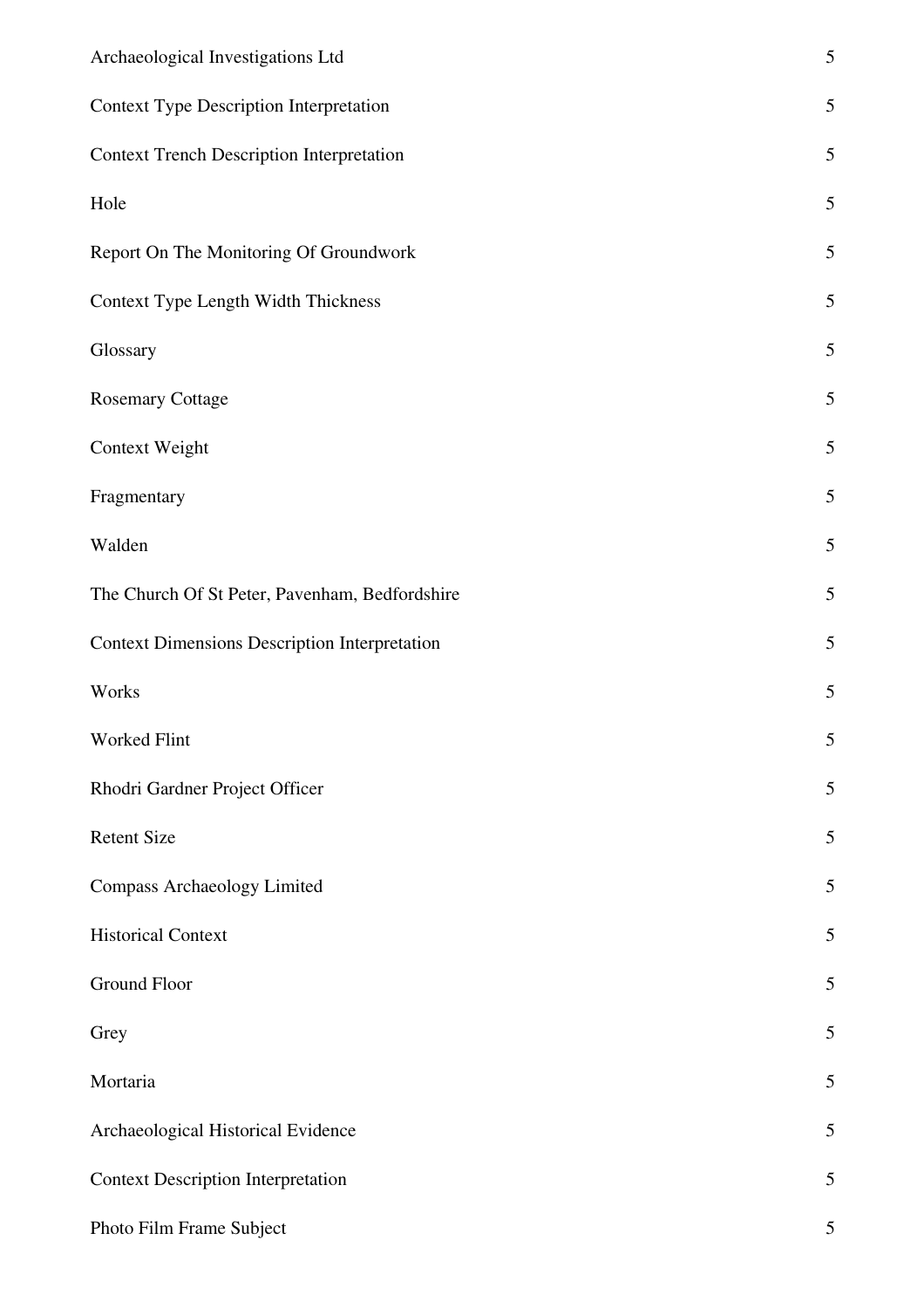| Method (fig)                        | 5 |
|-------------------------------------|---|
| Practice                            | 5 |
| East-west Blank                     | 5 |
| <b>Brook</b>                        | 5 |
| <b>Bronze</b>                       | 5 |
| <b>Edition Ordnance</b>             | 5 |
| Junction Green Lane                 | 5 |
| <b>Listed Buildings</b>             | 5 |
| South-west                          | 5 |
| <b>Published Sources</b>            | 5 |
| Aerial Photographic Assessment      | 5 |
| Radar                               | 5 |
| <b>Location Plan</b>                | 5 |
| Introduction And Scope Of Study     | 5 |
| Arrangement And Fabric              | 5 |
| Quantification                      | 5 |
| Earth Resistance Survey             | 5 |
| Type Of                             | 5 |
| Filmcode Frame Description Filmtype | 5 |
| List Of Photographs                 | 5 |
| Proposed Development Area           | 5 |
| Site Location Plan                  | 5 |
| Land Drain                          | 5 |
| Priority Moderate                   | 5 |
| <b>Excavation Results</b>           | 5 |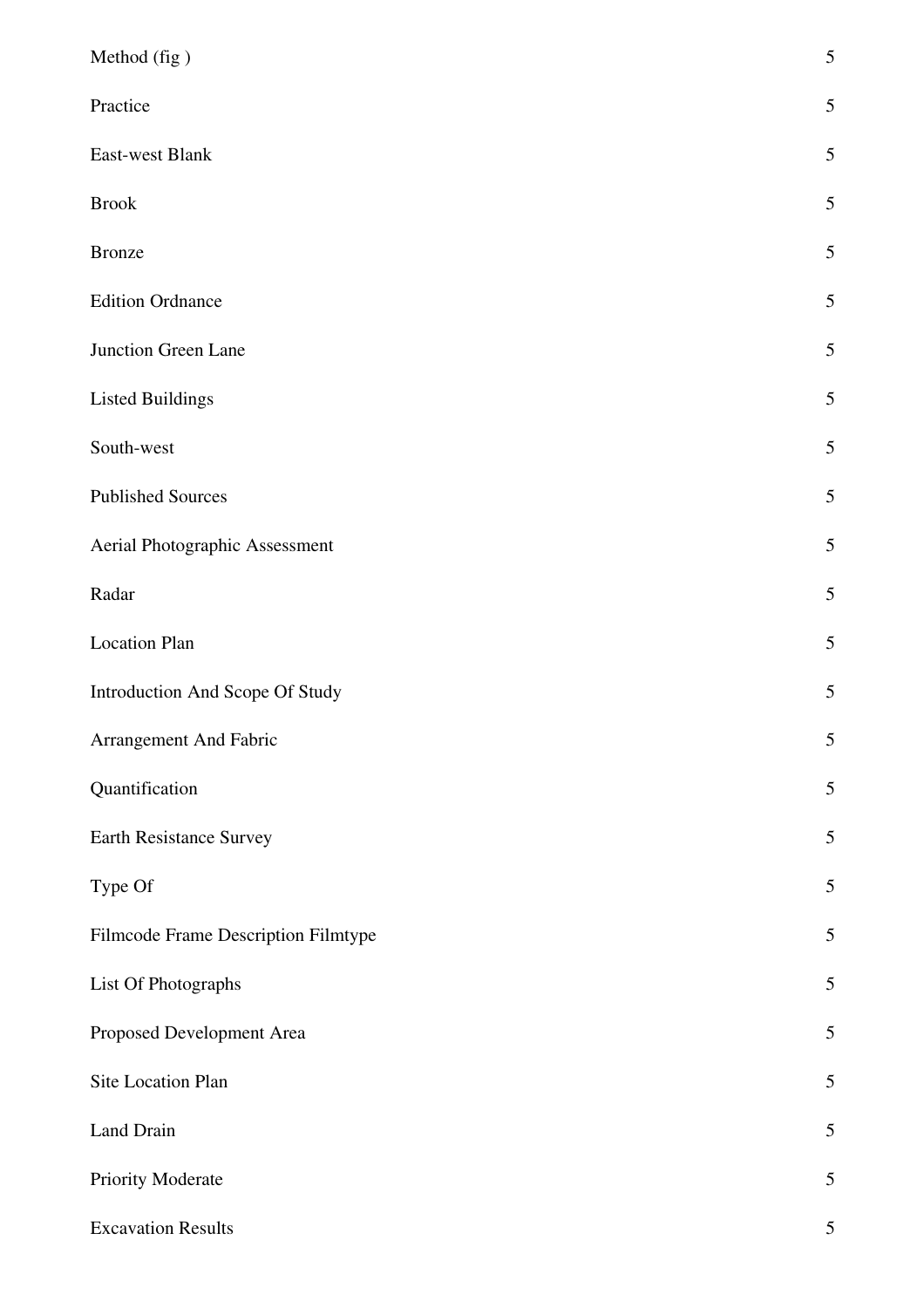| Site Specific Historical           | $\mathfrak s$  |
|------------------------------------|----------------|
| Wednesbury Town Centre Development | $\mathfrak{S}$ |
| Late Iron Age                      | $\mathfrak s$  |
| Fabric Type                        | $\mathfrak{S}$ |
| Priority High                      | $\mathfrak s$  |
| Feature                            | $\sqrt{5}$     |
| <b>Sources Walkover Survey</b>     | $\mathfrak s$  |
| Amphorae                           | $\mathfrak{S}$ |
| Proposed Development               | $\mathfrak s$  |
| Lancaster                          | $\mathfrak s$  |
| <b>Borehole Survey</b>             | $\mathfrak s$  |
| Site Geology And Topography        | $\mathfrak{S}$ |
| <b>Environmental Sampling</b>      | $\mathfrak s$  |
| Society                            | 5              |
| Archaeology Group                  | 5              |
| <b>Field Evaluations</b>           | $\mathfrak s$  |
| Flot Size                          | $\mathfrak s$  |
| Flints                             | $\mathfrak{S}$ |
| Documentary And Archival Sources   | $\mathfrak s$  |
| Ditch Fill                         | $\mathfrak s$  |
| Building #                         | $\mathfrak{S}$ |
| Flot Residue                       | $\mathfrak s$  |
| <b>Contents Page</b>               | $\overline{4}$ |
| Ridge Tile                         | $\overline{4}$ |
| Nontechnical Summary               | $\overline{4}$ |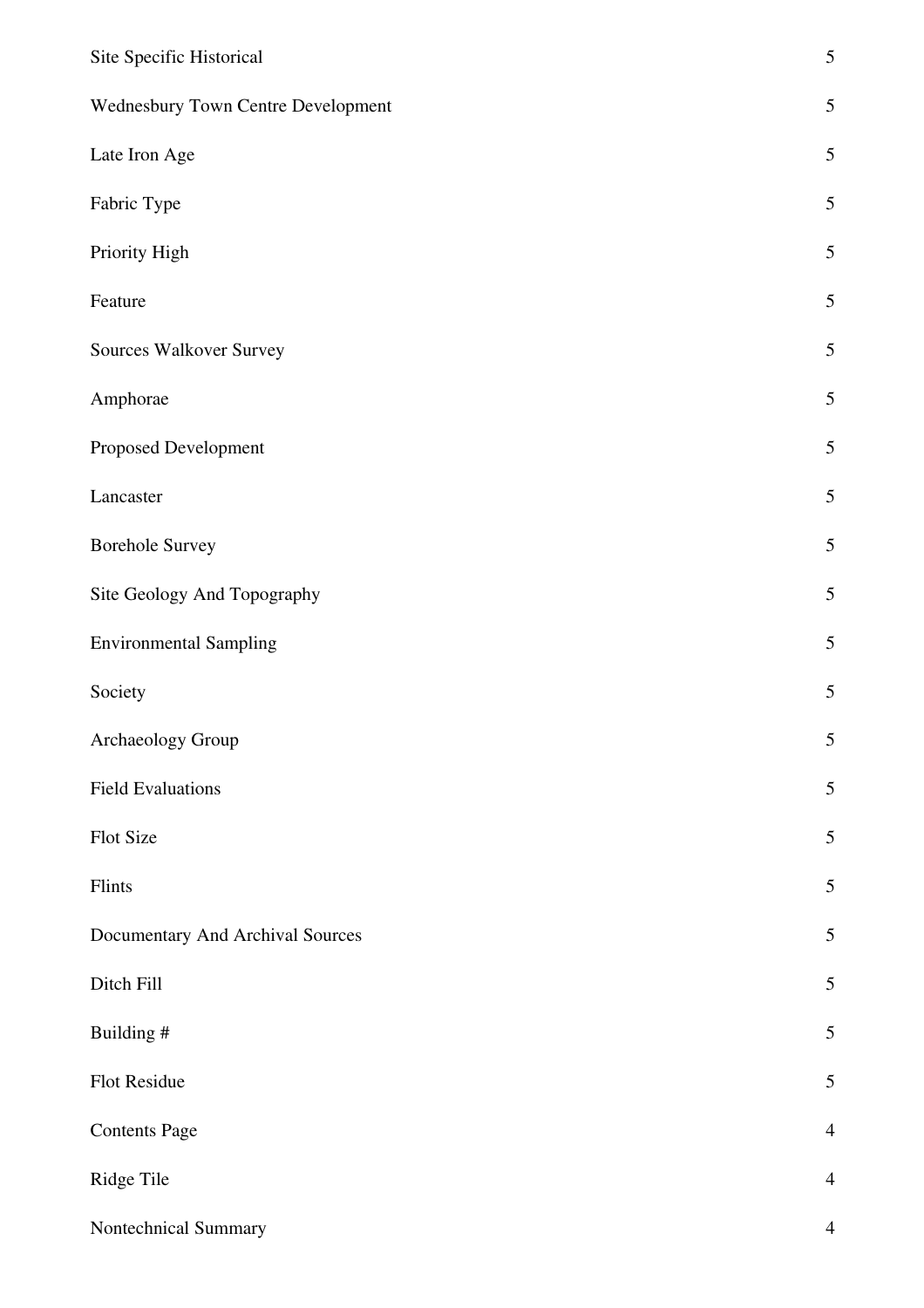| Frame Structure Detail From                                       | $\overline{4}$           |
|-------------------------------------------------------------------|--------------------------|
| Contex                                                            | $\overline{4}$           |
| The Excavation                                                    | $\overline{4}$           |
| The Evidence                                                      | $\overline{4}$           |
| <b>Risk Rating</b>                                                | $\overline{4}$           |
| Harpenden                                                         | $\overline{4}$           |
| Hatton                                                            | $\overline{4}$           |
| Concrete                                                          | $\overline{4}$           |
| <b>Storage And Curation</b>                                       | $\overline{4}$           |
| Small Find Context Quantity Material Object Name Description Date | $\overline{4}$           |
| Historical And Archaeological                                     | $\overline{4}$           |
| <b>Results Of Survey</b>                                          | $\overline{4}$           |
| Preliminary Walk-over Survey                                      | $\overline{4}$           |
| Peat                                                              | $\overline{4}$           |
| Prehistoric Pottery                                               | $\overline{4}$           |
| Pembridge                                                         | $\overline{4}$           |
| Ploughsoil                                                        | $\overline{4}$           |
| Site Specific                                                     | $\overline{4}$           |
| Nomad Homes                                                       | $\overline{4}$           |
| Grid Reference                                                    | $\overline{4}$           |
| Fresh                                                             | $\overline{4}$           |
| Amplitude                                                         | $\overline{4}$           |
| Project Objectives                                                | $\overline{4}$           |
| Medieval (figs,)                                                  | $\overline{4}$           |
| Service                                                           | $\overline{\mathcal{L}}$ |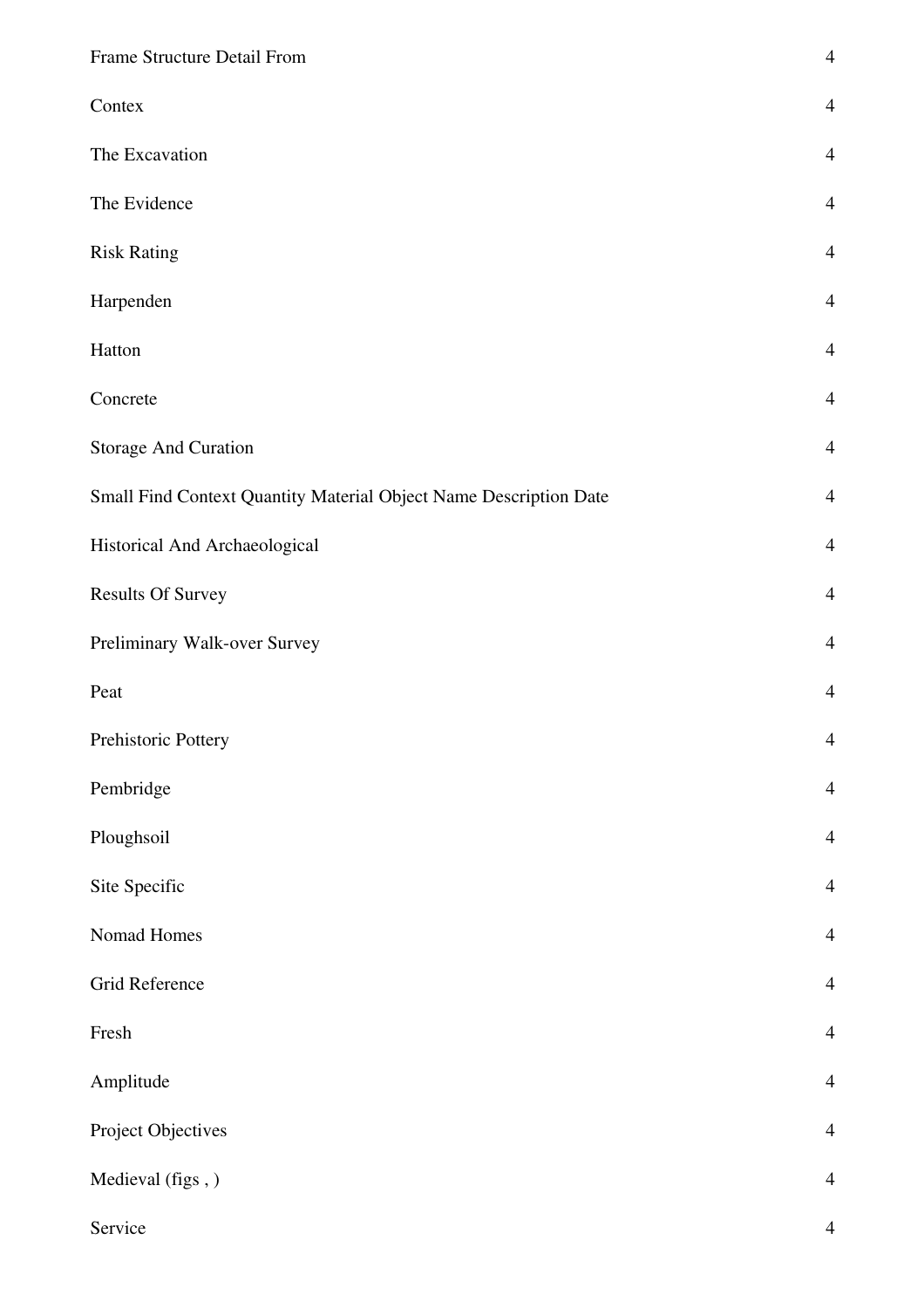| <b>Great Dunmow</b>                                     | $\overline{4}$ |
|---------------------------------------------------------|----------------|
| Context Feature Identifier Finds Description Over Under | $\overline{4}$ |
| Acton                                                   | $\overline{4}$ |
| Neolithic                                               | $\overline{4}$ |
| South Elevation                                         | $\overline{4}$ |
| Shelly                                                  | $\overline{4}$ |
| England                                                 | $\overline{4}$ |
| The Evaluation                                          | $\overline{4}$ |
| Characteristics Interpretation                          | $\overline{4}$ |
| <b>Historical Development</b>                           | $\overline{4}$ |
| Robert Atfield Project Officer                          | $\overline{4}$ |
| <b>Context Depth Description</b>                        | $\overline{4}$ |
| <b>Context Count Weight Description Date</b>            | $\overline{4}$ |
| Project Manager Steve Parry                             | $\overline{4}$ |
| Estate                                                  | $\overline{4}$ |
| Analysis And Reporting                                  | $\overline{4}$ |
| Profile                                                 | $\overline{4}$ |
| The Watching Brief                                      | $\overline{4}$ |
| Oxford Archaeological Unit                              | $\overline{4}$ |
| Discussion And Assessment Of Results                    | $\overline{4}$ |
| <b>Claire Carey</b>                                     | $\overline{4}$ |
| Discovery And Excavation Scotland                       | $\overline{4}$ |
| Magnetic Susceptibility And Soil Magnetism              | $\overline{4}$ |
| Project Manager Andy Chapman                            | $\overline{4}$ |
| Clare Good Project Officer                              | $\overline{4}$ |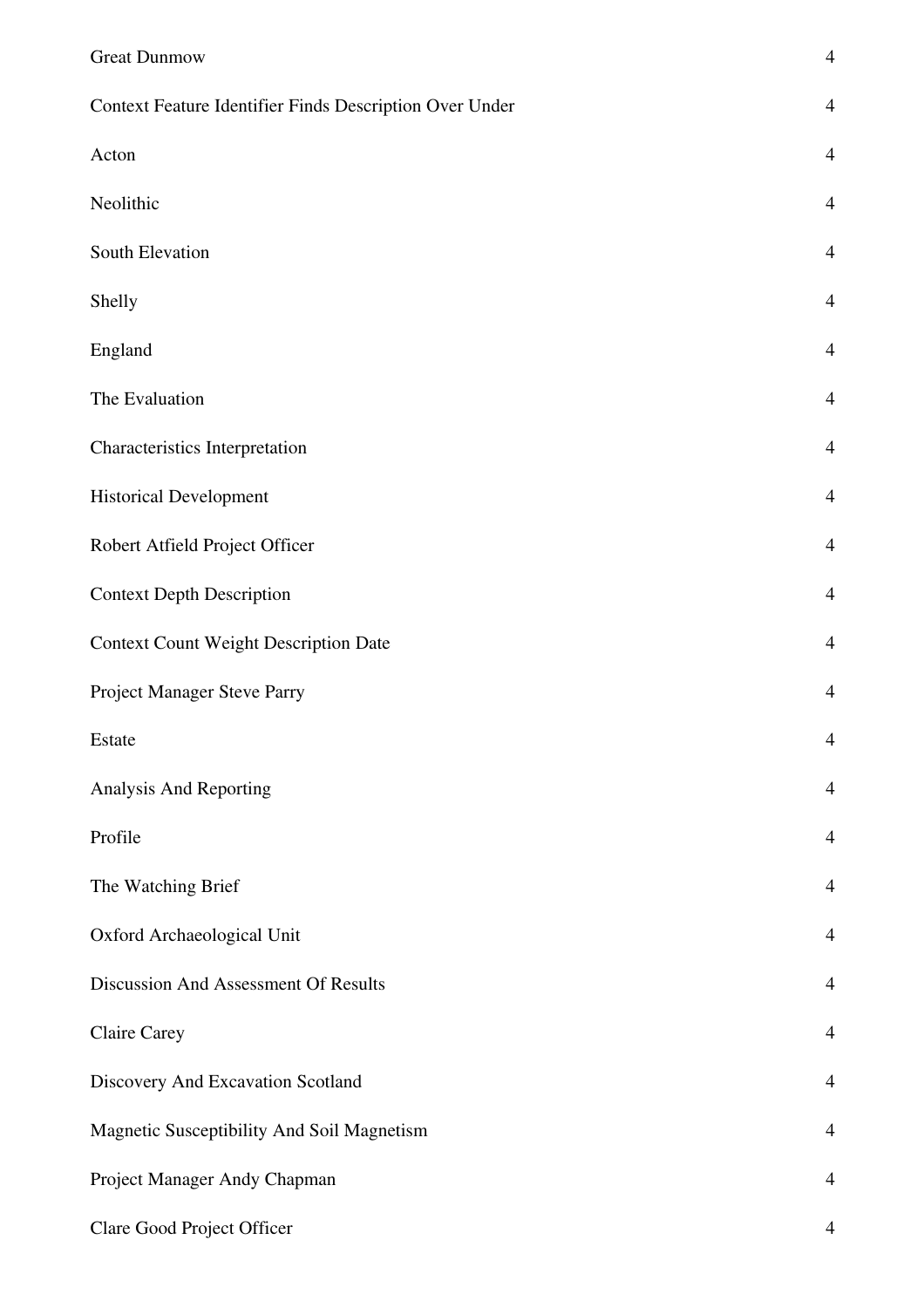| Ovicaprid                                | $\overline{4}$ |
|------------------------------------------|----------------|
| Aims And Objectives Of The Investigation | $\overline{4}$ |
| Results (figure)                         | $\overline{4}$ |
| Large                                    | $\overline{4}$ |
| <b>Historic Building Descriptions</b>    | $\overline{4}$ |
| <b>Other Sources</b>                     | $\overline{4}$ |
| Resistance Data                          | $\overline{4}$ |
| <b>Ordnance Survey Maps</b>              | $\overline{4}$ |
| <b>Existing Buildings And Access</b>     | $\overline{4}$ |
| <b>External Detail</b>                   | $\overline{4}$ |
| <b>High Street</b>                       | $\overline{4}$ |
| <b>Clay Pipes</b>                        | $\overline{4}$ |
| Aims And Method Statement                | $\overline{4}$ |
| <b>Feature Sections And Plans</b>        | $\overline{4}$ |
| <b>Material Specialist</b>               | $\overline{4}$ |
| <b>Research Potential</b>                | $\overline{4}$ |
| Lean-to                                  | $\overline{4}$ |
| Pathology                                | $\overline{4}$ |
| <b>Sites Monuments Data</b>              | $\overline{4}$ |
| Collections                              | $\overline{4}$ |
| <b>Evaluation Aims</b>                   | $\overline{4}$ |
| Second Floor                             | $\overline{4}$ |
| <b>Evaluation Trench</b>                 | $\overline{4}$ |
| Northeast                                | $\overline{4}$ |
| Historic Environment Record              | 4              |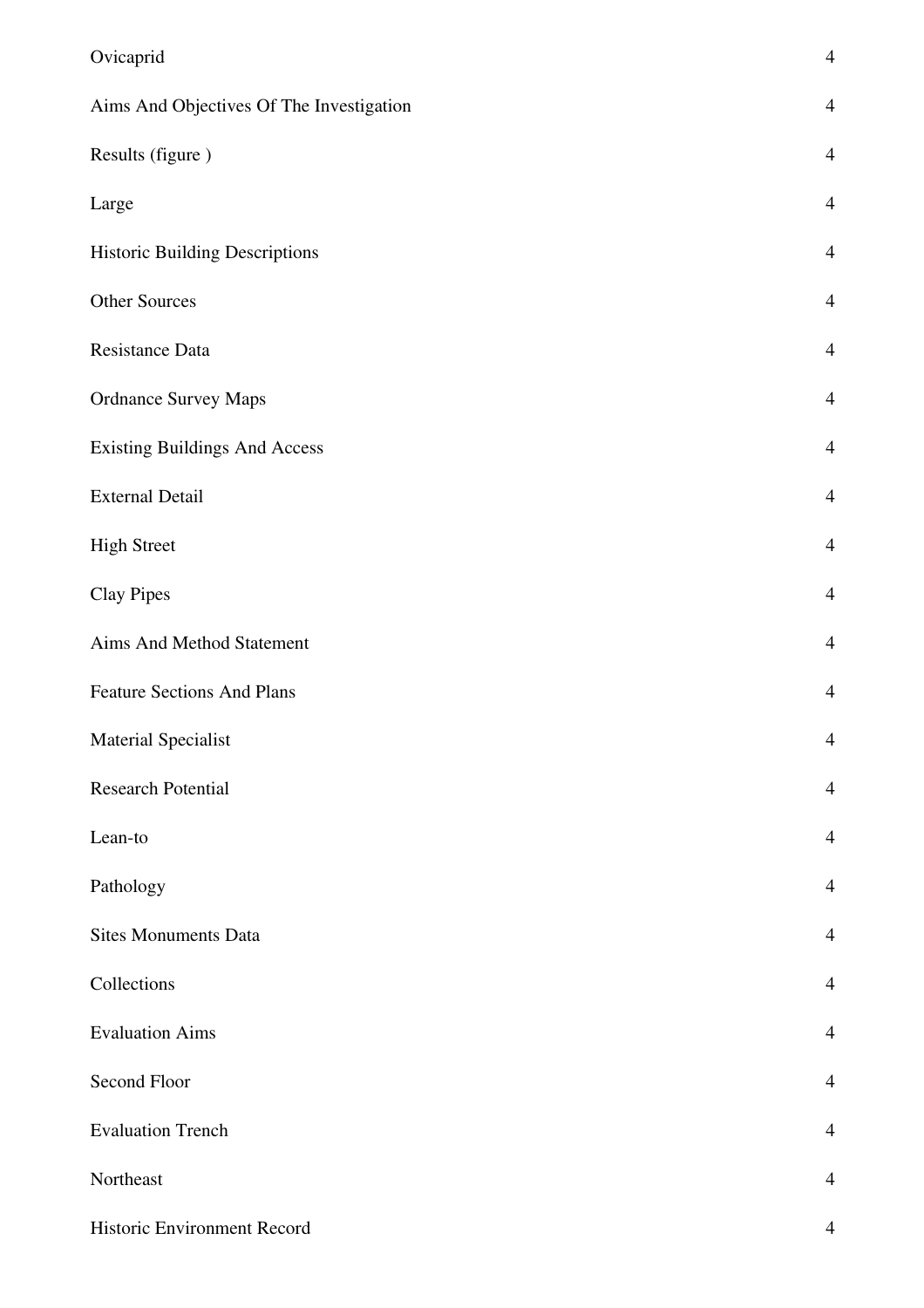| Notes Plans Manuscripts                 | $\overline{4}$ |
|-----------------------------------------|----------------|
| Analysis And Publication                | $\overline{4}$ |
| Priory Cell                             | $\overline{4}$ |
| Site Specific Aims                      | $\overline{4}$ |
| Land At The Junction Of Streatham Place | $\overline{4}$ |
| Material Archive                        | $\overline{4}$ |
| Material                                | $\overline{4}$ |
| <b>Client Report</b>                    | $\overline{4}$ |
| Allocation                              | $\overline{4}$ |
| <b>Acton Arms</b>                       | $\overline{4}$ |
| Data Processing And Display             | $\overline{4}$ |
| <b>Figures And Plates</b>               | $\overline{4}$ |
| Sandwell                                | $\overline{4}$ |
| Finds Discussion                        | $\overline{4}$ |
| Data Processing And Presentation        | $\overline{4}$ |
| Methods Statement                       | $\overline{4}$ |
| Description Level Depth                 | $\overline{4}$ |
| Date Occupier Place Occupation Source   | $\overline{4}$ |
| Posts                                   | $\overline{4}$ |
| <b>Finds Date</b>                       | $\overline{4}$ |
| Photographic Registers                  | $\overline{4}$ |
| Sandstone                               | $\overline{4}$ |
| Cross                                   | $\overline{4}$ |
| Team                                    | $\overline{4}$ |
| <b>Internal Detail</b>                  | $\overline{4}$ |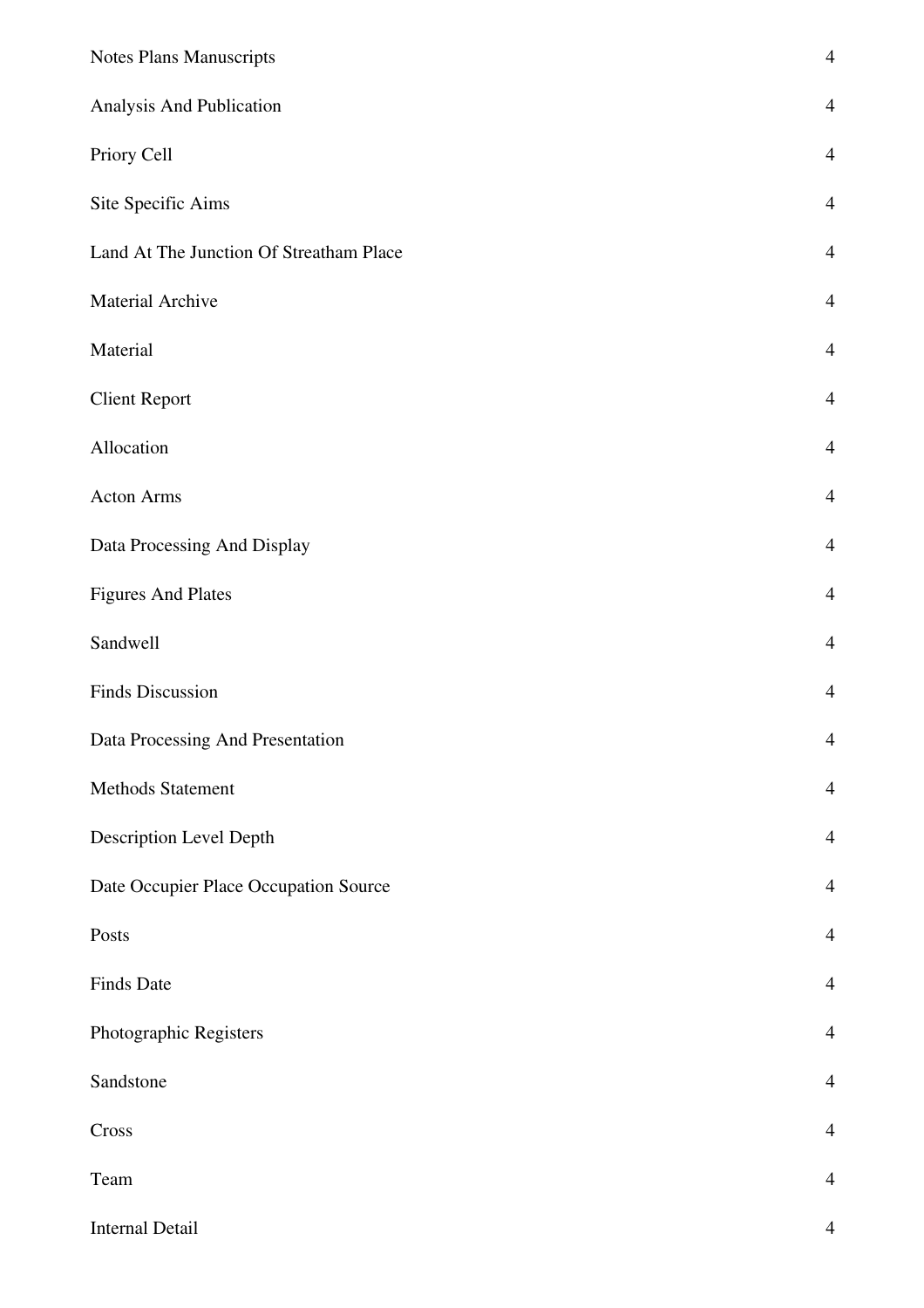| Tees Archaeology                    | $\overline{4}$ |
|-------------------------------------|----------------|
| Croydon                             | $\overline{4}$ |
| Tarmac                              | $\overline{4}$ |
| Early Saxon                         | $\overline{4}$ |
| Photographic Index                  | $\overline{4}$ |
| Historic Building Assessment        | $\overline{4}$ |
| Finds And Environmental Evidence    | $\overline{4}$ |
| Date Range                          | $\overline{4}$ |
| Investigation                       | $\overline{4}$ |
| Mesolithic                          | $\overline{4}$ |
| Gavin Speed                         | $\overline{4}$ |
| Drawing                             | $\overline{4}$ |
| Staff To Be Used During The Project | $\overline{4}$ |
| Agreement                           | $\overline{4}$ |
| Depth Date                          | $\overline{4}$ |
| Subcontracted Specialists           | $\overline{4}$ |
| Reading Museum                      | $\overline{4}$ |
| <b>Postmedieval Features</b>        | $\overline{4}$ |
| Finds Assessment                    | $\overline{4}$ |
| Metalworking Debris                 | $\overline{4}$ |
| Alice Thorne                        | $\overline{4}$ |
| Spotdate                            | $\overline{4}$ |
| Photography                         | $\overline{4}$ |
| Sandy                               | $\overline{4}$ |
| Stable                              | $\overline{4}$ |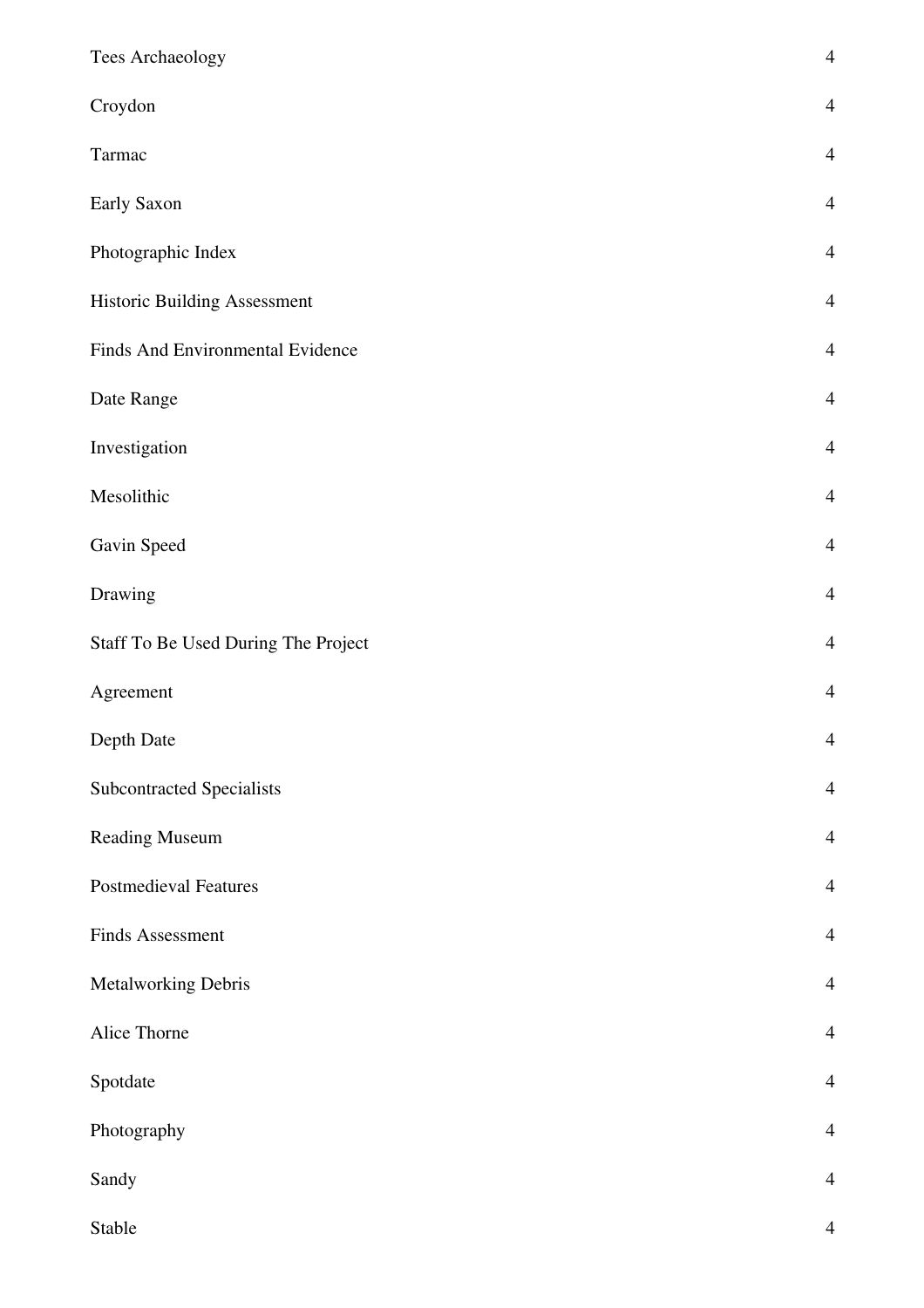| Saxon And Medieval                                            | $\overline{4}$ |
|---------------------------------------------------------------|----------------|
| Site Plan                                                     | $\overline{4}$ |
| Garage                                                        | $\overline{4}$ |
| Animal Remains Analysis Environmental Archaeology Consultancy | $\overline{4}$ |
| Publishing                                                    | $\overline{4}$ |
| Door                                                          | $\overline{4}$ |
| Holystone History                                             | $\overline{4}$ |
| <b>Education Committee</b>                                    | $\overline{4}$ |
| <b>Context Type Description Depth</b>                         | $\overline{4}$ |
| <b>Context Type Description Date</b>                          | $\overline{4}$ |
| Phase Ii                                                      | $\overline{4}$ |
| <b>Introduction And Planning Background</b>                   | $\overline{4}$ |
| Lovekin                                                       | $\overline{4}$ |
| Hudson                                                        | $\overline{4}$ |
| <b>Introduction And Background</b>                            | $\overline{4}$ |
| Post-medieval And Modern                                      | $\overline{4}$ |
| Pre-ex W                                                      | $\overline{4}$ |
| The Animal Bone                                               | $\overline{4}$ |
| Report On An Archaeological Watching Brief                    | $\overline{4}$ |
| Monitoring And Recording                                      | $\overline{4}$ |
| Elevation                                                     | $\overline{4}$ |
| <b>Context No Description</b>                                 | $\overline{4}$ |
| <b>Site Conditions</b>                                        | $\overline{4}$ |
| Goat                                                          | $\overline{4}$ |
| Phase I: Prehistoric                                          | 4              |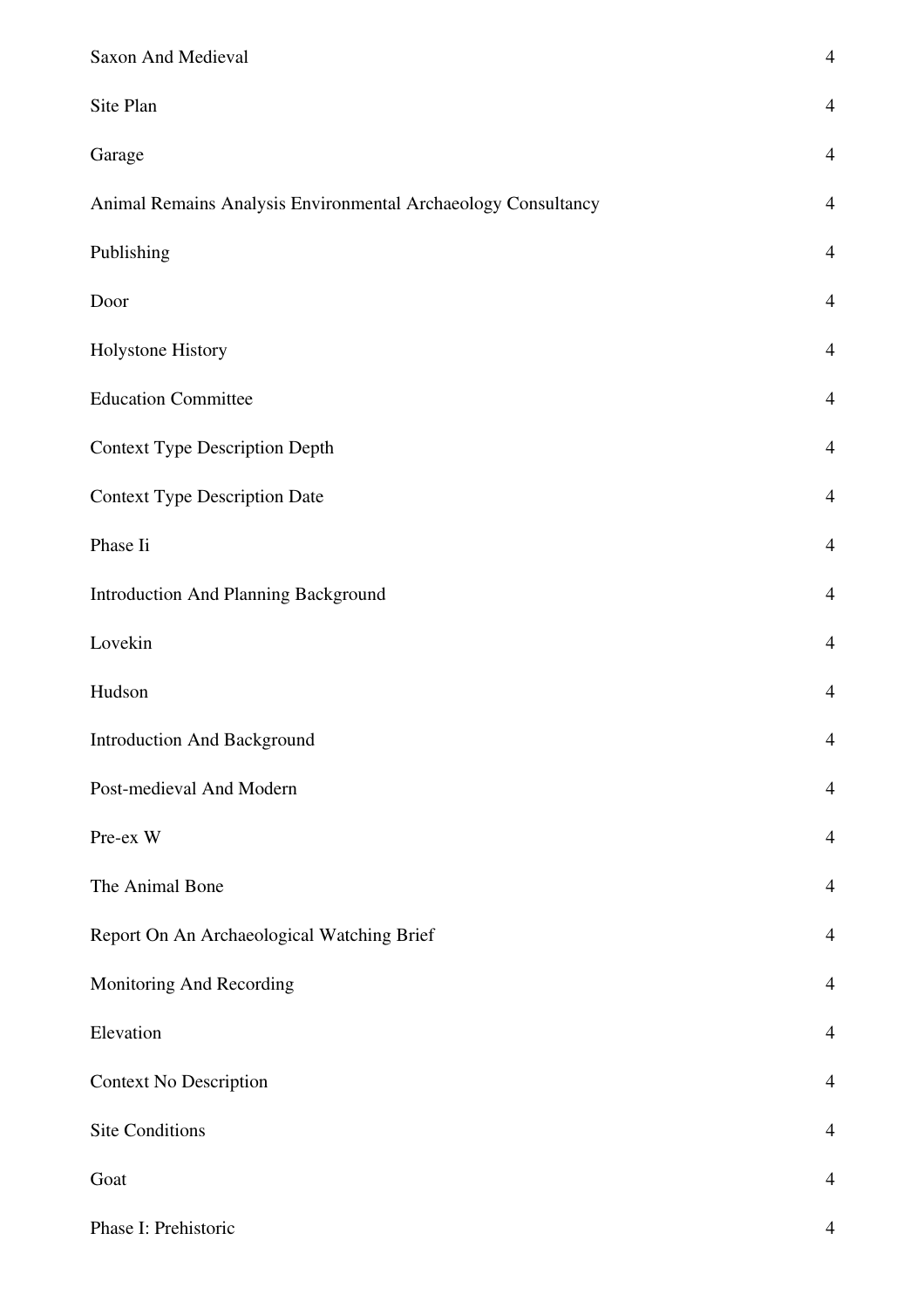| <b>Report Issue Date</b>                    | $\overline{4}$ |
|---------------------------------------------|----------------|
| Structure                                   | $\overline{4}$ |
| Medieval Period                             | $\overline{4}$ |
| <b>Textual Sources</b>                      | $\overline{4}$ |
| East Elevation (plate)                      | $\overline{4}$ |
| <b>Field Monitoring Sheets</b>              | $\overline{4}$ |
| Geophysical Survey Report                   | $\overline{4}$ |
| Test-pits                                   | $\overline{4}$ |
| Council Field Archaeology Unit              | $\overline{4}$ |
| East Anglian Archaeology                    | $\overline{4}$ |
| <b>Looking East</b>                         | $\overline{4}$ |
| Chamberhouse Farm                           | $\overline{4}$ |
| <b>Countryside Properties</b>               | $\overline{4}$ |
| Tertiary                                    | $\overline{4}$ |
| Looking Southeast                           | $\overline{4}$ |
| <b>Location And Background</b>              | $\overline{4}$ |
| Routledge                                   | $\overline{4}$ |
| Human Bone                                  | $\overline{4}$ |
| <b>Rothwell Gullet Nature Reserve</b>       | $\overline{4}$ |
| Contractors Written Scheme Of Investigation | $\overline{4}$ |
| Text Anne Foard-colby                       | $\overline{4}$ |
| <b>Description Section</b>                  | $\overline{4}$ |
| <b>Specialist Reports</b>                   | $\overline{4}$ |
| East West                                   | $\overline{4}$ |
| Human Remains                               | $\overline{4}$ |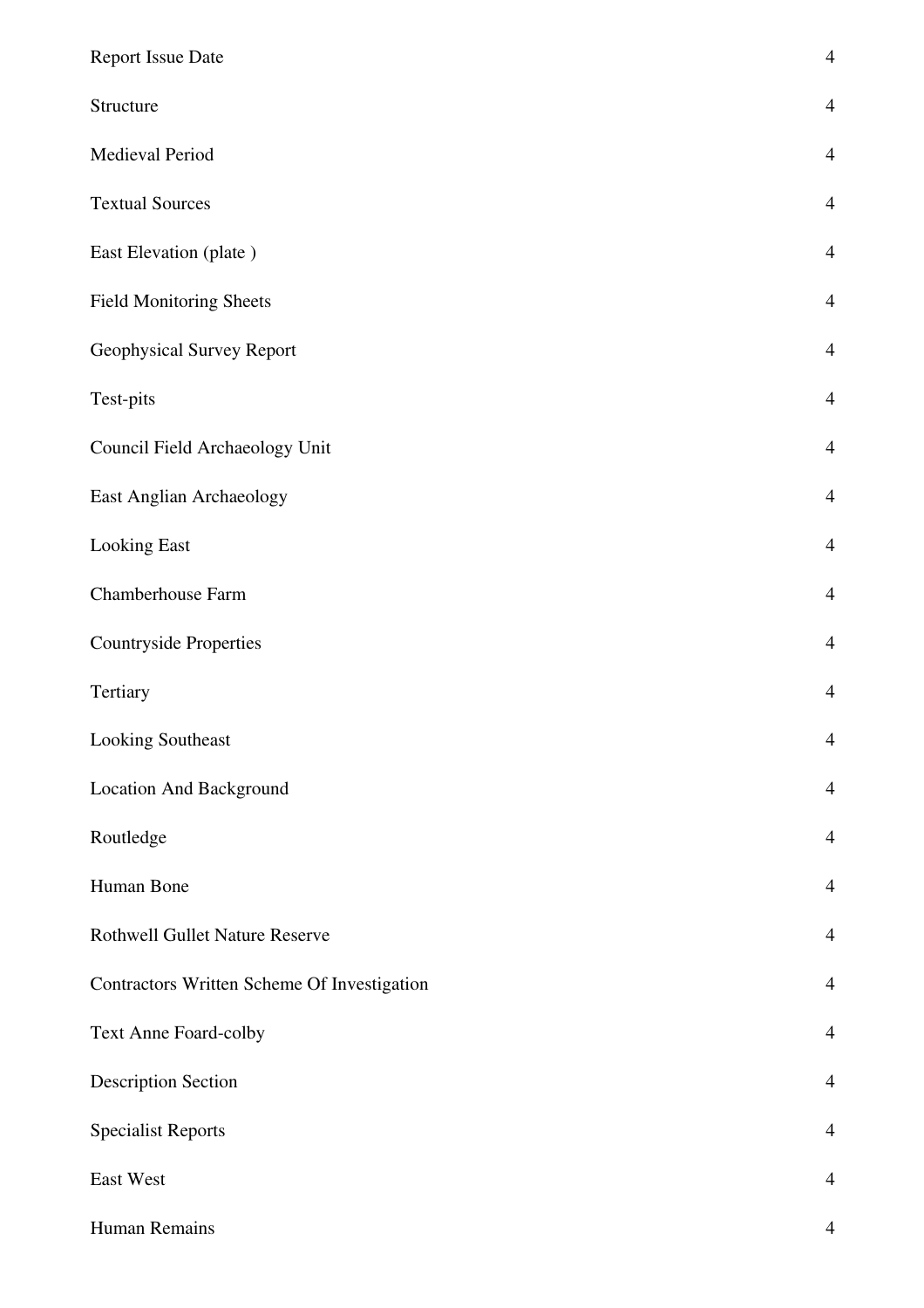| Place                                   | $\overline{4}$ |
|-----------------------------------------|----------------|
| <b>Evaluation Data Structure Report</b> | $\overline{4}$ |
| Architectural Potential Moderate        | $\overline{4}$ |
| Archenfield Archaeology                 | $\overline{4}$ |
| Archaeology Service                     | $\overline{4}$ |
| White                                   | $\overline{4}$ |
| <b>Archive Requirements</b>             | $\overline{4}$ |
| Trench (figs,)                          | $\overline{4}$ |
| Trench (figures -)                      | $\overline{4}$ |
| Area D                                  | $\overline{4}$ |
| Well                                    | $\overline{4}$ |
| Area (figures -)                        | $\overline{4}$ |
| Trafalgar Way,                          | $\overline{4}$ |
| Trace Plot Of Raw Magnetometer Data     | $\overline{4}$ |
| Archaeological Recording                | $\overline{4}$ |
| Wood Company Building                   | $\overline{4}$ |
| Worcester                               | $\overline{4}$ |
| Cellar                                  | $\overline{4}$ |
| Archaeological Recording Of             | $\overline{4}$ |
| Archaeological Remains                  | $\overline{4}$ |
| Archaeological Trial Trenching          | $\overline{4}$ |
| Archaeological Store                    | $\overline{4}$ |
| Archaeological Society                  | $\overline{4}$ |
| A Geophysical Survey                    | $\overline{4}$ |
| <b>Burnt Flint</b>                      | $\overline{4}$ |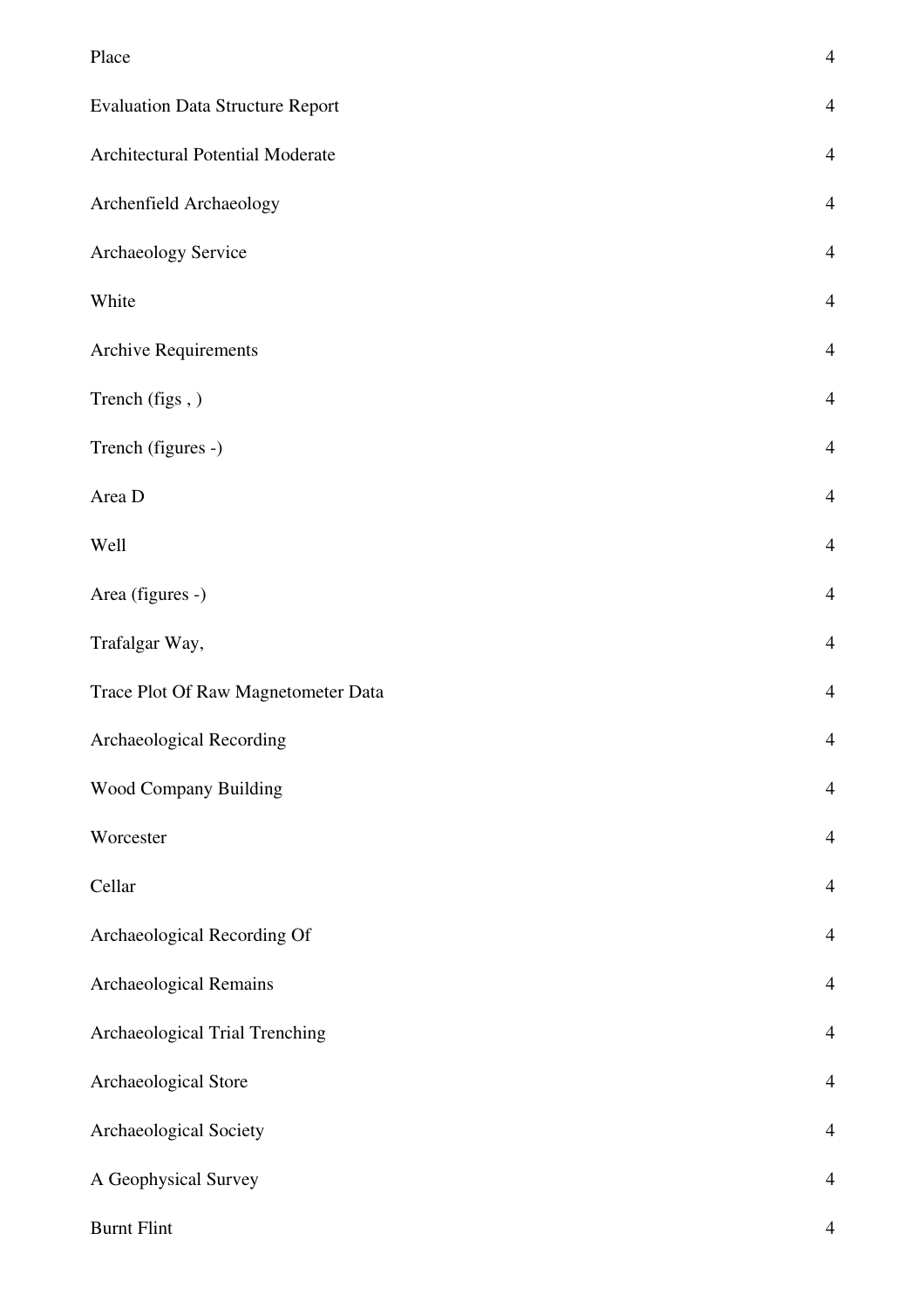| Types Of Magnetic Anomaly                     | $\overline{4}$ |
|-----------------------------------------------|----------------|
| Uncertain                                     | $\overline{4}$ |
| Trench Layout                                 | $\overline{4}$ |
| Unidentified                                  | $\overline{4}$ |
| A Programme Of Archaeological                 | $\overline{4}$ |
| <b>Books</b>                                  | $\overline{4}$ |
| <b>Trial Trench Evaluation</b>                | $\overline{4}$ |
| <b>Trench Three</b>                           | $\overline{4}$ |
| Turf                                          | $\overline{4}$ |
| University Of East London New Podiatry Clinic | $\overline{4}$ |
| <b>Building B</b>                             | $\overline{4}$ |
| <b>Background History</b>                     | $\overline{4}$ |
| Victor Gollancz                               | $\overline{4}$ |
| <b>Burial</b>                                 | $\overline{4}$ |
| <b>Burials</b>                                | $\overline{4}$ |
| <b>Building Description</b>                   | $\overline{4}$ |
| <b>Updated Research Design</b>                | $\overline{4}$ |
| Bedford                                       | $\overline{4}$ |
| Unpublished                                   | $\overline{4}$ |
| <b>Basement</b>                               | $\overline{4}$ |
| Tooth                                         | $\overline{4}$ |
| Artefacts List                                | $\overline{4}$ |
| Archaeological Assessment                     | $\overline{4}$ |
| Ceramics                                      | $\overline{4}$ |
| <b>Bibliography And Sources</b>               | $\mathfrak{Z}$ |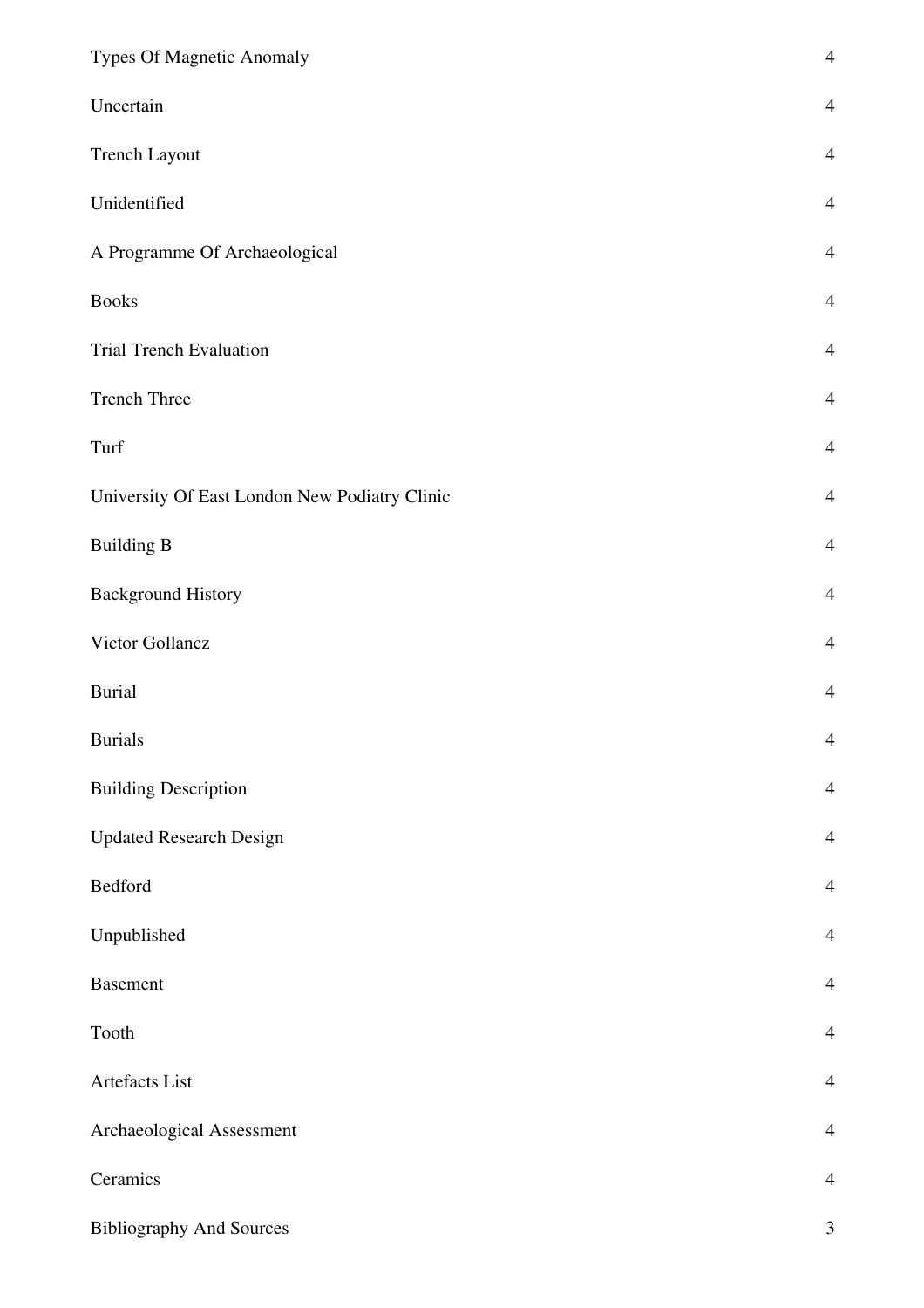| <b>Further Details</b>                  | 3              |
|-----------------------------------------|----------------|
| Context Type Interpretation             | $\mathfrak{Z}$ |
| <b>Context Type Description Section</b> | $\mathfrak{Z}$ |
| Lead Objects                            | $\mathfrak{Z}$ |
| <b>Archive Publication</b>              | 3              |
| Trench (figs)                           | $\mathfrak{Z}$ |
| Further Information                     | 3              |
| Area (appendix, Figure)                 | $\mathfrak{Z}$ |
| <b>Later Medieval Features</b>          | 3              |
| <b>Further Research</b>                 | $\mathfrak{Z}$ |
| Scotland                                | 3              |
| Processing Methodology                  | $\mathfrak{Z}$ |
| Archive And Report                      | $\mathfrak{Z}$ |
| The Archaeological Evidence             | $\mathfrak{Z}$ |
| Liaison With The Archaeological Curator | 3              |
| Form Date                               | $\mathfrak{Z}$ |
| Prehistory                              | $\mathfrak{Z}$ |
| Documentary Archive                     | $\mathfrak{Z}$ |
| Lincoln                                 | $\mathfrak{Z}$ |
| <b>Trench Five</b>                      | $\mathfrak{Z}$ |
| Building - Rooms H, I And J (fig)       | $\mathfrak{Z}$ |
| Former Butchers Shop At                 | $\mathfrak{Z}$ |
| Birmingham City Council                 | $\mathfrak{Z}$ |
| Professional Standards                  | 3              |
| Foundation                              | $\mathfrak{Z}$ |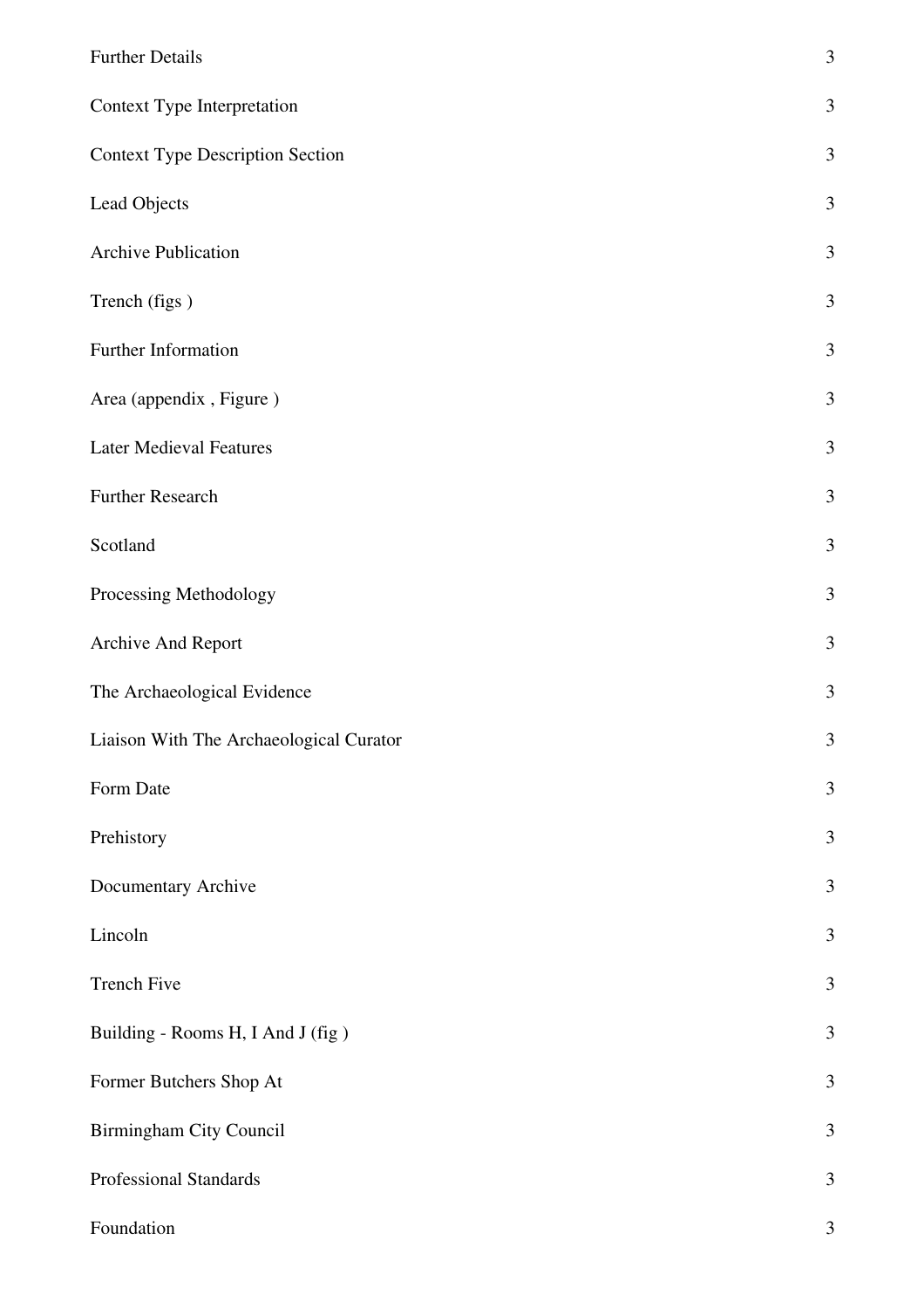| Forms                                              | $\mathfrak{Z}$ |
|----------------------------------------------------|----------------|
| Aerial Photograph                                  | $\mathfrak{Z}$ |
| Lincolnshire County Council                        | 3              |
| <b>Character Of Sequence And Stratigraphy</b>      | 3              |
| <b>General Aims</b>                                | $\mathfrak{Z}$ |
| <b>General Considerations Complicating Factors</b> | 3              |
| Saxon Gate East,                                   | 3              |
| Test-pit (t)                                       | 3              |
| Orchard                                            | $\mathfrak{Z}$ |
| Gemma Adams Project Assistant                      | $\mathfrak{Z}$ |
| Project Manager Tony Walsh                         | $\mathfrak{Z}$ |
| Units -                                            | 3              |
| Geography And Topography                           | $\mathfrak{Z}$ |
| Area Inaccessible                                  | $\mathfrak{Z}$ |
| Sample Section                                     | 3              |
| Test Pit (fig)                                     | $\mathfrak{Z}$ |
| Laboratory                                         | $\mathfrak{Z}$ |
| Trench (figs, And)                                 | 3              |
| Discussion And Interpretation                      | $\mathfrak{Z}$ |
| Station                                            | $\mathfrak{Z}$ |
| <b>Station Easting Northing</b>                    | $\mathfrak{Z}$ |
| Gantry                                             | $\mathfrak{Z}$ |
| Programme Of Works                                 | $\mathfrak{Z}$ |
| Trench Four                                        | $\mathfrak{Z}$ |
| Administrative Areas                               | $\mathfrak{Z}$ |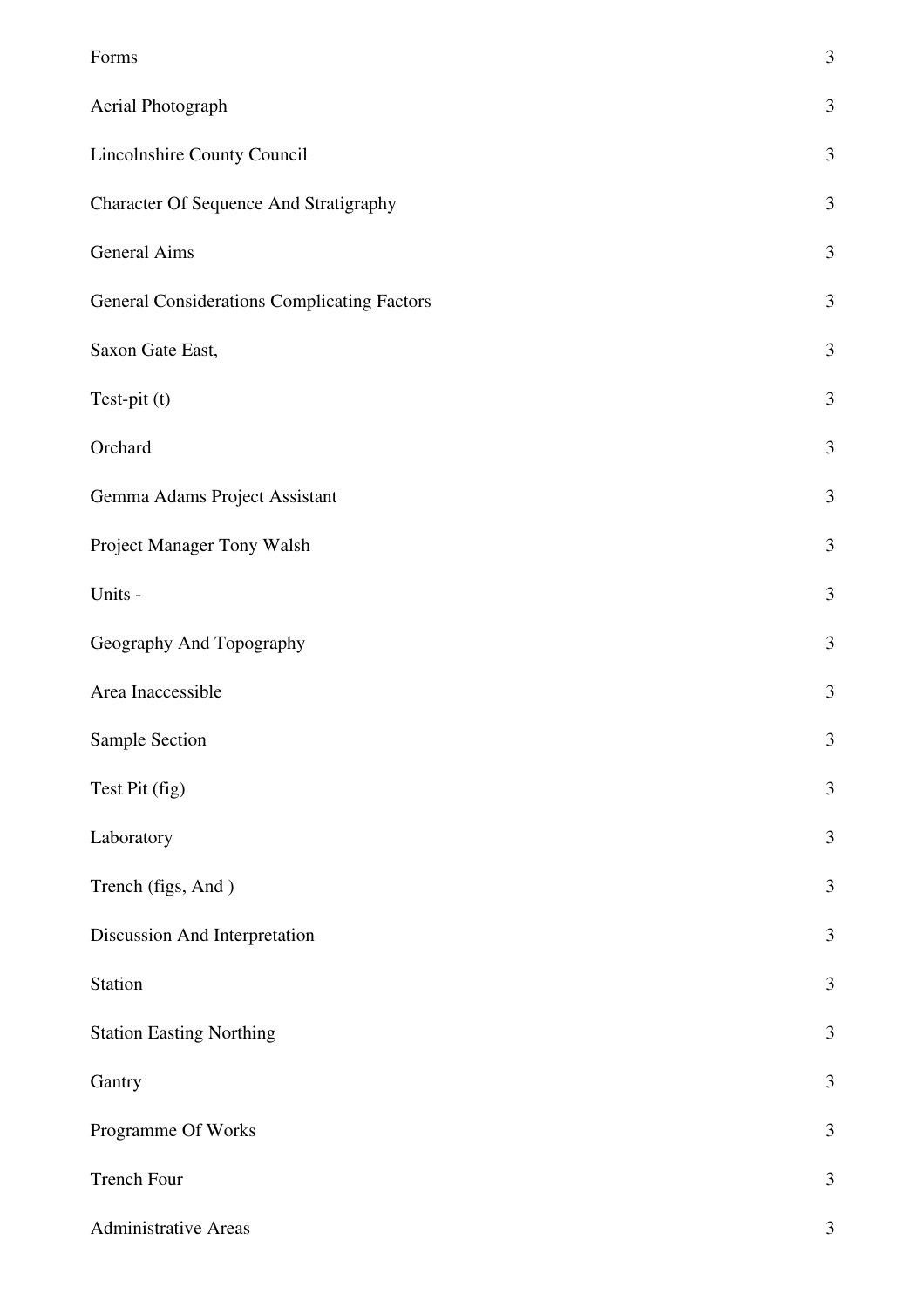| <b>Discussion Phasing</b>             | $\mathfrak{Z}$ |
|---------------------------------------|----------------|
| Project Manager Andy Mudd             | 3              |
| Land Rear Of The                      | $\mathfrak{Z}$ |
| Text                                  | 3              |
| <b>Scale Description Drawer Date</b>  | $\mathfrak{Z}$ |
| Schedule                              | $\mathfrak{Z}$ |
| <b>Contexts None</b>                  | $\mathfrak{Z}$ |
| Aerial Photographic Analysis          | $\mathfrak{Z}$ |
| Looking South                         | 3              |
| Looking Northwest                     | 3              |
| Cartographic And Documentary Evidence | $\mathfrak{Z}$ |
| Blackware                             | $\mathfrak{Z}$ |
| <b>Shot Facing Description</b>        | $\mathfrak{Z}$ |
| Orientation Northeast-southwest       | $\mathfrak{Z}$ |
| Post-medieval Pottery                 | 3              |
| Finds Evidence                        | $\mathfrak{Z}$ |
| <b>Context Fabric Quantity Weight</b> | $\mathfrak{Z}$ |
| Drummond-                             | 3              |
| Post-medieval/modern                  | 3              |
| <b>Finds Processing</b>               | $\mathfrak{Z}$ |
| Finds None                            | $\mathfrak{Z}$ |
| Unbound Copy Of This Report           | $\mathfrak{Z}$ |
| Shropshire                            | $\mathfrak{Z}$ |
| Trackway                              | $\mathfrak{Z}$ |
| Figure                                | $\mathfrak{Z}$ |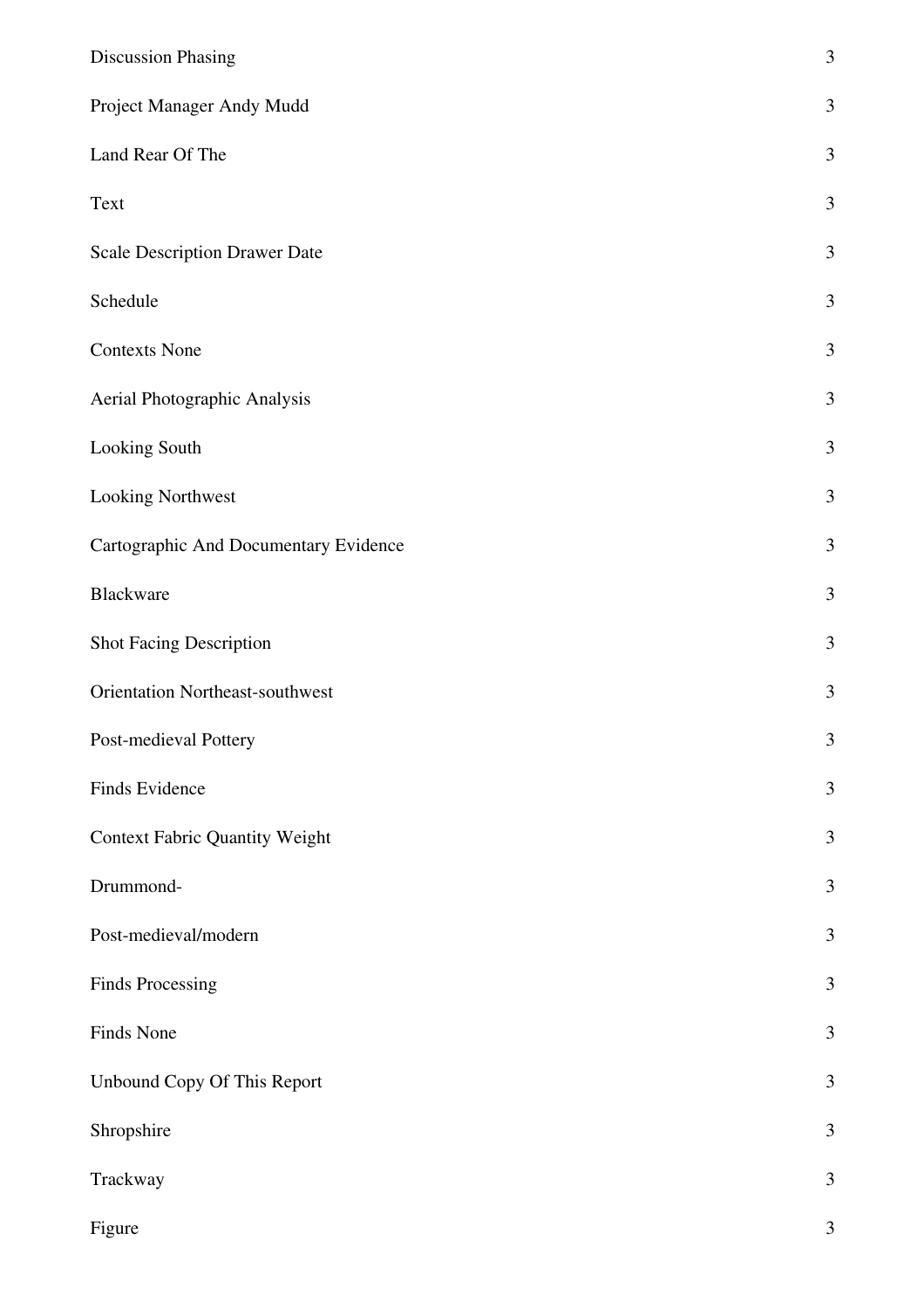| <b>Context Category Description Site Subdiv</b>             | 3              |
|-------------------------------------------------------------|----------------|
| Manhole                                                     | $\mathfrak{Z}$ |
| <b>Context Category Description Date</b>                    | 3              |
| Fieldwork Results (figure)                                  | $\mathfrak{Z}$ |
| <b>Post Medieval Features</b>                               | $\mathfrak{Z}$ |
| <b>Context Context Description Length Width Depth Finds</b> | 3              |
| Durham                                                      | $\mathfrak{Z}$ |
| Post-holes                                                  | 3              |
| <b>Trade Directories</b>                                    | 3              |
| <b>Magnetic Anomalies</b>                                   | $\mathfrak{Z}$ |
| Durham University                                           | $\mathfrak{Z}$ |
| Finds Report                                                | $\mathfrak{Z}$ |
| London Borough Of Tower Hamlets                             | $\mathfrak{Z}$ |
| Pottery Tora Hylton                                         | 3              |
| Fluxgate Gradiometer                                        | $\mathfrak{Z}$ |
| Floor Tile                                                  | $\mathfrak{Z}$ |
| Archaeology Unit Report                                     | $\mathfrak{Z}$ |
| Archaeology Section                                         | 3              |
| Dragon Hall                                                 | $\mathfrak{Z}$ |
| <b>Undated Features</b>                                     | $\mathfrak{Z}$ |
| West Street                                                 | $\mathfrak{Z}$ |
| Services Durham University                                  | $\mathfrak{Z}$ |
| Trench (figures)                                            | 3              |
| Preh                                                        | $\mathfrak{Z}$ |
| List Of Figures And Illustrations                           | $\mathfrak{Z}$ |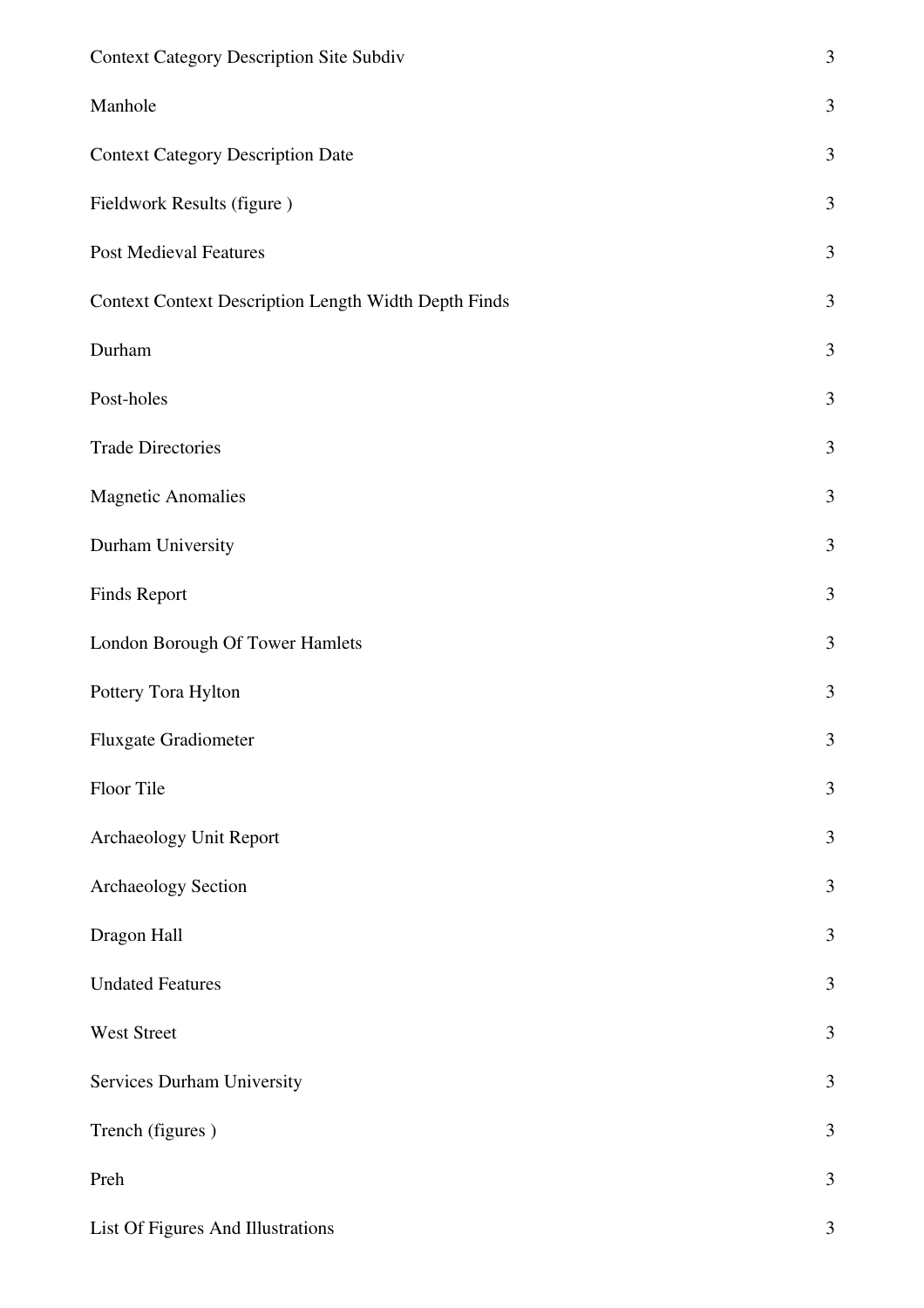| Building - Rooms A, B And C (fig)                   | 3              |
|-----------------------------------------------------|----------------|
| Flavian                                             | 3              |
| Postholes                                           | 3              |
| London Borough Of Merton                            | 3              |
| Staffordshire                                       | $\mathfrak{Z}$ |
| Post-roman                                          | 3              |
| London Borough Of Sutton                            | 3              |
| <b>Context Feature Identifier Description</b>       | $\mathfrak{Z}$ |
| <b>Context Field Site Trench Description</b>        | $\mathfrak{Z}$ |
| Archaeology Committee                               | 3              |
| First Floor (fig)                                   | 3              |
| Postexcavation Work, Archive And Report Compilation | 3              |
| Shelter                                             | $\mathfrak{Z}$ |
| Sherd                                               | $\mathfrak{Z}$ |
| London Borough Of Haringey                          | 3              |
| Trenc                                               | 3              |
| Geological Strata                                   | $\mathfrak{Z}$ |
| Daysh Building                                      | 3              |
| <b>Risk Assessment</b>                              | 3              |
| Assessment Of Risk                                  | 3              |
| Design Specification For Archaeological Work        | $\mathfrak{Z}$ |
| <b>Report Name Title</b>                            | $\mathfrak{Z}$ |
| Report Of Archaeological Monitoring                 | 3              |
| <b>Stuart Road</b>                                  | 3              |
| Summary Of The Archaeology                          | 3              |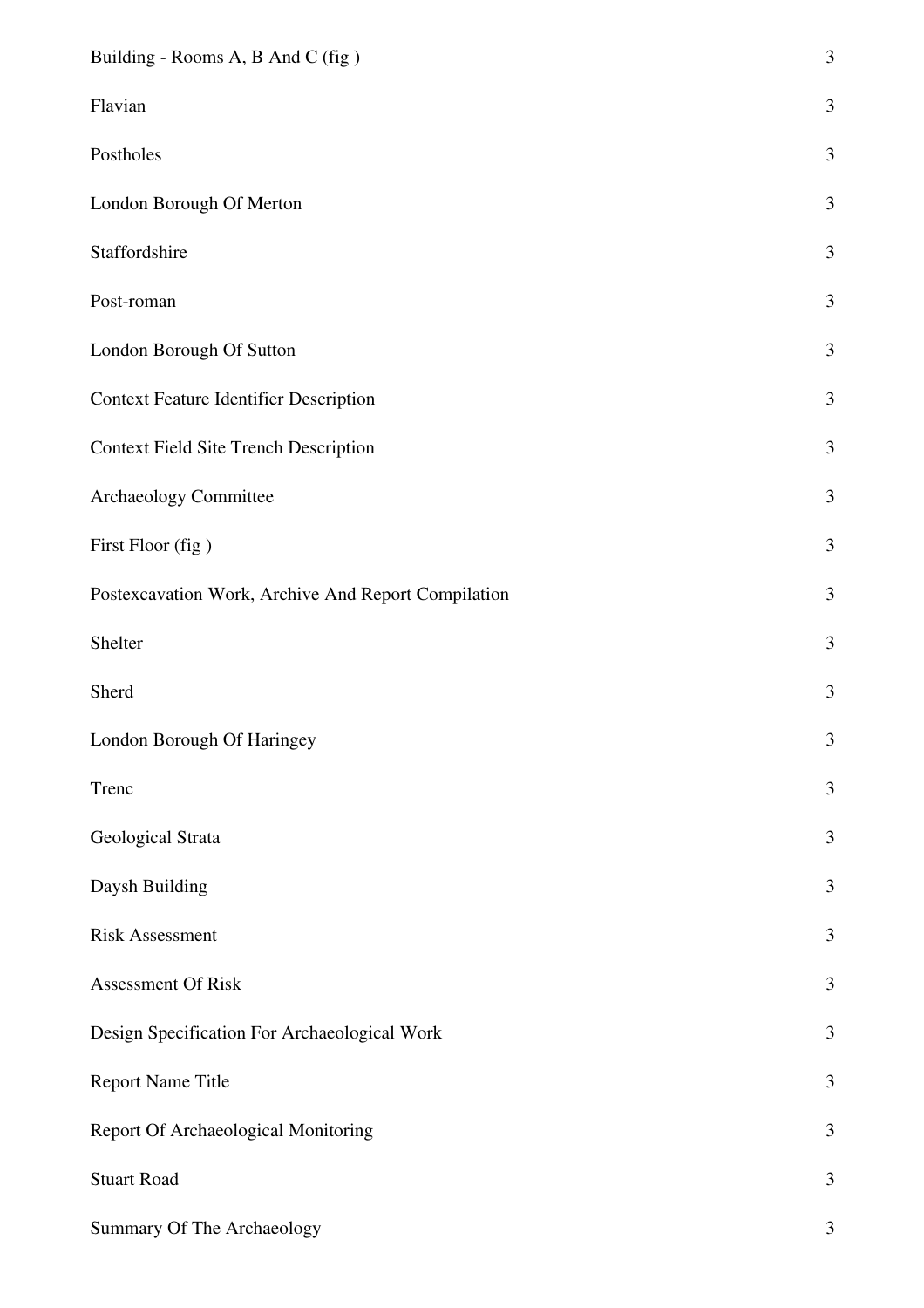| Trench A                                     | $\mathfrak{Z}$ |
|----------------------------------------------|----------------|
| Deeds                                        | 3              |
| Hazard Risk Risk Rating                      | $\mathfrak{Z}$ |
| <b>Report Summary</b>                        | 3              |
| Richenda Goffin Finds Manager                | 3              |
| Volunteering Tynedale                        | $\mathfrak{Z}$ |
| Holystone Priory Farm                        | 3              |
| Road                                         | $\mathfrak{Z}$ |
| Desk-based Assessment And Building Recording | $\mathfrak{Z}$ |
| Desk-based Research                          | $\mathfrak{Z}$ |
| Wales                                        | $\mathfrak{Z}$ |
| Grove Lane, Ellington, Cambridgeshire        | $\mathfrak{Z}$ |
| Gullies                                      | $\mathfrak{Z}$ |
| Supplementary                                | $\mathfrak{Z}$ |
| House                                        | 3              |
| Riverine Silts                               | $\mathfrak{Z}$ |
| Home Farm                                    | $\mathfrak{Z}$ |
| Building Survey And Photographic Record Of   | $\mathfrak{Z}$ |
| Trench Figs; Plates                          | $\mathfrak{Z}$ |
| <b>Report And Recommendations</b>            | $\mathfrak{Z}$ |
| <b>Barking And Dagenham</b>                  | 3              |
| Description Of The Buildings                 | $\mathfrak{Z}$ |
| Deposit Layer                                | 3              |
| <b>Vegetation Cover Moderate</b>             | 3              |
| Victorian                                    | $\mathfrak{Z}$ |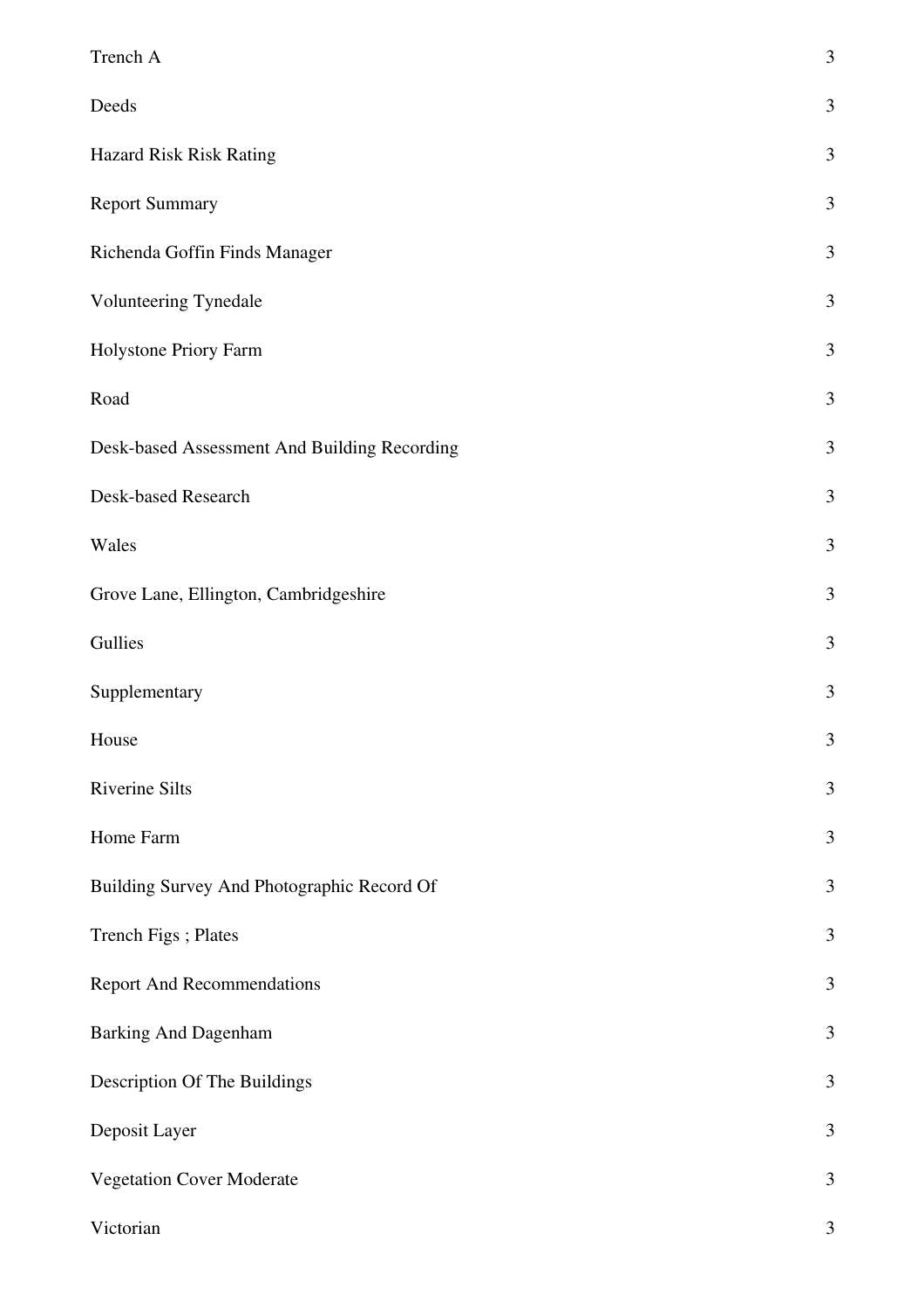| Resistance                                                                     | 3              |
|--------------------------------------------------------------------------------|----------------|
| Hereford Archaeological Committee                                              | 3              |
| A Report On The Monitoring Of Groundwork                                       | $\mathfrak{Z}$ |
| Deposit Natural -                                                              | 3              |
| Analysis                                                                       | $\mathfrak{Z}$ |
| <b>Results And Conclusions</b>                                                 | 3              |
| Acknowledgments                                                                | $\mathfrak{Z}$ |
| Vertebrate Remains                                                             | 3              |
| Submission Of Report                                                           | 3              |
| Orientation E $\tilde{\mathbf{A}}, \hat{\mathbf{A}}$ W                         | $\mathfrak{Z}$ |
| <b>Trench Phase A</b>                                                          | 3              |
| Hereford And Worcester County Council County                                   | $\mathfrak{Z}$ |
| <b>Description Object Date</b>                                                 | 3              |
| Association Of Local Government Archaeological Officers East Of England Region | 3              |
| Reports                                                                        | 3              |
| Results Of The Watching Brief                                                  | $\mathfrak{Z}$ |
| <b>Retort House</b>                                                            | $\mathfrak{Z}$ |
| Defences                                                                       | 3              |
| Requirements                                                                   | 3              |
| Demography                                                                     | $\mathfrak{Z}$ |
| <b>Results Of Resistance Survey</b>                                            | 3              |
| Hereford And Worcester County Council                                          | 3              |
| <b>Summary And Conclusions</b>                                                 | 3              |
| Visual Inspection                                                              | $\mathfrak{Z}$ |
| <b>Barcroft Hall</b>                                                           | 3              |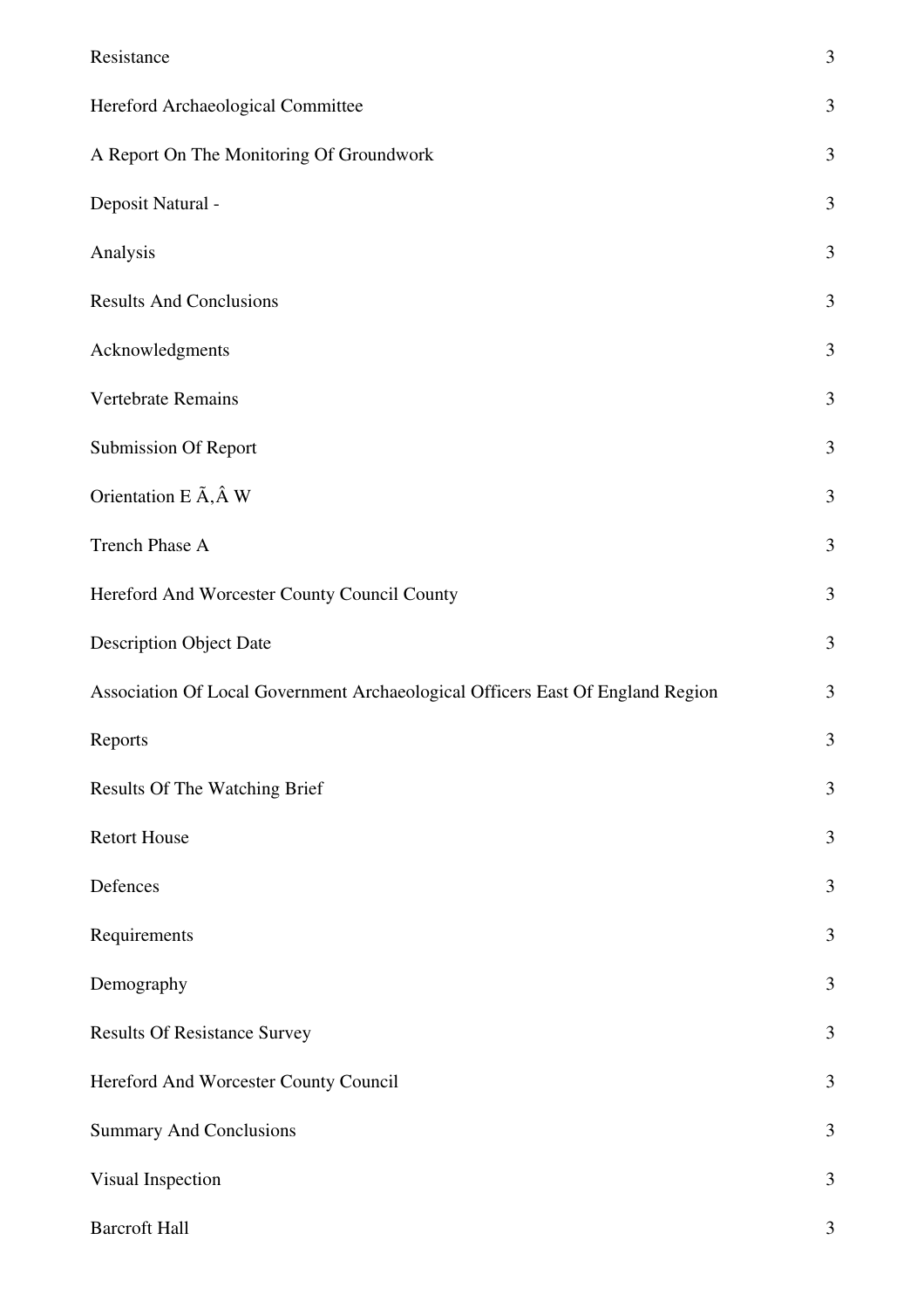| <b>Identified Impacts</b>                       | $\mathfrak{Z}$ |
|-------------------------------------------------|----------------|
| References:                                     | $\mathfrak{Z}$ |
| Quernstone                                      | $\mathfrak{Z}$ |
| Orientation Ne - Sw                             | $\mathfrak{Z}$ |
| Route Section (figure)                          | $\mathfrak{Z}$ |
| Ironwork                                        | $\mathfrak{Z}$ |
| James Brightman                                 | $\mathfrak{Z}$ |
| <b>Watching Brief Aims</b>                      | $\mathfrak{Z}$ |
| University Road                                 | $\mathfrak{Z}$ |
| Task List To Publication And Archive Deposition | $\mathfrak{Z}$ |
| Ware                                            | $\mathfrak{Z}$ |
| Strategy                                        | $\mathfrak{Z}$ |
| Introduction (fig)                              | $\mathfrak{Z}$ |
| Unstratified                                    | $\mathfrak{Z}$ |
| Task List                                       | $\mathfrak{Z}$ |
| James Meek                                      | $\mathfrak{Z}$ |
| Tees Valley Archaeology                         | $\mathfrak{Z}$ |
| Andrew Peachey                                  | $\mathfrak{Z}$ |
| Provisional Synopsis                            | $\mathfrak{Z}$ |
| Below                                           | $\mathfrak{Z}$ |
| Trench (figures And)                            | $\mathfrak{Z}$ |
| Geological Stratum                              | $\mathfrak{Z}$ |
| Kieron Heard                                    | $\mathfrak{Z}$ |
| Trench (figures, And)                           | $\mathfrak{Z}$ |
| Public Liability                                | $\mathfrak{Z}$ |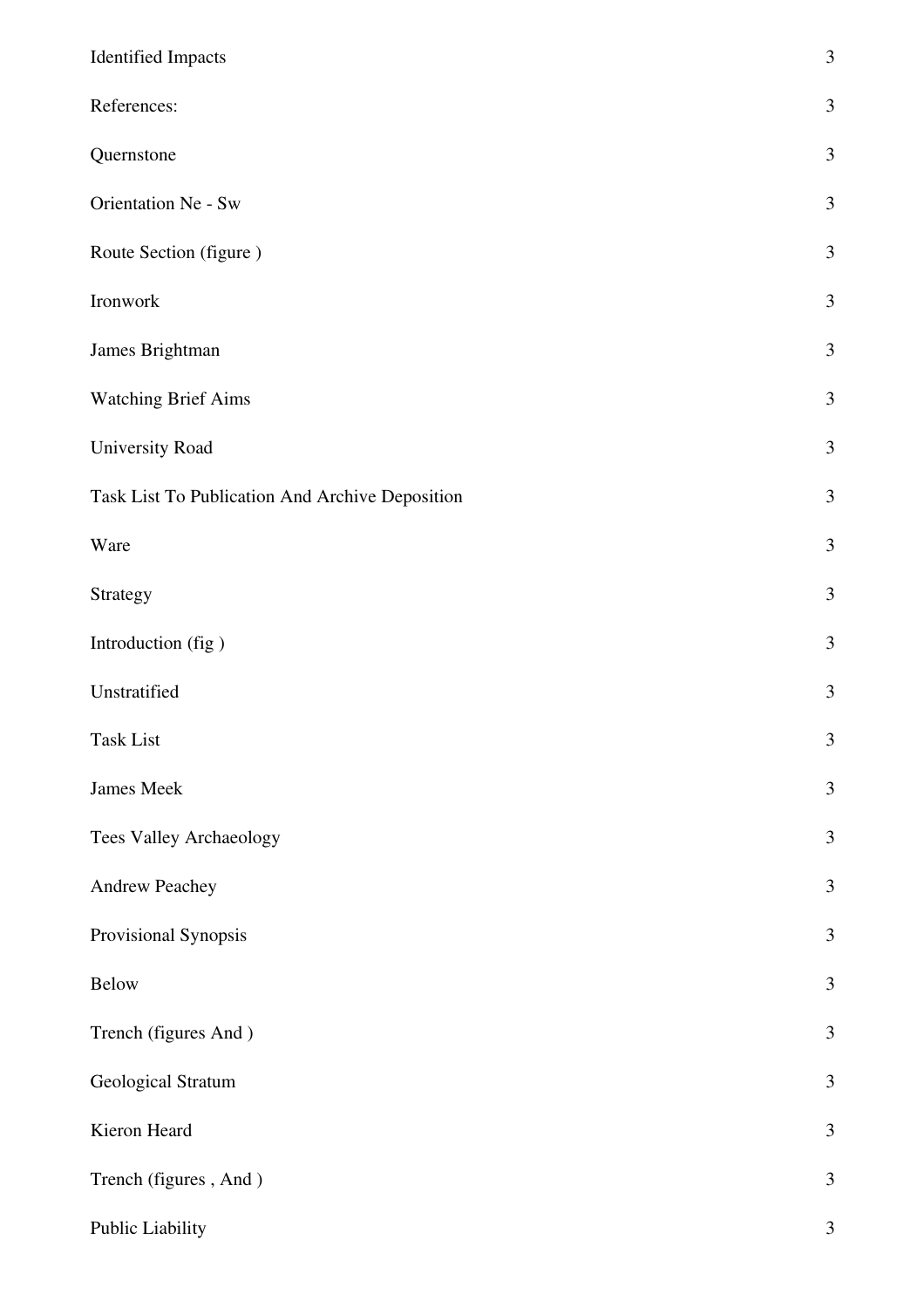| <b>Orientation Ne-sw</b>                | 3              |
|-----------------------------------------|----------------|
| Publications                            | $\mathfrak{Z}$ |
| <b>Ordnance Survey</b>                  | 3              |
| Watching Brief Strategy And Methodology | $\mathfrak{Z}$ |
| July                                    | 3              |
| <b>Interpretation Of Findings</b>       | 3              |
| <b>Internet Sources</b>                 | 3              |
| Ground Floor (fig)                      | $\mathfrak{Z}$ |
| Record Office                           | 3              |
| <b>Detailed Magnetometry</b>            | $\mathfrak{Z}$ |
| Reconnaissance Survey                   | 3              |
| <b>Updated Project Design</b>           | $\mathfrak{Z}$ |
| Roman And                               | 3              |
| Ground Level                            | $\mathfrak{Z}$ |
| Importance Of The Archaeology           | 3              |
| Image Description From Date             | $\mathfrak{Z}$ |
| Group                                   | $\overline{3}$ |
| Impact                                  | $\mathfrak{Z}$ |
| <b>Detailed Geophysical Survey</b>      | $\mathfrak{Z}$ |
| <b>Recording Practice</b>               | $\overline{3}$ |
| Greg Jones                              | $\mathfrak{Z}$ |
| Swan House                              | 3              |
| Graves                                  | $\mathfrak{Z}$ |
| <b>Buried</b>                           | $\mathfrak{Z}$ |
| Stratigraphic Succession                | $\mathfrak{Z}$ |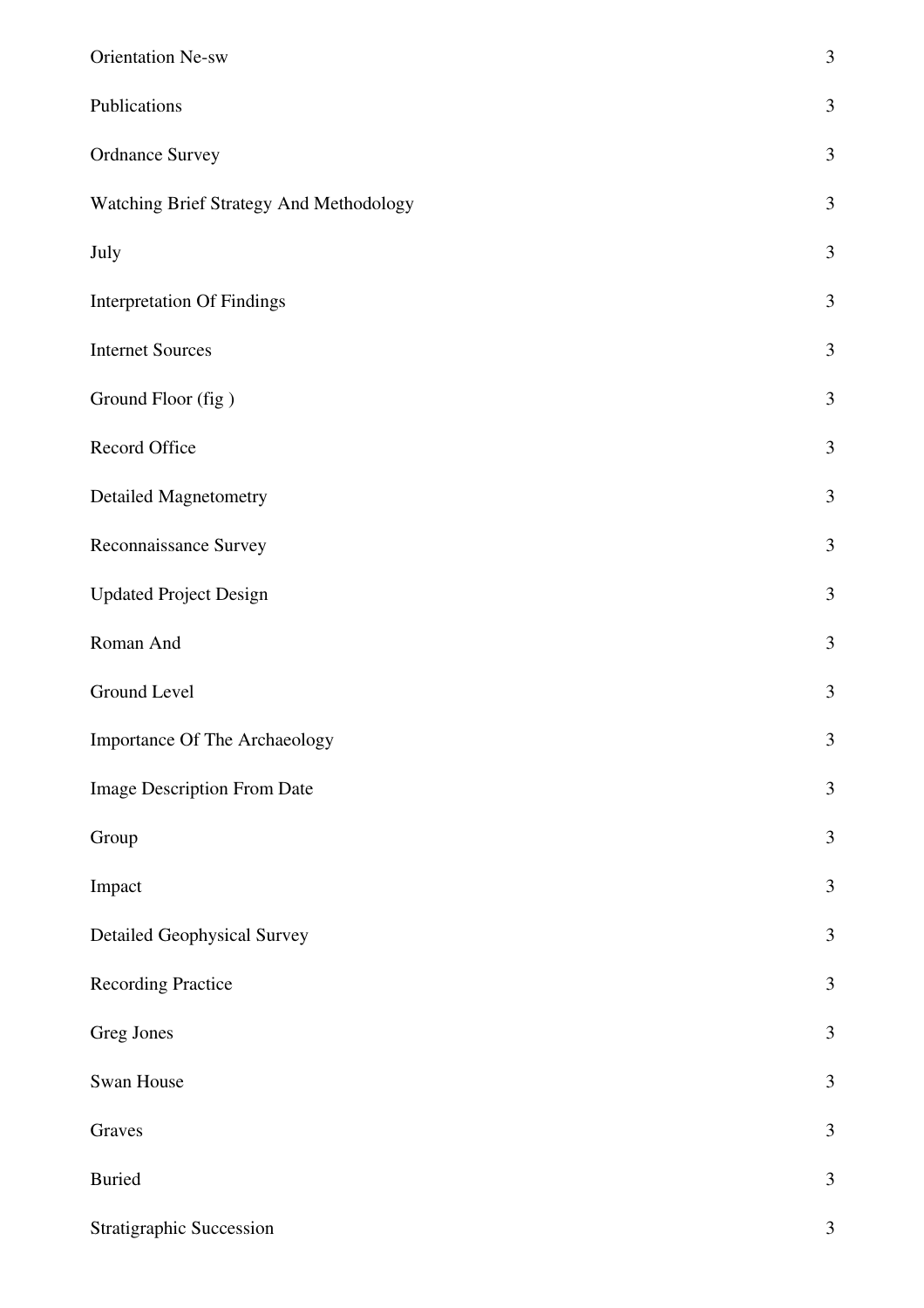| Roman Pottery Tora Hylton                                                | 3              |
|--------------------------------------------------------------------------|----------------|
| Graphics                                                                 | 3              |
| Stratigraphic Assessment                                                 | $\mathfrak{Z}$ |
| Graveyard                                                                | $\mathfrak{Z}$ |
| <b>Table Of Appendices</b>                                               | 3              |
| Sydonia Recreation                                                       | 3              |
| Greg Chuter                                                              | 3              |
| Antiquaries                                                              | $\mathfrak{Z}$ |
| <b>Update Archive</b>                                                    | $\mathfrak{Z}$ |
| <b>Development Corporation</b>                                           | $\mathfrak{Z}$ |
| Mansfield                                                                | $\mathfrak{Z}$ |
| Location, Geology, Topography                                            | $\mathfrak{Z}$ |
| <b>Estimated Position</b>                                                | 3              |
| Site Topography And Geology                                              | $\mathfrak{Z}$ |
| Both The Old Statistical Accounts - (osa) And New Statistical Accounts - | 3              |
| Newton Abbot                                                             | $\mathfrak{Z}$ |
| Archaeological Impact                                                    | $\mathfrak{Z}$ |
| <b>Brooches</b>                                                          | $\mathfrak{Z}$ |
| Period Material                                                          | 3              |
| Museum Of London Specialist Services                                     | $\mathfrak{Z}$ |
| Slate Roof                                                               | $\mathfrak{Z}$ |
| <b>Employers Liability</b>                                               | $\mathfrak{Z}$ |
| <b>Trial Excavation</b>                                                  | $\mathfrak{Z}$ |
| Faulkner                                                                 | $\mathfrak{Z}$ |
| Farmhouse                                                                | $\mathfrak{Z}$ |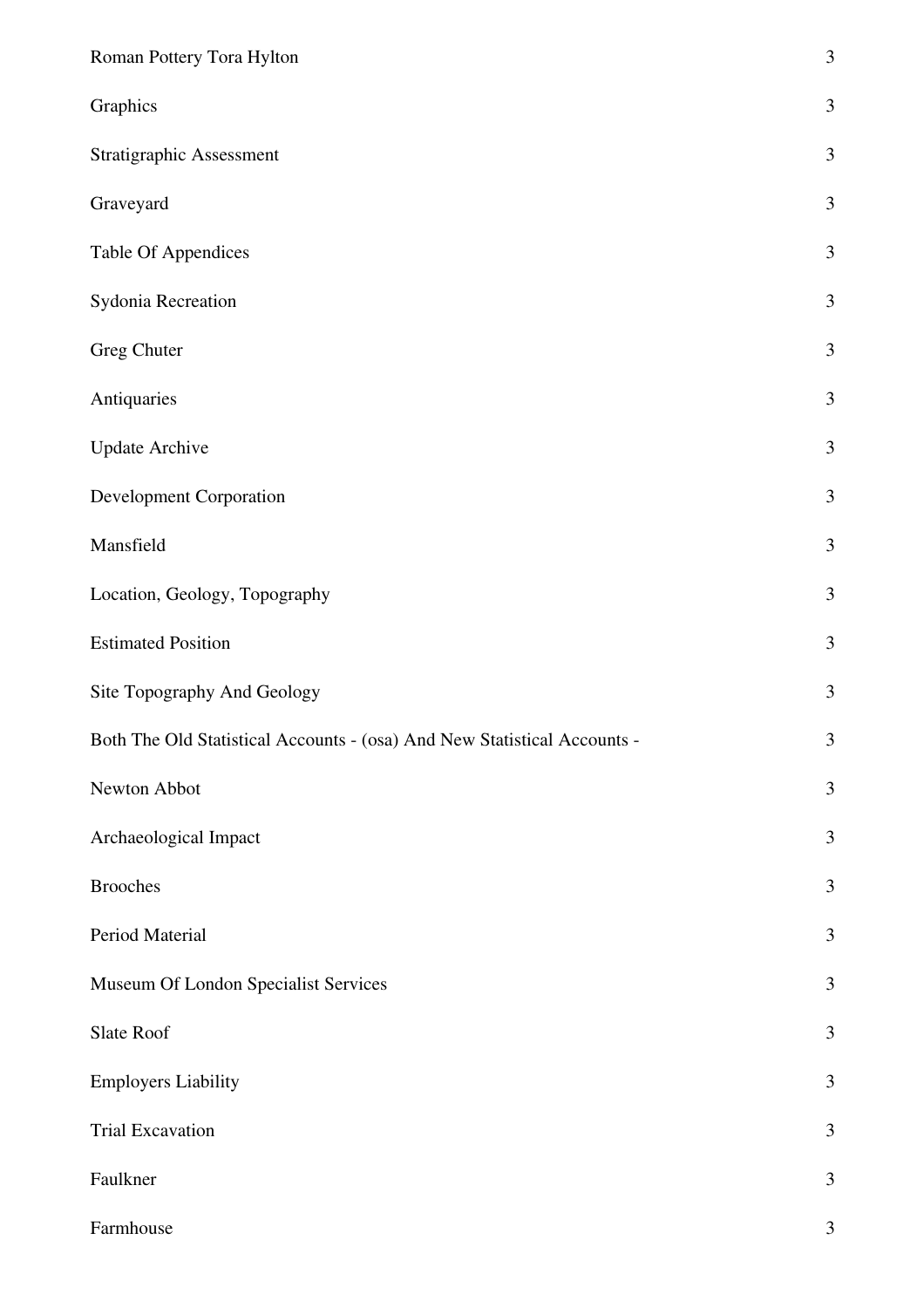| Parker                                                     | 3              |
|------------------------------------------------------------|----------------|
| Northampton                                                | $\mathfrak{Z}$ |
| Northamptonshire County Council                            | 3              |
| Phase : Buckton Dovecote Following Consolidation           | 3              |
| Middlesex                                                  | 3              |
| Site Location (figures)                                    | 3              |
| Phase : Buckton Dovecote During Consolidation              | 3              |
| City Of Hereford Archaeological Unit                       | 3              |
| Michael Derrick                                            | 3              |
| The Heritage Network Ltd                                   | 3              |
| Pallet Yard                                                | 3              |
| Methodology And Information Sources                        | 3              |
| Methodology And Presentation                               | $\mathfrak{Z}$ |
| South-west North-east                                      | 3              |
| <b>Trench Recording Sheets</b>                             | 3              |
| Site Director Andrew Robertson                             | 3              |
| <b>England Edward Arnold</b>                               | $\mathfrak{Z}$ |
| The Pits                                                   | 3              |
| Chris Birks                                                | $\mathfrak{Z}$ |
| Pickford Street                                            | 3              |
| Small                                                      | 3              |
| Archaeological Evaluation And Watching Brief               | 3              |
| Feature Component Identifier Description                   | 3              |
| Site Location (fig)                                        | 3              |
| Engineering Geologist Field Archaeologist Geoarchaeologist | 3              |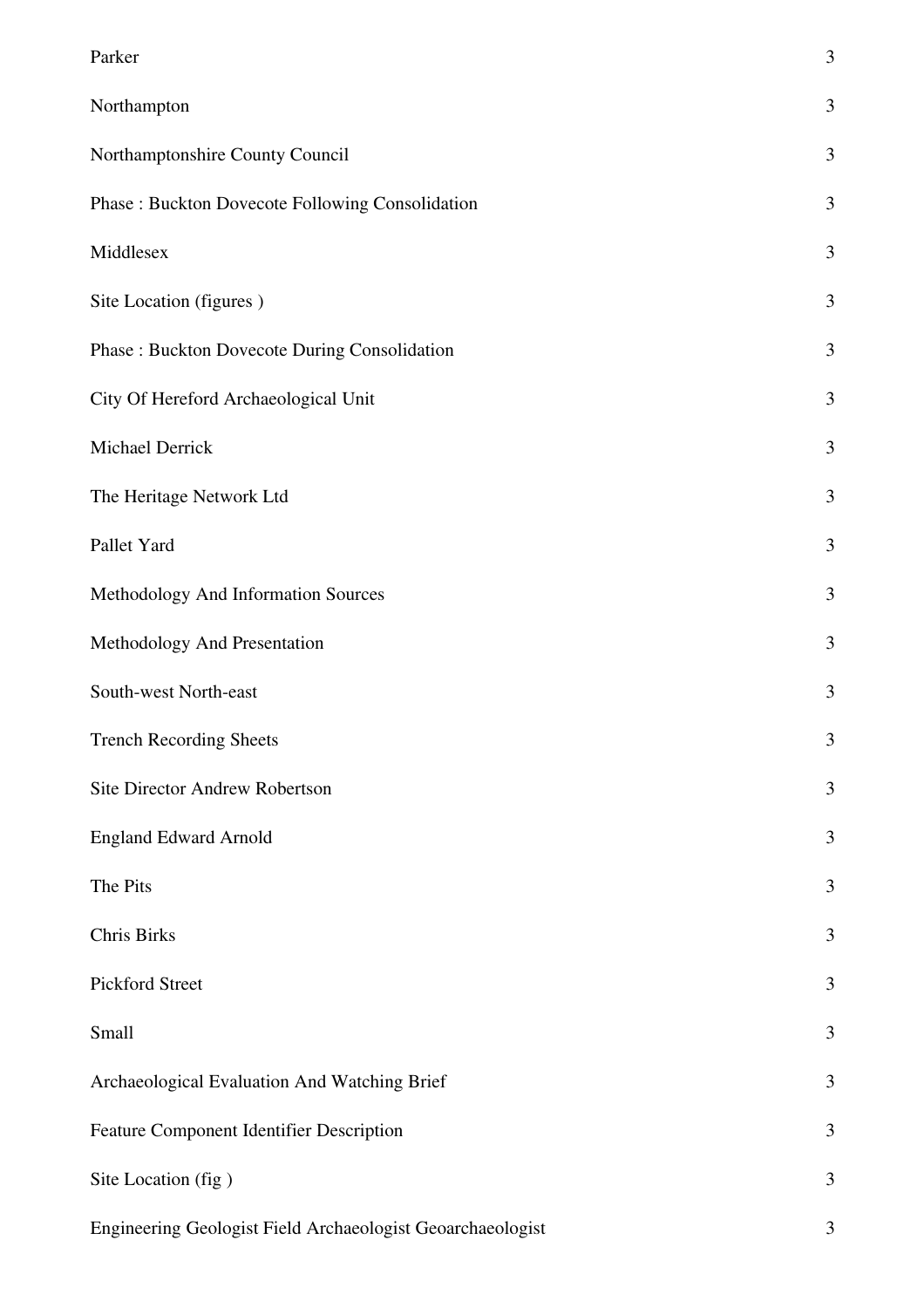| <b>Overall Date Range</b>                                                 | $\mathfrak{Z}$ |
|---------------------------------------------------------------------------|----------------|
| Northwest                                                                 | $\mathfrak{Z}$ |
| Feature Context Trench Description Spot Date Pottery                      | $\mathfrak{Z}$ |
| The Trial Trenches                                                        | 3              |
| Photo Reductions                                                          | $\mathfrak{Z}$ |
| Specialist                                                                | $\mathfrak{Z}$ |
| Site Work                                                                 | $\mathfrak{Z}$ |
| North Pennines Archaeology And Northumberland County Council Conservation | 3              |
| <b>Mollusc Remains</b>                                                    | $\mathfrak{Z}$ |
| <b>Evaluation Trenches</b>                                                | 3              |
| Moleh Green Roundabout                                                    | 3              |
| Collected Data                                                            | 3              |
| <b>Trial Trench</b>                                                       | $\mathfrak{Z}$ |
| Committee                                                                 | $\mathfrak{Z}$ |
| Modern Truncation                                                         | 3              |
| Patrick Clay                                                              | 3              |
| Phase: Th                                                                 | $\mathfrak{Z}$ |
| South North                                                               | 3              |
| Fabric Date                                                               | $\mathfrak{Z}$ |
| <b>Bronze Age</b>                                                         | 3              |
| <b>British</b>                                                            | 3              |
| Monitoring Of Groundworks                                                 | $\mathfrak{Z}$ |
| Fabric Form Quantity Weight                                               | $\mathfrak{Z}$ |
| <b>Sites And Monuments Record</b>                                         | 3              |
| Other Constraints                                                         | 3              |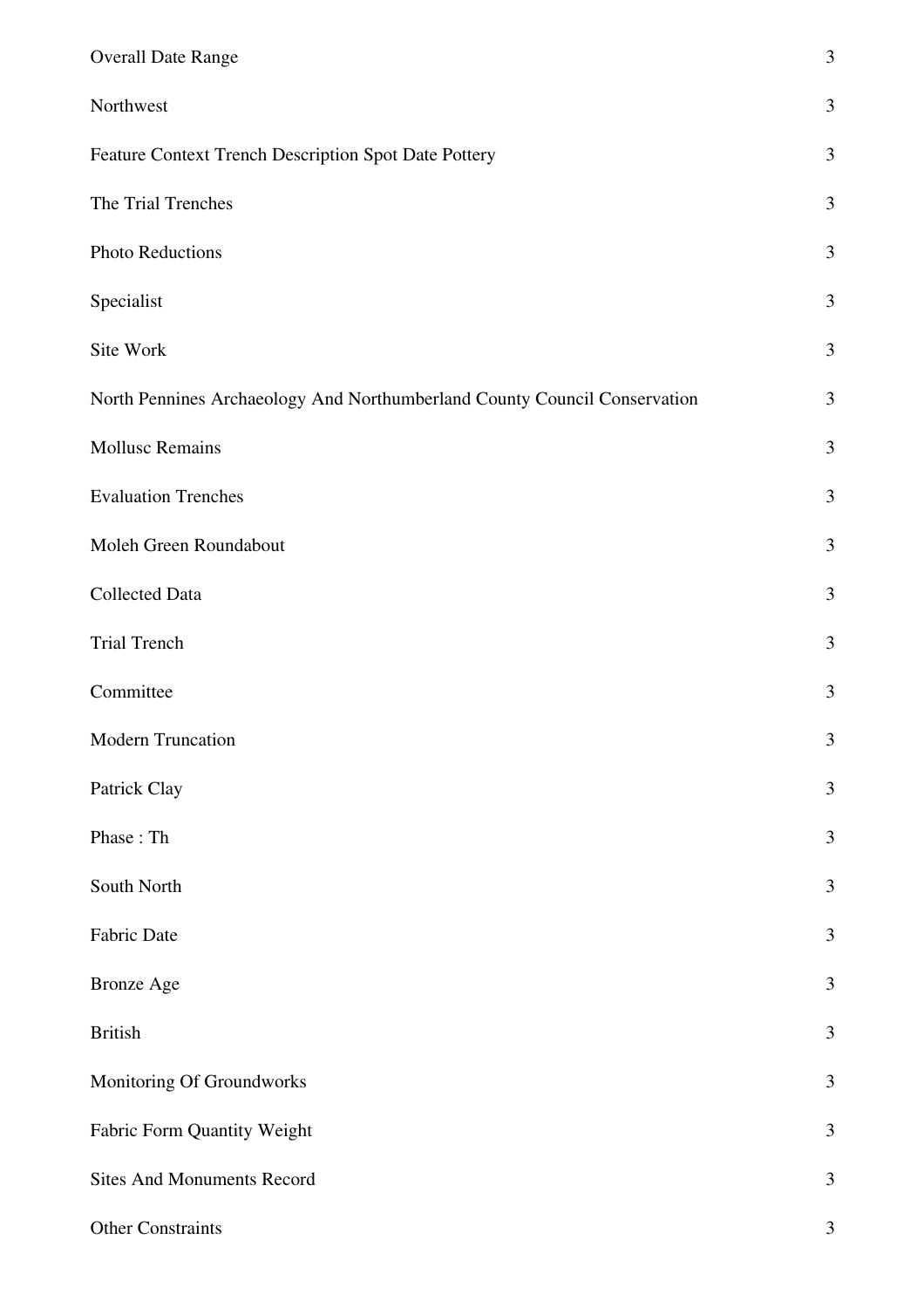| Woodyplantparts                                   | $\mathfrak{Z}$ |
|---------------------------------------------------|----------------|
| North South                                       | $\mathfrak{Z}$ |
| Fieldwork Results (fig)                           | $\mathfrak{Z}$ |
| Site Location And Topography                      | $\mathfrak{Z}$ |
| North-west South-east                             | $\mathfrak{Z}$ |
| North-west                                        | $\mathfrak{Z}$ |
| Overburden                                        | $\mathfrak{Z}$ |
| Ecofactual Evidence                               | $\mathfrak{Z}$ |
| Phase : Buckton Dovecote Prior To Work Commencing | $\mathfrak{Z}$ |
| Colchester Museum                                 | $\mathfrak{Z}$ |
| Phillimore                                        | $\mathfrak{Z}$ |
| Size Of                                           | $\mathfrak{Z}$ |
| Mixed Grit                                        | $\mathfrak{Z}$ |
| Southwest                                         | $\mathfrak{Z}$ |
| <b>Modern Features</b>                            | 3              |
| <b>Evaluation On Land At</b>                      | $\mathfrak{Z}$ |
| <b>Eastern Elevation</b>                          | $\mathfrak{Z}$ |
| None None                                         | $\mathfrak{Z}$ |
| Southgate                                         | $\mathfrak{Z}$ |
| Passmores House                                   | $\mathfrak{Z}$ |
| <b>Bricks</b>                                     | $\mathfrak{Z}$ |
| <b>Excavated Evidence</b>                         | $\mathfrak{Z}$ |
| <b>Expense Magazine</b>                           | $\mathfrak{Z}$ |
| Chicksands Priory                                 | $\mathfrak{Z}$ |
| Oxford Archaeology                                | $\mathfrak{Z}$ |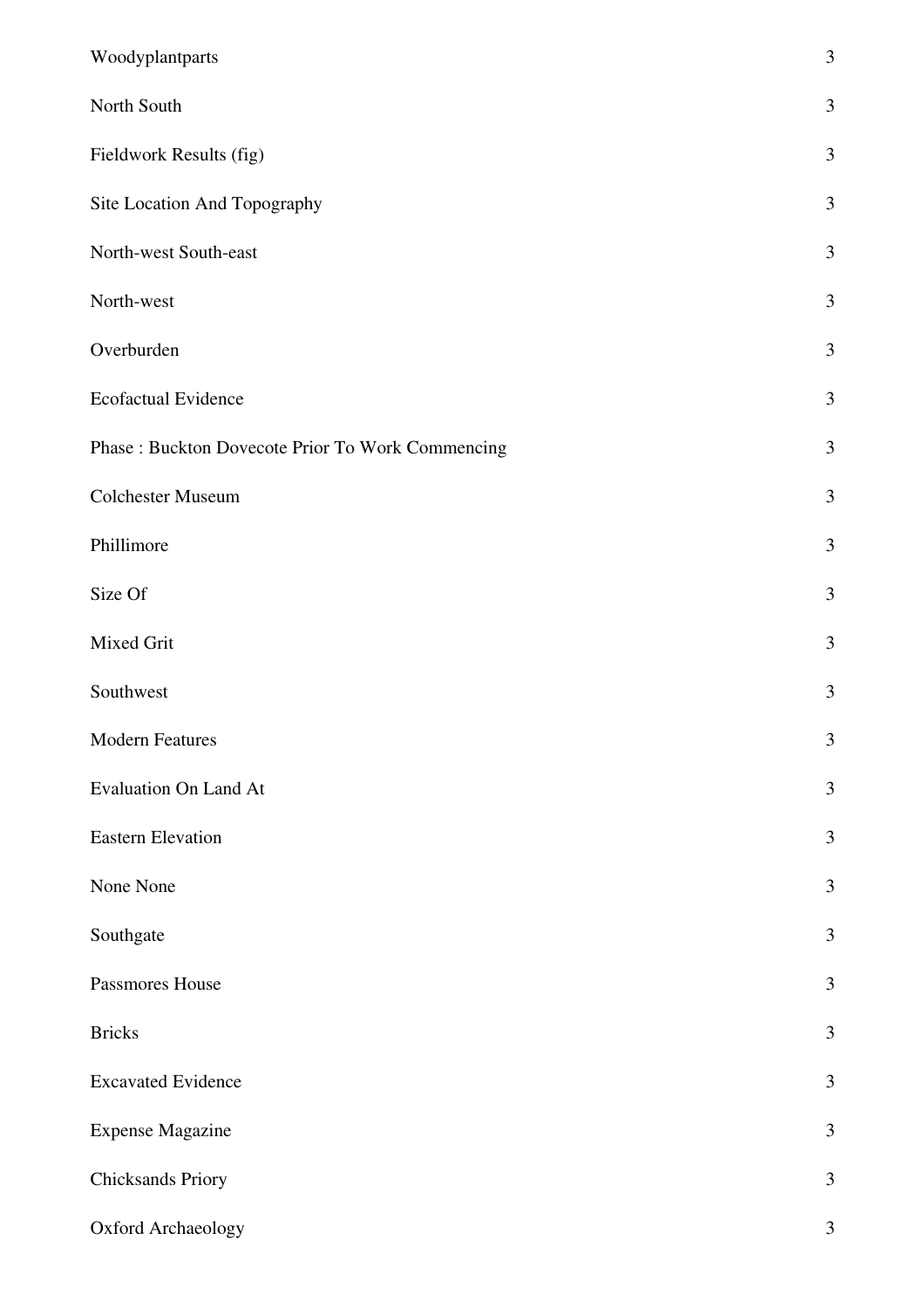| <b>Enville Street</b>                       | $\mathfrak{Z}$ |
|---------------------------------------------|----------------|
| <b>Oxford University Press</b>              | 3              |
| Cocklaw Bush                                | $\mathfrak{Z}$ |
| Specification For Archaeological Evaluation | $\mathfrak{Z}$ |
| Environmental Evidence (appendix)           | $\mathfrak{Z}$ |
| Material Period                             | $\mathfrak{Z}$ |
| Fieldwalking                                | $\mathfrak{Z}$ |
| Objectives Of The Archaeological Evaluation | $\mathfrak{Z}$ |
| The Faunal And Environmental Evidence       | $\mathfrak{Z}$ |
| Matthew Pocock                              | $\mathfrak{Z}$ |
| Medieval (ad -)                             | $\mathfrak{Z}$ |
| Soakaway                                    | $\mathfrak{Z}$ |
| Tyne And Wear                               | $\mathfrak{Z}$ |
| <b>Buckle</b>                               | 3              |
| Metalwork Glass And Slag                    | 3              |
| <b>Field Monitoring</b>                     | $\mathfrak{Z}$ |
| Meadow                                      | $\mathfrak{Z}$ |
| Soakaways                                   | $\mathfrak{Z}$ |
| Specification : Field Evaluation            | $\mathfrak{Z}$ |
| Fieldwalking Survey At Land Between         | $\mathfrak{Z}$ |
| Chenopodium                                 | 3              |
| Simon Underdown                             | $\mathfrak{Z}$ |
| Approximately                               | $\mathfrak{Z}$ |
| Early                                       | $\mathfrak{Z}$ |
| <b>Environment Agency</b>                   | $\mathfrak{Z}$ |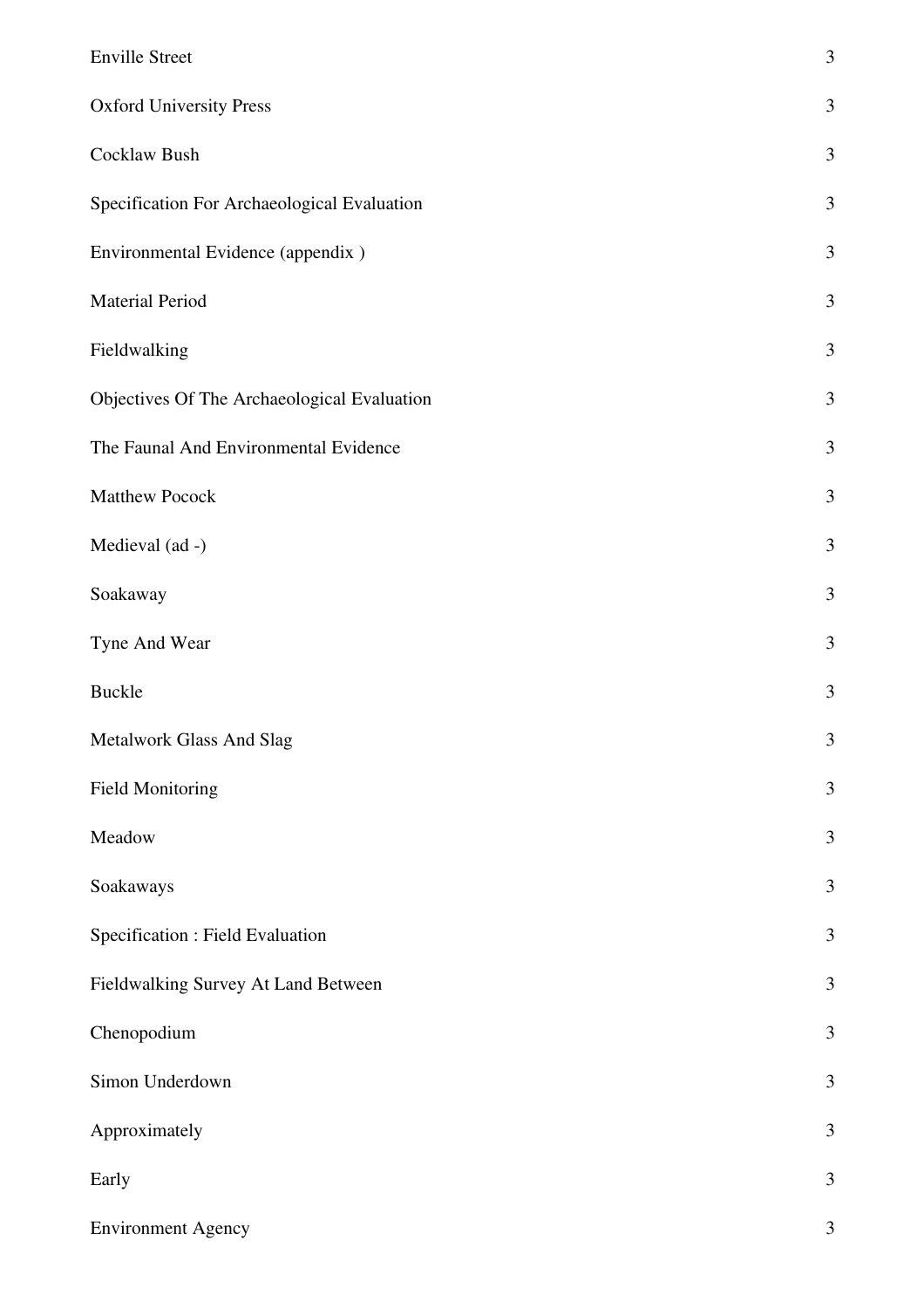| Coarsewares                                     | $\mathfrak{Z}$ |
|-------------------------------------------------|----------------|
| Possibly                                        | 3              |
| Soil Samples                                    | $\mathfrak{Z}$ |
| Exeter                                          | $\mathfrak{Z}$ |
| <b>Context Area Category Description Period</b> | $\mathfrak{Z}$ |
| Single                                          | $\mathfrak{Z}$ |
| Fieldwork And Recording                         | $\mathfrak{Z}$ |
| Archaeological Trial Trenching And Excavation   | $\mathfrak{Z}$ |
| Content                                         | $\mathfrak{Z}$ |
| Soil Characteristics And Geology                | $\mathfrak{Z}$ |
| Objectives Of The Investigation                 | $\mathfrak{Z}$ |
| Worcestershire                                  | $\mathfrak{Z}$ |
| Natural Strata                                  | $\mathfrak{Z}$ |
| Soils                                           | $\mathfrak{Z}$ |
| Pollen                                          | 3              |
| Archaeological Desk-based Assessments           | $\mathfrak{Z}$ |
| Construction                                    | $\mathfrak{Z}$ |
| Archaeological Survey                           | $\mathfrak{Z}$ |
| Metal Copper-alloy                              | 3              |
| November                                        | $\mathfrak{Z}$ |
| <b>Number Orientation Subject</b>               | $\mathfrak{Z}$ |
| Year Name Source                                | 3              |
| Metal                                           | $\mathfrak{Z}$ |
| <b>Brief And Specification</b>                  | 3              |
| <b>Environmental Sampling Strategy</b>          | $\mathfrak{Z}$ |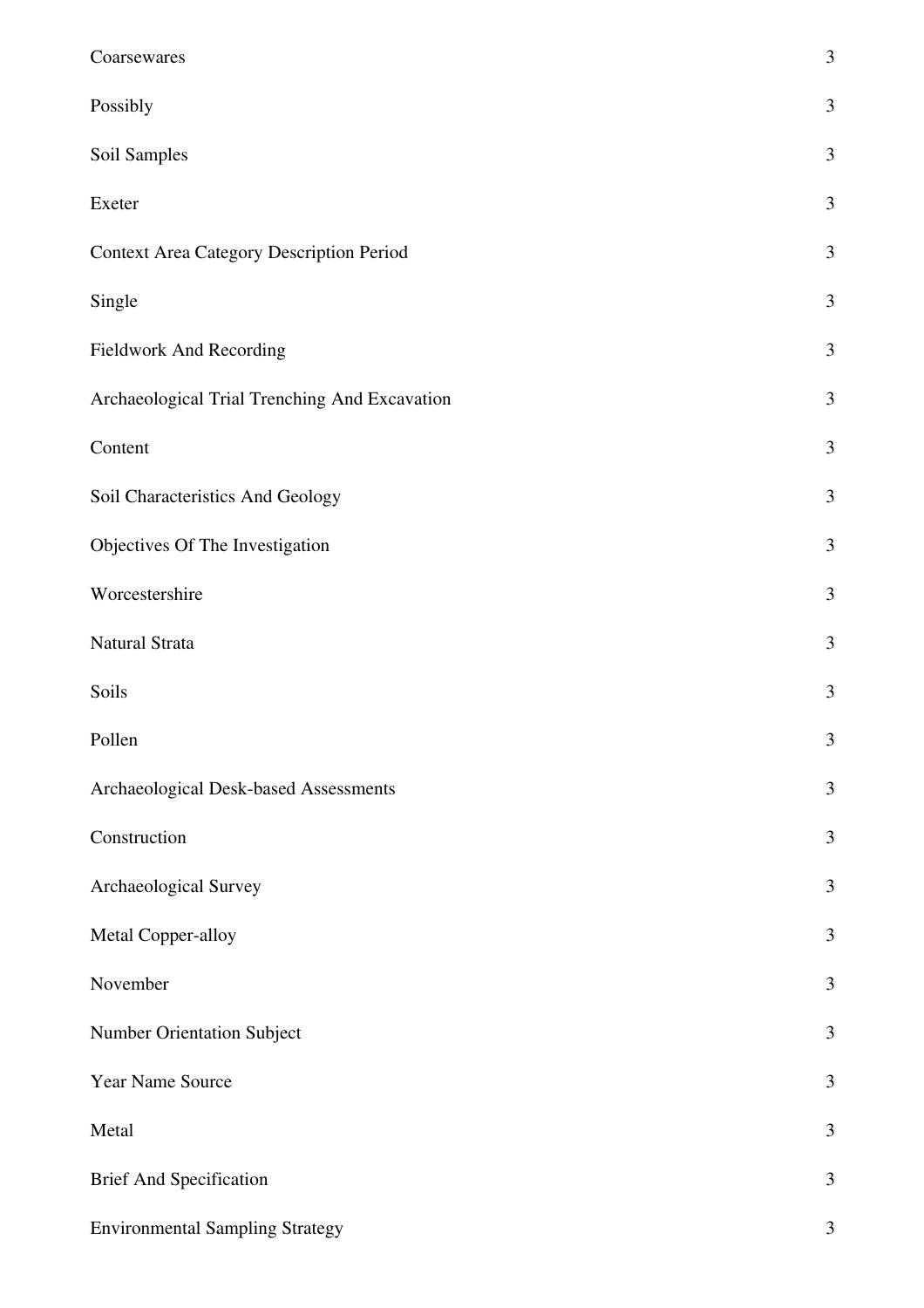| Archaeological Results                                    | 3              |
|-----------------------------------------------------------|----------------|
| Confidentiality                                           | $\mathfrak{Z}$ |
| Pillbox                                                   | 3              |
| Above Below                                               | $\mathfrak{Z}$ |
| Notes                                                     | $\overline{3}$ |
| The Plates                                                | 3              |
| Notice                                                    | $\mathfrak{Z}$ |
| <b>Edition Ordnance Survey</b>                            | 3              |
| <b>Oyster Shell</b>                                       | $\mathfrak{Z}$ |
| Trenching                                                 | 3              |
| Plan                                                      | $\mathfrak{Z}$ |
| <b>Personal Possessions</b>                               | $\mathfrak{Z}$ |
| Plan Of Trench                                            | $\mathfrak{Z}$ |
| Field (fig)                                               | $\mathfrak{Z}$ |
| Church Lane                                               | $\mathfrak{Z}$ |
| Tweed                                                     | $\mathfrak{Z}$ |
| Pipe Trench                                               | $\mathfrak{Z}$ |
| Aims Of The Project                                       | 3              |
| Thickn                                                    | $\mathfrak{Z}$ |
| <b>Oasis Data Collection Form</b>                         | 3              |
| Sitelayout                                                | $\overline{2}$ |
| Site Specific Archaeological Data                         | $\overline{c}$ |
| Anglo-saxon And Early Medieval (ad $\tilde{A}, \hat{A}$ ) | $\overline{2}$ |
| Excavation Of Foundation Pits And Trenching               | $\overline{c}$ |
| Roman Ditch                                               | $\overline{2}$ |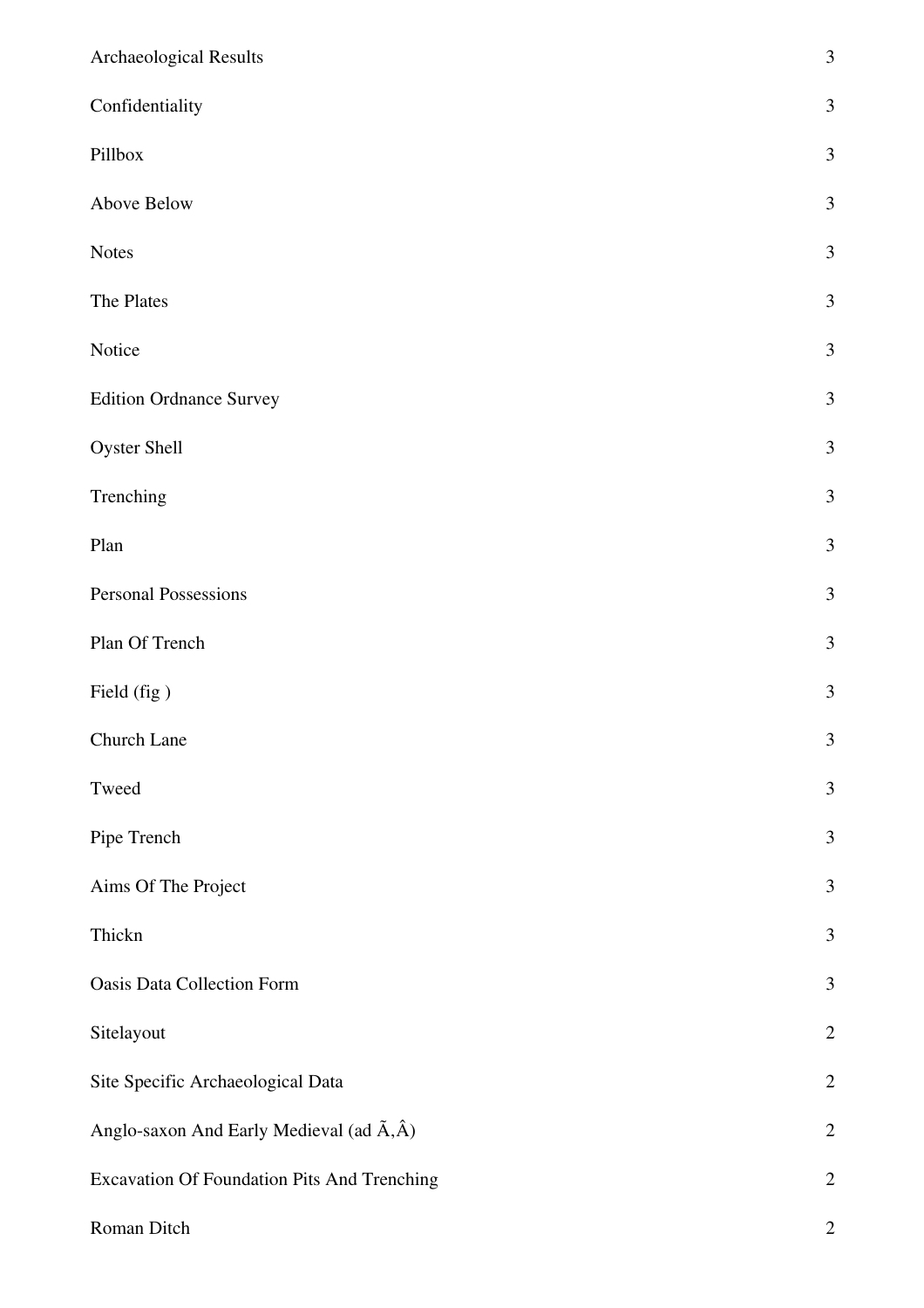| Romano-british (ad - )                                 | $\overline{c}$ |
|--------------------------------------------------------|----------------|
| Granite                                                | $\overline{2}$ |
| Romano-british Period (ad $\tilde{A}$ , $\hat{A}$ Ad ) | $\overline{2}$ |
| Glebe Close                                            | $\overline{2}$ |
| Site Visit And Photographs                             | $\overline{2}$ |
| <b>Orientation N-s</b>                                 | $\overline{c}$ |
| Gloucester                                             | $\overline{2}$ |
| Zone G                                                 | $\overline{c}$ |
| Google Earth                                           | $\overline{2}$ |
| <b>Breakfast Room</b>                                  | $\overline{c}$ |
| Roof Structure                                         | $\overline{2}$ |
| <b>Brazier</b>                                         | $\overline{2}$ |
| <b>Unpublished Client Report</b>                       | $\overline{2}$ |
| Roman Material                                         | $\overline{c}$ |
| <b>Site Visit Results</b>                              | $\overline{2}$ |
| <b>Graphics Graeme Carruthers</b>                      | $\overline{2}$ |
| <b>Unpublished Sources</b>                             | $\overline{2}$ |
| Unsworth                                               | $\overline{2}$ |
| <b>Roman Features</b>                                  | $\overline{2}$ |
| <b>Braybrooks Drive</b>                                | $\overline{2}$ |
| Romano-british (ad -)                                  | $\overline{2}$ |
| <b>Trial Trenches</b>                                  | $\overline{2}$ |
| Bridge Foot, Cross Street, Sudbury                     | $\overline{2}$ |
| <b>Environmental Remains</b>                           | $\mathbf{2}$   |
| Health And Safety Policy                               | $\overline{2}$ |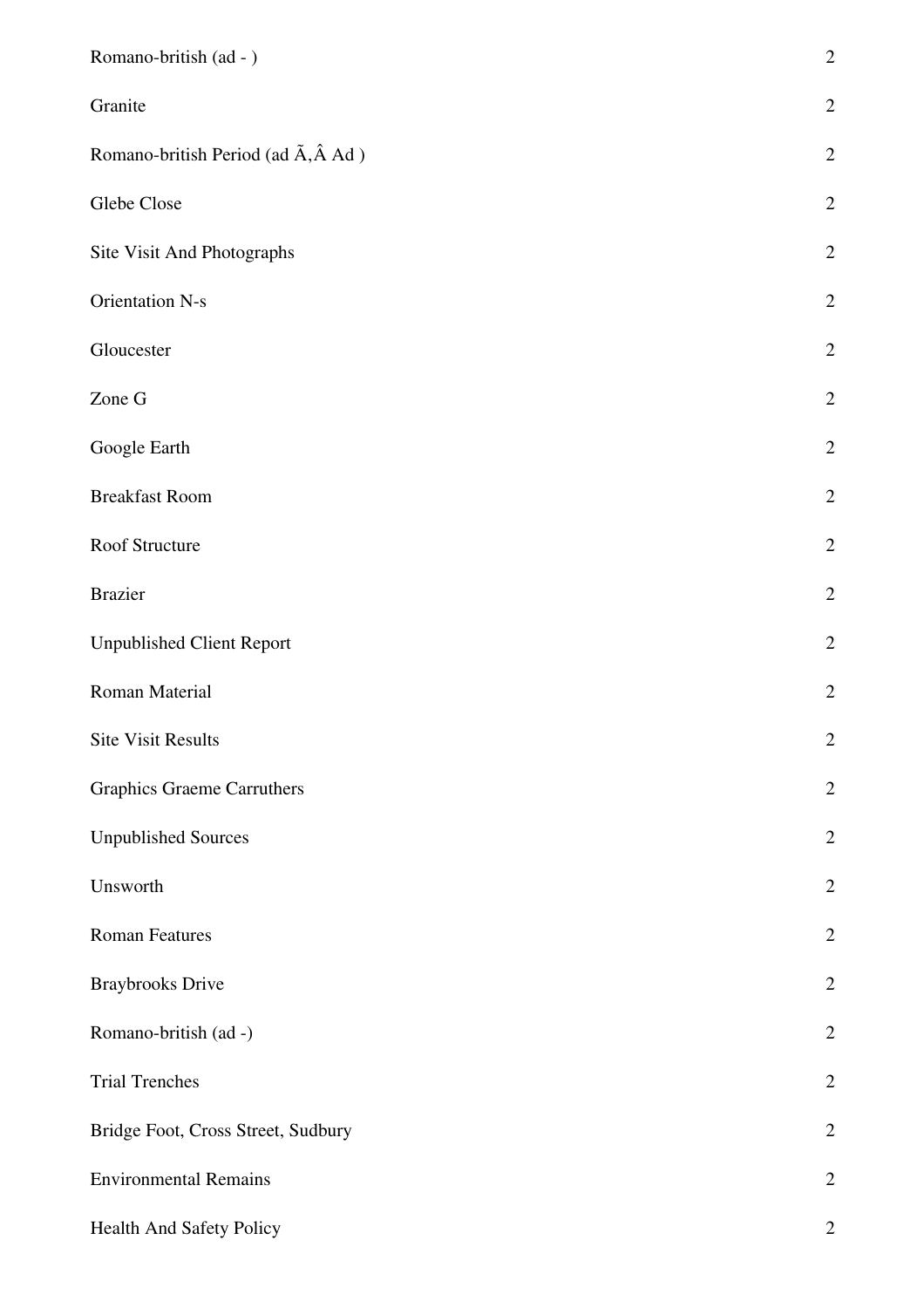| <b>Results Of The Evaluation</b>             | $\overline{c}$ |
|----------------------------------------------|----------------|
| <b>Baptist Chapel Baptist Chapel</b>         | $\overline{c}$ |
| <b>Bank</b>                                  | $\overline{2}$ |
| Headstones                                   | $\overline{2}$ |
| <b>Environmental Services Laboratory</b>     | $\overline{2}$ |
| <b>Richard Chatterton</b>                    | $\overline{2}$ |
| <b>Richard Conolly</b>                       | $\overline{2}$ |
| <b>Barn Extension</b>                        | $\overline{2}$ |
| <b>Small Tenement</b>                        | $\overline{c}$ |
| Equus                                        | $\overline{2}$ |
| <b>Balmerino Abbey</b>                       | $\overline{2}$ |
| <b>Environmental Material</b>                | $\overline{2}$ |
| <b>Results Of Detailed Resistance Survey</b> | $\overline{2}$ |
| Heritage Trust                               | $\overline{2}$ |
| <b>Results Of Building Survey</b>            | $\overline{2}$ |
| Background To The Project                    | $\overline{2}$ |
| Soil Characteristics Geology                 | $\overline{c}$ |
| Heritage Services                            | $\overline{2}$ |
| Heritage Network                             | $\overline{2}$ |
| Hereford City Library                        | $\overline{2}$ |
| Results Of Ground Penetrating Radar Survey   | $\overline{2}$ |
| Various                                      | $\overline{2}$ |
| Herefordshire Record Office                  | $\overline{c}$ |
| <b>Environmental And Bone Report</b>         | $\overline{2}$ |
| Eroded                                       | $\overline{2}$ |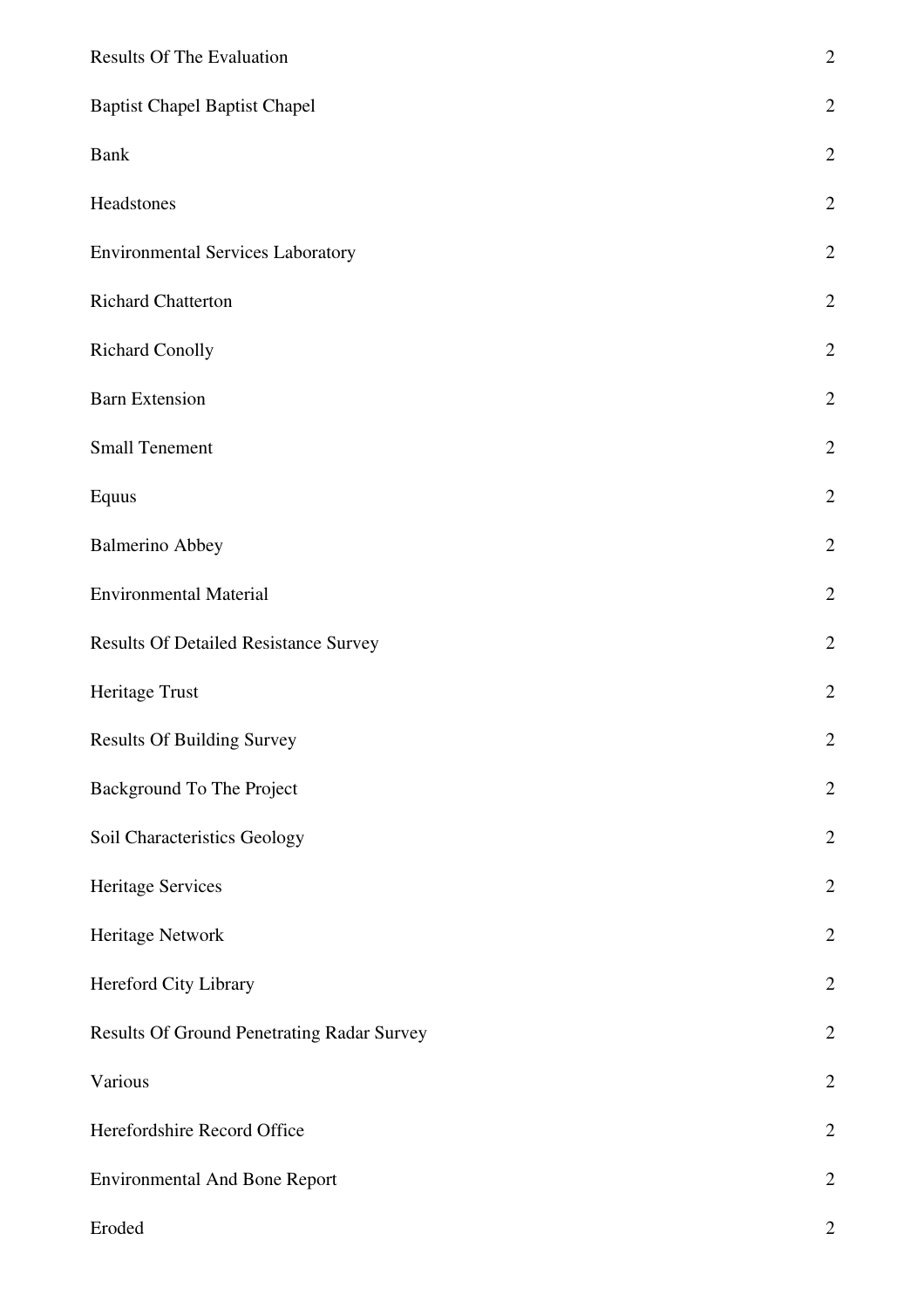| Richmond Road                                  | $\overline{c}$ |
|------------------------------------------------|----------------|
| <b>Evaluation Method</b>                       | $\overline{2}$ |
| Ground Probing Radar                           | $\overline{c}$ |
| <b>Trial Pit</b>                               | $\overline{2}$ |
| Group Number Feature Type Area Phase           | $\overline{2}$ |
| Grove Mill                                     | $\overline{2}$ |
| <b>Trial Pit Results</b>                       | $\overline{2}$ |
| Ground Floor First Floor                       | $\overline{2}$ |
| <b>Orientation Features</b>                    | $\overline{2}$ |
| <b>Evaluation Strategy And Methodology</b>     | $\overline{2}$ |
| <b>Evaluation Strategy</b>                     | $\overline{2}$ |
| Sites And Monuments Record (smr)               | $\overline{c}$ |
| Roman (fig)                                    | $\overline{c}$ |
| Guidelines                                     | $\overline{c}$ |
| Gunflint                                       | $\overline{2}$ |
| <b>Barratt Homes</b>                           | $\overline{c}$ |
| Hampshire                                      | $\overline{2}$ |
| Small Finds (appendix)                         | $\overline{c}$ |
| Harlow                                         | $\overline{2}$ |
| Hartlepool                                     | $\overline{c}$ |
| Riverside Yard                                 | $\overline{c}$ |
| Trevor Anderson Consultant Osteo-archaeologist | $\overline{2}$ |
| <b>Evaluation Area</b>                         | $\overline{2}$ |
| <b>Skegness</b>                                | $\overline{2}$ |
| <b>Orientation East-west</b>                   | $\overline{2}$ |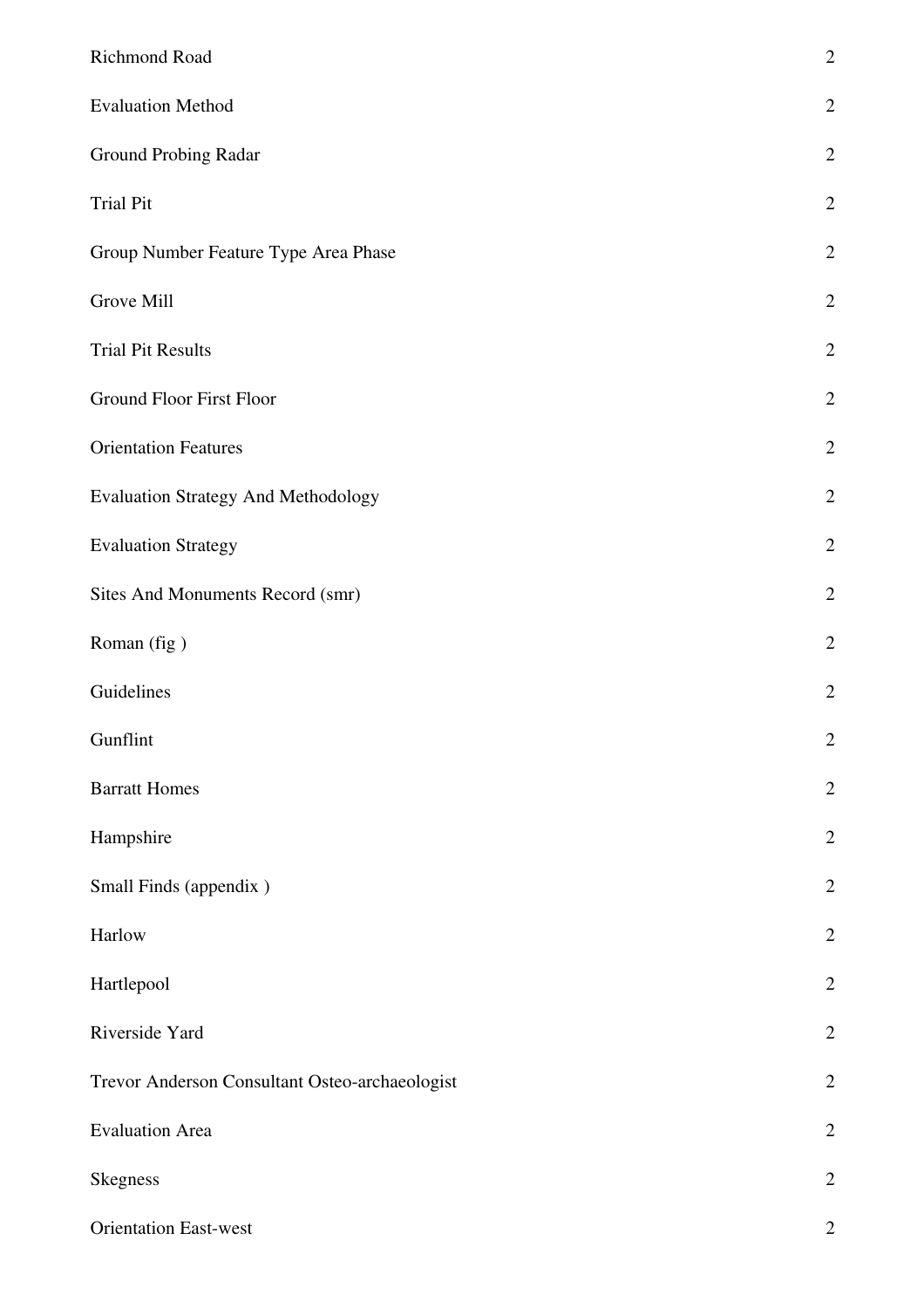| Euphoria Nightclub             | $\overline{c}$ |
|--------------------------------|----------------|
| Roman And Saxon                | $\overline{2}$ |
| <b>External Stud</b>           | $\overline{2}$ |
| Flot                           | $\overline{2}$ |
| Sewells Reservoir Construction | $\overline{c}$ |
| Flooded                        | $\overline{2}$ |
| <b>Access And Safety</b>       | $\overline{c}$ |
| Featuresections                | $\overline{2}$ |
| <b>Site Drawings</b>           | $\overline{2}$ |
| Football Ground                | $\overline{2}$ |
| Foot Bridge                    | $\overline{c}$ |
| Flood Alleviation Scheme       | $\overline{2}$ |
| Shallow                        | $\overline{2}$ |
| <b>Borehole Four</b>           | $\overline{2}$ |
| Flakes                         | $\overline{2}$ |
| Flagon                         | $\overline{2}$ |
| Flat Roof Tile                 | $\overline{2}$ |
| Orientation E-w                | $\overline{2}$ |
| <b>Borehole Three</b>          | $\overline{2}$ |
| Shane Kelleher                 | $\overline{2}$ |
| Footing                        | $\overline{2}$ |
| Footing Trench                 | $\overline{c}$ |
| Site Location (figs And)       | $\overline{2}$ |
| Former Taunton Cider Company   | $\overline{c}$ |
| September                      | $\overline{c}$ |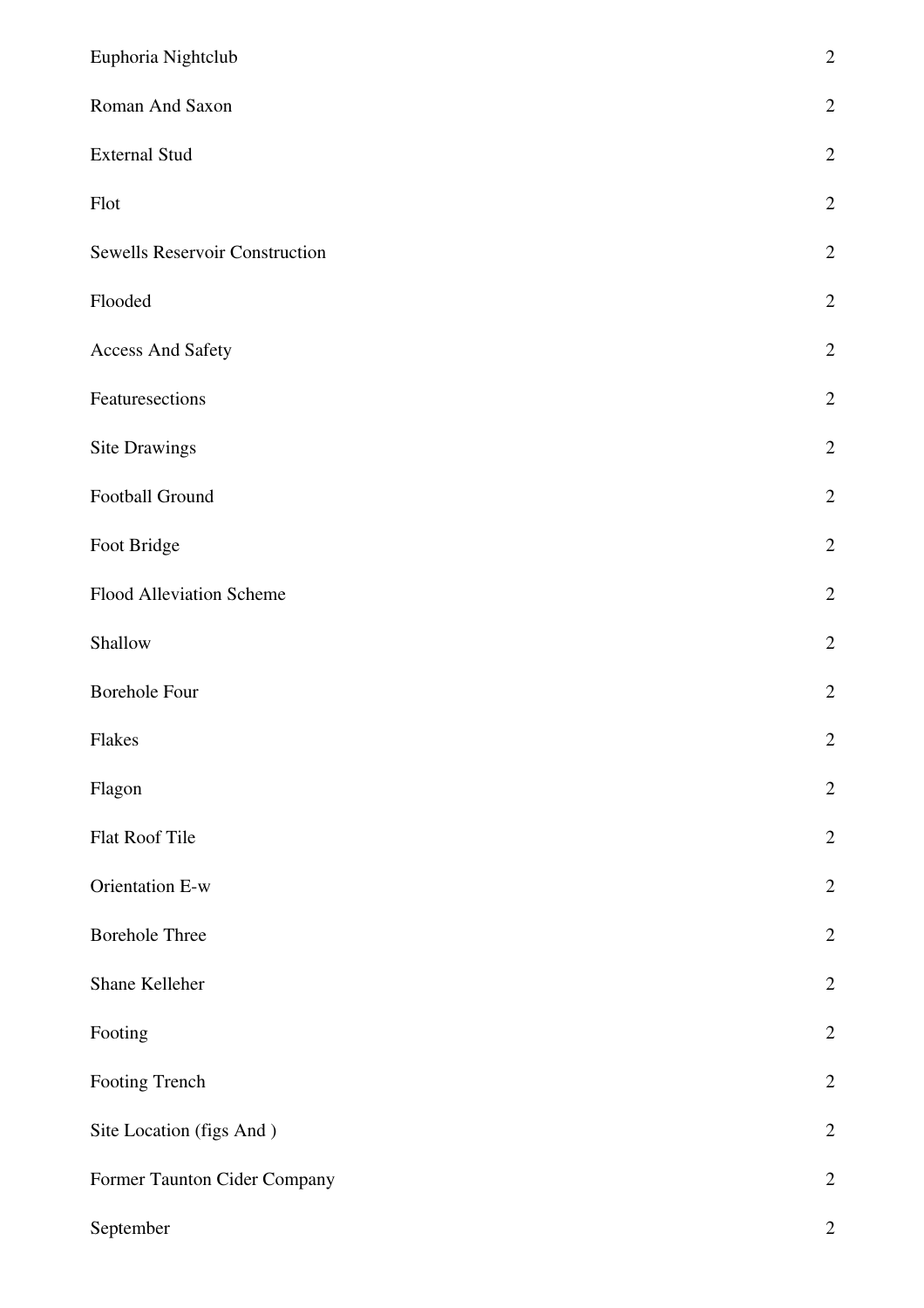| Faunal Remains (appendix)                    | $\overline{c}$ |
|----------------------------------------------|----------------|
| Foundations Of Claustral Buildings           | $\overline{c}$ |
| Fowberry Pumping Station To Turveylaw        | $\overline{c}$ |
| Underdown                                    | $\overline{c}$ |
| Sections And                                 | $\overline{c}$ |
| Abraded                                      | $\overline{c}$ |
| <b>Feature Context Description Spot Date</b> | $\overline{c}$ |
| <b>Forest Gate</b>                           | $\overline{2}$ |
| Borough Of Charnwood                         | $\overline{2}$ |
| Site History                                 | $\overline{c}$ |
| Feature Date                                 | $\overline{c}$ |
| Form                                         | $\overline{2}$ |
| <b>Feature Context Quantity Date Comment</b> | $\overline{c}$ |
| Feature Context Trench Description Spot Date | $\overline{2}$ |
| Fittings                                     | $\overline{2}$ |
| Fish-curing Shed                             | $\overline{c}$ |
| Andy Leonard                                 | $\overline{c}$ |
| Block B, Eastern Barn                        | $\overline{2}$ |
| Significance Criteria                        | $\overline{2}$ |
| <b>Finds And Environmental</b>               | $\overline{2}$ |
| Finds And Environmental Data                 | $\mathbf{2}$   |
| Ulverston                                    | $\mathbf{2}$   |
| Typical Section Of Foundation Trench         | $\overline{2}$ |
| Site Access                                  | $\overline{2}$ |
| Final Report:                                | $\overline{2}$ |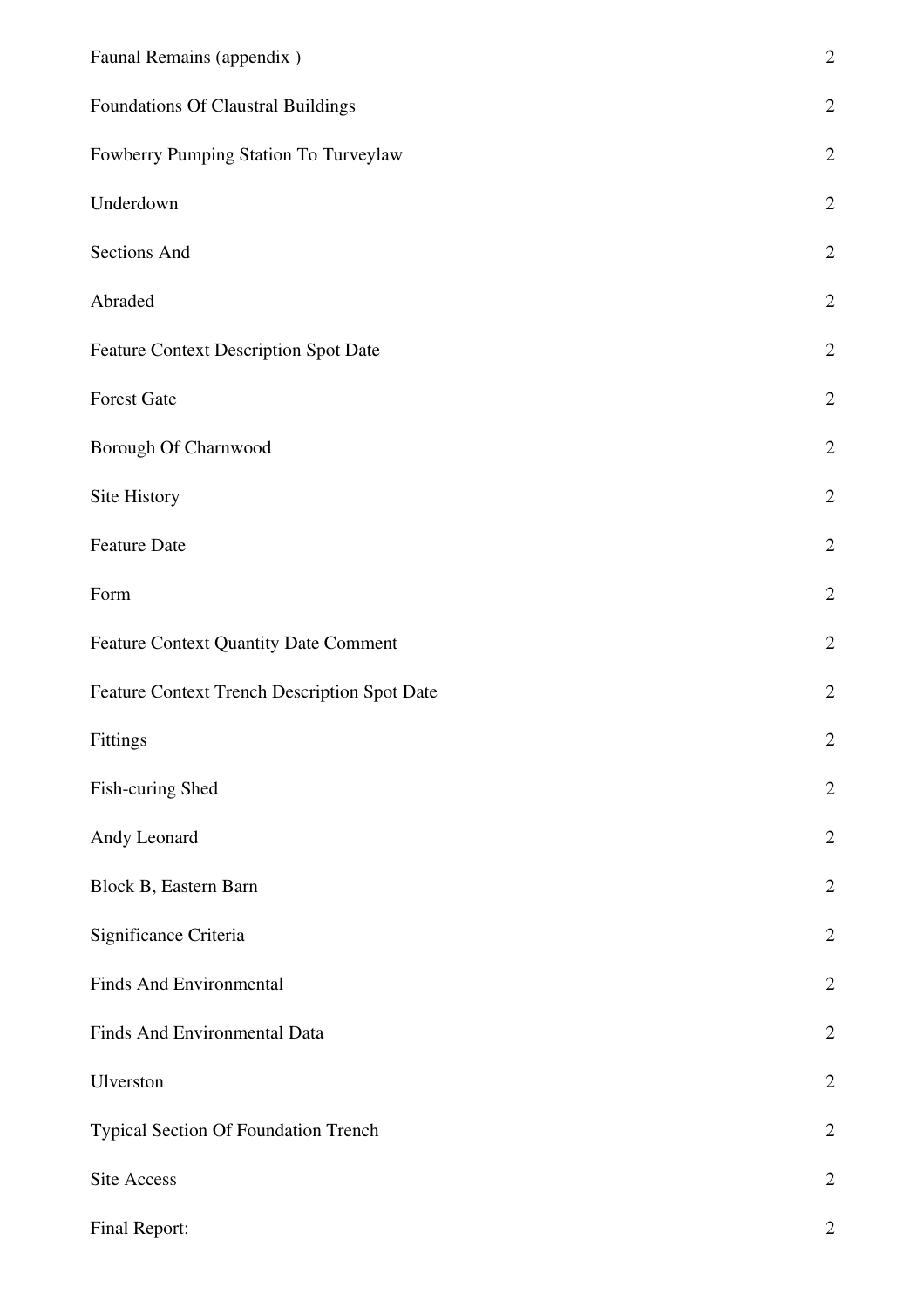| Type Quantity                      | $\overline{2}$   |
|------------------------------------|------------------|
| Fieldwork Stephen Morris           | $\sqrt{2}$       |
| Fieldwork Results (figs - )        | $\sqrt{2}$       |
| Simeon                             | $\sqrt{2}$       |
| Simon Bray                         | $\sqrt{2}$       |
| <b>Fieldwork Strategy</b>          | $\overline{2}$   |
| Type Of Site Green                 | $\sqrt{2}$       |
| <b>Figures Page</b>                | $\sqrt{2}$       |
| Site Access: Health And Safety     | $\sqrt{2}$       |
| Zone H                             | $\sqrt{2}$       |
| Shiel                              | $\mathbf{2}$     |
| <b>Bone Code Bone Code</b>         | $\sqrt{2}$       |
| <b>Finds Samples</b>               | $\sqrt{2}$       |
| <b>Other Materials</b>             | $\overline{2}$   |
| Other Buildings                    | $\overline{2}$   |
| <b>Black And White Print</b>       | $\sqrt{2}$       |
| A High Street                      | $\sqrt{2}$       |
| <b>Absolute Dating</b>             | $\sqrt{2}$       |
| Site Constraints                   | $\sqrt{2}$       |
| <b>Field Monitoring Sheet</b>      | $\sqrt{2}$       |
| Anglian Water                      | $\sqrt{2}$       |
| Finds Data                         | $\sqrt{2}$       |
| <b>Field Monitoring Record</b>     | $\overline{2}$   |
| Original Aims Of The Investigation | $\sqrt{2}$       |
| Site Code                          | $\boldsymbol{2}$ |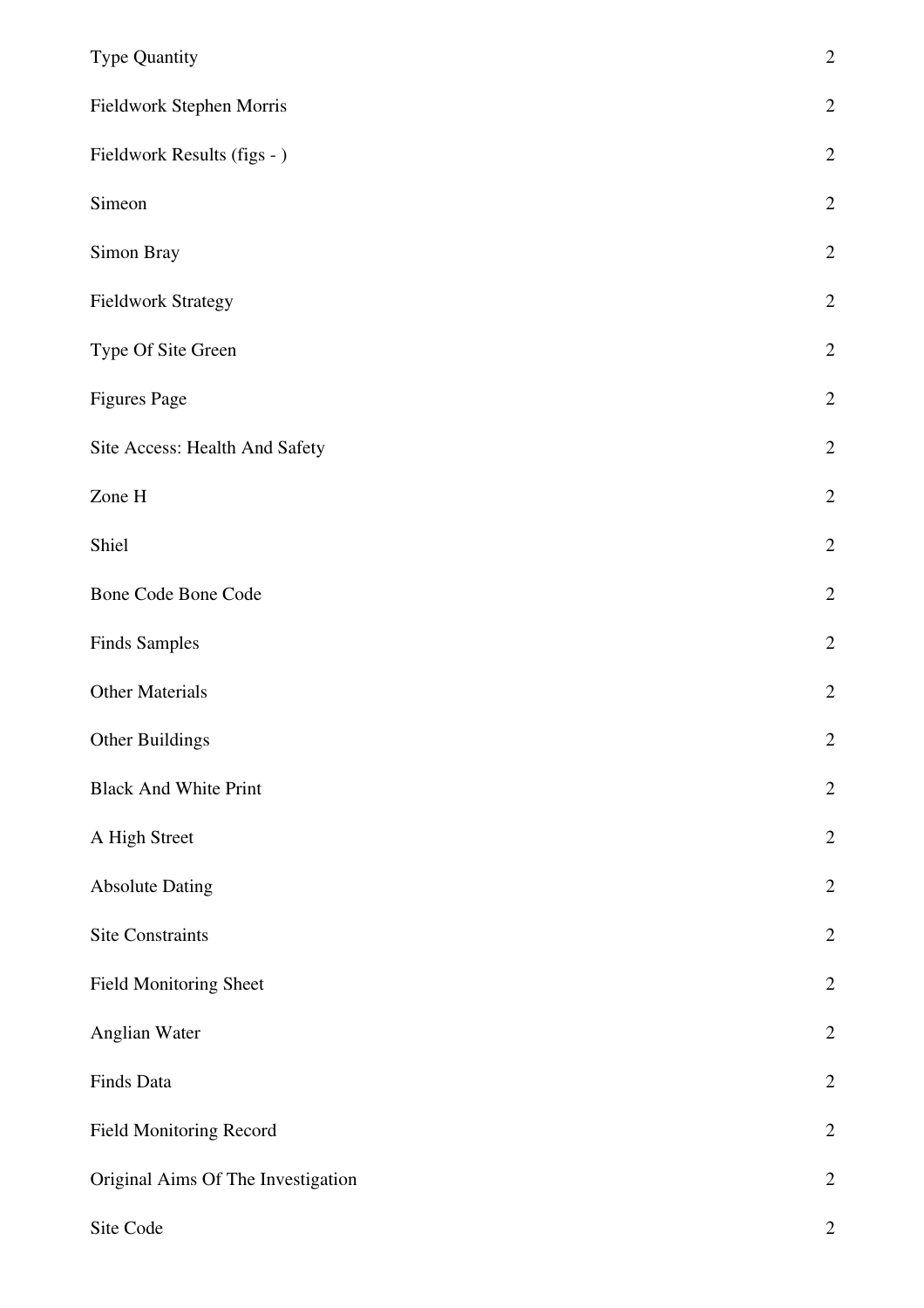| Undatable                                                            | $\sqrt{2}$     |
|----------------------------------------------------------------------|----------------|
| Section Of Hereford And Worcester County Council                     | $\sqrt{2}$     |
| Underpinning                                                         | $\sqrt{2}$     |
| Site Of                                                              | $\overline{2}$ |
| Trial-trenching                                                      | $\sqrt{2}$     |
| University                                                           | $\sqrt{2}$     |
| <b>Bovis Lend Lease</b>                                              | $\sqrt{2}$     |
| Sample                                                               | $\sqrt{2}$     |
| Geology Gault Clay                                                   | $\sqrt{2}$     |
| <b>Belmont Glassworks</b>                                            | $\sqrt{2}$     |
| <b>Boxes Of Finds</b>                                                | $\sqrt{2}$     |
| <b>External Door</b>                                                 | $\sqrt{2}$     |
| Samples                                                              | $\sqrt{2}$     |
| General Information                                                  | $\overline{2}$ |
| Saxo-norman/early Medieval                                           | $\overline{2}$ |
| General Considerations And Complicating Factors                      | $\mathbf{2}$   |
| Sarah Percival                                                       | $\sqrt{2}$     |
| Berwick-upon-tweed Records Office, Wallace Green, Berwick-upon-tweed | $\mathbf{2}$   |
| Site Narrative                                                       | $\mathbf{2}$   |
| General Notes On Site Works                                          | $\sqrt{2}$     |
| Extension                                                            | $\mathbf{2}$   |
| <b>Extant Medieval Structures</b>                                    | $\sqrt{2}$     |
| Trial Trenching Evaluation                                           | $\mathbf{2}$   |
| Archaeological And Project Background                                | $\overline{2}$ |
| Royal Historical Society                                             | $\mathbf{2}$   |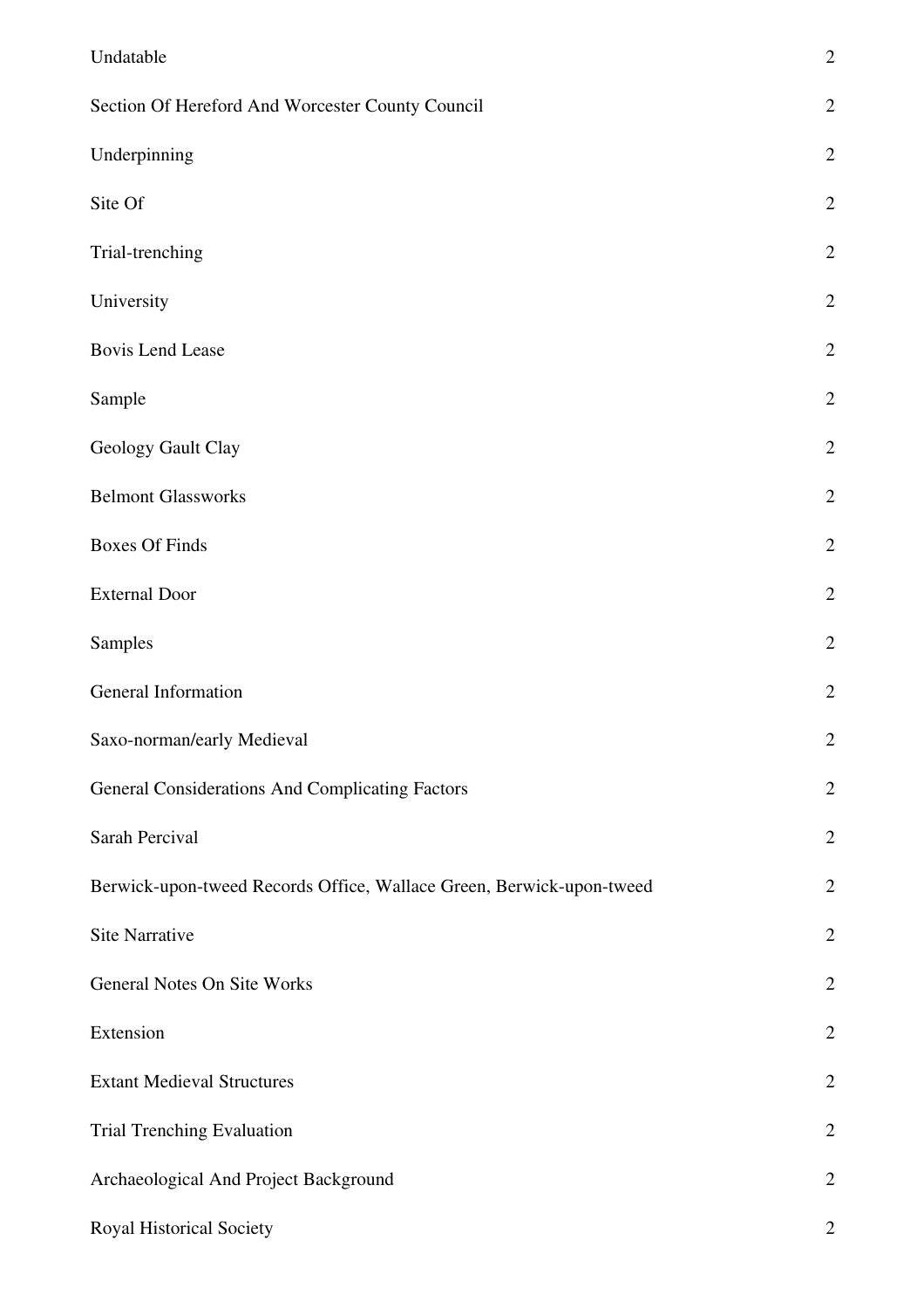| Gidea Park                              | $\overline{2}$ |
|-----------------------------------------|----------------|
| Bedfordshire                            | $\overline{c}$ |
| <b>Brackley Road</b>                    | $\overline{2}$ |
| <b>Existing Conditions</b>              | $\overline{2}$ |
| Rubble                                  | $\overline{2}$ |
| <b>Geophysical Survey Peter Masters</b> | $\overline{2}$ |
| <b>Site Settiing</b>                    | $\overline{2}$ |
| Orientation Ne A, A Sw                  | $\overline{2}$ |
| <b>Bell Street</b>                      | $\overline{2}$ |
| <b>Beechwood Gardens</b>                | $\overline{2}$ |
| Geophysical Assessment                  | $\overline{2}$ |
| Analytical Methodology                  | $\overline{2}$ |
| Geophysical Reconnaissance Survey       | $\overline{c}$ |
| General Bibliography                    | $\overline{2}$ |
| <b>External Walls</b>                   | $\overline{2}$ |
| Truncation                              | $\overline{c}$ |
| <b>Bottle Glass</b>                     | $\overline{c}$ |
| Scott Timpany                           | $\overline{2}$ |
| <b>Fabrics And Forms</b>                | $\mathbf{2}$   |
| Gallagher                               | $\overline{c}$ |
| Fabric Summary                          | $\overline{2}$ |
| Scope Of Assessment                     | $\overline{2}$ |
| Fabric Types Context Number             | $\overline{2}$ |
| Above Ground Archaeology                | $\overline{2}$ |
| <b>Bibliography And References</b>      | $\overline{2}$ |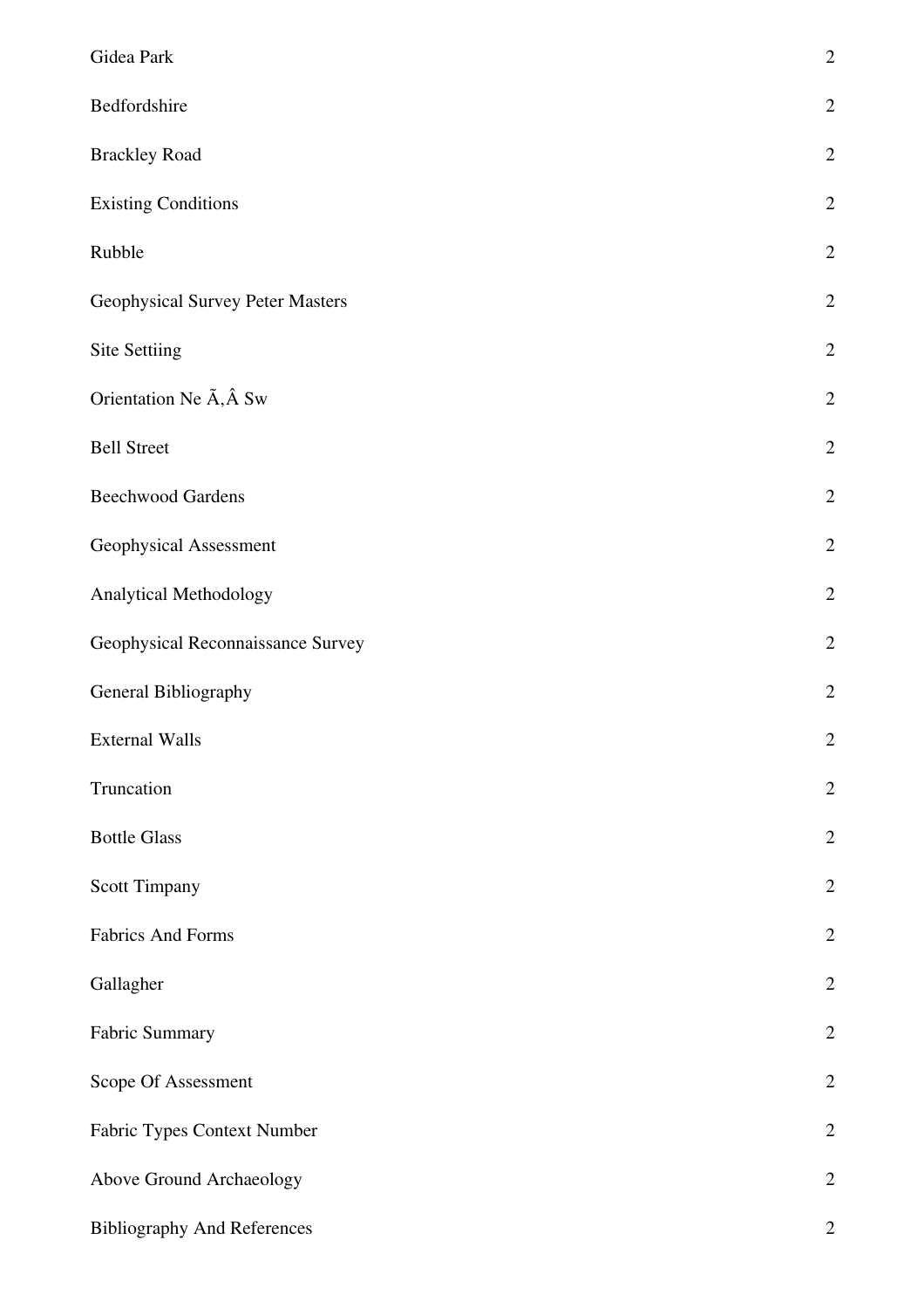| <b>Secondary Tertiary</b>                         | $\overline{2}$ |
|---------------------------------------------------|----------------|
| Frame Description Direction Scale Photograph Date | $\sqrt{2}$     |
| Fragments Of                                      | $\sqrt{2}$     |
| <b>Undist Nat All</b>                             | $\sqrt{2}$     |
| Accuracy                                          | $\sqrt{2}$     |
| Furness                                           | $\overline{2}$ |
| Frontispiece                                      | $\sqrt{2}$     |
| Sciences                                          | $\sqrt{2}$     |
| <b>Bi-partite Pits</b>                            | $\overline{2}$ |
| Fabric Investigation                              | $\overline{2}$ |
| Fabric Quantity Weight                            | $\mathbf{2}$   |
| Gdon Road                                         | $\sqrt{2}$     |
| Scale Bar                                         | $\sqrt{2}$     |
| Gemma Adams Finds Assistant                       | $\sqrt{2}$     |
| <b>Boundary Ditch</b>                             | $\overline{2}$ |
| Site Location, Geology, And Present Character     | $\sqrt{2}$     |
| Unit                                              | $\sqrt{2}$     |
| Scanning                                          | $\sqrt{2}$     |
| Scheme Of Investigation                           | $\sqrt{2}$     |
| Garden Lodge                                      | $\sqrt{2}$     |
| Garden                                            | $\sqrt{2}$     |
| <b>Scheduled Ancient Monuments</b>                | $\sqrt{2}$     |
| <b>Scheduled Ancient Monument</b>                 | $\overline{2}$ |
| Scarabaeidae                                      | $\sqrt{2}$     |
| Gary Taylor                                       | $\mathbf{2}$   |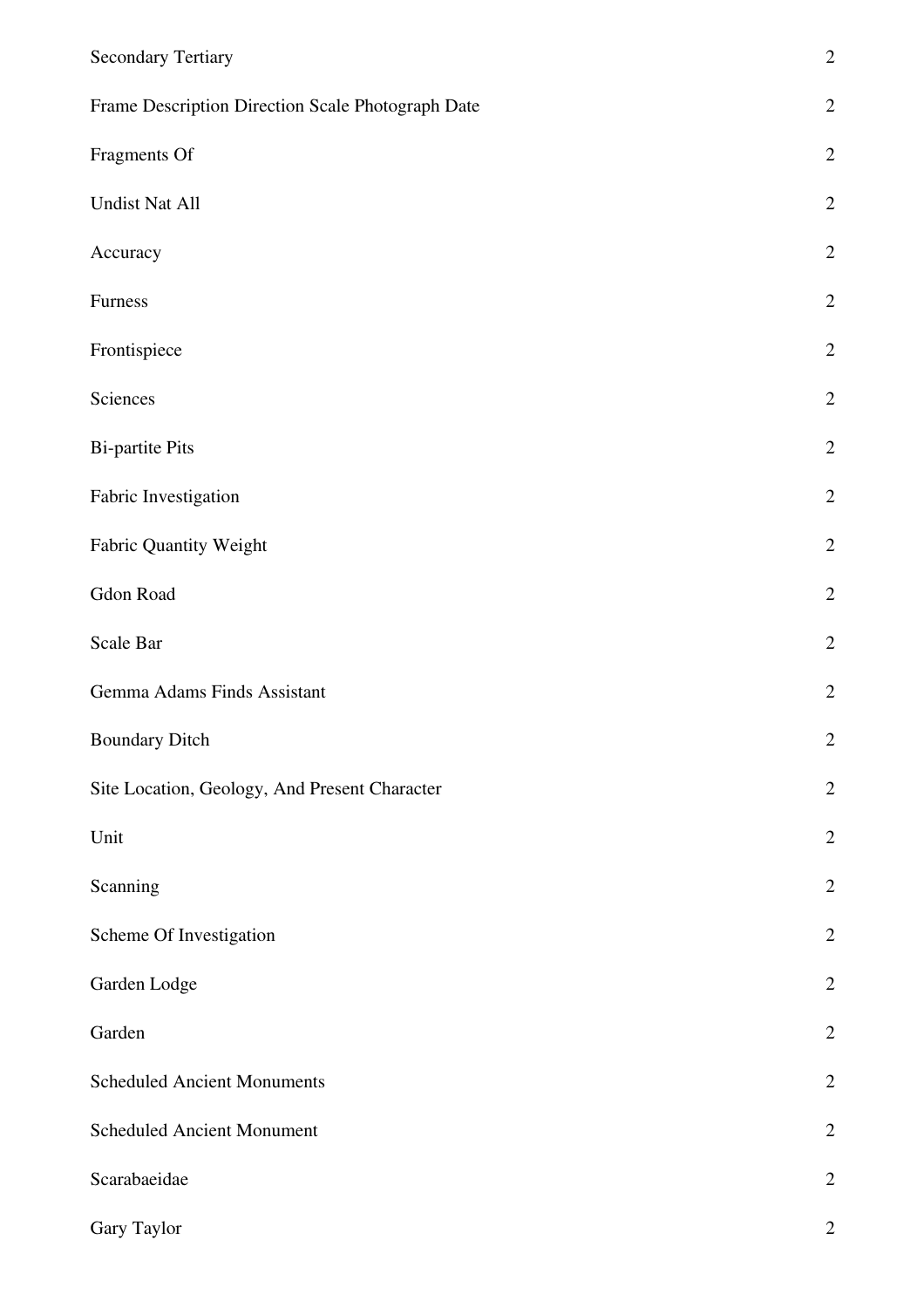| Bedford Design Group                      | $\overline{c}$ |
|-------------------------------------------|----------------|
| Inhumations                               | $\overline{c}$ |
| Wild Plants                               | $\overline{2}$ |
| Meadow Cottage                            | $\overline{2}$ |
| Matrix                                    | $\overline{c}$ |
| Plough Furrows                            | $\overline{c}$ |
| Ploughscars                               | $\overline{2}$ |
| Archaeological Test Pits North-west Of    | $\overline{c}$ |
| Plates Page                               | $\overline{2}$ |
| Plant Macrofossils And Other Material     | $\overline{c}$ |
| Plantation                                | $\overline{c}$ |
| Medieval (ad-ad)                          | $\overline{c}$ |
| Plaster                                   | $\overline{c}$ |
| Archaeological Trial Trench Evaluation    | $\overline{c}$ |
| <b>Wild Plant Seeds</b>                   | $\overline{2}$ |
| Archaeological Trial-trenching Evaluation | $\overline{2}$ |
| Mark Atkinson                             | $\overline{2}$ |
| Manor House                               | $\overline{2}$ |
| <b>Outside Minster</b>                    | $\overline{2}$ |
| Manor Farm                                | $\overline{2}$ |
| Portland Terrace                          | $\overline{2}$ |
| Market Street                             | $\overline{c}$ |
| Material Quantity Weight                  | $\overline{c}$ |
| Point                                     | $\overline{2}$ |
| Wild Cattle                               | $\overline{c}$ |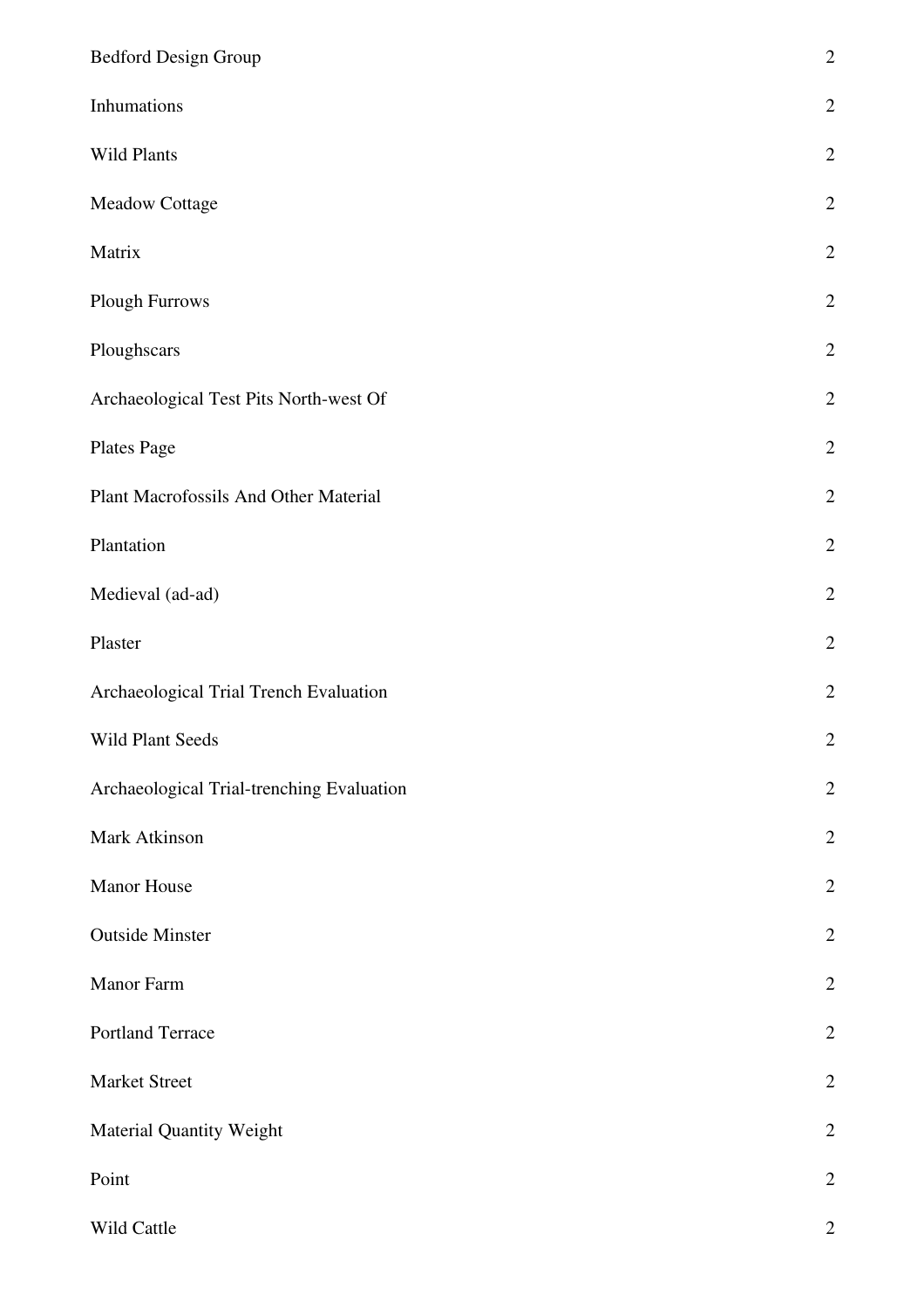| Ponds                                              | $\overline{c}$ |
|----------------------------------------------------|----------------|
| <b>Planning Constraints</b>                        | $\overline{c}$ |
| Zone C                                             | $\overline{c}$ |
| Archaeological Project Background                  | $\overline{c}$ |
| Archaeological Potential And Recommendations       | $\overline{2}$ |
| Photographs On Cd-rom                              | $\overline{2}$ |
| Physical Archive                                   | $\overline{c}$ |
| Physical None                                      | $\overline{2}$ |
| Photographic Recording                             | $\overline{2}$ |
| Meyer                                              | $\overline{c}$ |
| Photographic Evidence                              | $\overline{c}$ |
| Middle Moor                                        | $\overline{c}$ |
| Middle                                             | $\overline{2}$ |
| Micromorphology                                    | $\overline{c}$ |
| Methodology For Sample Processing                  | $\mathbf{2}$   |
| Pictorial Evidence                                 | $\overline{c}$ |
| Archaeological Services Consultancy Ltd            | $\overline{c}$ |
| <b>Metal Artefacts</b>                             | $\overline{c}$ |
| Archaeological Sites And Monuments                 | $\overline{c}$ |
| Office                                             | $\overline{c}$ |
| Medieval Period (ad $\tilde{A}$ , $\hat{A}$ Ad )   | $\overline{c}$ |
| <b>Metal Objects</b>                               | $\overline{2}$ |
| Alignment East-west                                | $\overline{2}$ |
| Methodology (figure)                               | $\overline{c}$ |
| Archaeological Recording Action And Watching Brief | $\overline{2}$ |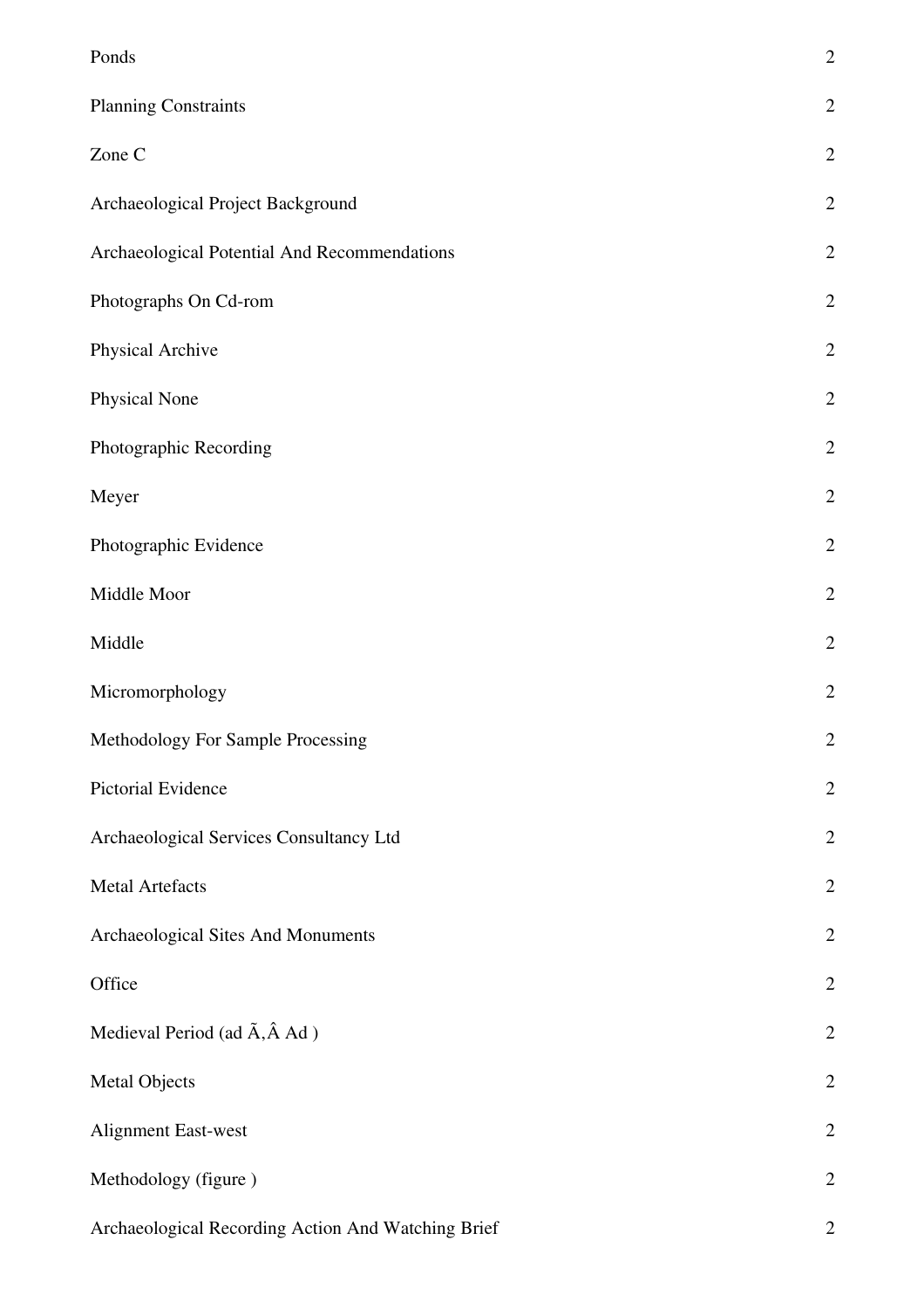| <b>Method Statements</b>                   | $\overline{c}$ |
|--------------------------------------------|----------------|
| Archaeological Brief                       | $\overline{c}$ |
| Manor                                      | $\overline{2}$ |
| Manager                                    | $\overline{2}$ |
| London Borough Of Bromley                  | $\mathbf{2}$   |
| London Borough Of Hammersmith And Fulham   | $\overline{2}$ |
| London Borough Of Bexley                   | $\overline{2}$ |
| Alluvial                                   | $\overline{2}$ |
| London Borough Of Barking And Dagenham     | $\overline{2}$ |
| Post-roman Pottery                         | $\overline{2}$ |
| London Borough Of Lewisham                 | $\overline{2}$ |
| Post-recording Work And Report Preparation | $\overline{2}$ |
| London Borough Of Wandsworth               | $\mathbf{2}$   |
| London Borough Of Waltham Forest           | $\overline{2}$ |
| London Borough Of Redbridge                | $\overline{2}$ |
| Almeley                                    | $\overline{2}$ |
| <b>Logaston Press</b>                      | $\overline{c}$ |
| Omega Cottage                              | $\overline{c}$ |
| <b>Location Of Areas</b>                   | $\overline{c}$ |
| Western Extension (little M Link)          | $\overline{2}$ |
| Potential And Significance Of The Material | $\mathbf{2}$   |
| Archaeomagnetic Dating                     | $\overline{2}$ |
| Aerial Photographic Evidence               | $\overline{2}$ |
| <b>Westview Farm</b>                       | $\overline{2}$ |
| Archaeological And Historical Evidence     | $\overline{2}$ |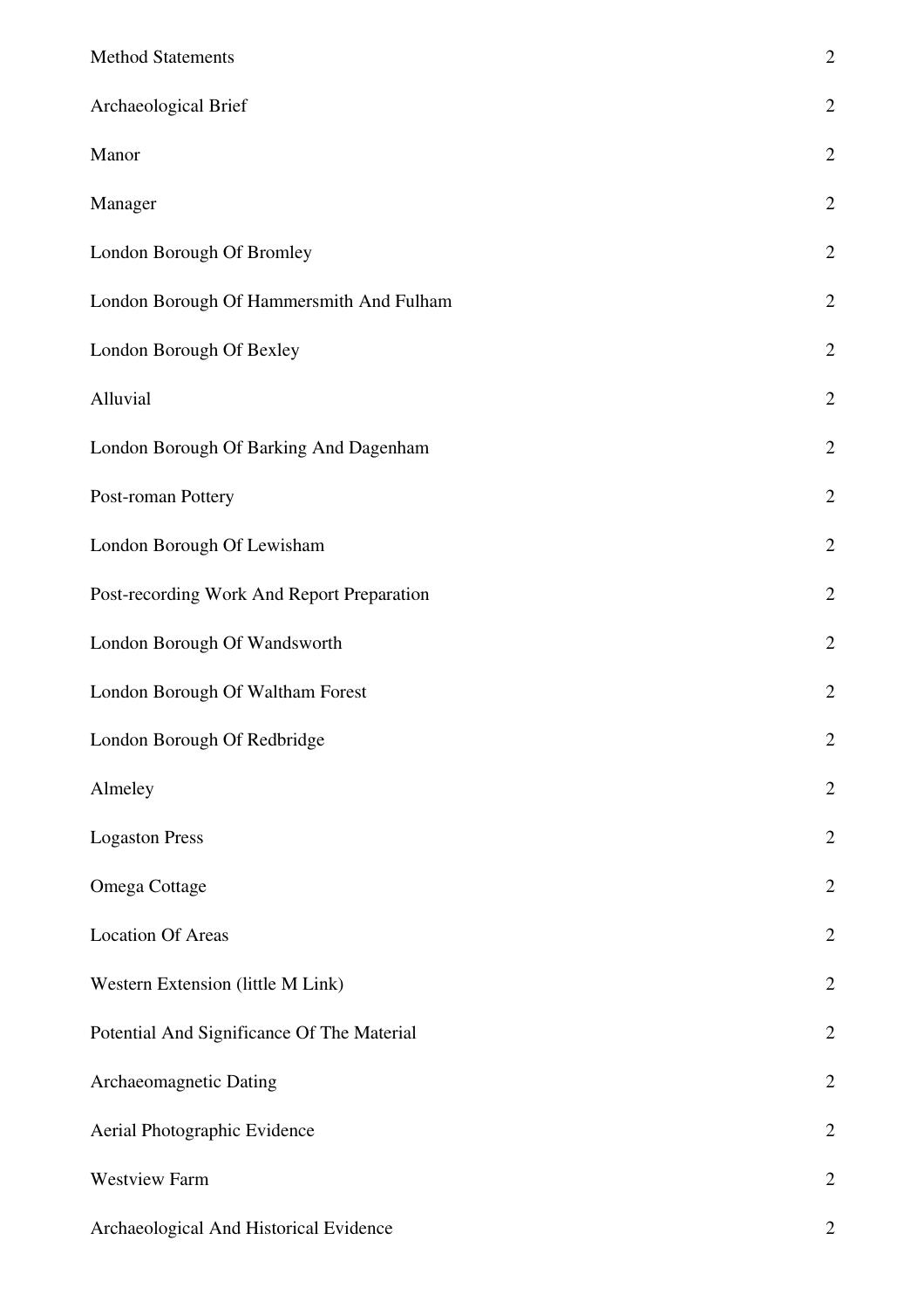| Lock                                                  | $\overline{c}$ |
|-------------------------------------------------------|----------------|
| Location, Land Use And Geology                        | $\overline{c}$ |
| Location, Geology, Topography And Land-use            | $\overline{2}$ |
| Post-medieval(ad-)                                    | $\overline{2}$ |
| Long Road,                                            | $\overline{2}$ |
| Archaeological Watching Brief At                      | $\overline{2}$ |
| <b>Allotment Gardens</b>                              | $\overline{2}$ |
| Post-excavation Methodology                           | $\overline{2}$ |
| Maggie Henderson                                      | $\overline{2}$ |
| Made-ground                                           | $\overline{2}$ |
| Post-                                                 | $\overline{2}$ |
| Post Rb                                               | $\overline{2}$ |
| Management                                            | $\overline{2}$ |
| Archaeological Walkover Survey                        | $\overline{2}$ |
| Male Adult                                            | $\overline{2}$ |
| Post Medieval Ã, Â Modern                             | $\overline{2}$ |
| Post-medieval (ad-)                                   | $\overline{2}$ |
| Post-medieval (fig)                                   | $\overline{2}$ |
| Post-medieval Period (ad $\tilde{A}$ , $\hat{A}$ Ad ) | $\overline{c}$ |
| Looking West                                          | $\overline{2}$ |
| Archaeological Works                                  | $\overline{2}$ |
| Longford Flood Alleviation Scheme                     | $\overline{2}$ |
| Post-medieval Period                                  | $\overline{2}$ |
| Looseboxes                                            | $\overline{2}$ |
| Lucy Griffin                                          | $\overline{2}$ |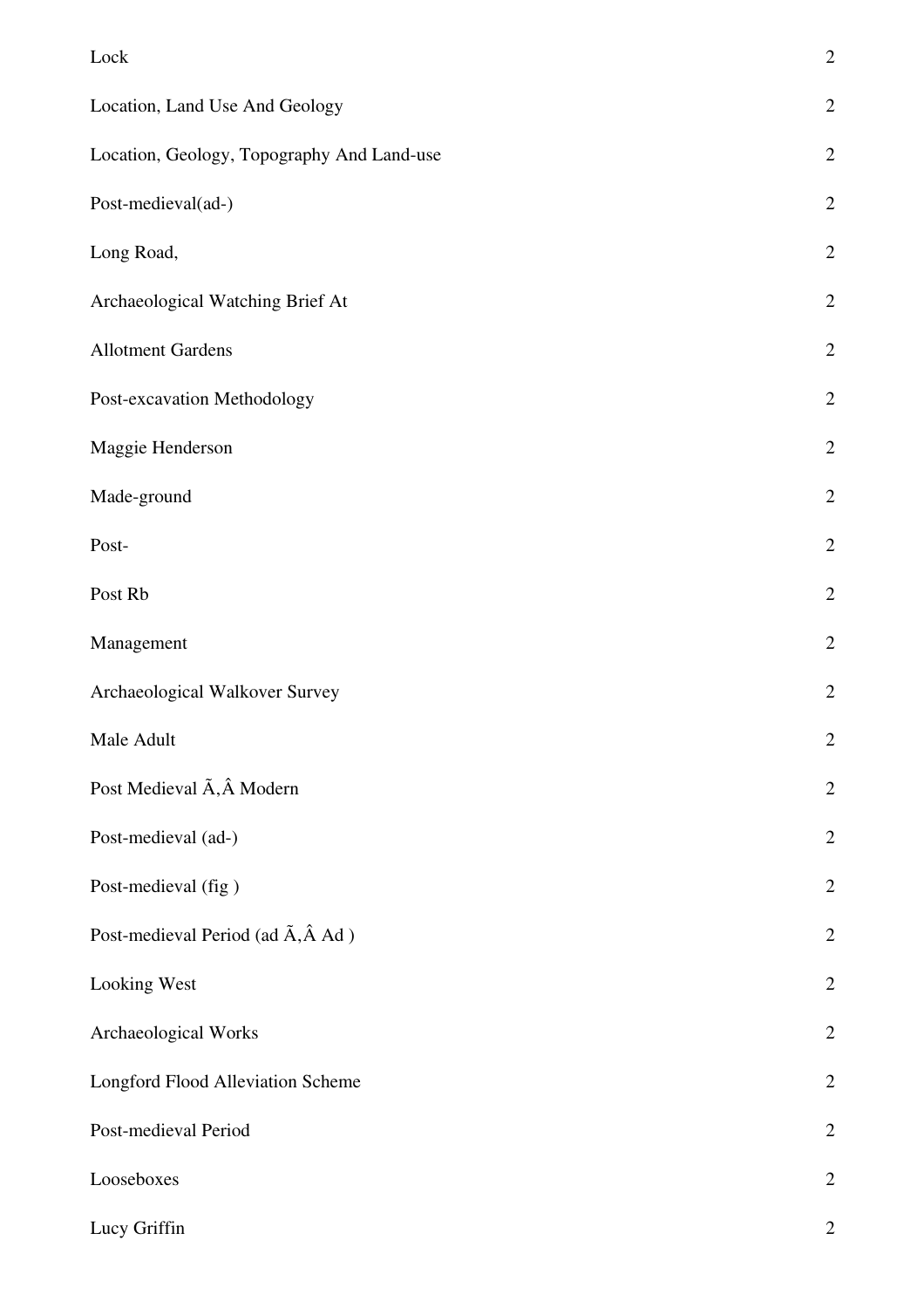| Post-medieval And Early Modern (ad $\tilde{A}, \hat{A}$ ) | $\overline{c}$ |
|-----------------------------------------------------------|----------------|
| Zone D                                                    | $\overline{2}$ |
| Louis Stafford                                            | $\overline{2}$ |
| Midlands                                                  | $\overline{2}$ |
| Midlands Archaeological Research Framework                | $\overline{c}$ |
| Parochial Church Council                                  | $\overline{2}$ |
| Northamptonshire Archaeology Unit Report                  | $\mathbf{2}$   |
| Pasture None                                              | $\overline{2}$ |
| North-east                                                | $\mathbf{2}$   |
| North Tyneside                                            | $\overline{2}$ |
| Park Wall North Surface Coal Mining                       | $\overline{2}$ |
| Archaeological Evaluation Of The                          | $\overline{2}$ |
| Northern Part Of Site                                     | $\overline{2}$ |
| Northern Elevation                                        | $\overline{2}$ |
| Northern Area                                             | $\mathbf{2}$   |
| Northbridge Street                                        | $\overline{2}$ |
| Path                                                      | $\overline{2}$ |
| North Street                                              | $\overline{2}$ |
| Norman                                                    | $\overline{2}$ |
| Peabody Museum                                            | $\overline{2}$ |
| Norfolk Museums Service                                   | $\overline{2}$ |
| Norfolk Landscape Archaeology                             | $\overline{c}$ |
| Archaeological Exploratory Works                          | $\overline{2}$ |
| North Elevation (plate)                                   | $\overline{c}$ |
| North Facing                                              | $\overline{2}$ |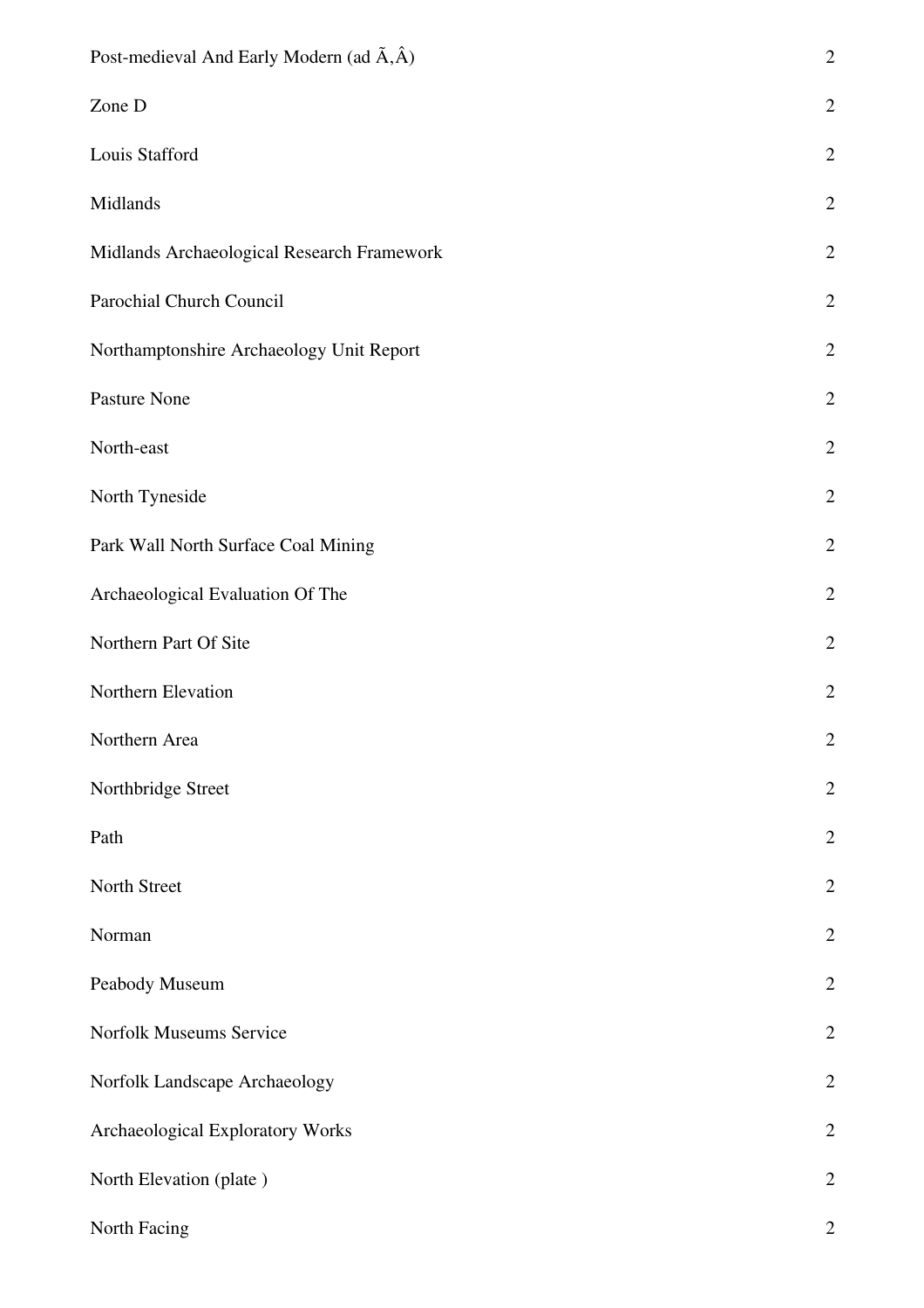| Archaeological Evaluations                                   | $\overline{c}$ |
|--------------------------------------------------------------|----------------|
| Pathfinder House                                             | $\overline{2}$ |
| Archaeological Evidence                                      | $\overline{c}$ |
| Paul Haupt                                                   | $\overline{2}$ |
| Written Survey                                               | $\overline{2}$ |
| Northumberland Collections Service, Woodhorn, Northumberland | $\overline{c}$ |
| Archaeological Desk-based Assessment                         | $\overline{2}$ |
| Objectives Of Archaeological Evaluation                      | $\overline{2}$ |
| Year Owner Occupier Description Amount                       | $\overline{2}$ |
| <b>Oasis Summary Sheet</b>                                   | $\overline{2}$ |
| Oyster                                                       | $\overline{c}$ |
| Objectives Of The Evaluation                                 | $\overline{c}$ |
| Objectives Of The Watching Brief                             | $\overline{2}$ |
| <b>Observation And Recording Report</b>                      | $\overline{c}$ |
| <b>Archaeological Deposits</b>                               | $\overline{c}$ |
| Observation                                                  | $\mathbf{2}$   |
| Zealand Avenue                                               | $\overline{2}$ |
| Oasis Data Collection Form: England                          | $\overline{2}$ |
| Nursing Home                                                 | $\overline{2}$ |
| Palaeolithic Roman                                           | $\overline{2}$ |
| Paper                                                        | $\overline{2}$ |
| Paper Archive Museum Of London                               | $\overline{2}$ |
| Northumberland County Council Sites And Monuments Record     | $\overline{2}$ |
| Palaeolithic                                                 | $\overline{2}$ |
| Norwich Street                                               | $\overline{c}$ |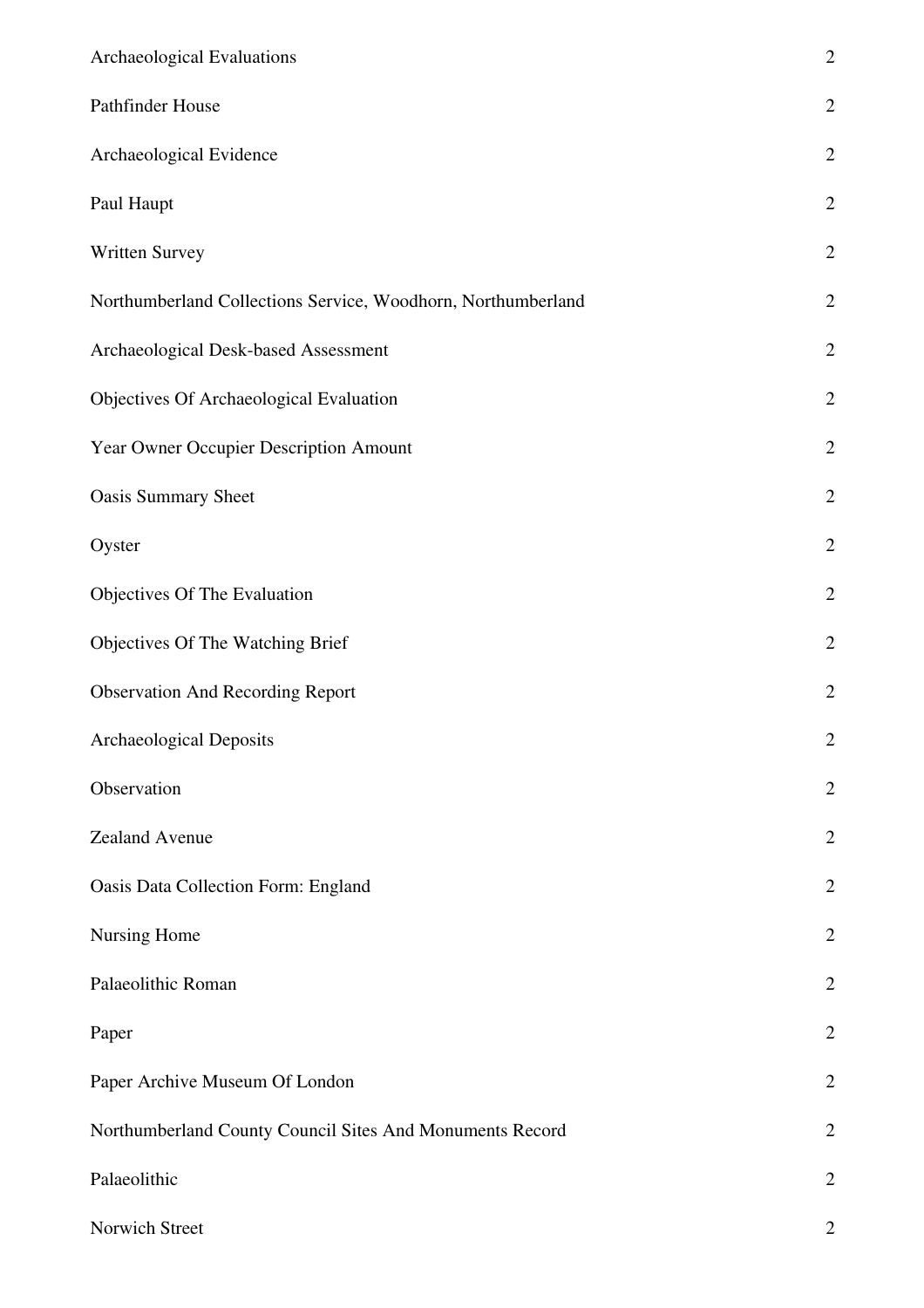| Number Description Type                                   | $\overline{2}$   |
|-----------------------------------------------------------|------------------|
| Nottingham-type                                           | $\sqrt{2}$       |
| <b>Yard Surface</b>                                       | $\overline{2}$   |
| Notes Plans Correspondence Photos Negs Slides Manuscripts | $\mathbf{2}$     |
| Penrith                                                   | $\sqrt{2}$       |
| Non-metric Traits                                         | $\sqrt{2}$       |
| Monument                                                  | $\sqrt{2}$       |
| Archaeological Investigation And                          | $\overline{2}$   |
| Monitoring Of Footing                                     | $\sqrt{2}$       |
| Phase I: Late Neolithic/early Bronze Age                  | $\sqrt{2}$       |
| Mollusca                                                  | $\overline{2}$   |
| Phase: Watching Brief                                     | $\sqrt{2}$       |
| Overburden Modern                                         | $\sqrt{2}$       |
| Mosstowie Water Main                                      | $\sqrt{2}$       |
| Morville Farm                                             | $\boldsymbol{2}$ |
| Mortar Patch                                              | $\sqrt{2}$       |
| Worcester County Council                                  | $\mathbf{2}$     |
| Mollusc Rich                                              | $\sqrt{2}$       |
| Woodside Avenue                                           | $\sqrt{2}$       |
| <b>Wold Gardens</b>                                       | $\overline{2}$   |
| Miscellaneous Finds                                       | $\sqrt{2}$       |
| Phasing (fig)                                             | $\sqrt{2}$       |
| Wittenham Clumps                                          | $\sqrt{2}$       |
| Photo Register                                            | $\sqrt{2}$       |
| Phase Iii: Roman                                          | $\mathbf{2}$     |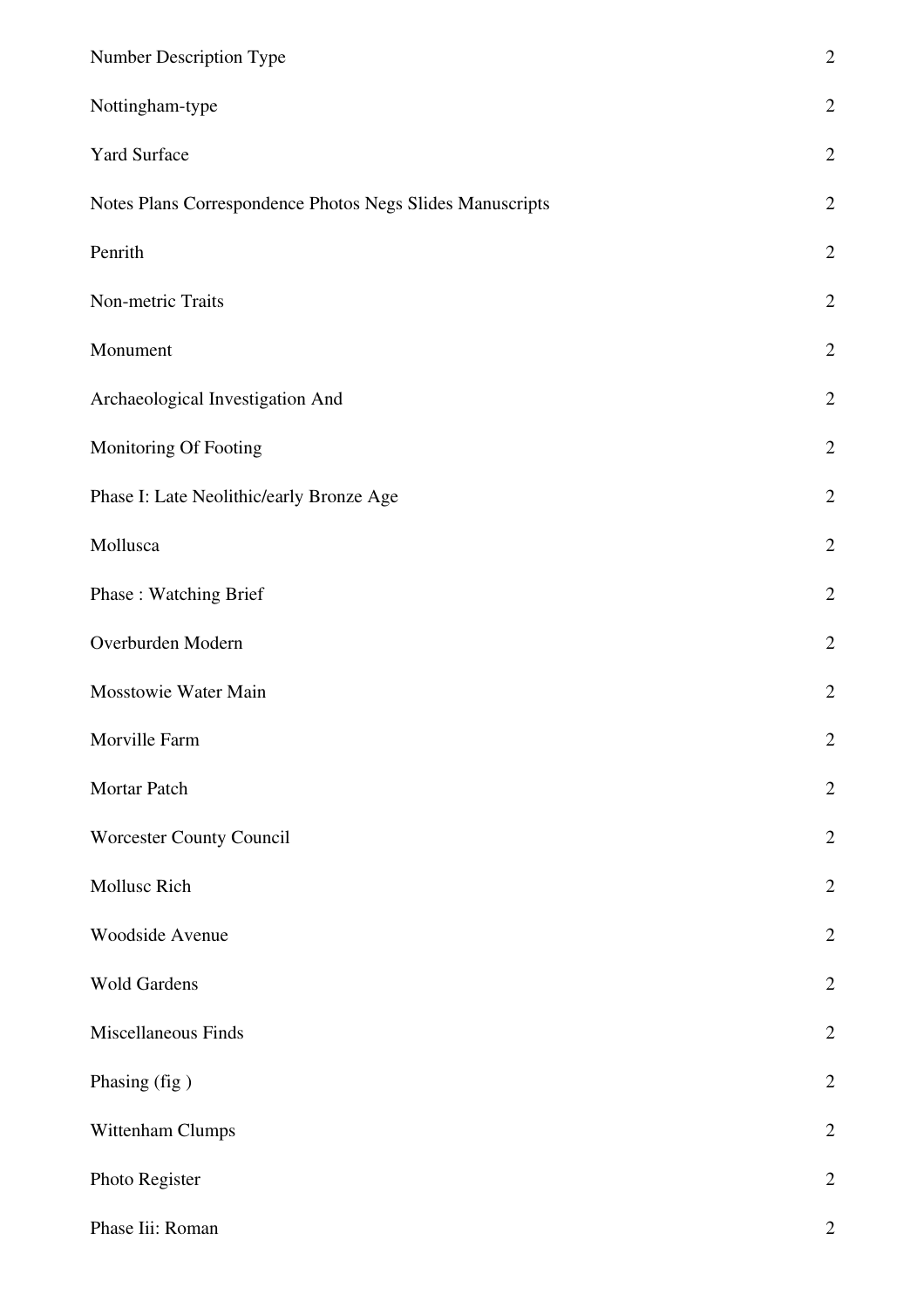| Phase Iii: Post-medieval                     | $\overline{c}$ |
|----------------------------------------------|----------------|
| Modern Drain                                 | $\overline{c}$ |
| Phase Ii: Iron Age                           | $\overline{2}$ |
| Phase Ii: Medieval                           | $\overline{2}$ |
| Alan Sutton                                  | $\overline{c}$ |
| Phase, $\tilde{A}, \hat{A}$                  | $\overline{c}$ |
| Archaeological Impact Assessment             | $\overline{c}$ |
| Zone B                                       | $\overline{2}$ |
| Network                                      | $\overline{c}$ |
| Neil Finn                                    | $\overline{c}$ |
| Petches Bridge                               | $\overline{c}$ |
| Peter Thompson                               | $\overline{c}$ |
| Newbury                                      | $\overline{c}$ |
| Archaeological Fieldwork                     | $\overline{c}$ |
| Period: Cc                                   | $\overline{c}$ |
| Newtongrange                                 | $\overline{c}$ |
| Newport Pagnell                              | $\overline{c}$ |
| Newcastle University Archaeological Practice | $\overline{c}$ |
| Natural Whinstone                            | $\overline{c}$ |
| Peter Warsop                                 | $\overline{2}$ |
| Phase $\tilde{A}$ , $\hat{A}$ Iron Age       | $\overline{c}$ |
| Phase $\tilde{A}$ , $\hat{A}$ Post-medieval  | $\overline{c}$ |
| Museums Service                              | $\overline{c}$ |
| Phase $\tilde{A}$ , $\hat{A}$ Undated        | $\overline{c}$ |
| Phase $\tilde{A}$ , $\hat{A}$ -              | $\mathbf{2}$   |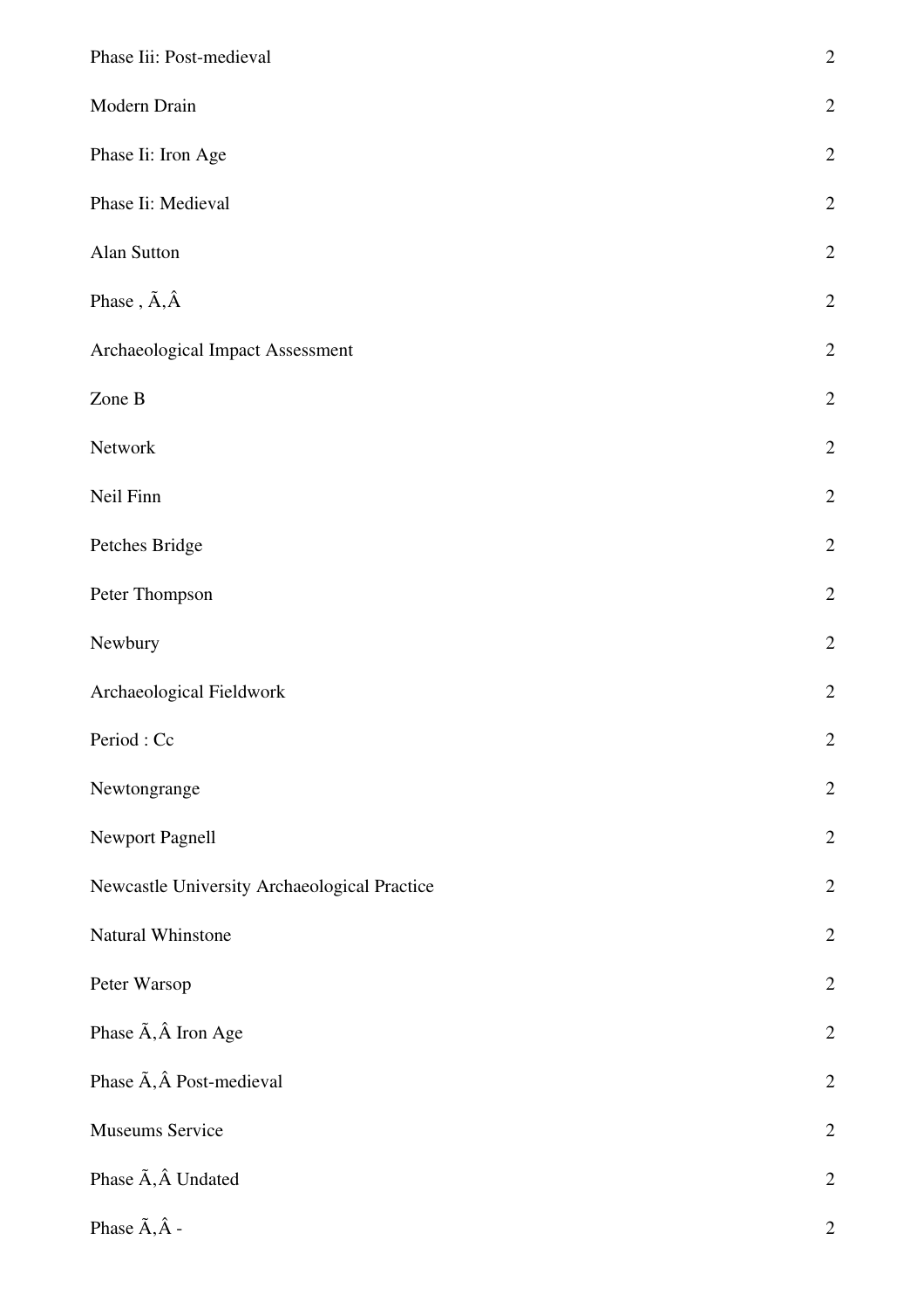| Phase $(\tilde{A}, \hat{A})$                                  | $\overline{c}$   |
|---------------------------------------------------------------|------------------|
| Natural River Terrace Deposit                                 | $\overline{2}$   |
| Natural Natural                                               | $\overline{2}$   |
| Natural Gravel                                                | $\overline{2}$   |
| <b>Natural Geology</b>                                        | $\overline{c}$   |
| Local None                                                    | $\overline{2}$   |
| Little Easton Airfield                                        | $\mathbf{2}$     |
| Industrial/modern Period (ad $\tilde{A}$ , $\hat{A}$ Present) | $\overline{2}$   |
| Recent Improvements                                           | $\overline{2}$   |
| Industrial                                                    | $\overline{2}$   |
| Recommended Course Of Action                                  | $\overline{2}$   |
| Index                                                         | $\overline{2}$   |
| Archaeological Conservation                                   | $\overline{c}$   |
| <b>Inkerman Coke</b>                                          | $\overline{2}$   |
| An Archaeological Watching Brief On Land                      | $\overline{2}$   |
| Institute Of Field Archaeologist                              | $\overline{c}$   |
| Recent Archaeological Investigations                          | $\overline{2}$   |
| Recent Archaeological Work                                    | $\overline{c}$   |
| Asphalt                                                       | $\mathbf{2}$     |
| Archaeological Background (fig)                               | $\overline{c}$   |
| <b>Regent Street</b>                                          | $\overline{2}$   |
| <b>Walkover Survey Results</b>                                | $\overline{c}$   |
| Hydrophilidae                                                 | $\overline{2}$   |
| Huntingdon Road                                               | $\boldsymbol{2}$ |
| <b>Registered Artefacts</b>                                   | $\overline{c}$   |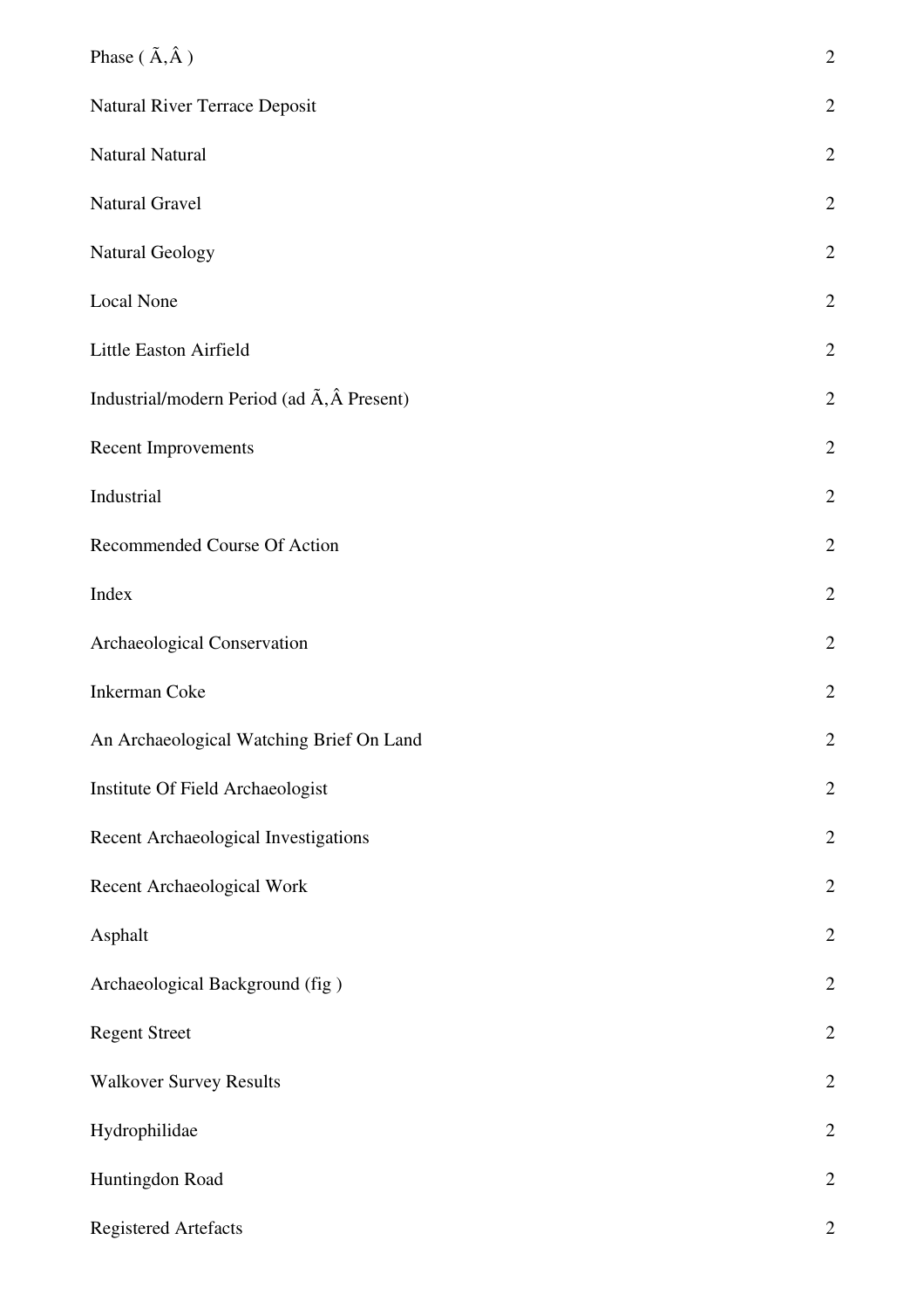| Assemblage Potential                       | $\overline{2}$ |
|--------------------------------------------|----------------|
| <b>Impact Assessment</b>                   | $\overline{c}$ |
| Improvements                               | $\overline{2}$ |
| Record Type Items                          | $\mathbf{2}$   |
| <b>Recorded Contexts</b>                   | $\overline{2}$ |
| Recording System                           | $\overline{2}$ |
| Zone F                                     | $\overline{2}$ |
| Reburial                                   | $\overline{2}$ |
| Artefact And Ecofact Assemblages           | $\overline{2}$ |
| Investigative Methodology                  | $\overline{2}$ |
| Invertebrates                              | $\overline{2}$ |
| Introduction And Methodology               | $\overline{2}$ |
| Introduction And Archaeological Background | $\overline{c}$ |
| Raised Areas Of Landscape                  | $\overline{2}$ |
| Railings                                   | $\overline{2}$ |
| Iron Nails                                 | $\overline{2}$ |
| Radar (figures -)                          | $\overline{c}$ |
| Zone E                                     | $\overline{2}$ |
| Radiocarbon Dating                         | $\overline{c}$ |
| Introduction (figure)                      | $\overline{2}$ |
| Range B                                    | $\overline{c}$ |
| <b>Internal Features</b>                   | $\overline{2}$ |
| <b>Internal Description</b>                | $\overline{2}$ |
| Artefactual Data                           | $\mathbf{2}$   |
| <b>Interior Description</b>                | $\overline{2}$ |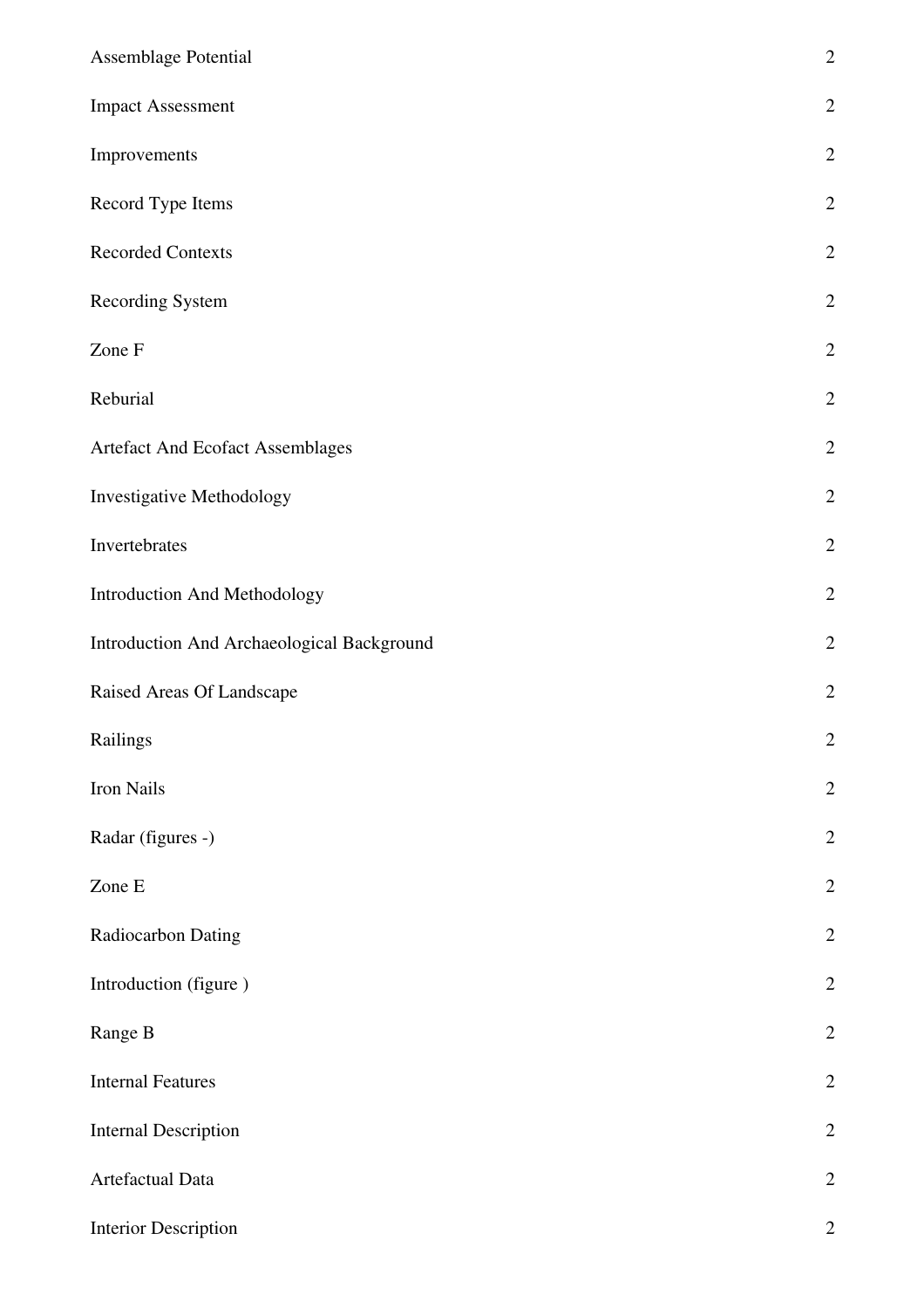| An Archaeological Watching Brief At                     | $\overline{c}$ |
|---------------------------------------------------------|----------------|
| Internal Walls                                          | $\overline{2}$ |
| Soil Profile And Stratigraphy                           | $\overline{2}$ |
| <b>Interpretation Artefacts</b>                         | $\overline{2}$ |
| Ranunuculus                                             | $\overline{c}$ |
| <b>Internet Sites</b>                                   | $\overline{2}$ |
| Reinstatement                                           | $\overline{c}$ |
| Assessment Of Impact                                    | $\overline{2}$ |
| <b>Research Strategy</b>                                | $\overline{c}$ |
| View Scale Description Initials                         | $\overline{2}$ |
| Historic Environment                                    | $\overline{2}$ |
| Historic Building Recording Of Stables And Outbuildings | $\overline{2}$ |
| Historic Building Recording Of Barn Outbuildings        | $\overline{2}$ |
| Historic Interest                                       | $\overline{2}$ |
| Historic Maps                                           | $\overline{c}$ |
| Visual Site Inspection                                  | $\overline{2}$ |
| Research                                                | $\overline{2}$ |
| <b>Aston Student Villages</b>                           | $\overline{c}$ |
| Historic Scotland                                       | $\overline{c}$ |
| Victoria Promenade                                      | $\overline{2}$ |
| Authority                                               | $\overline{2}$ |
| Results ()                                              | $\overline{c}$ |
| Acres                                                   | $\overline{2}$ |
| Vicarage Close                                          | $\overline{c}$ |
| Results (figures And)                                   | $\overline{2}$ |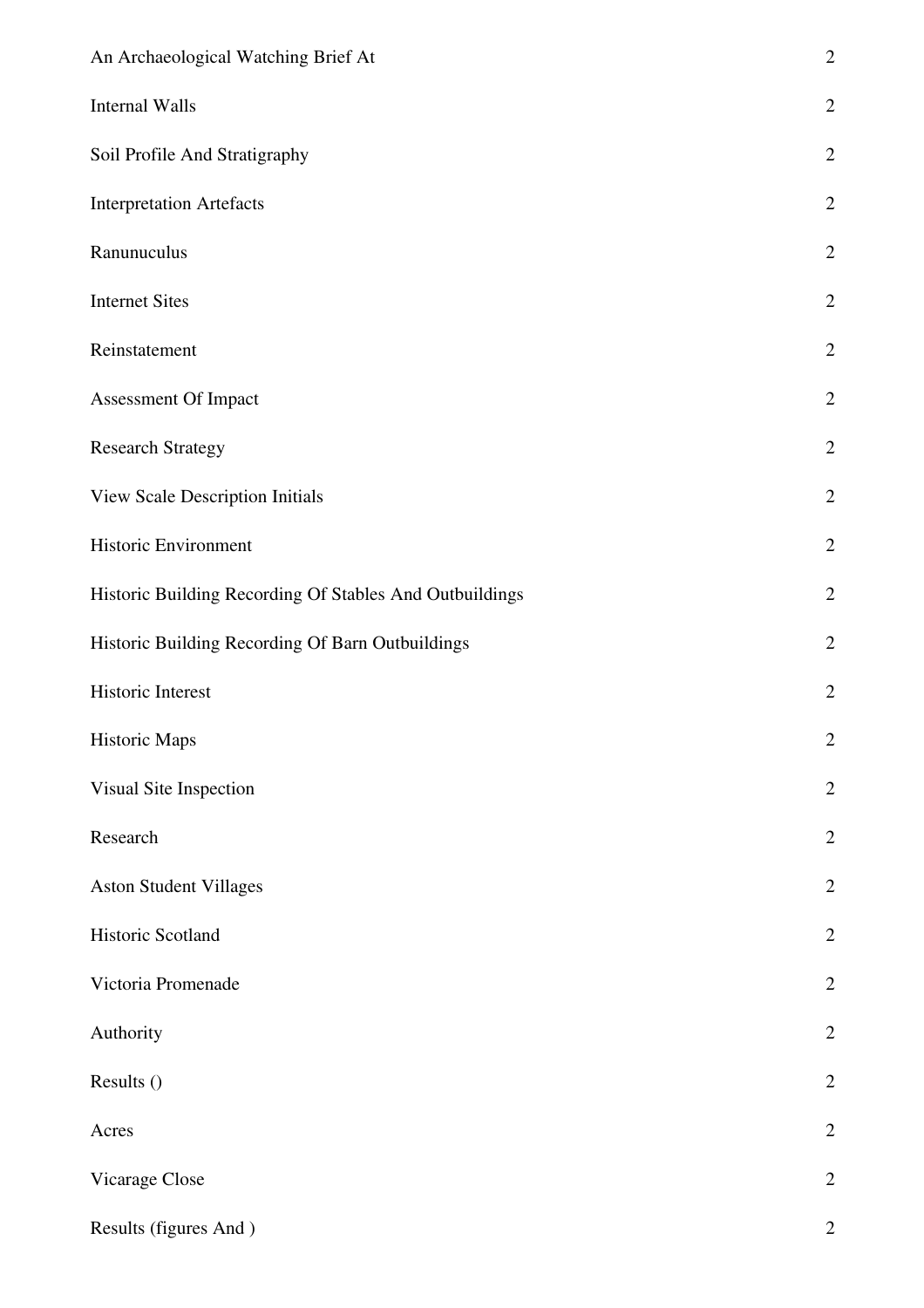| Higham Gobion                                             | $\overline{2}$   |
|-----------------------------------------------------------|------------------|
| Response                                                  | $\overline{2}$   |
| <b>Resistivity Survey</b>                                 | $\overline{2}$   |
| Historic Building Recording And Archaeological Monitoring | $\overline{2}$   |
| <b>Resistance Meter</b>                                   | $\overline{2}$   |
| Average Sherd                                             | $\overline{2}$   |
| Resistivity (figures -)                                   | $\overline{2}$   |
| <b>Reporting Requirements</b>                             | $\overline{c}$   |
| Association                                               | $\overline{2}$   |
| Assessment Of Results (fig)                               | $\overline{c}$   |
| Holystone Burn                                            | $\overline{2}$   |
| Report On An Archaeological Watching Brief On Land At     | $\boldsymbol{2}$ |
| Assessment Of The Built Heritage                          | $\overline{2}$   |
| Void Void Void -                                          | $\overline{2}$   |
| Wade-                                                     | $\overline{2}$   |
| Homestead                                                 | $\overline{2}$   |
| Relationships                                             | $\overline{2}$   |
| Relic                                                     | $\overline{2}$   |
| House Block                                               | $\overline{2}$   |
| <b>Assessment Of Potential</b>                            | $\overline{2}$   |
| <b>History Society</b>                                    | $\overline{2}$   |
| <b>Report Preparation</b>                                 | $\overline{2}$   |
| Assessment Report And Updated Research Design             | $\overline{2}$   |
| Historical Monuments Of England                           | $\mathbf{2}$     |
| Reporting And Archive                                     | $\overline{2}$   |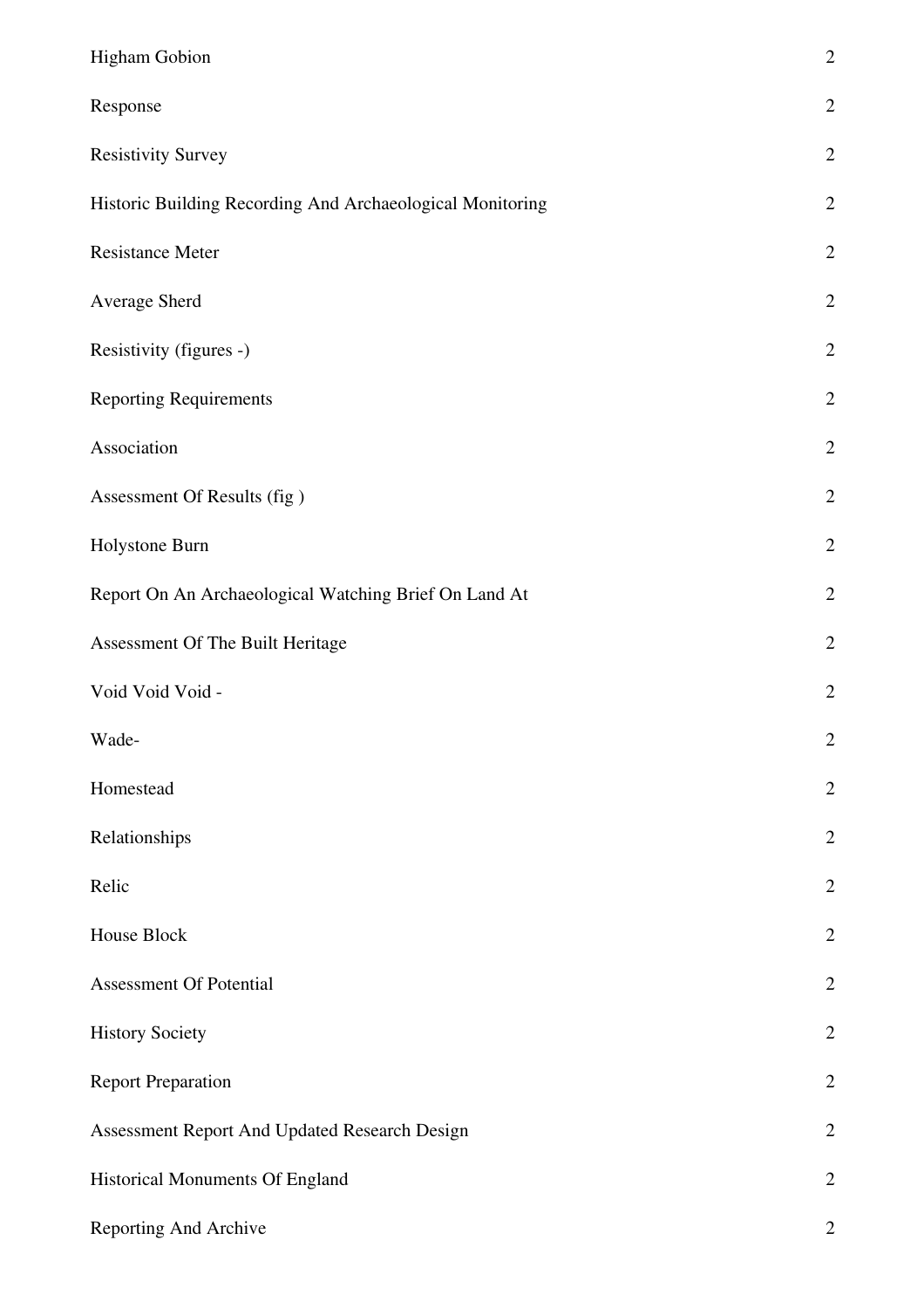| Associates                                                         | $\overline{c}$ |
|--------------------------------------------------------------------|----------------|
| <b>Historical Research</b>                                         | $\overline{c}$ |
| <b>Historical Setting</b>                                          | $\overline{2}$ |
| Assessment Of The Results Of The Research Aims                     | $\overline{2}$ |
| Void                                                               | $\overline{c}$ |
| <b>Report Synopsis</b>                                             | $\overline{2}$ |
| <b>Historical Society</b>                                          | $\overline{2}$ |
| Iron Object                                                        | $\overline{c}$ |
| Ironmonger                                                         | $\overline{c}$ |
| Priory Road                                                        | $\overline{c}$ |
| <b>Archive Sources</b>                                             | $\overline{c}$ |
| Procedure                                                          | $\overline{2}$ |
| Proceedings Of The Prehistoric Society:                            | $\overline{2}$ |
| Lathridiidae                                                       | $\overline{2}$ |
| Priors Green                                                       | $\overline{c}$ |
| <b>Outside Holly</b>                                               | $\overline{c}$ |
| Leicester University Press                                         | $\overline{c}$ |
| Leicester                                                          | $\overline{2}$ |
| Lead Window Came                                                   | $\overline{c}$ |
| Layout                                                             | $\overline{2}$ |
| Later Roman Pottery                                                | $\overline{2}$ |
| <b>Later Renovations</b>                                           | $\overline{2}$ |
| Welsh Bicknor                                                      | $\overline{2}$ |
| Opno Location Identifier Description Cuts Over Cutby Under Samples | $\overline{2}$ |
| Area A (fig)                                                       | $\overline{c}$ |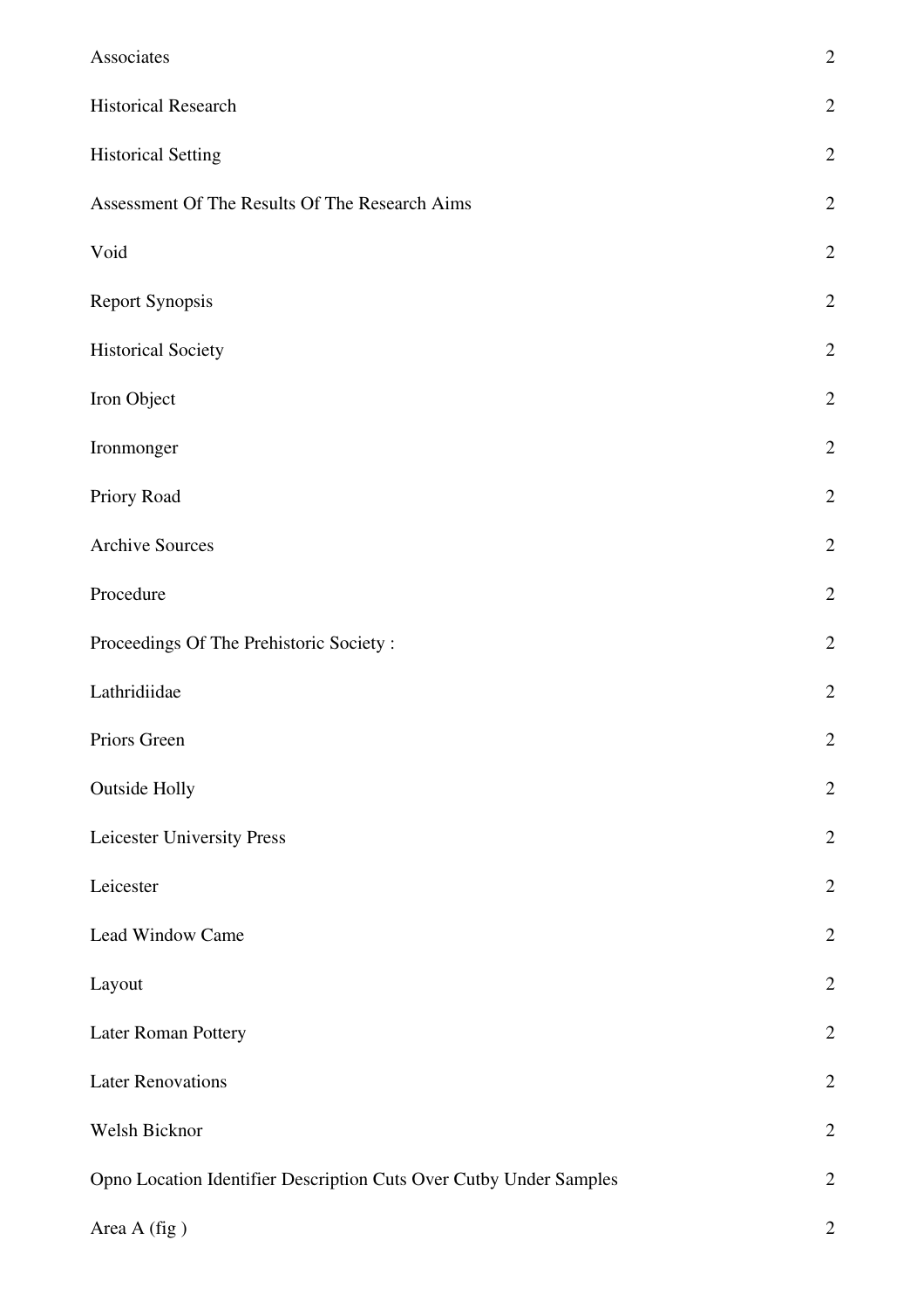| Late Medieval                             | $\overline{c}$ |
|-------------------------------------------|----------------|
| Project Aims And Research Themes          | $\overline{2}$ |
| <b>Operational Factors</b>                | $\overline{c}$ |
| Programme                                 | $\overline{2}$ |
| Appointment Of Archaeological Contractors | $\overline{2}$ |
| Later Prehistoric                         | $\overline{2}$ |
| Later Prehflake                           | $\overline{2}$ |
| Weobley Herefordshire                     | $\overline{c}$ |
| Archive Database                          | $\overline{c}$ |
| Previous Archaeological Investigation     | $\overline{c}$ |
| <b>Linear Undated</b>                     | $\overline{c}$ |
| <b>Online Resources</b>                   | $\overline{2}$ |
| Prehistoric (fig)                         | $\overline{c}$ |
| Prehistoric (figs,)                       | $\overline{c}$ |
| Prehistoric Activity                      | $\overline{c}$ |
| <b>List Of Contexts</b>                   | $\overline{2}$ |
| Alvingham                                 | $\overline{2}$ |
| <b>Outside Leominster</b>                 | $\overline{2}$ |
| <b>Alternative Display Methods</b>        | $\overline{2}$ |
| <b>West Sussex</b>                        | $\overline{2}$ |
| Pre-graveyard                             | $\overline{2}$ |
| Lincolnshire                              | $\overline{c}$ |
| Prehistoric Medieval Post-medieval Modern | $\overline{2}$ |
| West Elevation (plates)                   | $\overline{2}$ |
| Leominster                                | $\overline{2}$ |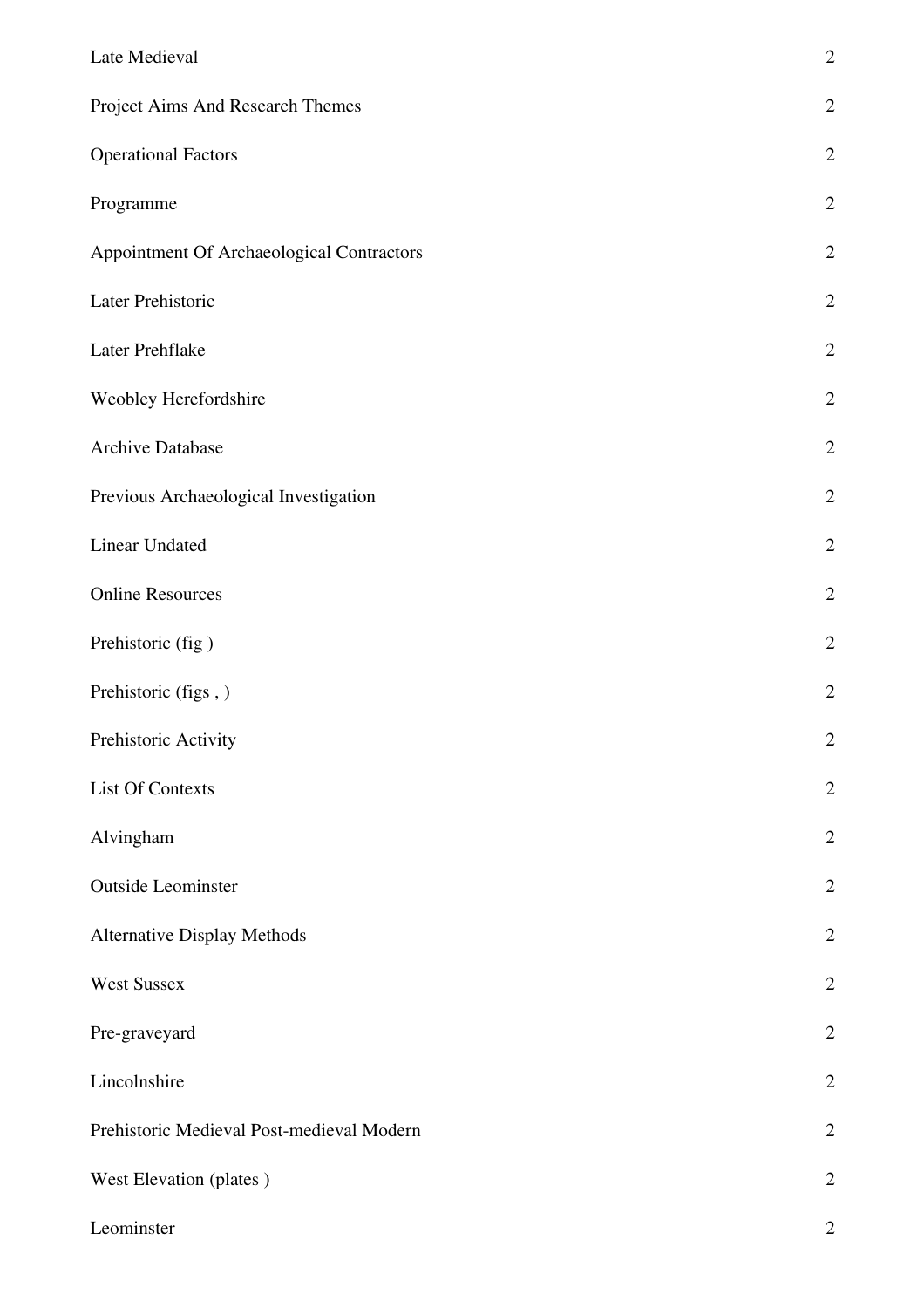| Previous                                       | $\overline{2}$ |
|------------------------------------------------|----------------|
| Archive And Published Reports                  | $\overline{2}$ |
| Press House                                    | $\overline{2}$ |
| Leon Hunt And Tony Gnanaratnam                 | $\mathbf{2}$   |
| Architectural Potential None                   | $\overline{2}$ |
| West Midlands                                  | $\overline{2}$ |
| <b>West Facing</b>                             | $\overline{2}$ |
| Preservation Of The Archaeology                | $\overline{2}$ |
| Late Iron Age And Roman                        | $\overline{2}$ |
| Opposite Euphoria                              | $\overline{2}$ |
| Area Of                                        | $\overline{2}$ |
| Watchmaker                                     | $\overline{2}$ |
| Kerb                                           | $\overline{c}$ |
| Proposed Development Site                      | $\overline{2}$ |
| Kate Bain                                      | $\overline{2}$ |
| Proposals For Further Analysis And Publication | $\overline{2}$ |
| King Street                                    | $\overline{c}$ |
| Area E                                         | $\overline{2}$ |
| Project Originators                            | $\overline{c}$ |
| Knife                                          | $\overline{2}$ |
| Project Team                                   | $\mathbf{2}$   |
| Area Of Observation                            | $\overline{2}$ |
| <b>Publication Synopsis</b>                    | $\overline{2}$ |
| Quantification Of Site Archive                 | $\mathbf{2}$   |
| <b>Pumping Station</b>                         | $\overline{2}$ |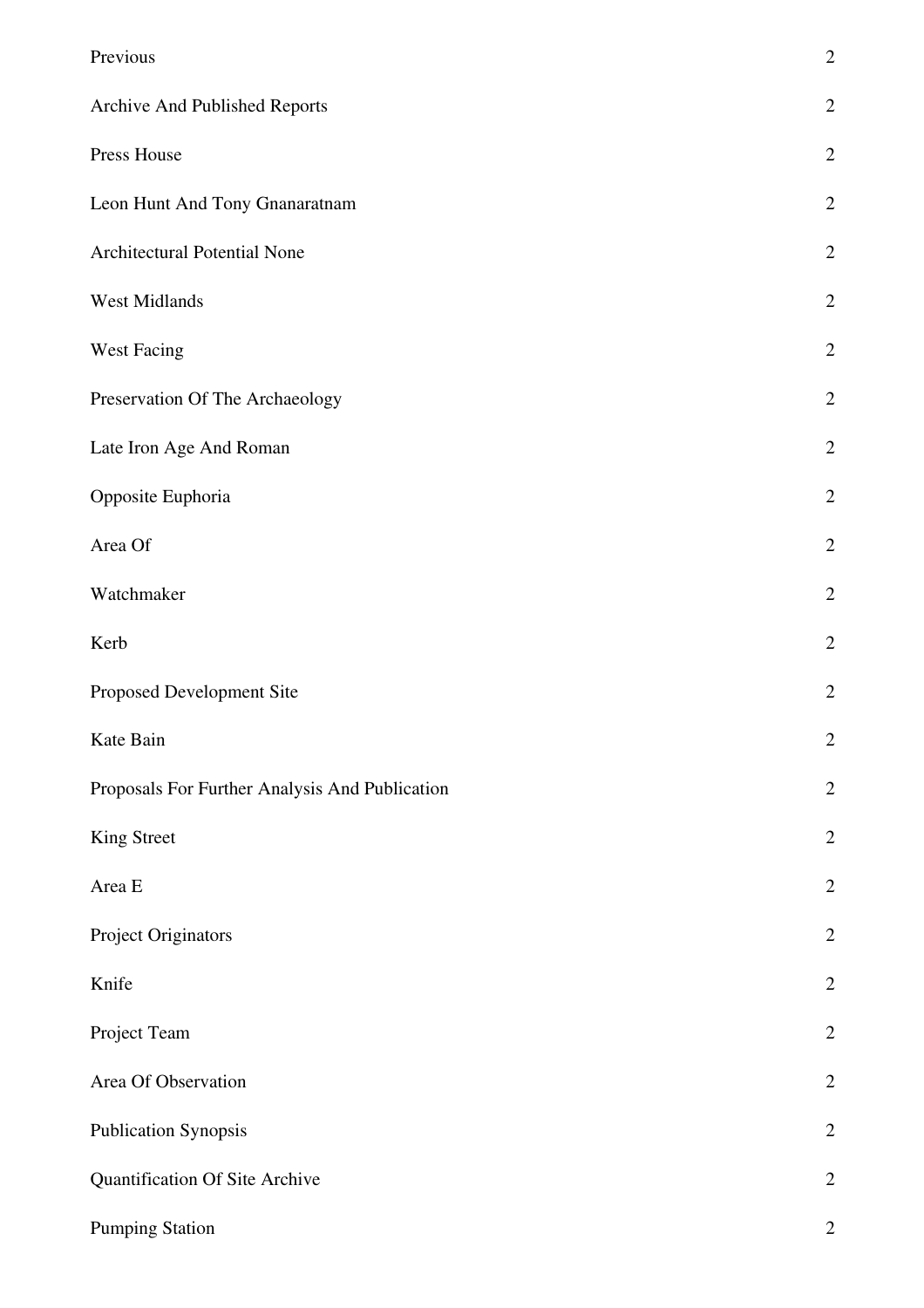| Jane Young                                                                   | $\overline{c}$ |
|------------------------------------------------------------------------------|----------------|
| Jacks Lane Crossing                                                          | $\overline{2}$ |
| Isle Of Mull                                                                 | $\overline{2}$ |
| Watching Brief On Land At                                                    | $\overline{c}$ |
| John Duffy Project Officer                                                   | $\overline{c}$ |
| Ordnance Survey Map,                                                         | $\overline{c}$ |
| John Samuels Archaeological Consultants                                      | $\overline{2}$ |
| <b>Watching Brief Recording Sheets</b>                                       | $\overline{c}$ |
| Watching Brief Recording Sheet                                               | $\overline{c}$ |
| Project Methods                                                              | $\overline{2}$ |
| Lake District National Park Authority Historic Environment Record (her): The | $\overline{2}$ |
| Landowner                                                                    | $\overline{2}$ |
| Landuse                                                                      | $\overline{c}$ |
| Project Manager                                                              | $\overline{c}$ |
| Project Manager Alex Thorne                                                  | $\overline{2}$ |
| Landdrain                                                                    | $\mathbf{2}$   |
| Lane                                                                         | $\overline{c}$ |
| Lapbridge Publications                                                       | $\overline{c}$ |
| Weeds                                                                        | $\overline{2}$ |
| <b>Project Assistants</b>                                                    | $\overline{2}$ |
| Laser Scanning                                                               | $\overline{c}$ |
| Area B (plot)                                                                | $\overline{c}$ |
| Land To The Rear Of Highfield Towers                                         | $\overline{c}$ |
| Land To The East Of Beddington Farm Road                                     | $\overline{2}$ |
| Project Manager Neil Griffin                                                 | $\overline{2}$ |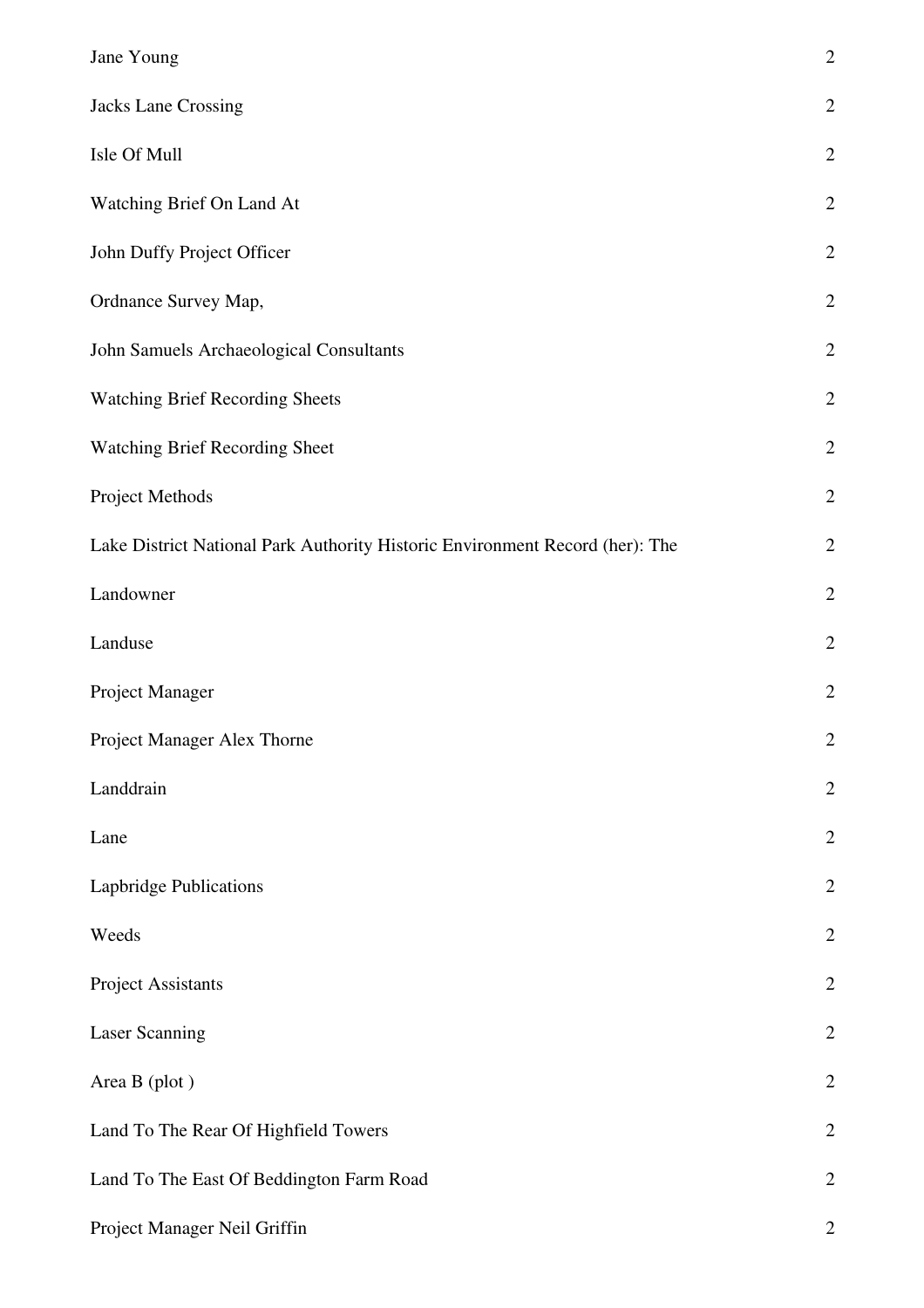| Water Tank                                       | $\overline{c}$ |
|--------------------------------------------------|----------------|
| Project Manager Russel Coleman                   | $\overline{c}$ |
| Lambourn West Berkshire                          | $\overline{c}$ |
| Project Manager Mark Holmes                      | $\overline{2}$ |
| Land Adjacent To The Former Nursery              | $\overline{c}$ |
| Waterlogged                                      | $\overline{c}$ |
| Project Manager Laurent Coleman                  | $\overline{c}$ |
| Land At Chivers Way                              | $\overline{c}$ |
| Land At                                          | $\overline{c}$ |
| High Street, Northamptonshire                    | $\overline{c}$ |
| Saxo-norman                                      | $\overline{c}$ |
| <b>Building Stone</b>                            | $\overline{c}$ |
| A Report On An Archaeological Evaluation         | $\overline{2}$ |
| <b>Bulk Environmental Samples</b>                | $\overline{c}$ |
| David Crossley                                   | $\overline{c}$ |
| David Gill                                       | $\overline{2}$ |
| <b>Summary Sheet</b>                             | $\overline{2}$ |
| Sundon Landf Haul Road, Harlington, Bedfordshire | $\overline{2}$ |
| Surface Level                                    | $\overline{c}$ |
| <b>Bulk Sample Data</b>                          | $\overline{2}$ |
| Survey Of Leicestershire                         | $\overline{2}$ |
| Data                                             | $\overline{c}$ |
| Trench Contexts [] And ()                        | $\overline{c}$ |
| <b>Bund</b>                                      | $\overline{c}$ |
| <b>Bulk Samples</b>                              | $\overline{2}$ |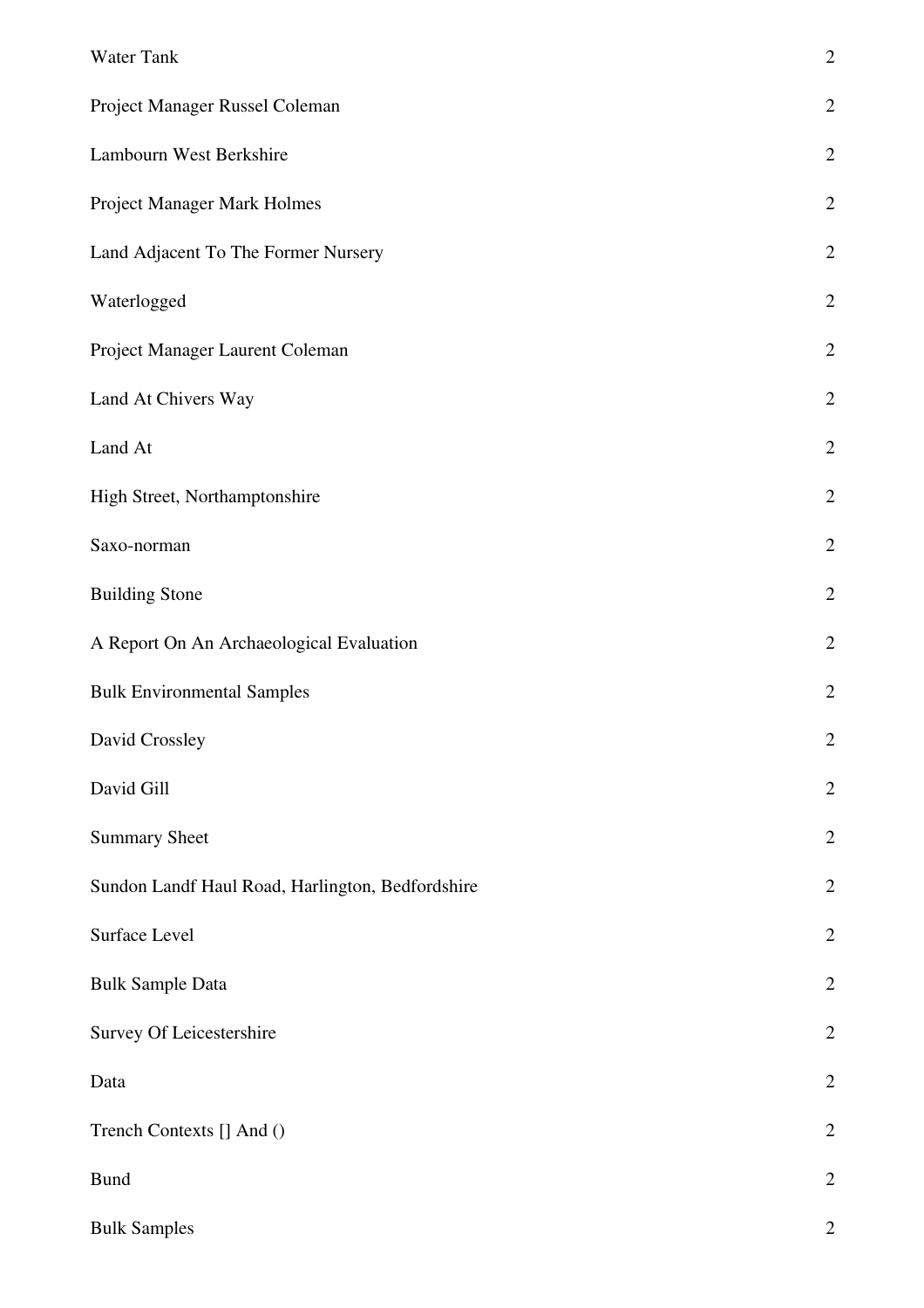| Date Notes                                              | $\overline{2}$ |
|---------------------------------------------------------|----------------|
| Debris                                                  | $\overline{2}$ |
| Summary Of Significance                                 | $\overline{2}$ |
| Summar                                                  | $\overline{2}$ |
| Dentition                                               | $\overline{2}$ |
| <b>Summary And Discussion</b>                           | $\overline{2}$ |
| Deposit Sequence And Stratigraphy                       | $\overline{2}$ |
| Deposit Subsoil -                                       | $\overline{2}$ |
| Deposit Subsoil Unknown                                 | $\overline{2}$ |
| Deposit Subsoil Undated                                 | $\overline{2}$ |
| <b>Summary Conclusion</b>                               | $\overline{2}$ |
| Summary Of Archaeological And Historical Background     | $\mathbf{2}$   |
| <b>Deciduous Permanent</b>                              | $\mathbf{2}$   |
| December                                                | $\overline{2}$ |
| Deeds And Evidence Of Title                             | $\overline{2}$ |
| Summary Of Potential And Proposals For Further Analysis | $\overline{2}$ |
| Summary Of Archaeological Evaluation                    | $\overline{2}$ |
| <b>Summary Of Brief</b>                                 | $\overline{2}$ |
| Dartford                                                | $\overline{2}$ |
| Surveys                                                 | $\overline{2}$ |
| Appendix - Trench And Context Summaries                 | $\overline{2}$ |
| Terrace                                                 | $\overline{2}$ |
| <b>Appendix Context Summary</b>                         | $\overline{2}$ |
| <b>Terms And Conditions</b>                             | $\mathbf{2}$   |
| Term Organic Content Typical Colour                     | $\overline{2}$ |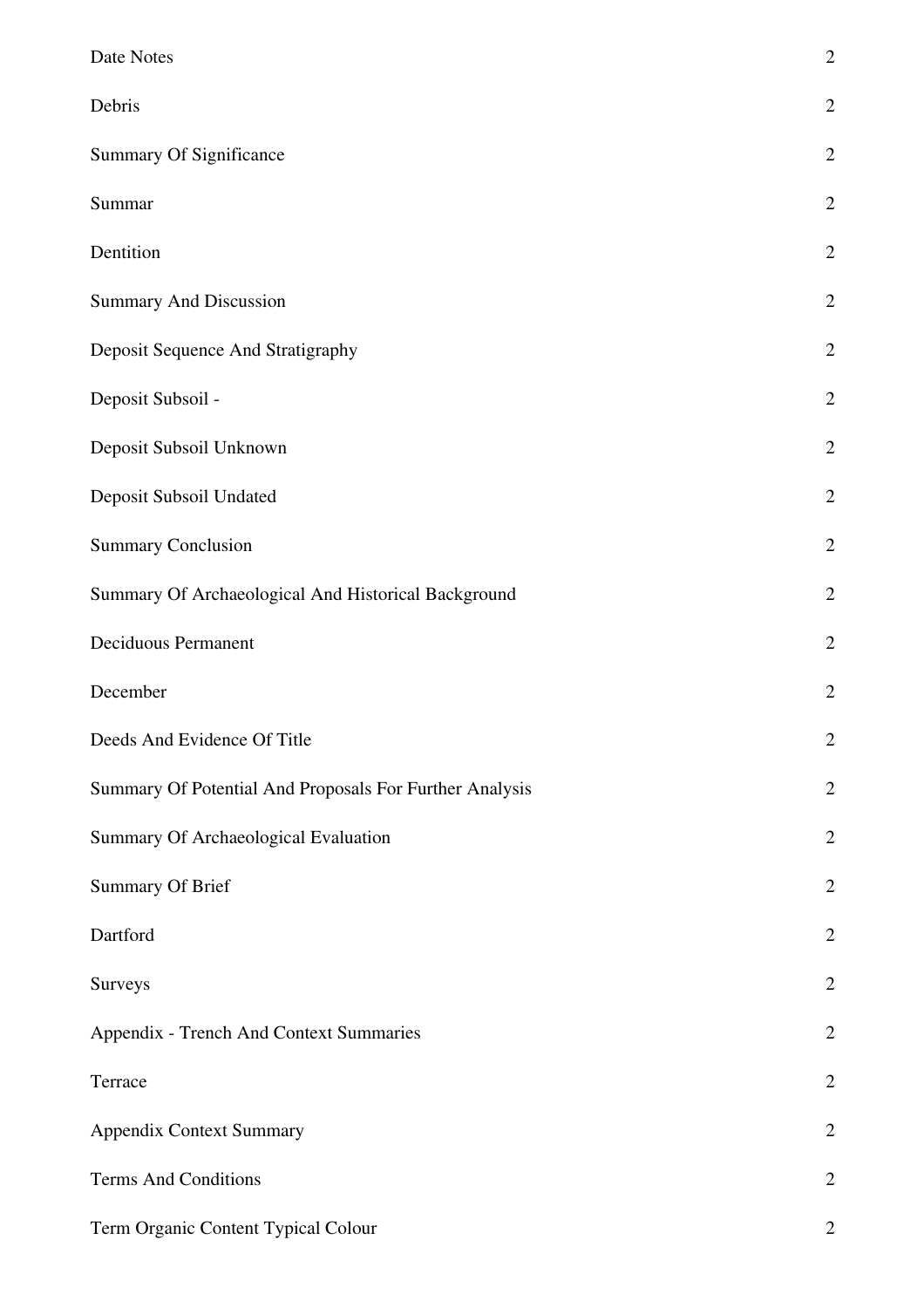| Term Before                                                   | $\overline{c}$ |
|---------------------------------------------------------------|----------------|
| Term Composition                                              | $\overline{c}$ |
| Country                                                       | $\overline{c}$ |
| Countable                                                     | $\overline{c}$ |
| <b>Bypass</b>                                                 | $\overline{c}$ |
| Test-hole (figs And)                                          | $\overline{c}$ |
| Test Pits And                                                 | $\overline{c}$ |
| Trench (figure, Plates, And)                                  | $\overline{2}$ |
| Test Pit (fig)                                                | $\overline{c}$ |
| Council Must Be Returned To Them On Completion Of The Project | $\overline{c}$ |
| Term                                                          | $\overline{2}$ |
| Terence Paul Smith                                            | $\overline{c}$ |
| <b>Cumberland School Sports Hall</b>                          | $\overline{c}$ |
| Cumberland And Westmorland Antiquarian And                    | $\overline{c}$ |
| <b>Culvert Post-medieval</b>                                  | $\overline{2}$ |
| Trench Contexts () And []                                     | $\overline{c}$ |
| Cumbria Record Office (carlisle)                              | $\overline{c}$ |
| <b>Sussex</b>                                                 | $\overline{c}$ |
| <b>Table Of Plates</b>                                        | $\overline{c}$ |
| Cross-fits                                                    | $\overline{c}$ |
| <b>Tasks Costings</b>                                         | $\overline{c}$ |
| <b>Temporary Site</b>                                         | $\overline{c}$ |
| Tennis Court                                                  | $\overline{c}$ |
| Cragg                                                         | $\overline{c}$ |
| Cremation                                                     | $\overline{2}$ |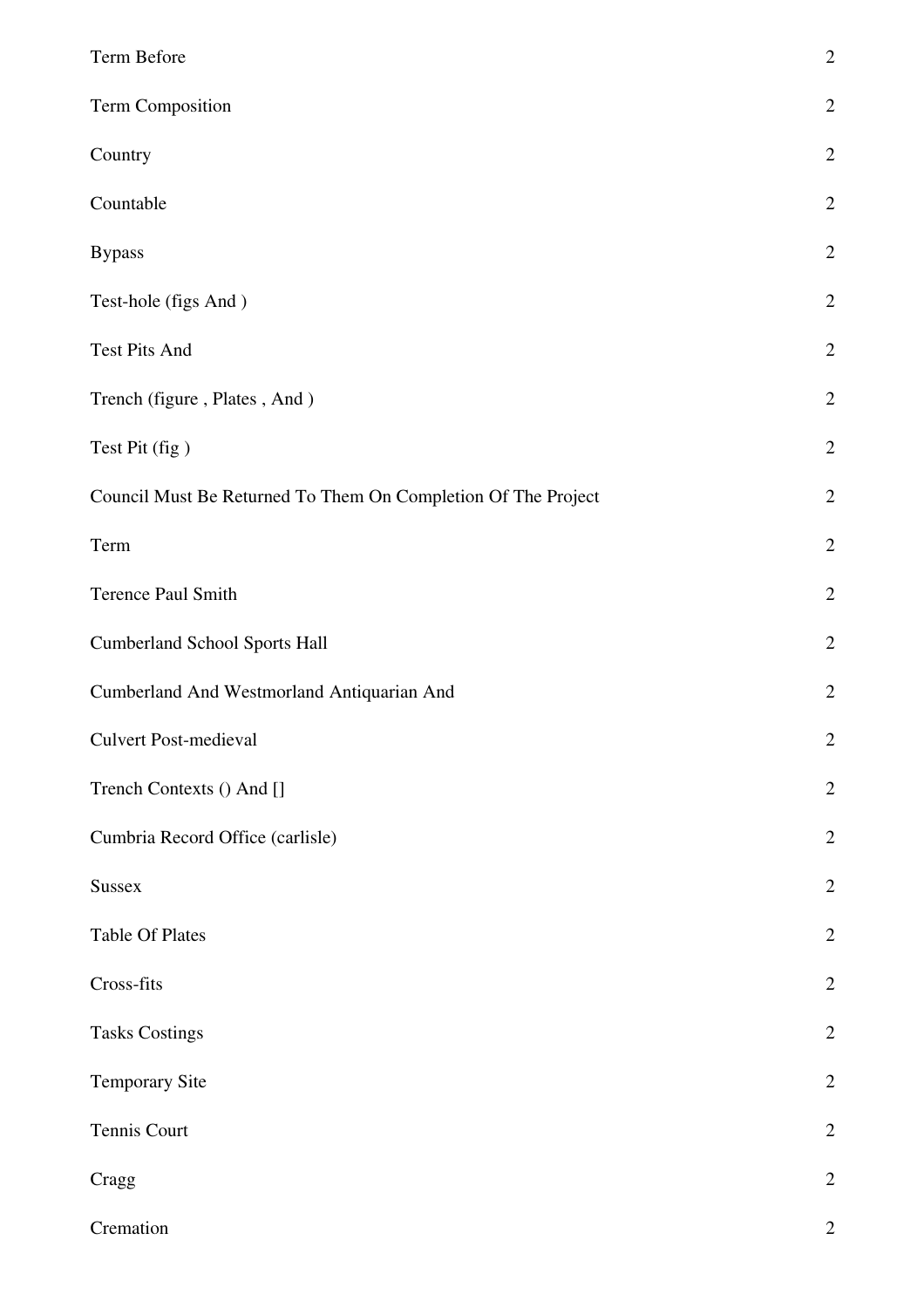| Taunton                                    | $\overline{c}$   |
|--------------------------------------------|------------------|
| <b>Burnt Stone</b>                         | $\overline{2}$   |
| Trench Sequence And Stratigraphy           | $\overline{c}$   |
| Deposition Of Archive                      | $\overline{2}$   |
| <b>Ditch Sections</b>                      | $\overline{2}$   |
| Staphylinidae                              | $\overline{2}$   |
| <b>State Post-medieval Germany</b>         | $\overline{2}$   |
| Stanhope Rd                                | $\overline{2}$   |
| Ditch []                                   | $\overline{2}$   |
| <b>Standing Building Recording Results</b> | $\overline{2}$   |
| <b>Ditches And Gullies</b>                 | $\overline{2}$   |
| Dish                                       | $\overline{c}$   |
| <b>Station Road</b>                        | $\overline{c}$   |
| <b>Building Assessments</b>                | $\overline{2}$   |
| Direction                                  | $\overline{2}$   |
| <b>Building Assessment</b>                 | $\overline{c}$   |
| <b>Building Appraisal</b>                  | $\overline{2}$   |
| <b>Station Street</b>                      | $\overline{2}$   |
| Discussion (figs And)                      | $\overline{2}$   |
| <b>Standing Building Recording</b>         | $\overline{c}$   |
| Building - Rooms K, L And M (fig)          | $\overline{2}$   |
| <b>Trench Location</b>                     | $\overline{2}$   |
| <b>Dunstan Street</b>                      | $\overline{2}$   |
| <b>Stable Block</b>                        | $\overline{2}$   |
| Building (home Place/eden Mead)            | $\boldsymbol{2}$ |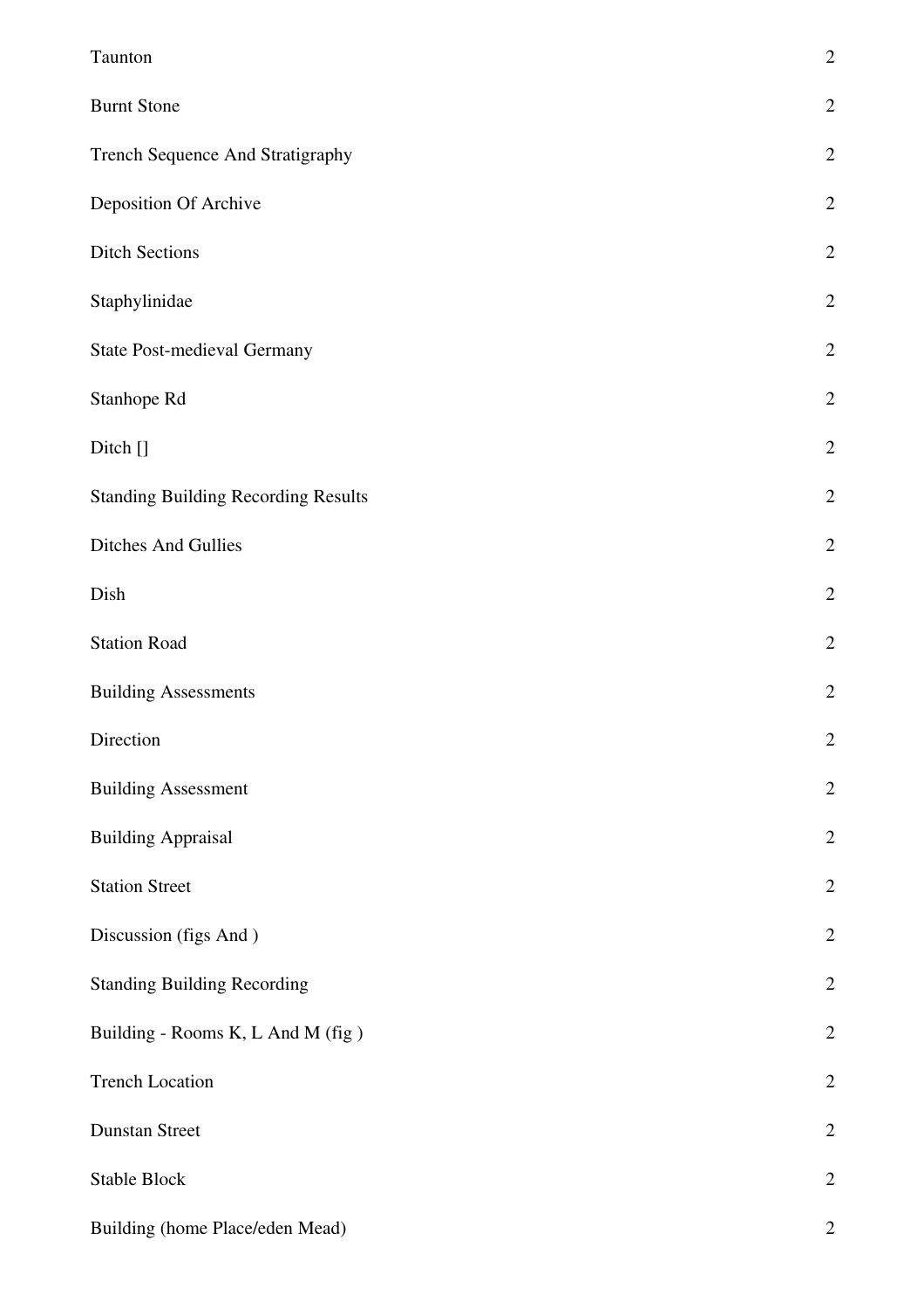| Durham Cathedral                             | $\overline{c}$ |
|----------------------------------------------|----------------|
| Dwelling                                     | $\overline{2}$ |
| <b>Spot Dating</b>                           | $\overline{2}$ |
| Drawings                                     | $\overline{2}$ |
| Drainage                                     | $\overline{c}$ |
| Documentary And Cartographic Evidence        | $\overline{2}$ |
| Anna West Finds Supervisor                   | $\overline{2}$ |
| Building - Rooms D, E, F And G (fig)         | $\overline{c}$ |
| Dornoch Primary Substation Security          | $\overline{c}$ |
| Trench Four Trench Five                      | $\overline{2}$ |
| Stage:                                       | $\overline{2}$ |
| Stone Rubble                                 | $\overline{c}$ |
| <b>Stone Structures And Related Features</b> | $\overline{c}$ |
| Design Specification                         | $\overline{c}$ |
| <b>Building E</b>                            | $\overline{2}$ |
| Description Weight                           | $\overline{c}$ |
| <b>Trench And Context Summaries</b>          | $\overline{2}$ |
| Trench B                                     | $\overline{2}$ |
| Destroyed                                    | $\overline{2}$ |
| Desk-based Archaeological Assessment         | $\overline{2}$ |
| <b>Building F</b>                            | $\overline{c}$ |
| <b>Description Material Size Quantity</b>    | $\overline{c}$ |
| Depth Of                                     | $\overline{c}$ |
| Deposition Of Archive And Finds              | $\overline{2}$ |
| Subsoil Depth                                | $\overline{c}$ |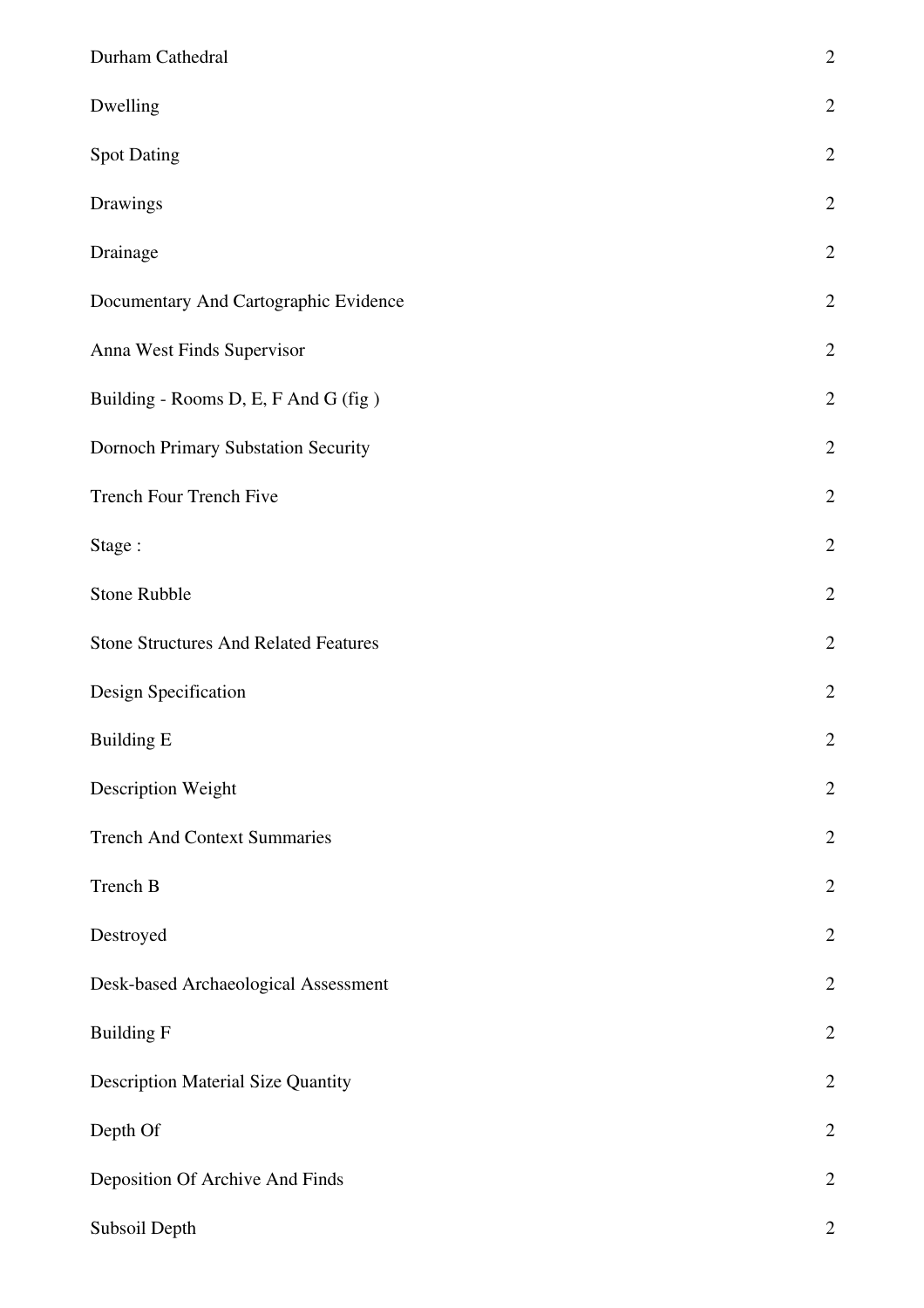| Subject                                      | $\sqrt{2}$     |
|----------------------------------------------|----------------|
| <b>Building Materials</b>                    | $\sqrt{2}$     |
| <b>Description And Results</b>               | $\sqrt{2}$     |
| Trench B (fig)                               | $\sqrt{2}$     |
| Trench C                                     | $\sqrt{2}$     |
| Stourbridge                                  | $\sqrt{2}$     |
| Diatoms Forams Pollen                        | $\sqrt{2}$     |
| Diatoms                                      | $\sqrt{2}$     |
| <b>Building C</b>                            | $\overline{2}$ |
| Storage                                      | $\sqrt{2}$     |
| <b>Trench Description</b>                    | $\sqrt{2}$     |
| <b>Stonewalls Cottage</b>                    | $\sqrt{2}$     |
| Straits Green, Gornal, Dudley, West Midlands | $\sqrt{2}$     |
| Dewsall                                      | $\sqrt{2}$     |
| Strip                                        | $\overline{2}$ |
| <b>Detailed Gradiometer Survey</b>           | $\sqrt{2}$     |
| Development                                  | $\sqrt{2}$     |
| Development Directorate                      | $\sqrt{2}$     |
| Devon                                        | $\sqrt{2}$     |
| Development Plan                             | $\sqrt{2}$     |
| <b>Byre</b>                                  | $\sqrt{2}$     |
| Cable Trench                                 | $\sqrt{2}$     |
| Topsoil And Subsoil                          | $\sqrt{2}$     |
| Topsoil All                                  | $\sqrt{2}$     |
| Caudle Head Mere                             | $\mathbf{2}$   |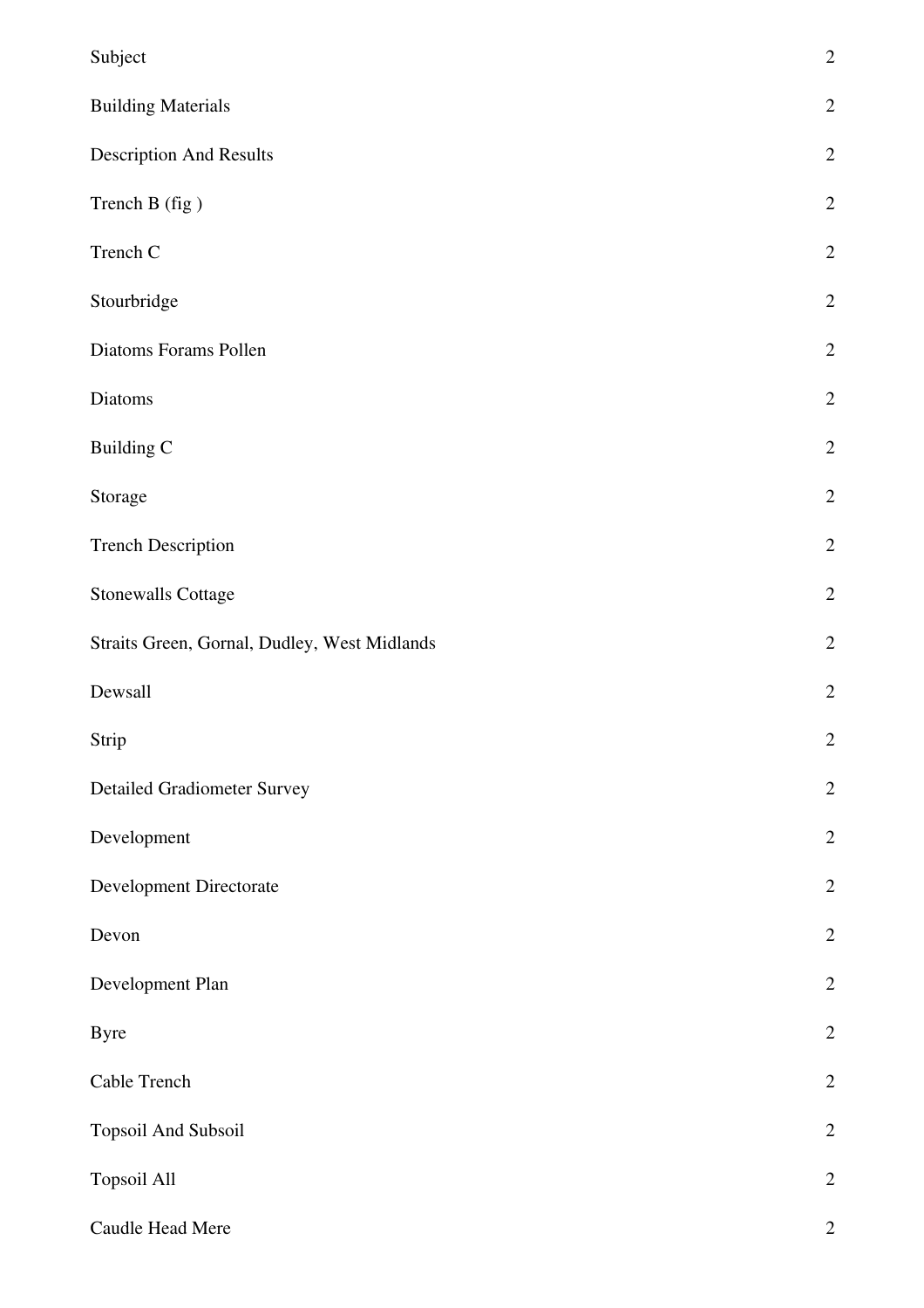| Cathy Tester Roman Pottery Specialist                                      | $\overline{2}$ |
|----------------------------------------------------------------------------|----------------|
| Colour Slide                                                               | $\sqrt{2}$     |
| <b>Commercial Road</b>                                                     | $\mathbf{2}$   |
| <b>Cathy Tester</b>                                                        | $\sqrt{2}$     |
| Coin Roman                                                                 | $\sqrt{2}$     |
| The Plant Macrofossils                                                     | $\sqrt{2}$     |
| Close                                                                      | $\sqrt{2}$     |
| Clinton Road                                                               | $\mathbf{2}$   |
| The Report                                                                 | $\sqrt{2}$     |
| Cntxt                                                                      | $\sqrt{2}$     |
| <b>Cocks Moors Woods West</b>                                              | $\mathbf{2}$   |
| The Post-roman Pottery                                                     | $\sqrt{2}$     |
| Topsoil, Subsoil And Undisturbed Geological Deposits                       | $\sqrt{2}$     |
| The Medieval Pottery                                                       | $\sqrt{2}$     |
| Coney Garth                                                                | $\overline{c}$ |
| Concrete Structure                                                         | $\mathbf{2}$   |
| The Investigation                                                          | $\sqrt{2}$     |
| The Geological Survey Of Great Britain (england And Wales, Solid And Drift | $\sqrt{2}$     |
| The Forms                                                                  | $\sqrt{2}$     |
| Conservation                                                               | $\mathbf{2}$   |
| The Flint                                                                  | $\sqrt{2}$     |
| The Iron Age Pottery                                                       | $\sqrt{2}$     |
| The Iron Age Settlement                                                    | $\sqrt{2}$     |
| Totals                                                                     | $\sqrt{2}$     |
| The Main Excavation Area                                                   | $\mathbf{2}$   |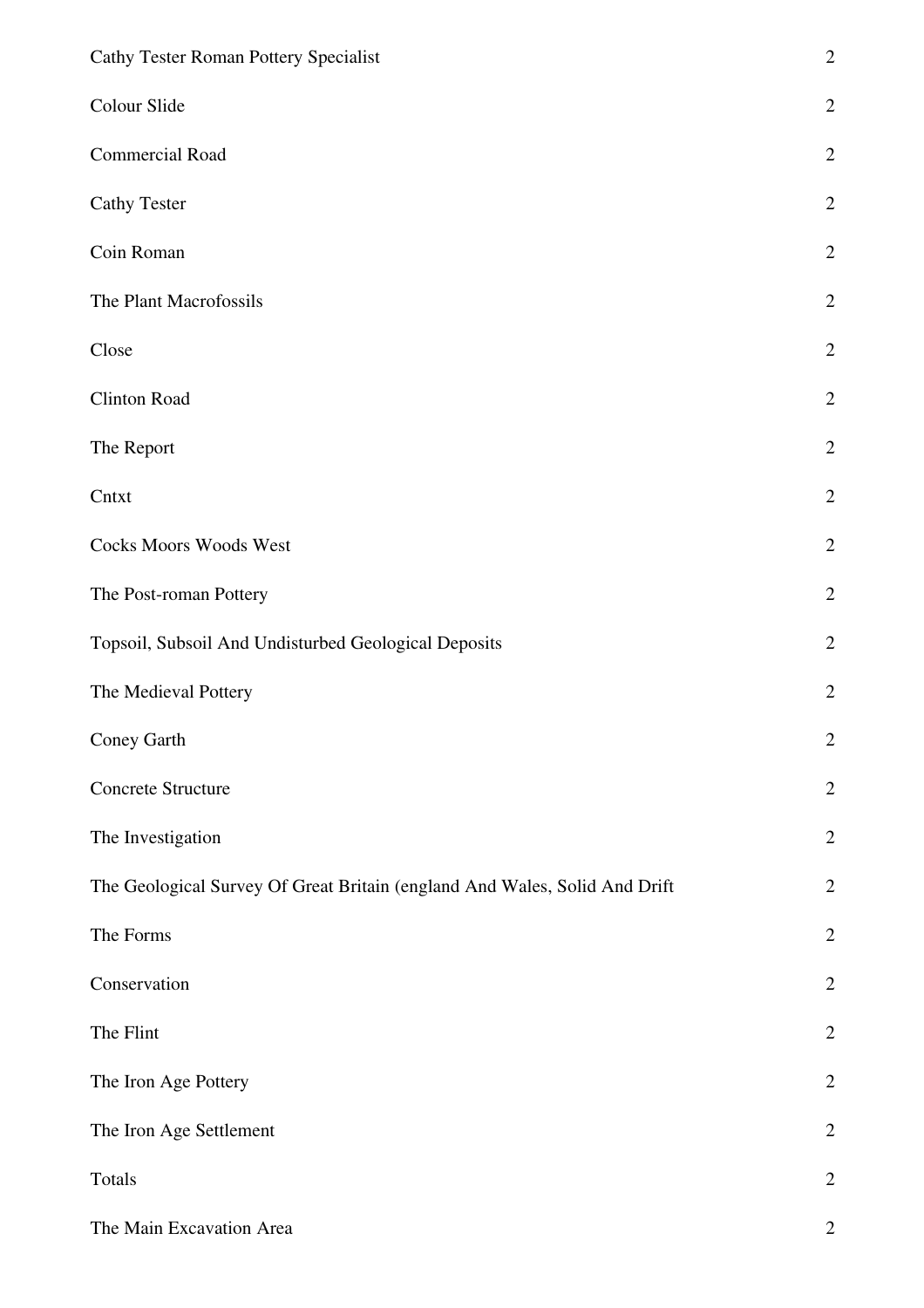| <b>Conclusion And Recomendations</b>          | $\overline{2}$ |
|-----------------------------------------------|----------------|
| <b>Conclusion And Recommendation</b>          | $\overline{2}$ |
| The Known Archaeology And History Of The Site | $\overline{2}$ |
| The Known Archaeology History Of The Site     | $\overline{c}$ |
| Topography Use                                | $\overline{c}$ |
| Cemetery                                      | $\overline{c}$ |
| Ceramic Catalogue                             | $\overline{c}$ |
| <b>Ceramic Ceramic Building</b>               | $\overline{c}$ |
| <b>Chelmsford And Essex Museum</b>            | $\overline{c}$ |
| Chronological Assessment Of The Site          | $\overline{c}$ |
| <b>Ceramic Building Materials</b>             | $\overline{c}$ |
| Third Floor                                   | $\overline{c}$ |
| This                                          | $\overline{2}$ |
| Tony Grey                                     | $\overline{2}$ |
| <b>Charsfield Primary School</b>              | $\mathbf{2}$   |
| Chain Link Fence                              | $\overline{2}$ |
| Title Scale Date Author                       | $\overline{2}$ |
| Chaff                                         | $\overline{2}$ |
| <b>Charred Plant</b>                          | $\overline{2}$ |
| Tomkyns Lane                                  | $\overline{2}$ |
| <b>Charred Plant Remains And Charcoals</b>    | $\overline{c}$ |
| Chrysomelidae                                 | $\overline{2}$ |
| Ceramic Building Material (cbm)               | $\overline{c}$ |
| Century And                                   | $\mathbf{2}$   |
| The Tender                                    | $\overline{2}$ |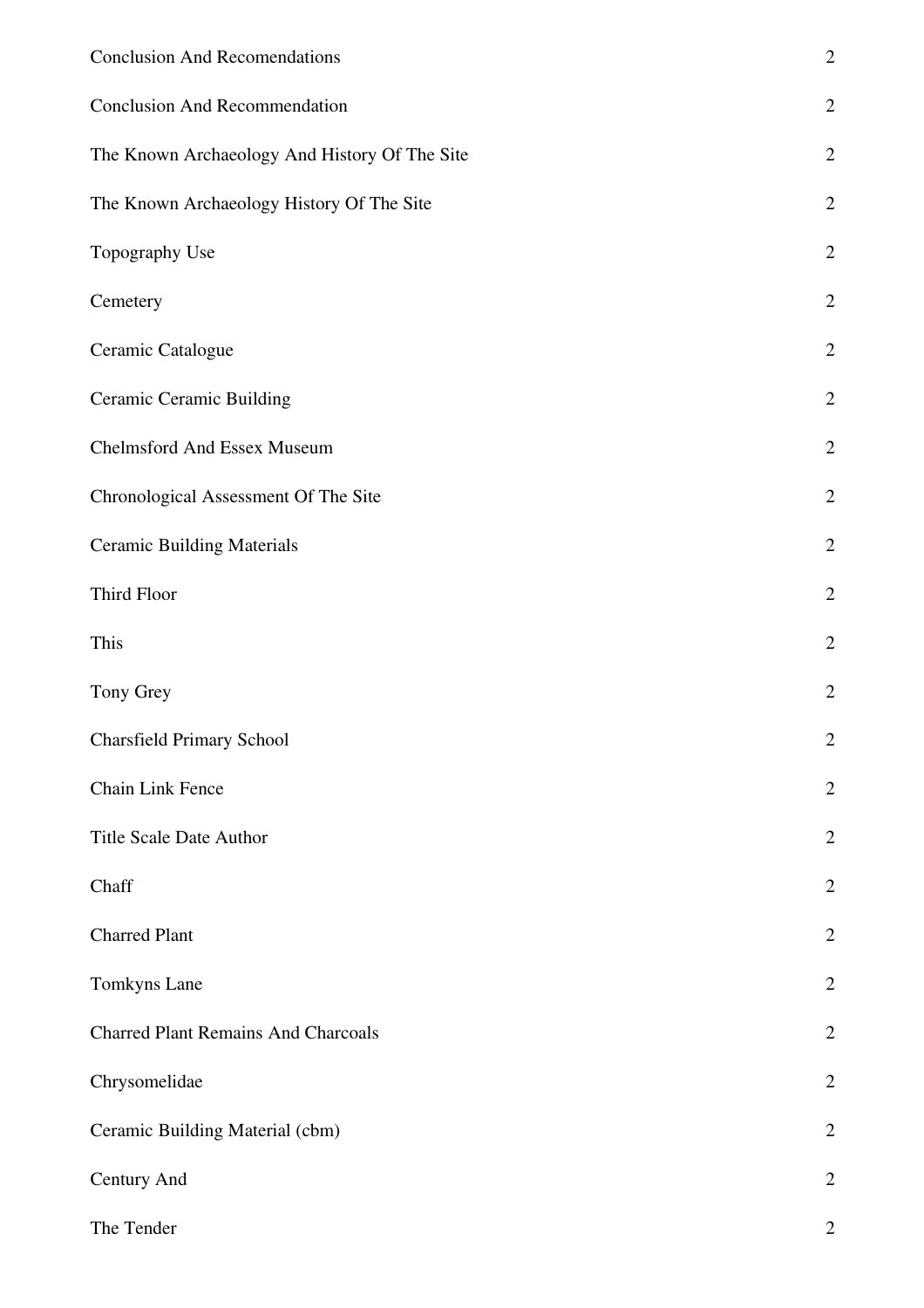| The Trenches (fig)                                       | $\overline{c}$ |
|----------------------------------------------------------|----------------|
| The Stratigraphy                                         | $\overline{c}$ |
| The Small Finds                                          | $\overline{2}$ |
| The Roman Villa                                          | $\overline{2}$ |
| The Site (fig)                                           | $\overline{c}$ |
| Cirencester                                              | $\overline{2}$ |
| <b>Circulation Hanson Aggregates</b>                     | $\overline{2}$ |
| Theory And Methodology Of Ground Penetrating Radar (gpr) | $\overline{2}$ |
| Ceramic Building Material (appendix)                     | $\mathbf{2}$   |
| The Written Record                                       | $\mathbf{2}$   |
| The Written Account                                      | $\overline{2}$ |
| The Worked Flint                                         | $\overline{2}$ |
| Circulation                                              | $\overline{2}$ |
| <b>Conservation Areas</b>                                | $\overline{2}$ |
| <b>Conservation Record</b>                               | $\overline{c}$ |
| A Report On The Archaeological Evaluation And            | $\overline{2}$ |
| Context Sfno Fabric Sherds Weight Date                   | $\overline{2}$ |
| The Artefactual Data                                     | $\overline{2}$ |
| Appendix $\tilde{A}$ , $\hat{A}$ Context Summary         | $\overline{2}$ |
| <b>Context Trench Description Date</b>                   | $\overline{2}$ |
| <b>Context Trench Type Description Finds</b>             | $\overline{2}$ |
| The Archaeological Landscape                             | $\overline{c}$ |
| The Assemblage                                           | $\overline{2}$ |
| <b>Context Quantity Weigh</b>                            | $\mathbf{2}$   |
| <b>Context Period Material Quantity Weight</b>           | $\overline{2}$ |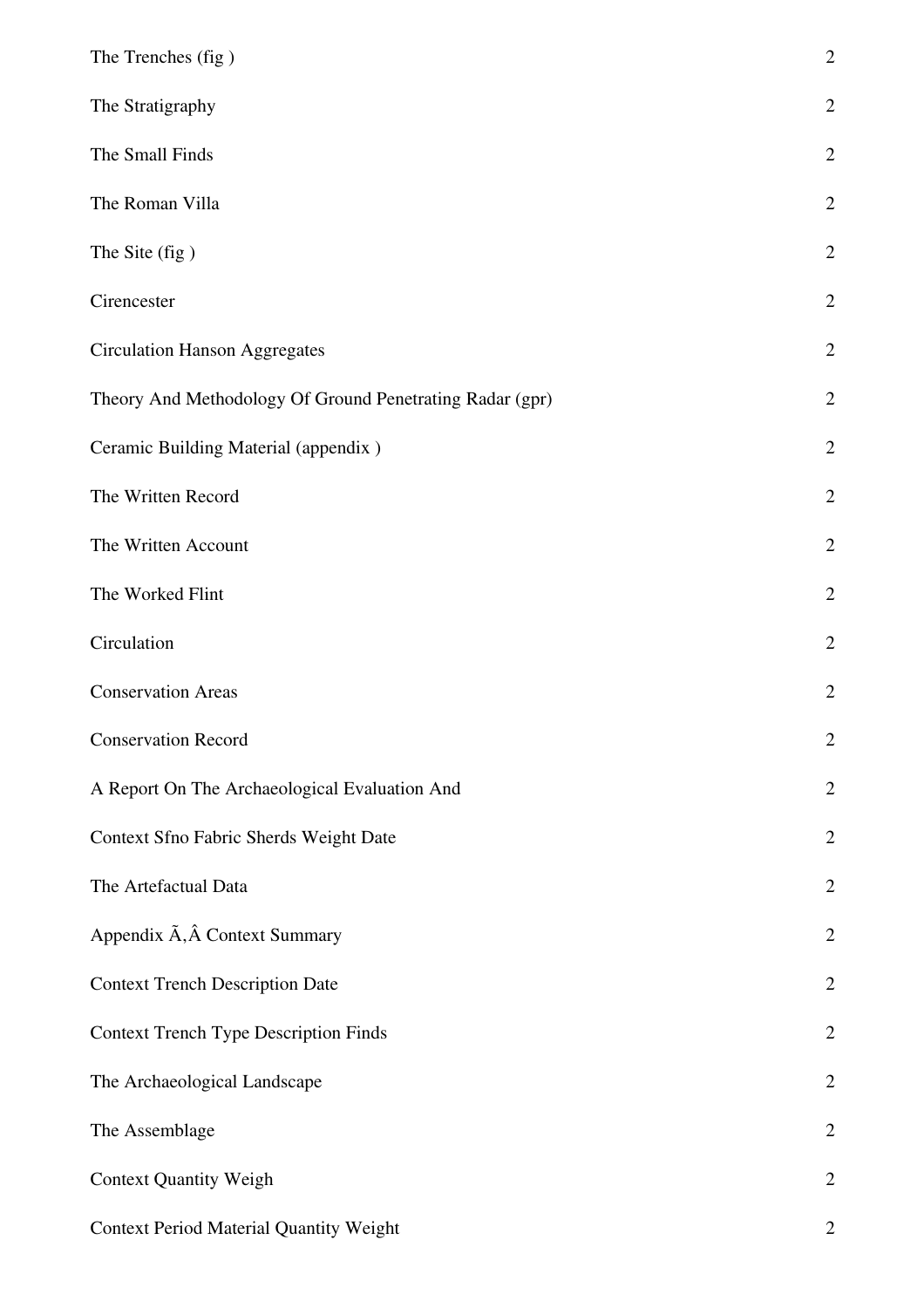| The Buildings                                                  | $\overline{c}$ |
|----------------------------------------------------------------|----------------|
| <b>Context Pottery Spotdate</b>                                | $\overline{2}$ |
| The Attic Range (figures)                                      | $\overline{2}$ |
| Context Quantity Period Material Object Name Description Date  | $\overline{2}$ |
| <b>Context Quantity Material Object Name Description Date</b>  | $\overline{2}$ |
| Cannon Wharf                                                   | $\overline{2}$ |
| Candy Hatherley                                                | $\overline{2}$ |
| Coombe Rd                                                      | $\overline{2}$ |
| <b>Text Stephen Morris</b>                                     | $\overline{2}$ |
| Cambridgeshire Archaeology Planning                            | $\overline{2}$ |
| <b>Cambridge University Press</b>                              | $\overline{2}$ |
| <b>Copper Alloy Objects</b>                                    | $\overline{2}$ |
| Cambridge City Council                                         | $\overline{2}$ |
| Copperfield Court                                              | $\overline{2}$ |
| <b>Thames Valley</b>                                           | $\overline{2}$ |
| Trench (figs And A)                                            | $\overline{c}$ |
| Trench (fig: Plates)                                           | $\overline{2}$ |
| Trench (fig, Plates -)                                         | $\mathbf{2}$   |
| Cambridgeshire Historic Environment                            | $\mathbf{2}$   |
| <b>Context Type Trench Description Date</b>                    | $\overline{2}$ |
| Context Type Weight                                            | $\overline{2}$ |
| Cambridgeshire County Council                                  | $\overline{2}$ |
| <b>Context Number Description</b>                              | $\overline{2}$ |
| Appendix A, A Fieldwalking Summary Table                       | $\overline{2}$ |
| The Extensive Urban Survey Of Hampshire And The Isle Of Wight, | $\overline{2}$ |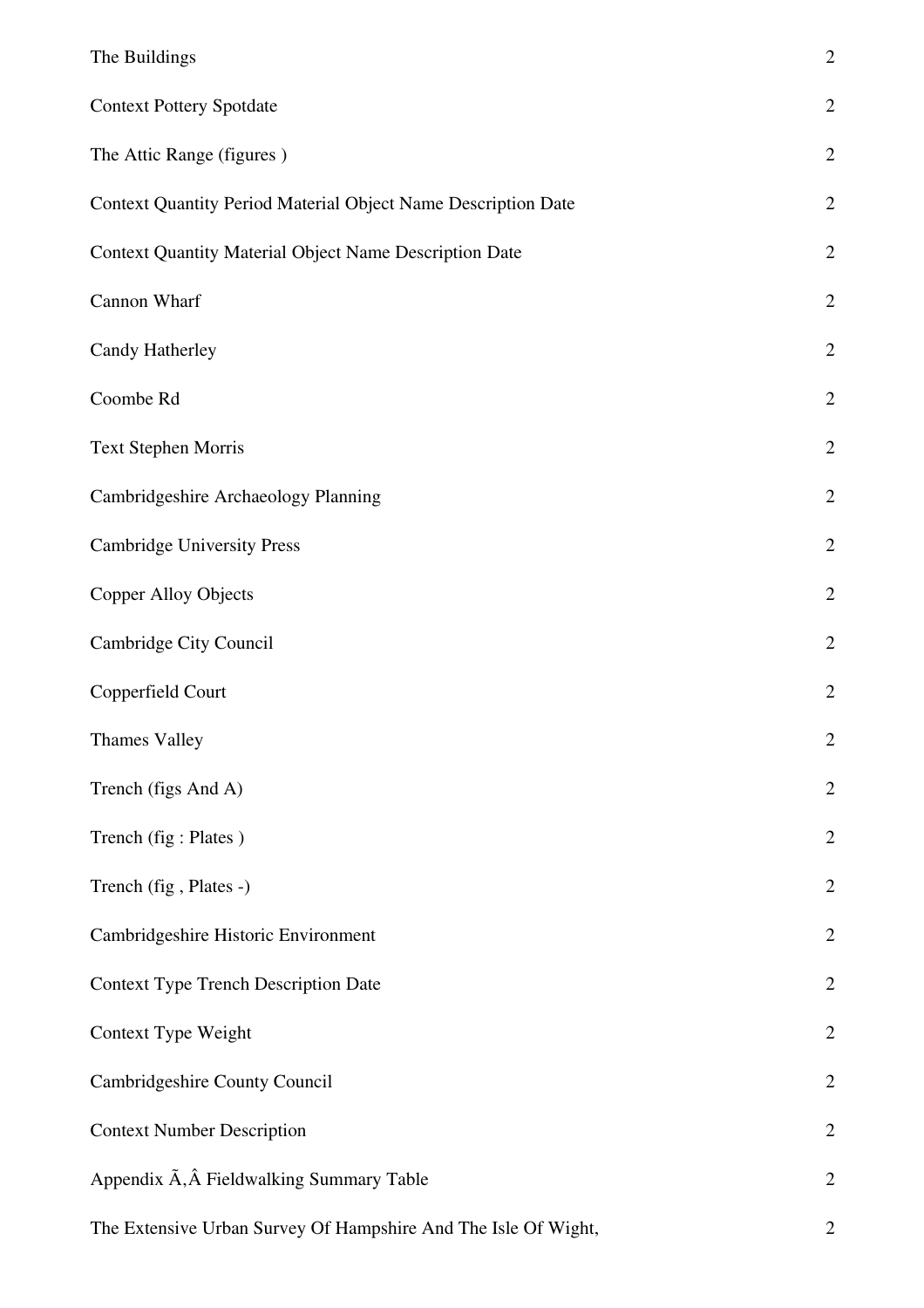| <b>Contact Sheet Of Digital Photographs</b>        | $\overline{c}$ |
|----------------------------------------------------|----------------|
| The Fabrics                                        | $\overline{c}$ |
| The Excavation And Recording Of The Villa          | $\overline{c}$ |
| <b>Appendix: Context Records</b>                   | $\overline{c}$ |
| Appendix, Context Summary                          | $\overline{c}$ |
| <b>Contex Material Quantity Weight Period</b>      | $\overline{c}$ |
| Tower Road, Gisleham                               | $\overline{c}$ |
| The Farmhouse And Other Buildings                  | $\overline{c}$ |
| The Finds By Erica Macey-bracken                   | $\overline{c}$ |
| <b>Conservation Team Abbey Road</b>                | $\overline{c}$ |
| Conservatory                                       | $\overline{c}$ |
| The Finds And Environmental Evidence               | $\overline{c}$ |
| The Faunal Remains                                 | $\overline{c}$ |
| The Finds (richenda Goffin)                        | $\overline{c}$ |
| <b>Context Category Description Trench Period</b>  | $\overline{c}$ |
| Trackways                                          | $\overline{c}$ |
| Appendix A, A Full Geophysical Survey Report       | $\overline{c}$ |
| <b>Context Fabric Description Quantity Weight</b>  | $\overline{c}$ |
| Appendix Iii                                       | $\overline{c}$ |
| Trauma                                             | $\overline{c}$ |
| Context Feature Trench Identifier Type Description | $\overline{c}$ |
| <b>Context Groups</b>                              | $\overline{c}$ |
| The Coins Ian Meadows                              | $\overline{c}$ |
| <b>Context Description Type Number</b>             | $\overline{c}$ |
| The Dovecote                                       | $\overline{c}$ |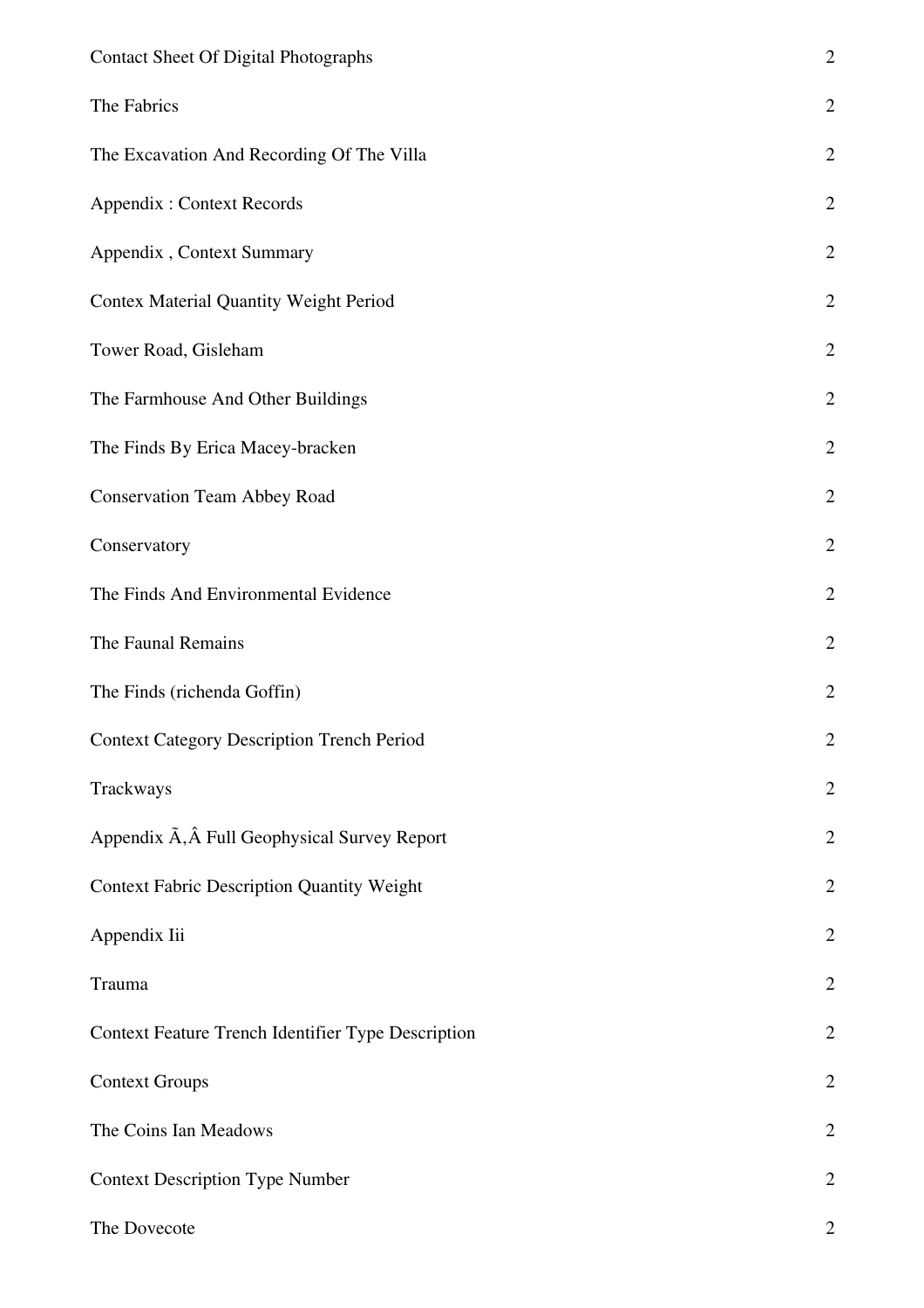| The Environmental Archaeology Consultancy   | $\overline{2}$   |
|---------------------------------------------|------------------|
| <b>Context Context</b>                      | $\overline{2}$   |
| <b>Context Date Species Quantity Weight</b> | $\overline{2}$   |
| Appendix Ã, Trench Summaries                | $\overline{2}$   |
| Transect                                    | $\overline{2}$   |
| The Drawn Record                            | $\overline{2}$   |
| Earl Of                                     | $\overline{c}$   |
| Culvert                                     | $\overline{2}$   |
| South-east North-west                       | $\overline{c}$   |
| Early/mid Saxon                             | $\overline{2}$   |
| Early Prehistoric                           | $\overline{c}$   |
| Early-middle Saxon Hand-built Wares         | $\overline{2}$   |
| <b>Trench Summary</b>                       | $\overline{2}$   |
| <b>Enterprise Cafe</b>                      | $\mathbf{2}$     |
| Entrance                                    | $\boldsymbol{2}$ |
| <b>Specialist Services And Reports</b>      | $\overline{2}$   |
| Aberystwyth                                 | $\overline{2}$   |
| <b>Brown Clay</b>                           | $\overline{2}$   |
| Trench Plan                                 | $\overline{2}$   |
| Elateridae                                  | $\overline{2}$   |
| Earthworks                                  | $\overline{2}$   |
| <b>Brief Historical Background</b>          | $\overline{2}$   |
| Southend                                    | $\overline{2}$   |
| Trench Six                                  | $\overline{c}$   |
| Brief Historical Archaeological Background  | $\mathbf{2}$     |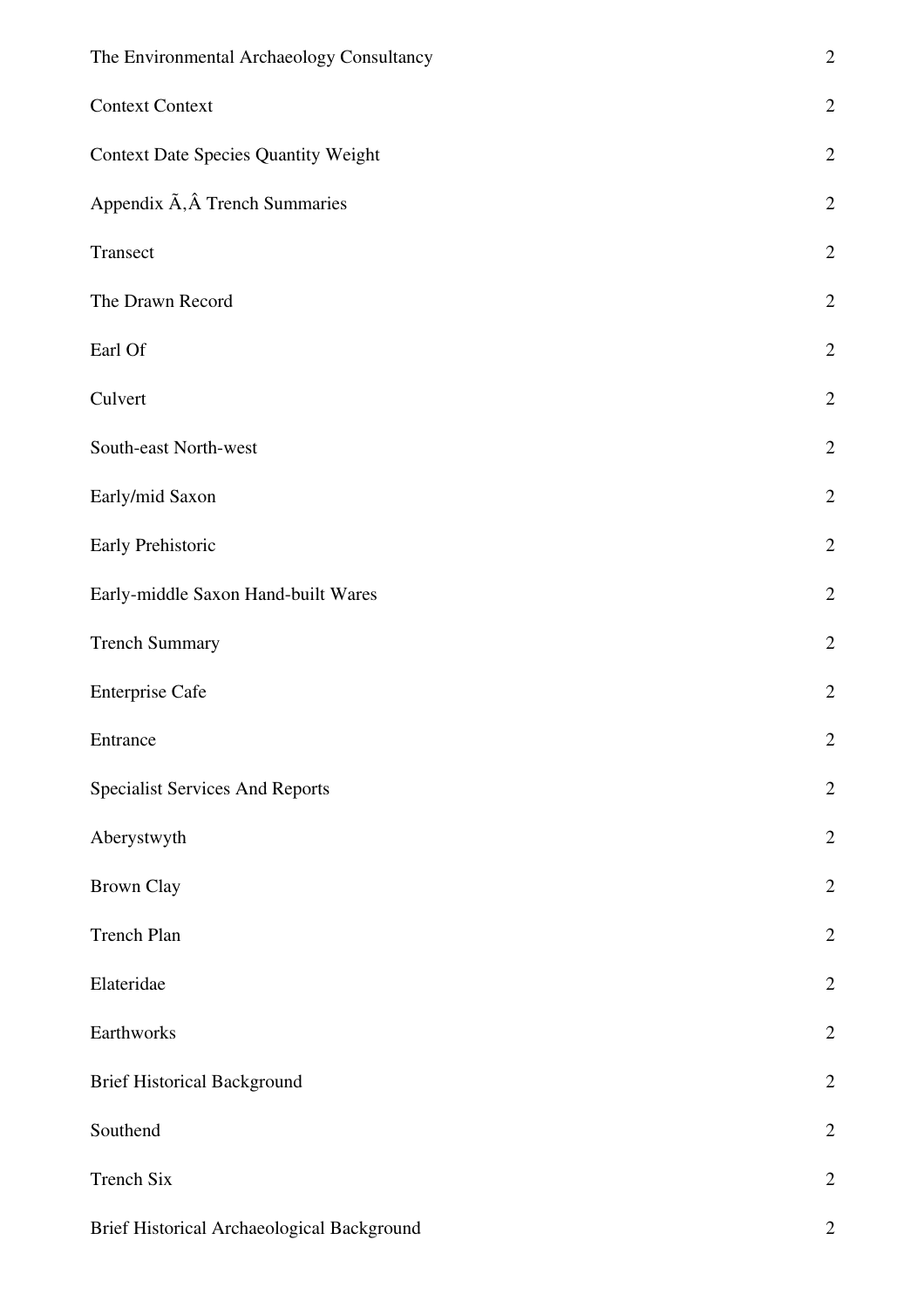| <b>Trench Records</b>                            | $\overline{c}$ |
|--------------------------------------------------|----------------|
| Early-medieval                                   | $\overline{c}$ |
| Abbot                                            | $\overline{c}$ |
| <b>British Academy</b>                           | $\overline{c}$ |
| <b>Edmonton Sports Social Club</b>               | $\overline{2}$ |
| <b>Trench Trench</b>                             | $\overline{2}$ |
| Species Representation                           | $\overline{2}$ |
| Trenches, And                                    | $\overline{2}$ |
| <b>Species Comments</b>                          | $\overline{c}$ |
| <b>East Facing</b>                               | $\overline{2}$ |
| East Anglia                                      | $\overline{2}$ |
| Somerset                                         | $\overline{c}$ |
| Souterrain []                                    | $\overline{c}$ |
| <b>East Elevation</b>                            | $\overline{c}$ |
| Sources Reference                                | $\overline{2}$ |
| Spire House                                      | $\overline{c}$ |
| <b>Eleanor Ramsey</b>                            | $\overline{2}$ |
| Southampton Road                                 | $\overline{c}$ |
| South Elevation (plate)                          | $\overline{2}$ |
| Earthwork And Metal-detecting Surveys            | $\overline{c}$ |
| East Sussex                                      | $\overline{c}$ |
| East Saltoun Farm                                | $\overline{2}$ |
| <b>Enviromental Evidence</b>                     | $\overline{c}$ |
| Post-hole Unknown                                | $\mathbf{1}$   |
| Postexcavation Assessment And Report Compilation | $\mathbf{1}$   |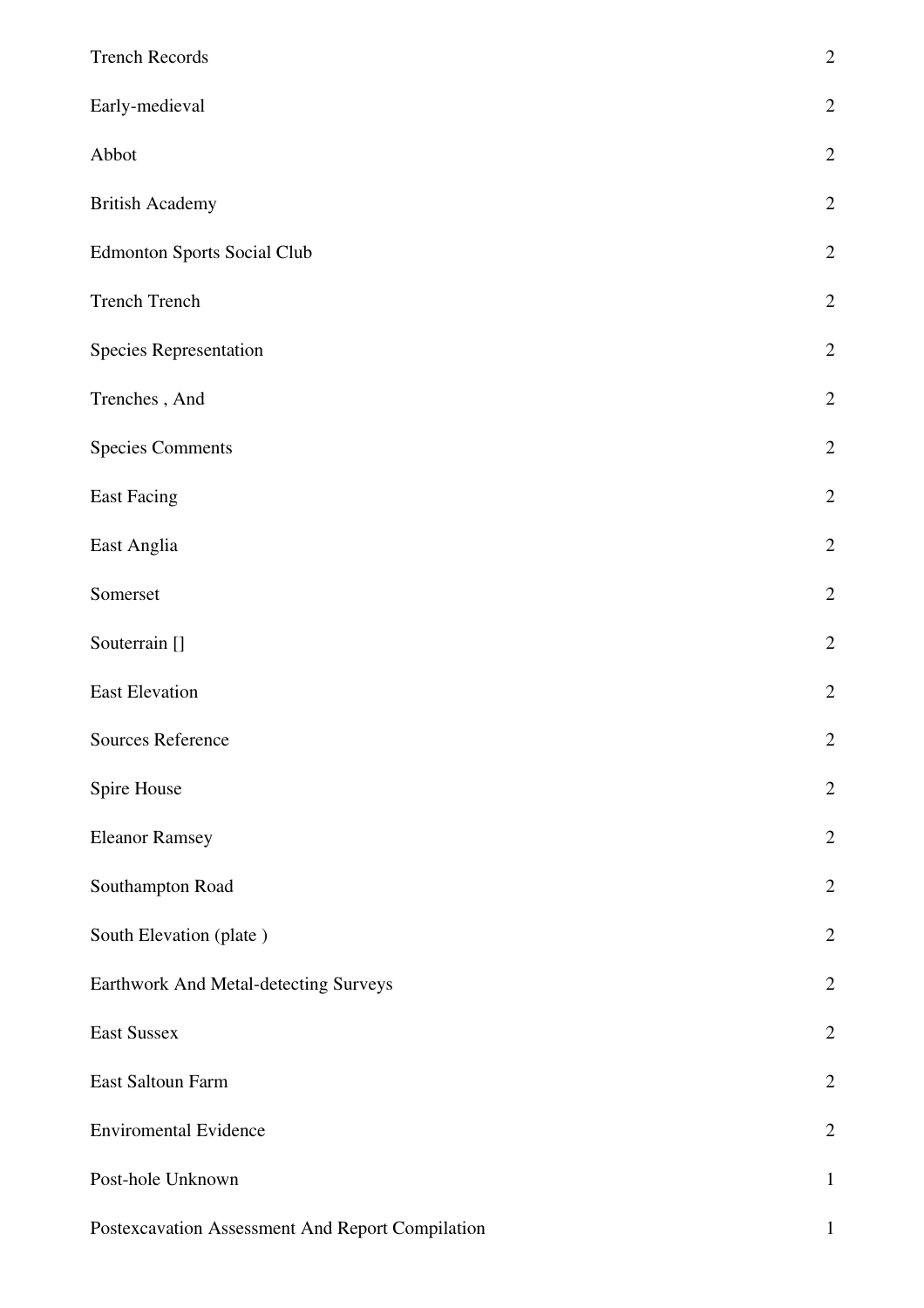| The Church Of St Margaret                                  | $\,1\,$      |
|------------------------------------------------------------|--------------|
| Post-fieldwork Assessment Of                               | $\mathbf{1}$ |
| Whitworth Lane                                             | $\mathbf{1}$ |
| The Clay Pipes                                             | $\mathbf{1}$ |
| <b>Treatment Works</b>                                     | $\mathbf{1}$ |
| Tree Bridge, Nunthorpe E Pr //                             | $\mathbf{1}$ |
| Post-excavation/post-recording Work And Report Preparation | $\mathbf{1}$ |
| Whiteside                                                  | $\mathbf{1}$ |
| Post-medieval (ad-ad)                                      | $\mathbf{1}$ |
| South Road                                                 | $\mathbf{1}$ |
| Post-medieval (figs -)                                     | $\mathbf{1}$ |
| South Wall                                                 | $\mathbf{1}$ |
| <b>Trafalgar Grove</b>                                     | $\mathbf{1}$ |
| Post-medieval (ad -)                                       | $\mathbf{1}$ |
| The East Range                                             | $\mathbf{1}$ |
| Whiteladies Road                                           | $\mathbf{1}$ |
| <b>Trench Twelve</b>                                       | $\mathbf{1}$ |
| White Hall                                                 | $\mathbf{1}$ |
| The East Elevation (plates And)                            | $\mathbf{1}$ |
| Site Wide Stratigraphy                                     | $\mathbf{1}$ |
| Post-excavation Analysis                                   | $\mathbf{1}$ |
| Width Detail                                               | $\mathbf{1}$ |
| Posthole []                                                | $\mathbf{1}$ |
| Post-excavation And Publication                            | $\mathbf{1}$ |
| The Church Building                                        | $\mathbf{1}$ |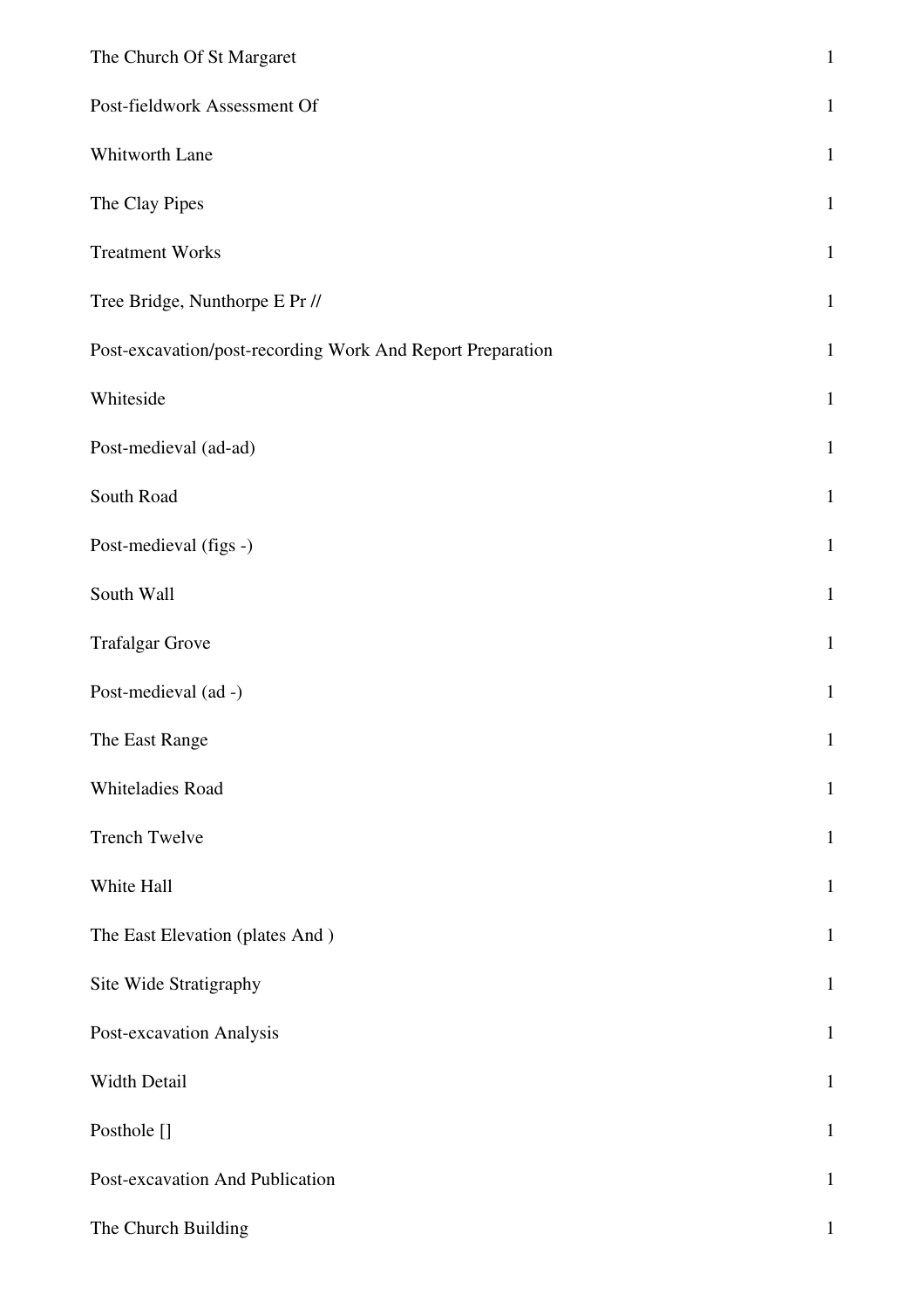| Post-deposition                                                                | $\mathbf 1$  |
|--------------------------------------------------------------------------------|--------------|
| The Chapel                                                                     | $\mathbf{1}$ |
| Wetherspoons                                                                   | $\mathbf{1}$ |
| Post Roman Pottery                                                             | $\mathbf{1}$ |
| Post Roman Pottery Archive                                                     | $\mathbf{1}$ |
| <b>Trial Trench Evaluation Results</b>                                         | $\mathbf{1}$ |
| The Environment Agency                                                         | $\mathbf{1}$ |
| A Brief History Of Clapton                                                     | $\mathbf{1}$ |
| Posthole Group                                                                 | $\mathbf{1}$ |
| Wetland Archaeology Environments Research Centre                               | $\mathbf{1}$ |
| Post-excavation Task                                                           | $\mathbf{1}$ |
| Post-medieval (figure)                                                         | $\mathbf{1}$ |
| South Range                                                                    | $\mathbf{1}$ |
| The Edwardian Municipal Park $(\tilde{A}, \hat{A})$                            | $\mathbf{1}$ |
| Widow Mark                                                                     | $\mathbf{1}$ |
| Wick Farm                                                                      | $\mathbf{1}$ |
| The Church Of                                                                  | $\mathbf{1}$ |
| The English Heritage National Monuments Record National Inventory (nmr Natinv) | $\mathbf{1}$ |
| Post-excavation Work                                                           | $\mathbf{1}$ |
| The Clay Tobacco Pipes                                                         | $\mathbf{1}$ |
| The Development Of The Town                                                    | $\mathbf{1}$ |
| <b>Wharton Court</b>                                                           | $\mathbf{1}$ |
| The Development Area                                                           | $\mathbf{1}$ |
| The Development                                                                | $\mathbf{1}$ |
| Post-saxon                                                                     | $\mathbf{1}$ |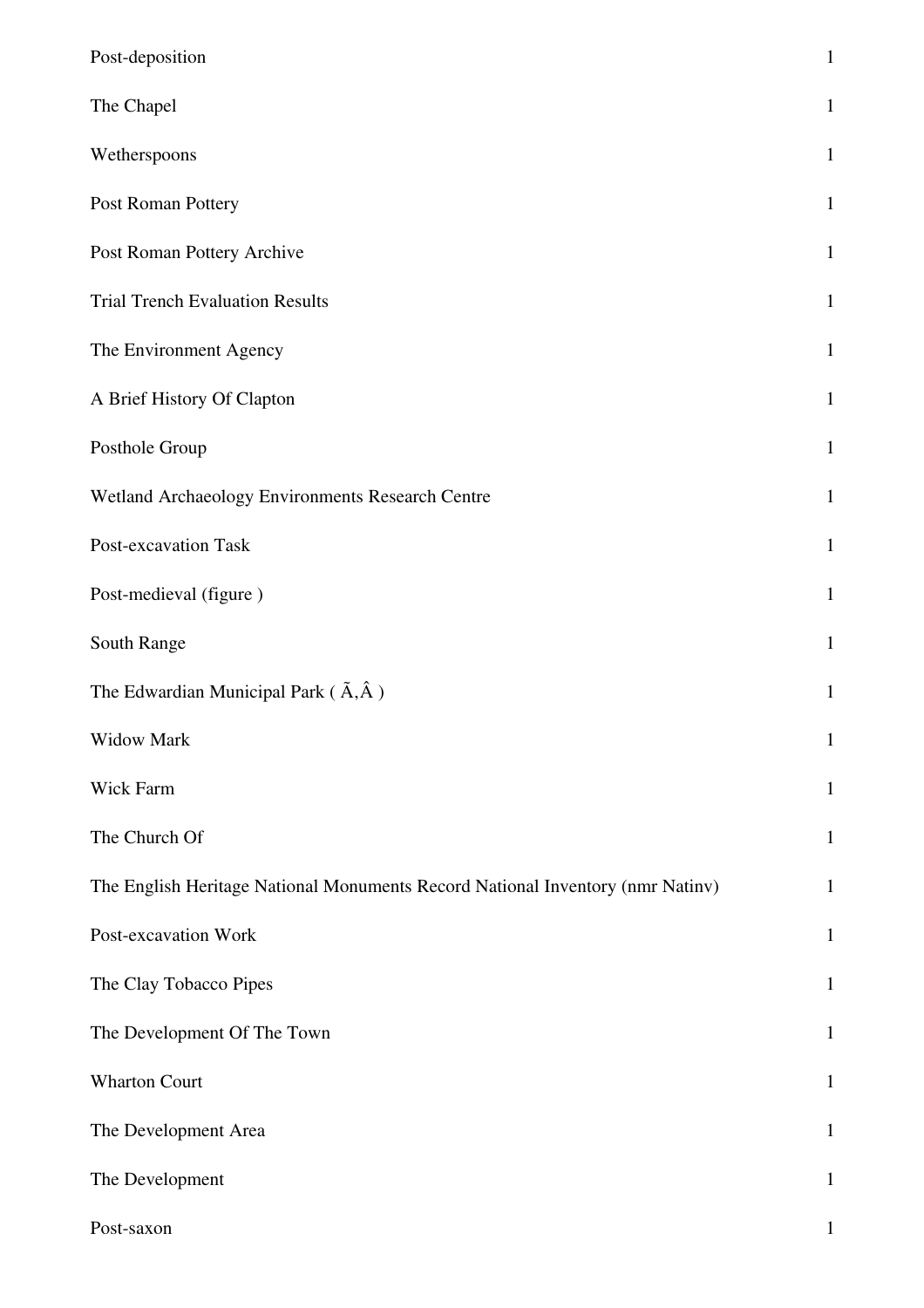| What Does The Presence Of The Structure Suggest About The | $\mathbf{1}$ |
|-----------------------------------------------------------|--------------|
| The Contractor                                            | $\mathbf{1}$ |
| Whelar                                                    | $\mathbf{1}$ |
| Post-medieval Well                                        | $\mathbf{1}$ |
| Trial Trench Methodology                                  | $\mathbf{1}$ |
| Site Supervisors                                          | $\mathbf{1}$ |
| Post-medievalfinds                                        | $\mathbf{1}$ |
| Post-roman Site Development                               | $\mathbf{1}$ |
| The Cowen Library, University Of Newcastle                | $\mathbf{1}$ |
| The Dating                                                | $\mathbf{1}$ |
| The Croft, Church St, Kintbury, West Berkshire            | $\mathbf{1}$ |
| Site Survey:                                              | $\mathbf{1}$ |
| <b>Trial Trench Results</b>                               | $\mathbf{1}$ |
| The Daub And Wall Plaster                                 | $\mathbf{1}$ |
| The Detached Buildings                                    | $\mathbf{1}$ |
| The Copper Alloy Objects                                  | $\mathbf{1}$ |
| Post-roman Period                                         | $\mathbf{1}$ |
| The Deer Hemmel                                           | $\mathbf{1}$ |
| <b>Post-medieval Remains</b>                              | $\mathbf{1}$ |
| Post-medieval Pottery Anne Foard-colby                    | $\mathbf{1}$ |
| Whineray                                                  | $\mathbf{1}$ |
| Post-medieval Gravel Quarry Pits                          | $\mathbf{1}$ |
| The Drainage Features                                     | $\mathbf{1}$ |
| Post-medieval Modern (-)                                  | $\mathbf{1}$ |
| Site Visit And Photography                                | $\mathbf 1$  |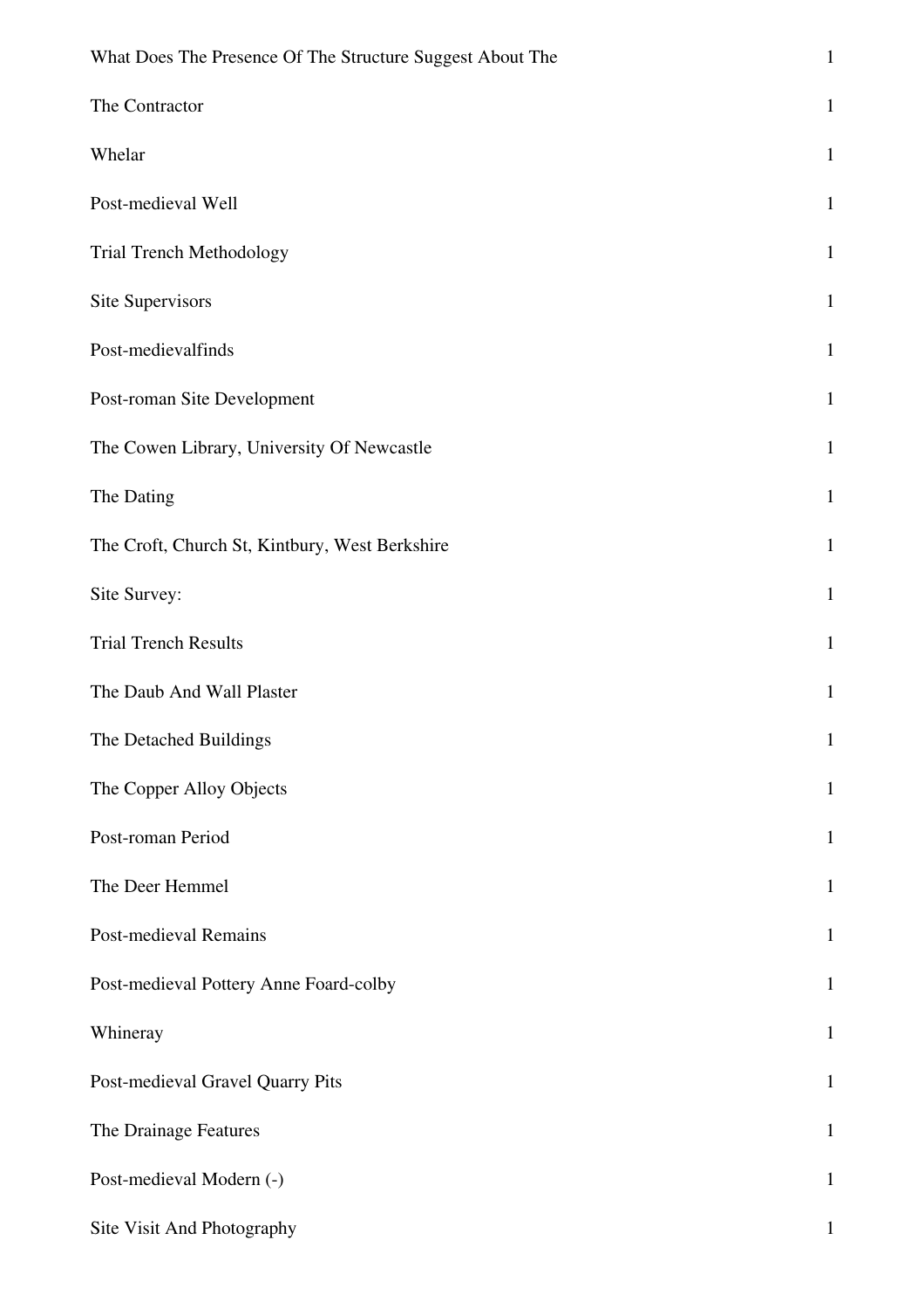| Post-medieval And Modern Evidence                                    | $\mathbf{1}$ |
|----------------------------------------------------------------------|--------------|
| Postcode                                                             | $\mathbf{1}$ |
| The Drascombe Locker (block)                                         | $\mathbf{1}$ |
| Wharf House                                                          | $\mathbf{1}$ |
| <b>Treatment Of Finds</b>                                            | $\mathbf{1}$ |
| Post-medieval And Modern Drainage                                    | $\mathbf{1}$ |
| The Distribution Of Agricultural And Topographical Features          | $\mathbf{1}$ |
| Post-medieval Period (-)                                             | $\mathbf{1}$ |
| The Coins                                                            | $\mathbf{1}$ |
| Post-medieval Period (adA, Aad)                                      | $\mathbf{1}$ |
| Transport Interchange                                                | $\mathbf{1}$ |
| When                                                                 | $\mathbf{1}$ |
| <b>Transfer Printed Wares</b>                                        | $\mathbf{1}$ |
| Post Roman And Medieval                                              | $\mathbf{1}$ |
| The Development Proposals                                            | $\mathbf{1}$ |
| <b>Whalley Abbey Gatehouse</b>                                       | $\mathbf{1}$ |
| South-east                                                           | $\mathbf{1}$ |
| The Development Proposal                                             | $\mathbf{1}$ |
| Transepts (fig, Plates -)                                            | $\mathbf{1}$ |
| <b>Sites And Monuments Data</b>                                      | $\mathbf{1}$ |
| Wildmere Lane, Holywell Row                                          | $\mathbf{1}$ |
| Ploghsoil                                                            | $\mathbf{1}$ |
| A Report On The Archaeological Monitoring Of Groundworks At The Base | $\mathbf{1}$ |
| Plot Axes                                                            | $\mathbf{1}$ |
| The Female Wc (figures And A)                                        | 1            |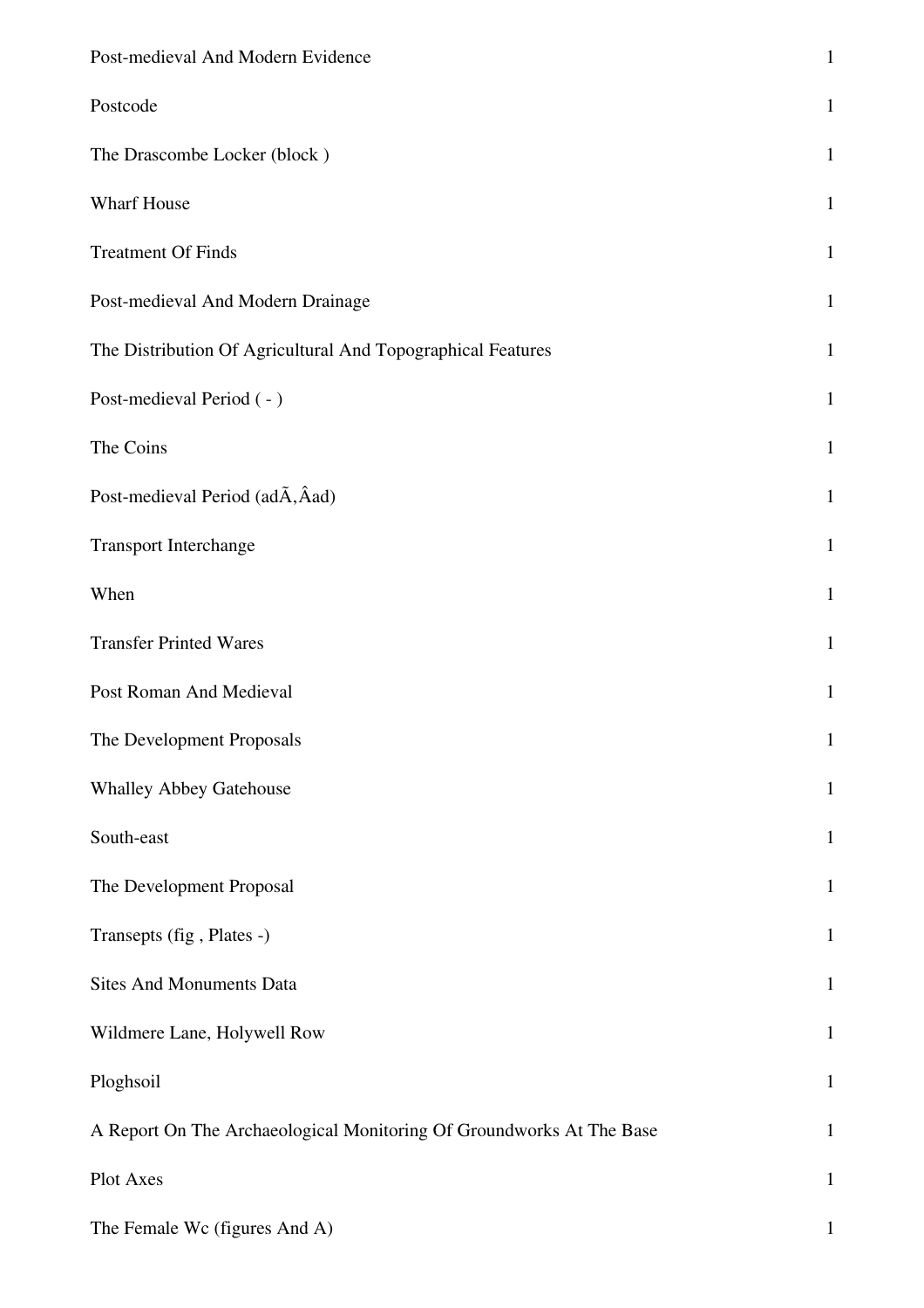| Playing Field                                                    | $\,1\,$      |
|------------------------------------------------------------------|--------------|
| Playground                                                       | $\mathbf{1}$ |
| <b>Plates And Illustrations</b>                                  | $\mathbf{1}$ |
| Ageing Evidence                                                  | $\mathbf{1}$ |
| Tower And Penrith                                                | $\mathbf{1}$ |
| Platform                                                         | $\mathbf{1}$ |
| Platforms                                                        | $\mathbf{1}$ |
| The Faunal Remains (appendix)                                    | $\mathbf{1}$ |
| Plot Histories                                                   | $\mathbf{1}$ |
| South Gloucestershire                                            | $\mathbf{1}$ |
| Trench Two:                                                      | $\mathbf{1}$ |
| South Herts Greyware                                             | $\mathbf{1}$ |
| Ploughsoil And Subsoil                                           | $\mathbf{1}$ |
| Plymouth                                                         | $\mathbf{1}$ |
| The Farmhouse                                                    | $1\,$        |
| <b>Ageing And Measurements</b>                                   | $\mathbf{1}$ |
| Wildlife                                                         | $\mathbf{1}$ |
| Plot Landowner Occupier Name State Acreage                       | $\mathbf{1}$ |
| South Generator Building                                         | $\mathbf{1}$ |
| Sites And Monuments Record, County Hall, Morpeth, Northumberland | $\mathbf{1}$ |
| Plough                                                           | $\mathbf{1}$ |
| Plate                                                            | $\mathbf{1}$ |
| <b>Sites And Monuments Records</b>                               | $\mathbf{1}$ |
| William Butterfield                                              | $\mathbf{1}$ |
| Planning Advisory Section                                        | $\mathbf{1}$ |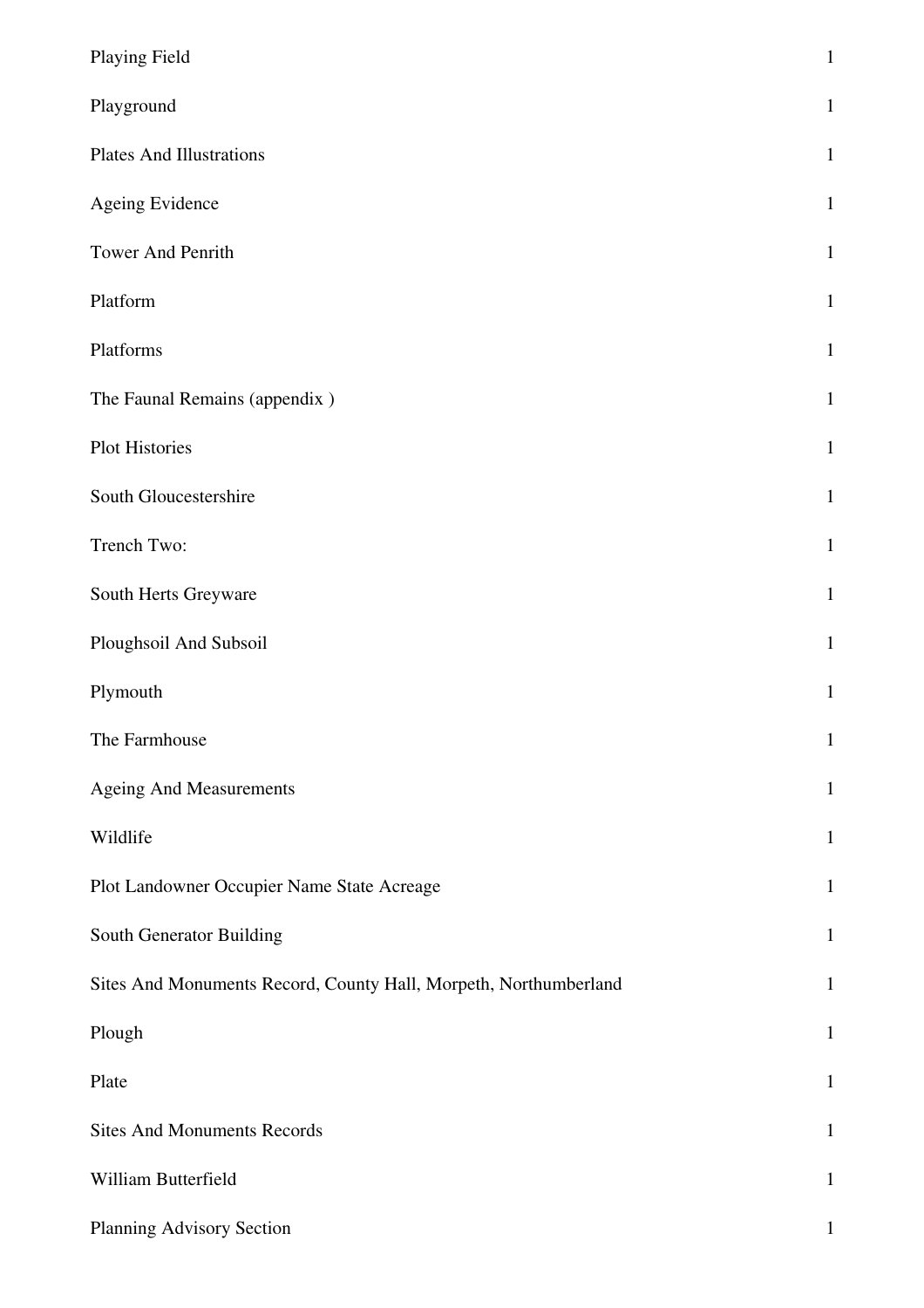| Planning And Countryside Advice                 | $\mathbf 1$  |
|-------------------------------------------------|--------------|
| Planning Application                            | $\mathbf{1}$ |
| Agency                                          | $\mathbf{1}$ |
| The Finds By Stephanie Ratkai                   | $\mathbf{1}$ |
| William Of Warenne                              | $\mathbf{1}$ |
| William Walker                                  | $\mathbf{1}$ |
| Sites Of Unknown Date                           | $\mathbf{1}$ |
| The First Floor (figure, Plate -)               | $\mathbf 1$  |
| The Finds Richenda Goffin, July                 | $\mathbf 1$  |
| Sites Of Archaeological And Historical Interest | $\mathbf 1$  |
| South Facing                                    | $\mathbf{1}$ |
| Planning Consultant Hives Planning              | $\mathbf{1}$ |
| South Frame                                     | $\mathbf 1$  |
| <b>Plant Remains</b>                            | $\mathbf{1}$ |
| The Finds Appendix                              | $\mathbf{1}$ |
| The Finds Andy Chapman                          | $\mathbf{1}$ |
| Trial Pit And Test Pit Locations                | $\mathbf{1}$ |
| Sites And Monuments Records (smr)               | $\mathbf{1}$ |
| Plant Macrofossil Analysis                      | $\mathbf{1}$ |
| <b>Planning Dept</b>                            | $\mathbf{1}$ |
| <b>Planning Context</b>                         | $\mathbf{1}$ |
| Wildmere Lane, Holywell Row, Mildenhall         | $\mathbf{1}$ |
| <b>Planning Frameworks</b>                      | $\mathbf{1}$ |
| Plans                                           | $\mathbf{1}$ |
| The Exterior Elevations                         | $\mathbf{1}$ |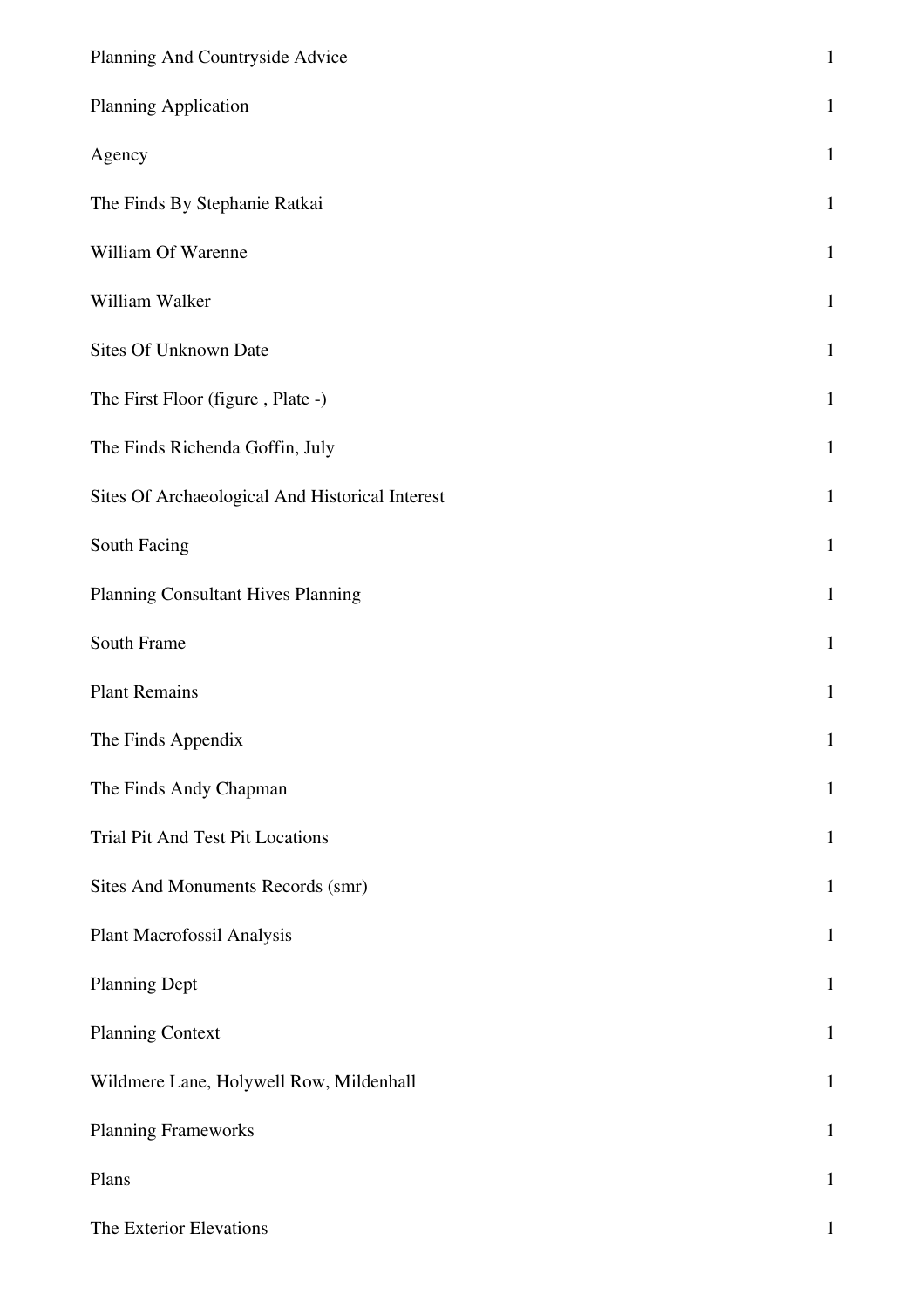| Pmed                                                            | $\mathbf{1}$ |
|-----------------------------------------------------------------|--------------|
| Post Fieldwork Methodologies                                    | $\mathbf{1}$ |
| Township Of Haydon                                              | $\mathbf{1}$ |
| <b>Trac</b>                                                     | $\mathbf{1}$ |
| Post Holes                                                      | $\mathbf{1}$ |
| Widthoftrochlea                                                 | $\mathbf{1}$ |
| Ageing                                                          | $\mathbf{1}$ |
| Post Excavation                                                 | $\mathbf{1}$ |
| Possible Yard Surface                                           | $\mathbf{1}$ |
| Possible Post-medieval Robbing                                  | $\mathbf{1}$ |
| A Report On The Archaeological Monitoring Of Groundworks For An | $\mathbf{1}$ |
| Post Deveral-rimbury                                            | $\mathbf{1}$ |
| Wigan Flood                                                     | $\mathbf{1}$ |
| The Evaluation Trench                                           | $\mathbf{1}$ |
| The Evaluation Evidence                                         | 1            |
| Post Medieval Period                                            | $\mathbf{1}$ |
| South Porch (fig, Plates -)                                     | $\mathbf{1}$ |
| Post Medieval Pottery                                           | $\mathbf{1}$ |
| Sitedetail                                                      | $\mathbf{1}$ |
| <b>Trade And Business Directories</b>                           | $\mathbf{1}$ |
| The Environmental Evidence By Dr Emma Tetlow                    | $\mathbf{1}$ |
| The Environmental Samples                                       | $\mathbf{1}$ |
| The Evaluation And Watching Brief                               | $\mathbf{1}$ |
| Post Medieval (ad $\tilde{A}$ , $\hat{A}$ Ad)                   | $\mathbf{1}$ |
| Post Medieval Activity                                          | 1            |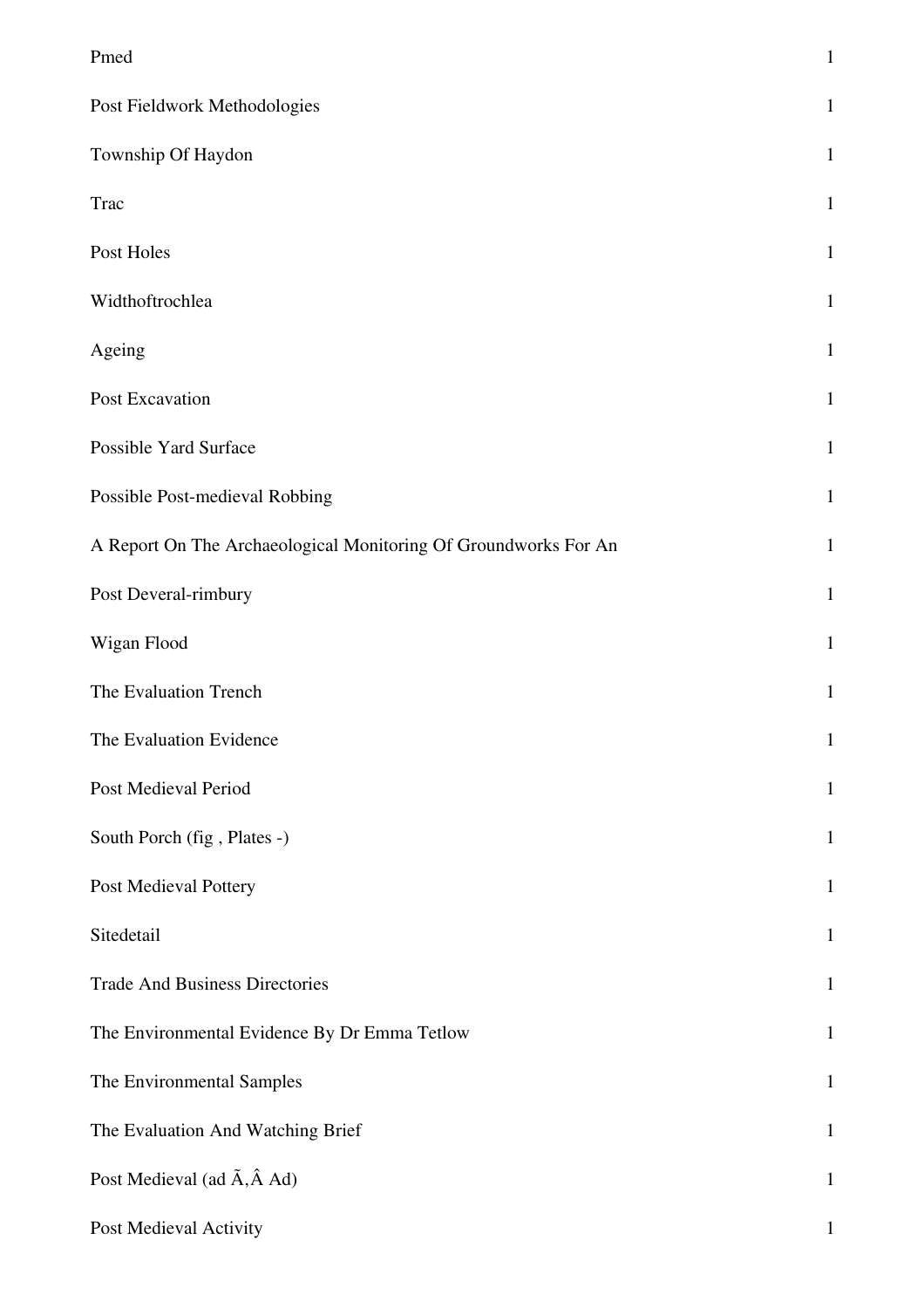| The Ceramics                           | $\mathbf 1$  |
|----------------------------------------|--------------|
| Post Medieval And Early Modern Pottery | $\mathbf{1}$ |
| Town Moor                              | $\mathbf{1}$ |
| Possible Local List Buildings          | $\mathbf{1}$ |
| Trench Two (figures And)               | $\mathbf{1}$ |
| Policy Background                      | $\mathbf{1}$ |
| Pollen Analyses                        | $\mathbf{1}$ |
| Pollen Analysis                        | $\mathbf{1}$ |
| Polychrome Banded Wall                 | $\mathbf{1}$ |
| Police Station Hall                    | $\mathbf{1}$ |
| The Existing Statutory Framework       | $\mathbf{1}$ |
| South London                           | $\mathbf{1}$ |
| The Exterior (appendix)                | $\mathbf{1}$ |
| The Extensive Urban Survey             | $\mathbf{1}$ |
| Polarity                               | $\mathbf{1}$ |
| The Express Lifts Archive              | $\mathbf{1}$ |
| Polytechnic University                 | $\mathbf{1}$ |
| Trench Twelve Trench Thirteen          | $1\,$        |
| South Lynn                             | $\mathbf{1}$ |
| Porch                                  | $\mathbf{1}$ |
| <b>Possible Building Remains</b>       | $\mathbf{1}$ |
| Possible Farm Structure                | $\mathbf{1}$ |
| Possible Female                        | $\mathbf{1}$ |
| Pope                                   | $\mathbf{1}$ |
| Tower Trench                           | $\mathbf{1}$ |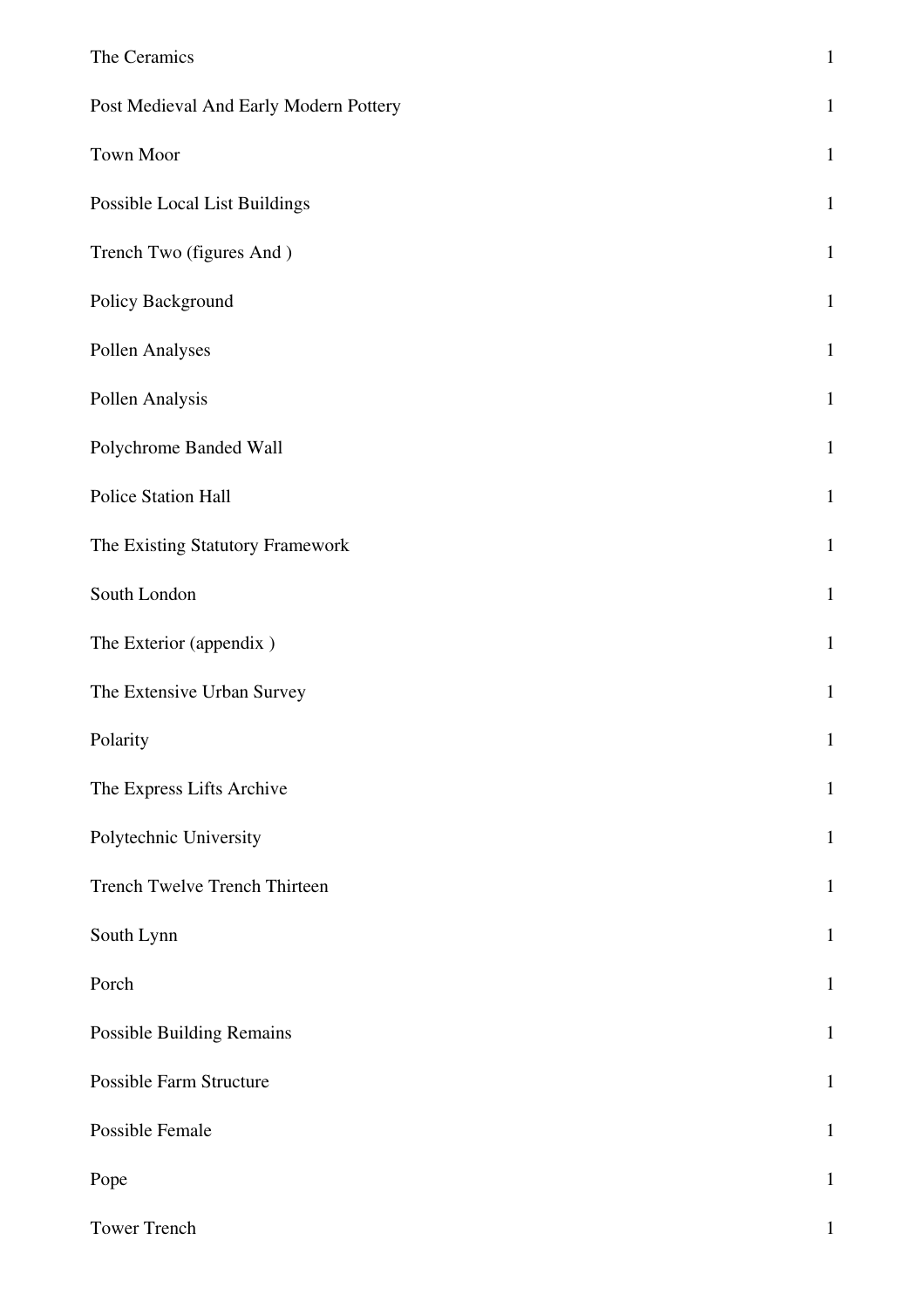| The Excavation (figs,,)                                   | $\mathbf{1}$ |
|-----------------------------------------------------------|--------------|
| Pond Drain                                                | $\mathbf{1}$ |
| Pool Area                                                 | $\mathbf{1}$ |
| <b>Tower Transepts</b>                                    | $\mathbf{1}$ |
| Poole                                                     | $\mathbf{1}$ |
| <b>Trade And External Contacts</b>                        | $\mathbf{1}$ |
| Westgate Street,                                          | $\mathbf{1}$ |
| Proceedings Of The Prehistoric Society : -                | $\mathbf{1}$ |
| A Report On The Archaeological Monitoring Of Improvements | $\mathbf{1}$ |
| Site Setting                                              | $\mathbf{1}$ |
| A Report On The Archaeological                            | $\mathbf{1}$ |
| <b>Thanks</b>                                             | $\mathbf{1}$ |
| That There Was Other Concrete Like This                   | $\mathbf{1}$ |
| Trench (fig A)                                            | $\mathbf{1}$ |
| Probable Location                                         | $\mathbf{1}$ |
| The Abbey Cemetery                                        | $\mathbf{1}$ |
| Priory Of St James                                        | $\mathbf{1}$ |
| Advisor                                                   | $\mathbf{1}$ |
| Private                                                   | $\mathbf{1}$ |
| Probable                                                  | $\mathbf{1}$ |
| Thames Water Utilities Ltd                                | $\mathbf{1}$ |
| South-west Area                                           | $\mathbf{1}$ |
| Programme Of Archaeological Recording                     | $\mathbf{1}$ |
| Programme Of Archaeological                               | $\mathbf{1}$ |
| Programme Of Archaeological Works                         | $\mathbf{1}$ |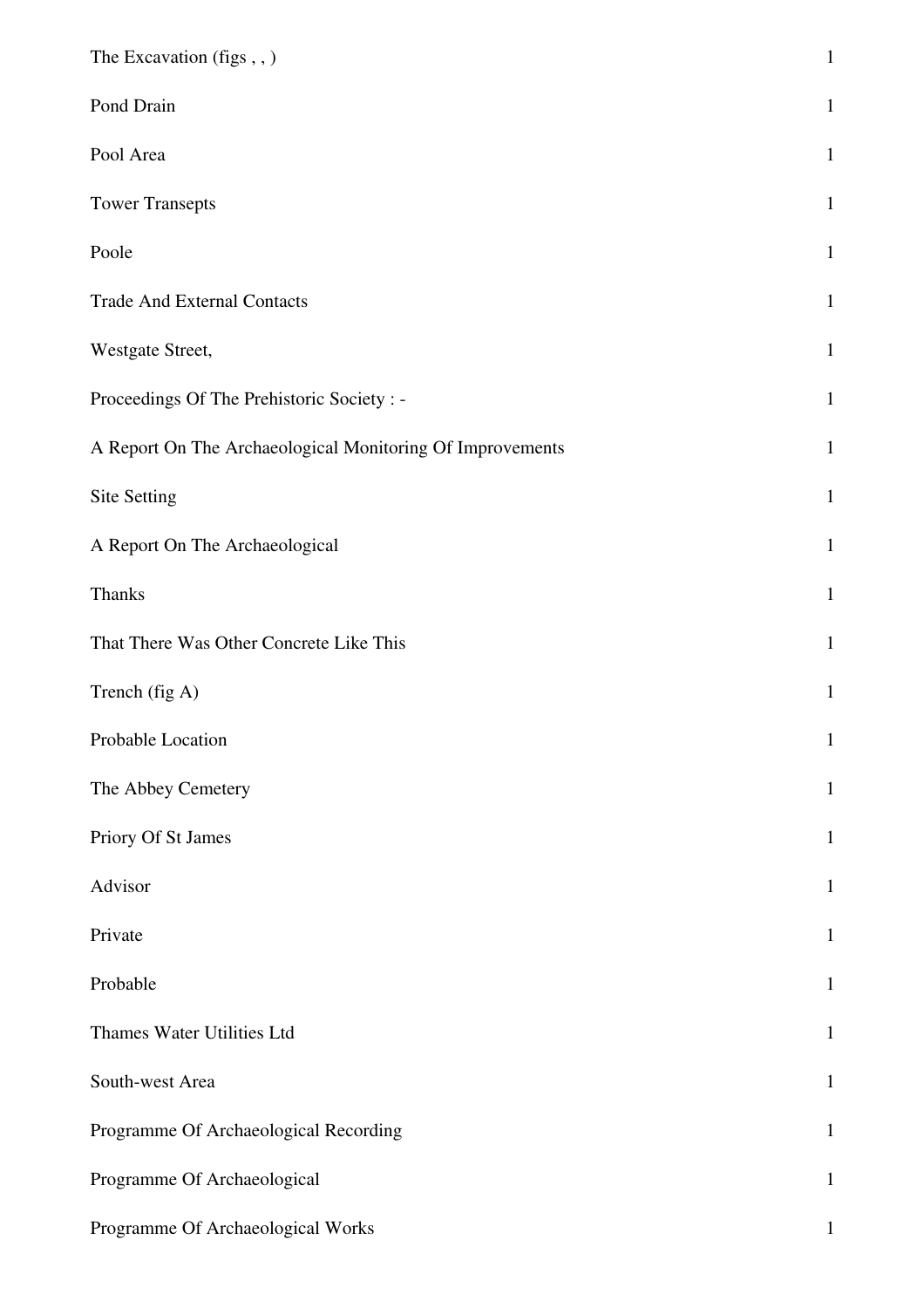| Programme Of Archaological                  | $\mathbf 1$  |
|---------------------------------------------|--------------|
| Went Building                               | $\mathbf{1}$ |
| Trial Trenching Methodology (brief)         | $\mathbf{1}$ |
| Thackray,                                   | $\mathbf{1}$ |
| Trench Ten                                  | $\mathbf{1}$ |
| <b>Trench Thirteen</b>                      | $\mathbf{1}$ |
| Site Plan And Areas Of Observation          | $\mathbf{1}$ |
| Processing Methods                          | $\mathbf{1}$ |
| South-west Bedroom                          | $1\,$        |
| Thames Valley Archaeological Services       | $\mathbf{1}$ |
| The Abbey Church                            | $\mathbf{1}$ |
| The Abbey Of St James                       | $\mathbf{1}$ |
| Trench (fig , Plates )                      | $\mathbf{1}$ |
| Trench (fig, And A)                         | $\mathbf{1}$ |
| Previous Work And Archaeological Background | 1            |
| Previous Work And Background                | $\mathbf{1}$ |
| <b>Primary Historical Sources</b>           | $\mathbf{1}$ |
| Previous Work And History Of Site           | $\mathbf{1}$ |
| West Dereham And Holkham                    | $\mathbf{1}$ |
| West Durham                                 | $\mathbf{1}$ |
| West Elevation                              | $\mathbf{1}$ |
| West Elevation (fig, Plate)                 | $\mathbf{1}$ |
| Trench (fig) (plate)                        | $\mathbf{1}$ |
| Previous Excavations And Observations       | $\mathbf{1}$ |
| Previous Investigations Of The Site         | 1            |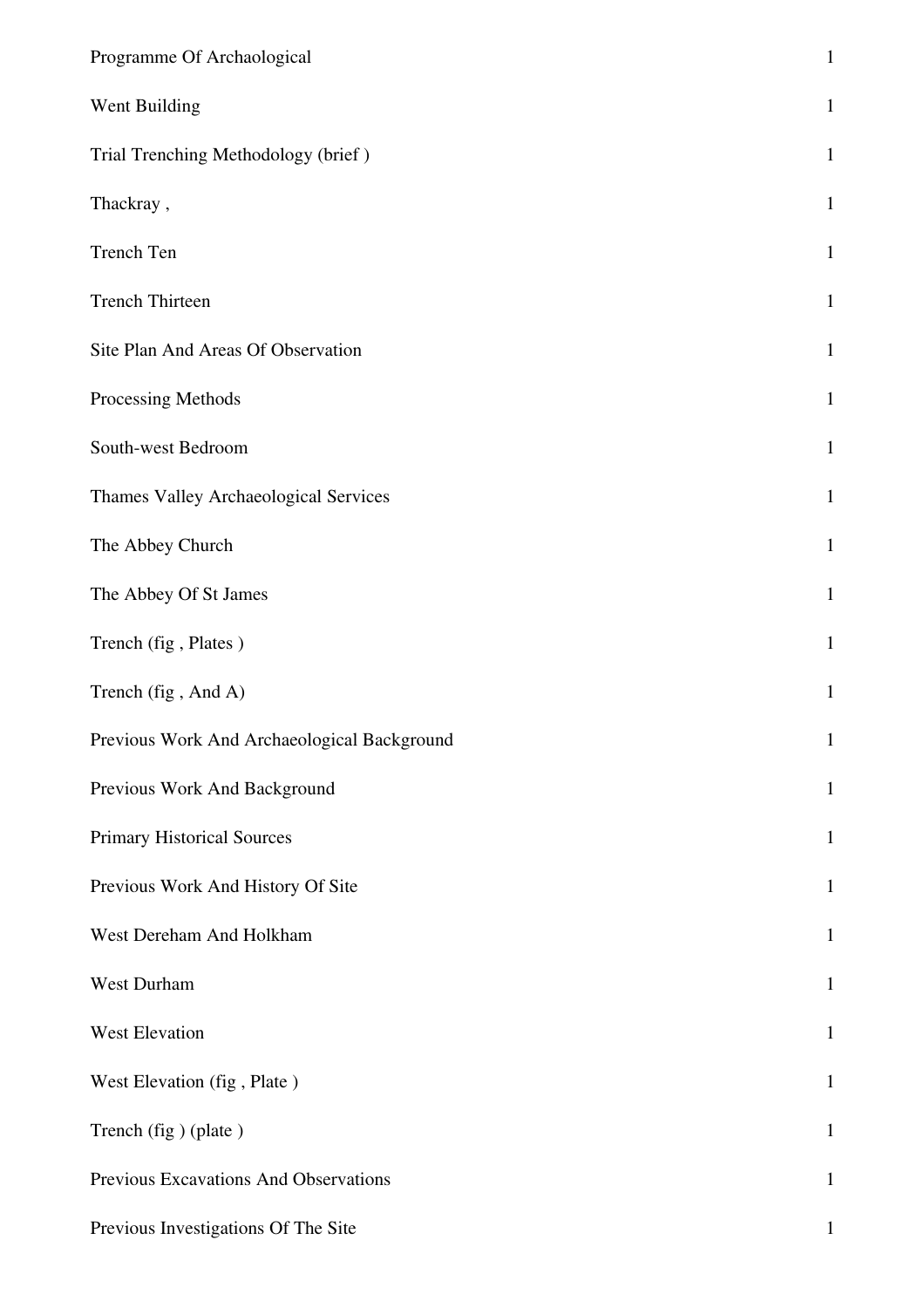| Wessex Archaeology, , Chamberhouse Farm, Thatcham, West       | $\mathbf{1}$ |
|---------------------------------------------------------------|--------------|
| Primary School                                                | $\mathbf{1}$ |
| <b>Printed Sources</b>                                        | $\mathbf{1}$ |
| South-eastnorth-west                                          | $\mathbf{1}$ |
| Printed Works                                                 | $\mathbf{1}$ |
| Site Smr Ngr Classification Period Grade                      | $\mathbf{1}$ |
| Wessex Archaeology, , Chamberhouse Farm, Thatcham, Berkshire: | $\mathbf{1}$ |
| Principally                                                   | $\mathbf{1}$ |
| Primitive Methodist                                           | $\mathbf{1}$ |
| The Anglo-saxon Pottery                                       | $\mathbf{1}$ |
| Primary School Playing Field                                  | $\mathbf{1}$ |
| Trial Trenching And Archaeological Excavation                 | $\mathbf{1}$ |
| <b>Adze Scraper Totals</b>                                    | $\mathbf{1}$ |
| The Administrative Complex (blocks)                           | $\mathbf{1}$ |
| Textile                                                       | $\mathbf{1}$ |
| Text Stephen Morris And Tony Walsh                            | $\mathbf{1}$ |
| Wayne Jarvis                                                  | $\mathbf{1}$ |
| Trench (figs $/$ , $/$ )                                      | $\mathbf{1}$ |
| Tewdrig                                                       | $\mathbf{1}$ |
| Wayne Cocroft                                                 | $\mathbf{1}$ |
| <b>Testpitting Results</b>                                    | $\mathbf 1$  |
| Project Manager Anthony Maull Cert Arch                       | $\mathbf{1}$ |
| Trial Trenching On Land To The North-west Of                  | $\mathbf{1}$ |
| Weatheralls And Brewhouse Lane                                | $\mathbf{1}$ |
| Project Management Standards                                  | $\mathbf{1}$ |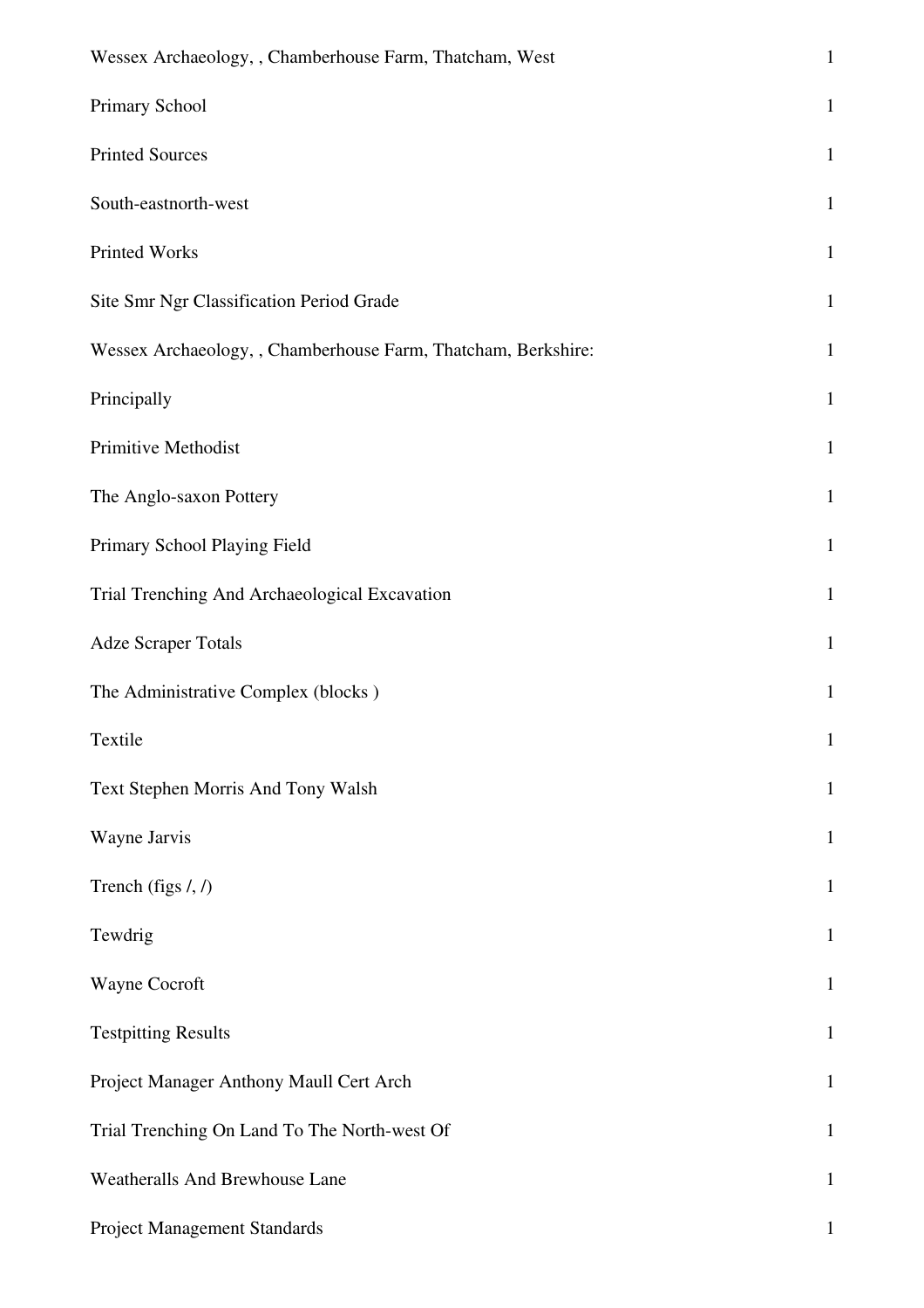| Text And Site Work                                         | $\mathbf{1}$ |
|------------------------------------------------------------|--------------|
| <b>Text And Research</b>                                   | $\mathbf{1}$ |
| <b>Text Adrian Butler</b>                                  | $\mathbf{1}$ |
| Weaver                                                     | $\mathbf{1}$ |
| Project Manager Anthony Maull Northamptonshire Archaeology | $\mathbf{1}$ |
| Project Manager Anthony Walsh                              | $\mathbf{1}$ |
| Test-pit One                                               | $\mathbf{1}$ |
| Test-pit Two                                               | $\mathbf{1}$ |
| Site Of Stone Hall                                         | $\mathbf{1}$ |
| Test-hole (figs - And Plate)                               | $\mathbf{1}$ |
| <b>Trial Trenching Results</b>                             | $\mathbf{1}$ |
| <b>Test-pits And</b>                                       | $\mathbf{1}$ |
| Project Manager Darryl Palmer                              | $\mathbf{1}$ |
| Testpitting                                                | $\mathbf{1}$ |
| Site Of The Chapel Of Ballingdon                           | $\mathbf{1}$ |
| Project Manager Chris Lowe                                 | $\mathbf{1}$ |
| Project Manager Cliff Bateman                              | $\mathbf{1}$ |
| Waterworks                                                 | $\mathbf{1}$ |
| Text Andy Chapman And Alex Thorne                          | $\mathbf{1}$ |
| Weaverhead Lane                                            | $\mathbf{1}$ |
| Text Samantha Hepburn                                      | $\mathbf{1}$ |
| South-western Area (fig)                                   | $\mathbf{1}$ |
| Welcome Any Comments You May Have On The Content Or The    | $\mathbf{1}$ |
| <b>Text Richard Conolly</b>                                | $\mathbf{1}$ |
| Trial Trenching Objectives And Methodology                 | 1            |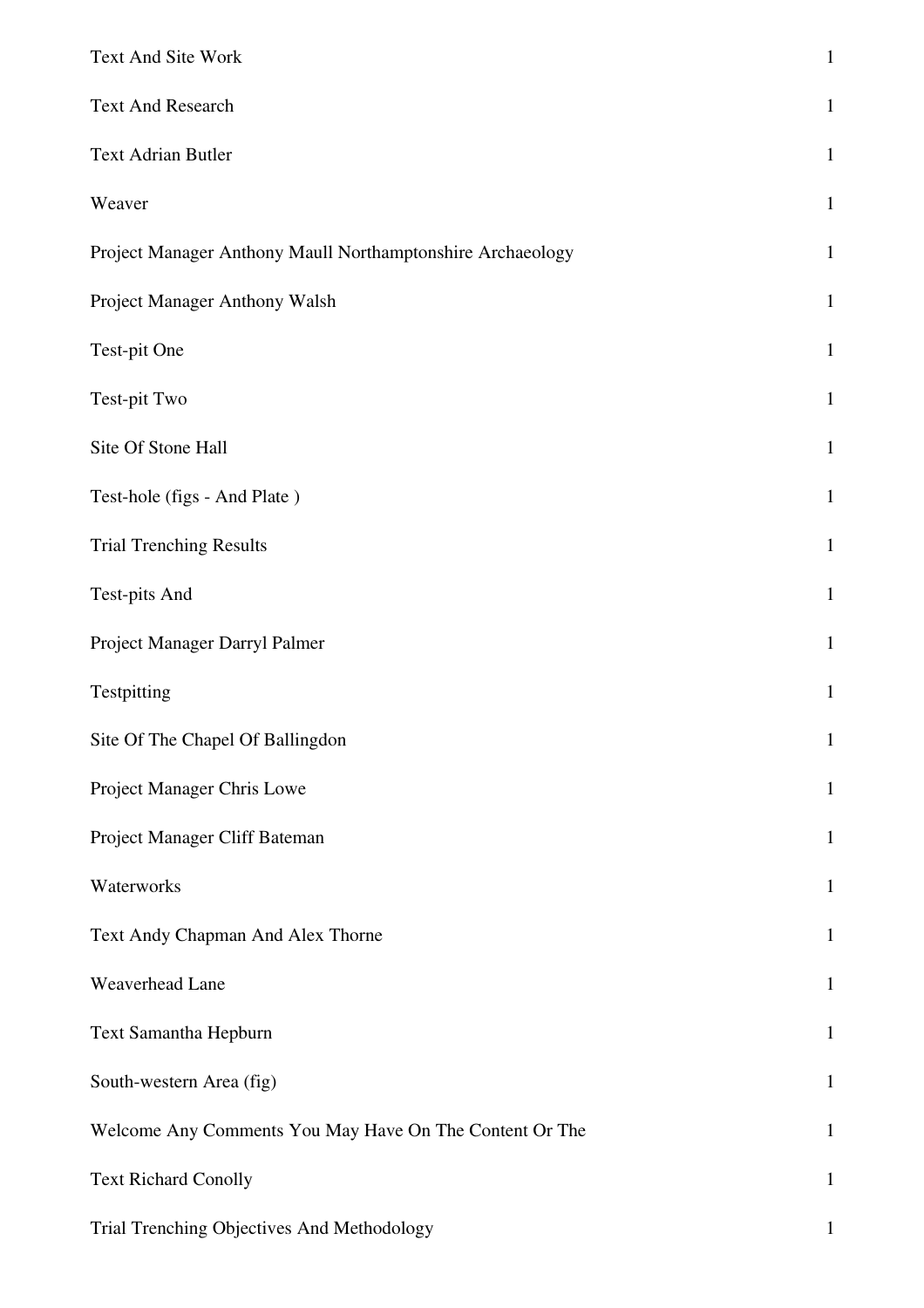| Adults                                    | $\,1\,$      |
|-------------------------------------------|--------------|
| <b>Site Phasing</b>                       | $\mathbf 1$  |
| Well/pit /, Trench                        | $\,1\,$      |
| Proiect Design                            | $1\,$        |
| Progress House                            | $\mathbf{1}$ |
| Trench (figs, And)                        | $\mathbf 1$  |
| Site Photographic Record                  | $\mathbf 1$  |
| Project Aims And Methodology              | $\mathbf{1}$ |
| Adult                                     | $\,1\,$      |
| Project Brief                             | $\mathbf 1$  |
| Trench (figs, -)                          | $\,1\,$      |
| Wednesbury Town                           | $\,1\,$      |
| Project Information                       | $\mathbf{1}$ |
| Web-sites                                 | $\,1\,$      |
| Project Management                        | $\mathbf 1$  |
| <b>Text George Geddes</b>                 | $\mathbf{1}$ |
| South-westnorth-east                      | $\mathbf{1}$ |
| Administrative District Of Cambridgeshire | $\mathbf 1$  |
| Project Coordinator Mark Williams         | $\mathbf 1$  |
| <b>Text Michael Webster</b>               | $\mathbf{1}$ |
| Administrative Area                       | $\mathbf{1}$ |
| Address: Whitelands College               | $\mathbf{1}$ |
| The Archaeological Brief                  | $\mathbf 1$  |
| The Archaeological Deposit Analysis       | $\mathbf 1$  |
| The Building                              | 1            |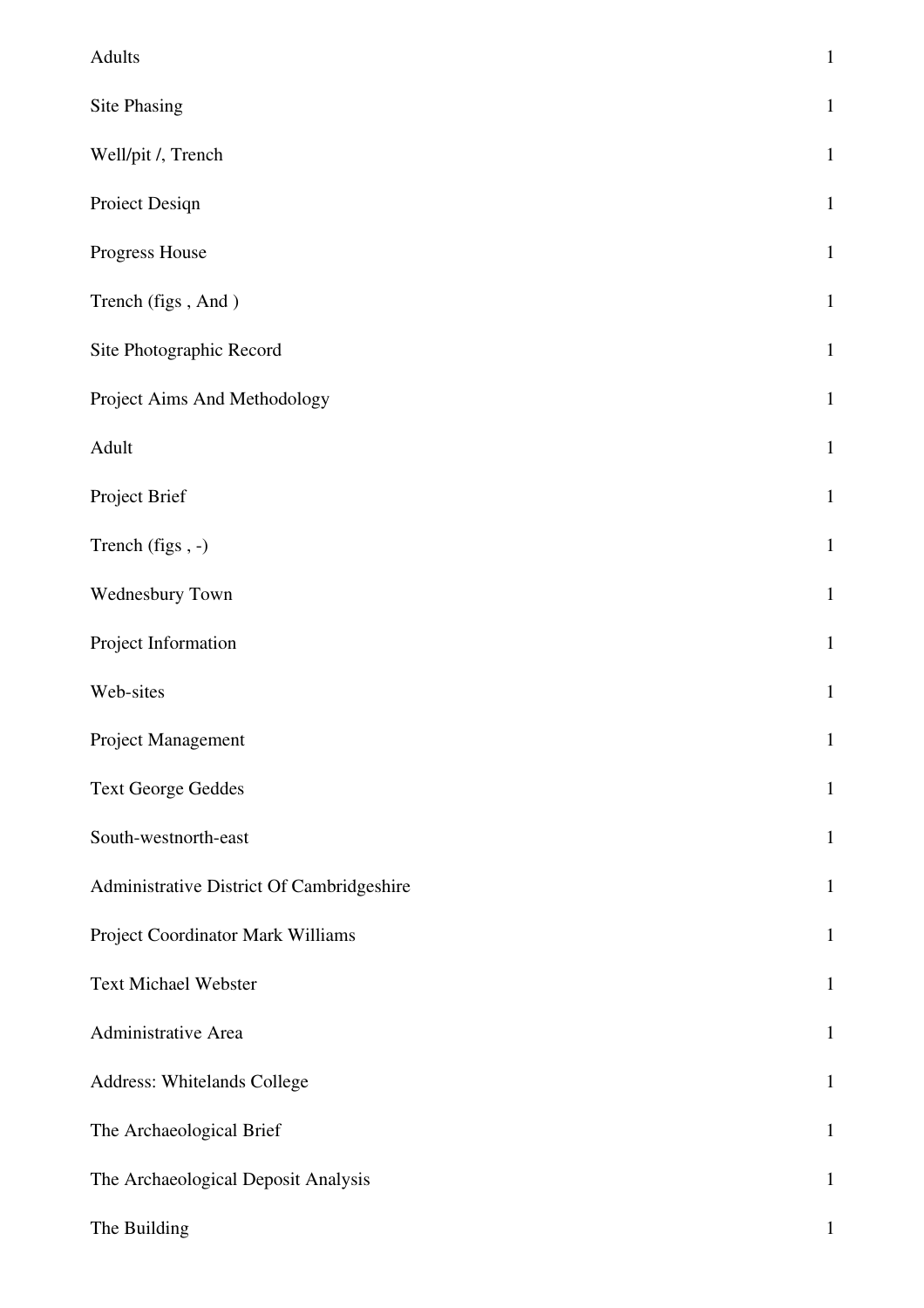| Pottery Report                                                           | $\mathbf 1$  |
|--------------------------------------------------------------------------|--------------|
| Site Stratigraphy                                                        | $\mathbf{1}$ |
| Pottery,                                                                 | $\mathbf{1}$ |
| The British Geological Survey (north London Sheet Solid Drift Geology, ) | $\mathbf{1}$ |
| Poultry                                                                  | $\mathbf{1}$ |
| Pottery Fabrics                                                          | $\mathbf{1}$ |
| Pottery Catalogue                                                        | $\mathbf{1}$ |
| Pottery Anna Slowikowski                                                 | $\mathbf{1}$ |
| Pottery Andy Fawcett                                                     | $\mathbf{1}$ |
| The Building Area                                                        | $\mathbf{1}$ |
| Pottery Assessment                                                       | $\mathbf{1}$ |
| Pottery By Phase                                                         | $\mathbf{1}$ |
| <b>Wester Bleaton Quarry</b>                                             | $\mathbf{1}$ |
| Practice Routledge                                                       | $\mathbf{1}$ |
| Pre-iron Age (fig)                                                       | $\mathbf{1}$ |
| The Batardeau                                                            | $\mathbf{1}$ |
| <b>Site Status</b>                                                       | $\mathbf{1}$ |
| West Site                                                                | $\mathbf{1}$ |
| A Munitions Factory                                                      | $\mathbf{1}$ |
| Pre-extraction                                                           | $\mathbf{1}$ |
| The Boat Timbers                                                         | $\mathbf{1}$ |
| Pre-belgic Iron Age                                                      | $\mathbf{1}$ |
| West Wall And Gable                                                      | $\mathbf{1}$ |
| Pre-ex N                                                                 | $\mathbf{1}$ |
| The Boundaries                                                           | $\mathbf{1}$ |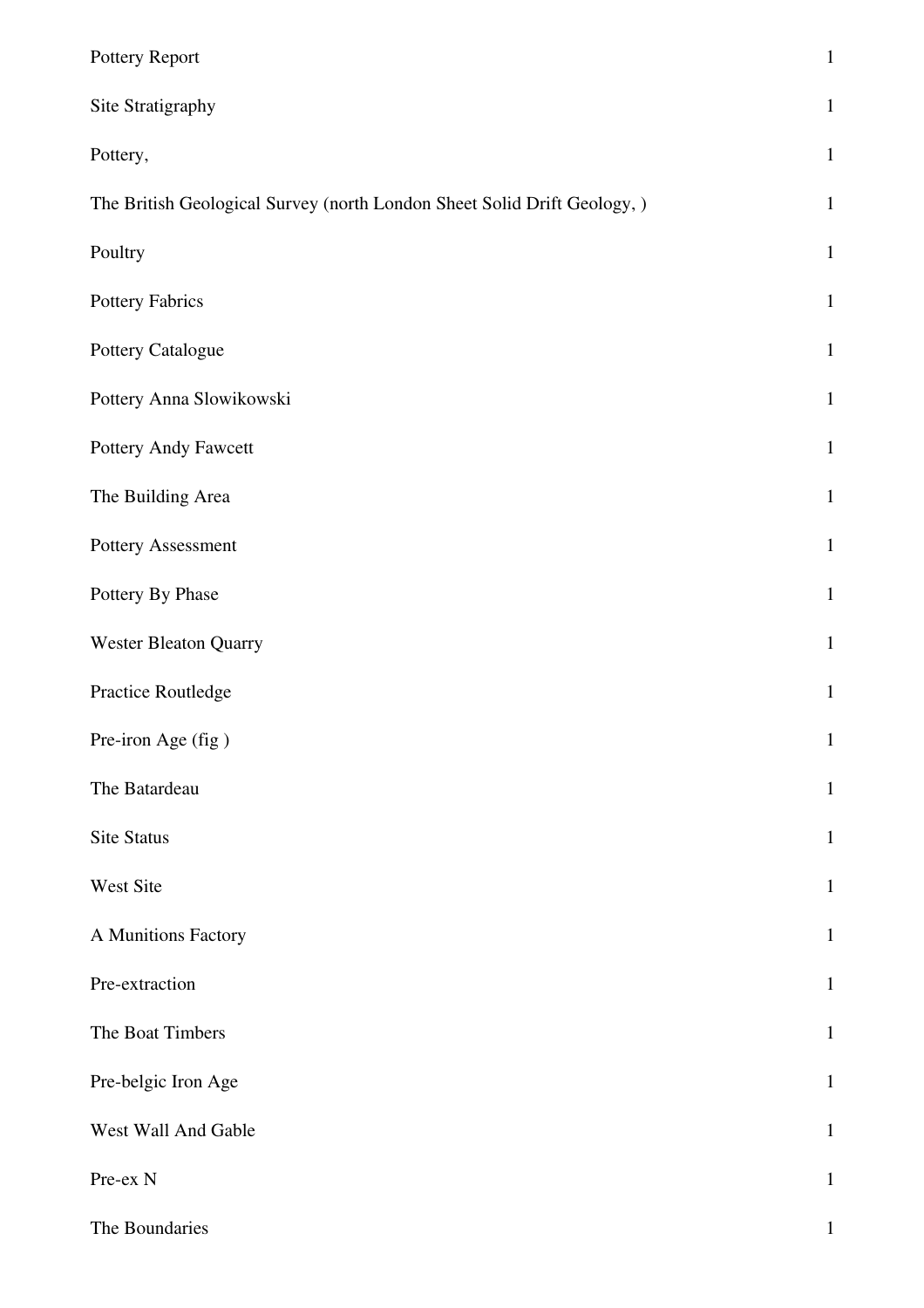| West Wall                                          | $\mathbf{1}$ |
|----------------------------------------------------|--------------|
| Pottery Andy Chapman                               | $\mathbf{1}$ |
| Western Area                                       | $\mathbf{1}$ |
| Westerwald                                         | $\mathbf{1}$ |
| Postmedieval And Modern (ad Present Day)           | $\mathbf{1}$ |
| Tree Throws                                        | $\mathbf{1}$ |
| Western Pond                                       | $\mathbf{1}$ |
| The Ceramic Building Material                      | $\mathbf{1}$ |
| Postscript                                         | $\mathbf{1}$ |
| Plan Of Proposed Developement                      | $\mathbf{1}$ |
| Postmed                                            | $\mathbf{1}$ |
| The Ceramic Building Materials                     | $\mathbf{1}$ |
| South-east Bedrooms                                | $\mathbf{1}$ |
| Postholes [] And []                                | $\mathbf{1}$ |
| Postman                                            | $\mathbf{1}$ |
| Westmorland                                        | $\mathbf{1}$ |
| The Cattle Mart                                    | $\mathbf{1}$ |
| The Cartlodge                                      | $\mathbf{1}$ |
| Potteries                                          | $\mathbf{1}$ |
| Potential Pre-castle Archaeological Remains        | $\mathbf{1}$ |
| The Building Recording Project                     | $\mathbf 1$  |
| Pottery (appendix)                                 | $\mathbf{1}$ |
| The Building Interior                              | $\mathbf{1}$ |
| Potential For Further                              | $\mathbf 1$  |
| Potential Destructive Impact Of Known Developments | $\mathbf{1}$ |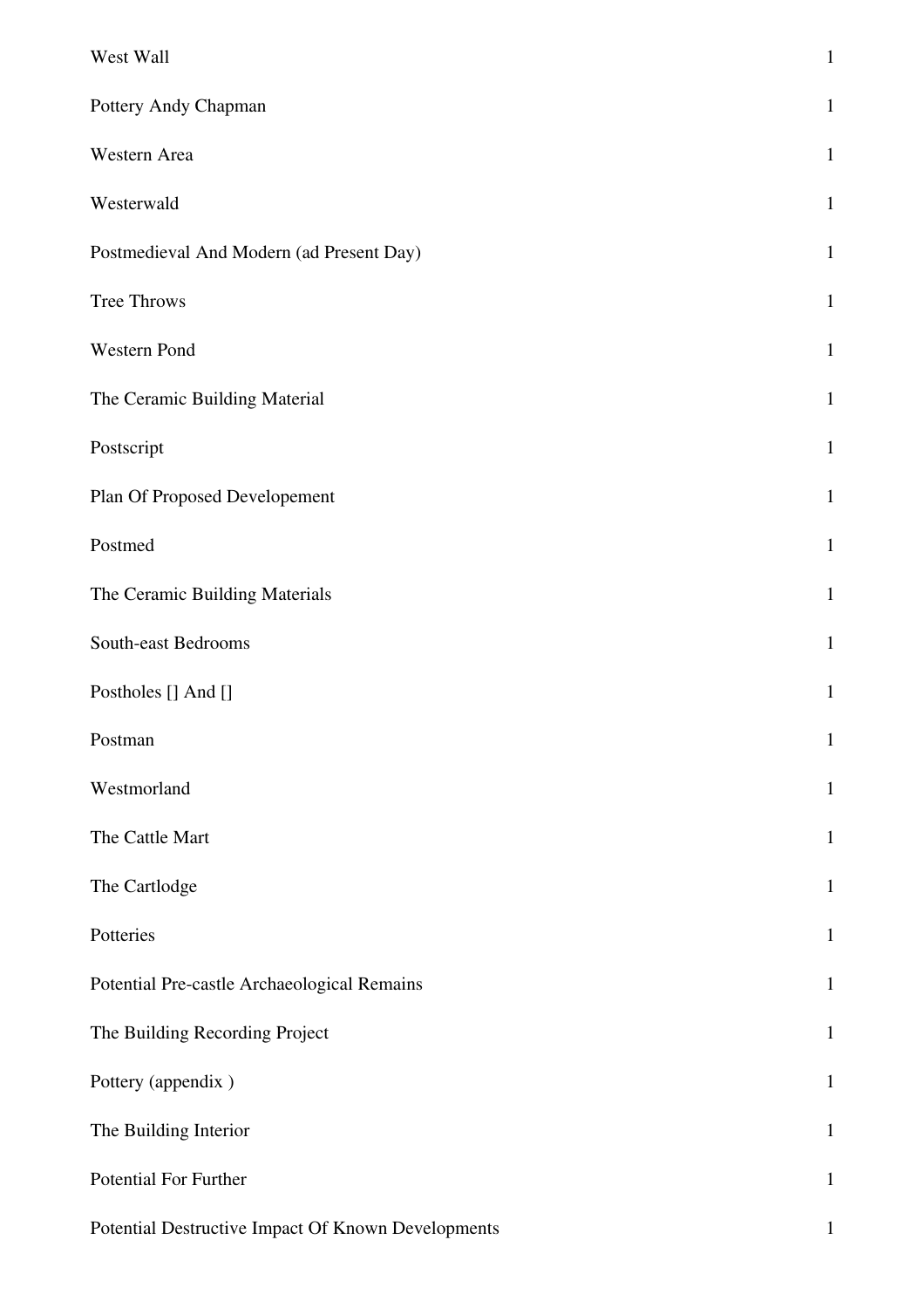| South-east Cellars                                       | $\mathbf{1}$ |
|----------------------------------------------------------|--------------|
| <b>Potential And Recommendations</b>                     | $\mathbf{1}$ |
| South-east Gable                                         | $\mathbf{1}$ |
| Western Elevation                                        | $\mathbf{1}$ |
| Potential Archaeological Impact Of Development Proposals | $\mathbf{1}$ |
| Pre-medieval                                             | $\mathbf{1}$ |
| West Rudham                                              | $\mathbf{1}$ |
| Trench (fig And)                                         | $\mathbf{1}$ |
| <b>Preliminary Conclusions</b>                           | $\mathbf{1}$ |
| Prepared For                                             | $\mathbf{1}$ |
| Present                                                  | $\mathbf{1}$ |
| Present Topsoil                                          | $\mathbf{1}$ |
| <b>Present Character</b>                                 | $\mathbf{1}$ |
| South-eastern Area: Sections, , And (fig)                | $\mathbf{1}$ |
| The Archaeological Watching Brief                        | $\mathbf{1}$ |
| The Archaeology                                          | $\mathbf 1$  |
| Prehistoric Periods                                      | $\mathbf{1}$ |
| Prehistoric Pottery Catalogue                            | $\mathbf{1}$ |
| Prehistoric Roman (Bc-ad)                                | $\mathbf{1}$ |
| Prehistoric Settlement                                   | $\mathbf{1}$ |
| Presentation                                             | $\mathbf{1}$ |
| <b>Presentation Of Results</b>                           | $\mathbf{1}$ |
| Preston Record Office                                    | $\mathbf{1}$ |
| West Elevation (plate)                                   | $\mathbf{1}$ |
| Site Specific Analysis                                   | 1            |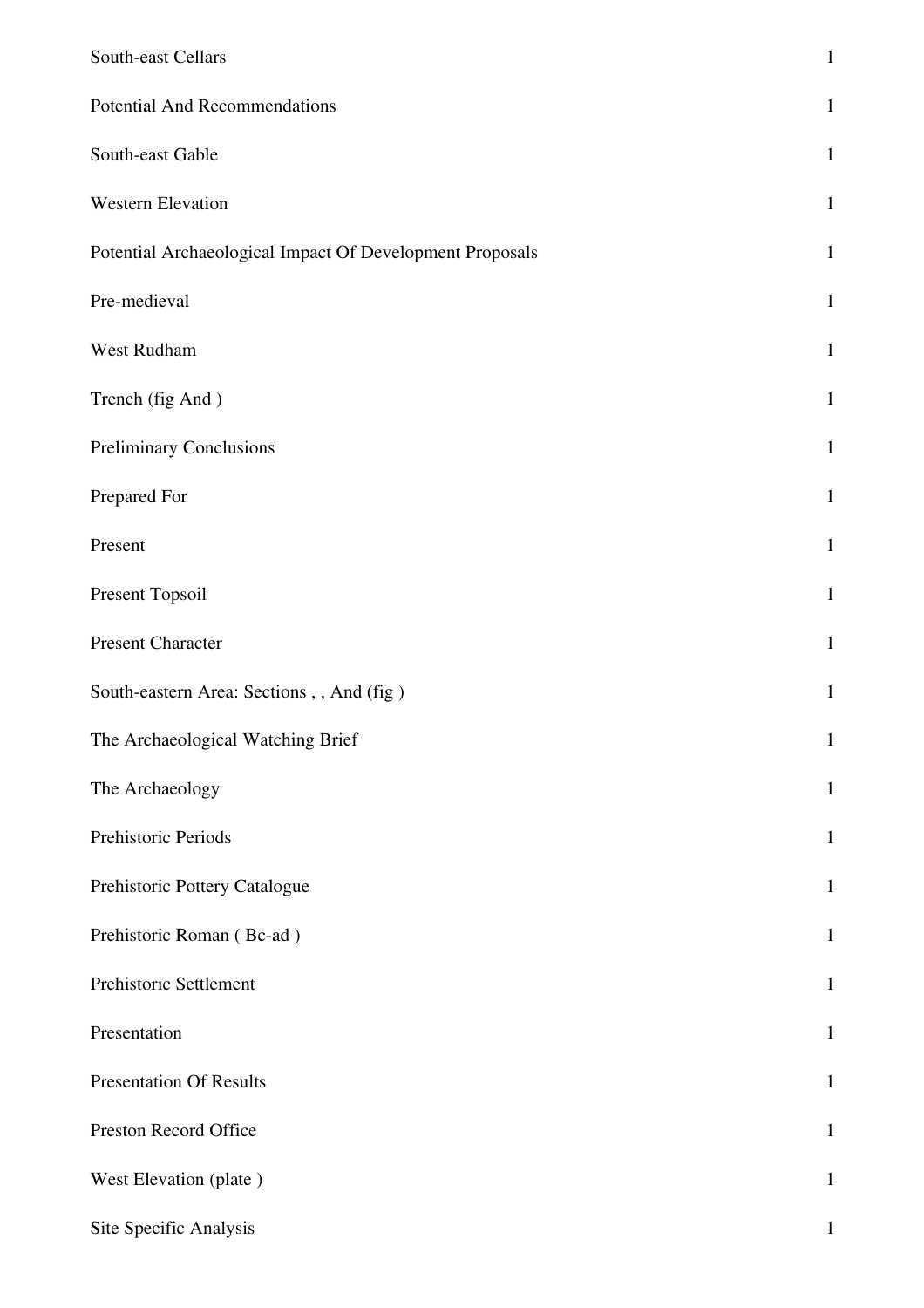| Trench Three:                                                             | $\mathbf{1}$ |
|---------------------------------------------------------------------------|--------------|
| Previous Archaeoligical Investigation                                     | $\mathbf{1}$ |
| A Report On The Archaeological Evaluation                                 | $\mathbf{1}$ |
| Trench (fig And A)                                                        | $\mathbf{1}$ |
| The Archaeological Potential Of The Site                                  | $\mathbf{1}$ |
| The Archaeological Trenches                                               | $\mathbf{1}$ |
| West End Road                                                             | $\mathbf{1}$ |
| Preservation Society                                                      | $\mathbf{1}$ |
| Trial Trenching Aims And Methods                                          | $\mathbf{1}$ |
| Prehistoric Period                                                        | $\mathbf{1}$ |
| The Archaeology Of The Site                                               | $\mathbf{1}$ |
| Predicted Impacts And Effects                                             | $\mathbf{1}$ |
| Predicted Effects Of The Proposed Development South-east Of The           | $\mathbf{1}$ |
| The Assistant Archaeologist At Greater Manchester Archaeology Unit, Sites | $\mathbf{1}$ |
| Site Specific Information                                                 | $\mathbf{1}$ |
| <b>Trees</b>                                                              | $\mathbf 1$  |
| Site Specific Historical Archaeological                                   | $\mathbf{1}$ |
| Pre-treatment                                                             | $\mathbf{1}$ |
| West Of Scotland Archaeology Service                                      | $\mathbf{1}$ |
| Pre-saxon                                                                 | $\mathbf{1}$ |
| The Attic Central Range (figures And A)                                   | $\mathbf{1}$ |
| West Powder Magazine North Blast Wall                                     | $\mathbf{1}$ |
| Pre-tendersitevisit                                                       | $\mathbf{1}$ |
| Pre-town                                                                  | $\mathbf{1}$ |
| Prehistoric (before Bc)                                                   | 1            |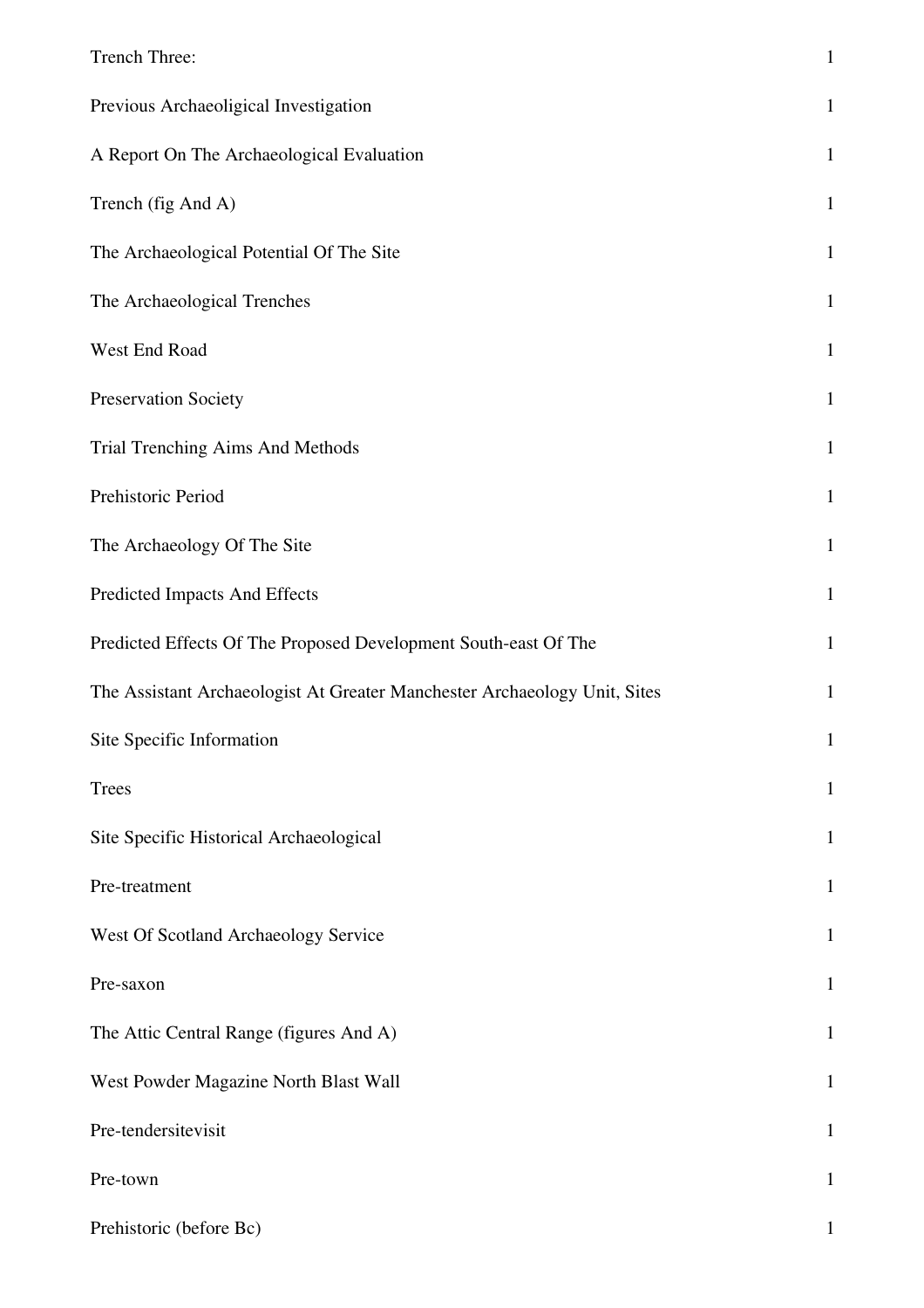| Site Specific Historical And Archaeological Background                   | $\mathbf{1}$ |
|--------------------------------------------------------------------------|--------------|
| Prehistoric Archaeology                                                  | $\mathbf{1}$ |
| Prehistoric And Romano-british                                           | $\mathbf{1}$ |
| The Architectural Fragments                                              | $\mathbf{1}$ |
| Prehistoric Finds                                                        | $\mathbf{1}$ |
| Prehistoric Flint                                                        | $\mathbf{1}$ |
| A Report On The Archaeological Monitoring Of Groundworks For The         | $\mathbf{1}$ |
| Prehistoric And Roman                                                    | $\mathbf{1}$ |
| Prehistoric (pre-iron Age)                                               | $\mathbf{1}$ |
| South-eastern Area (fig)                                                 | $\mathbf{1}$ |
| Trial Trenching (fig)                                                    | $\mathbf{1}$ |
| Prehistoric And Later Pottery                                            | $\mathbf{1}$ |
| The Artefacts                                                            | $\mathbf{1}$ |
| The Ceramic Material                                                     | $\mathbf{1}$ |
| Pits (figures,,)                                                         | $\mathbf{1}$ |
| The Street, Holywell Row                                                 | $\mathbf{1}$ |
| The Street, Holywell Row, Mildenhall                                     | $\mathbf{1}$ |
| Part Description Date                                                    | $\mathbf{1}$ |
| Topographical And Geological Background                                  | $\mathbf{1}$ |
| Sondage Sondage                                                          | $\mathbf{1}$ |
| Part Of                                                                  | $\mathbf{1}$ |
| The Structures And Stratigraphy                                          | $\mathbf{1}$ |
| Written Scheme Of Investigation For An Archaeological Watching Brief And | $\mathbf{1}$ |
| <b>Smaller Features</b>                                                  | $\mathbf{1}$ |
| Topographical And Geographical                                           | 1            |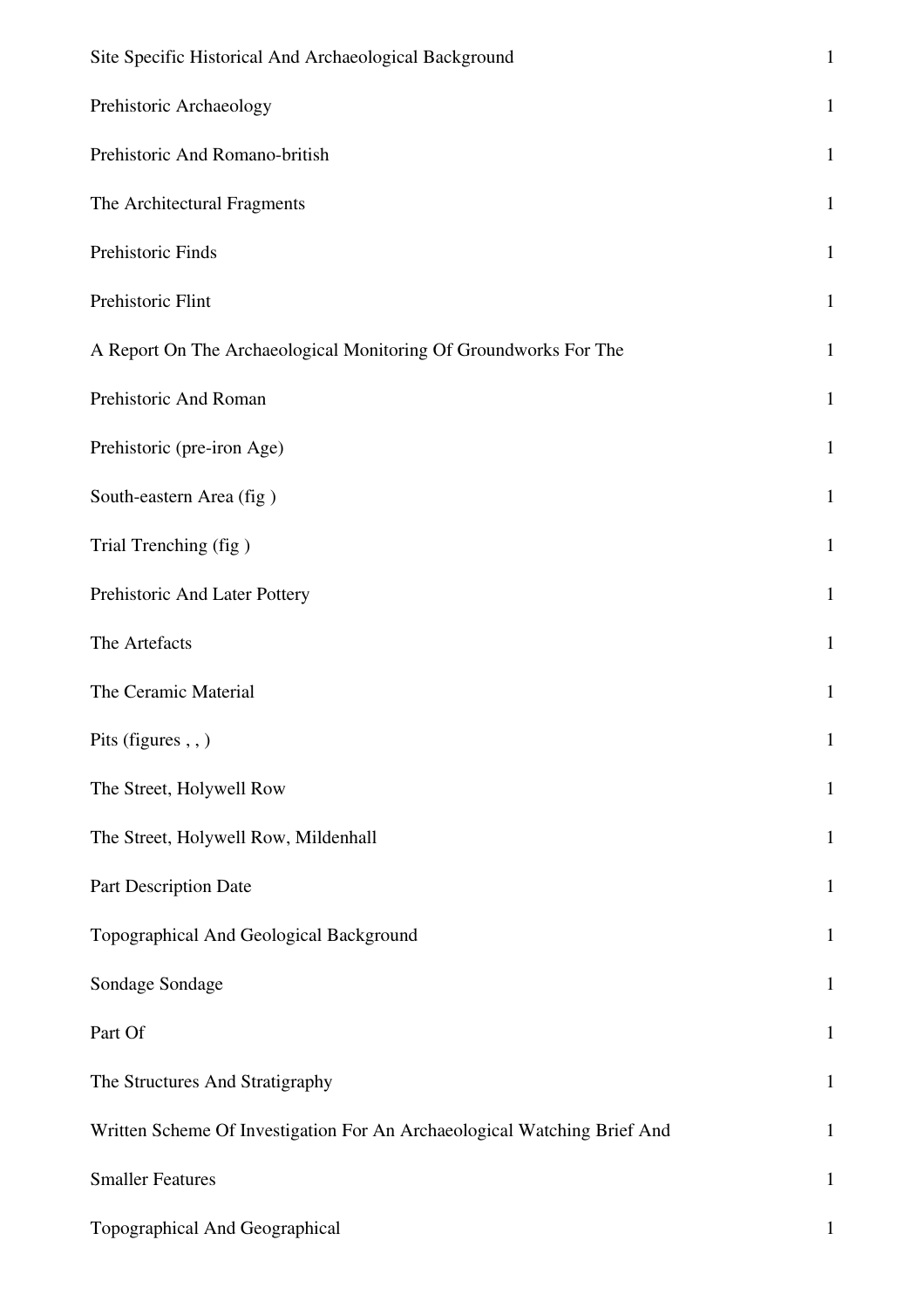| The Study Area                                     | $\mathbf{1}$ |
|----------------------------------------------------|--------------|
| Written Scheme Of Investigation For Archaeological | $\mathbf{1}$ |
| Park Wall North Surface Mining                     | $\mathbf{1}$ |
| Part Of Longley                                    | $\mathbf{1}$ |
| Written Scheme Of Investigation (wsi)              | $\mathbf{1}$ |
| Written Scheme Of Evaluation                       | $\mathbf{1}$ |
| The Stake Alignment                                | $\mathbf{1}$ |
| The Stables                                        | $\mathbf{1}$ |
| The Stable:                                        | $\mathbf{1}$ |
| The South Range                                    | $\mathbf{1}$ |
| The Stone Mortar                                   | $\mathbf{1}$ |
| Patenall                                           | $\mathbf{1}$ |
| Pasture                                            | $\mathbf{1}$ |
| Topographical And Geological Setting               | $\mathbf{1}$ |
| Topographical Historical Background                | $\mathbf{1}$ |
| Topographical Survey                               | $\mathbf{1}$ |
| The Store (figures And A)                          | $\mathbf{1}$ |
| Park Wall North Surface Coal                       | $\mathbf{1}$ |
| Park Wall (plate)                                  | $\mathbf{1}$ |
| Paper Contents                                     | $\mathbf{1}$ |
| Smithy                                             | $\mathbf{1}$ |
| Smiths Gore                                        | $\mathbf{1}$ |
| The Town Ditch And The Park                        | $\mathbf{1}$ |
| Parish Of Morville                                 | $\mathbf{1}$ |
| Parish Collection                                  |              |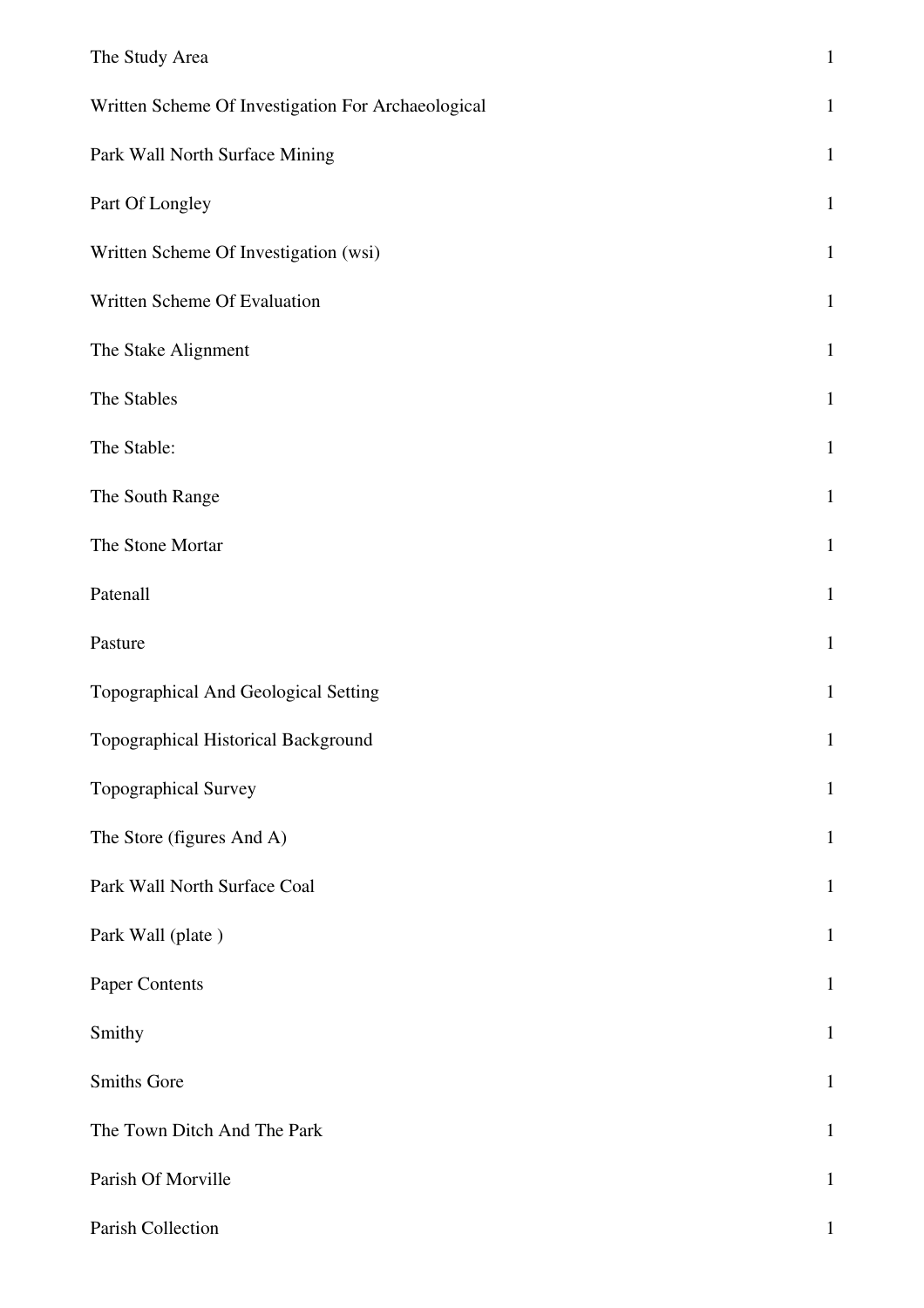| Paper Archive                                                      | $\mathbf{1}$ |
|--------------------------------------------------------------------|--------------|
| The Tyne And Wear Archive Service (twas), At The Discovery Museum, | $\mathbf{1}$ |
| The Walk-over Survey                                               | $\mathbf{1}$ |
| Snail Shell                                                        | $\mathbf{1}$ |
| Pamment Floor                                                      | $\mathbf{1}$ |
| Panel Fence                                                        | $\mathbf{1}$ |
| Pantile                                                            | $\mathbf 1$  |
| Topograhy                                                          | $\mathbf{1}$ |
| The Topsoil Strip                                                  | $\mathbf{1}$ |
| Written Scheme Of Investigation For Archaeological Watching Brief  | $\mathbf{1}$ |
| Park End                                                           | $\mathbf{1}$ |
| Smethwick John Samuels Archaeological Consultants                  | $\mathbf{1}$ |
| The Tanyard                                                        | $\mathbf{1}$ |
| Park Pavilion (plate)                                              | $\mathbf{1}$ |
| Written Scheme Of Investigation For The Archaeological Evaluation  | $\mathbf{1}$ |
| Park Authority                                                     | $\mathbf{1}$ |
| The Tile                                                           | $\mathbf{1}$ |
| Parish Tattenhoe                                                   | $\mathbf{1}$ |
| Topographic Survey                                                 | $\mathbf{1}$ |
| Park                                                               | $\mathbf{1}$ |
| The Theatre                                                        | $\mathbf{1}$ |
| Written Scheme Of                                                  | $\mathbf{1}$ |
| The South Block                                                    | $\mathbf{1}$ |
| Worked Bone                                                        | $\,1$        |
| Period: C                                                          | $\mathbf 1$  |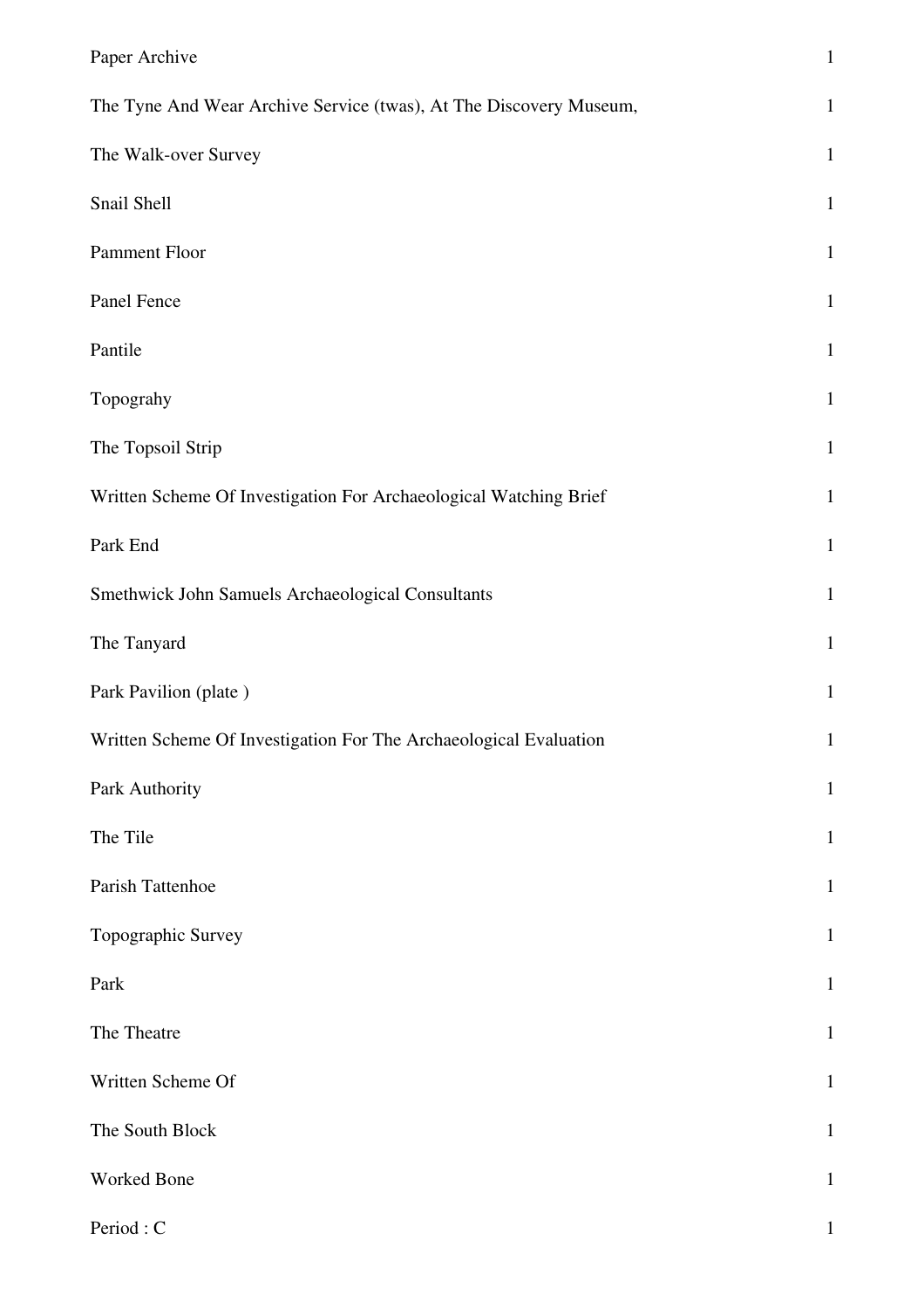| Trenches $\tilde{A}$ , $\hat{A}$ And $\tilde{A}$ , $\hat{A}$ | $\mathbf 1$  |
|--------------------------------------------------------------|--------------|
| Period: Th                                                   | $\mathbf{1}$ |
| Period Evidence                                              | $\mathbf{1}$ |
| Period : The Natural Deposits                                | $\mathbf{1}$ |
| Worked Stone                                                 | $\mathbf{1}$ |
| Aims And Method                                              | $\mathbf{1}$ |
| Perches                                                      | $\mathbf{1}$ |
| Percentage                                                   | $\mathbf{1}$ |
| Perforated Stone Find Findspot Unknown                       | $\mathbf{1}$ |
| Perhaps Flag Up The Fact That The Ba And Ia Activity Areas   | $\mathbf{1}$ |
| <b>Small Finds And Other Finds</b>                           | $\mathbf{1}$ |
| Above                                                        | $\mathbf{1}$ |
| The Robinson Library, University Of Newcastle                | $\mathbf{1}$ |
| Topography, Topsoil And Subsoils                             | $\mathbf{1}$ |
| The Recutting Of The Droveway Ditch Suggests About Bank      | $\mathbf{1}$ |
| Period Trench Feature Context Sample                         | $\mathbf{1}$ |
| Period Unknown                                               | $\mathbf{1}$ |
| Worked And Burnt Flint                                       | $\mathbf{1}$ |
| Trenchsections                                               | $\mathbf{1}$ |
| Period Name Dates                                            | $\mathbf{1}$ |
| Period Form Condition Threats Potential                      | $\mathbf{1}$ |
| The Results Of The Borehole Survey                           | $\mathbf{1}$ |
| Topography, Geology, Soils And Land Use                      | $\mathbf{1}$ |
| <b>Small Find Description</b>                                | $\mathbf{1}$ |
| Worked And Burnt Stone                                       | $\mathbf{1}$ |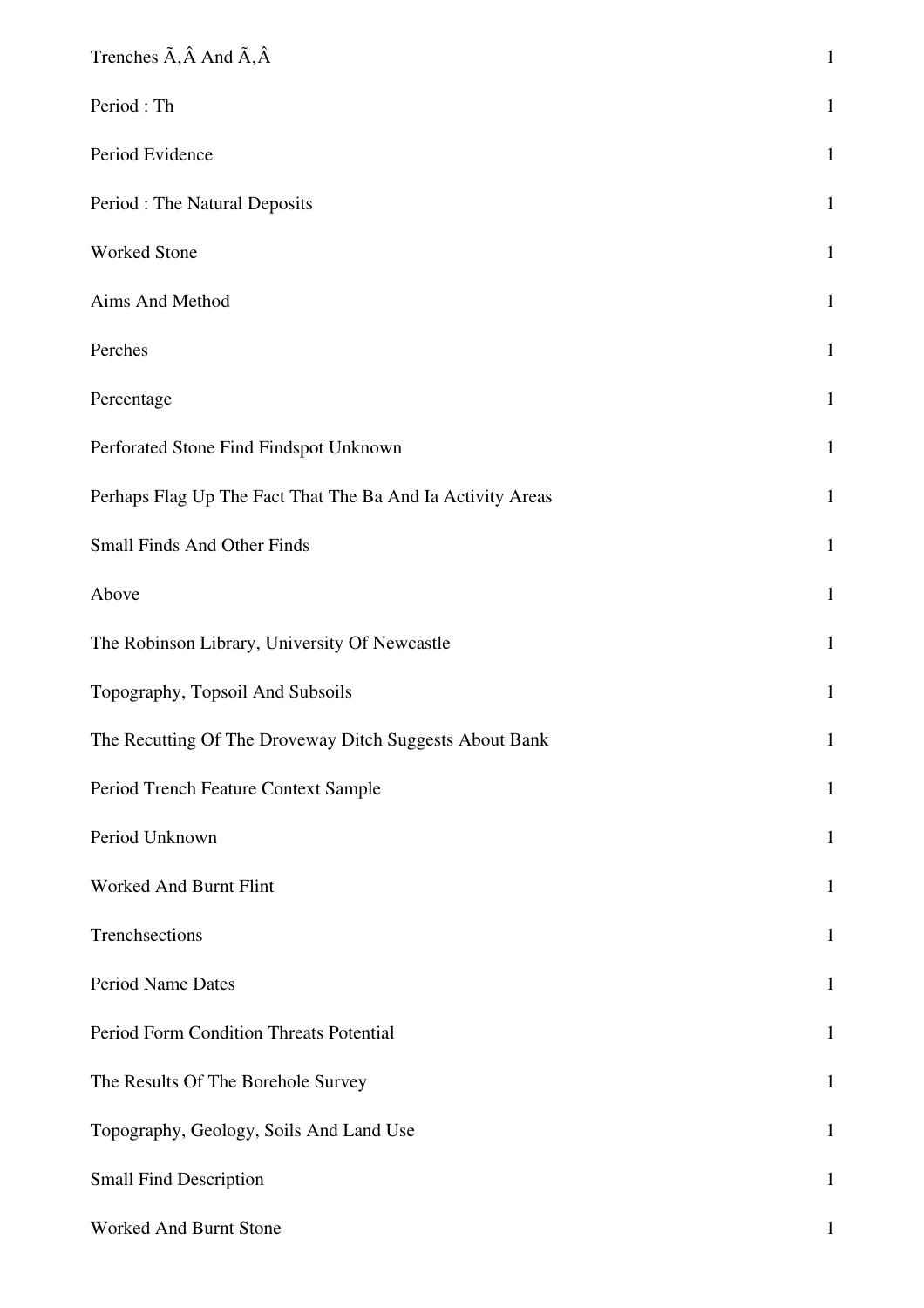| <b>Working Phases</b>                                                  | $\mathbf 1$  |
|------------------------------------------------------------------------|--------------|
| Penwortham Bridge Complete Ne                                          | $\mathbf{1}$ |
| <b>Paul Mullins Associates</b>                                         | $\mathbf{1}$ |
| Small Finds And Other Metal Objects                                    | $\mathbf{1}$ |
| Paul Riccoboni                                                         | $\mathbf 1$  |
| Pavilion                                                               | $\mathbf 1$  |
| The Significance Of The Archaeological Remains                         | $\mathbf{1}$ |
| A Report On The Archaeological Monitoring Of Groundworks Associated At | $\mathbf{1}$ |
| Topography And Geography                                               | $\mathbf{1}$ |
| Topography And Drainage                                                | $\mathbf 1$  |
| Sortie Frames Date Scale                                               | $\mathbf{1}$ |
| Pathologies                                                            | $\mathbf{1}$ |
| The Site Topography And Geology                                        | $\mathbf 1$  |
| Written Schedule Of Investigation                                      | $\mathbf{1}$ |
| Paul Fitz                                                              | $\mathbf{1}$ |
| <b>Pearmont House</b>                                                  | $\mathbf{1}$ |
| Worstead                                                               | $\mathbf{1}$ |
| Workshop ()                                                            | $\mathbf 1$  |
| Penn Meadows Special School                                            | $\mathbf{1}$ |
| Topography Modern Disturbance                                          | $\mathbf{1}$ |
| Pentagon House                                                         | $\mathbf{1}$ |
| <b>Works Description And Results</b>                                   | $\mathbf{1}$ |
| World War Ii (fig)                                                     | $\mathbf{1}$ |
| Pendleton                                                              | $\mathbf{1}$ |
| The Shires                                                             | $\mathbf{1}$ |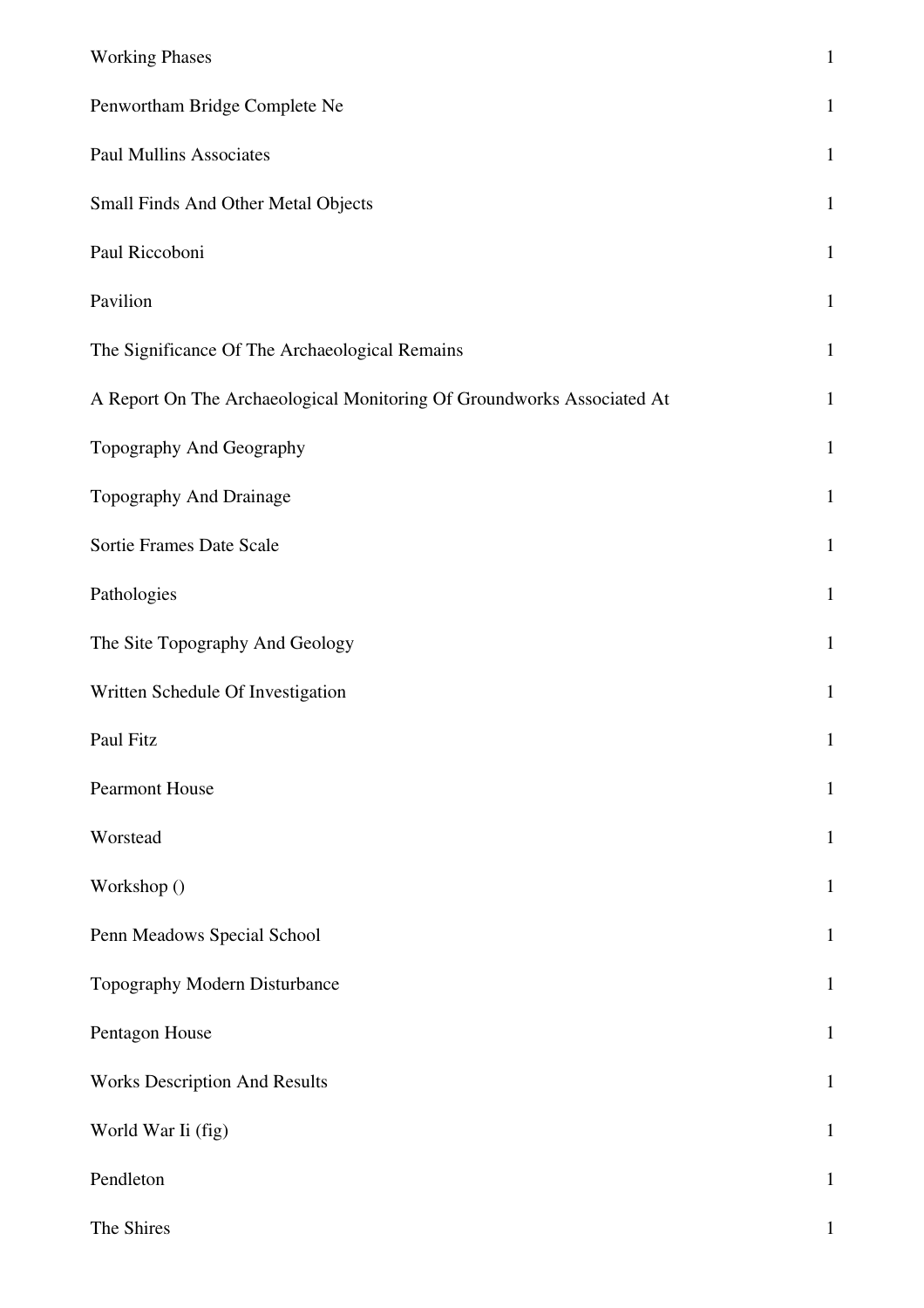| Topography Geology                 | $\mathbf 1$  |
|------------------------------------|--------------|
| Pebble Drive                       | $\mathbf{1}$ |
| Peg-tile And                       | $1\,$        |
| The Saw M And Lamp Room            | $\,1\,$      |
| Palaeotopography                   | $\mathbf{1}$ |
| Xviii Se                           | $\mathbf 1$  |
| Outbuilding ()                     | $\mathbf{1}$ |
| Soil                               | $\,1\,$      |
| Outbuildings                       | $\,1\,$      |
| Tile Kiln Farm Sandpit             | $\mathbf{1}$ |
| Outhouse                           | $\,1\,$      |
| Outbuildings (plate)               | $\mathbf{1}$ |
| Tiles                              | $1\,$        |
| Timber                             | $\mathbf{1}$ |
| <b>Time Scales</b>                 | $\mathbf{1}$ |
| Others                             | $\mathbf{1}$ |
| Othertool                          | $\mathbf{1}$ |
| Oundle                             | $\mathbf{1}$ |
| Outbuilding                        | $\mathbf{1}$ |
| Trenches - (fig)                   | $\mathbf{1}$ |
| Soft-pink                          | $\,1\,$      |
| Trenches And Numbering             | $\mathbf{1}$ |
| Society Of Antiquaries Of Scotland | $1\,$        |
| Tool Shed                          | $\mathbf{1}$ |
| Outside The Scheduled Area         | $\mathbf{1}$ |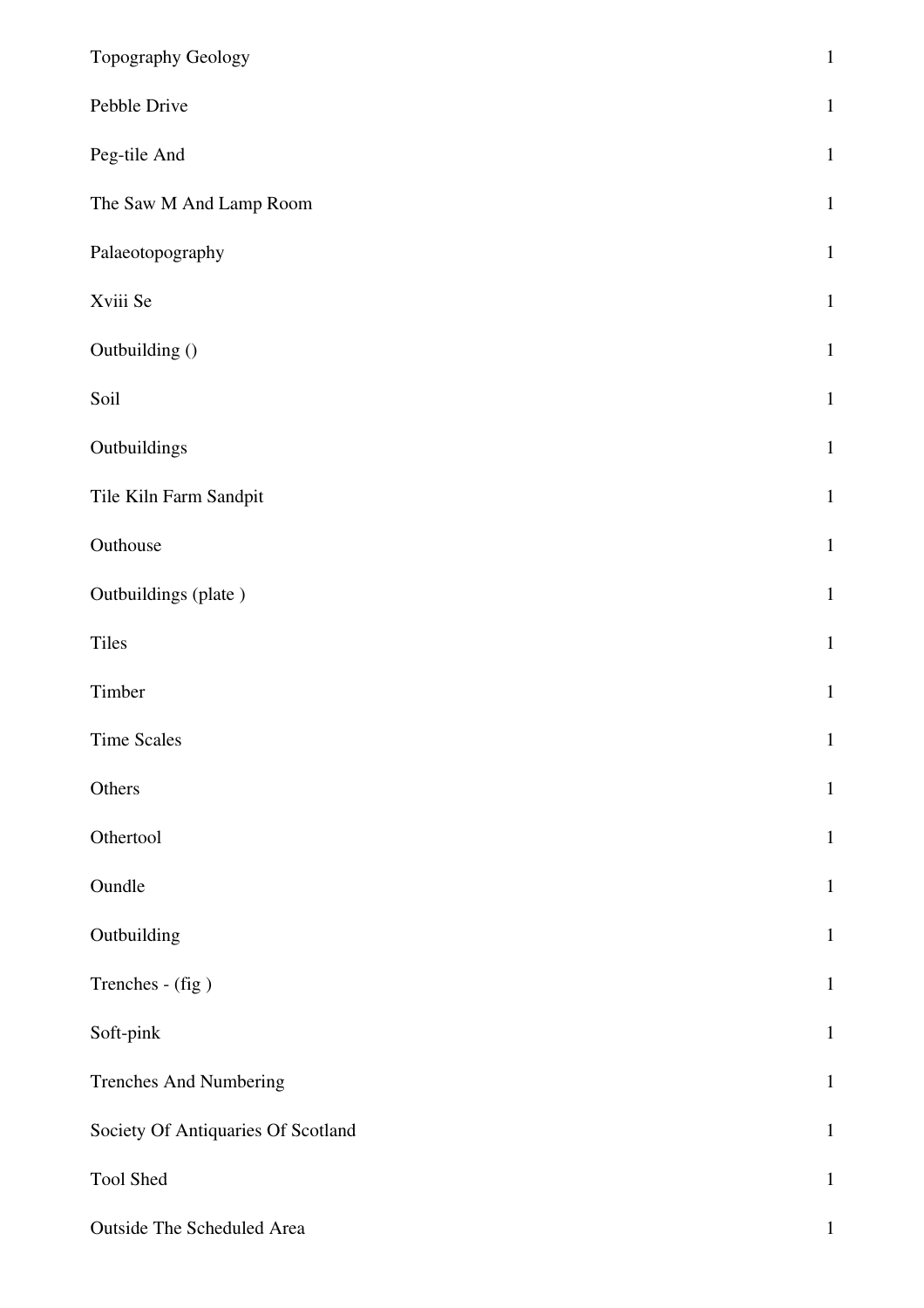| Thurcaston Lane                                                  | $\mathbf{1}$ |
|------------------------------------------------------------------|--------------|
| Thurrock                                                         | $\mathbf{1}$ |
| Thurrock Museum                                                  | $\mathbf{1}$ |
| <b>Outline Brief Specification</b>                               | $\mathbf{1}$ |
| <b>Outhouse Privy</b>                                            | $\mathbf{1}$ |
| Outside Abbotsway                                                | $\mathbf{1}$ |
| Tiebeam                                                          | $\mathbf{1}$ |
| Tibia                                                            | $\mathbf{1}$ |
| Other Work                                                       | $\mathbf{1}$ |
| Timescale                                                        | $\mathbf{1}$ |
| Zone Mitigation Strategy Methodology                             | $\mathbf{1}$ |
| Other Metal Objects                                              | $\mathbf{1}$ |
| Other Non Pollen Types                                           | $\mathbf{1}$ |
| <b>Other Pictorial Matter</b>                                    | $\mathbf{1}$ |
| Other Possible Walls                                             | $\mathbf{1}$ |
| <b>Other Plant Macrofossils</b>                                  | $\mathbf{1}$ |
| Tithe Map,                                                       | $\mathbf{1}$ |
| Soil Survey Of England And Wales Bulletin                        | $\mathbf{1}$ |
| Soil Layers                                                      | $\mathbf{1}$ |
| Zonitidae                                                        | $\mathbf{1}$ |
| Other Finds To                                                   | $\mathbf{1}$ |
| Other Material                                                   | $\mathbf{1}$ |
| A Report On The Archaeological Monitoring Of An Extension To The | $\mathbf{1}$ |
| Tithe Barn                                                       | $\mathbf{1}$ |
| Other Remains                                                    | 1            |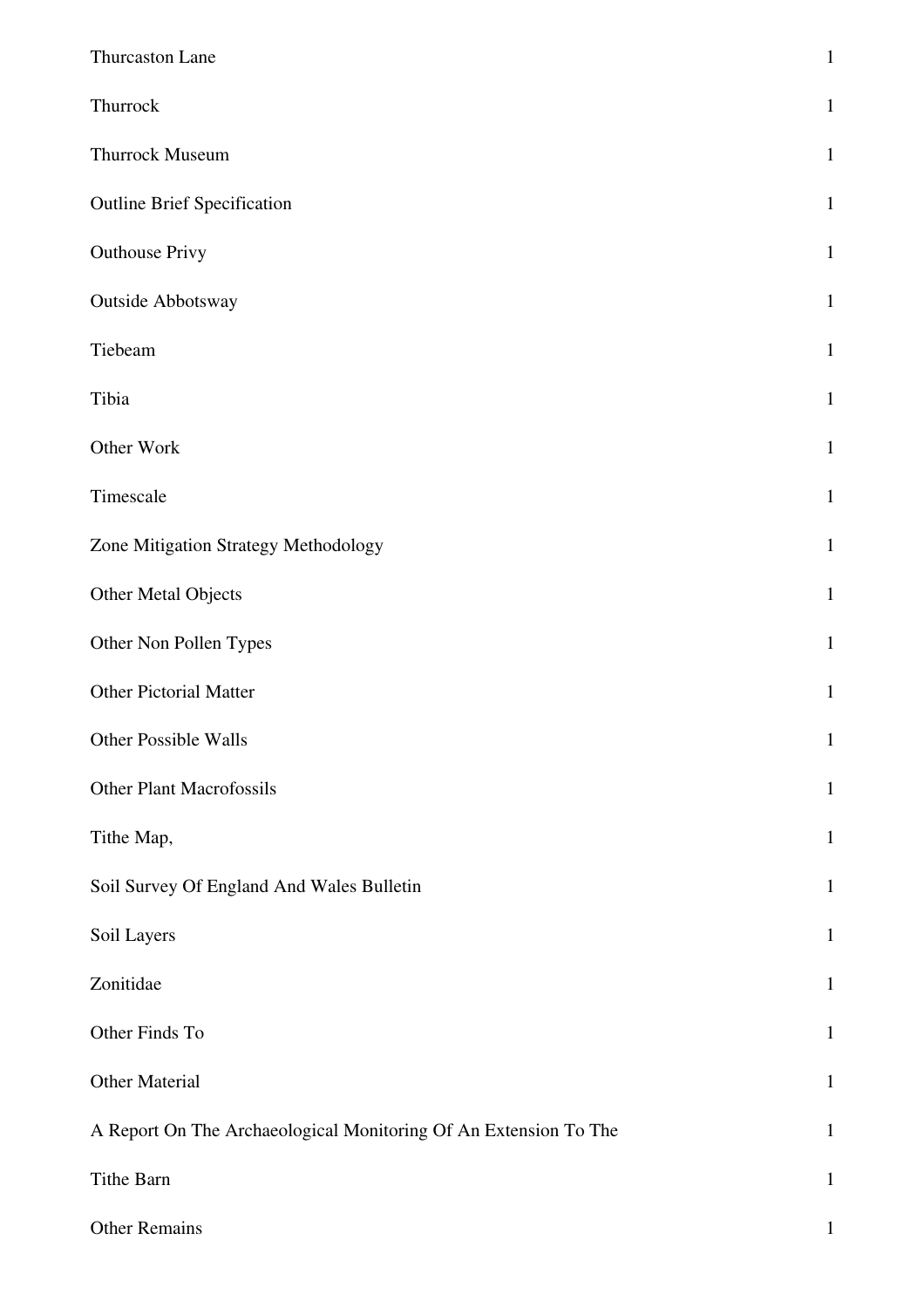| Toilet Block                  | $\,1\,$      |
|-------------------------------|--------------|
| <b>Todlaw Pike</b>            | $\mathbf{1}$ |
| Toilets                       | $\mathbf{1}$ |
| Tolming                       | $\mathbf{1}$ |
| <b>Timescale And Staffing</b> | $\mathbf{1}$ |
| Timing                        | $\mathbf 1$  |
| Tiverton                      | $\mathbf{1}$ |
| Timmis Co Stourbridge         | $\mathbf{1}$ |
| Tithe Apportionment           | $\mathbf{1}$ |
| Timmis                        | $\mathbf{1}$ |
| Other Species                 | $\mathbf{1}$ |
| Soils And Geology             | $\mathbf{1}$ |
| Oven                          | $\mathbf{1}$ |
| Throughout                    | $\mathbf 1$  |
| Padiham                       | $\mathbf 1$  |
| <b>Packing Stones</b>         | $\mathbf 1$  |
| These                         | $\mathbf 1$  |
| Thelandscapecontext           | $\mathbf 1$  |
| Paint                         | $\mathbf{1}$ |
| Thedevelopmentsite            | $\mathbf 1$  |
| Oystershell                   | $\mathbf{1}$ |
| Thetford Library              | $\mathbf{1}$ |
| Snowy Fielder Waye            | $\mathbf 1$  |
| Thimble                       | $\mathbf{1}$ |
| <b>Tools</b>                  | $\,1\,$      |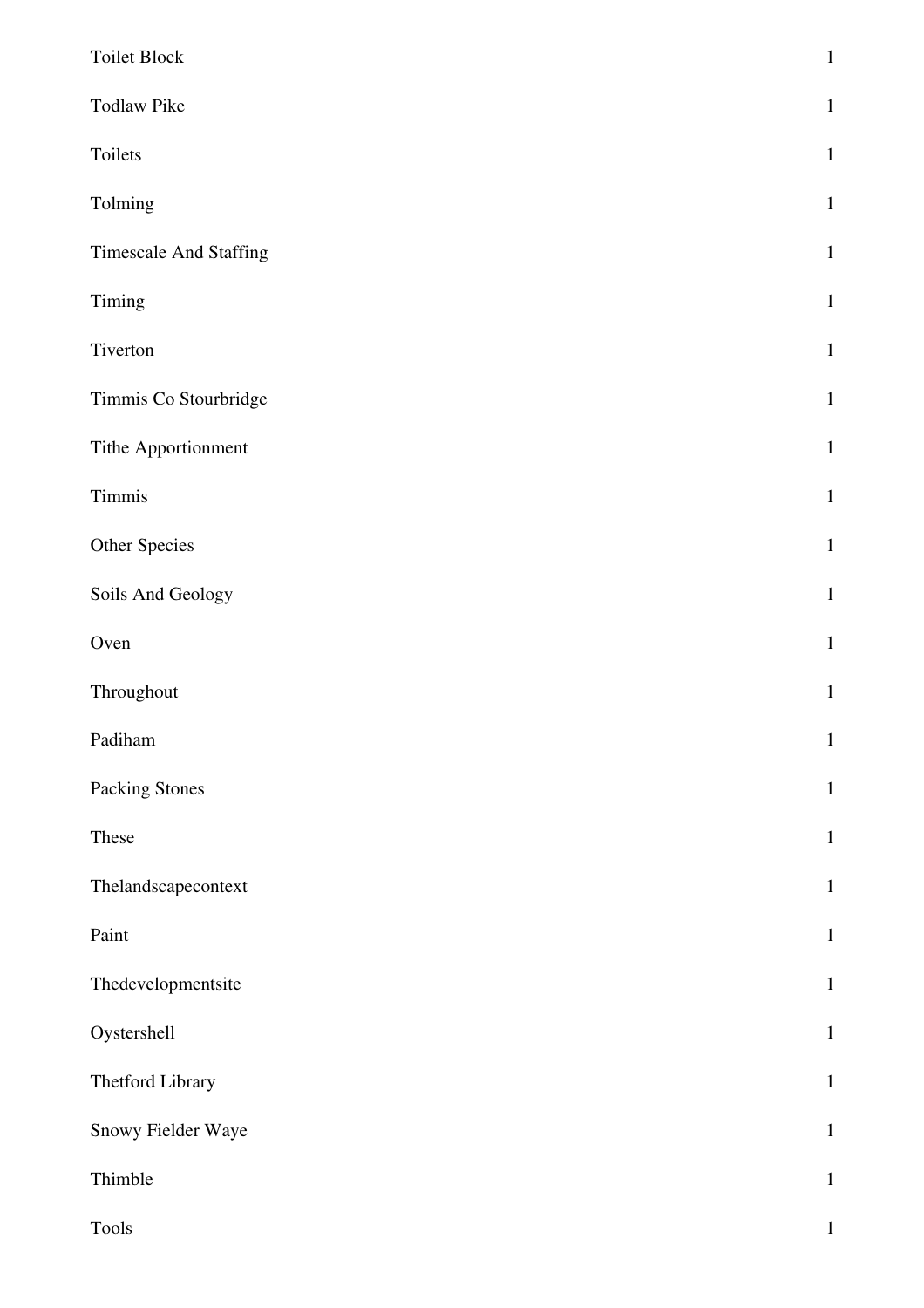| Tools Of Allied Trades George Allen Unwin                                    | $\mathbf{1}$ |
|------------------------------------------------------------------------------|--------------|
| Thetford Type                                                                | $\mathbf{1}$ |
| Year Name Occupation Source                                                  | $\mathbf{1}$ |
| Year Name Occupation                                                         | $\mathbf{1}$ |
| Sondage F                                                                    | $\mathbf{1}$ |
| Xxxix Ne                                                                     | $\mathbf{1}$ |
| The Wood                                                                     | $\mathbf{1}$ |
| The West Range                                                               | $\mathbf{1}$ |
| The West Elevation (figure A, Plate)                                         | $\mathbf{1}$ |
| Snetterton                                                                   | $\mathbf{1}$ |
| The Written Account:                                                         | $\mathbf{1}$ |
| Paired And Inter-cutting Graves                                              | $\mathbf{1}$ |
| Year Code Description Location                                               | $\mathbf{1}$ |
| Palaeo-environmental Summary                                                 | $\mathbf{1}$ |
| The Yoke Stone                                                               | $\mathbf{1}$ |
| Somerton Road                                                                | $\mathbf{1}$ |
| Third Edition Ordnance Survey Mapping, (figure ): The Third Edition Ordnance | $\mathbf{1}$ |
| Soak Away Chamber (figs And: Section)                                        | $\mathbf{1}$ |
| <b>Overlying Deposits</b>                                                    | $\mathbf{1}$ |
| Thorn Cottage                                                                | $\mathbf{1}$ |
| Thomson                                                                      | $\mathbf{1}$ |
| Overview Of The Pottery                                                      | $\mathbf{1}$ |
| Trenches,, And (figures, And)                                                | $\mathbf{1}$ |
| Overburden And Undisturbed Geological Deposits                               | $\mathbf{1}$ |
| Thoroughfare                                                                 | $\mathbf{1}$ |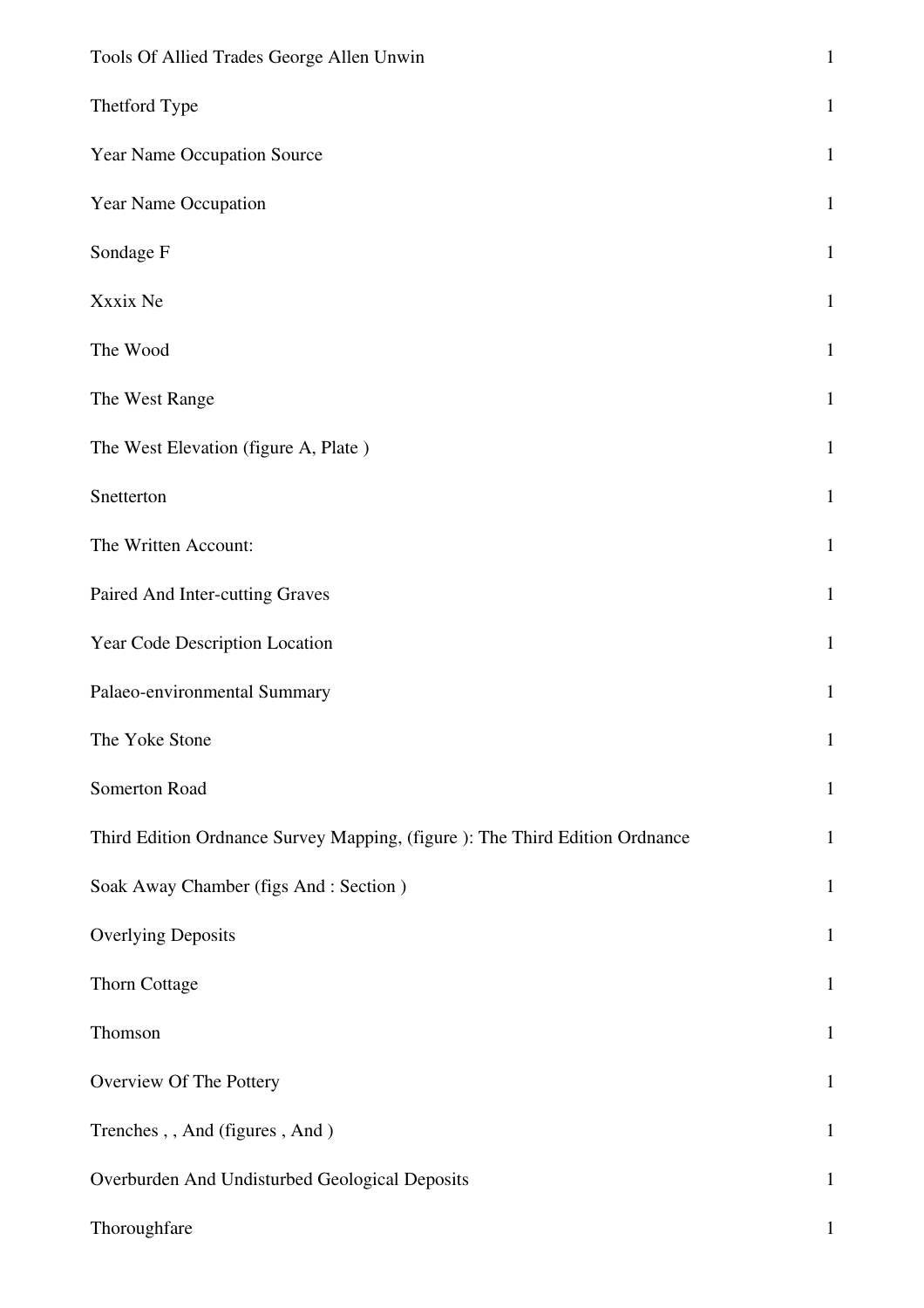| <b>Overall Conclusion</b>                                               | $\mathbf{1}$ |
|-------------------------------------------------------------------------|--------------|
| Ovens                                                                   | $\mathbf{1}$ |
| Social History                                                          | $\mathbf{1}$ |
| <b>Overall Conclusions</b>                                              | $\mathbf{1}$ |
| Thorpe Castle House                                                     | $\mathbf{1}$ |
| Zone A: The Rose Lane Frontage                                          | $\mathbf{1}$ |
| Thomas Woolhouse                                                        | $\mathbf{1}$ |
| Soak Away Trenches: (fig)                                               | $\mathbf{1}$ |
| <b>Third Phase</b>                                                      | $\mathbf{1}$ |
| Oxford Luminescence Dating Laboratory                                   | $\mathbf{1}$ |
| <b>Oxford Street</b>                                                    | $\mathbf{1}$ |
| Soils, Geology And Topography                                           | $\mathbf{1}$ |
| This Institution                                                        | $\mathbf{1}$ |
| This Risk Assessment Should Be Read In Conjunction With An Approved Wsi | $\mathbf{1}$ |
| <b>Thomas Armstrong</b>                                                 | $\mathbf 1$  |
| <b>Oxbow Books</b>                                                      | $\mathbf{1}$ |
| Thomas                                                                  | $\mathbf{1}$ |
| This Sunday School                                                      | $\mathbf{1}$ |
| <b>Abnormal Bones</b>                                                   | $\mathbf{1}$ |
| Work                                                                    | $\mathbf{1}$ |
| Worcestershire Record Office                                            | $\mathbf{1}$ |
| The Landscape                                                           | $\mathbf{1}$ |
| Photographic                                                            | $\mathbf{1}$ |
| Witchford And Wisbech Hundreds                                          | $\mathbf{1}$ |
| Wisbech                                                                 | $\mathbf 1$  |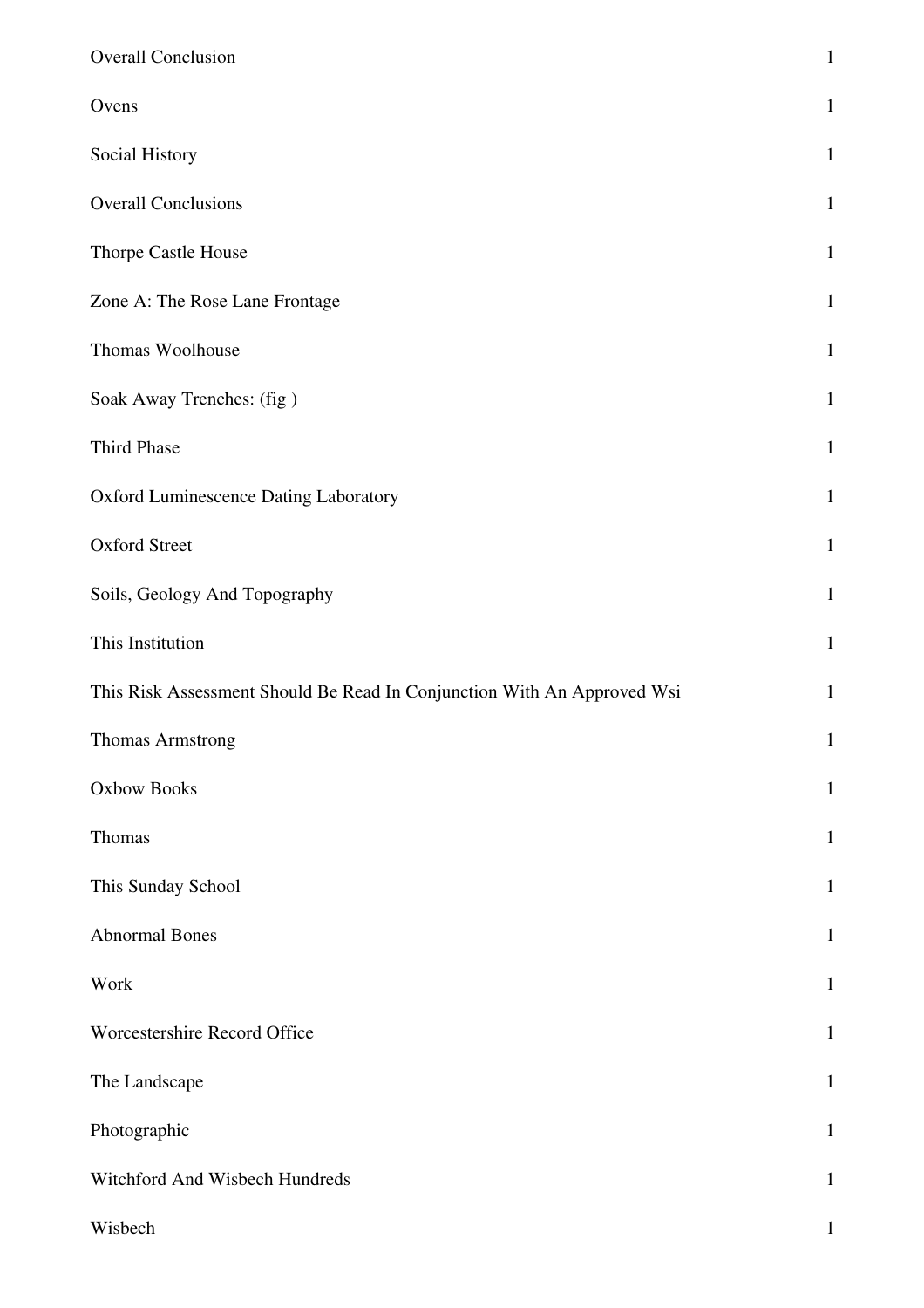| Wing                                                      | $\mathbf{1}$ |
|-----------------------------------------------------------|--------------|
| The Known Archaeology History Of The Route                | $\mathbf{1}$ |
| The Large Engine House                                    | $\mathbf{1}$ |
| The Lava Quern Fragments                                  | $\mathbf{1}$ |
| Skeleton Register                                         | $\mathbf{1}$ |
| Within The Scheduled Area                                 | $\mathbf{1}$ |
| With The Primitive Methodists                             | $\mathbf{1}$ |
| The Leather                                               | $\mathbf 1$  |
| With                                                      | $\mathbf{1}$ |
| Skeleton # ():                                            | $\mathbf{1}$ |
| Wine Cellars                                              | $\mathbf{1}$ |
| The Iron Age And Romano-british Pottery Elizabeth Johnson | $\mathbf{1}$ |
| <b>Agricultural Remains</b>                               | $\mathbf{1}$ |
| Windows                                                   | $\mathbf{1}$ |
| <b>Skeletal Completeness And Preservation</b>             | $\mathbf{1}$ |
| Photographic Reproduction Thomas Bradley-lovekin          | $\mathbf{1}$ |
| South Aisle (fig, Plates -)                               | $\mathbf 1$  |
| Windows (figure)                                          | $\mathbf{1}$ |
| The Kitchen Passage (figures And A)                       | $\mathbf{1}$ |
| Photographic Record Of Features                           | $\mathbf{1}$ |
| The Iron Nails                                            | $\mathbf{1}$ |
| Photographic Record Of Standing Wall                      | $\mathbf 1$  |
| Skeleton # ()                                             | $\mathbf{1}$ |
| Skeletons                                                 | $\mathbf{1}$ |
| Philadelphia                                              | $\mathbf{1}$ |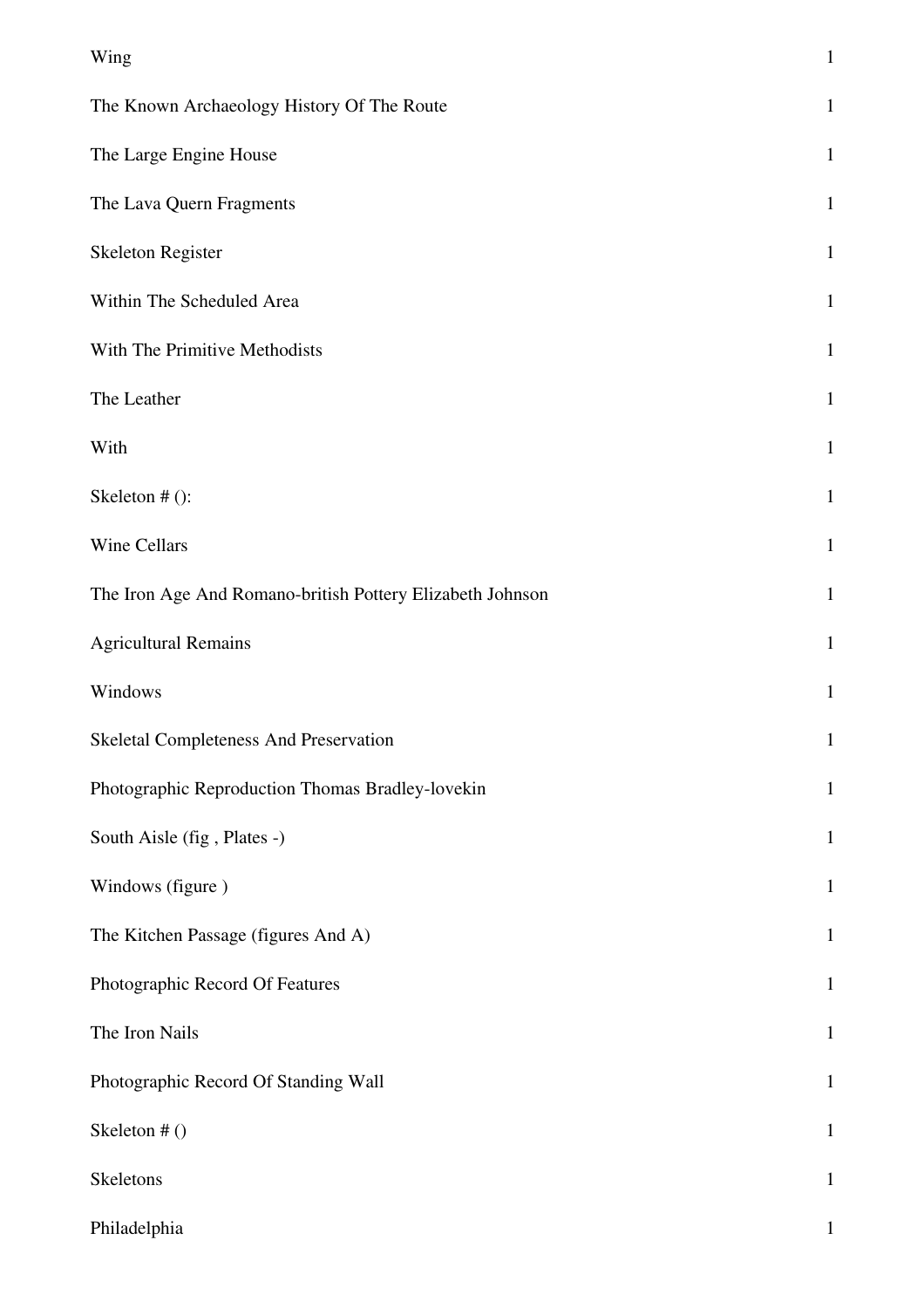| Phase Iii: Medieval/post-medieval         | $\,1\,$      |
|-------------------------------------------|--------------|
| The Male Wc (figures And A)               | $\mathbf 1$  |
| The Main Excavation Area:                 | $\mathbf{1}$ |
| Trenches And (figures And; Plate)         | $\mathbf{1}$ |
| Phase Iv: Extension To Warehouse          | $\mathbf 1$  |
| Wolverhampton Borough Council             | $1\,$        |
| Phase Iii: Late Iron Age/roman            | $\mathbf{1}$ |
| The Map Evidence                          | $\mathbf 1$  |
| Phase Ii: Roman                           | $\mathbf{1}$ |
| Total:                                    | $\mathbf 1$  |
| Phase Iii                                 | $\,1\,$      |
| Phase Iii: Construction Of Warehouse      | $\mathbf{1}$ |
| Phase Iii: Late Iron Age/ Early Roman     | $\mathbf{1}$ |
| Phase Iv: Post Medieval                   | $\mathbf{1}$ |
| Phase Iv: Post-medieval                   | $\mathbf{1}$ |
| The Lithics                               | $\mathbf{1}$ |
| Phases Of Archaeological Work             | $\mathbf{1}$ |
| The Lift Industry                         | $\mathbf{1}$ |
| Phasing/interpretation                    | $\mathbf{1}$ |
| Phil Greatorex Of Gloucester City Council | $\mathbf{1}$ |
| Phases                                    | $\mathbf{1}$ |
| Phased Analysis                           | $\mathbf{1}$ |
| The Lithics Lynden Cooper                 | $\mathbf{1}$ |
| Phase V: Postmedieval (figures And)       | $\mathbf{1}$ |
| Phase Vi: Railway Station                 | $\mathbf{1}$ |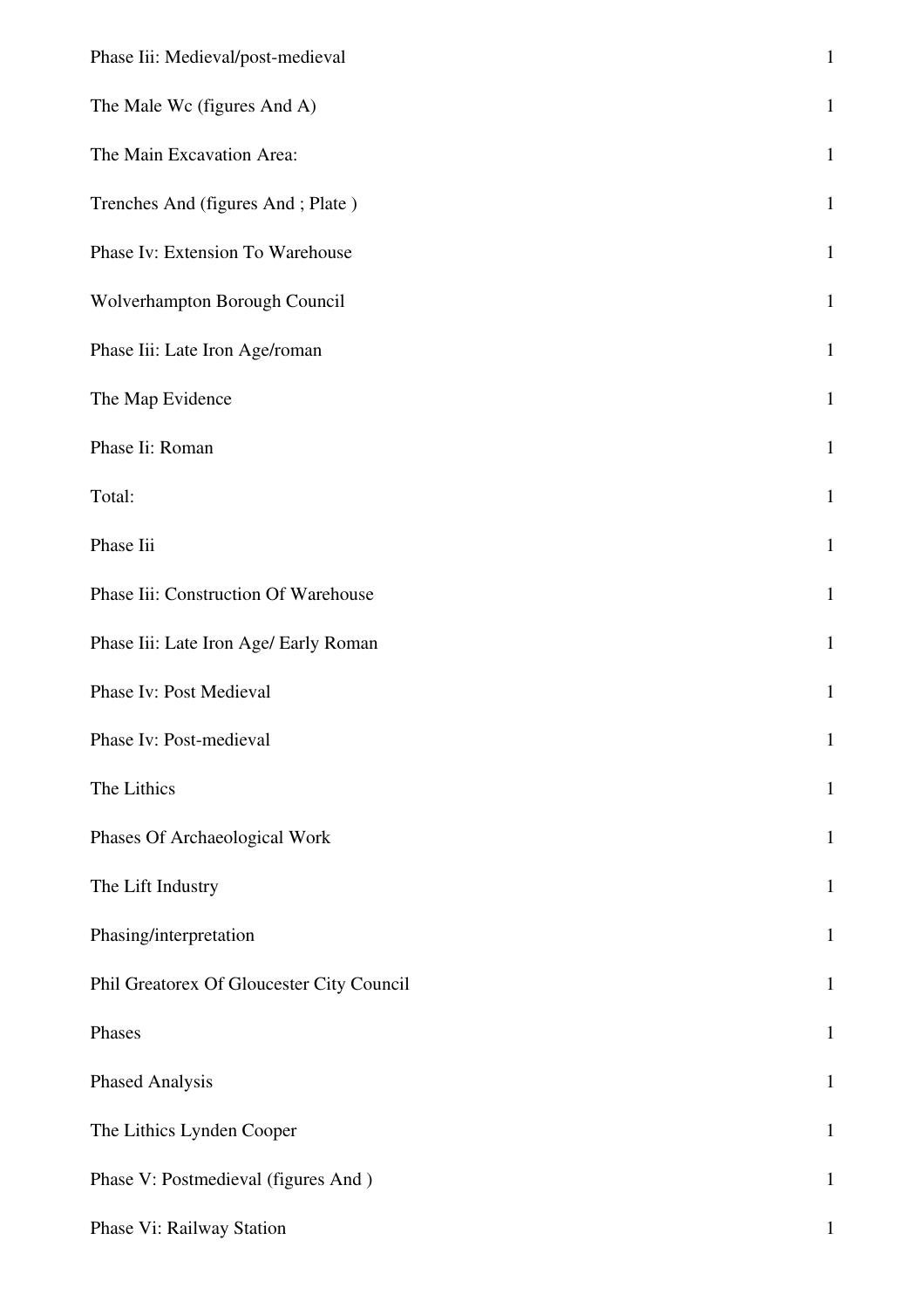| Wolverhampton                                                                                 | $\mathbf{1}$ |
|-----------------------------------------------------------------------------------------------|--------------|
| Phase Vii: Modern                                                                             | $\mathbf{1}$ |
| Photographic Sources                                                                          | $\mathbf{1}$ |
| <b>Window Glass And Lead Cames</b>                                                            | $\mathbf{1}$ |
| Pins                                                                                          | $\mathbf{1}$ |
| The Glass                                                                                     | $\mathbf{1}$ |
| The Fountain, Ormesby N Pr //                                                                 | $\mathbf{1}$ |
| Sixfields Ground Investigation Report                                                         | $\mathbf{1}$ |
| Willow House                                                                                  | $\mathbf{1}$ |
| Wills Jackie Minchington                                                                      | $\mathbf{1}$ |
| Pinhoe Hall                                                                                   | $\mathbf{1}$ |
| Pineswood Close                                                                               | $\mathbf{1}$ |
| The Ground Floor (figure, Plates -)                                                           | $\mathbf{1}$ |
| Pillar                                                                                        | $\mathbf{1}$ |
| Pinbush Road, South Lowestoft Industrial Estate,                                              | $\mathbf{1}$ |
| Pine                                                                                          | $\mathbf{1}$ |
| The Great Danes Inn                                                                           | $\mathbf{1}$ |
| <b>Sitting Room</b>                                                                           | $\mathbf{1}$ |
| Piper-                                                                                        | $\mathbf{1}$ |
| South Elevation North Elevation South Elevation Of North Wing North Elevation Of South Wing 1 |              |
| Pitting                                                                                       | $\mathbf{1}$ |
| Place Manor Cottages, Wallingford Road, Streatley, West Berkshire                             | $\mathbf{1}$ |
| Place Name Evidence                                                                           | $\mathbf{1}$ |
| The First Floor (figures)                                                                     | $\mathbf{1}$ |
| William Wharfe                                                                                | $\mathbf{1}$ |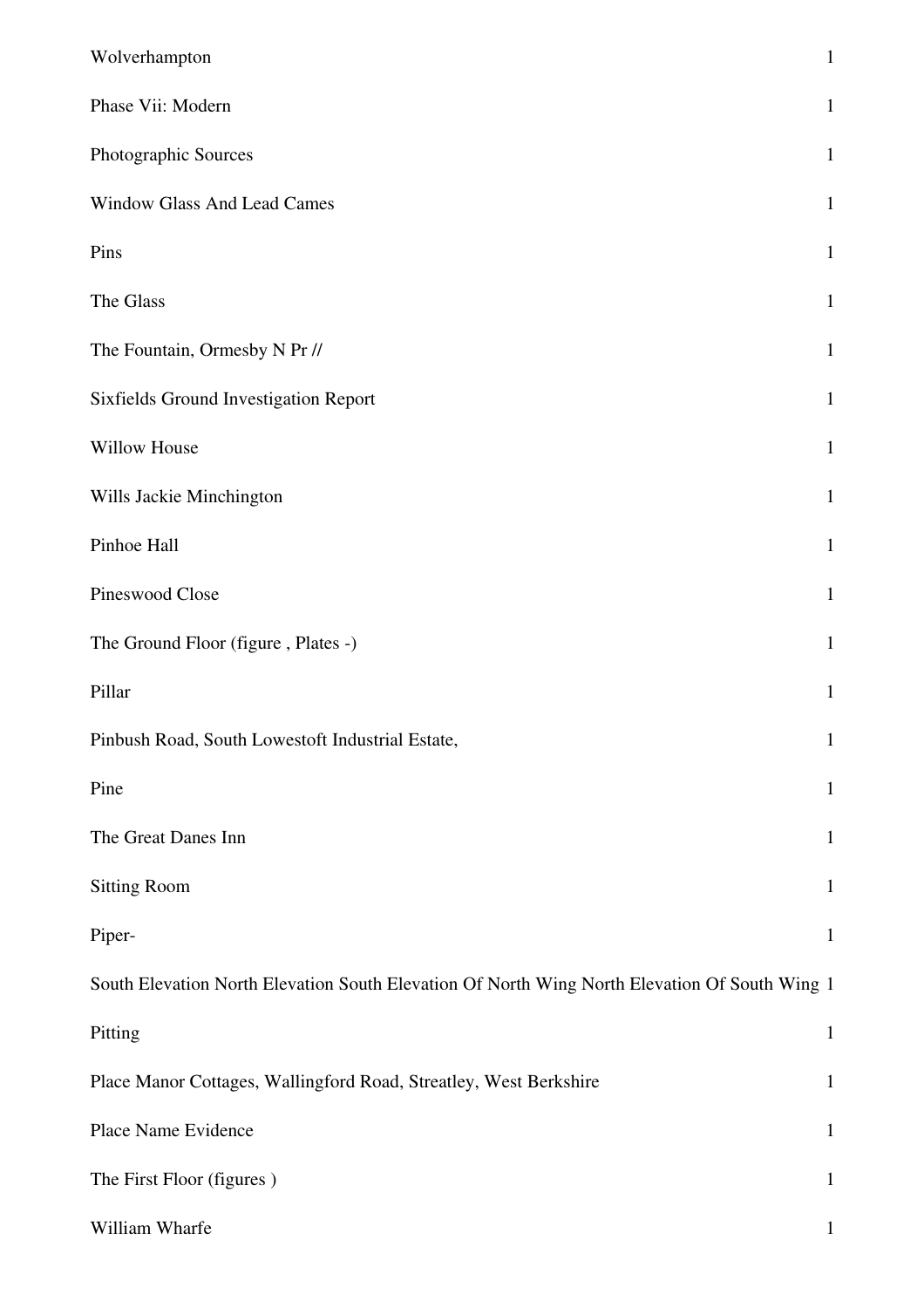| Pits Hill                                                                                           | $\,1\,$      |
|-----------------------------------------------------------------------------------------------------|--------------|
| Pits (fig)                                                                                          | $\mathbf{1}$ |
| Williams                                                                                            | $\mathbf{1}$ |
| Project Manager Mark Collard                                                                        | $\mathbf{1}$ |
| Pits F, F, F, F, F, F And F And Pit/posthole                                                        | $\mathbf{1}$ |
| Pits F, F, F, F, F, F, F, F And F                                                                   | $\mathbf{1}$ |
| The Ground Floor (figures)                                                                          | $\mathbf{1}$ |
| Pile                                                                                                | $\mathbf{1}$ |
| The History Antiquities Of The County Of Essex By Philip Morant Original                            | $\mathbf{1}$ |
| Tower                                                                                               | $\mathbf{1}$ |
| The Historic Environment Team (northamptonshire Heritage), Northamptonshire County<br>Council,      | $\mathbf{1}$ |
| The Historic Environment Record (her), At Jesmond Old Cemetery, Jesmond                             | $\mathbf{1}$ |
| South East Corner                                                                                   | $\mathbf{1}$ |
| <b>Physical Contents</b>                                                                            | $\mathbf{1}$ |
| <b>Towcester Road</b>                                                                               | $\mathbf{1}$ |
| The Interior                                                                                        | $\mathbf{1}$ |
| <b>Window Glass</b>                                                                                 | 1            |
| Window Door Door Window Ginnel Door Window                                                          | $\mathbf{1}$ |
| The Insect Remains By Dr Emma Tetlow                                                                | $\mathbf{1}$ |
| <b>Physical Analysis</b>                                                                            | $\mathbf{1}$ |
| The Heritage Network Ltdthe Heritage Network Ltdthe Heritage Network Ltdthe Heritage<br>Network Ltd | $\mathbf{1}$ |
| Tower (?anti-aircraft Emplacement)                                                                  | $\mathbf{1}$ |
| Pikes Wood                                                                                          | $\mathbf{1}$ |
| Pigsty                                                                                              | 1            |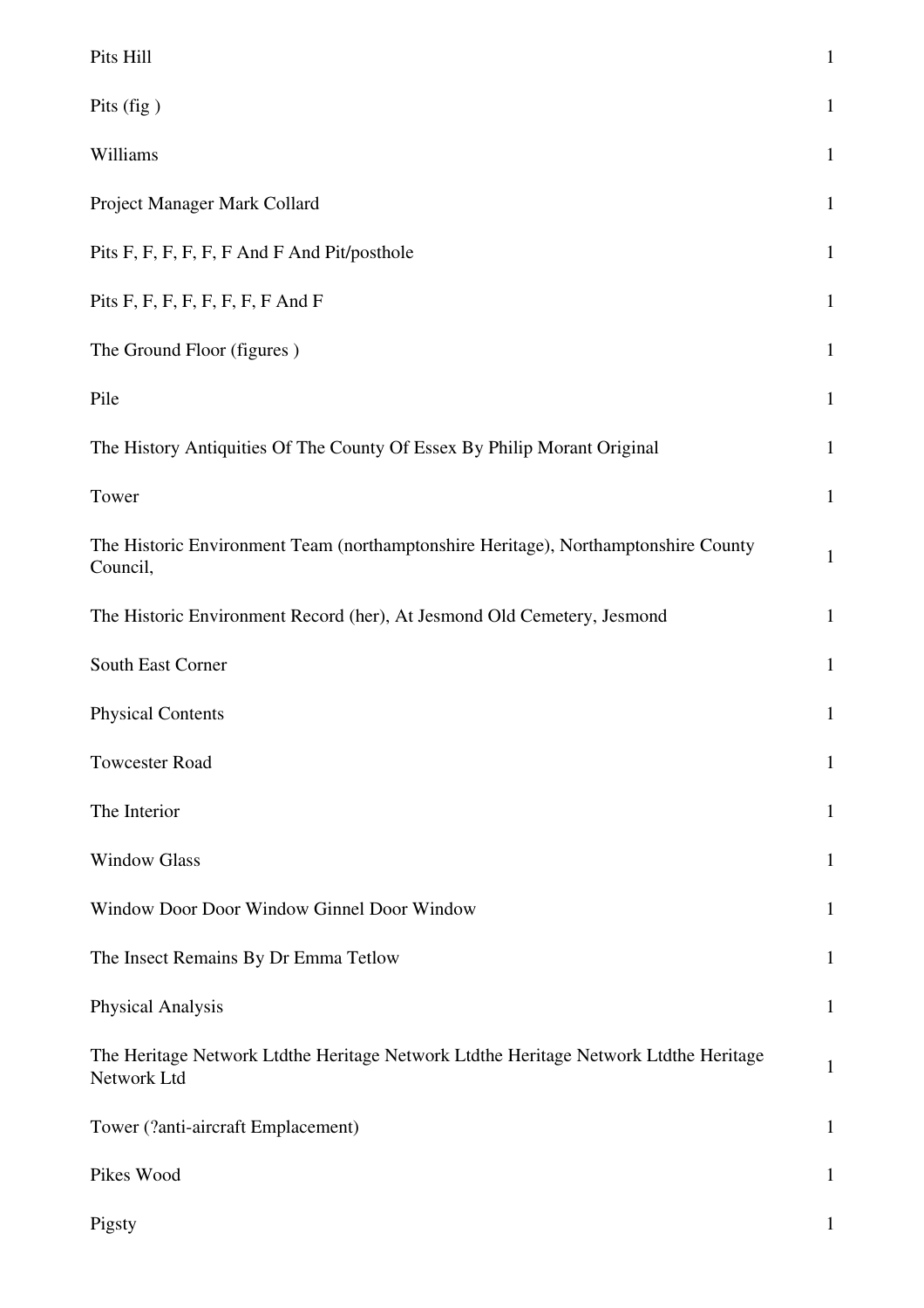| Windmill                                               | $\mathbf{1}$ |
|--------------------------------------------------------|--------------|
| The Guide Dogs For The Blind Association London Centre | $\mathbf{1}$ |
| Winchester                                             | $\mathbf{1}$ |
| The Guidelines For The Preparation Of Excavation       | $\mathbf{1}$ |
| Piggin Wood                                            | $\mathbf{1}$ |
| Piercer                                                | $\mathbf{1}$ |
| Pictures On Cd-rom                                     | $\mathbf{1}$ |
| The Headland                                           | $\mathbf{1}$ |
| Window Blank Blank Window Window Blank Window          | $\mathbf{1}$ |
| The Hackney Unitary Development Plan (udp)             | $\mathbf{1}$ |
| The Market Buildings                                   | $\mathbf{1}$ |
| Phase Ii: Late Iron Age/early Roman                    | $\mathbf{1}$ |
| Phase $\tilde{A}$ , $\hat{A}$ Foundation Trenches      | $\mathbf{1}$ |
| Phase $\tilde{A}$ , $\hat{A}$ Earlier Neolithic        | $\mathbf{1}$ |
| The Pits Postholes (table; Figs,,)                     | $\mathbf{1}$ |
| Phase $\tilde{A}$ , $\hat{A}$ Modern                   | $\mathbf{1}$ |
| Slow                                                   | $\mathbf{1}$ |
| Topsoil - - - - -                                      | $\mathbf{1}$ |
| Phase $\tilde{A}$ , $\hat{A}$ Anglo-saxon              | $\mathbf{1}$ |
| The Planning Of An Augustinian Abbey Iain Soden        | $\mathbf{1}$ |
| Phase - Roman                                          | $\mathbf{1}$ |
| Phase - Prehistoric                                    | $\mathbf{1}$ |
| Phase Area Of Investigation Fig                        | $\mathbf{1}$ |
| Phase Area Of Investigation Figs                       | $\mathbf{1}$ |
| Phase Area Of Investigation Figs -                     | $\mathbf{1}$ |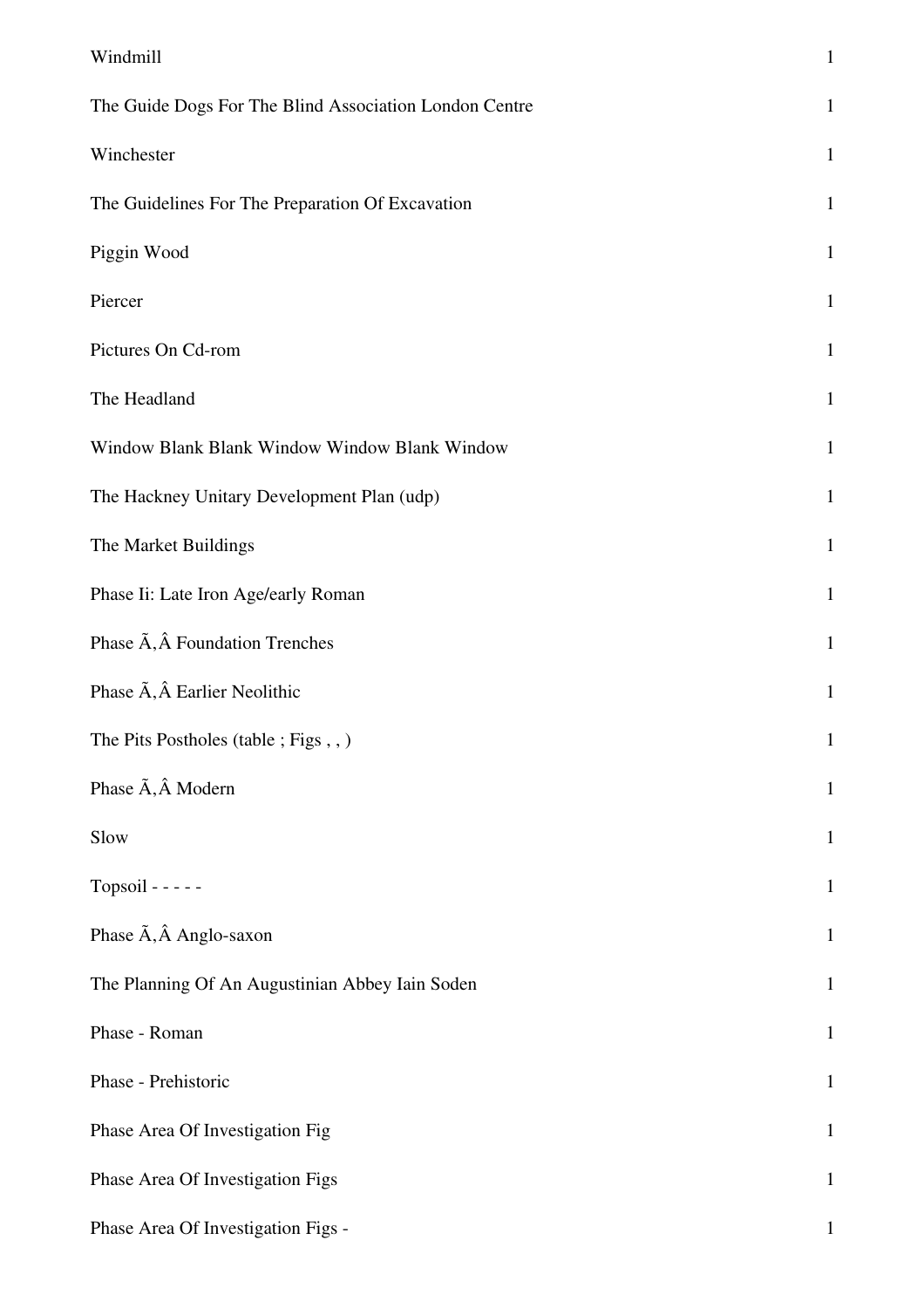| Phase $\tilde{A}$ , $\hat{A}$ Saxo-norman                      | $\mathbf 1$  |
|----------------------------------------------------------------|--------------|
| Slight                                                         | $\mathbf{1}$ |
| Topsoil And Subsoil Finds                                      | $\mathbf{1}$ |
| Sleaford Moor                                                  | $\mathbf{1}$ |
| <b>Phase: Building Recording</b>                               | $\mathbf{1}$ |
| Phase: Excavation                                              | $\mathbf{1}$ |
| Phase: Late Iron Age                                           | $\mathbf{1}$ |
| The Outer Court At Thetford                                    | $\mathbf{1}$ |
| The Overall Structure                                          | $\mathbf 1$  |
| The Painted Wall Plaster Heidi Addison                         | $\mathbf{1}$ |
| Phase $\tilde{A}$ , $\hat{A}$ Topsoil Strip And Water Pipe Cut | $\mathbf{1}$ |
| Slides                                                         | $\mathbf{1}$ |
| Phase, -                                                       | $\mathbf 1$  |
| Worcester Quality Partnership                                  | $\mathbf{1}$ |
| Phase - Post                                                   | $\mathbf{1}$ |
| Phase - -                                                      | $\mathbf{1}$ |
| <b>Peter Humphrey Associates</b>                               | $\mathbf{1}$ |
| The Proposed Redevelopment At                                  | $\mathbf 1$  |
| Peter Rowe                                                     | $\mathbf{1}$ |
| The Prehistoric Pottery And Miscellaneous Finds                | $\mathbf{1}$ |
| The Pots                                                       | $\mathbf{1}$ |
| A Report On The Archaeological Monitoring                      | $\mathbf{1}$ |
| The Quakers                                                    | $\mathbf{1}$ |
| The Radiocarbon Analysis                                       | $\mathbf{1}$ |
| Small Find Context Material Object Description Date            | $\mathbf{1}$ |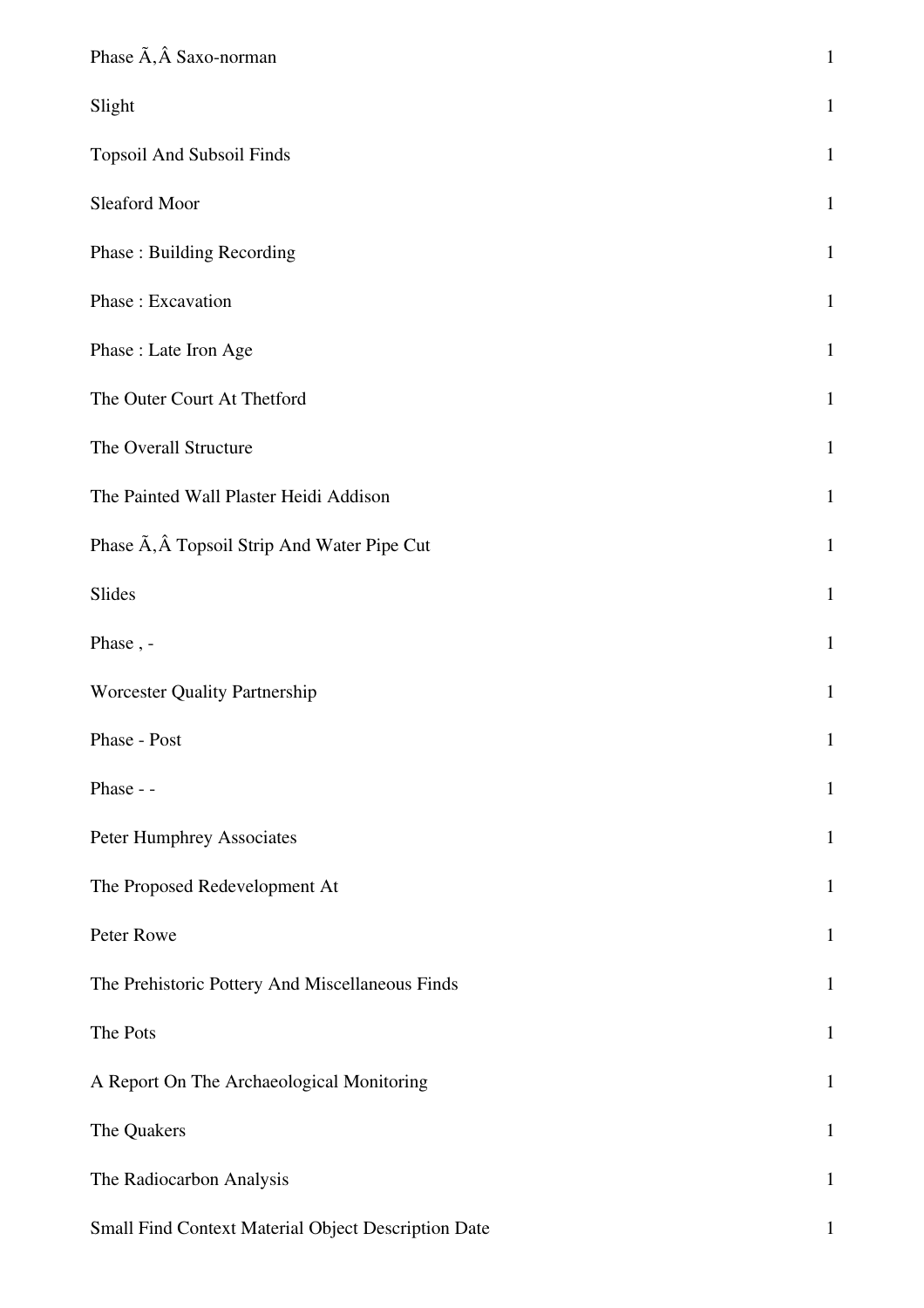| Permatrace Sheets                                                        | $\mathbf{1}$ |
|--------------------------------------------------------------------------|--------------|
| The Radiocarbon Dates                                                    | $\mathbf{1}$ |
| Agriculture                                                              | $\mathbf{1}$ |
| Personnel Monitoring                                                     | $\mathbf{1}$ |
| Small Diameter Bomb Maintenance And Storage                              | $\mathbf{1}$ |
| Peterborough                                                             | $\mathbf{1}$ |
| Phase ( $\tilde{A}, \hat{A}$ ) Phase ( $\tilde{A}, \hat{A}$ )            | $\mathbf{1}$ |
| Sources And Limitations Of The Documentary Evidence                      | $\mathbf{1}$ |
| Phase (-)                                                                | $\mathbf{1}$ |
| Phase (see Fig.)                                                         | $\mathbf{1}$ |
| Phase (see Figs)                                                         | $\mathbf{1}$ |
| Phase $(-)$                                                              | $\mathbf{1}$ |
| Agricultural Use                                                         | $\mathbf{1}$ |
| The Post-medieval Development Of The Study Area                          | $\mathbf{1}$ |
| Pevsner, N Richmond, I, , The Buildings Of England: Northumberland, Yale | 1            |
| The Porch (figures, And A)                                               | $\mathbf{1}$ |
| Small Bronze Animal                                                      | $\mathbf{1}$ |
| The Pollen And Diatoms                                                   | $\mathbf{1}$ |
| Phase : Late Iron Age/roman                                              | $\mathbf{1}$ |
| The Orchard Pasture None                                                 | $\mathbf{1}$ |
| The Metal Working Debris                                                 | $\mathbf{1}$ |
| The Millpond                                                             | $\mathbf{1}$ |
| Phase I: Medieval                                                        | $\mathbf{1}$ |
| Slag Andy Chapman                                                        | $\mathbf{1}$ |
| The Metal And Bone Small Finds                                           | $\mathbf 1$  |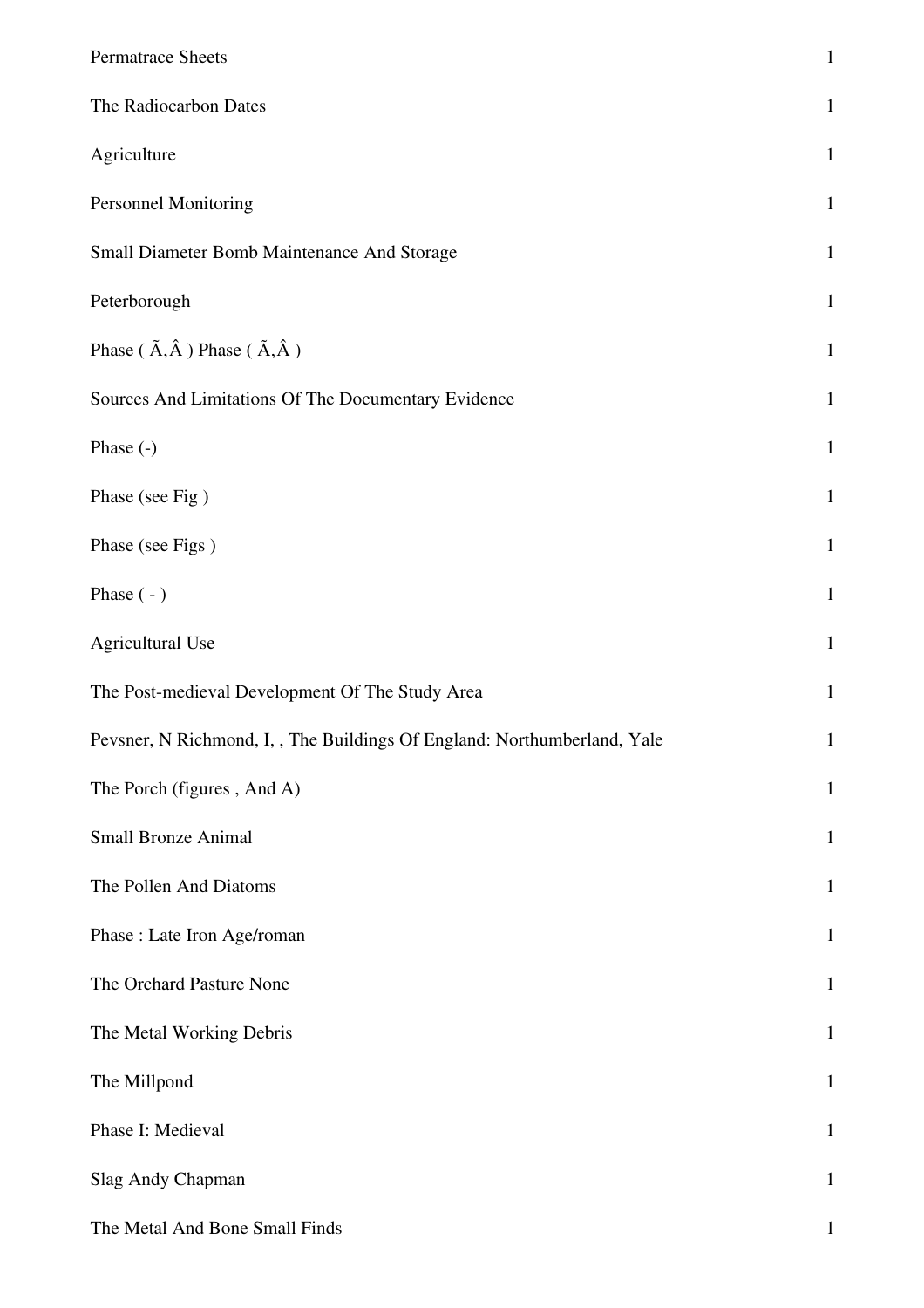| Phase I: Pre-medieval                                    | $1\,$        |
|----------------------------------------------------------|--------------|
| The Millrace And Millpond                                | $\mathbf{1}$ |
| The Modern Site                                          | $\mathbf{1}$ |
| Phase I: Bronze Age                                      | $\mathbf{1}$ |
| The National Trust                                       | $\mathbf{1}$ |
| Phase I: Early Prehistory                                | $\mathbf{1}$ |
| Woolridge                                                | $\mathbf{1}$ |
| Phase I: Late Iron Age                                   | $\mathbf{1}$ |
| Woodside Farm                                            | $\mathbf{1}$ |
| Phase I: Roman                                           | $\mathbf{1}$ |
| Phase Ii: Rebuilding Of Shops And Offices To High Bridge | $\mathbf{1}$ |
| Woodford Bridge                                          | $\mathbf{1}$ |
| Phase Ii: Early Bronze Age                               | $\mathbf{1}$ |
| Phase Ii: Early Iron Age                                 | $\mathbf{1}$ |
| The Market Cross                                         | $\mathbf{1}$ |
| The Materials                                            | $\mathbf{1}$ |
| Phase Ii Medieval                                        | $\mathbf{1}$ |
| Trent And Peak Archaeological Trust                      | $\mathbf{1}$ |
| Phase I: Th                                              | $\mathbf{1}$ |
| Phase Ii Late Iron Age/roman                             | $\mathbf{1}$ |
| Skirting                                                 | $\mathbf{1}$ |
| Woodley Headland                                         | $\mathbf{1}$ |
| Abbreviation                                             | $\mathbf{1}$ |
| Phase I                                                  | $\mathbf{1}$ |
| Phase: Prehistoric                                       | $\mathbf{1}$ |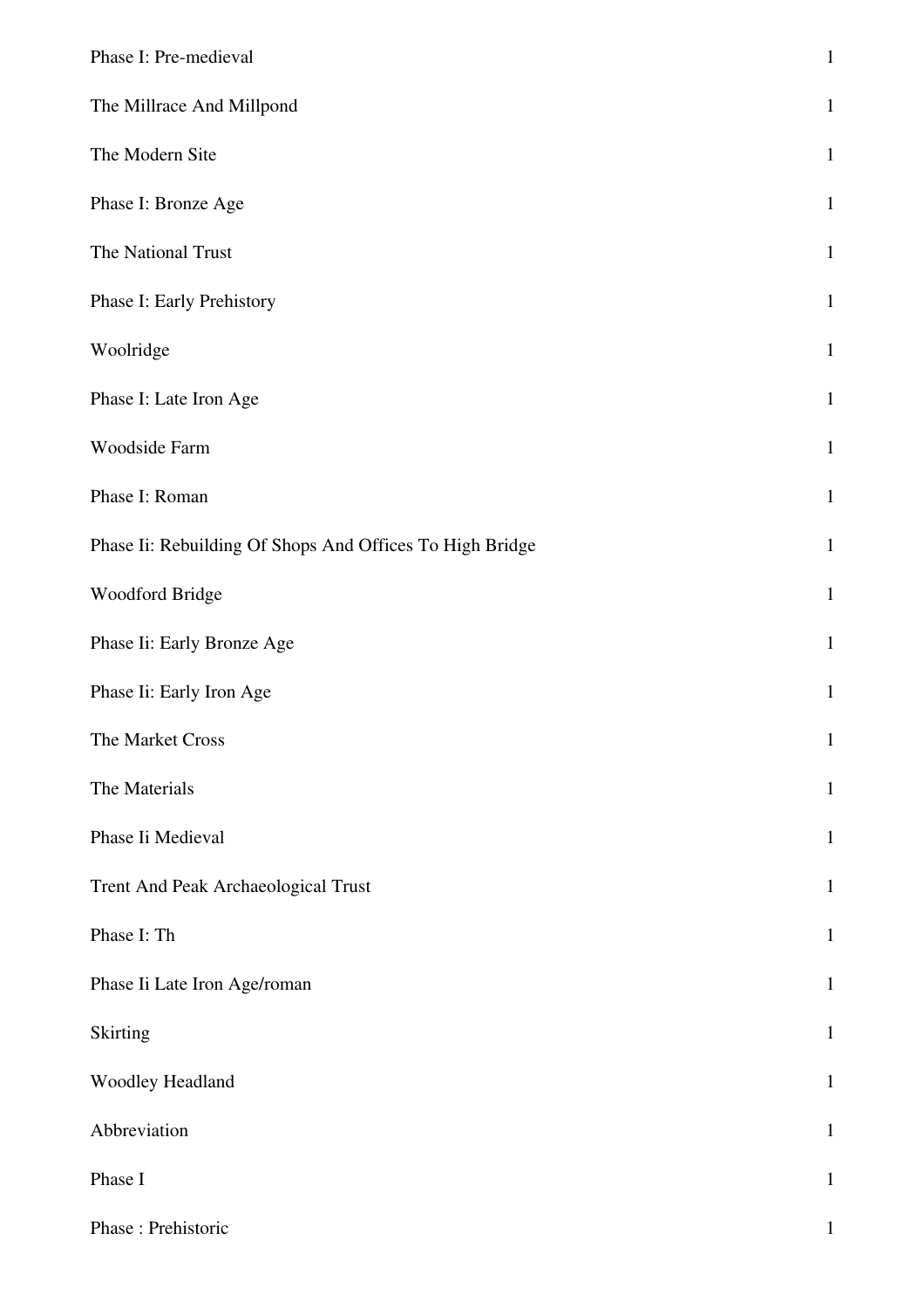| The Objects                                     | $\mathbf{1}$ |
|-------------------------------------------------|--------------|
| Phase : Prehistoric Deposits                    | $\mathbf{1}$ |
| <b>Topsoil Depth</b>                            | $\mathbf{1}$ |
| Phase : The Anglo-saxon Cemetery                | $\mathbf{1}$ |
| The Old Buttery (figures And A)                 | $\mathbf{1}$ |
| Phase: Pre-conquest                             | $\mathbf{1}$ |
| The Old Pantry (figures, A, And Plate)          | $\mathbf{1}$ |
| <b>Phase: Natural Deposits</b>                  | $\mathbf{1}$ |
| Phase: Post-medieval                            | $\mathbf{1}$ |
| Worcester County Council Archaeological Service | $\mathbf{1}$ |
| <b>Phase: Post-roman Deposits</b>               | $\mathbf{1}$ |
| Phase: Trial-trenching                          | $\mathbf{1}$ |
| Phase: Undated Deposits (fig.                   | $\mathbf{1}$ |
| Wootton                                         | $\mathbf{1}$ |
| Phase Date Evidence                             | $\mathbf{1}$ |
| <b>Phase Date Features</b>                      | $\mathbf{1}$ |
| Phase Five: Mid/late Th                         | $\mathbf{1}$ |
| Phase Four: Early/mid Th                        | $\mathbf{1}$ |
| Phase B Area Of Investigation Fig               | $\mathbf{1}$ |
| Phase A Area Of Investigation Fig               | $\mathbf{1}$ |
| <b>Topsoil Strip</b>                            | $\mathbf{1}$ |
| The North Range                                 | $\mathbf{1}$ |
| The Natural Base                                | $\mathbf{1}$ |
| <b>Slaters Arms</b>                             | $\mathbf{1}$ |
| Phase A                                         | $\mathbf 1$  |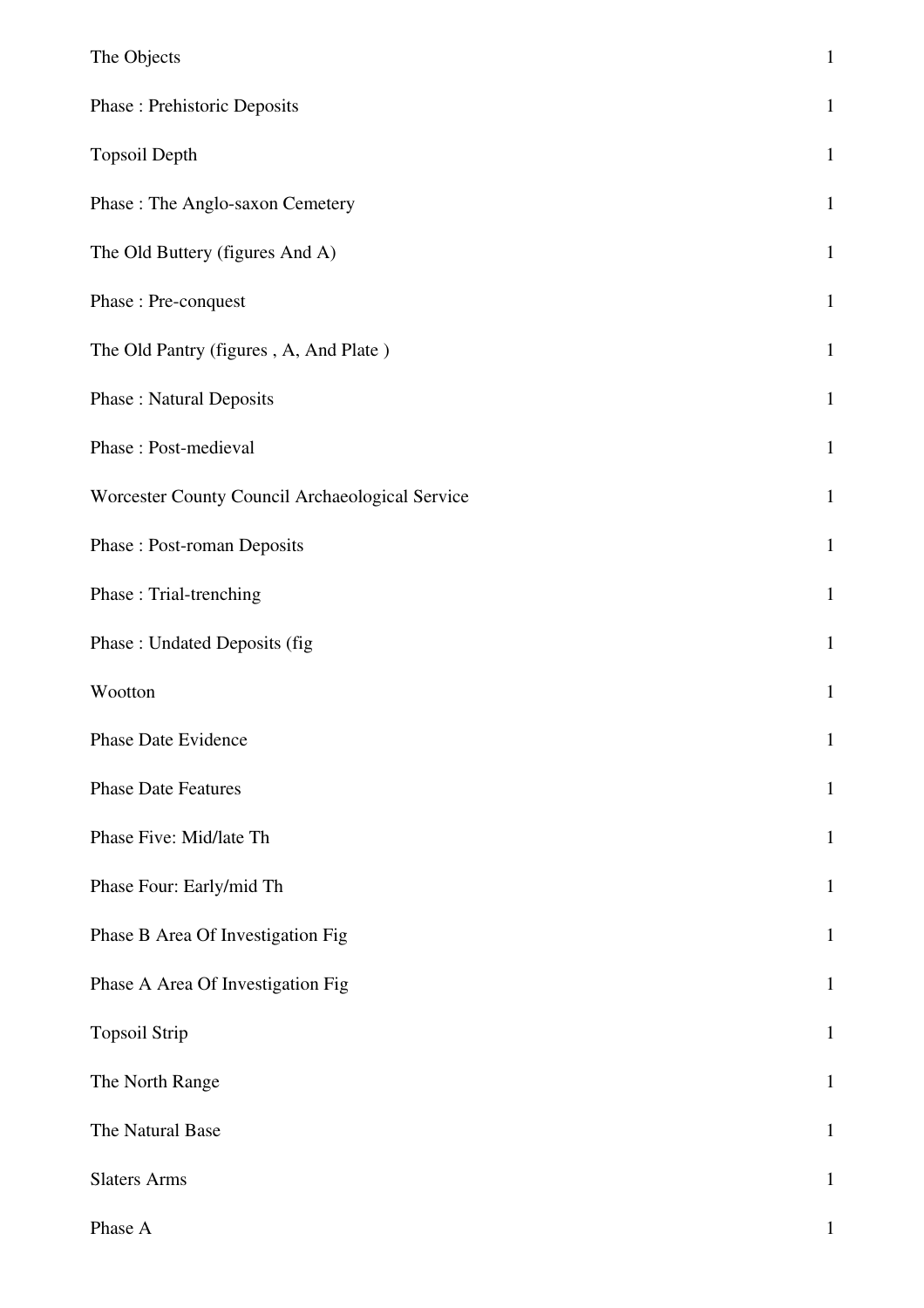| Plan Form, Materials And Architectural Detail Of Structure A                             | $\mathbf{1}$ |
|------------------------------------------------------------------------------------------|--------------|
| Project Mark Beasley                                                                     | $\mathbf{1}$ |
| <b>Trench Data</b>                                                                       | $\mathbf{1}$ |
| Stonework                                                                                | $\mathbf{1}$ |
| Site Chronology And Development                                                          | $\mathbf{1}$ |
| Rydon Homes                                                                              | $\mathbf{1}$ |
| Safety, Health Environmental Management                                                  | $\mathbf{1}$ |
| Ryelands Road                                                                            | $\mathbf{1}$ |
| <b>Rutland Press</b>                                                                     | $\mathbf{1}$ |
| Rutland                                                                                  | $\mathbf{1}$ |
| Ruin                                                                                     | $\mathbf{1}$ |
| Rubble ()                                                                                | $\mathbf{1}$ |
| University Of Greenwich Kent County Council Conservation                                 | $\mathbf{1}$ |
| <b>Stony Stratford</b>                                                                   | $\mathbf{1}$ |
| Rushes                                                                                   | $\mathbf{1}$ |
| Site C                                                                                   | $\mathbf{1}$ |
| Achnandarach                                                                             | $\mathbf{1}$ |
| Salterns                                                                                 | $\mathbf{1}$ |
| Tyne And Wear Archives Service (twas)                                                    | $\mathbf{1}$ |
| <b>Salvage Excavation</b>                                                                | $\mathbf{1}$ |
| University Archaeological Unit                                                           | $\mathbf{1}$ |
| Stone Object                                                                             | $\mathbf{1}$ |
| Sally Cotton And Shirley Bray Of South Molton District Archive And Local History Society | $\mathbf{1}$ |
| Trench One (figures And)                                                                 | $\mathbf{1}$ |
| Salcey Arborcare Forestry Arboricultural Assessment                                      | 1            |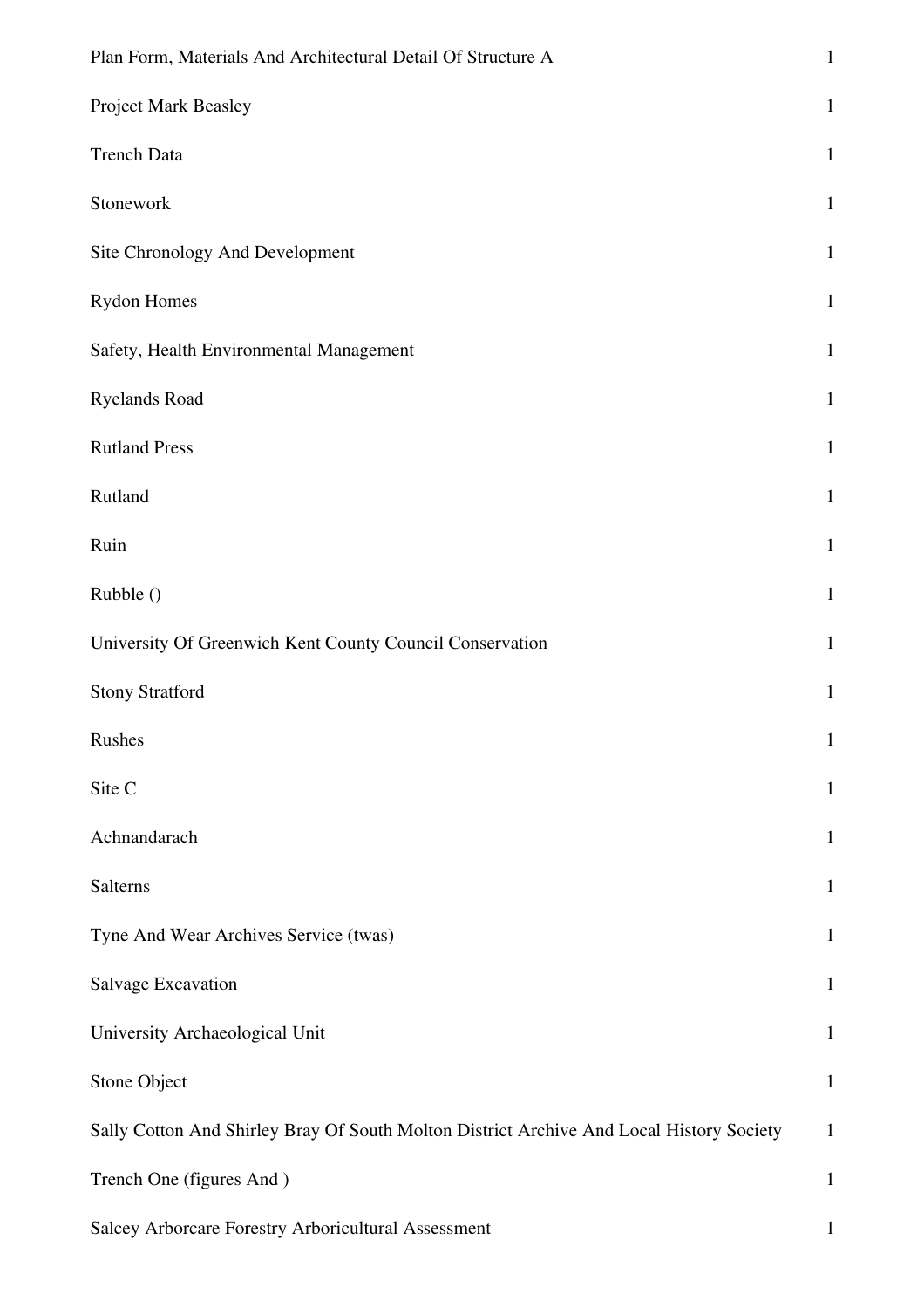| Saffron Waldon                              | $\mathbf{1}$ |
|---------------------------------------------|--------------|
| Stone, Brick And Tile                       | $\mathbf{1}$ |
| Stone Wall Foundation E                     | $\mathbf{1}$ |
| University Of                               | $\mathbf{1}$ |
| Abbot Of Shrewsbury                         | $\mathbf{1}$ |
| Rubbish Disposal                            | $\mathbf{1}$ |
| Rosemary Luff                               | $\mathbf{1}$ |
| Stortford                                   | $\mathbf{1}$ |
| University Of London                        | $\mathbf{1}$ |
| Roudham Road                                | $\mathbf{1}$ |
| Trench Contexts Length Breadth Depth Height | $\mathbf{1}$ |
| Rough Plastered                             | $\mathbf{1}$ |
| Rooms                                       | $\mathbf{1}$ |
| Room-by-room Descriptions                   | $\mathbf{1}$ |
| Room Three                                  | $\mathbf{1}$ |
| Room One                                    | $\mathbf{1}$ |
| Tyne                                        | $\mathbf{1}$ |
| Room Two                                    | $\mathbf{1}$ |
| Stoughton                                   | $\mathbf{1}$ |
| Trench D                                    | $\mathbf{1}$ |
| <b>Storey Extension</b>                     | $\mathbf{1}$ |
| Royal York Hotel                            | $\mathbf{1}$ |
| Royal Victoria Crescent                     | $\mathbf{1}$ |
| Royston Grove                               | $\mathbf{1}$ |
| Royston Road                                | $\mathbf{1}$ |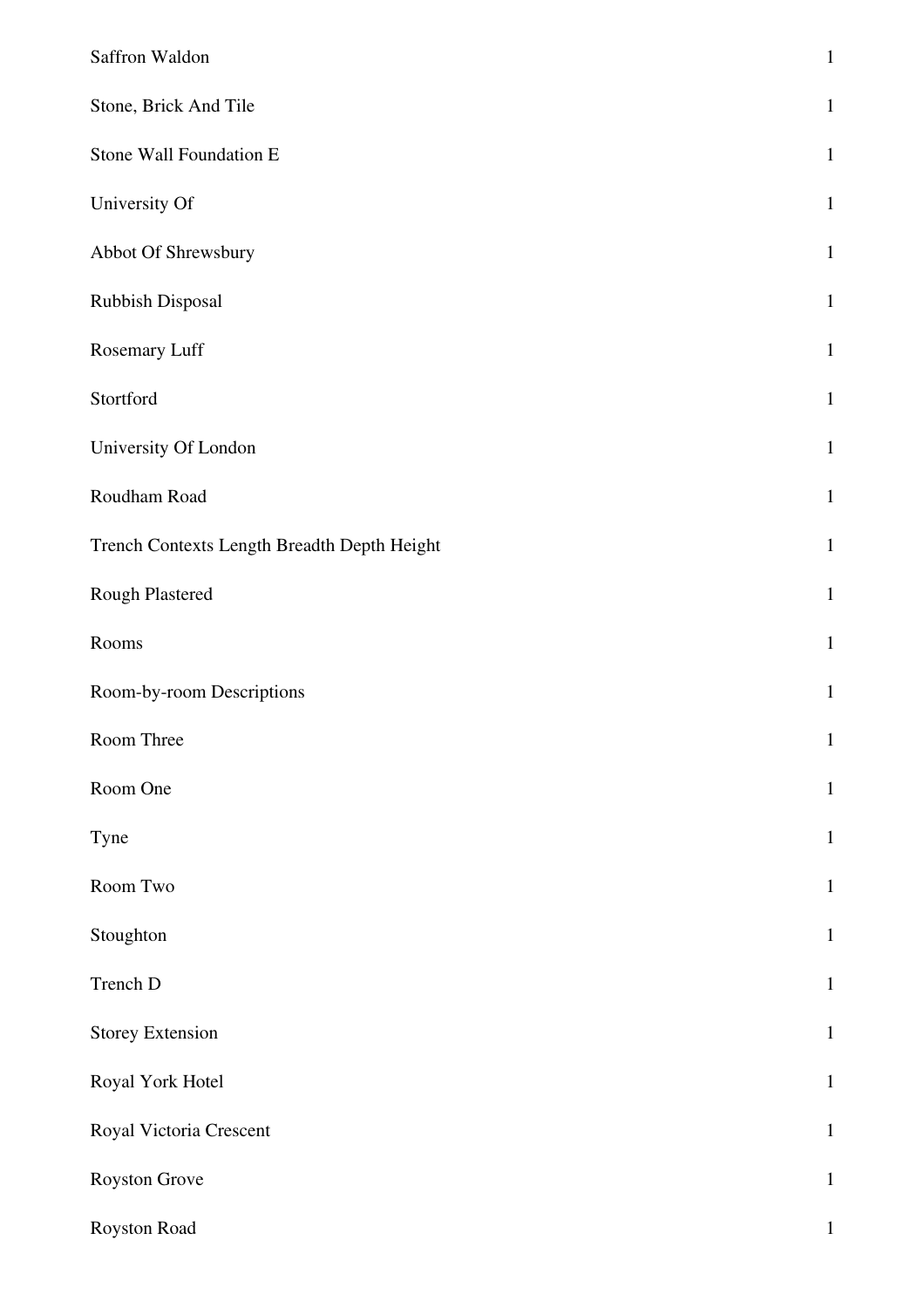| <b>Rubbing Stone</b>                                                      | $\mathbf{1}$ |
|---------------------------------------------------------------------------|--------------|
| Site Code Address Period Summary                                          | $\mathbf{1}$ |
| University Of Leicester Archaeological                                    | $\mathbf{1}$ |
| Rowlstone                                                                 | $\mathbf{1}$ |
| Store                                                                     | $\mathbf{1}$ |
| A Geophysical Survey On Land At Weston Favell Upper School                | $\mathbf{1}$ |
| Rowlstone Court Farm                                                      | $\mathbf{1}$ |
| Rows Lane                                                                 | $\mathbf{1}$ |
| Stone Hall                                                                | $\mathbf{1}$ |
| Sample Context                                                            | $\mathbf{1}$ |
| Unitary Authority Milton Keynes                                           | $\mathbf{1}$ |
| <b>Titley Court</b>                                                       | $\mathbf{1}$ |
| Saxo-norman Evidence                                                      | $\mathbf{1}$ |
| Tyne And Wear Archives Service (twas): The Twas, At The Discovery         | $\mathbf{1}$ |
| Saxon And Dark Ages (ad-ad)                                               | $\mathbf{1}$ |
| Achinchanter                                                              | $\mathbf{1}$ |
| Saxo Norman                                                               | $\mathbf{1}$ |
| Sawley Abbey                                                              | $\mathbf{1}$ |
| <b>Satisfaction Of The Planning Conditions</b>                            | $\mathbf{1}$ |
| <b>United Utilities</b>                                                   | $\mathbf{1}$ |
| Satley                                                                    | $\mathbf{1}$ |
| Stoke-on-trent Archaeology                                                | 1            |
| Savernake                                                                 | $\mathbf{1}$ |
| <b>Stewart Buchanan</b>                                                   | $\mathbf{1}$ |
| Steve Lightwing Dennis Bennet Of Redcar And Cleveland Countryside Section | $\mathbf{1}$ |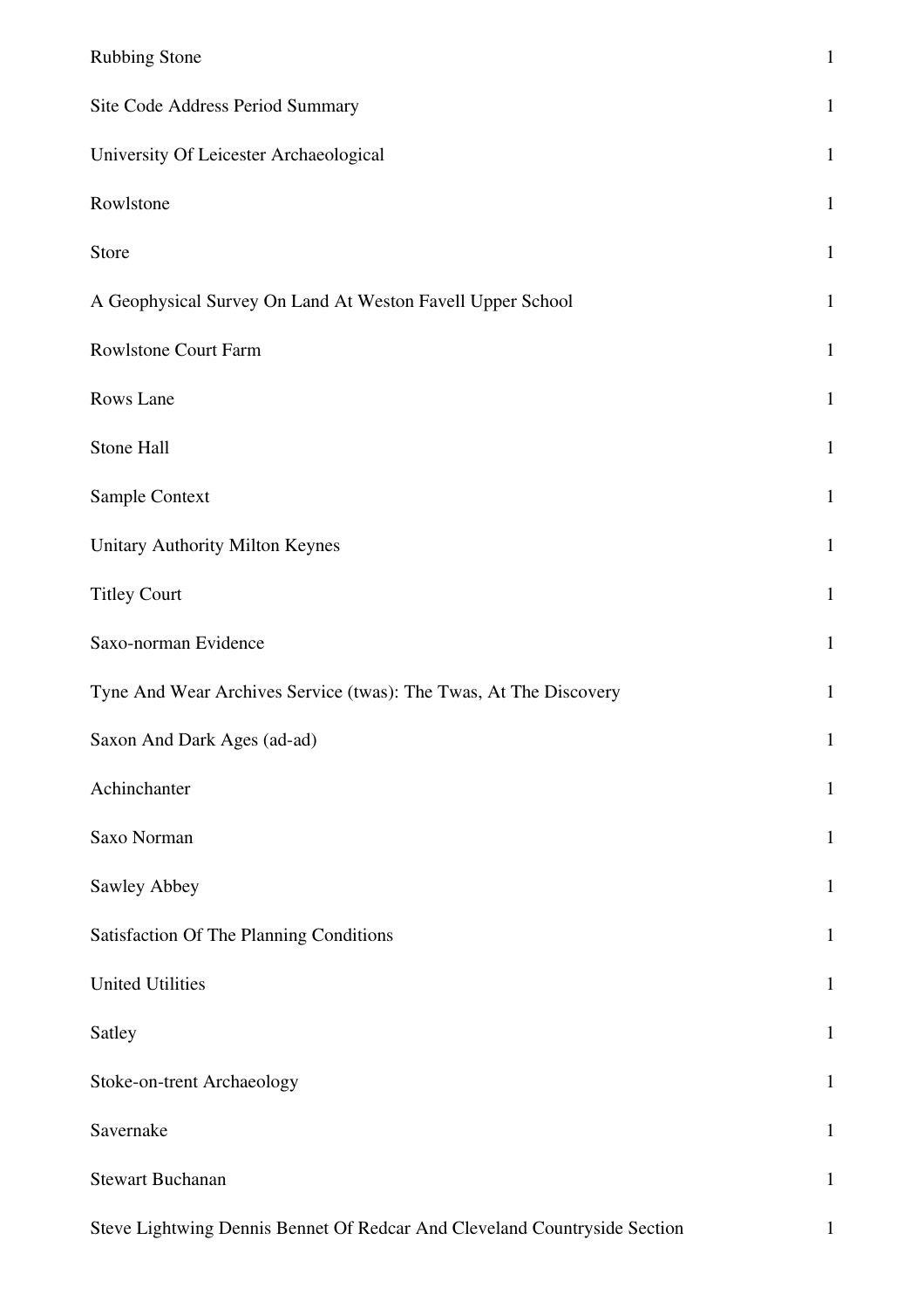| Stephenson Halliday                                                              | $\mathbf 1$  |
|----------------------------------------------------------------------------------|--------------|
| Saxon Gate East                                                                  | $\mathbf{1}$ |
| Unit Four                                                                        | $\mathbf{1}$ |
| Stephen Heywood Of Norfolk County Council Historic Building Conservation Section | $\mathbf{1}$ |
| Trench Dimensions Area Archaeological Features Depth Of Topsoil                  | $\mathbf{1}$ |
| Trench Dimensions Area Archaeological Features Depth Of Overburden               | $\mathbf{1}$ |
| Saxon Archaeology                                                                | $\mathbf{1}$ |
| Unit Three                                                                       | $\mathbf{1}$ |
| Unit Two                                                                         | $\mathbf{1}$ |
| Saxon And Medieval (ad $\tilde{A}, \hat{A}$ )                                    | $\mathbf{1}$ |
| <b>Trench Description Co-ordinates</b>                                           | $\mathbf{1}$ |
| Unit One                                                                         | $\mathbf{1}$ |
| A Watching Brief At                                                              | $\mathbf{1}$ |
| <b>United Utilities Limited</b>                                                  | $\mathbf{1}$ |
| Site B                                                                           | $\mathbf{1}$ |
| Units A-b, And                                                                   | $\mathbf 1$  |
| <b>Stone And Flint</b>                                                           | $\mathbf{1}$ |
| <b>Sample Sections</b>                                                           | $\mathbf{1}$ |
| Sample Size And Preservation                                                     | $\mathbf{1}$ |
| <b>Trench Nine</b>                                                               | $\mathbf{1}$ |
| <b>Sample Number Description</b>                                                 | $\mathbf{1}$ |
| <b>Stone Description Elevation Period</b>                                        | $\mathbf{1}$ |
| <b>Sample Context Description</b>                                                | $\mathbf{1}$ |
| <b>Stone And Flints</b>                                                          | $\mathbf{1}$ |
| Sample Context Type                                                              | 1            |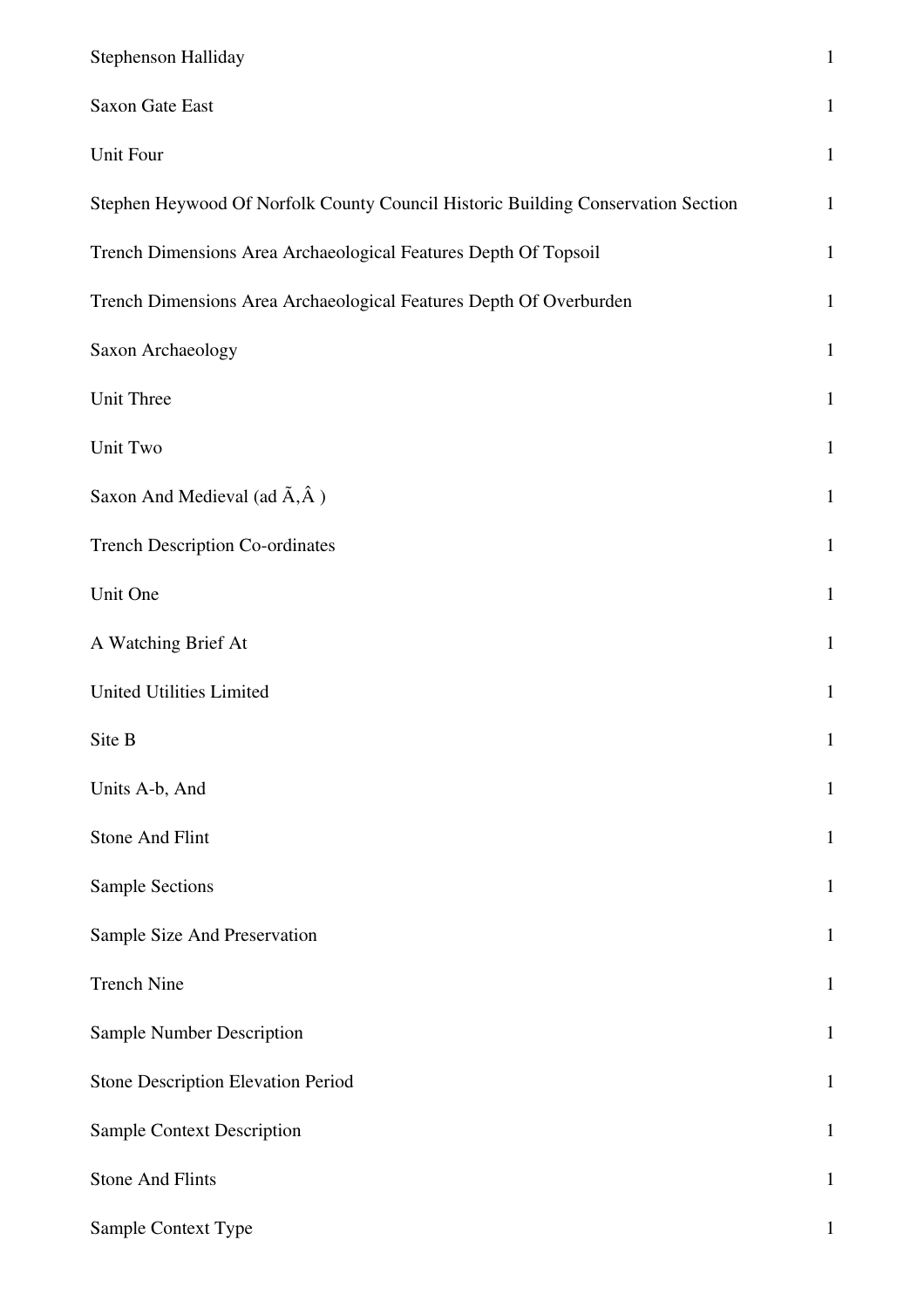| Sample Context Volume                            | $\,1\,$      |
|--------------------------------------------------|--------------|
| Sample Species Rings Sapwood Growth              | $\mathbf{1}$ |
| Stone Alignment C                                | $\mathbf{1}$ |
| Sandy Heath Quarry                               | $\mathbf{1}$ |
| Sandy Clay                                       | $\mathbf{1}$ |
| A Report On The Monitoring Of The Moat Desilting | $\mathbf{1}$ |
| <b>Sarah Bates</b>                               | $\mathbf{1}$ |
| Specification For                                | $\mathbf{1}$ |
| United Utilities Plc                             | $\mathbf{1}$ |
| Sandwell Mbc Smr Summary Sheet                   | $\mathbf{1}$ |
| Units A-b                                        | $\mathbf{1}$ |
| Sampling                                         | $\mathbf{1}$ |
| Stone Alignment B                                | $\mathbf{1}$ |
| Units, -                                         | $\mathbf{1}$ |
| Sandwell Mbc Smr                                 | $\mathbf{1}$ |
| Room Four                                        | $\mathbf{1}$ |
| Room: Nai                                        | $\mathbf{1}$ |
| Structure G (fig)                                | $\mathbf{1}$ |
| Structure H (fig)                                | $\mathbf{1}$ |
| Roddon                                           | $\mathbf{1}$ |
| Turf Depth                                       | $\mathbf{1}$ |
| Roderick Hunter                                  | $\mathbf{1}$ |
| Turntable                                        | $\mathbf{1}$ |
| <b>Rock Publications</b>                         | $\mathbf{1}$ |
| Robinson Civis                                   | $\mathbf{1}$ |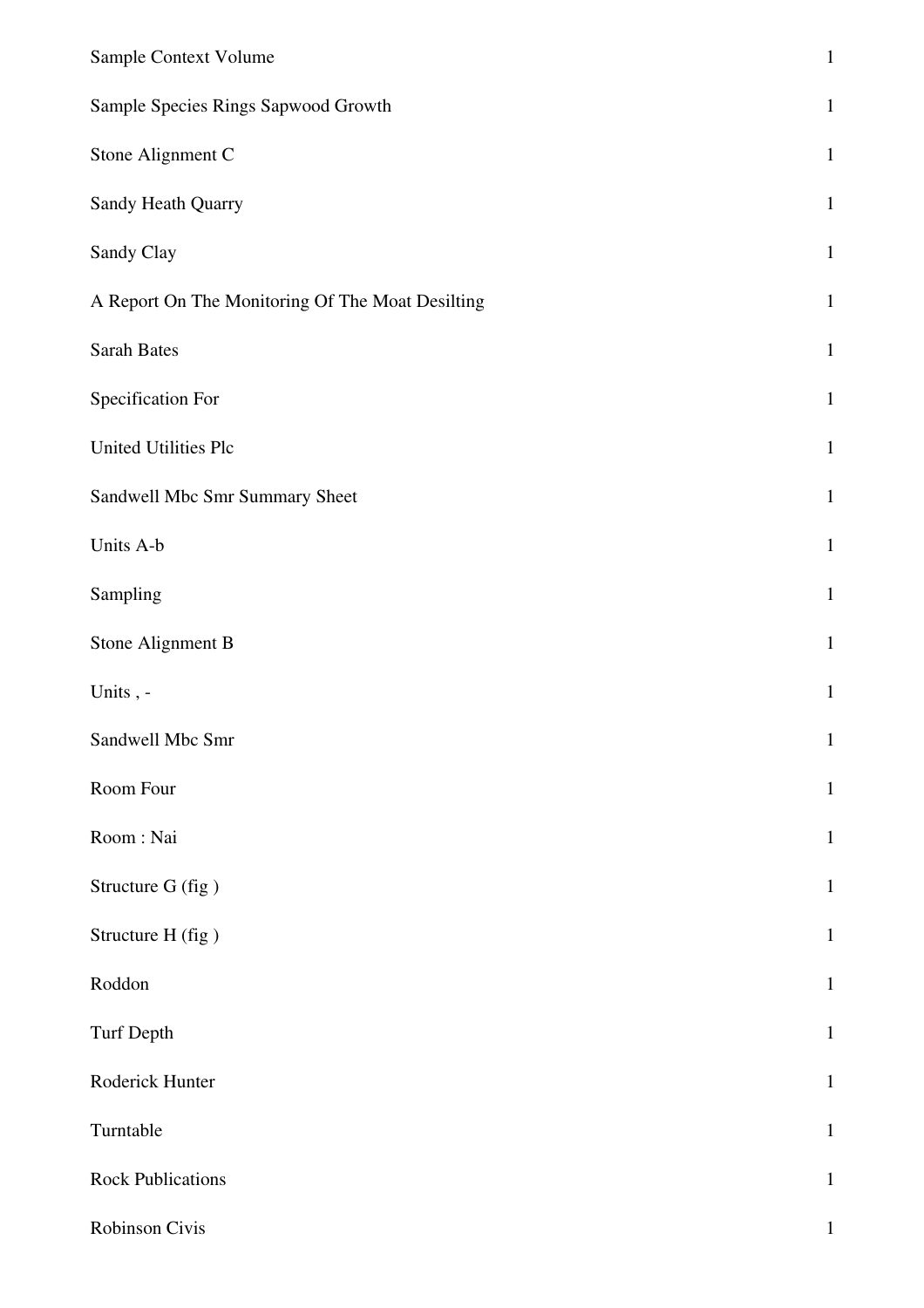| Robert Willett                                                  | $\,1\,$      |
|-----------------------------------------------------------------|--------------|
| Robert Wharfe                                                   | $\mathbf{1}$ |
| Structure J (fig)                                               | $\mathbf{1}$ |
| Robinson                                                        | $\mathbf{1}$ |
| Trench One:                                                     | $\mathbf{1}$ |
| Roding                                                          | $\mathbf{1}$ |
| Upgate                                                          | $\mathbf{1}$ |
| Roman Bead                                                      | $\mathbf{1}$ |
| <b>Street South</b>                                             | $\mathbf{1}$ |
| <b>Roman Building Materials</b>                                 | $\mathbf{1}$ |
| Roman Catholic Cathedral Of St Mary, Sussex Street - Demolished | $\mathbf{1}$ |
| Updated Project Design Norfolk Archaeological Unit              | $\mathbf{1}$ |
| Strensall                                                       | $\mathbf{1}$ |
| <b>Stretham Road</b>                                            | $1\,$        |
| Roman (alice Lyons)                                             | $\mathbf{1}$ |
| Roman (ad-ad)                                                   | $\mathbf{1}$ |
| <b>Structural Evidence</b>                                      | $\mathbf{1}$ |
| Stripping                                                       | $\mathbf{1}$ |
| Strickland                                                      | $\mathbf{1}$ |
| Robert Waterhouse                                               | $\mathbf{1}$ |
| <b>Structure Of The Archive Database</b>                        | $\mathbf{1}$ |
| Vanessa Straker                                                 | $\mathbf{1}$ |
| <b>Stuart Nichols Site Supervisor</b>                           | $\mathbf{1}$ |
| Rivenhall Church Of England Primary School                      | $\mathbf{1}$ |
| Rivenhall Primary School                                        | $\mathbf{1}$ |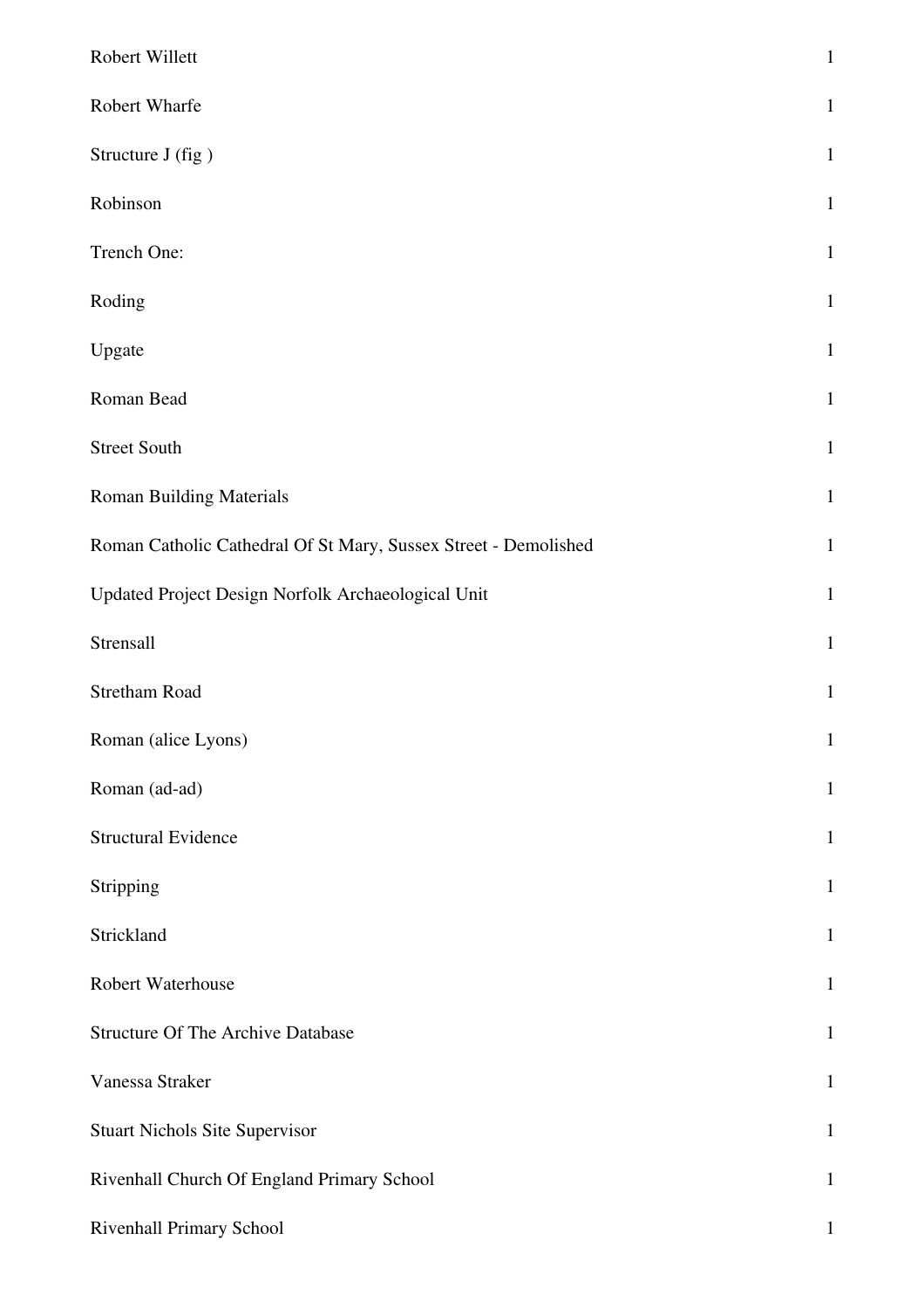| River Lugg                                   | $\mathbf 1$  |
|----------------------------------------------|--------------|
| <b>River Bure</b>                            | $\mathbf{1}$ |
| Specific Aims                                | $\,1\,$      |
| Rings                                        | $\,1\,$      |
| Vange Marsh North                            | $\,1\,$      |
| Ridge Furrow                                 | $\,1\,$      |
| Rigs                                         | $\,1\,$      |
| Vange                                        | $\,1\,$      |
| Rims                                         | $\,1\,$      |
| <b>River Stour</b>                           | $\,1\,$      |
| River Terrace Deposit                        | $\mathbf 1$  |
| Utility                                      | $\mathbf{1}$ |
| Robert                                       | $\,1\,$      |
| <b>Upper Mounts</b>                          | $\,1\,$      |
| <b>Upper Farm</b>                            | $\mathbf{1}$ |
| <b>Robert Doughty Consultancy</b>            | $\mathbf{1}$ |
| Roadway                                      | $\mathbf{1}$ |
| <b>Utility Area</b>                          | $\mathbf{1}$ |
| River Wensum                                 | $\mathbf{1}$ |
| Site Description And Topography (figure)     | $\mathbf{1}$ |
| Structure Ss                                 | $\mathbf 1$  |
| Roadline                                     | $\mathbf{1}$ |
| Roads                                        | $\mathbf{1}$ |
| Roman Ceramic Building Material Terri Davies | $\mathbf{1}$ |
| <b>Trench Category Description Date</b>      | $\mathbf{1}$ |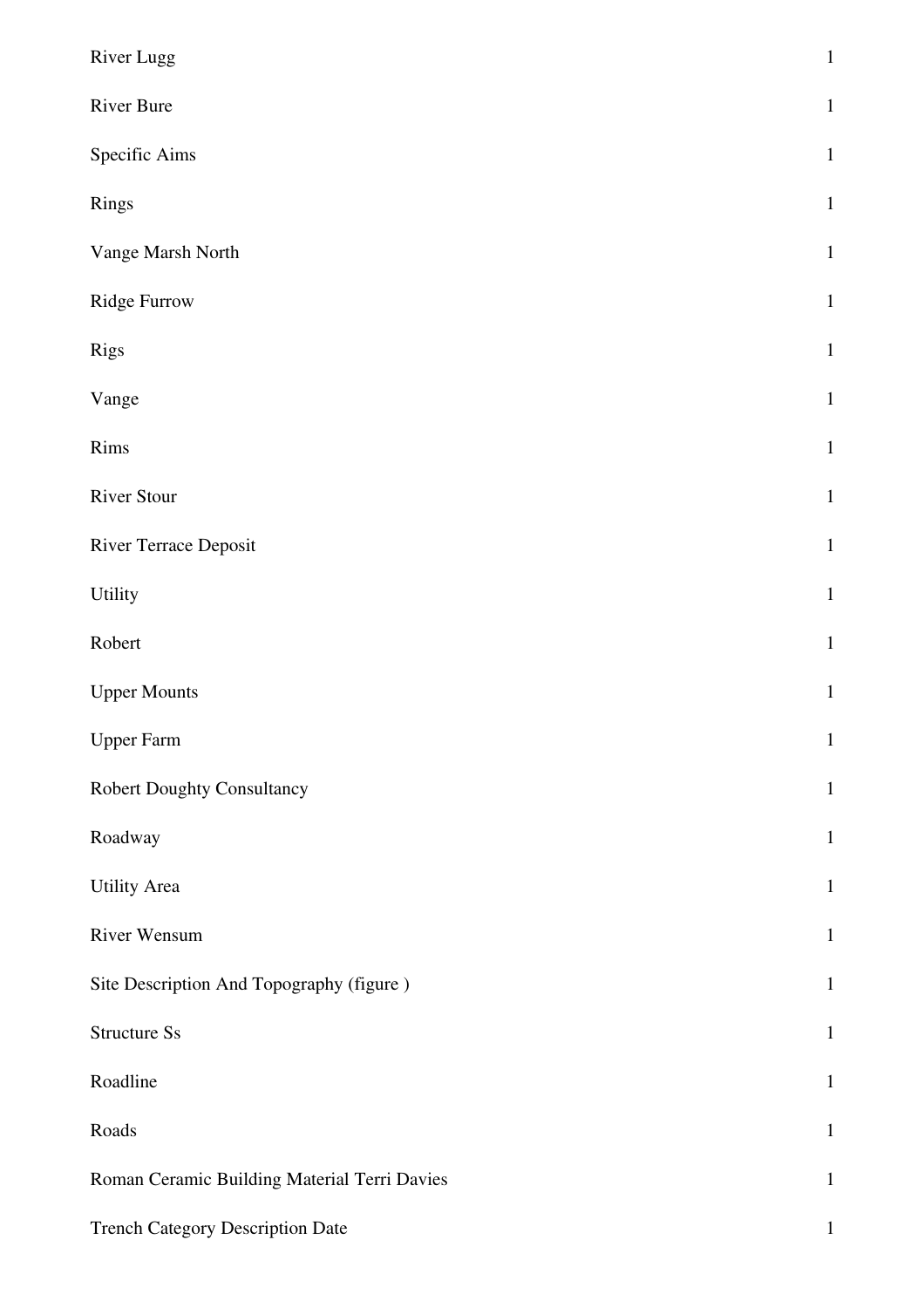| Romano-british Period                                                | $\mathbf{1}$ |
|----------------------------------------------------------------------|--------------|
| Trench Context Type Number Sharp Damage                              | $\mathbf{1}$ |
| Site Conditions And Proposed Redevelopment                           | $\mathbf{1}$ |
| Romano-british Period (ad $\tilde{A}$ , $\hat{A}$ )                  | $\mathbf 1$  |
| <b>Site Conditions And Constraints</b>                               | $\mathbf{1}$ |
| Strappini                                                            | $\mathbf{1}$ |
| Romano-british Military/civilian Settlement, Environment And Economy | $\mathbf{1}$ |
| Romano-british Cremations                                            | $\mathbf{1}$ |
| Romano-british (ad $\tilde{A}$ , $\hat{A}$ Ad )                      | $\mathbf{1}$ |
| <b>Strategy And Methodology</b>                                      | $\mathbf{1}$ |
| Romano-british (ad $\tilde{A}, \hat{A}$ )                            | $\mathbf{1}$ |
| Romano-british Activity                                              | $\mathbf{1}$ |
| Romano-british Archaeology                                           | $\mathbf{1}$ |
| Romano-british Post-roman                                            | $\mathbf{1}$ |
| Straits Green, Gornal, Dudley,                                       | $\mathbf{1}$ |
| <b>Straits Green, Dudley</b>                                         | $\mathbf{1}$ |
| Roofs                                                                | $\mathbf{1}$ |
| Rookery Lane                                                         | $\mathbf{1}$ |
| A Geophysical Survey On Land At Bouchiers Hall Farm Between          | $\mathbf{1}$ |
| Room: Cellar Nai                                                     | $\mathbf{1}$ |
| Twin Electrode Configuration                                         | $\mathbf{1}$ |
| Twickenham Road                                                      | $\mathbf{1}$ |
| Trench Contexts Length Breadth Depth                                 | $\mathbf{1}$ |
| Romano-british Settleme                                              | $\mathbf{1}$ |
| Roof Car Park                                                        | 1            |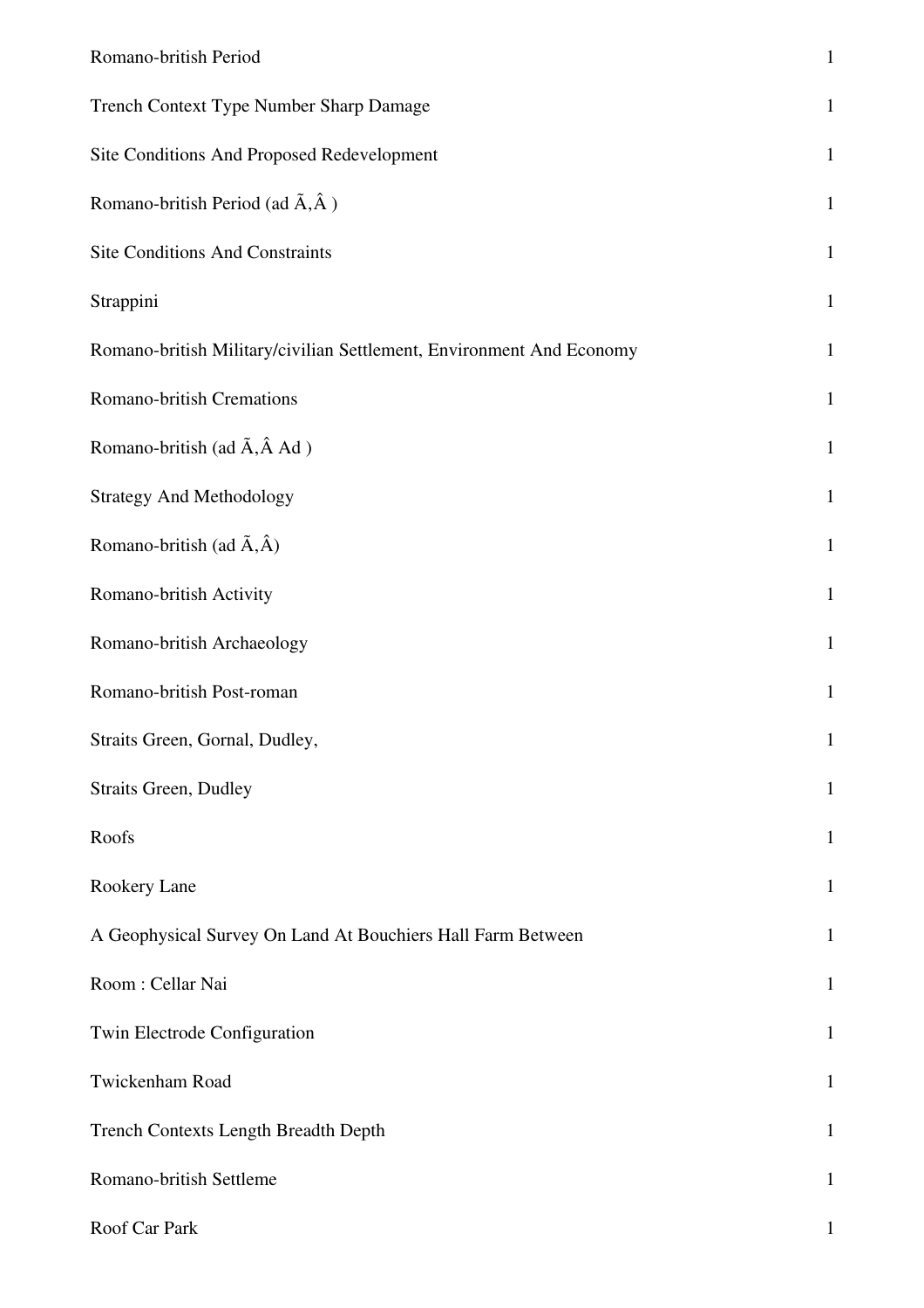| Roof Construction                           | $\mathbf{1}$ |
|---------------------------------------------|--------------|
| <b>Unpublished Client Document</b>          | $\mathbf{1}$ |
| Romano-british (ad $\tilde{A}, \hat{A}$ )   | $\mathbf{1}$ |
| <b>Strategy And Scope Of Works</b>          | $\mathbf{1}$ |
| Trench Context Flint Miscellaneous Spotdate | $\mathbf{1}$ |
| Roman Evidence                              | $\mathbf{1}$ |
| Stream                                      | $\mathbf{1}$ |
| Roman Finds                                 | $\mathbf{1}$ |
| Roman Fort And Minor Settlement             | $\mathbf{1}$ |
| Site Data:                                  | $\mathbf{1}$ |
| Trench Category Feature Type Function Date  | $\mathbf{1}$ |
| Street Frontage: Sections And (fig)         | $\mathbf{1}$ |
| <b>Street Frontages</b>                     | $\mathbf{1}$ |
| Roman Coin                                  | $\mathbf{1}$ |
| <b>Updated Aims And Objectives</b>          | $\mathbf{1}$ |
| Roman Copper Alloy                          | $\mathbf{1}$ |
| <b>Stratigraphy And Site Phasing</b>        | $\mathbf{1}$ |
| Specific Objectives Of The Evaluation       | $\mathbf{1}$ |
| Acknowledgement                             | $\mathbf{1}$ |
| <b>Roman Structural Remains</b>             | $\mathbf{1}$ |
| <b>Stratford Place</b>                      | $\mathbf{1}$ |
| Romano-british ( - Ad)                      | $\mathbf{1}$ |
| Site D                                      | $\mathbf{1}$ |
| Roman Settlement                            | $\mathbf{1}$ |
| Roman Road                                  | $\mathbf{1}$ |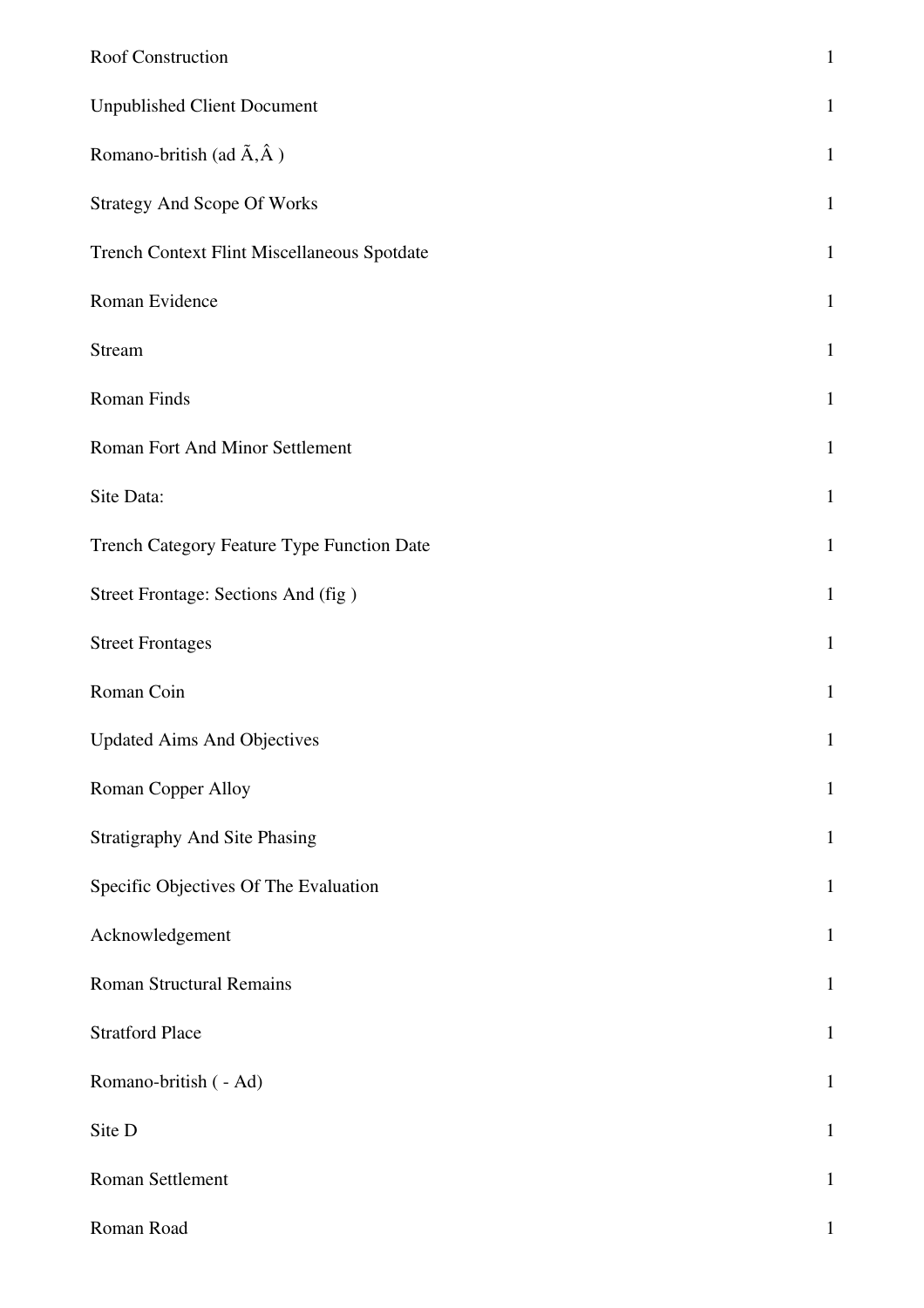| A Report On The Monitoring Of The Installation Of Services      | $\mathbf{1}$ |
|-----------------------------------------------------------------|--------------|
| Roman Period (adÃ, Âad)                                         | $\mathbf{1}$ |
| Unwin                                                           | $\mathbf{1}$ |
| Roman Pottery Catalogue                                         | $\mathbf{1}$ |
| Stratigraphic Report                                            | $\mathbf{1}$ |
| Stephen Benfield                                                | $\mathbf{1}$ |
| <b>Trench Dimensions Orientation Target</b>                     | $\mathbf{1}$ |
| <b>Access And Monitoring</b>                                    | $\mathbf{1}$ |
| Sheets Of Scale Drawings (plans And Sections)                   | $\mathbf{1}$ |
| Shell Miscellaneous Spotdate                                    | $\mathbf{1}$ |
| Shell Spotdate                                                  | $\mathbf{1}$ |
| Trench G                                                        | $\mathbf{1}$ |
| <b>Stage - Building Foundation Trenches</b>                     | $\mathbf{1}$ |
| <b>Sheets</b>                                                   | $\mathbf{1}$ |
| <b>Stage - Excavation Of Sewage Trench</b>                      | $\mathbf{1}$ |
| Stage - Interpretation Of Results Of Archaeological Observation | $\mathbf{1}$ |
| Sheehan                                                         | $\mathbf{1}$ |
| Sheet Perforated Undiagnostic                                   | $\mathbf{1}$ |
| Sheet Undiagnostic                                              | $\mathbf{1}$ |
| Stage Phase Ii                                                  | $\mathbf 1$  |
| Shells                                                          | $\mathbf{1}$ |
| Abbey Mills                                                     | $\mathbf{1}$ |
| <b>Sherford Street Sherford Street</b>                          | $\mathbf{1}$ |
| Sherds                                                          | $\mathbf{1}$ |
| Trench H                                                        | $\mathbf{1}$ |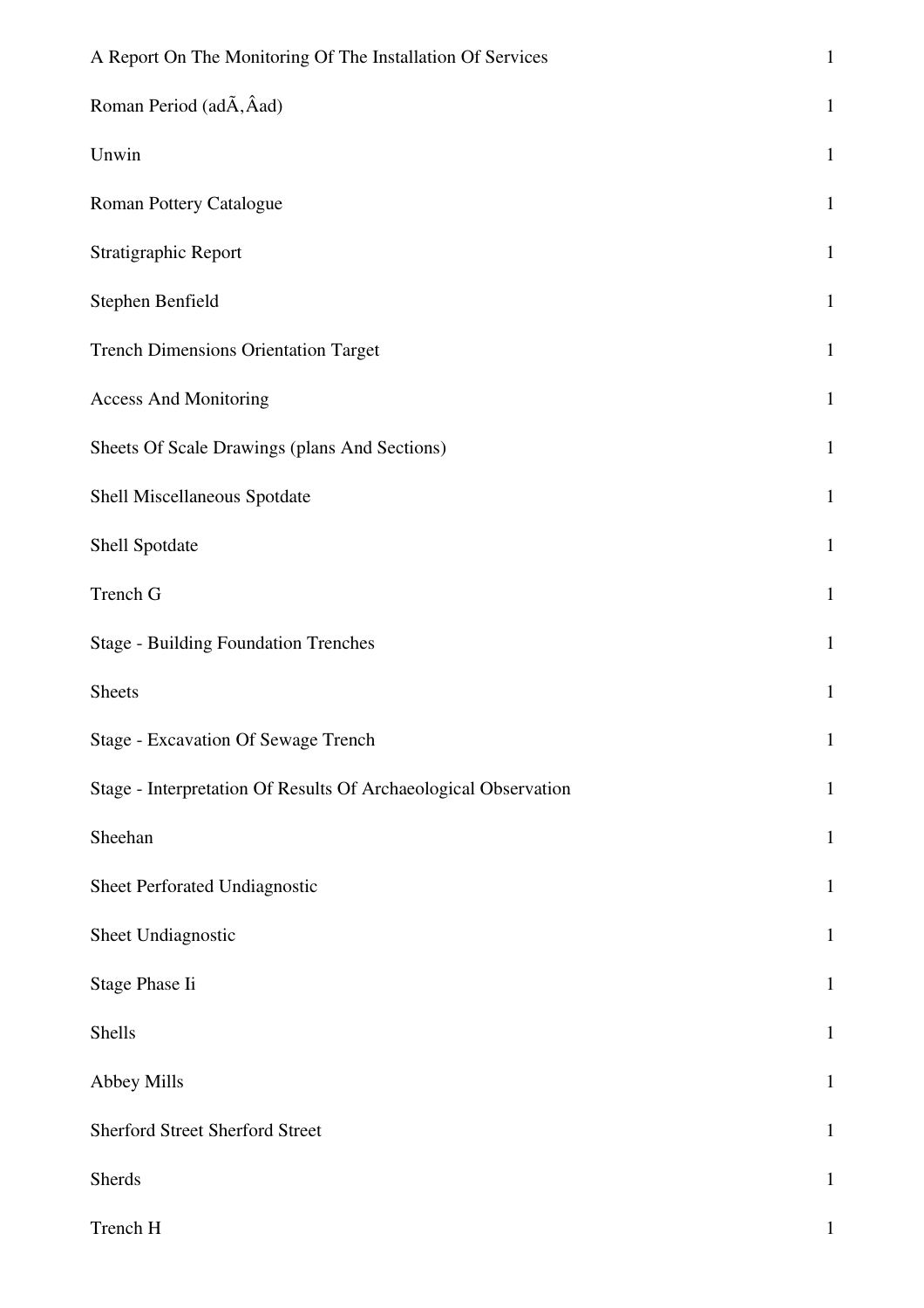| Shieling                                             | $\mathbf{1}$ |
|------------------------------------------------------|--------------|
| Shoemaker                                            | $\mathbf{1}$ |
| Spine Route South                                    | $\mathbf{1}$ |
| Shenfield Hall Farm                                  | $\mathbf{1}$ |
| Shelly Ware                                          | $\mathbf{1}$ |
| Undatable (fig)                                      | $\mathbf{1}$ |
| <b>Staffordshire Black Glazed</b>                    | $\mathbf{1}$ |
| <b>Shelter Description</b>                           | $\mathbf{1}$ |
| Shenfield Brentwood                                  | $\mathbf{1}$ |
| Simon Stronach                                       | $\mathbf{1}$ |
| Stage - Results Of Archaeological Observation        | $\mathbf{1}$ |
| Stage: Watching Brief Phase Ii                       | $\mathbf{1}$ |
| Stage: Watching Brief Phase Iii                      | $\mathbf{1}$ |
| <b>Settlement Site</b>                               | $\mathbf{1}$ |
| Settlements                                          | $\,1\,$      |
| Stage: The Excavation                                | $\mathbf{1}$ |
| Stage: Watching Brief Phase I                        | $\mathbf{1}$ |
| Undated (figure)                                     | $\mathbf{1}$ |
| <b>Setting And Route</b>                             | $\mathbf{1}$ |
| Stages Ä, Â Results Of Archaeological Observation Of | $\,1\,$      |
| Services, Buildings, Access Etc                      | $\,1\,$      |
| Stages - Summary Of Archaeological Observation Of    | $\mathbf{1}$ |
| Stages - Interpretation Of                           | $\mathbf 1$  |
| <b>Undated Activities</b>                            | $\mathbf 1$  |
| Sewer Easement                                       | $\mathbf 1$  |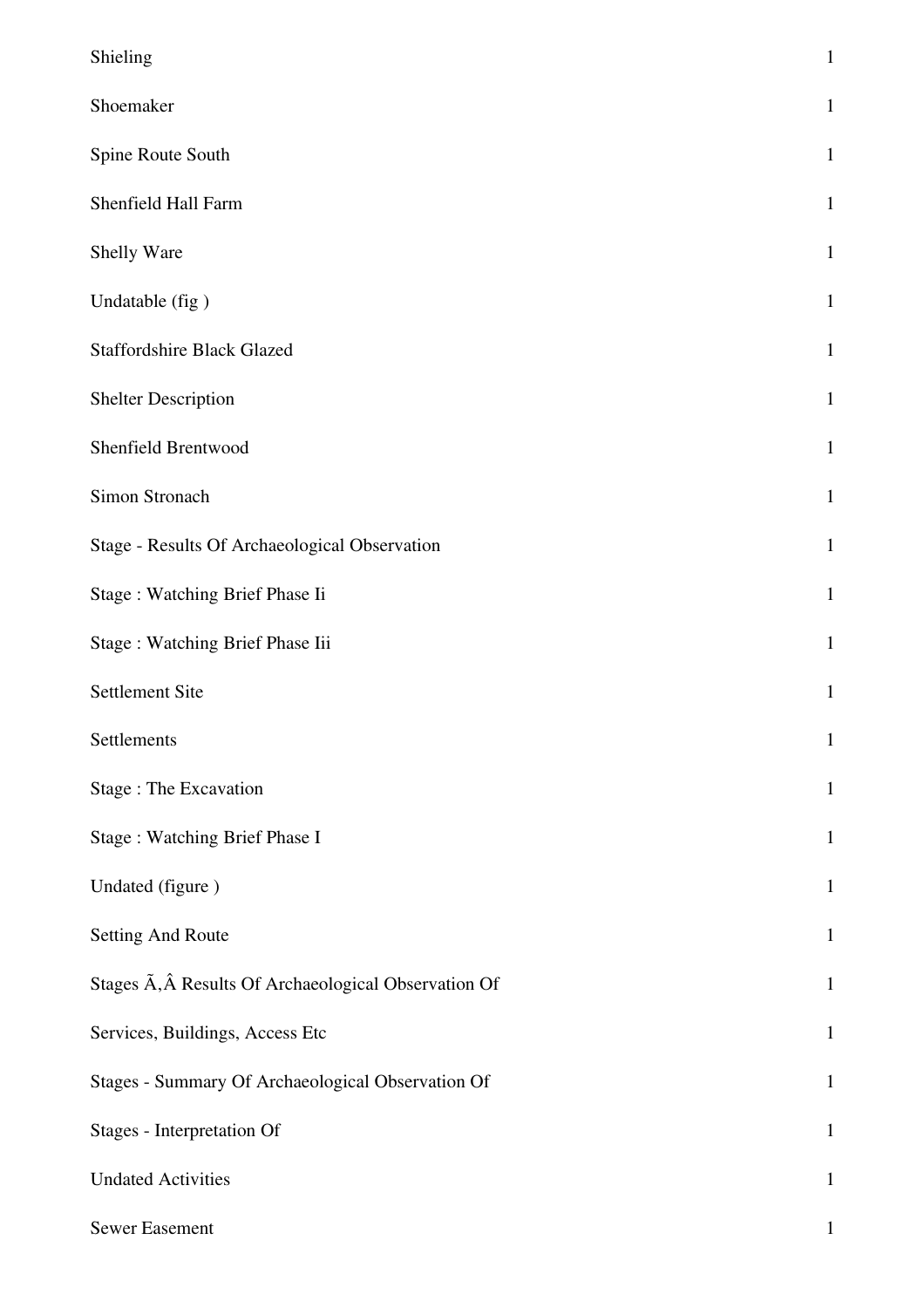| Sewer Trench                                          | $\mathbf{1}$ |
|-------------------------------------------------------|--------------|
| <b>Trench Location Plan</b>                           | $\mathbf{1}$ |
| Shalford And Great Bardfield                          | $\mathbf{1}$ |
| Trench Four:                                          | $\mathbf{1}$ |
| Stage - Summary Of Archaeological Observation         | $\mathbf{1}$ |
| Shebbear Manor Her No Ss--                            | $\mathbf{1}$ |
| <b>Shale Bracelet</b>                                 | $\mathbf{1}$ |
| <b>Shaftoe Street</b>                                 | $\mathbf{1}$ |
| Undated (fig)                                         | $\mathbf{1}$ |
| Simplified Interpretation                             | $\mathbf{1}$ |
| Sewerpipe                                             | $\mathbf{1}$ |
| Sexing                                                | $\mathbf{1}$ |
| Shaftoe Leazes                                        | $\mathbf 1$  |
| <b>Staffing And Timetable</b>                         | $\mathbf{1}$ |
| Shop                                                  | $\mathbf{1}$ |
| Spotdate Condition                                    | $\mathbf{1}$ |
| Spring                                                | $\,1\,$      |
| Type Period Comment                                   | $\mathbf{1}$ |
| Significance Of Site                                  | $\mathbf{1}$ |
| Significance Of The Archaeological Deposits And Finds | $\mathbf{1}$ |
| Trench Location And Description                       | $\mathbf{1}$ |
| Significance Of Archaeological Remains                | $\mathbf{1}$ |
| Square                                                | $1\,$        |
| Side Right Right                                      | $\mathbf{1}$ |
| <b>Sponsor Orfunding</b>                              | $\mathbf{1}$ |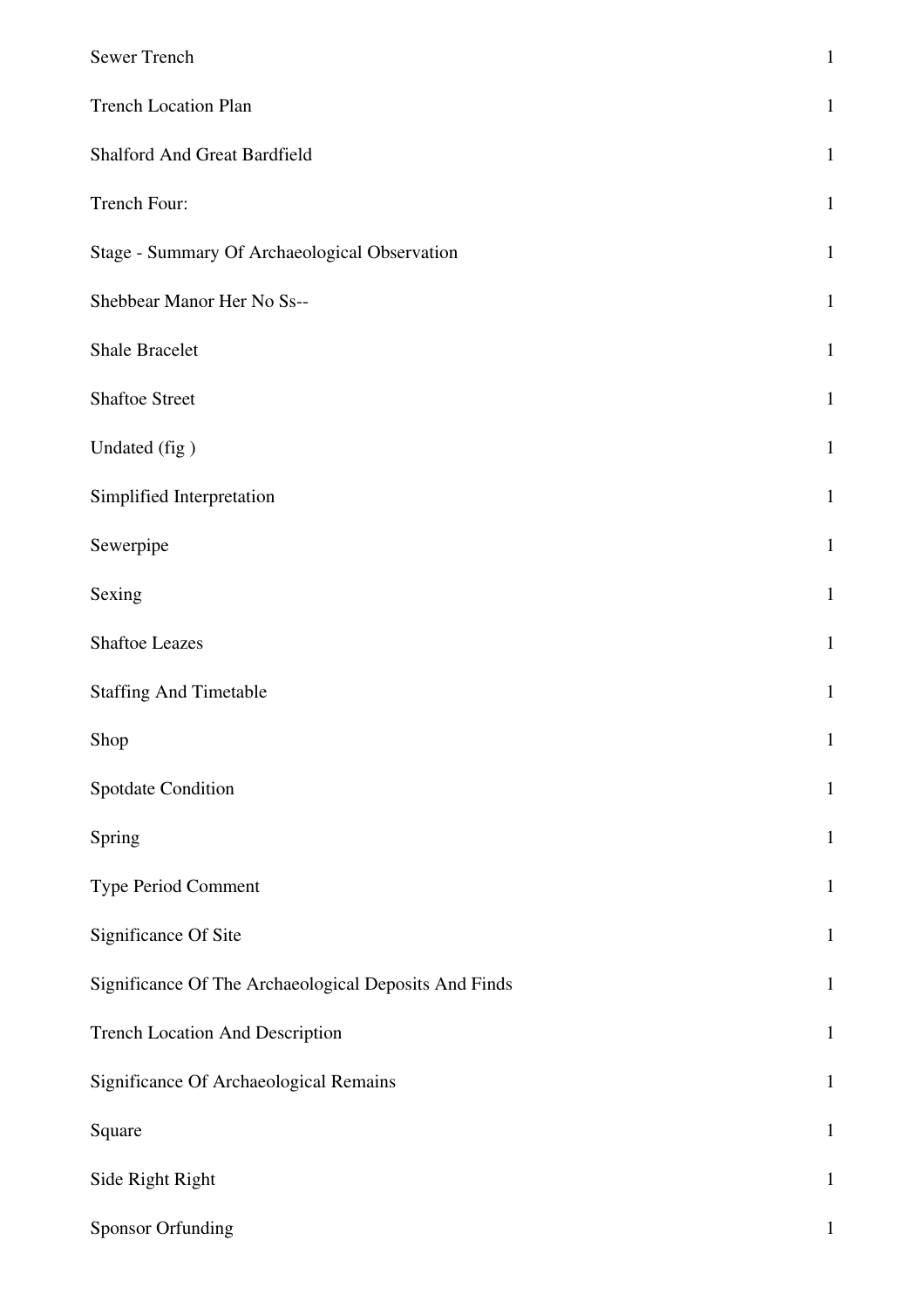| Signage At                                        | $\mathbf 1$  |
|---------------------------------------------------|--------------|
| Squires And Brown Ltd                             | $\mathbf 1$  |
| <b>Significance And Recommendations</b>           | $\mathbf 1$  |
| Significance Of The Archaeological Remains        | $\mathbf{1}$ |
| Type Date Reference Location                      | $\mathbf{1}$ |
| Type Description Depth Interpretation             | $\,1\,$      |
| Silverstone Brook                                 | $\mathbf{1}$ |
| Silloth                                           | $\mathbf 1$  |
| <b>Spot Date</b>                                  | $\mathbf 1$  |
| Silver Metal                                      | $\mathbf 1$  |
| Type Frequency                                    | $\mathbf{1}$ |
| <b>Significant Archaeology</b>                    | $\mathbf{1}$ |
| Significance Of The Remains                       | $\mathbf 1$  |
| Type Of Recording: Evaluation                     | $\mathbf{1}$ |
| Significance Of The Results                       | $\mathbf{1}$ |
| Significance, Potential And Publication Proposals | $\mathbf{1}$ |
| <b>Significant Archaeological Features</b>        | $\mathbf 1$  |
| Shrubs                                            | $\mathbf 1$  |
| Shrubby Copse                                     | $\mathbf{1}$ |
| Trench L                                          | $\mathbf{1}$ |
| Unclassified                                      | $\mathbf{1}$ |
| Stables ()                                        | $\mathbf 1$  |
| <b>Uncharred Vegetation</b>                       | $\mathbf 1$  |
| Trench Length Alignment Description Features      | $\mathbf{1}$ |
| Shot Digital Subject                              | $\mathbf{1}$ |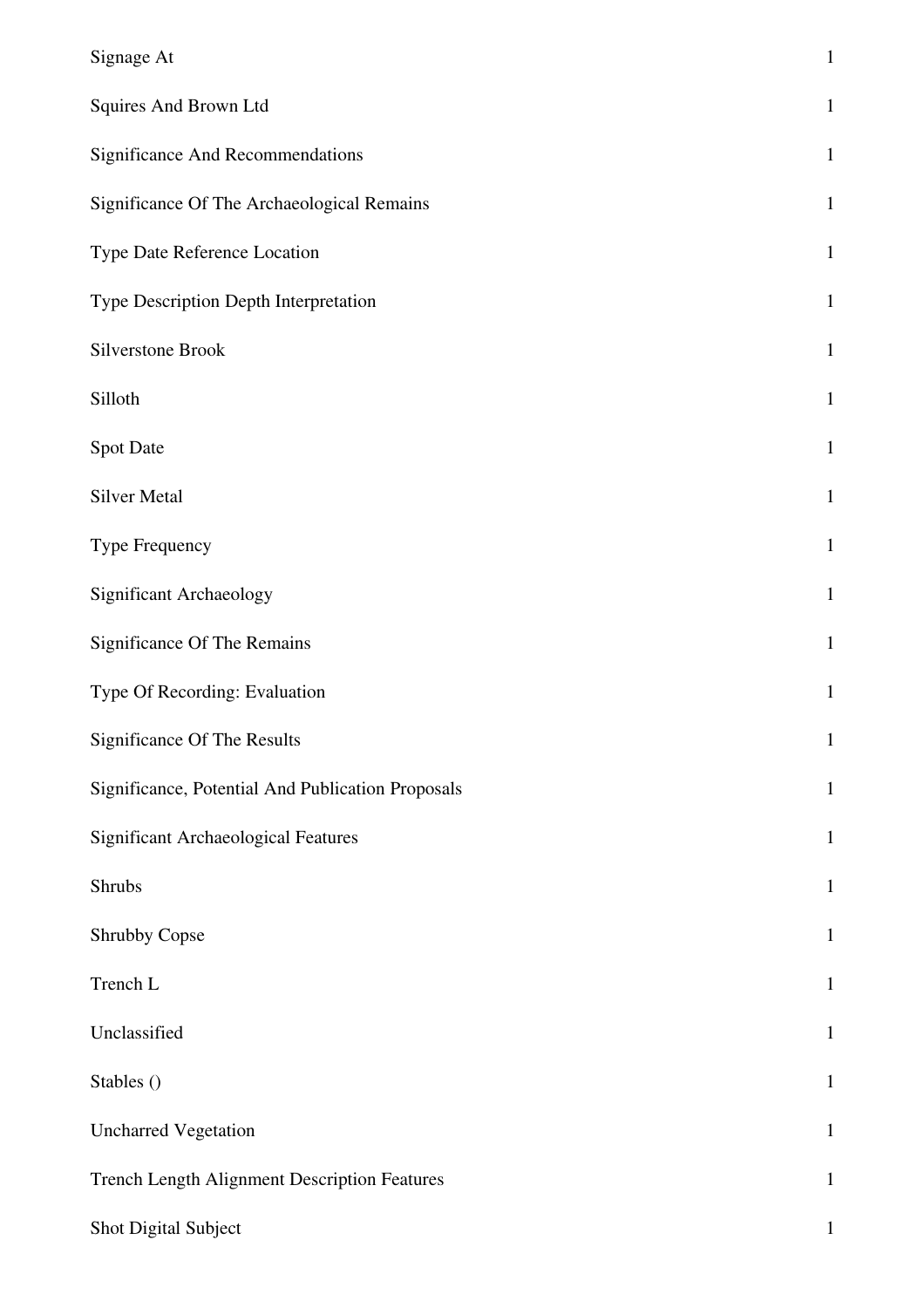| <b>Staff And Project Details</b>                            | $\mathbf{1}$ |
|-------------------------------------------------------------|--------------|
| Shot                                                        | $\mathbf{1}$ |
| Trench I                                                    | $\mathbf{1}$ |
| Trench J                                                    | $\mathbf{1}$ |
| Trench K                                                    | $\mathbf{1}$ |
| <b>Staff Structure</b>                                      | $\mathbf{1}$ |
| <b>Stable Yard South Range</b>                              | $\mathbf{1}$ |
| Stable Yard Gate Piers (plate)                              | $\mathbf{1}$ |
| Type Category Count                                         | $\mathbf{1}$ |
| Shrewsbury Abbey Shropshire Archaeology And History Society | $\mathbf{1}$ |
| Trench Location (fig)                                       | $\mathbf{1}$ |
| <b>Shropshire Archives</b>                                  | $\mathbf{1}$ |
| Spoil Heap                                                  | $\mathbf{1}$ |
| Shrewsbury                                                  | $\mathbf{1}$ |
| Showroom                                                    | $\mathbf{1}$ |
| Shotley Marina                                              | $\mathbf{1}$ |
| Un-numbered                                                 | $\mathbf{1}$ |
| <b>Stable Field Pasture None</b>                            | $\mathbf{1}$ |
| Showing Plaster And Lath                                    | $\mathbf{1}$ |
| Simion                                                      | $\mathbf{1}$ |
| Services, Buildings, Access                                 | $\mathbf{1}$ |
| Type And Date                                               | $\mathbf{1}$ |
| Acacia Avenue, Wraysbury, Berkshire                         | $\mathbf{1}$ |
| <b>State Roman Gallic Empire</b>                            | $\mathbf{1}$ |
| Scottish Academic Press Edinburgh                           | $\mathbf{1}$ |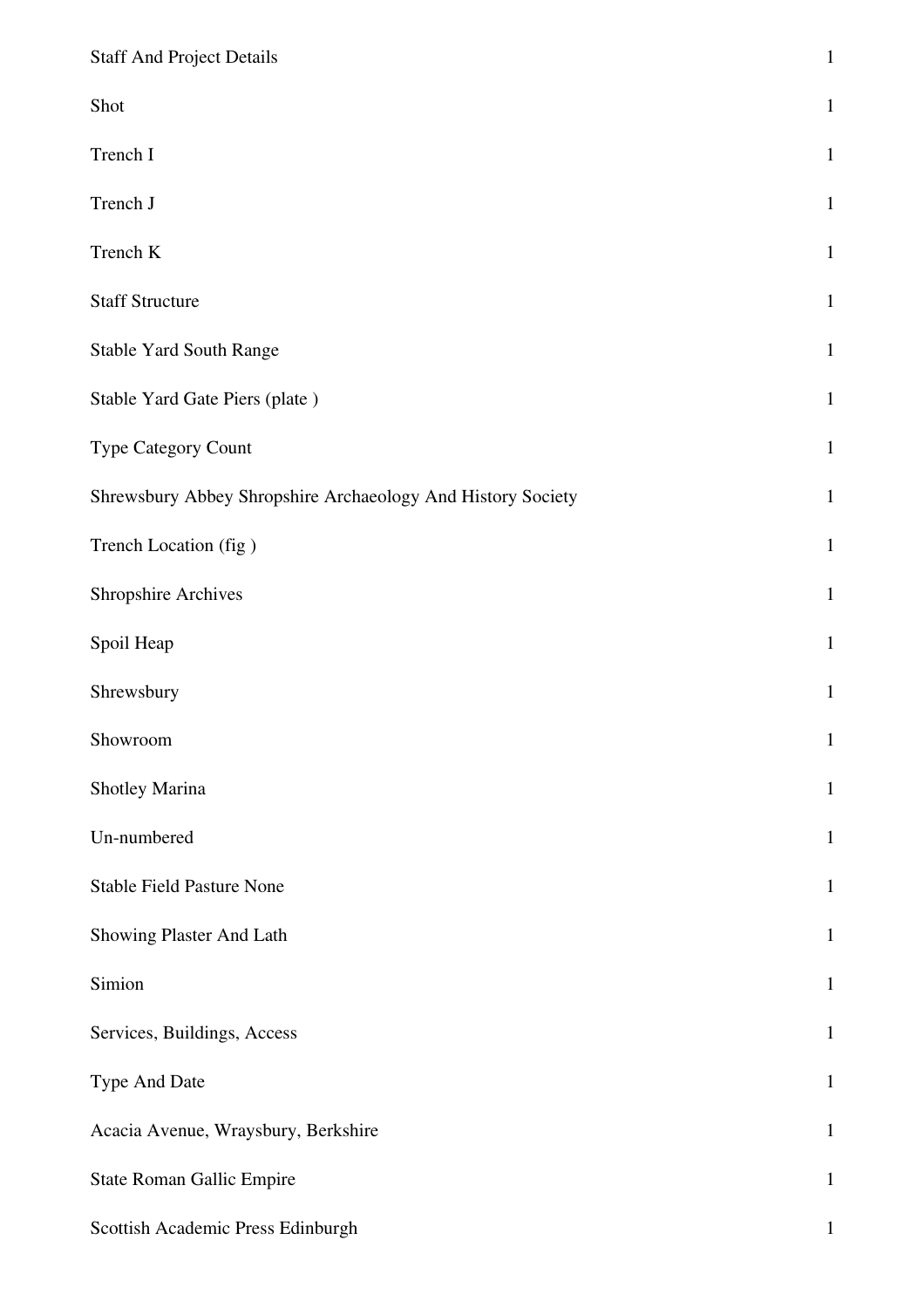| State Post-medieval                                                   | $\mathbf{1}$ |
|-----------------------------------------------------------------------|--------------|
| <b>State Medieval</b>                                                 | $\mathbf{1}$ |
| Scraper                                                               | $\mathbf{1}$ |
| <b>State Rome</b>                                                     | $\mathbf{1}$ |
| Trench F                                                              | $\mathbf{1}$ |
| Scope Of Works                                                        | $\mathbf{1}$ |
| Scope Of The Project                                                  | $\mathbf{1}$ |
| Scoping And Consultation Responses                                    | $\mathbf{1}$ |
| Unid                                                                  | $\mathbf{1}$ |
| Statement                                                             | $\mathbf{1}$ |
| <b>Unexcavated Trenches</b>                                           | $\mathbf{1}$ |
| Scrapers                                                              | $\mathbf{1}$ |
| Undisturbed Geological Deposits (figure)                              | $\mathbf{1}$ |
| Second Edition Ordnance Survey Mapping, (figure ): The Second Edition | $\mathbf{1}$ |
| Second Grove Land                                                     | $\mathbf{1}$ |
| Second Phase                                                          | $\mathbf{1}$ |
| Second World War                                                      | $\mathbf{1}$ |
| Specification For Archaeological Building Recording                   | $\mathbf{1}$ |
| Seaton Road                                                           | $\mathbf{1}$ |
| Screen                                                                | $\mathbf{1}$ |
| Trench Feature Context Quantity Object Date Range                     | $\mathbf{1}$ |
| Sculptured Head Find Findspot Unknown                                 | $\mathbf{1}$ |
| Seahouses                                                             | $\mathbf{1}$ |
| Seal Terrace                                                          | $\mathbf{1}$ |
| Scope Of Mitigation Works                                             | $\mathbf{1}$ |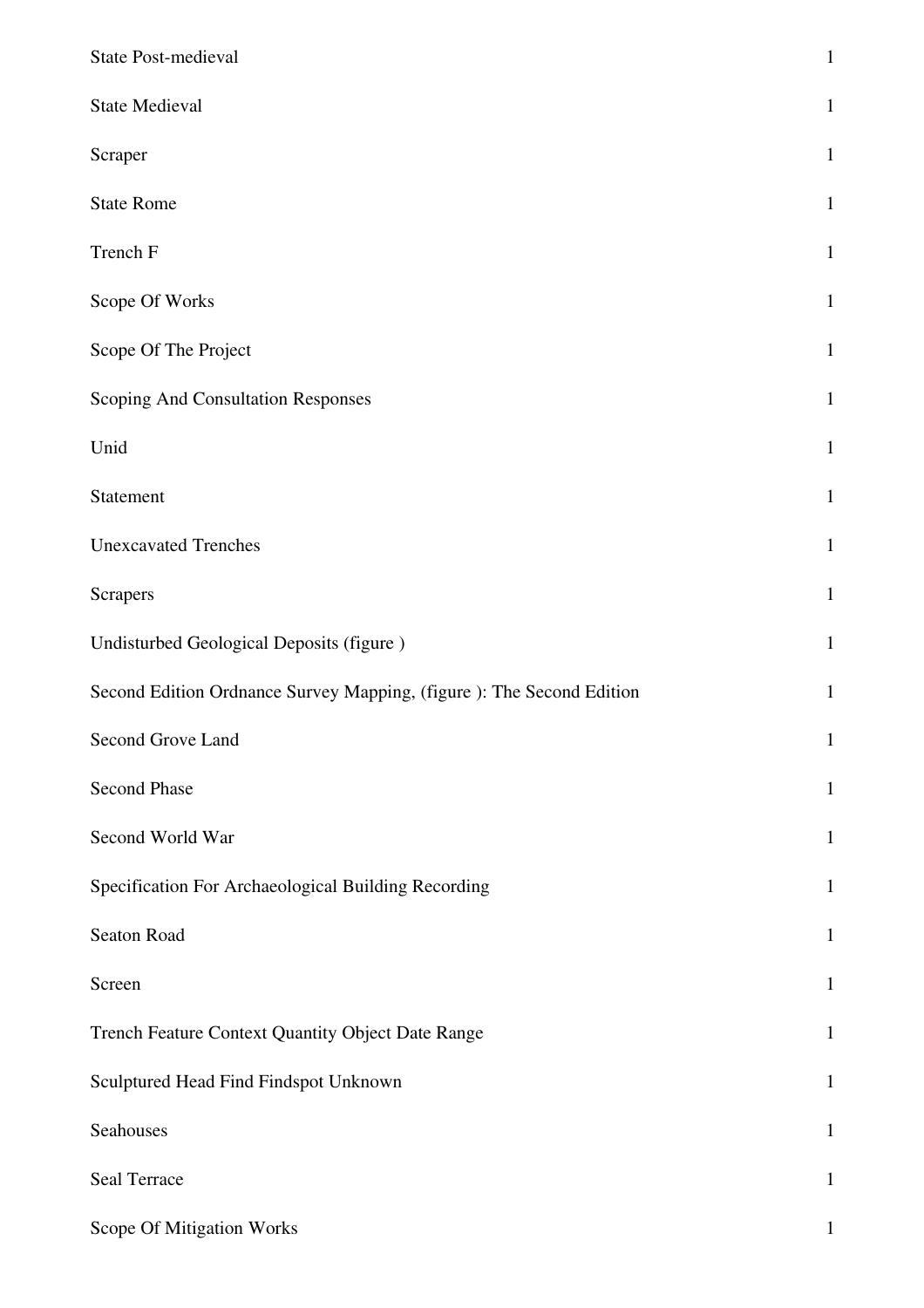| Trench Evaluation Watching Brief             | $\mathbf 1$  |
|----------------------------------------------|--------------|
| <b>Union Canal</b>                           | $\mathbf{1}$ |
| Union Walk Walk CafÃf©                       | $\mathbf{1}$ |
| <b>Stationery Office</b>                     | $\mathbf{1}$ |
| Site Attendance                              | $\mathbf{1}$ |
| <b>Scheduled Monument Consent</b>            | $\mathbf{1}$ |
| Scheduled Monument                           | $\mathbf{1}$ |
| <b>Stats</b>                                 | $\mathbf{1}$ |
| Stature                                      | $\mathbf{1}$ |
| <b>Stems</b>                                 | $\mathbf{1}$ |
| Scale Beck                                   | $\mathbf{1}$ |
| Stem                                         | $\mathbf{1}$ |
| <b>Statutory And Advisory Constraints</b>    | $\mathbf{1}$ |
| Trench Ditch Pits Tree-throws Furrow Total   | $\mathbf{1}$ |
| Scheme                                       | $\mathbf{1}$ |
| Abbey Lane                                   | $\mathbf{1}$ |
| Scolytidae                                   | $\mathbf{1}$ |
| Trench E                                     | $\mathbf{1}$ |
| Trench Eight                                 | $\mathbf{1}$ |
| Scope Of Construction Works                  | $\mathbf{1}$ |
| Trench Eleven                                | $\mathbf{1}$ |
| <b>Statement Unpublished Client Document</b> | $\mathbf{1}$ |
| Site Area                                    | $\mathbf{1}$ |
| School Road                                  | $\mathbf{1}$ |
| School                                       | $\mathbf{1}$ |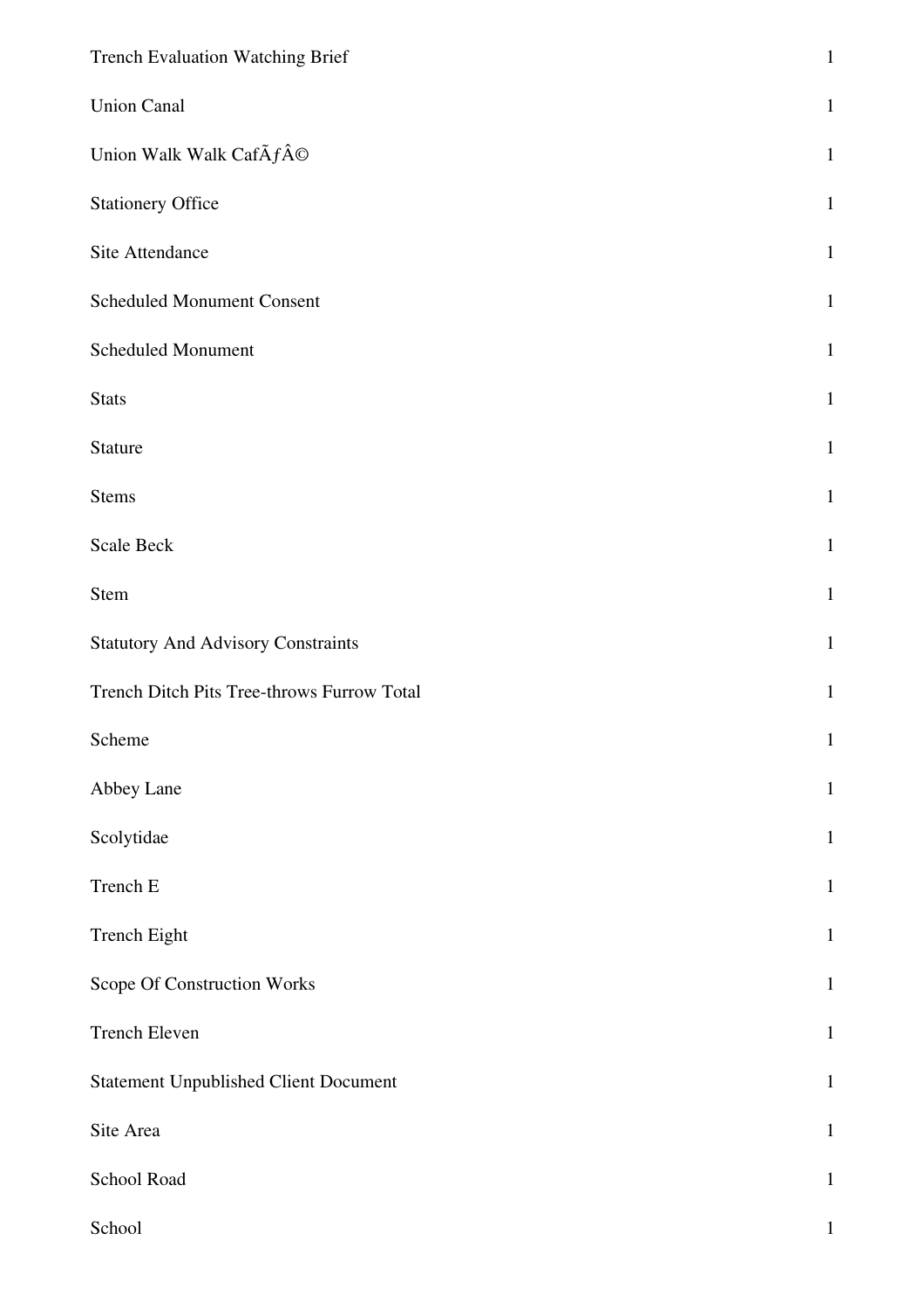| Station Road, Stoke Golding, Leicestershire  | $\mathbf{1}$ |
|----------------------------------------------|--------------|
| <b>School Street Elevation</b>               | $\mathbf{1}$ |
| <b>Site Assistant Mary Nugent</b>            | $\mathbf{1}$ |
| <b>Undisturbed Geological Deposits</b>       | $\mathbf{1}$ |
| Trench Feature Context Type Fabrics Spotdate | $\mathbf{1}$ |
| Sequence And Stratigraphy                    | $\mathbf{1}$ |
| Septic Tank Pit                              | $\mathbf{1}$ |
| Sequence Of Recording And Methods            | $\mathbf{1}$ |
| Spigot Mortars A, A Background               | $\mathbf{1}$ |
| Type                                         | $\mathbf{1}$ |
| Series                                       | $\mathbf{1}$ |
| Academy                                      | $\mathbf{1}$ |
| Senior Planning Archaeologist                | $\mathbf{1}$ |
| <b>Selected References</b>                   | $\mathbf{1}$ |
| Selected Maps Showing Site Location          | $\mathbf{1}$ |
| <b>Standing Building Assessment</b>          | $\mathbf 1$  |
| <b>Selected Sections</b>                     | $\mathbf{1}$ |
| Senior Planning Archaeolgoist                | $\mathbf{1}$ |
| Trench Five:                                 | $\mathbf{1}$ |
| Serpentine Road                              | $\mathbf{1}$ |
| Staircase                                    | $\mathbf{1}$ |
| <b>Undated Remains</b>                       | $\mathbf{1}$ |
| <b>Stages Of Work Techniques</b>             | $\mathbf{1}$ |
| <b>Stages Of The Watching Brief</b>          | $\mathbf{1}$ |
| <b>Stages Of The Evaluation</b>              | $\mathbf{1}$ |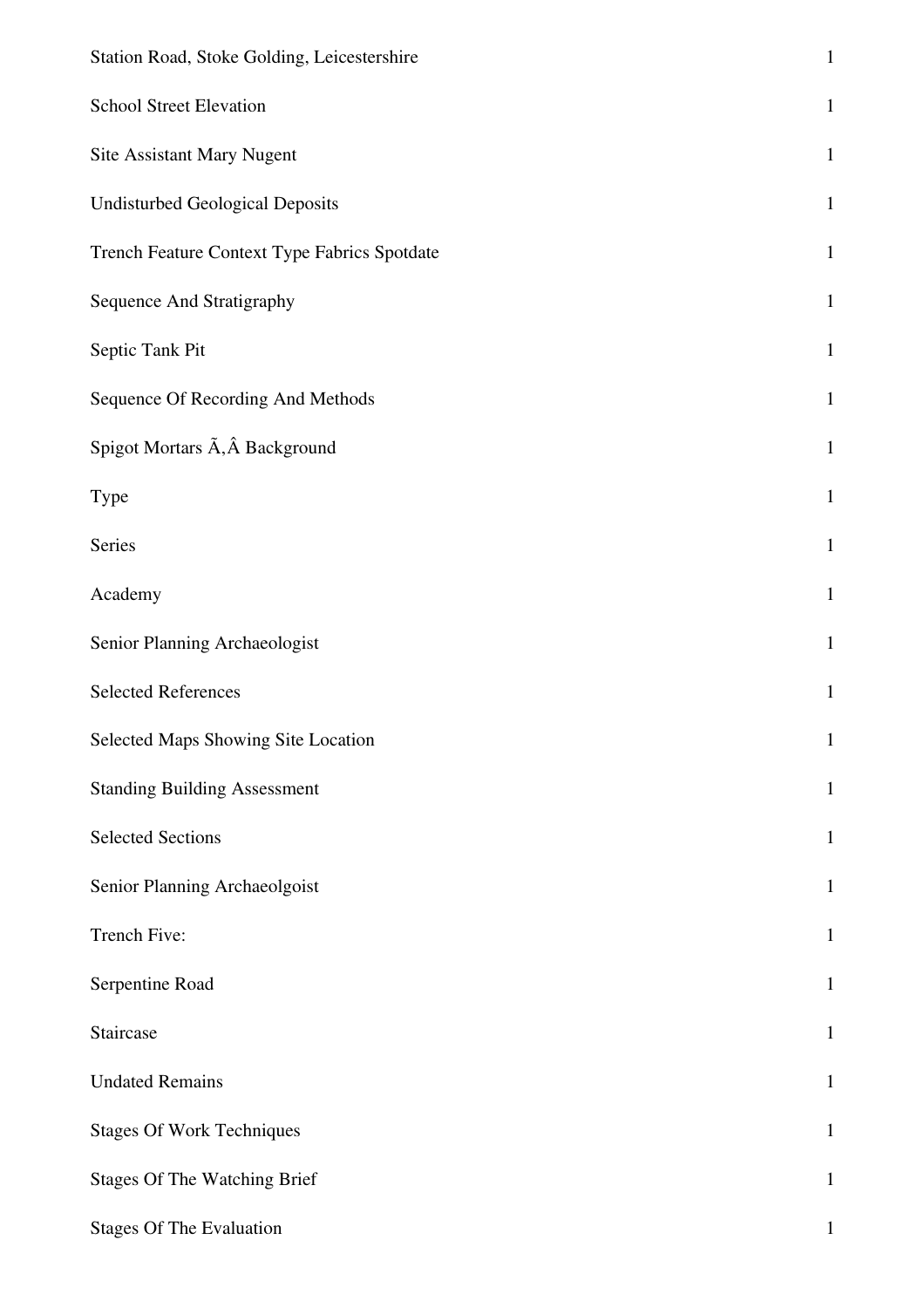| <b>Service Trenches</b>                                     | $\mathbf{1}$ |
|-------------------------------------------------------------|--------------|
| Service Trench Natural                                      | $\mathbf{1}$ |
| Spine Roads                                                 | $\mathbf{1}$ |
| <b>Stake Holes</b>                                          | $\mathbf{1}$ |
| Service Corridor                                            | $\mathbf{1}$ |
| Service Pipe                                                | $\mathbf{1}$ |
| Service Trench                                              | $\mathbf{1}$ |
| Site A                                                      | $\mathbf{1}$ |
| Selected Example Radargrams                                 | $\mathbf{1}$ |
| Section Cc Section Dd                                       | $\mathbf{1}$ |
| Undeterminable                                              | $\mathbf{1}$ |
| Trench M                                                    | $\mathbf{1}$ |
| Specification For Archaeological Recording Of An Historical | $\mathbf{1}$ |
| Section Ee                                                  | $\mathbf{1}$ |
| Section A-a                                                 | $\mathbf{1}$ |
| Stanley                                                     | $\mathbf{1}$ |
| <b>Stansted Mountfitchet</b>                                | $\mathbf{1}$ |
| Undisturbed Area                                            | $\mathbf{1}$ |
| Site And Trench Location Plans                              | $\mathbf{1}$ |
| <b>Undiagnostic Slags</b>                                   | $\mathbf{1}$ |
| Access To Network Rail Land                                 | $\mathbf{1}$ |
| Standing Stone Her No Ss--                                  | $\mathbf{1}$ |
| Trench Feature Type Context Finds Summary                   | $\mathbf{1}$ |
| Specification: Trial Trenching                              | $\mathbf{1}$ |
| Securitas Republicae                                        | $\mathbf{1}$ |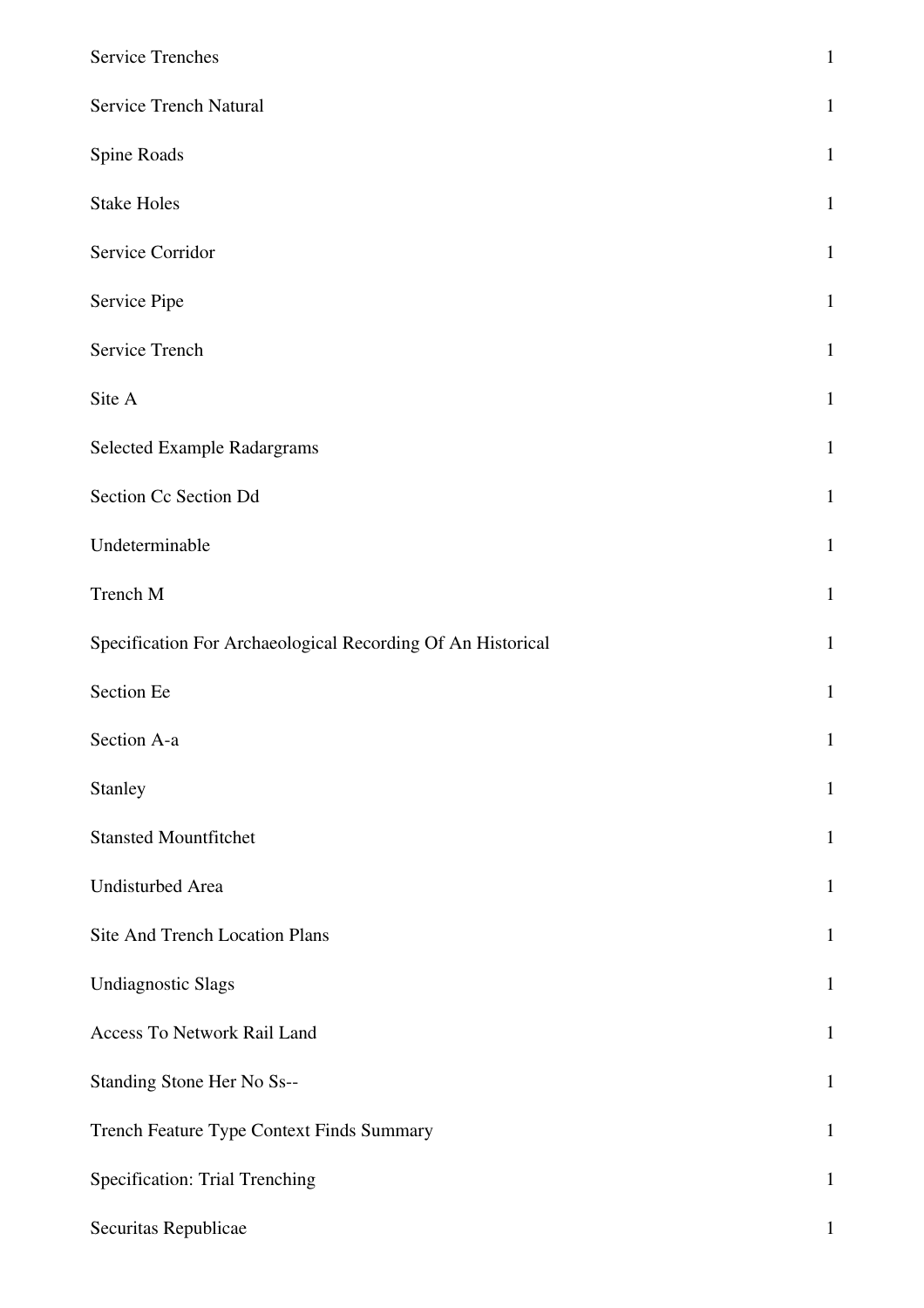| Security Copy                                             | $\,1\,$      |
|-----------------------------------------------------------|--------------|
| Sedgley                                                   | $\mathbf{1}$ |
| Seismic Refraction Profile $\tilde{A}$ , $\hat{A}$ Line A | $\mathbf{1}$ |
| Securiats Reipublicae                                     | $\mathbf{1}$ |
| Sections Of Trenches $\tilde{A}, \hat{A}$                 | $\mathbf{1}$ |
| <b>Undated Total</b>                                      | $\mathbf{1}$ |
| <b>Standing Building Survey</b>                           | $\mathbf{1}$ |
| <b>Standing Building Recording Survey</b>                 | $\mathbf{1}$ |
| Sections (:)                                              | $\mathbf{1}$ |
| <b>Sections Elevations</b>                                | $\mathbf{1}$ |
| Ridge And Furrow                                          | $\mathbf{1}$ |
| Site Details                                              | $\mathbf{1}$ |
| Tributary                                                 | $\mathbf{1}$ |
| Walton Hall                                               | $\mathbf 1$  |
| Range D                                                   | $\mathbf{1}$ |
| Range E                                                   | $\mathbf 1$  |
| Range G                                                   | $\,1\,$      |
| Range F                                                   | $\mathbf{1}$ |
| Range C                                                   | $\mathbf{1}$ |
| Tank                                                      | $\mathbf 1$  |
| Soil Profile                                              | $\mathbf{1}$ |
| Range A - Interior                                        | $\mathbf{1}$ |
| Southview                                                 | $\mathbf 1$  |
| Tanning                                                   | $\mathbf 1$  |
| Wandsworth                                                | $\mathbf{1}$ |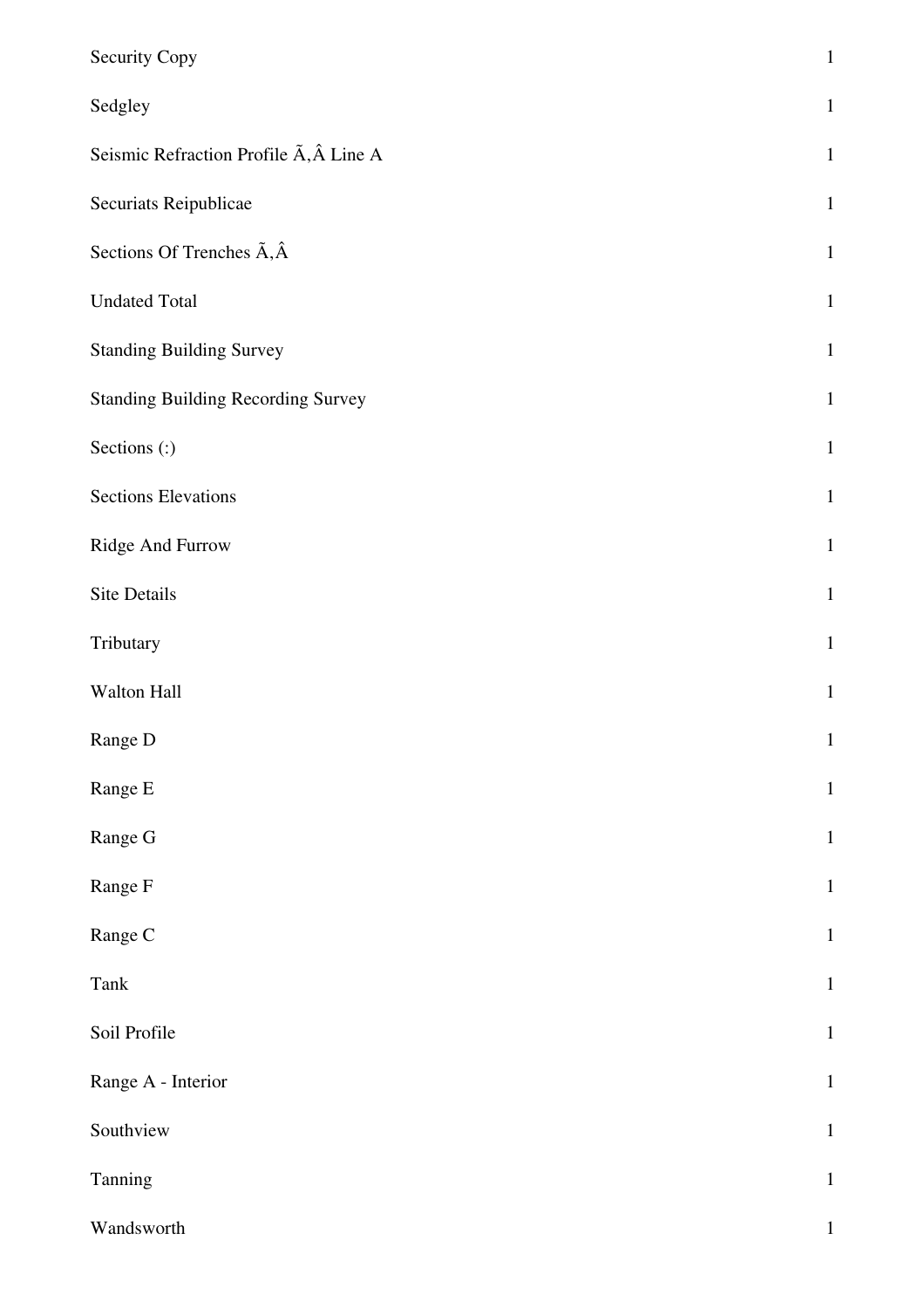| <b>Trench Summary Table</b>                              | $\,1\,$      |
|----------------------------------------------------------|--------------|
| Waltham Abbey                                            | $\mathbf{1}$ |
| Walls                                                    | $\mathbf{1}$ |
| A Report On The Archaeological Monitoring Of Part Of The | $\mathbf{1}$ |
| Trench Contexts (), [), (), [), (), [], () And []        | $\mathbf{1}$ |
| Rapid Site Walkover                                      | $\mathbf{1}$ |
| Trench Contexts (), [], () And []                        | $\mathbf{1}$ |
| Site Location, Description And Background (figure)       | $\mathbf{1}$ |
| Rapid Assessments                                        | $\mathbf{1}$ |
| Rankeilour                                               | $\mathbf{1}$ |
| Takeley                                                  | $\mathbf{1}$ |
| Ranunculus                                               | $\mathbf{1}$ |
| Trochlear Symmetry Asymmetrical                          | $\mathbf{1}$ |
| <b>Tables Page</b>                                       | $\mathbf{1}$ |
| Tanning In Shifnal                                       | $\mathbf{1}$ |
| Wares                                                    | $\mathbf{1}$ |
| Railway                                                  | $\mathbf{1}$ |
| Task List To Archive Deposition                          | $\mathbf{1}$ |
| Railway Buildings                                        | $\mathbf{1}$ |
| Railway Line                                             | $\mathbf{1}$ |
| Railway Station                                          | $\mathbf{1}$ |
| Waste Fragment                                           | $\mathbf{1}$ |
| <b>Raft Foundation</b>                                   | $\mathbf{1}$ |
| Southery                                                 | $\mathbf{1}$ |
| Rachel Fosberry                                          | $\mathbf{1}$ |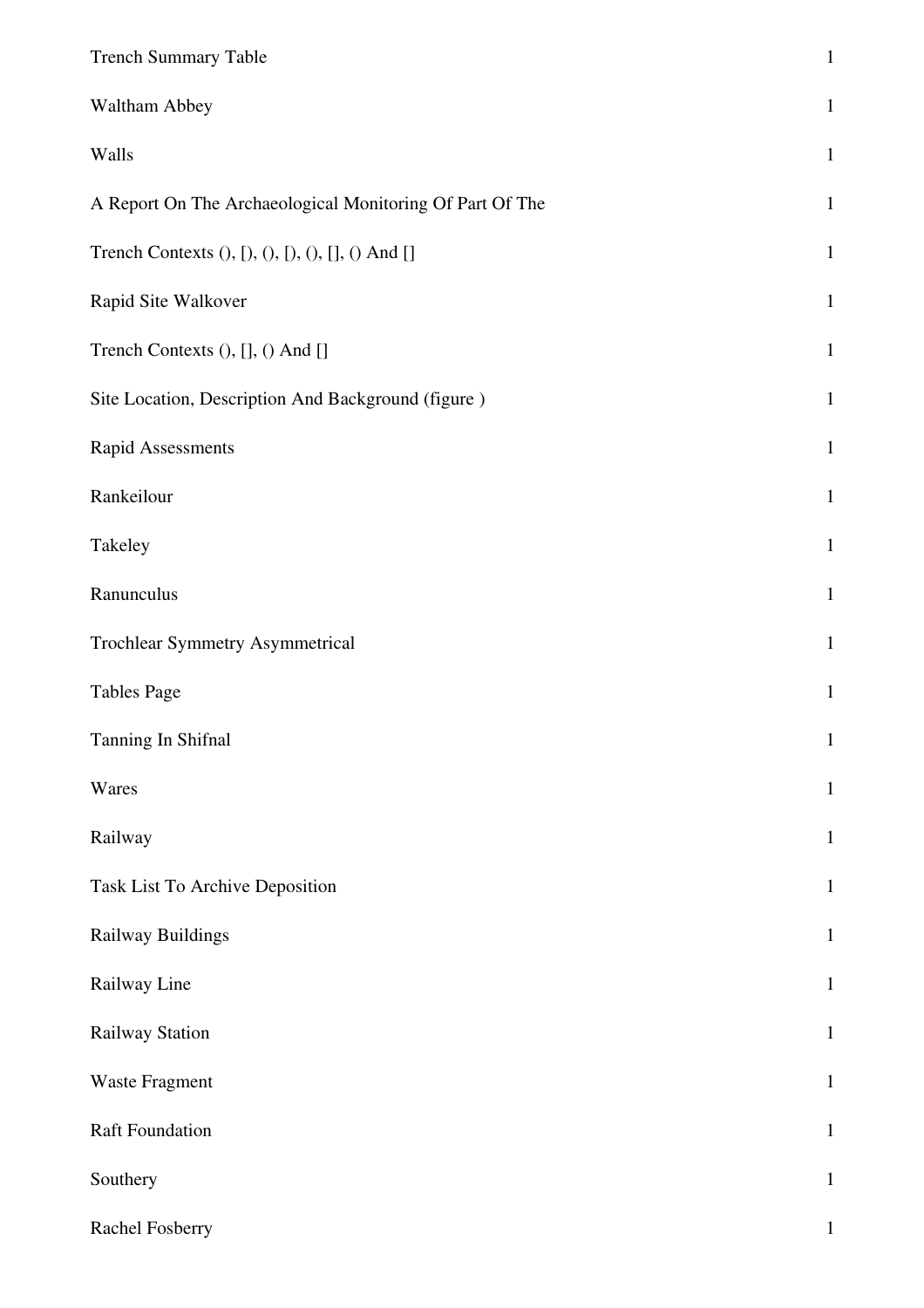| Quotation                                                               | $\mathbf{1}$ |
|-------------------------------------------------------------------------|--------------|
| Watch-winder Post-medieval                                              | $\mathbf{1}$ |
| Site Location, Geology And Topography                                   | $\mathbf{1}$ |
| Raddcliffe School Wolverton                                             | $\mathbf{1}$ |
| Trench And, Test Pits And (fig)                                         | $\mathbf{1}$ |
| Tarmac (And)                                                            | $\mathbf{1}$ |
| Warwick University                                                      | $\mathbf{1}$ |
| Range A - Exterior                                                      | $\mathbf{1}$ |
| <b>Warmington Gardens</b>                                               | $\mathbf{1}$ |
| Taphonomy And Condition                                                 | $\mathbf{1}$ |
| Warin                                                                   | $\mathbf{1}$ |
| Range A                                                                 | $\mathbf{1}$ |
| Warwickshire                                                            | $\mathbf{1}$ |
| <b>Tapping Slag</b>                                                     | $\mathbf{1}$ |
| Trench Contexts () And () (fig)                                         | $\mathbf{1}$ |
| Rampside                                                                | $\mathbf{1}$ |
| Rancliffe Development                                                   | $\mathbf{1}$ |
| Washington                                                              | $\mathbf{1}$ |
| Rapid Walkover                                                          | $\mathbf{1}$ |
| Rare                                                                    | $\mathbf{1}$ |
| A Report On The Archaeological Monitoring Of Roadworks On Land Adjacent | $\mathbf{1}$ |
| <b>Record Monitoring</b>                                                | $\mathbf{1}$ |
| Trench Contexts ()-[] And []-()                                         | $\mathbf{1}$ |
| Southwest Facing Section Of Moat []                                     | $\mathbf{1}$ |
| Record Service                                                          | $\mathbf{1}$ |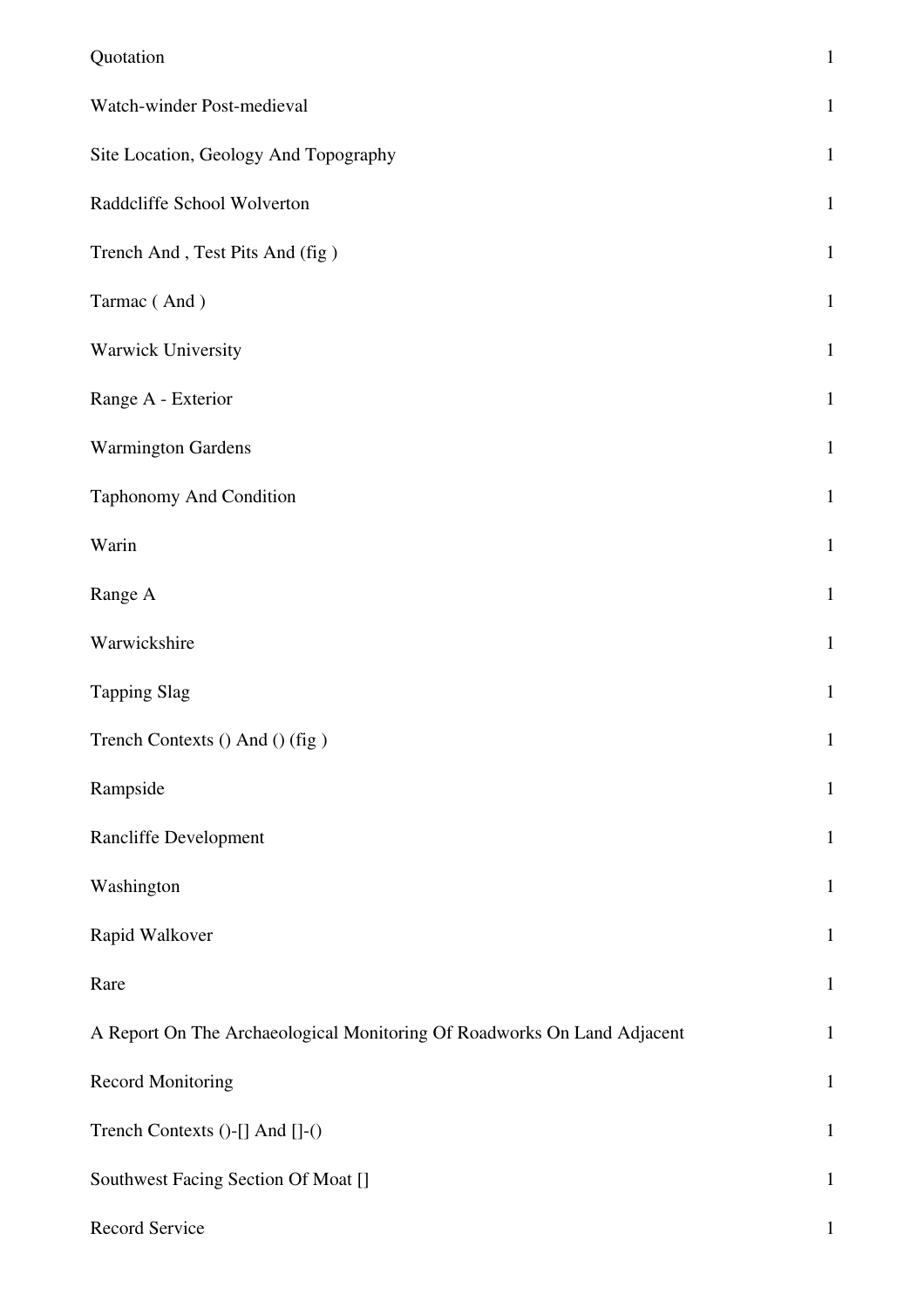| <b>Record Quantity</b>                           | $\mathbf 1$  |
|--------------------------------------------------|--------------|
| Record                                           | $\mathbf{1}$ |
| Site Location Description                        | $\mathbf 1$  |
| Site Location Topography And Geology             | $\mathbf 1$  |
| Recommendations And Updated Research Design      | $\mathbf 1$  |
| Wall Fabric Analysis                             | $\,1\,$      |
| Site Location Scale:                             | $\mathbf{1}$ |
| Southwest Facing Section                         | $\mathbf 1$  |
| Survey Grid B                                    | $\,1\,$      |
| Survey Grid A                                    | $\mathbf{1}$ |
| Wall Context Phase Description                   | $\mathbf 1$  |
| Adams                                            | $1\,$        |
| Records Destination                              | $\mathbf 1$  |
| Rectangular Gully                                | $\mathbf{1}$ |
| <b>Rectangular Opening</b>                       | $\mathbf{1}$ |
| A Report On The Archaeological Monitoring Of The | $\mathbf{1}$ |
| Recording Practice Swindon                       | $\mathbf{1}$ |
| Recording Method                                 | $\mathbf{1}$ |
| Addendum                                         | $\mathbf{1}$ |
| <b>Survey Drawings</b>                           | $\mathbf{1}$ |
| Recording Monitoring Of Groundworks              | $1\,$        |
| <b>Recording Of Earthworks</b>                   | $\mathbf{1}$ |
| Recommendations And Further Work                 | $\mathbf{1}$ |
| Sutton                                           | $\mathbf{1}$ |
| Table Of Artefacts                               | $\mathbf{1}$ |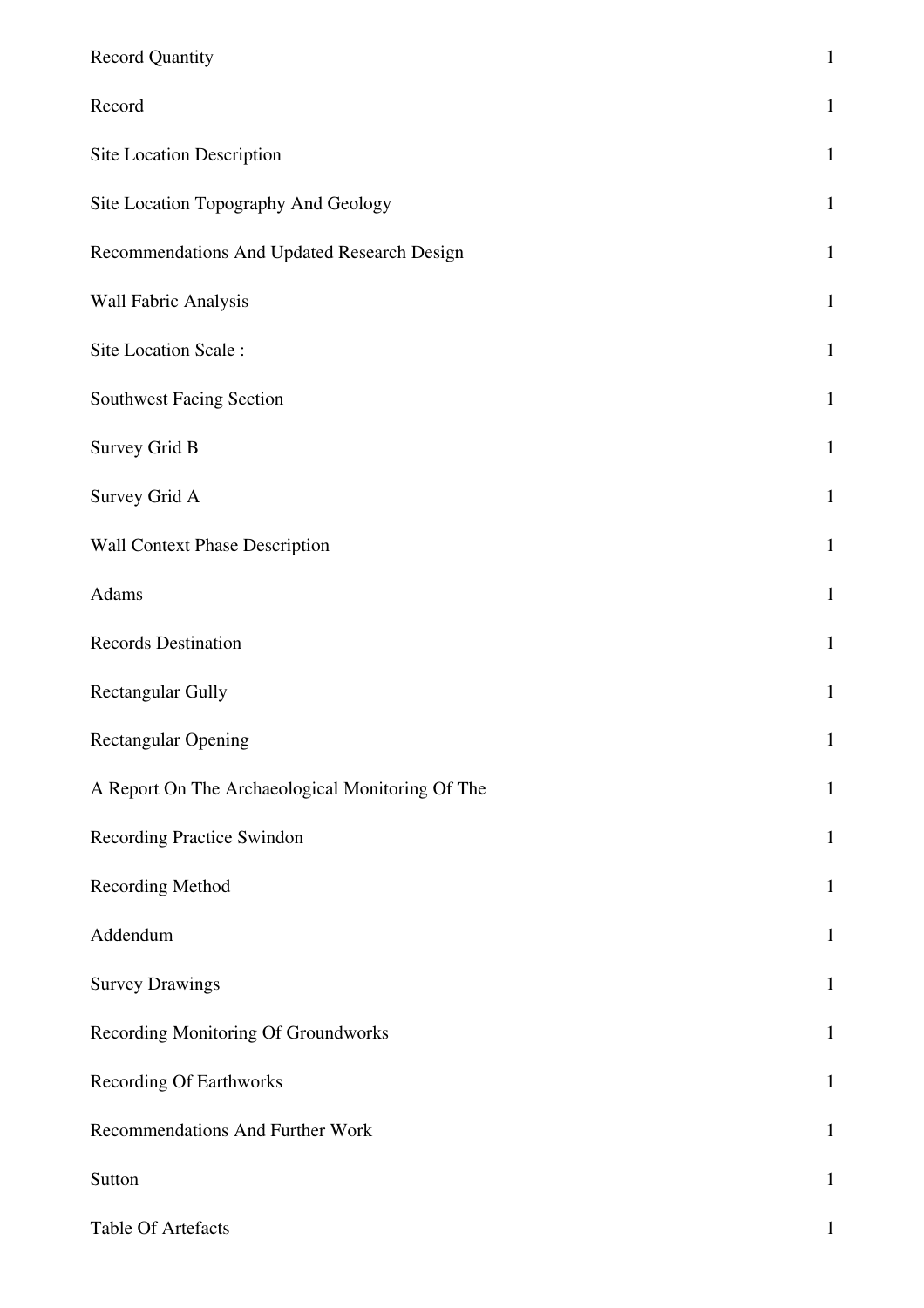| Reade House                                                            | $\mathbf{1}$ |
|------------------------------------------------------------------------|--------------|
| Wall-- Culverts                                                        | $\mathbf{1}$ |
| Addis                                                                  | $\mathbf{1}$ |
| Wall Tile                                                              | $\mathbf{1}$ |
| Reached                                                                | $\mathbf{1}$ |
| Raven Yard                                                             | $\mathbf{1}$ |
| Rate Books                                                             | $\mathbf{1}$ |
| Rarity/importance Of The Spigot Mortar Emplacements                    | $\mathbf{1}$ |
| Wallplates (fig, Plates -)                                             | $\mathbf{1}$ |
| Wallfield                                                              | $\mathbf{1}$ |
| Trench Contexts (), [], (), [], (), [], (), [], (), []                 | $\mathbf{1}$ |
| Reading: Royal Meteorological Society                                  | $\mathbf{1}$ |
| Rear Of Spread Eagle Public House                                      | $\mathbf{1}$ |
| Trench Contexts ()-[]                                                  | $\mathbf{1}$ |
| <b>Swithland Slate</b>                                                 | $\mathbf{1}$ |
| <b>Sutton Publishing</b>                                               | $\mathbf{1}$ |
| Wall Foundation                                                        | $\mathbf{1}$ |
| Addendum Eher Summary Sheet                                            | $\mathbf{1}$ |
| Synopsis Of Proposed Report                                            | $\mathbf{1}$ |
| Trench Contexts (),(),[],(),[] And () (fig)                            | $\mathbf{1}$ |
| Synthesis Of Results                                                   | $\mathbf{1}$ |
| Table Of Archaeological Sites And Findspots Within The Assessment Area | $\mathbf{1}$ |
| <b>Wall Remains</b>                                                    | $\mathbf{1}$ |
| Synthesis And Assessment Of Significance                               | $\mathbf{1}$ |
| Wall Of Cross Passage Showing                                          | $\mathbf{1}$ |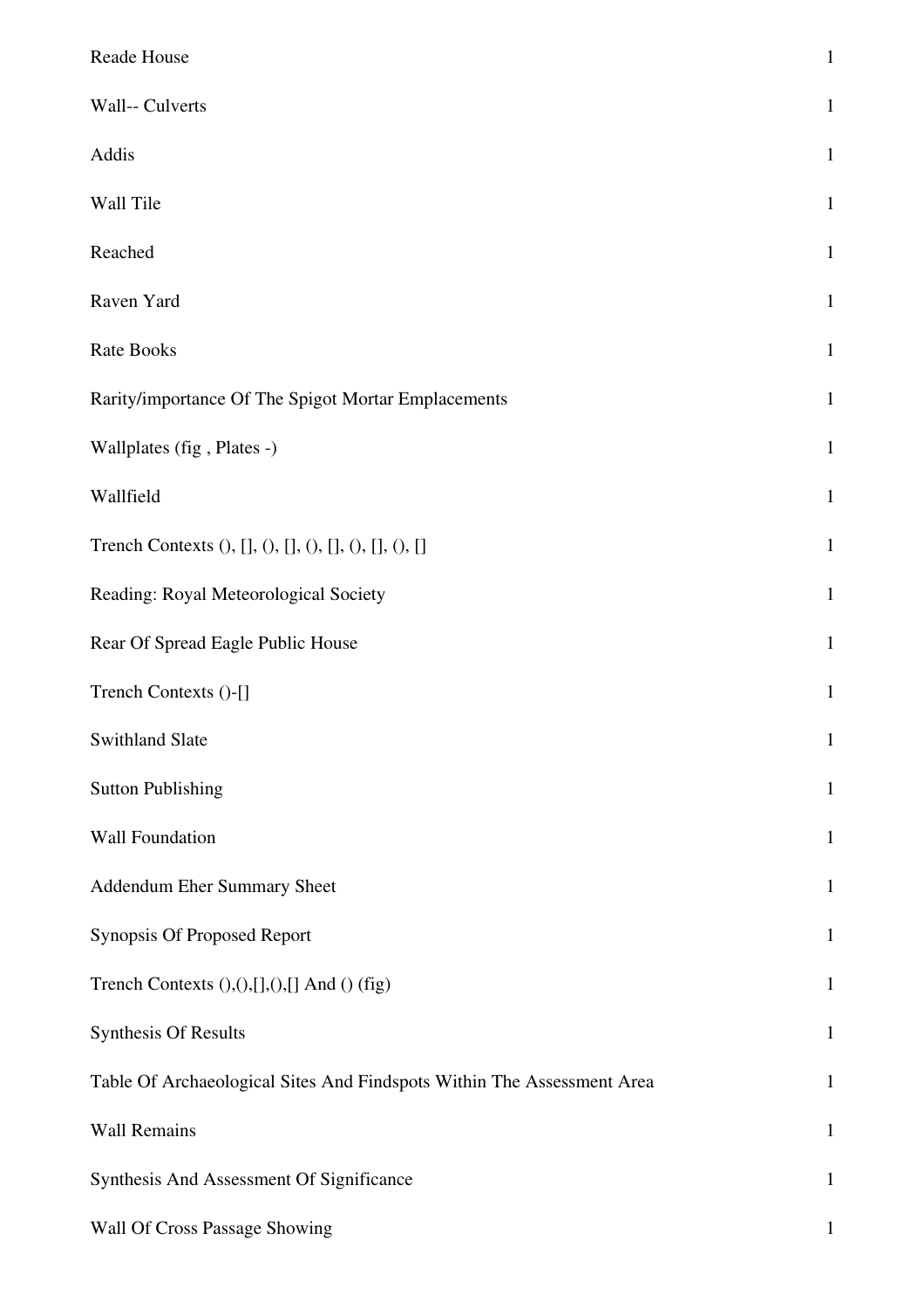| Southern Range                                           | $\mathbf{1}$ |
|----------------------------------------------------------|--------------|
| Taxonomic Distribution                                   | $\mathbf{1}$ |
| Site Name Type                                           | $\mathbf{1}$ |
| Properties                                               | $\mathbf{1}$ |
| Property Of Revd                                         | $\mathbf{1}$ |
| Site Name Pigeon House Orchard                           | $\mathbf{1}$ |
| Terraces                                                 | $\mathbf{1}$ |
| Terracing (figs And)                                     | $\mathbf{1}$ |
| Tesserae                                                 | $\mathbf{1}$ |
| Prompt Research                                          | $\mathbf{1}$ |
| Project Work                                             | $\mathbf{1}$ |
| A Report On The Archaeological Monitoring Of Maintenance | $\mathbf{1}$ |
| <b>Additional Plates</b>                                 | $\mathbf{1}$ |
| Projected                                                | $\mathbf{1}$ |
| Prompt Conservation Area Consent                         | $\mathbf{1}$ |
| Terrace Gravel                                           | $\mathbf{1}$ |
| Trench (figures And; Plate)                              | $\mathbf{1}$ |
| <b>Watching Briefs</b>                                   | $\mathbf{1}$ |
| Props                                                    | $\mathbf{1}$ |
| Site Name Bosbury Parish Hall Bosbury Herefordshire      | $\mathbf{1}$ |
| Southend Borough Council                                 | $\mathbf{1}$ |
| Pseudo-marbling                                          | $\mathbf{1}$ |
| Proposed Residential Development On                      | $\mathbf{1}$ |
| Site Name Midsummer Meadows Leominster                   | $\mathbf{1}$ |
| Proposed Extension To Ingham Quarry                      | $\mathbf{1}$ |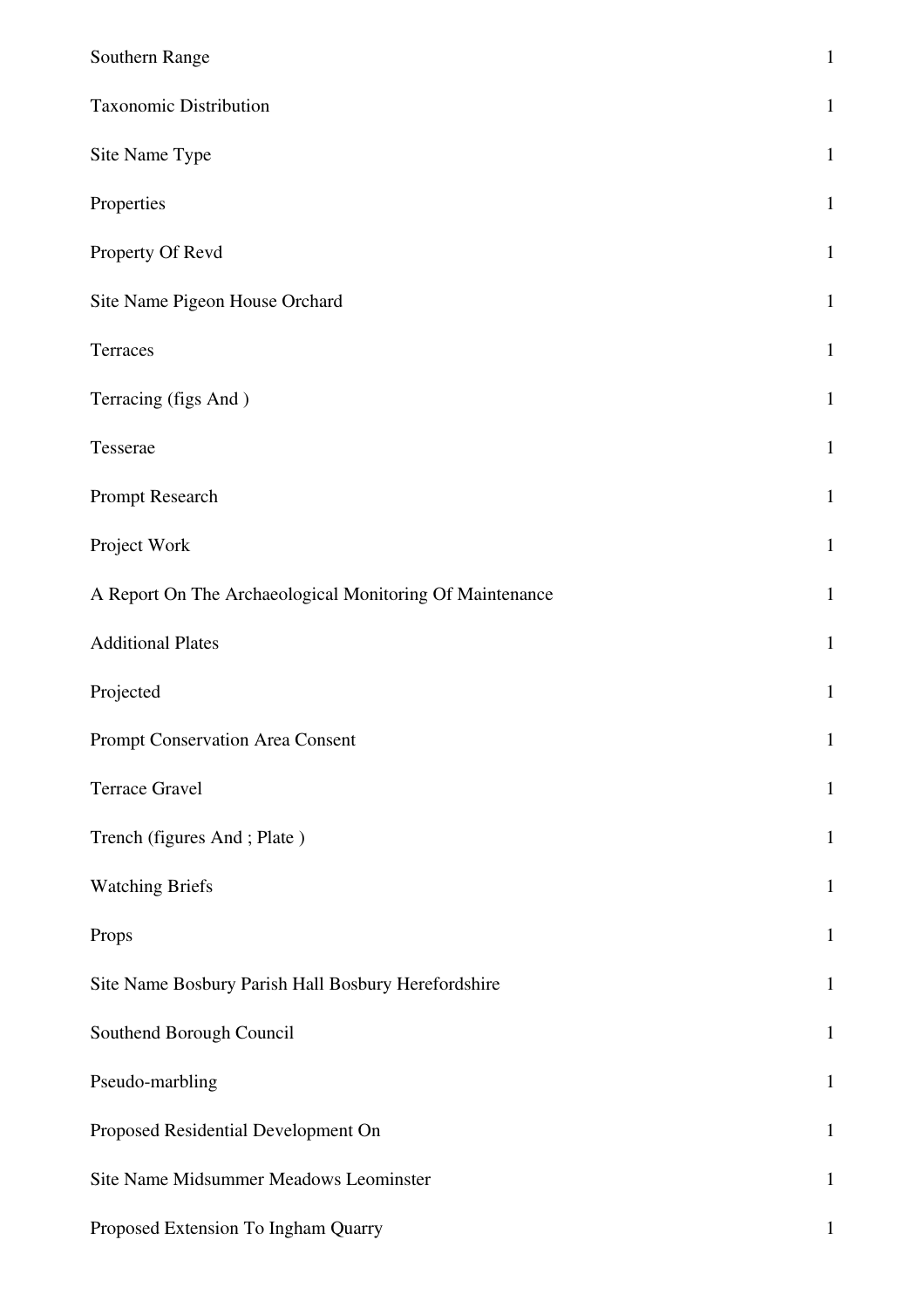| <b>Proposed Developments</b>                                              | $\mathbf{1}$ |
|---------------------------------------------------------------------------|--------------|
| Proposed Mitigation                                                       | $\mathbf{1}$ |
| Proposed Nitrate Removal Pipeline                                         | $\mathbf{1}$ |
| Proposed Residential Development                                          | $\mathbf{1}$ |
| Project Supervisor Richard Conolly                                        | $\mathbf{1}$ |
| Project Supervisor Alice Thorne And Maggie Henderson                      | $\mathbf{1}$ |
| Trench (figure, Plates And)                                               | $\mathbf{1}$ |
| Water Network Scheme                                                      | $\mathbf{1}$ |
| Site Narrative And Architectural History                                  | $\mathbf{1}$ |
| Sports Pavilion (fig)                                                     | $\mathbf{1}$ |
| <b>Test Pit Recording</b>                                                 | $\mathbf{1}$ |
| Project Methodology                                                       | $\mathbf{1}$ |
| Project Manager Sean Steadman And Andy Chapman                            | $\mathbf{1}$ |
| A Digital Version Of This Brief Is Available Upon Request                 | $\mathbf{1}$ |
| Test Pits, And (figs And)                                                 | $\mathbf{1}$ |
| Project Manager Mike Middleton                                            | $\mathbf{1}$ |
| Watercourses                                                              | $\mathbf{1}$ |
| Southampton And Reading                                                   | $\mathbf{1}$ |
| Test Pits, And                                                            | $\mathbf{1}$ |
| Test Pit (tp)                                                             | $\mathbf{1}$ |
| Water Meter                                                               | $\mathbf{1}$ |
| A Photographic Survey Of The Old School House, Main Street Countesthorpe, | $\mathbf{1}$ |
| Project Staff Timetable                                                   | $1\,$        |
| <b>Project Strategies</b>                                                 | $\mathbf{1}$ |
| Project Summary Sheet                                                     | $\mathbf{1}$ |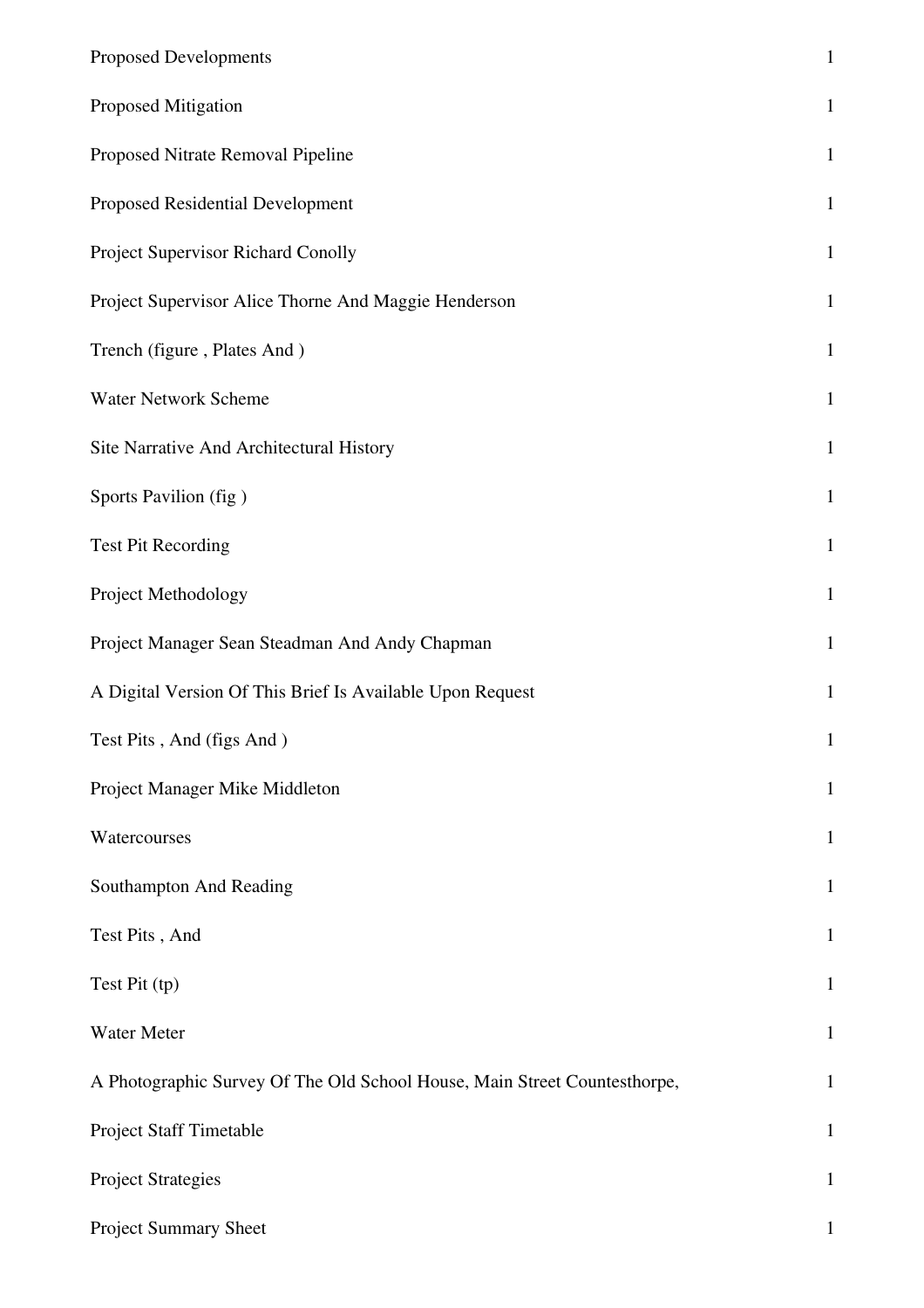| Project Supervisor Alice Thorne                     | $\,1\,$      |
|-----------------------------------------------------|--------------|
| Project Specification                               | $\mathbf 1$  |
| Test Pit (figs And)                                 | $\mathbf{1}$ |
| <b>Trench Tables</b>                                | $\mathbf{1}$ |
| Water Main                                          | $\mathbf 1$  |
| Project Objectives And Investigative Methodology    | $\mathbf 1$  |
| Water Level                                         | $\mathbf{1}$ |
| Project Officers                                    | $\mathbf 1$  |
| Ptinidae                                            | $1\,$        |
| <b>Public Access</b>                                | $\mathbf 1$  |
| Watching Brief And Observations Within The Building | $\mathbf{1}$ |
| Trench (plates)                                     | $\mathbf{1}$ |
| <b>Technological Residues</b>                       | $\mathbf{1}$ |
| <b>Quantity And Condition</b>                       | $\,1\,$      |
| Southern Elevation Of Main                          | $\mathbf 1$  |
| Quantity Weight                                     | $\mathbf 1$  |
| Tees Archaeology Digital Photo Register             | $\mathbf{1}$ |
| <b>Watching Brief Areas</b>                         | $\mathbf{1}$ |
| Watching Brief At                                   | $\mathbf{1}$ |
| Additional                                          | $\mathbf{1}$ |
| Tegulae                                             | $\mathbf{1}$ |
| Quantifications                                     | $\mathbf{1}$ |
| Quantified Summary Of Roman Building Materials      | $\mathbf 1$  |
| Quarry                                              | $\mathbf{1}$ |
| Watching Brief And Metal Detector Survey Results    | $\mathbf{1}$ |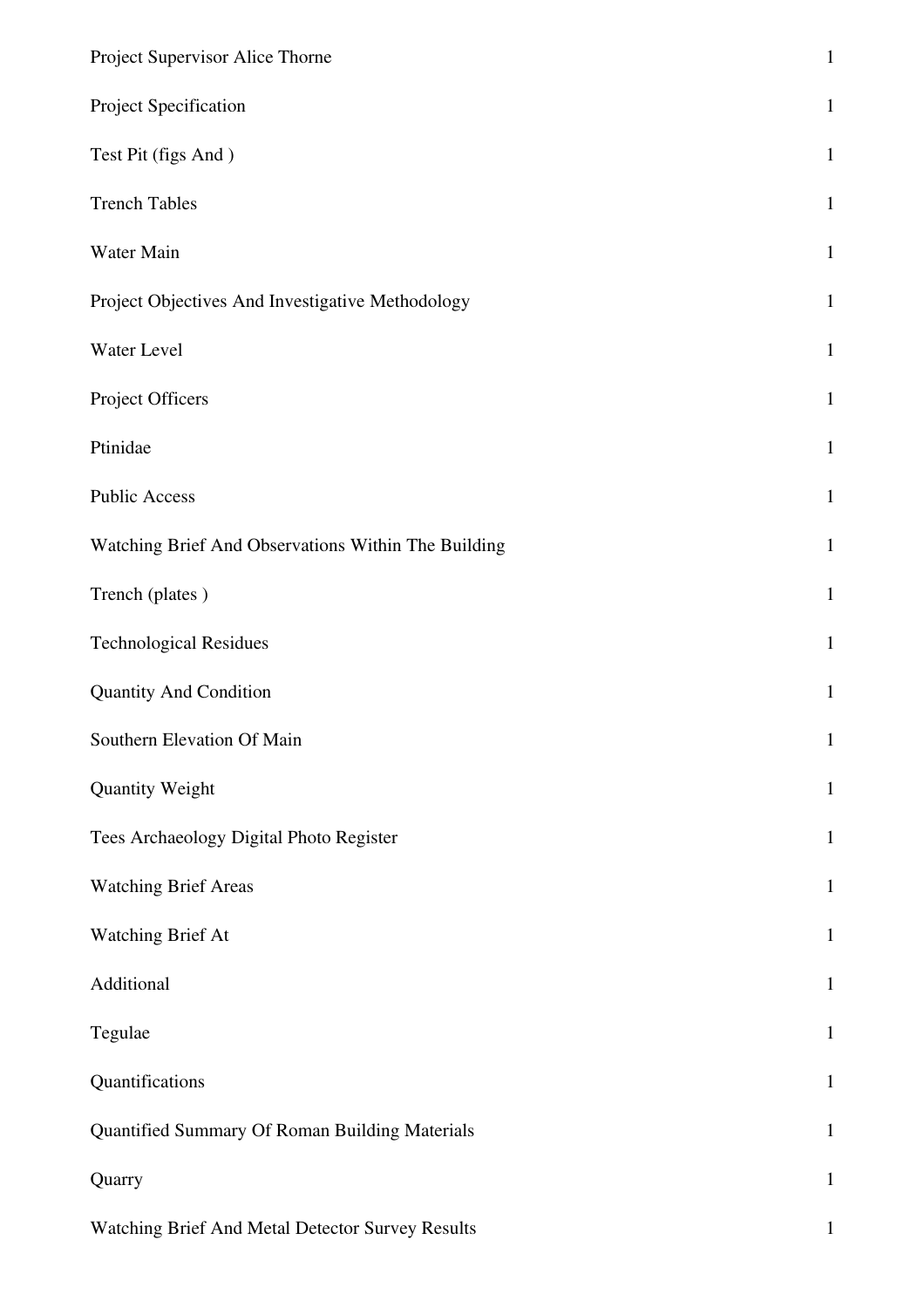| Quern                                                                      | $\mathbf{1}$ |
|----------------------------------------------------------------------------|--------------|
| Queens Leisure Centre                                                      | $\mathbf{1}$ |
| Taylor Of English Heritages Greater London Archaeological Advisory Service | $\mathbf{1}$ |
| Quinquennial Inspection Report                                             | $\mathbf{1}$ |
| A Geophysical Survey At Newton Leys                                        | $\mathbf{1}$ |
| Addition Of The Southern Wing                                              | $\mathbf{1}$ |
| Trench - Section                                                           | $\mathbf{1}$ |
| <b>Technique Selection</b>                                                 | $\mathbf{1}$ |
| <b>Quarry Pit</b>                                                          | $\mathbf{1}$ |
| Technical Detail $\tilde{A}$ , $\hat{A}$ Trenches And                      | $\mathbf{1}$ |
| <b>Quarry Pits</b>                                                         | $\mathbf{1}$ |
| Southern Part Of Site                                                      | $\mathbf{1}$ |
| <b>Additional Groundworks</b>                                              | $\mathbf{1}$ |
| <b>Watching Brief Client Report</b>                                        | $\mathbf{1}$ |
| <b>Publication Archive</b>                                                 | $\mathbf{1}$ |
| <b>Publication And Dissemination Proposals</b>                             | $\mathbf{1}$ |
| <b>Publication Proposals</b>                                               | $\mathbf{1}$ |
| Site Location, Use And Geology                                             | $\mathbf{1}$ |
| Southern Area                                                              | $\mathbf{1}$ |
| Site Monitoring                                                            | $\mathbf{1}$ |
| <b>Publication And Archive</b>                                             | $\mathbf{1}$ |
| Site Monitoring Records                                                    | $\mathbf{1}$ |
| Public Lavatories (plate)                                                  | $\mathbf{1}$ |
| <b>Watching Brief Trenches</b>                                             | $\mathbf{1}$ |
| Site Monitoring Record Sheets                                              | $\mathbf{1}$ |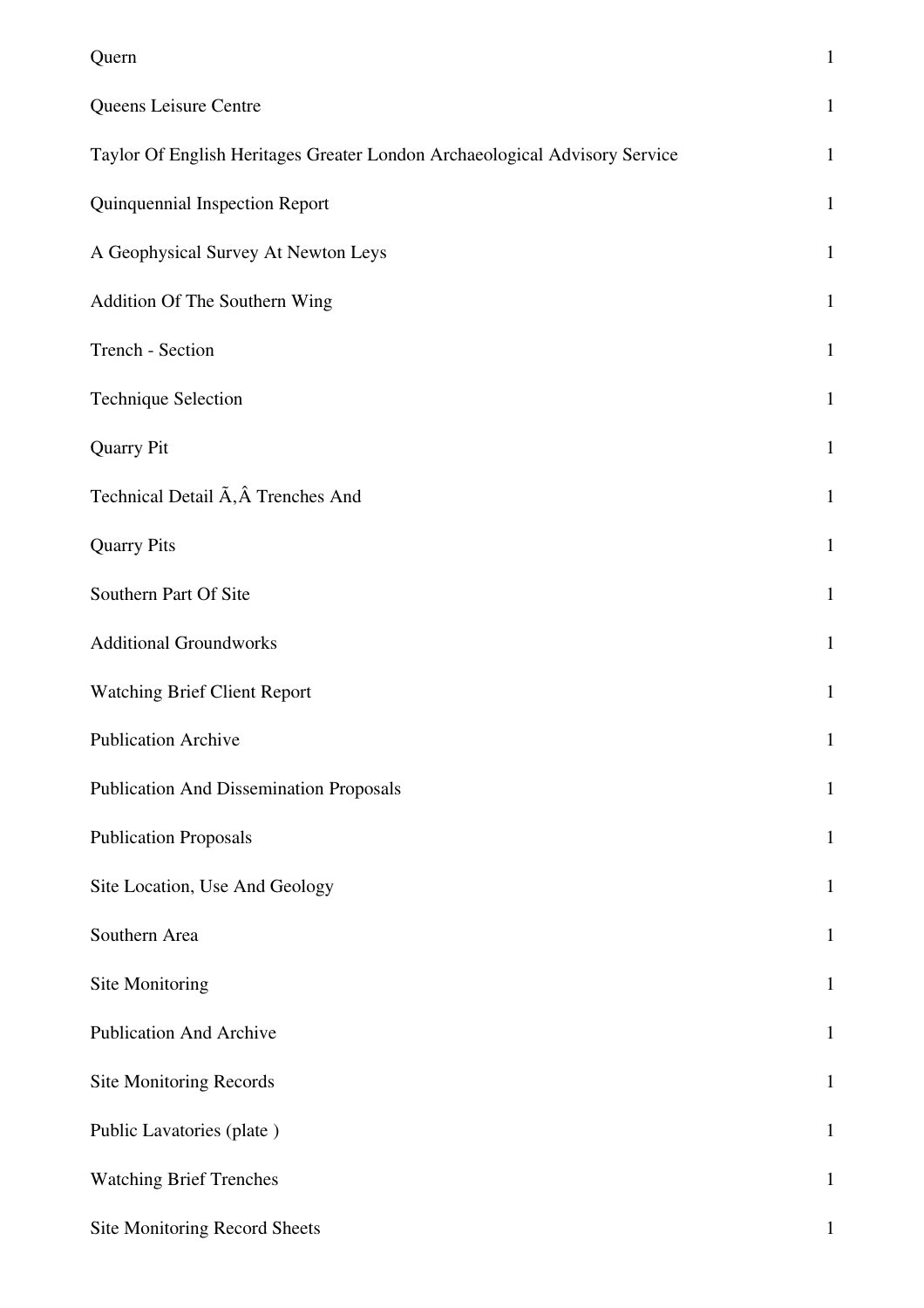| <b>Additional Information</b>                       | $\mathbf 1$  |
|-----------------------------------------------------|--------------|
| Site Location, Topography And Geology (fig)         | $\mathbf 1$  |
| Tenement                                            | $\mathbf{1}$ |
| Pump House ()                                       | $\mathbf 1$  |
| Watching Brief On                                   | $\mathbf 1$  |
| <b>Watching Brief Observations</b>                  | $\mathbf{1}$ |
| <b>Watching Brief Monitoring Sheets</b>             | $\mathbf{1}$ |
| Site Location, Landform, Geology And Soils          | $\mathbf{1}$ |
| Telephone                                           | $\,1\,$      |
| Tempered Ware                                       | $\mathbf{1}$ |
| <b>Temperley Place</b>                              | $\mathbf{1}$ |
| Southern Block                                      | $\mathbf 1$  |
| Publishers                                          | $\mathbf 1$  |
| Watching Brief Phase (fig)                          | $\mathbf{1}$ |
| <b>Pulses Pulses</b>                                | $\mathbf{1}$ |
| Rectified Photography                               | $\mathbf{1}$ |
| Survey And Trial Trench Evaluation                  | $\mathbf{1}$ |
| Substantial Moderate Slight Negligible              | $\mathbf{1}$ |
| Results - Trial Trenching And Observation           | $\mathbf{1}$ |
| Trench $\tilde{A}$ , $\hat{A}$ Section              | $\mathbf{1}$ |
| <b>Veteran Trees</b>                                | $\mathbf{1}$ |
| Subsoil/alluvium                                    | $\mathbf{1}$ |
| Results And Interpretation Of Sedimentary Sequences | $\mathbf{1}$ |
| Substratum                                          | $\mathbf{1}$ |
| Vicarage                                            | 1            |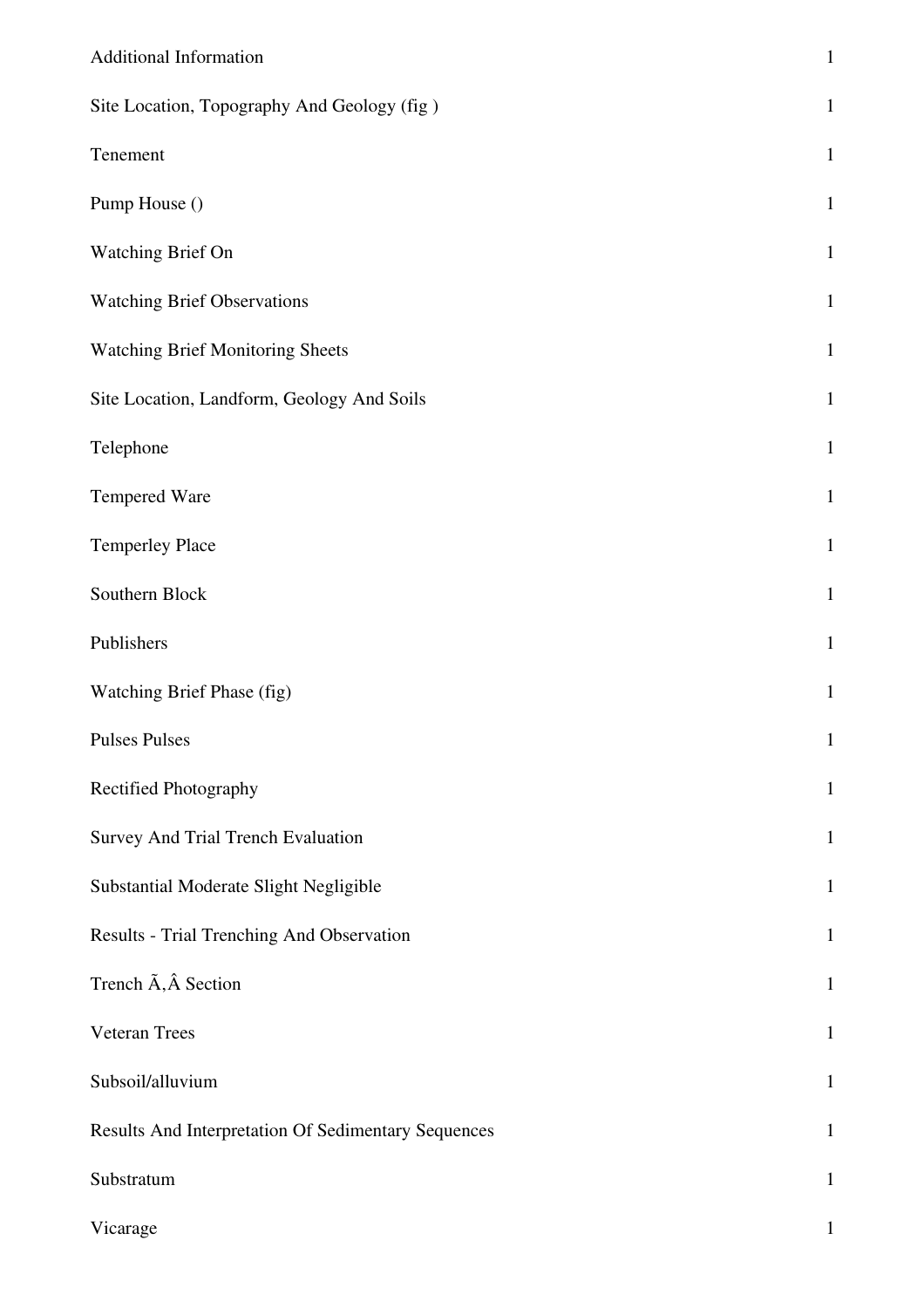| <b>Acorn Editions</b>                                                     | $\mathbf{1}$ |
|---------------------------------------------------------------------------|--------------|
| <b>Trust School</b>                                                       | $\mathbf{1}$ |
| Vicarage Close, Melbourn                                                  | $\mathbf{1}$ |
| <b>Site Function And Context</b>                                          | $\mathbf{1}$ |
| Results (figs)                                                            | $\mathbf{1}$ |
| <b>Results Appendix</b>                                                   | $\mathbf{1}$ |
| Vestry                                                                    | $\mathbf{1}$ |
| Tufa                                                                      | $\mathbf{1}$ |
| Results Of Archaeological Observation (areas $\tilde{A}$ , $\hat{A}$ And) | $\mathbf{1}$ |
| Results Of Detailed Gradiometer Survey                                    | $\mathbf{1}$ |
| Trench, Ditch Section [] Looking Southwest                                | $\mathbf{1}$ |
| Subsoil Layer                                                             | $\mathbf{1}$ |
| Results Of Archaeological Monitoring                                      | $\mathbf{1}$ |
| Trench, Ditch Section [] Looking Northeast                                | $\mathbf{1}$ |
| <b>Results Discussion</b>                                                 | $\mathbf{1}$ |
| Subsoil Unknown                                                           | $\mathbf{1}$ |
| <b>Results Interpretation</b>                                             | $\mathbf{1}$ |
| <b>Vessel Types</b>                                                       | $\mathbf{1}$ |
| Subsoil Modern                                                            | $\mathbf{1}$ |
| Site Grid Reference                                                       | $\mathbf{1}$ |
| <b>Species Represented</b>                                                | $\mathbf{1}$ |
| <b>Suggested Mitigation Strategies</b>                                    | $\mathbf{1}$ |
| Residue                                                                   | $\mathbf{1}$ |
| <b>Suggested Mitigation</b>                                               | $\mathbf{1}$ |
| Residuevolume                                                             | $\mathbf{1}$ |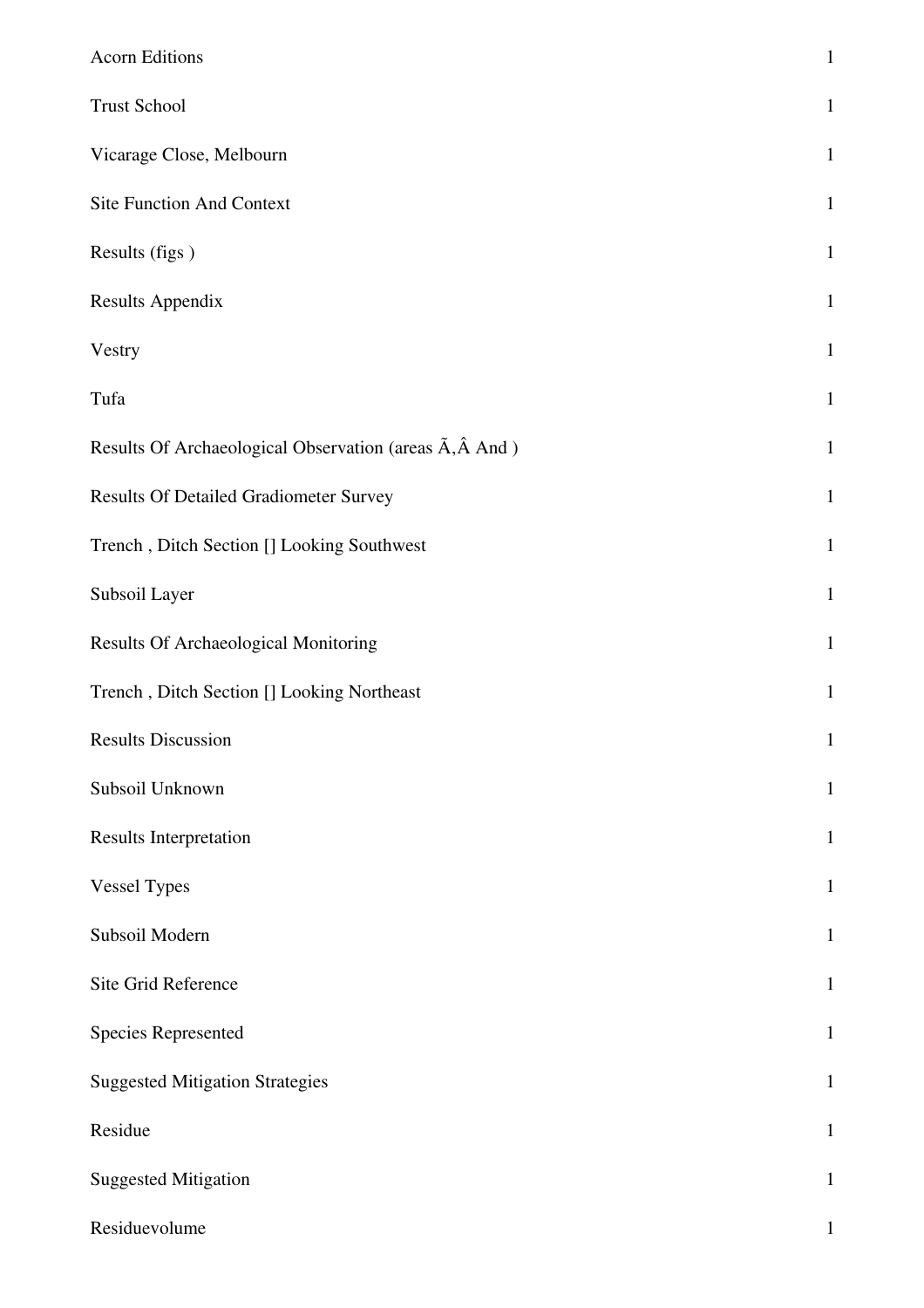| A Report On The Monitoring Of Groundwork Associated With        | $\mathbf 1$  |
|-----------------------------------------------------------------|--------------|
| Suffolk County Council Archaeological Service Conservation Team | $\mathbf 1$  |
| <b>Residential Development</b>                                  | $\mathbf 1$  |
| Resident                                                        | $\mathbf{1}$ |
| <b>Summary Of Brief</b>                                         | $\mathbf{1}$ |
| A Report On The Archaeological Monitoring Of The Replacement    | $\mathbf 1$  |
| View From The North West View From The South East               | $\mathbf{1}$ |
| View                                                            | $\mathbf{1}$ |
| Reservoir Adjacent To Benacre Park                              | $\mathbf 1$  |
| A Report On The Monitoring Of Groundwork Associated With The    | $\mathbf 1$  |
| Suds                                                            | $\mathbf{1}$ |
| <b>Trench Recording Methodology</b>                             | $\mathbf{1}$ |
| Vicki Priest Field Officer                                      | $\mathbf 1$  |
| <b>Resources And Programming</b>                                | $\mathbf{1}$ |
| Vicki Priest                                                    | $\mathbf{1}$ |
| <b>Resources And Timetable</b>                                  | $\mathbf 1$  |
| Site Inspection                                                 | $\mathbf{1}$ |
| Subway                                                          | $\mathbf{1}$ |
| Victoria Osborn Robert Ward Drew Shotliff                       | $\mathbf{1}$ |
| Trench Phase B                                                  | $\mathbf{1}$ |
| <b>Suckling House</b>                                           | $\mathbf{1}$ |
| Victoria Gardens                                                | $\mathbf{1}$ |
| Site Investigation                                              | $\mathbf{1}$ |
| Site E                                                          | $\mathbf{1}$ |
| A Report On The Monitoring Of Groundworks Associated            |              |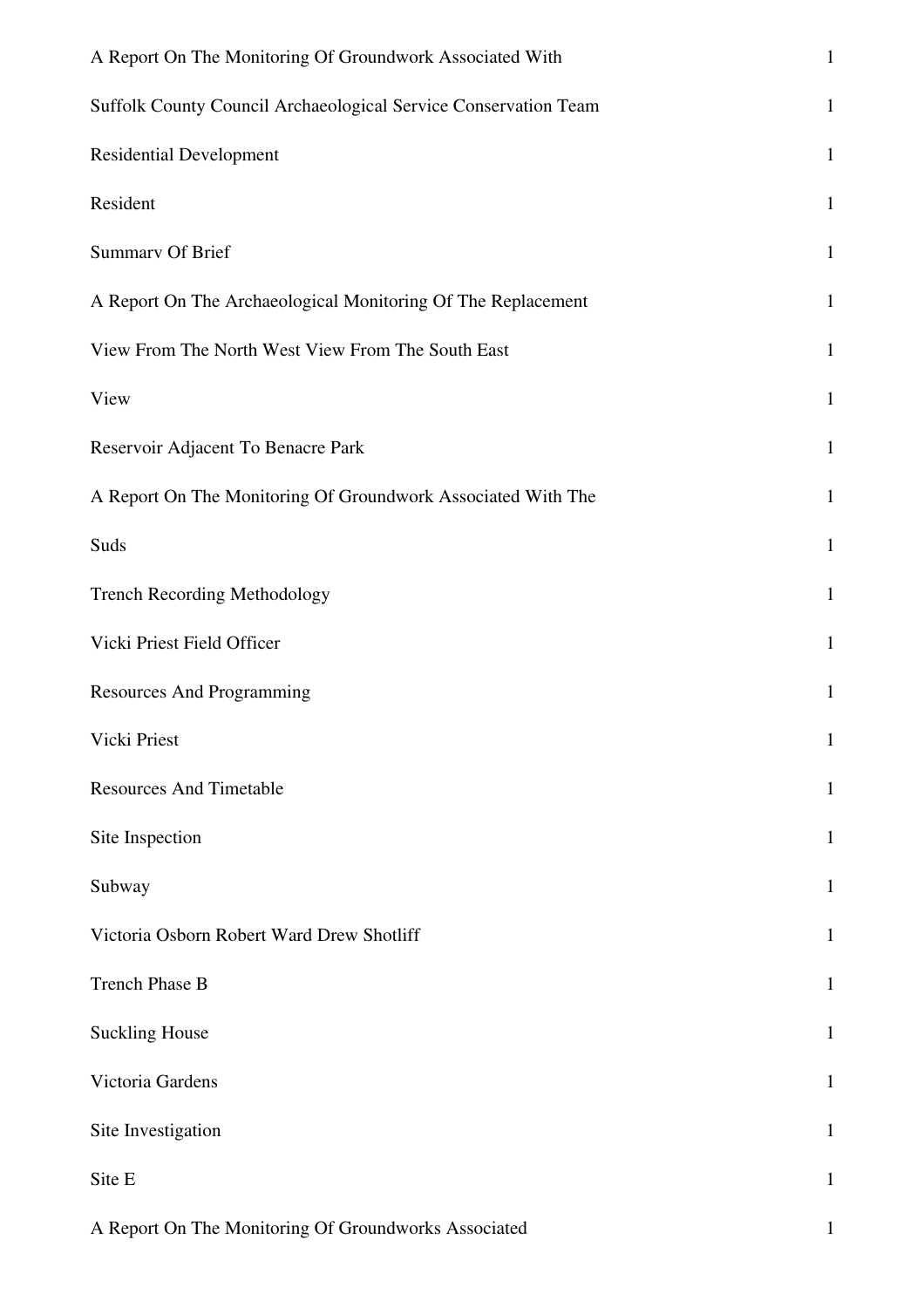| Variations                                | $\mathbf{1}$ |
|-------------------------------------------|--------------|
| Retent                                    | $\mathbf{1}$ |
| Trench: The Store (figures, , And A)      | $\mathbf{1}$ |
| <b>Study Aims</b>                         | $\mathbf{1}$ |
| Reworked                                  | $\mathbf{1}$ |
| Study                                     | $\mathbf{1}$ |
| <b>Results Of Watching Brief</b>          | $\mathbf{1}$ |
| Trench: The Porch (figures, And A)        | $\mathbf{1}$ |
| Results Of The Trial Trench Evaluation    | $\mathbf{1}$ |
| <b>Study Area Location</b>                | $\mathbf{1}$ |
| Results Of The Walk-over Survey           | $\mathbf{1}$ |
| Trench: The Old Pantry (figures, , And A) | $\mathbf{1}$ |
| <b>Results Of Trial Trenching</b>         | $\mathbf{1}$ |
| Trench Recording She                      | $\mathbf{1}$ |
| <b>Rhenish Stoneware</b>                  | $\mathbf 1$  |
| <b>Richard Roberts</b>                    | $\mathbf{1}$ |
| Variants:                                 | $\mathbf{1}$ |
| Richenda Goffin                           | $\mathbf{1}$ |
| <b>Studies</b>                            | $\mathbf{1}$ |
| <b>Stublick Colliery</b>                  | $\mathbf{1}$ |
| <b>Richard Parker</b>                     | $\mathbf{1}$ |
| Trench A (figs And)                       | $\mathbf{1}$ |
| Trench A (fig)                            | $\mathbf{1}$ |
| Rhizophagidae                             | $\mathbf{1}$ |
| <b>Richard Buckley Director</b>           | $\mathbf{1}$ |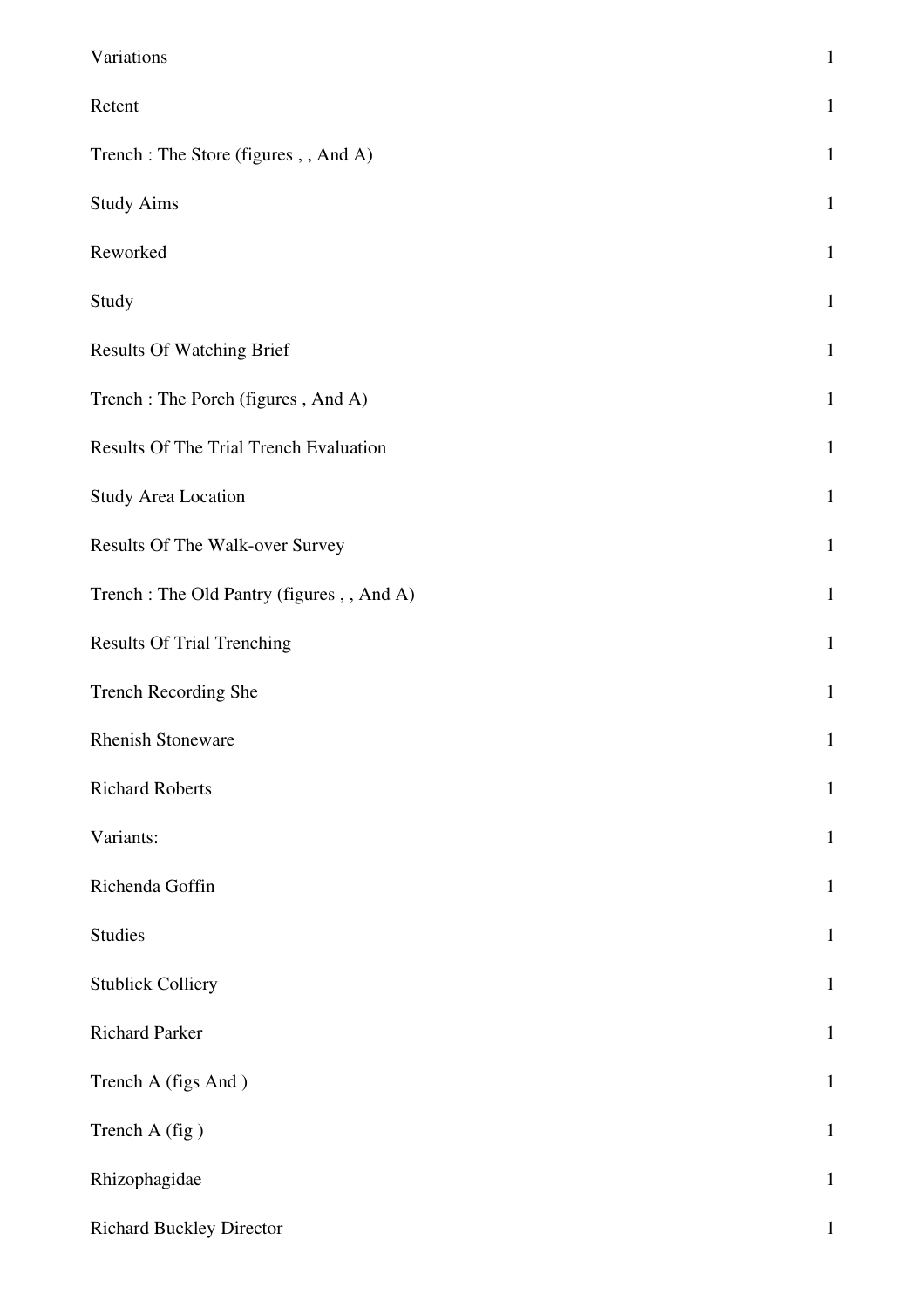| <b>Studies Department</b>                      | $\mathbf 1$  |
|------------------------------------------------|--------------|
| <b>Richard Clark</b>                           | $\mathbf{1}$ |
| Results Of The Geoarchaeological Investigation | $\mathbf{1}$ |
| <b>Results Of The Excavation</b>               | $\mathbf{1}$ |
| Site Director Mark Germany                     | $\mathbf{1}$ |
| Vegetation Cover Light                         | $\mathbf{1}$ |
| Trench, Field Drain                            | $\mathbf{1}$ |
| <b>Results Of Magnetic Survey</b>              | $\mathbf{1}$ |
| Trench /                                       | $\mathbf{1}$ |
| Subject Photographer Date                      | $\mathbf{1}$ |
| Submission And Deposition Of Archive           | $\mathbf{1}$ |
| <b>Submission Of Publication Text</b>          | $\mathbf{1}$ |
| <b>Results Of Em And Magnetic Survey</b>       | $\mathbf{1}$ |
| Results Of Em Survey                           | $\mathbf{1}$ |
| Vertebra                                       | $\mathbf{1}$ |
| <b>Vegetation Cover None</b>                   | $\mathbf{1}$ |
| Sub-soil                                       | $\mathbf{1}$ |
| Variety                                        | $\mathbf{1}$ |
| Results Of The Archaeological Investigation    | $\mathbf{1}$ |
| Results Of Survey A, A Officers' Mess          | $\mathbf{1}$ |
| Results Of The Building Survey                 | $\mathbf 1$  |
| Results Of The Desk-based Study                | $\mathbf{1}$ |
| <b>Turbine And Crane Platforms</b>             | $\mathbf{1}$ |
| Results Of Survey A, A Cisterns                | $\mathbf{1}$ |
| Trench: Garden Service Trench (figures And)    | $\mathbf{1}$ |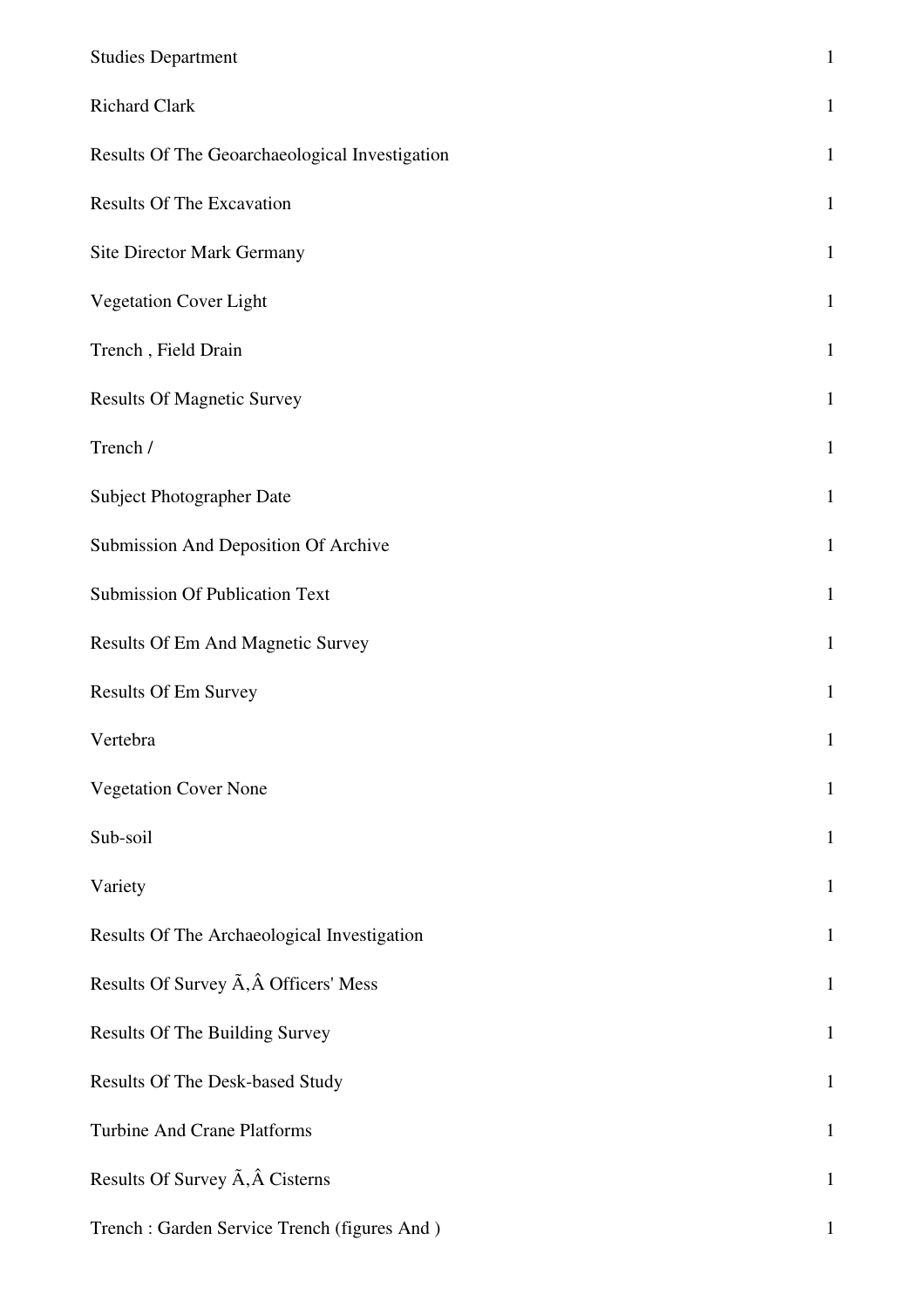| <b>Study Group</b>                                     | $\mathbf 1$  |
|--------------------------------------------------------|--------------|
| <b>Study Of Aerial Photographs</b>                     | $\mathbf{1}$ |
| Specific                                               | $\,1\,$      |
| Trench /area                                           | $\mathbf 1$  |
| Results Of Resistance Survey Area A                    | $\mathbf 1$  |
| Village                                                | $1\,$        |
| <b>Research Results</b>                                | $\mathbf 1$  |
| Surface () (figure)                                    | $1\,$        |
| Relationship                                           | $1\,$        |
| Surface                                                | $\mathbf 1$  |
| Walden Museum                                          | $\,1\,$      |
| <b>Waiting Room</b>                                    | $\,1\,$      |
| Relative Abundance                                     | $\mathbf 1$  |
| <b>Surface Collection</b>                              | $\mathbf{1}$ |
| <b>Trench Size</b>                                     | $\mathbf 1$  |
| Regionality                                            | $\mathbf{1}$ |
| Walker                                                 | $\mathbf{1}$ |
| <b>Walk-over Survey</b>                                | $\mathbf 1$  |
| <b>Surface Features</b>                                | $\mathbf{1}$ |
| Regs Jet Stain For Staining All Kinds Of               | $\mathbf 1$  |
| Trench Contexts [], (), [], (), [] And ()              | $\,1\,$      |
| Relict Stream / Palaeo-channel And Associated Features | $\mathbf{1}$ |
| Trench Fig; Plate                                      | $\mathbf{1}$ |
| <b>Acton Place</b>                                     | $\mathbf 1$  |
| Report Archive                                         | $\mathbf 1$  |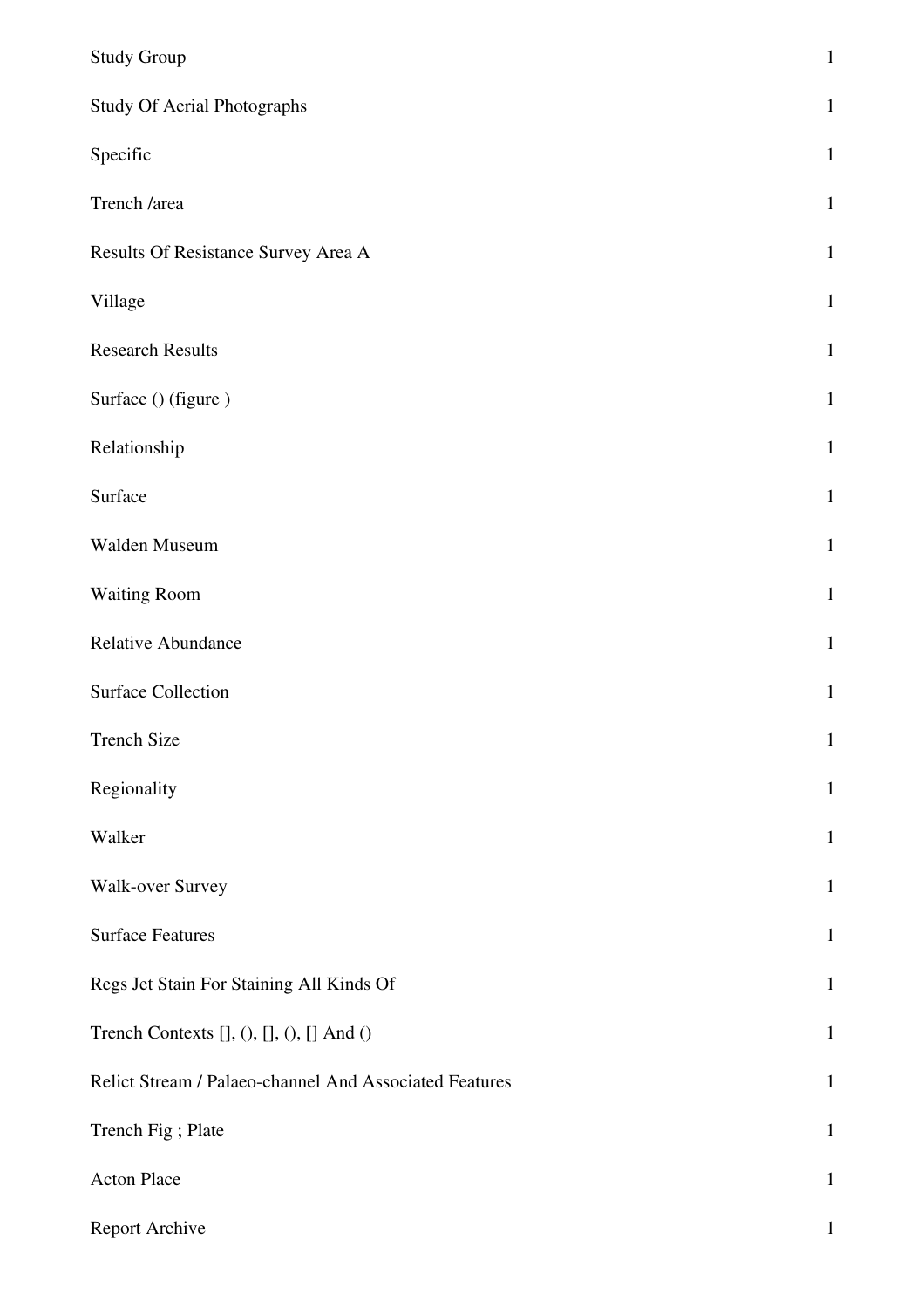| <b>Truncation Truncation</b>                        | $\mathbf{1}$ |
|-----------------------------------------------------|--------------|
| Sunning Avenue, Sunningdale, Berkshire              | $\mathbf{1}$ |
| Adam Slater                                         | $\mathbf{1}$ |
| Rent                                                | $\mathbf{1}$ |
| Trench Contexts $[],(),[],(),[],(),$ And $()$ (fig) | $\mathbf{1}$ |
| Remainder                                           | $\mathbf{1}$ |
| <b>Remains Of Priory</b>                            | $\mathbf{1}$ |
| <b>Remanent Field Direction</b>                     | $\mathbf{1}$ |
| Renhold Brook                                       | $\mathbf{1}$ |
| <b>Surface Finds</b>                                | $\mathbf{1}$ |
| <b>Regional None</b>                                | $\mathbf{1}$ |
| Redeposited Natural                                 | $\mathbf{1}$ |
| Southwick And Blaydon-on-                           | $\mathbf{1}$ |
| Redeposited Subsoil                                 | $\mathbf{1}$ |
| Redepositedsand                                     | $\mathbf{1}$ |
| Redundant Industrial Structure To Residential Use   | $\mathbf{1}$ |
| <b>Reduced Nummus</b>                               | $\mathbf{1}$ |
| Redeposited                                         | $\mathbf{1}$ |
| Surrender                                           | $\mathbf{1}$ |
| Redbridge                                           | $\mathbf{1}$ |
| <b>Rectory Garden</b>                               | $\mathbf{1}$ |
| Site Location And Setting (figs And )               | $\mathbf{1}$ |
| Reddington                                          | $\mathbf{1}$ |
| Redeless Park                                       | $\mathbf{1}$ |
| Adam Wightman And Howard Brooks                     | $\mathbf{1}$ |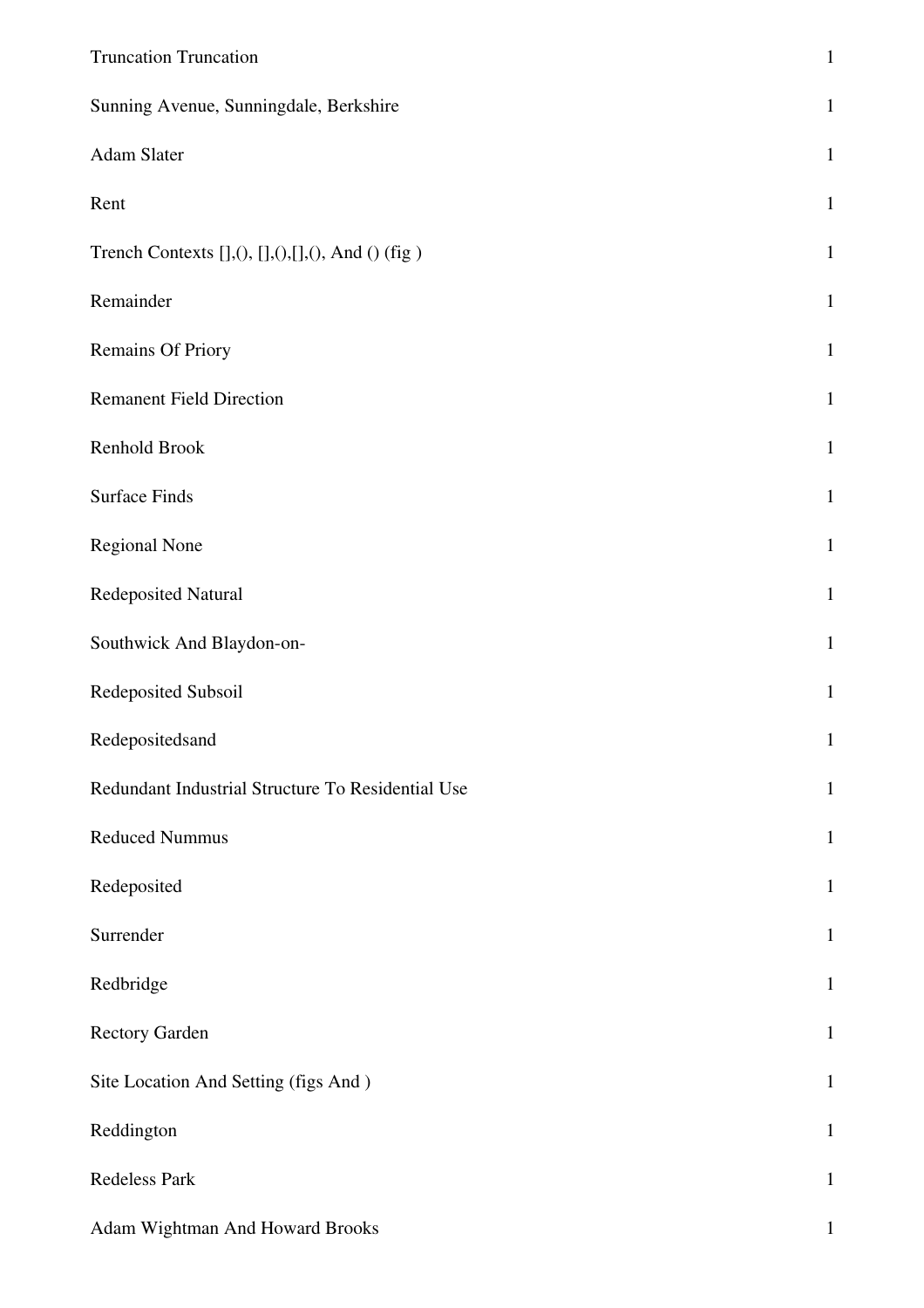| Reference Object Easting Northing                | $\,1\,$      |
|--------------------------------------------------|--------------|
| Above-ground Archaeology                         | $\mathbf{1}$ |
| Refs                                             | $\mathbf{1}$ |
| <b>Specialist Environmental Reports</b>          | $\mathbf{1}$ |
| Reginald                                         | $\,1\,$      |
| Regional Location Of                             | $\,1\,$      |
| Referencing Data Summary                         | $\mathbf{1}$ |
| Surface Post-med                                 | $\mathbf{1}$ |
| Surgery                                          | $\mathbf{1}$ |
| Reference Terminology                            | $\mathbf{1}$ |
| Adam Wightman                                    | $\mathbf 1$  |
| References Acknowledgements                      | $\mathbf{1}$ |
| Referencing                                      | $\mathbf{1}$ |
| <b>Report Format</b>                             | $\mathbf{1}$ |
| Trench Phase $\tilde{A}$ , $\hat{A}$ Saxo-norman | $\mathbf{1}$ |
| Required Archaeological Fieldwork                | $\mathbf{1}$ |
| Representatives Of                               | $\mathbf{1}$ |
| Site Layout And Building Plan                    | $\mathbf{1}$ |
| Summary Of Archaeological Remains                | $\mathbf{1}$ |
| <b>Requirements For Work</b>                     | $\mathbf{1}$ |
| <b>Species Context</b>                           | $\mathbf{1}$ |
| Repositories                                     | $\mathbf{1}$ |
| <b>Summary Of Conclusions</b>                    | $\mathbf 1$  |
| Vitrified Brick                                  | $\mathbf{1}$ |
| <b>Reporting Arrangements</b>                    | 1            |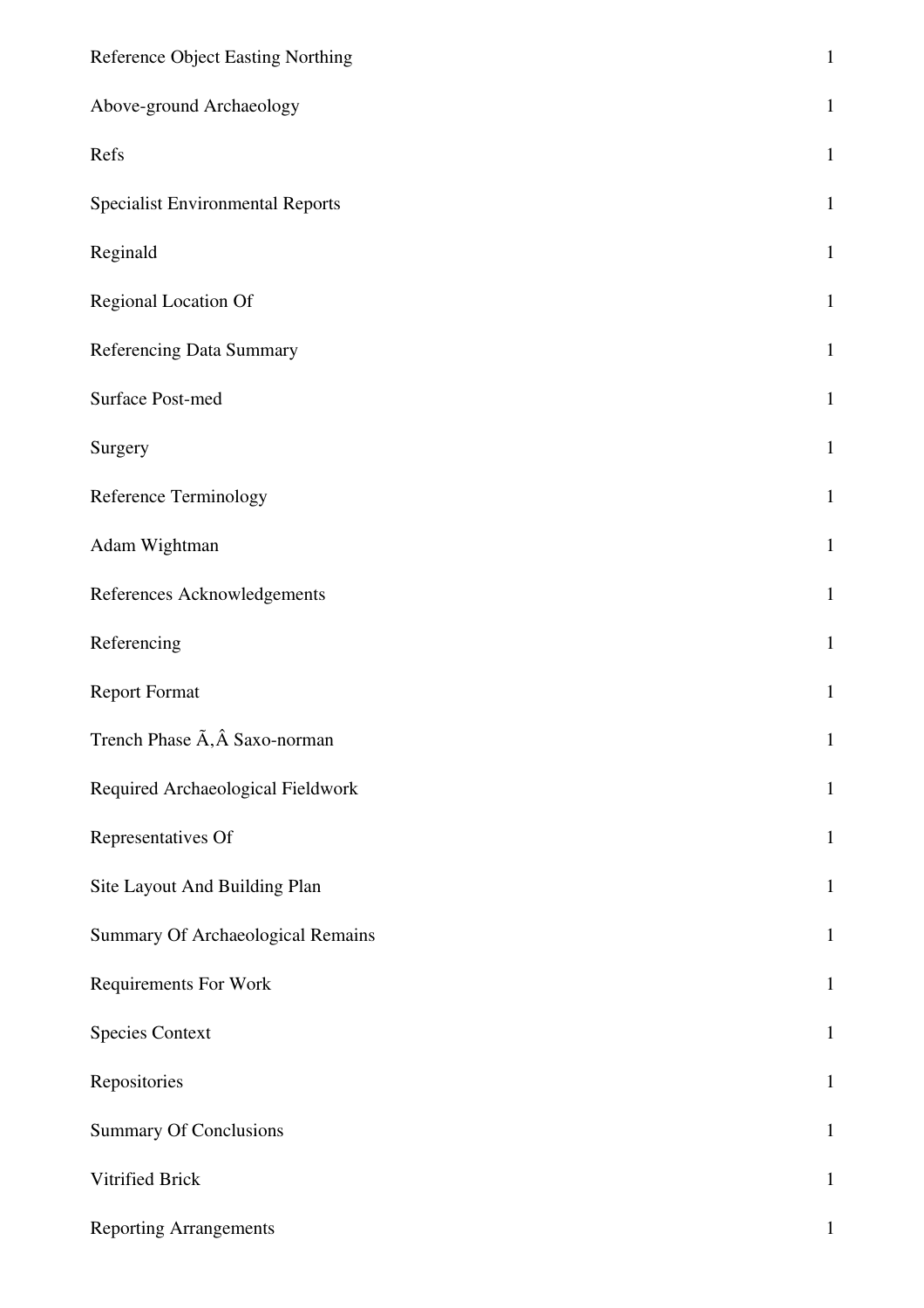| <b>Summary Of Material</b>                                                | $\,1\,$      |
|---------------------------------------------------------------------------|--------------|
| Trench Phase A, Avictorian                                                | $\mathbf{1}$ |
| <b>Summary Of Excavation Results</b>                                      | $\mathbf{1}$ |
| <b>Trust</b>                                                              | $\mathbf{1}$ |
| Research Agenda And Strategy East Anglian Archaeology Occasional Paper No | $\mathbf{1}$ |
| Visibility                                                                | $\mathbf 1$  |
| <b>Research Group</b>                                                     | $\mathbf{1}$ |
| A Report On The Archaeological Monitoring Of The Installation             | $\mathbf{1}$ |
| Site Layer Natural                                                        | $\mathbf{1}$ |
| Vine Terrace                                                              | $\mathbf{1}$ |
| <b>Research Framework</b>                                                 | $\mathbf{1}$ |
| Species Medieval Post Medieval                                            | $\mathbf{1}$ |
| Research And Agenda And Strategy E Anglian Archaeol Occ                   | $\mathbf{1}$ |
| Research Aims                                                             | $\mathbf{1}$ |
| <b>Summary Information</b>                                                | $\mathbf{1}$ |
| <b>Research Centre Road Evaluation</b>                                    | $\mathbf{1}$ |
| Visual Evidence                                                           | $\mathbf{1}$ |
| Reporting And Archiving Of Results                                        | $\mathbf{1}$ |
| Summary Of Recommendations From Previous Archaeological                   | $\mathbf{1}$ |
| Site Location (figs -, Plates -)                                          | $\mathbf{1}$ |
| <b>Sunken Feature</b>                                                     | $\mathbf{1}$ |
| Sundial                                                                   | $\mathbf{1}$ |
| <b>Summary Report</b>                                                     | $\mathbf{1}$ |
| Report On Archaeological Watching Brief                                   | $\mathbf{1}$ |
| Report Name Title Archaeological Observation                              | 1            |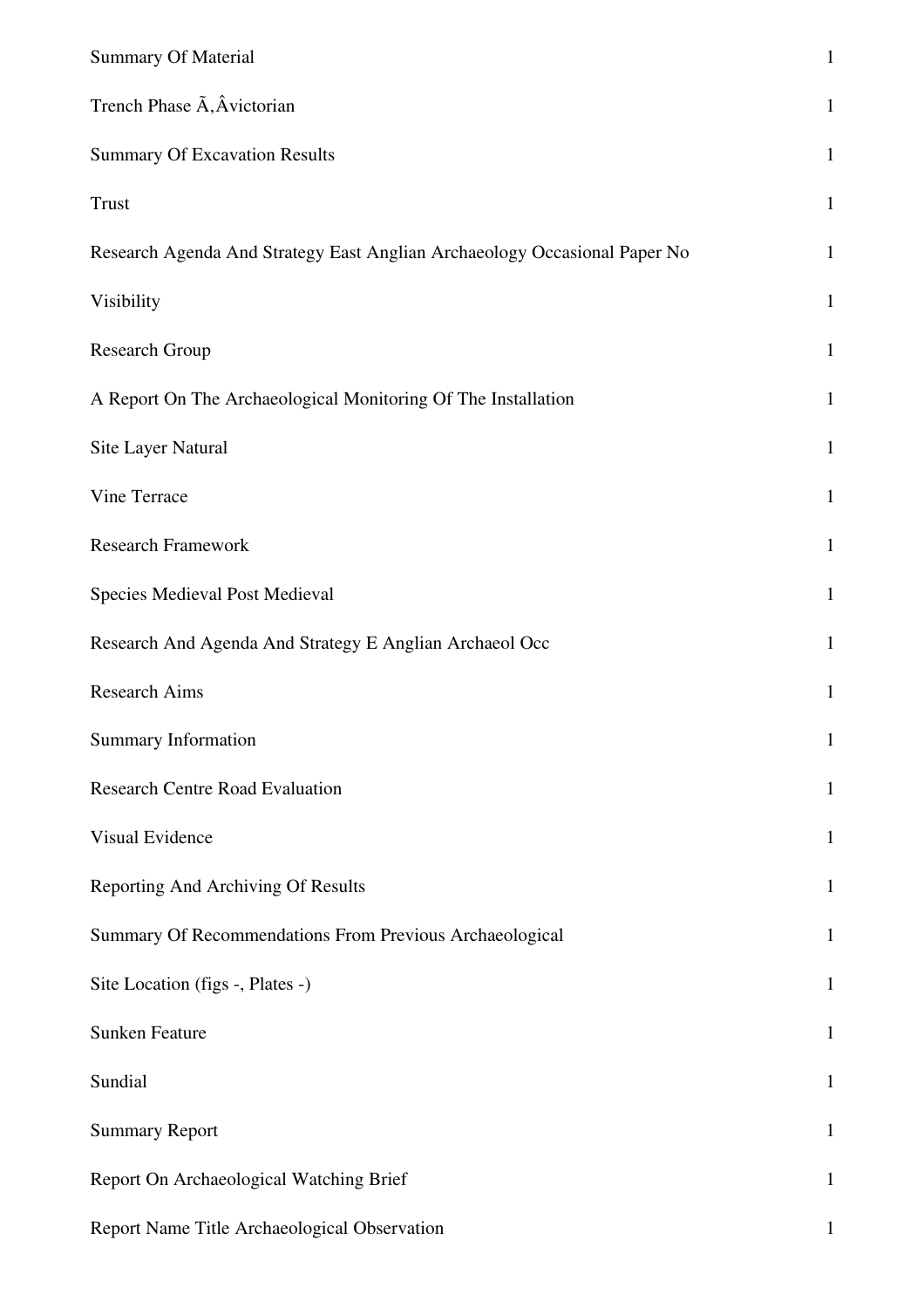| Truncations                                                   | $\,1\,$      |
|---------------------------------------------------------------|--------------|
| Sunken Featured Building [] Trench                            | $\mathbf 1$  |
| Sunken Featured Building [], Trench                           | $\mathbf{1}$ |
| Sunken Featured Building And Nearby Features                  | $\mathbf{1}$ |
| <b>Specialist Wares</b>                                       | $\mathbf{1}$ |
| <b>Report Layout</b>                                          | $\mathbf{1}$ |
| Report On Archeological Evaluation At                         | $\mathbf{1}$ |
| Report On Prehistoric Pottery                                 | $\mathbf{1}$ |
| <b>Trench Seven</b>                                           | $\mathbf{1}$ |
| Trusses (fig -, Plates -)                                     | $\mathbf{1}$ |
| <b>Summary Of Sequence</b>                                    | $\mathbf{1}$ |
| Summary Of Results: Watching Brief                            | $\mathbf{1}$ |
| A Report On The Archaeological Monitoring Of The Construction | $\mathbf{1}$ |
| Site Location (fig)                                           | $\mathbf{1}$ |
| Void Void                                                     | $\mathbf{1}$ |
| Report On The Monitoring Of Site Preparation                  | $\mathbf{1}$ |
| <b>Summary Ofresults</b>                                      | $\mathbf{1}$ |
| Trench Phase A, Âlate Medieval                                | $\mathbf{1}$ |
| Report On The Two Spigot Mortar Emplacements                  | $\mathbf{1}$ |
| <b>Summary Of Site Details</b>                                | $\mathbf{1}$ |
| <b>Test Slot</b>                                              | $\mathbf{1}$ |
| Locks Lane                                                    | $\mathbf{1}$ |
| <b>Copper-alloy Bracelets</b>                                 | $\mathbf{1}$ |
| Copper Alloy Object                                           | $\mathbf{1}$ |
| Copper Alloy Clasp                                            | 1            |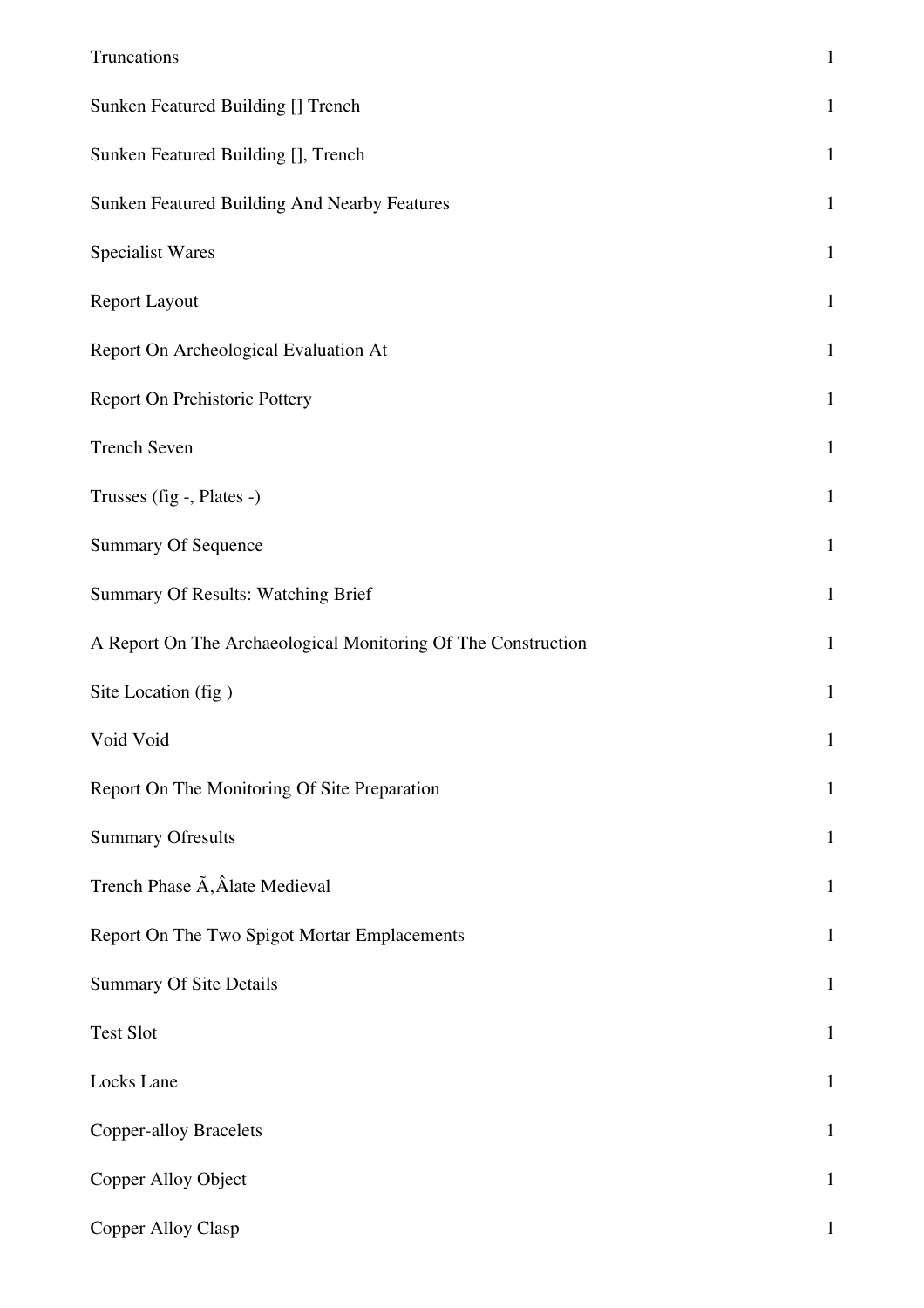| Conventional Label                            | $\mathbf 1$  |
|-----------------------------------------------|--------------|
| Coppice Enclosure                             | $\mathbf{1}$ |
| Copy Of The Archaeological Brief              | $\mathbf{1}$ |
| Copyright Norfolk County Council              | $\mathbf{1}$ |
| Copyright Birmingham Archaeology              | $\mathbf{1}$ |
| Appendix A, A Artefact And Ecofact Summary    | $\mathbf{1}$ |
| <b>Contractors Compound</b>                   | $\mathbf{1}$ |
| Contractor Type Of                            | $\mathbf{1}$ |
| <b>Context Type Quantity Weight</b>           | $\mathbf{1}$ |
| <b>Context Type Quantity Date Comments</b>    | $\mathbf{1}$ |
| Context Type Length Width Depth               | $\mathbf{1}$ |
| <b>Context Type Length Depth Description</b>  | $\mathbf{1}$ |
| <b>Context Type Trench Description</b>        | $\,1$        |
| Contexts                                      | $\mathbf{1}$ |
| Contractor                                    | $\mathbf{1}$ |
| Contingencies                                 | $\mathbf 1$  |
| Contexts Plans Sections Photos Slides Digital | $\mathbf{1}$ |
| Corby Road, Stanion                           | $\mathbf{1}$ |
| Cores                                         | $\mathbf{1}$ |
| <b>Council Archaeology Section</b>            | $\mathbf{1}$ |
| Council Archaeology Office                    | $\mathbf{1}$ |
| <b>Cotton Hall</b>                            | $\mathbf{1}$ |
| Cottages                                      | $\mathbf{1}$ |
| Council Heritage Service                      | $\mathbf{1}$ |
| Council Historic Environment Team             | 1            |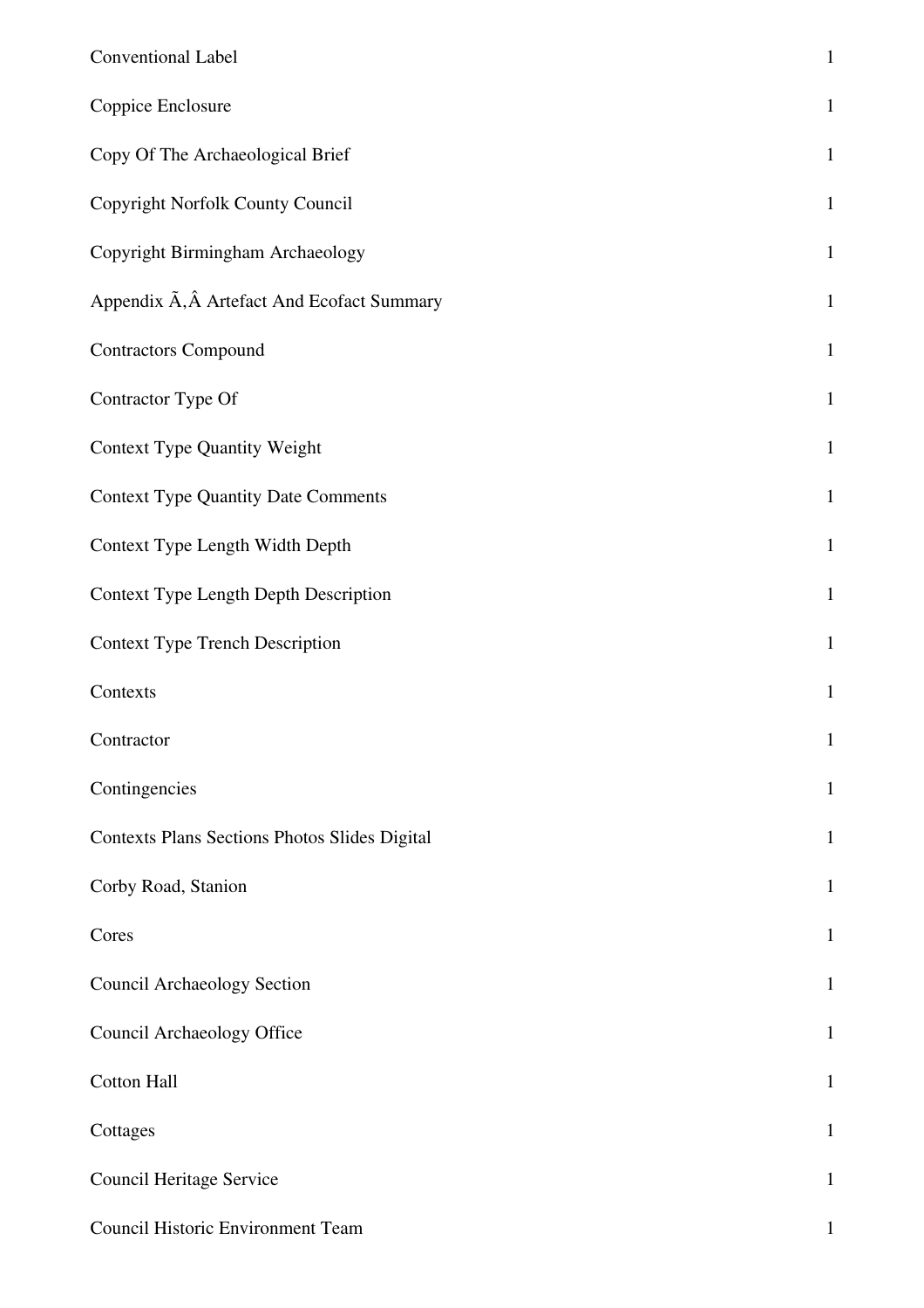| Council Wetland Archaeology Research Project                         | $\mathbf{1}$ |
|----------------------------------------------------------------------|--------------|
| <b>Council Planning</b>                                              | $\mathbf{1}$ |
| <b>Council Houses</b>                                                | $\mathbf{1}$ |
| Cottage And Mostyn Hall                                              | $\mathbf{1}$ |
| <b>Cottage And Garden Paddock</b>                                    | $\mathbf{1}$ |
| Corporation                                                          | $\mathbf{1}$ |
| Corning House                                                        | $\mathbf{1}$ |
| Corner Of Caradoc                                                    | $\mathbf{1}$ |
| Corner Garth                                                         | $\mathbf{1}$ |
| Corridor                                                             | $\mathbf{1}$ |
| <b>Corsock Meteorological Mast</b>                                   | $\mathbf{1}$ |
| Appendix Tithe Apportionment                                         | $\mathbf{1}$ |
| Cotinus Coggygria                                                    | $\mathbf{1}$ |
| Costing                                                              | $\mathbf{1}$ |
| Context Type Length Breadth Depth Date                               | $\mathbf{1}$ |
| <b>Context Type Description Trench</b>                               | $\mathbf{1}$ |
| <b>Context Object Date</b>                                           | $\mathbf{1}$ |
| <b>Context Number Type Description</b>                               | $\mathbf{1}$ |
| <b>Context Number Trench Finds Description</b>                       | $\mathbf{1}$ |
| <b>Context Number Trench Category Interpretation</b>                 | $\mathbf{1}$ |
| Context Of The Project                                               | $\mathbf{1}$ |
| Context Pottery Animal Bone Flint Burnt Flint Miscellaneous Spotdate | $\mathbf{1}$ |
| <b>Context Pottery Type Date</b>                                     | $\mathbf{1}$ |
| <b>Context Pottery Glass Spotdate</b>                                | $\mathbf{1}$ |
| Context Pottery Bone Flint Shell Stone Other                         | $\mathbf{1}$ |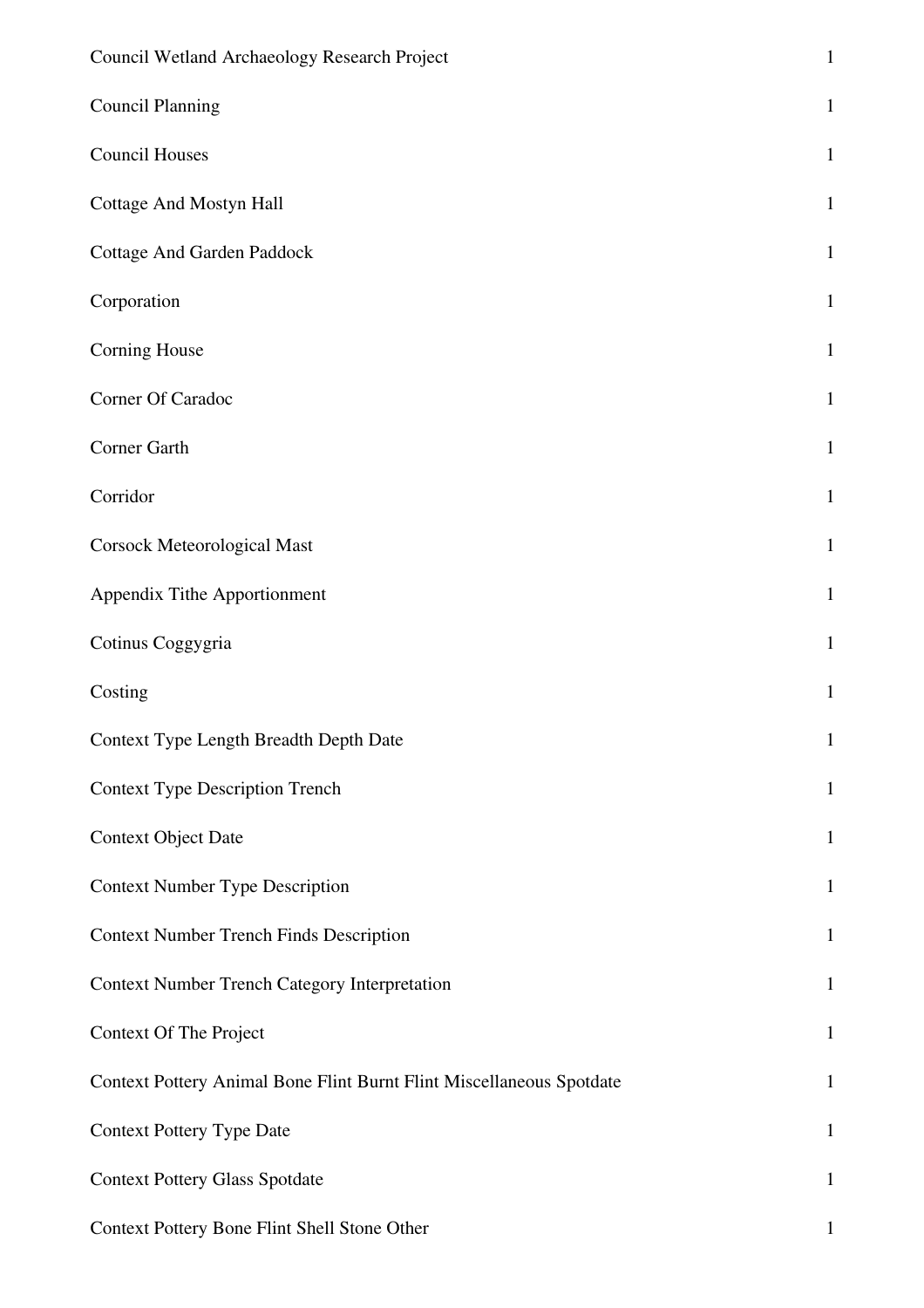| <b>Context Number Associated Contexts Trench Description</b>         | $\mathbf{1}$ |
|----------------------------------------------------------------------|--------------|
| <b>Context Number Area Finds Description</b>                         | $\mathbf{1}$ |
| <b>Context Material Details</b>                                      | $\mathbf{1}$ |
| <b>Context Location Type Description Period</b>                      | $\mathbf{1}$ |
| <b>Context Listing</b>                                               | $\mathbf{1}$ |
| <b>Context Identifier Description</b>                                | $\mathbf{1}$ |
| <b>Context Material Object Comments</b>                              | $\mathbf{1}$ |
| <b>Context Material Object Name Description Date</b>                 | $\mathbf{1}$ |
| <b>Context Number</b>                                                | $\mathbf{1}$ |
| <b>Context Material Quantity Weight Period</b>                       | $\mathbf{1}$ |
| <b>Context Material Quantity Form Date Comment</b>                   | $\mathbf{1}$ |
| <b>Context Quantity Material Description Period</b>                  | $\mathbf{1}$ |
| <b>Context Quantity Material Object Name Description Object Date</b> | $\mathbf{1}$ |
| Context Type                                                         | $\mathbf{1}$ |
| <b>Context Trench Material Date</b>                                  | 1            |
| <b>Context Trench Feature Description</b>                            | $\mathbf{1}$ |
| <b>Context Trench Category Description Date</b>                      | $\mathbf{1}$ |
| <b>Context Type Depth Comments Finds Date</b>                        | $\mathbf{1}$ |
| Appendix A, A Artefact Summary                                       | $\mathbf{1}$ |
| <b>Context Type Description Phase</b>                                | $\mathbf{1}$ |
| <b>Context Type Description Dimensions</b>                           | $\mathbf{1}$ |
| <b>Context Type Description Date Range</b>                           | $\mathbf{1}$ |
| <b>Context Trench Category Description</b>                           | $\mathbf{1}$ |
| <b>Context Stone Type Details</b>                                    | $\mathbf{1}$ |
| <b>Context Sample Type Description</b>                               | 1            |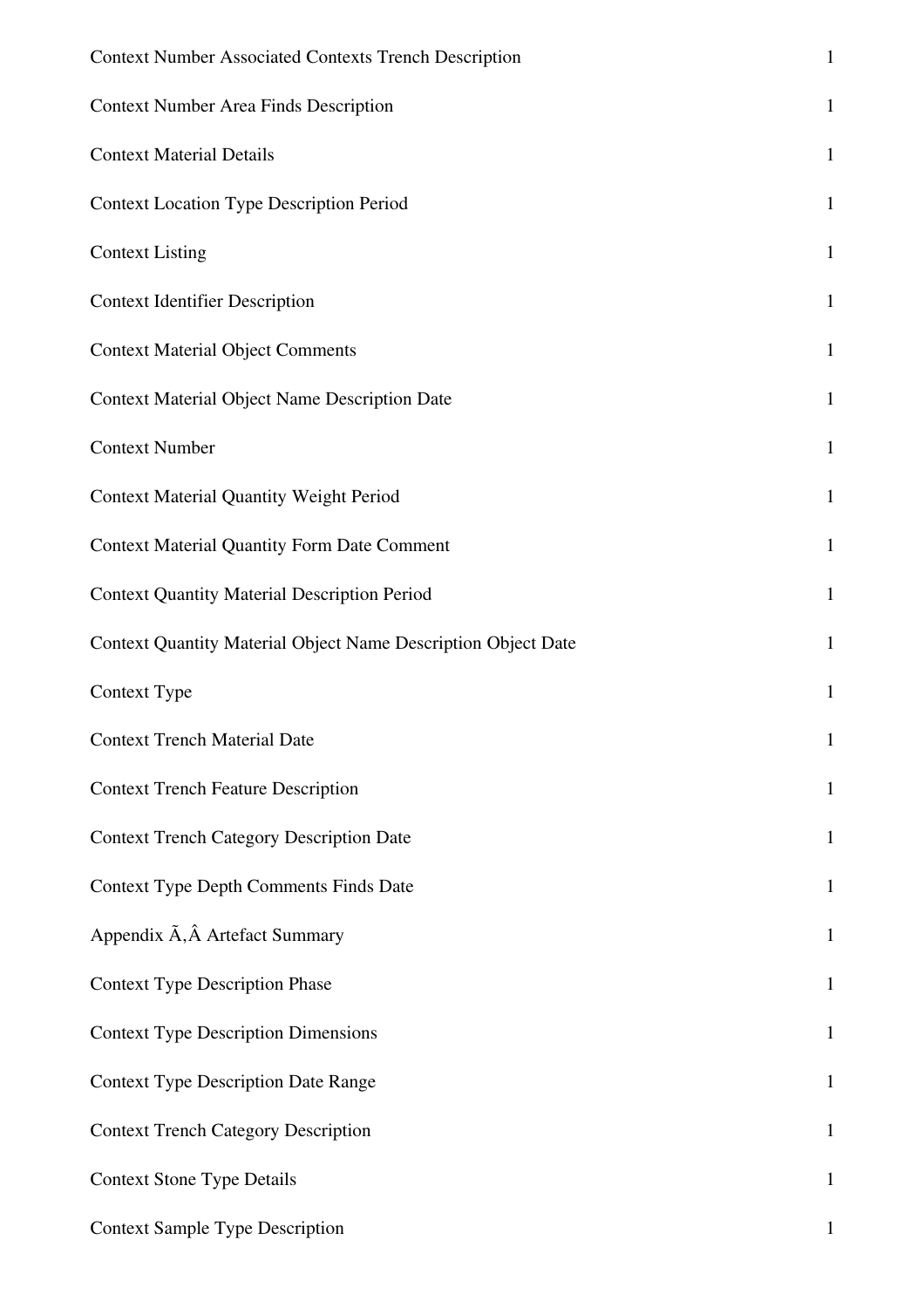| <b>Context Sample Type Amount Description</b>                            | $\,1\,$      |
|--------------------------------------------------------------------------|--------------|
| Context Quantity Material Object Name Description Period                 | $\mathbf 1$  |
| <b>Context Sheets</b>                                                    | $\mathbf{1}$ |
| <b>Context Species Count Total Weight</b>                                | $\mathbf{1}$ |
| <b>Context Stems Mouthpieces Bowls Date</b>                              | $\mathbf 1$  |
| <b>Context Spot-date Sherds Weight Comments</b>                          | $\,1\,$      |
| <b>Context Species Quantity Weight</b>                                   | $\mathbf 1$  |
| Count                                                                    | $1\,$        |
| Count Alan                                                               | $\mathbf 1$  |
| Damian Goodburn                                                          | $\mathbf 1$  |
| Dairy                                                                    | $1\,$        |
| Daily Record Sheets                                                      | $1\,$        |
| Daily Record Sheet                                                       | $\mathbf 1$  |
| Daniel Amat                                                              | $\mathbf{1}$ |
| Daniel Amat And Claire Carey                                             | $\mathbf 1$  |
| Danson Park Pollution Flood Alleviation Scheme                           | $\mathbf{1}$ |
| Danielis Daniel Lucae Luke                                               | $\mathbf{1}$ |
| Daniel Amat And Louis Stafford                                           | $\mathbf{1}$ |
| Dagenham Priory Comprehensive School                                     | $\mathbf{1}$ |
| Cyril Randolph                                                           | $\mathbf{1}$ |
| <b>Curling Pond</b>                                                      | $\mathbf{1}$ |
| Curculionidae                                                            | $\mathbf{1}$ |
| Curatorial                                                               | $\mathbf{1}$ |
| Cumbria County Council Historic Environment Record (kendal): The Cumbria | $\mathbf{1}$ |
| Current                                                                  | $\mathbf{1}$ |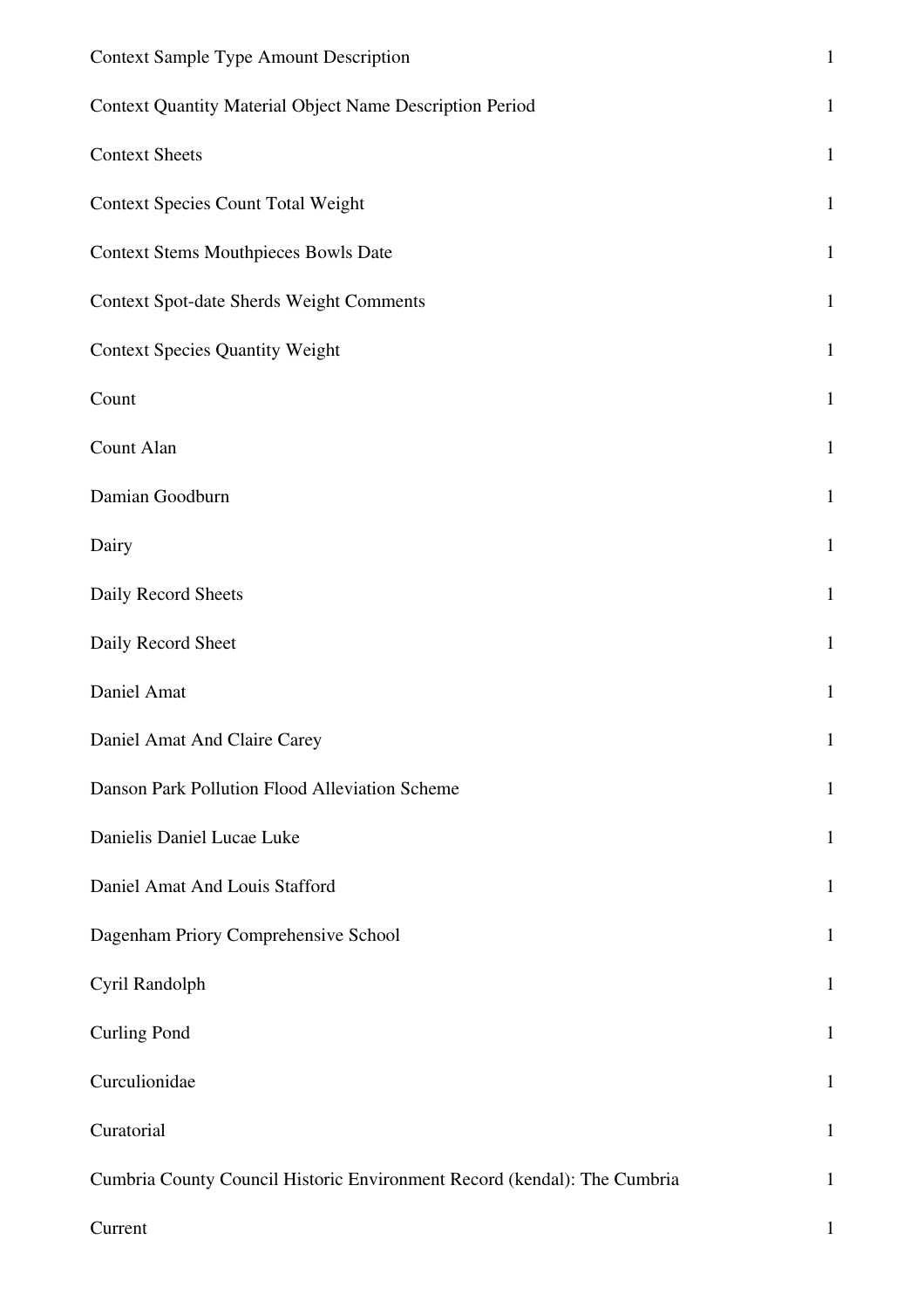| Cursus                                      | $\mathbf{1}$ |
|---------------------------------------------|--------------|
| <b>Cuts Locations</b>                       | $\mathbf{1}$ |
| <b>Cut-feature Gully</b>                    | $\mathbf{1}$ |
| Curzon Road, Buxton, Derbyshire             | $\mathbf{1}$ |
| Darryl Palmer                               | $\mathbf{1}$ |
| Data Processing                             | $\mathbf{1}$ |
| Date Range Late Date                        | $\mathbf{1}$ |
| Date Present Date Present                   | $\mathbf{1}$ |
| Date Owner Place Source                     | $\mathbf{1}$ |
| Date Of Visit Location Observations         | $\mathbf{1}$ |
| Date Ranges For Archaeological Periods      | $\mathbf{1}$ |
| Date Reason                                 | $\mathbf{1}$ |
| Date Title Scale Location                   | $\mathbf{1}$ |
| Date Sortie Scale                           | $\mathbf{1}$ |
| Date Roman Roman Roman Roman Roman          | $\mathbf 1$  |
| Date Occupier Place Source                  | $\mathbf{1}$ |
| Date Occupier Occupation Source             | $\mathbf{1}$ |
| Date Description                            | $\mathbf{1}$ |
| <b>Date Comments</b>                        | $\mathbf{1}$ |
| Appendices Appendix Brief And Specification | $\mathbf{1}$ |
| Appendices Page                             | $\mathbf{1}$ |
| Date Directory                              | $\mathbf{1}$ |
| Date Event Reference                        | $\mathbf{1}$ |
| Date Names Occupations                      | $\mathbf 1$  |
| Date Location                               | 1            |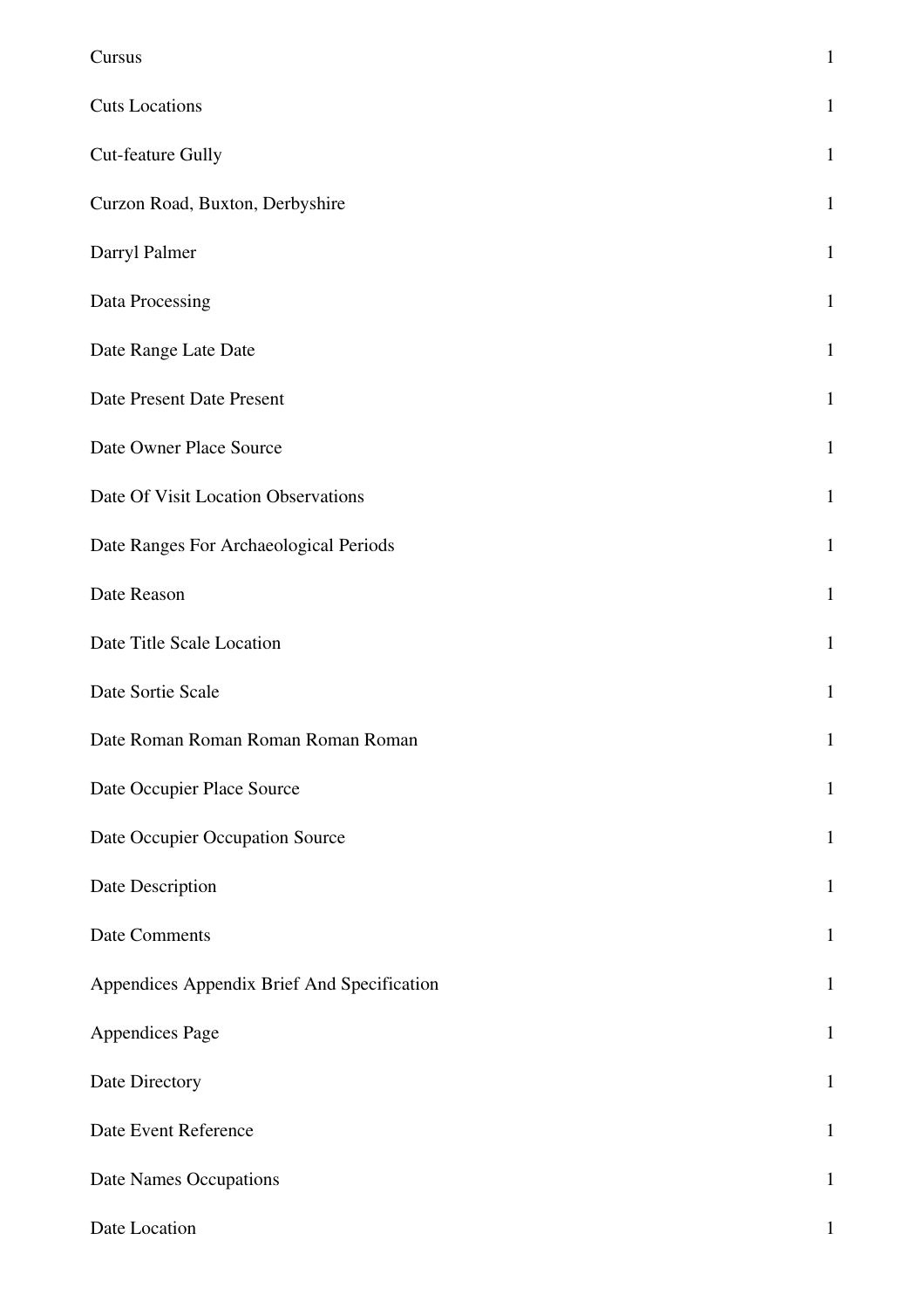| Date Forthcoming                                     | $\mathbf{1}$ |
|------------------------------------------------------|--------------|
| Cumbria County Council                               | $\mathbf{1}$ |
| Cumbria                                              | $\mathbf{1}$ |
| Coventry                                             | $\mathbf{1}$ |
| Courts                                               | $\mathbf{1}$ |
| Courtney                                             | $\mathbf{1}$ |
| <b>County Sites And Monuments Record</b>             | $\mathbf{1}$ |
| Coventry Rugby                                       | $\mathbf{1}$ |
| Cover                                                | $\mathbf{1}$ |
| Crane (fig, Plate)                                   | $\mathbf{1}$ |
| Cowshed                                              | $\mathbf{1}$ |
| Cowgarth                                             | $\mathbf{1}$ |
| County Record Offices Kendal And Preston             | $\mathbf{1}$ |
| County Of Lancaster                                  | $\mathbf{1}$ |
| County                                               | $\mathbf 1$  |
| Countryside Of Medieval England Blackwell            | $\mathbf{1}$ |
| Countries                                            | $\mathbf{1}$ |
| Count Weight Count Weight Count Weight               | $\mathbf{1}$ |
| <b>County Archaeological Service</b>                 | $\mathbf{1}$ |
| County Council Archaeological Field Unit Report      | $\mathbf{1}$ |
| County Of Hereford                                   | $\mathbf{1}$ |
| County Hotel                                         | $\mathbf{1}$ |
| County Council Hereford And Worcester County Council | $\mathbf{1}$ |
| Cranes                                               | $\mathbf{1}$ |
| Cranium                                              | $\mathbf{1}$ |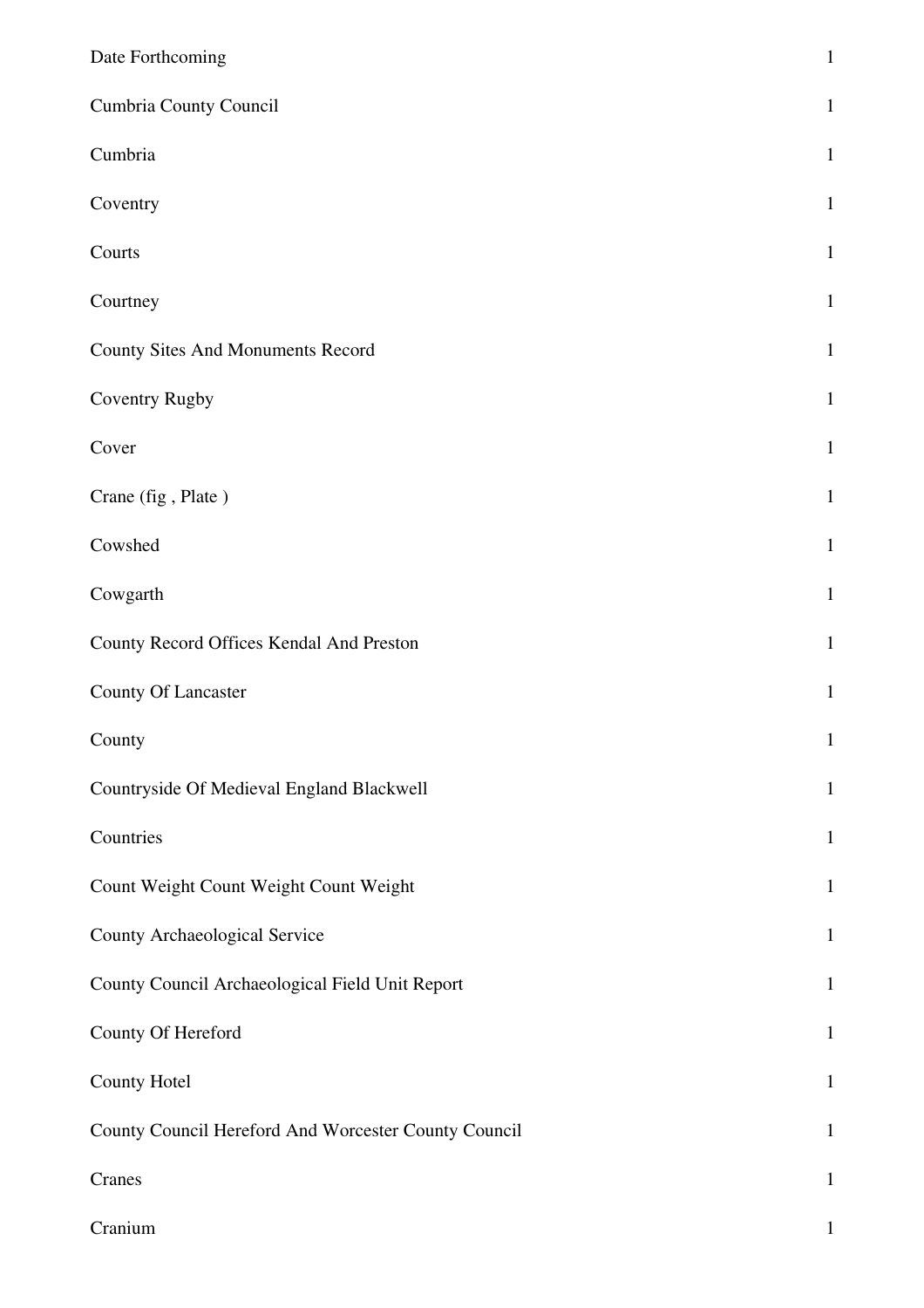| Cryptophagidae                          | $\mathbf{1}$ |
|-----------------------------------------|--------------|
| Crucibles                               | $\mathbf{1}$ |
| Crown Street, Needham Market            | $\mathbf{1}$ |
| Crown                                   | $\mathbf{1}$ |
| <b>Ctxt Dating</b>                      | $\mathbf{1}$ |
| <b>Ctxt Fabric Forms Quantity</b>       | $\mathbf{1}$ |
| <b>Cumberland And Westmorland</b>       | $\mathbf{1}$ |
| Culverts/bridges                        | $\mathbf{1}$ |
| Cucujidae                               | $\mathbf{1}$ |
| Crossan                                 | $\mathbf{1}$ |
| Cropmarks                               | $\mathbf{1}$ |
| <b>Cremation Burials</b>                | $\mathbf{1}$ |
| <b>Cremated Bone</b>                    | $\mathbf{1}$ |
| <b>Crawford Higgins Associates</b>      | $\mathbf{1}$ |
| <b>Cremation Register</b>               | $\mathbf 1$  |
| Croft                                   | $\mathbf{1}$ |
| Cropmark Site                           | $\mathbf{1}$ |
| Crop Edge                               | $\mathbf{1}$ |
| Croom                                   | $\mathbf{1}$ |
| Context Ident Type Date                 | $\mathbf{1}$ |
| <b>Context Form Weight Comments</b>     | $\mathbf{1}$ |
| Colin Pendleton Worked Flint Specialist | $\mathbf{1}$ |
| <b>Colin Pendleton Flint Specialist</b> | $\mathbf{1}$ |
| Colin Pendleton                         | $\mathbf{1}$ |
| Colesh Street                           | $\mathbf{1}$ |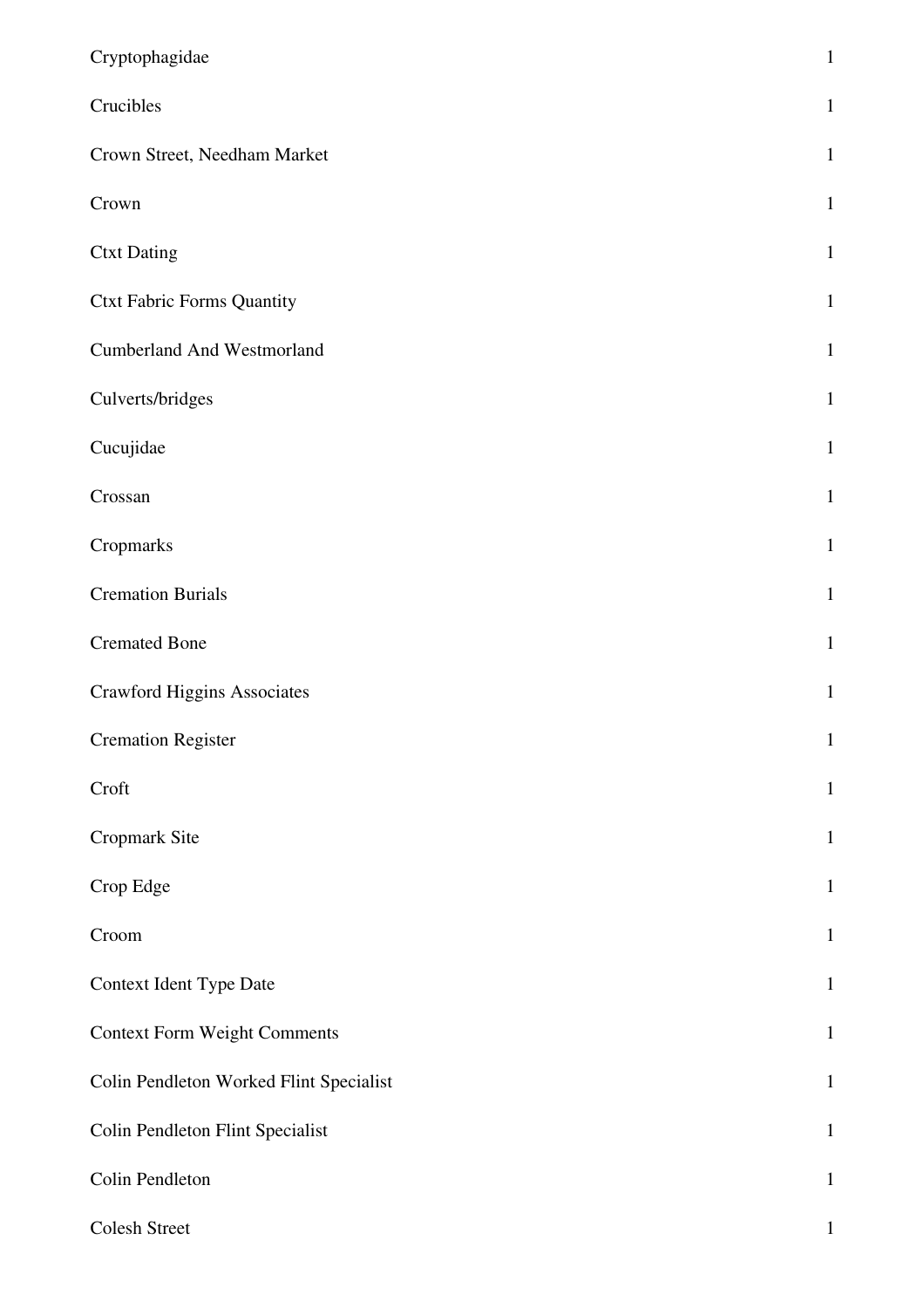| Collins                                    | $\mathbf{1}$ |
|--------------------------------------------|--------------|
|                                            |              |
| <b>Colour Description</b>                  | $\mathbf{1}$ |
| Appendix : Pottery Analysis                | $\mathbf{1}$ |
| Commentary                                 | $\mathbf{1}$ |
| Column                                     | $\mathbf{1}$ |
| <b>Colchester Derivatives</b>              | $\mathbf{1}$ |
| Colchester Borough Council Museums Service | $\mathbf{1}$ |
| Coffin                                     | $\mathbf{1}$ |
| Code Meaning                               | $\mathbf{1}$ |
| Code Inclusions                            | $\mathbf{1}$ |
| Cockshaw                                   | $\mathbf{1}$ |
| <b>Coffin Burials</b>                      | $\mathbf{1}$ |
| Coin                                       | $\mathbf{1}$ |
| Appendix: Pottery Report                   | $\mathbf{1}$ |
| Coke                                       | $\mathbf{1}$ |
| Coin List                                  | $\mathbf{1}$ |
| <b>Commercial Directories</b>              | $\mathbf{1}$ |
| <b>Commercial Place</b>                    | $\mathbf{1}$ |
| Appendix : Magnetometer Survey             | $\mathbf{1}$ |
| <b>Conclusion Recommendations</b>          | $\mathbf{1}$ |
| Appendix : Palaeoenvironmental             | $\mathbf{1}$ |
| Appendix : Plates                          | $\mathbf{1}$ |
| Conclusions (fig)                          | $\mathbf{1}$ |
| Conclusions (figs And)                     | $\mathbf{1}$ |
| <b>Conclusions And Discussion</b>          | $\mathbf{1}$ |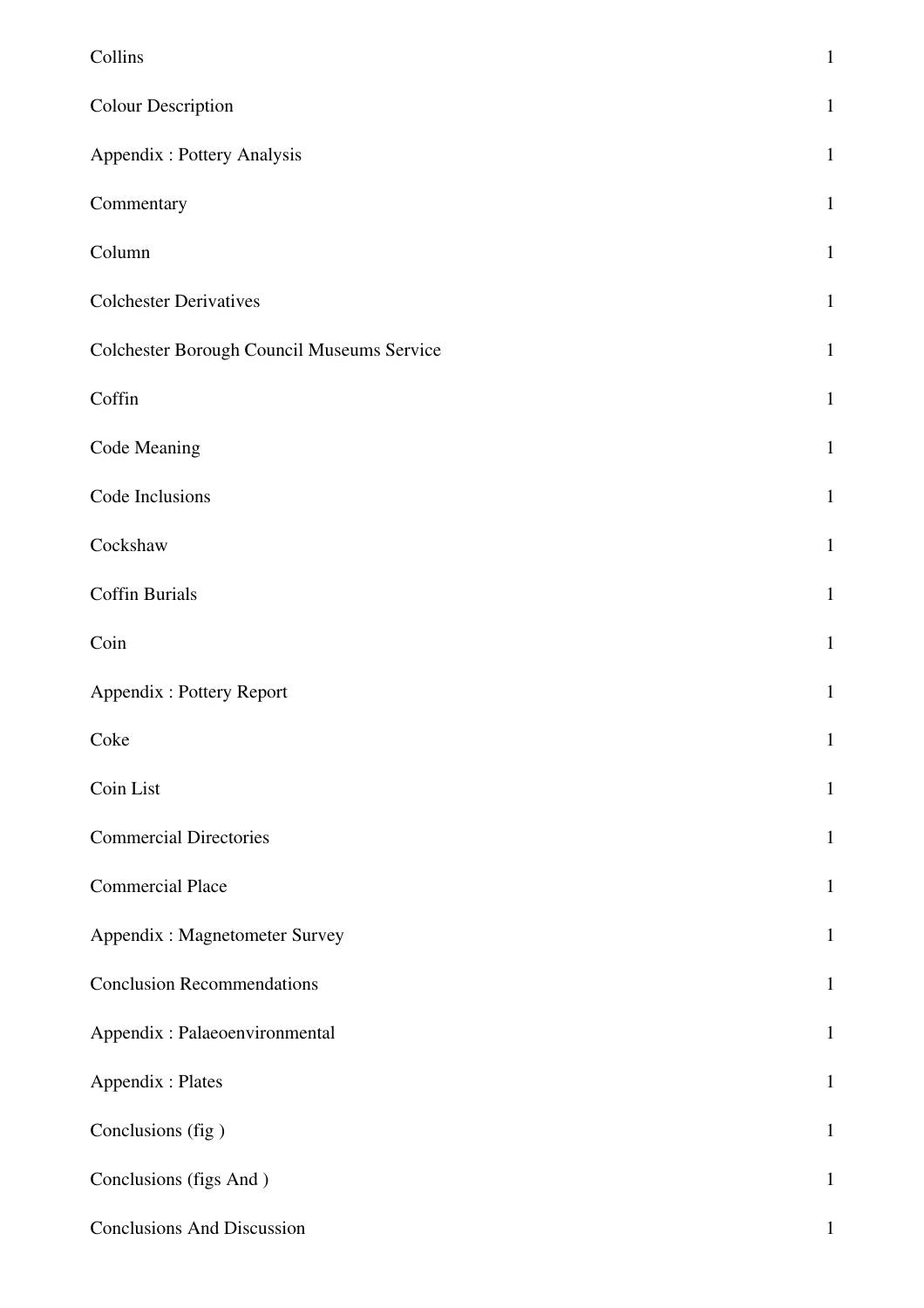| <b>Conclusions And Assessment Of Results</b>        | $\mathbf{1}$ |
|-----------------------------------------------------|--------------|
| <b>Conclusions And Assessment</b>                   | $\mathbf{1}$ |
| Conclu                                              | $\mathbf{1}$ |
| <b>Concise Architectural History</b>                | $\mathbf{1}$ |
| Comparison With The Fort Assemblage                 | $\mathbf{1}$ |
| Compacted                                           | $\mathbf{1}$ |
| Common Patch                                        | $\mathbf{1}$ |
| Commissioned By                                     | $\mathbf{1}$ |
| Comparisons                                         | $\mathbf{1}$ |
| Complete                                            | $\mathbf{1}$ |
| <b>Concept Development Solutions</b>                | $\mathbf{1}$ |
| <b>Composition Technology</b>                       | $\mathbf{1}$ |
| <b>Composition Of Assemblage</b>                    | $\mathbf{1}$ |
| Cockburnspath                                       | $\mathbf{1}$ |
| Cobbles                                             | $\mathbf{1}$ |
| <b>Client Borders Forest Trust</b>                  | $\mathbf{1}$ |
| <b>Client Berwick-upon-tweed Preservation Trust</b> | $\mathbf{1}$ |
| Client Bedford Design Group                         | $\mathbf{1}$ |
| <b>Client Architects Plus</b>                       | $\mathbf{1}$ |
| Client Dunstable Town Council                       | $\mathbf{1}$ |
| <b>Client Hudson Homes</b>                          | $\mathbf{1}$ |
| Client Northumbria Water                            | $\mathbf{1}$ |
| <b>Client Mouchel Property Services</b>             | $\mathbf{1}$ |
| <b>Client Martin Caldwell</b>                       | $\mathbf{1}$ |
| Clehonger                                           | 1            |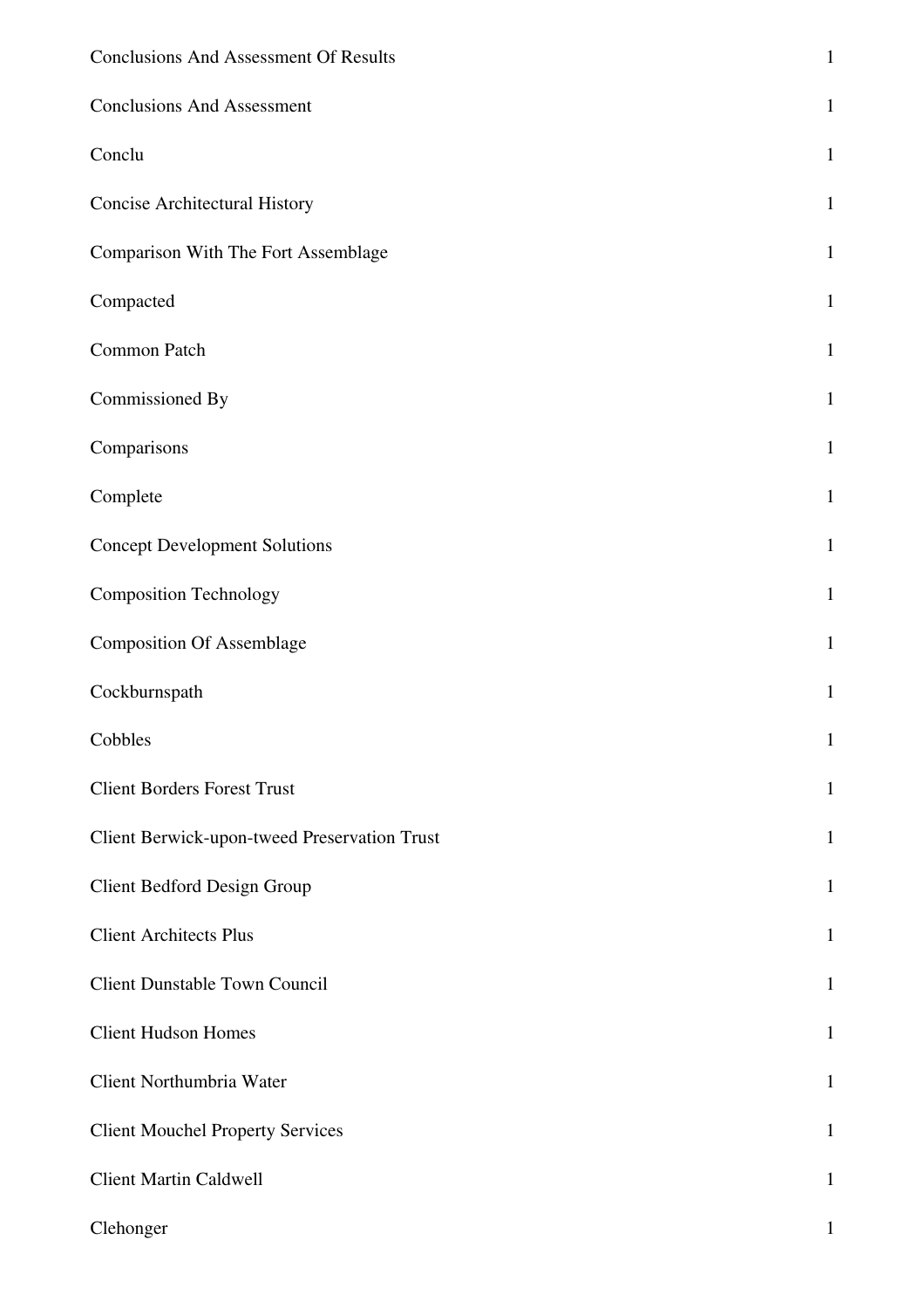| <b>Clean Compact Pink Clay Natural</b>         | $\,1$        |
|------------------------------------------------|--------------|
| Clare Hallybone Andy Phelps                    | $\mathbf{1}$ |
| <b>Clapton Pond</b>                            | $\mathbf{1}$ |
| Clapham                                        | $\mathbf{1}$ |
| Claire Carey And Daniel Amat                   | $\mathbf{1}$ |
| Clarence Walk                                  | $\mathbf{1}$ |
| Clarkesdale                                    | $\mathbf{1}$ |
| Clay Tobacco Pipes                             | $\mathbf{1}$ |
| Clay Natural                                   | $\mathbf{1}$ |
| Classics                                       | $\mathbf{1}$ |
| <b>Client Parochial Church Council</b>         | $\mathbf{1}$ |
| <b>Client Peter Farmer Chartered Architect</b> | $\mathbf{1}$ |
| Coal                                           | $\mathbf{1}$ |
| Coach House                                    | $\mathbf{1}$ |
| Co-ordinates                                   | $\mathbf{1}$ |
| Club                                           | $\mathbf{1}$ |
| <b>Coarse Building Material</b>                | $\,1$        |
| <b>Coarse Sanding</b>                          | $\mathbf 1$  |
| Cobbled Surface H                              | $\mathbf{1}$ |
| Cobble Surface F                               | $\,1$        |
| Coat                                           | $\mathbf{1}$ |
| Closer                                         | $\mathbf 1$  |
| Close Bottom                                   | $\mathbf{1}$ |
| Clifford                                       | $\mathbf{1}$ |
| Cliff Bateman                                  | $\mathbf{1}$ |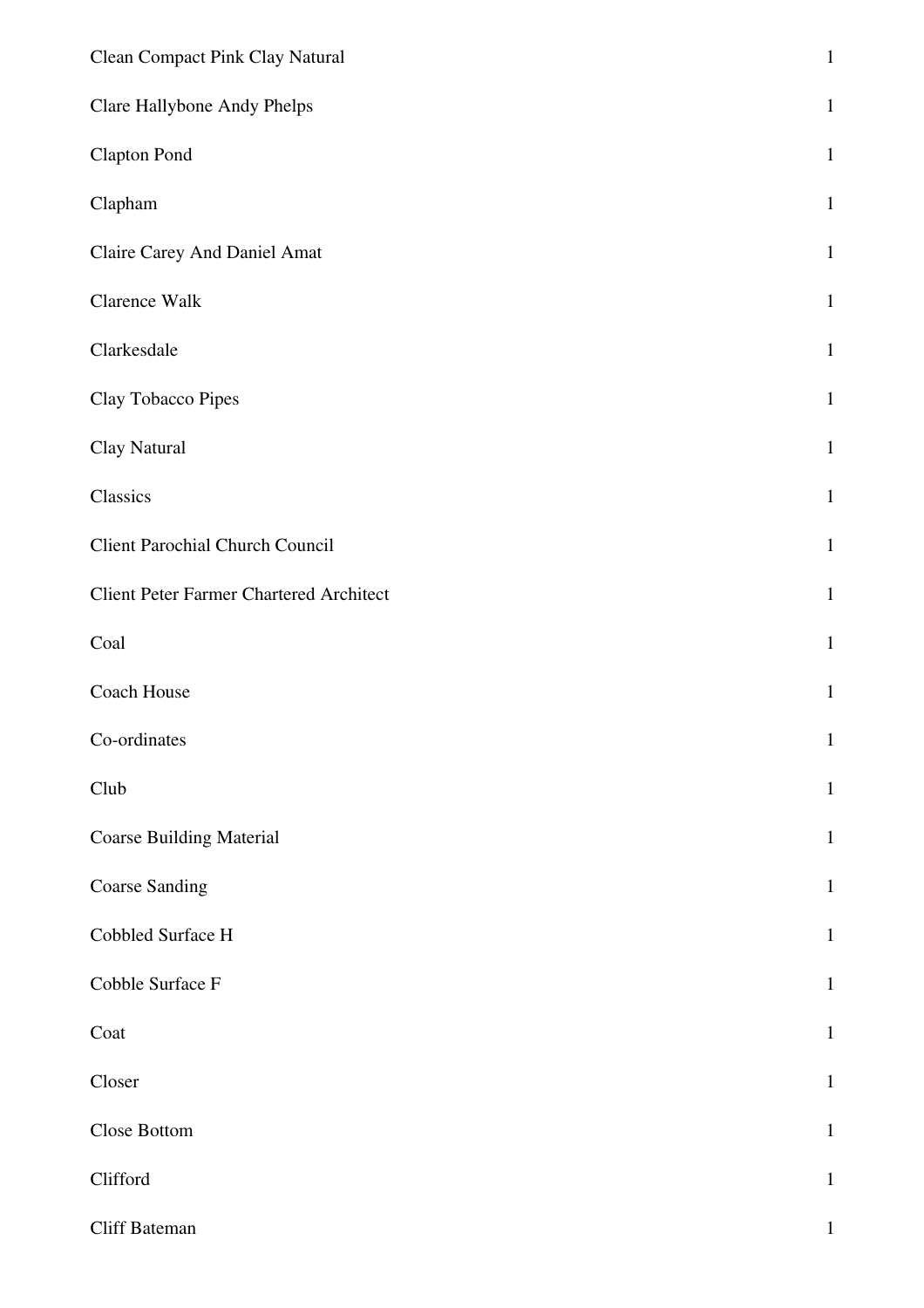| Client Walsall Council                                    | $\mathbf 1$  |
|-----------------------------------------------------------|--------------|
| Clifford Bateman                                          | $\mathbf 1$  |
| <b>Clifton Lodge</b>                                      | $\mathbf{1}$ |
| Cloister                                                  | $\mathbf 1$  |
| Clive Waddington                                          | $\mathbf{1}$ |
| Clipping                                                  | $\mathbf{1}$ |
| <b>Conclusions And Impact Assessment</b>                  | $\mathbf{1}$ |
| <b>Conclusions And Publication Proposals</b>              | $\mathbf{1}$ |
| <b>Context Category Type Quantity</b>                     | $\mathbf{1}$ |
| <b>Context Category Type Number</b>                       | $\mathbf{1}$ |
| <b>Context Category Trench Description Period</b>         | $\mathbf{1}$ |
| <b>Context Category Description Interpretation Period</b> | $\mathbf 1$  |
| <b>Context Ceramic Listing Date Range Comments</b>        | $\mathbf 1$  |
| <b>Context Data</b>                                       | $\mathbf{1}$ |
| <b>Context Date Comments</b>                              | $\mathbf{1}$ |
| <b>Context Date Comment</b>                               | $\mathbf{1}$ |
| Appendix, Artefact Summary                                | $\mathbf{1}$ |
| <b>Context Category Description Elevations</b>            | $\mathbf{1}$ |
| <b>Context Bowls Stems Weight</b>                         | $\mathbf{1}$ |
| <b>Content Excavation</b>                                 | $\mathbf{1}$ |
| Contamination                                             | $\mathbf{1}$ |
| <b>Contaminated Ground Strip</b>                          | $\mathbf{1}$ |
| Contains                                                  | $\mathbf{1}$ |
| <b>Content Of Programme</b>                               | $\mathbf{1}$ |
| <b>Contents Of Archive</b>                                | 1            |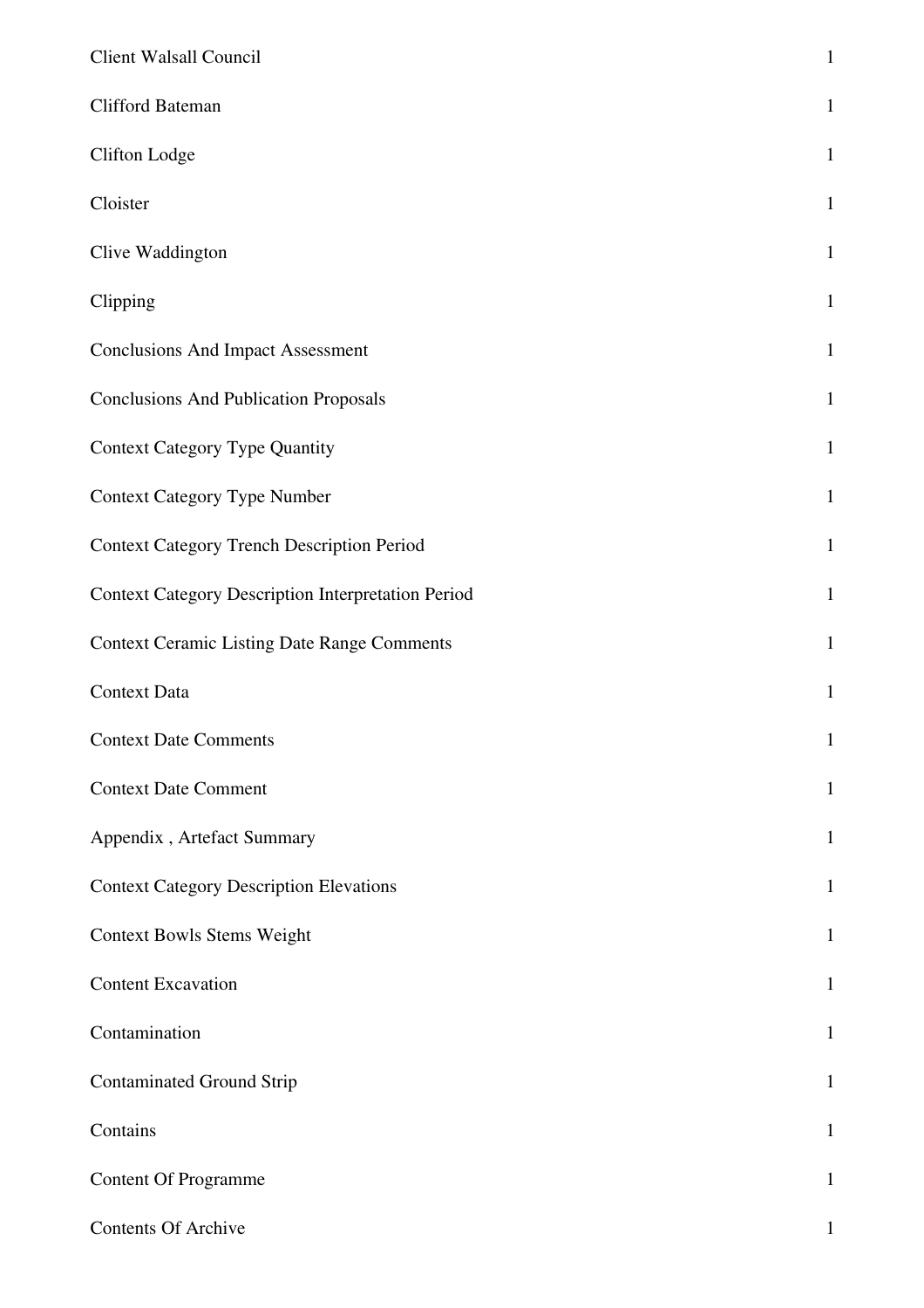| <b>Context Body Rims Bases Handles Other Weight</b>                | $\mathbf{1}$ |
|--------------------------------------------------------------------|--------------|
| <b>Context And Significance</b>                                    | $\mathbf{1}$ |
| Appendix : Archaeological Assessment Of                            | $\mathbf{1}$ |
| <b>Context Description Area</b>                                    | $\mathbf{1}$ |
| Context Description Burnt Flint Clay Pipe Fired Clay Pottery       | $\mathbf{1}$ |
| <b>Context Feature Trench Category Details Period</b>              | $\mathbf{1}$ |
| <b>Context Feature Section Category Details</b>                    | $\mathbf{1}$ |
| <b>Context Feature Count Weight Description</b>                    | $\mathbf{1}$ |
| <b>Context Feature Count Weight</b>                                | $\mathbf{1}$ |
| <b>Context Feature Type Description Period</b>                     | $\mathbf{1}$ |
| <b>Context Feature Type Description Trench Date</b>                | $\mathbf{1}$ |
| <b>Context Form Number Date</b>                                    | $\mathbf{1}$ |
| <b>Context Flakes Blades Total Comments</b>                        | $\mathbf{1}$ |
| <b>Context Finds Date</b>                                          | $\mathbf{1}$ |
| <b>Context Fabric Sherd</b>                                        | $\mathbf{1}$ |
| <b>Context Fabric Forms Quantity</b>                               | $\mathbf{1}$ |
| <b>Context Description Quantity Weight</b>                         | $\mathbf{1}$ |
| <b>Context Description Number</b>                                  | $\mathbf{1}$ |
| <b>Context Description Minimum Thickness Maximum Thickness</b>     | $\mathbf{1}$ |
| <b>Context Description Fabric Description Number Date</b>          | $\mathbf{1}$ |
| <b>Context Description Stone Style Date</b>                        | $\mathbf{1}$ |
| <b>Context Description Thickness</b>                               | $\mathbf{1}$ |
| Appendix A, A Proposed Albion Archaeology Trial Trenching Strategy | $\mathbf{1}$ |
| <b>Context Fabric Dimensions Comments Date</b>                     | $\mathbf{1}$ |
| <b>Context Description Width Length Depth</b>                      | 1            |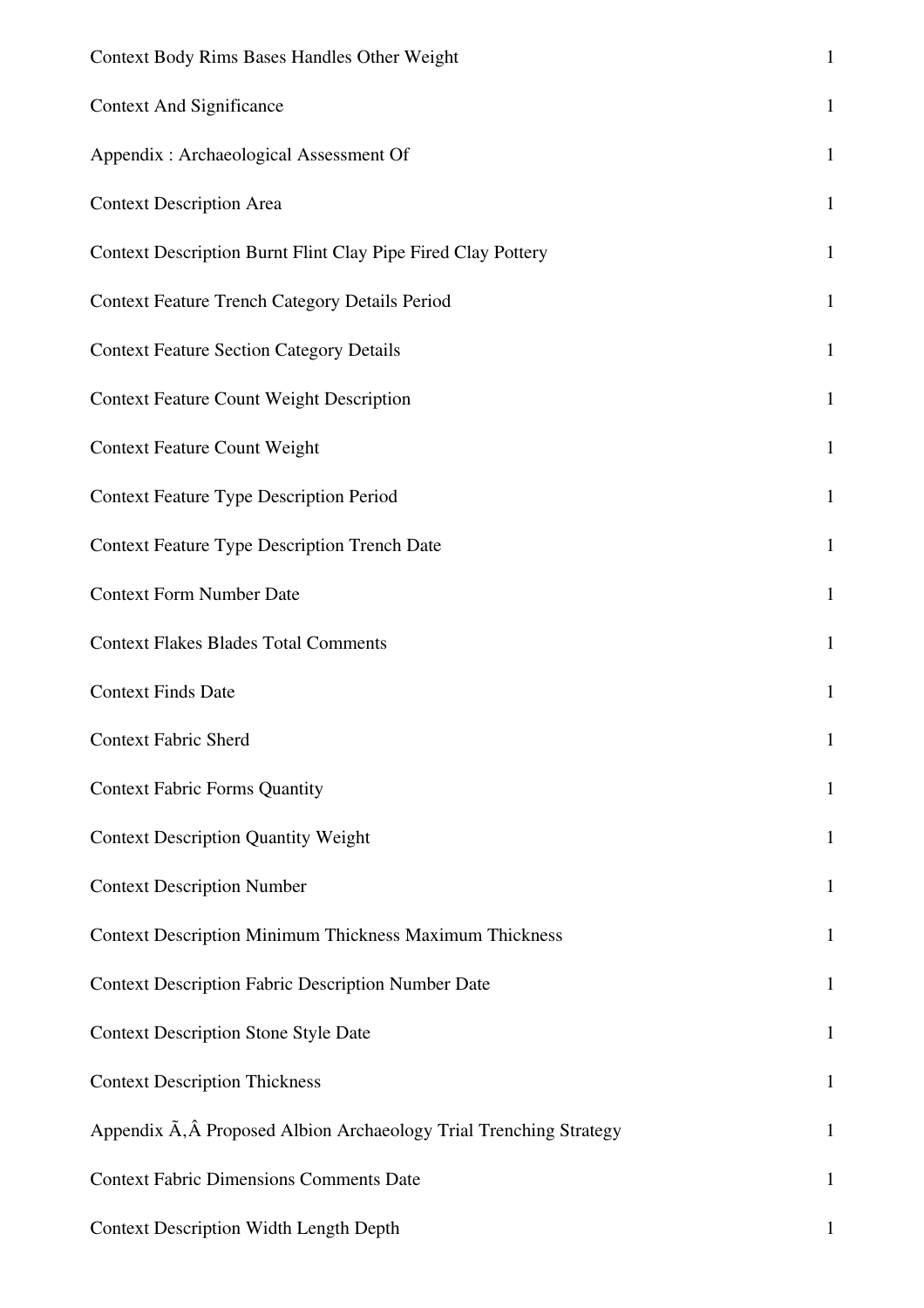| Containers                                         | $\mathbf 1$  |
|----------------------------------------------------|--------------|
| <b>Contact Sheet Of Digital Prints</b>             | $\mathbf{1}$ |
| Confectioner                                       | $\mathbf{1}$ |
| Coney Green                                        | $\mathbf{1}$ |
| Conditions                                         | $\mathbf{1}$ |
| <b>Condition Of Site</b>                           | $\mathbf{1}$ |
| <b>Confidence Limits</b>                           | $\mathbf{1}$ |
| <b>Appendix: Drawing Register</b>                  | $\mathbf{1}$ |
| Coningsby House                                    | $\mathbf{1}$ |
| Confidentiality And Publicity                      | $\mathbf{1}$ |
| Confidentiality And Copyright                      | $\mathbf{1}$ |
| <b>Condition Modified? Teeth Measurement Notes</b> | $\mathbf{1}$ |
| Appendix : Her Sites                               | $\mathbf{1}$ |
| <b>Conclusions Discussion</b>                      | $\mathbf{1}$ |
| <b>Conclusions Assessment Of Results</b>           | $\mathbf{1}$ |
| <b>Conclusions Assessment</b>                      | $\mathbf{1}$ |
| <b>Appendix : Listed Buildings</b>                 | $\mathbf{1}$ |
| <b>Concordance Of Features</b>                     | $\mathbf{1}$ |
| Concrete Block                                     | $\mathbf{1}$ |
| <b>Conder Building</b>                             | $\mathbf{1}$ |
| Concrete Spread Over                               | $\mathbf{1}$ |
| Concrete Floor                                     | $\mathbf{1}$ |
| Coniston                                           | $\mathbf{1}$ |
| Connolly Of East Lothian Council Archaeology       | $\mathbf{1}$ |
| Consultants                                        | 1            |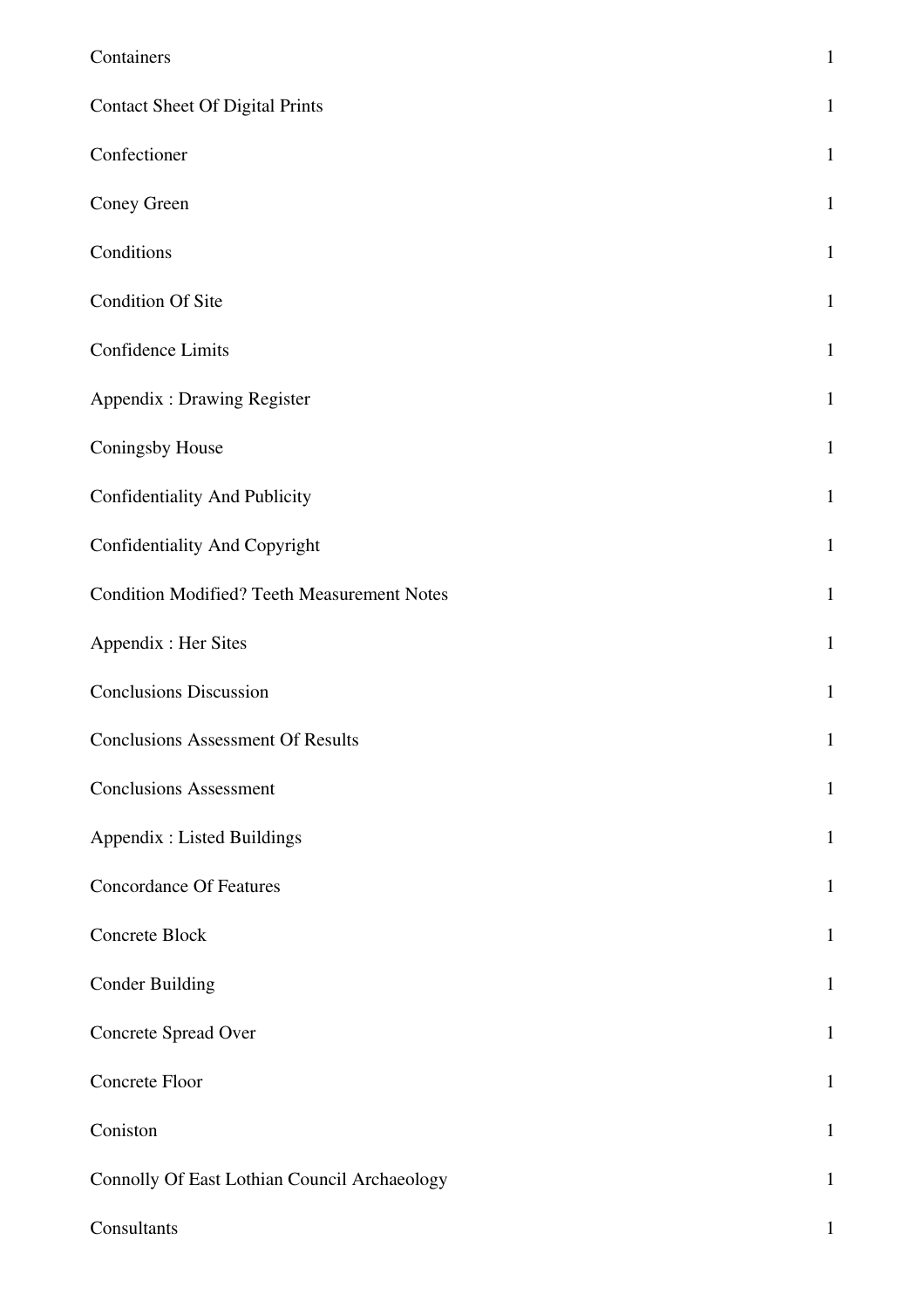| <b>Construction Sequence</b>                | $\mathbf{1}$ |
|---------------------------------------------|--------------|
| <b>Construction Design</b>                  | $\mathbf 1$  |
| <b>Construction Debris</b>                  | $\mathbf{1}$ |
| <b>Consultation Draft</b>                   | $\mathbf{1}$ |
| <b>Consultation Of Historic Mapping</b>     | $\mathbf{1}$ |
| <b>Contact Name And Address</b>             | $\mathbf{1}$ |
| Contact                                     | $\mathbf{1}$ |
| Consultations                               | $\mathbf{1}$ |
| <b>Appendix: Context Summaries</b>          | $\mathbf{1}$ |
| Constan Tinvsavg                            | $\mathbf{1}$ |
| <b>Conservation Evaluation</b>              | $\mathbf{1}$ |
| <b>Conservation And Scientific Analysis</b> | $\mathbf{1}$ |
| Consents                                    | $\mathbf{1}$ |
| <b>Conservation Photo Plates None</b>       | $\mathbf{1}$ |
| <b>Conservation Team</b>                    | $\mathbf{1}$ |
| Constablewood Estate                        | $\mathbf{1}$ |
| Considine                                   | $\mathbf{1}$ |
| <b>Conservatories Limited</b>               | $\mathbf{1}$ |
| Antoninianus Roman                          | $\mathbf{1}$ |
| Dating And Affinities                       | $\mathbf{1}$ |
| Early Victorian                             | $\mathbf{1}$ |
| Early Post-medieval                         | $\mathbf 1$  |
| Early Post Medieval                         | $\mathbf{1}$ |
| Early Photographs                           | $\mathbf{1}$ |
| Early-middle Iron Age (bcA, Âbc)            | $\mathbf{1}$ |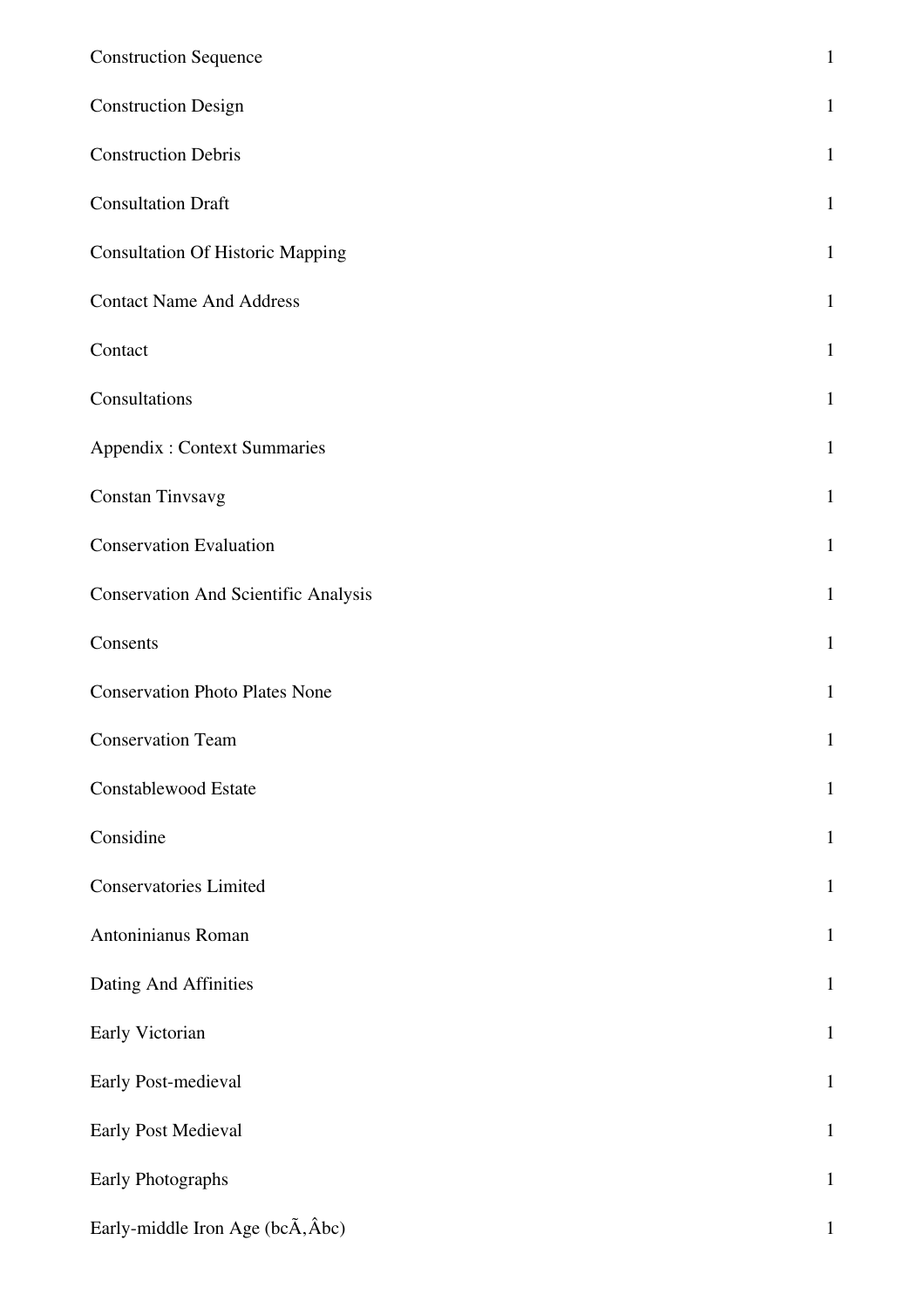| Earrings                                  | $\,1$        |
|-------------------------------------------|--------------|
| <b>East And West Elevations</b>           | $\mathbf{1}$ |
| <b>Earthwork Survey Results</b>           | $\mathbf{1}$ |
| Earthenwares                              | $\mathbf{1}$ |
| Early Modern                              | $1\,$        |
| Early Medieval Period                     | $\mathbf{1}$ |
| Early - Middle Saxon ( - Ad)              | $\mathbf{1}$ |
| <b>Earlier Prehistory</b>                 | $\mathbf{1}$ |
| Earlier Neolithic                         | $\mathbf{1}$ |
| Earlier Floor Surface                     | $\mathbf{1}$ |
| Early Germanic                            | $\mathbf{1}$ |
| Early History                             | $\mathbf{1}$ |
| Early Medieval And Medieval               | $\mathbf{1}$ |
| Early Iron Age                            | $\mathbf{1}$ |
| Early Illustrations                       | $\mathbf{1}$ |
| East Anglian Archaeology Occasional Paper | $\mathbf{1}$ |
| East Anglian Research Framework           | $\mathbf{1}$ |
| Eastern England)                          | $\mathbf{1}$ |
| Eastern Area                              | $\mathbf{1}$ |
| East-west None                            | $\mathbf{1}$ |
| East Wing                                 | $\mathbf{1}$ |
| Eastern Lane                              | $\mathbf{1}$ |
| Eastern Pond                              | $1\,$        |
| Eastgate                                  | $\mathbf{1}$ |
| Eastern Stock Ponds                       | $\mathbf{1}$ |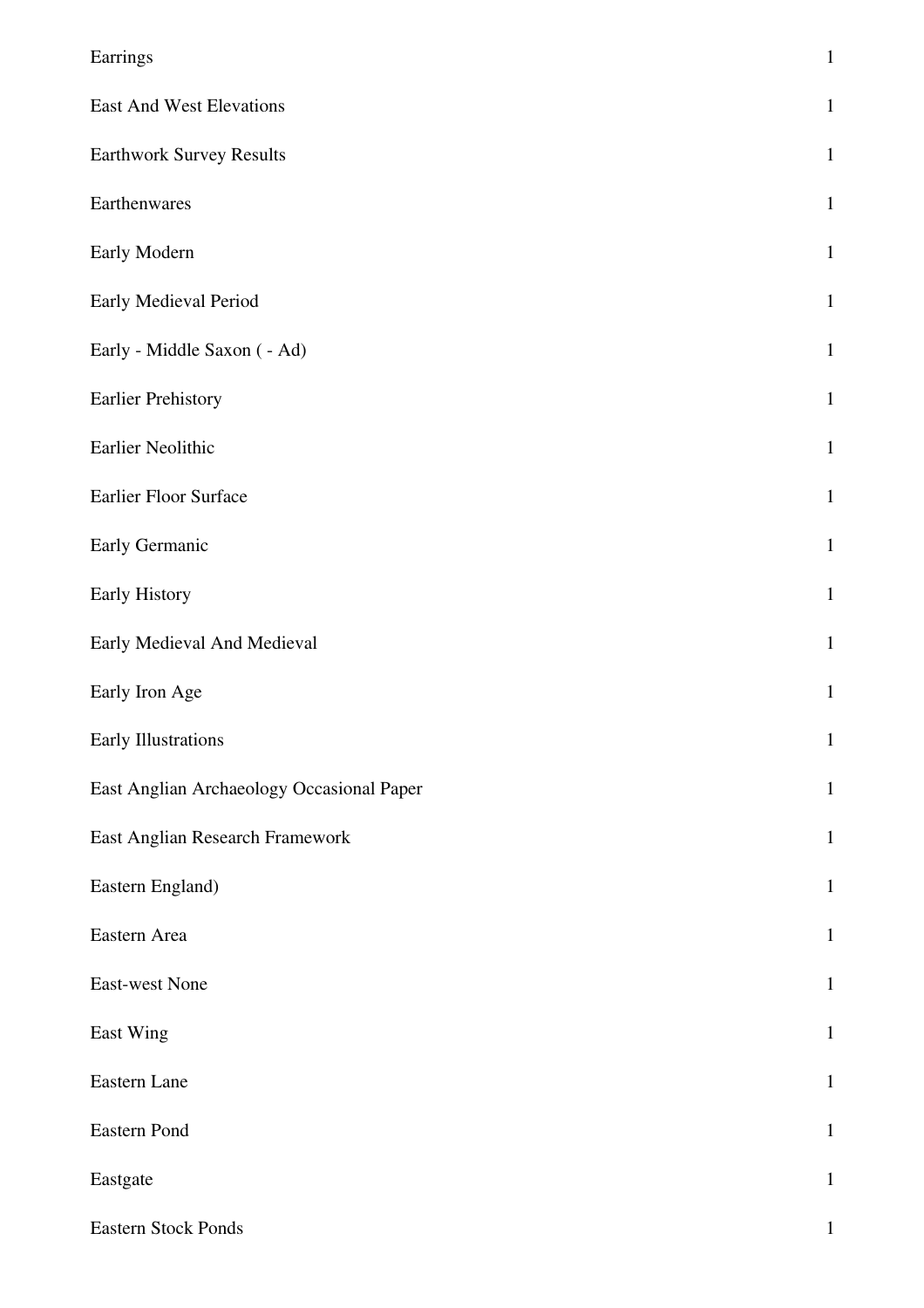| Eastern Revetment                                                      | $\mathbf{1}$ |
|------------------------------------------------------------------------|--------------|
| East Wall                                                              | $\mathbf{1}$ |
| East Tilbury                                                           | $\mathbf{1}$ |
| East Gable Elevation                                                   | $\mathbf{1}$ |
| East Frame                                                             | $\mathbf{1}$ |
| East Dereham And West Dereham                                          | $\mathbf{1}$ |
| <b>East Cleveland</b>                                                  | $\mathbf{1}$ |
| <b>East Of The Brass Bastion</b>                                       | $\mathbf{1}$ |
| East Range                                                             | $\mathbf{1}$ |
| <b>East Street</b>                                                     | $\mathbf{1}$ |
| East Site                                                              | $\mathbf{1}$ |
| East Rudham                                                            | $\mathbf{1}$ |
| Earlier                                                                | $\mathbf{1}$ |
| Earl Soham Primary School                                              | $\mathbf{1}$ |
| <b>Drainage Ditches</b>                                                | $\mathbf{1}$ |
| Drainage And Ducting                                                   | $\,1\,$      |
| Drain I (fig)                                                          | $1\,$        |
| Drain Fill                                                             | $\mathbf{1}$ |
| Drainage Trench                                                        | $\mathbf{1}$ |
| <b>Drainage Trenches</b>                                               | $\mathbf{1}$ |
| Drawn Record:                                                          | $\,1\,$      |
| Animal Remains Analysis Jennifer Kitch Archaeological Project Services | $\mathbf{1}$ |
| <b>Drawing Description Scale</b>                                       | $\mathbf{1}$ |
| Downing College Archive                                                | $\mathbf{1}$ |
| Downham Market                                                         | $\mathbf{1}$ |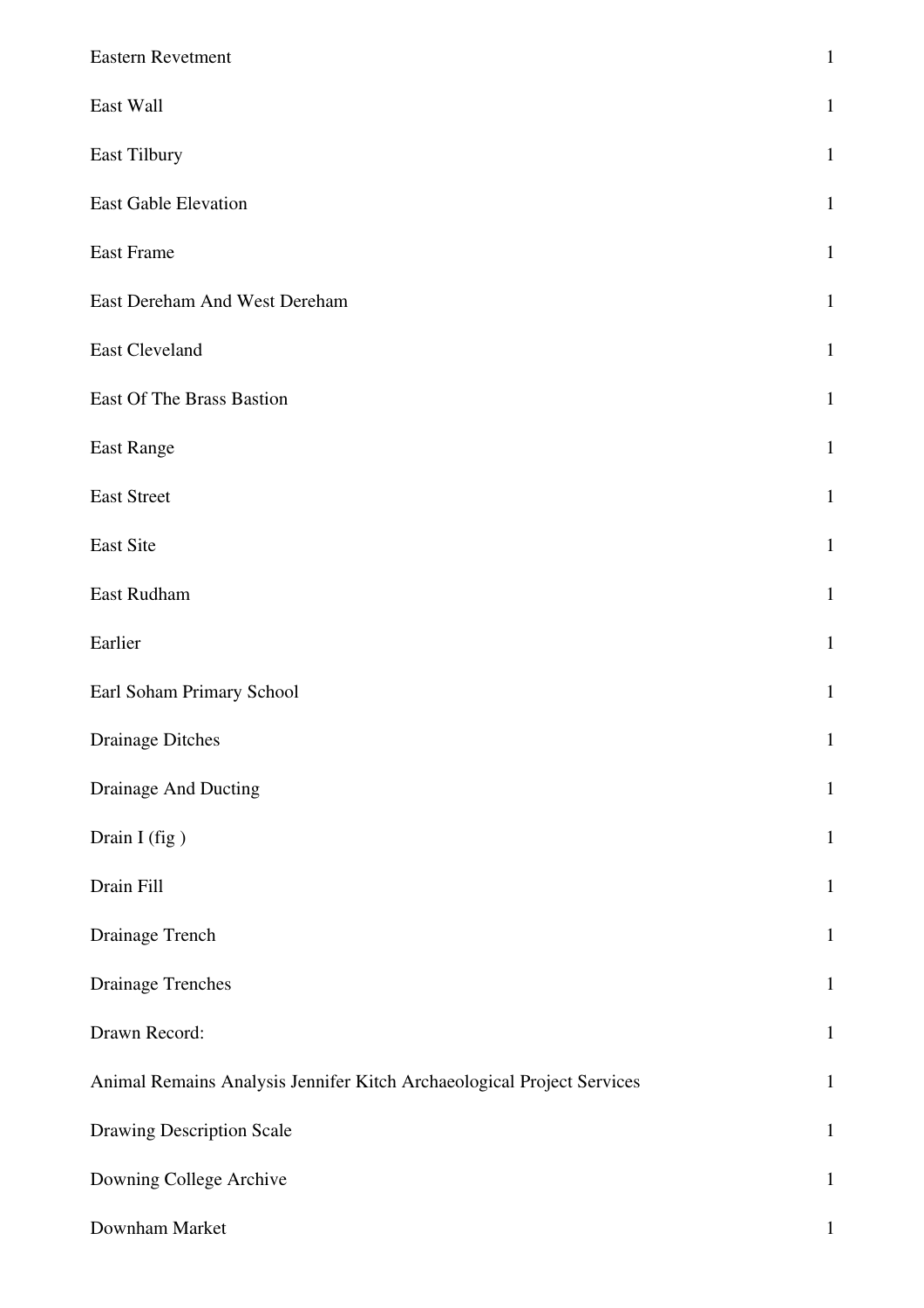| Doug Moir                                                           | $\mathbf{1}$ |
|---------------------------------------------------------------------|--------------|
| Doorway                                                             | $\mathbf{1}$ |
| Doncaster                                                           | $\mathbf{1}$ |
| Donald Shimmin                                                      | $\mathbf{1}$ |
| Doughty Consultancy And Rose Homes                                  | $\mathbf{1}$ |
| Douglas                                                             | $\mathbf{1}$ |
| Dowel                                                               | $\mathbf{1}$ |
| Dove House                                                          | $\mathbf{1}$ |
| Douglas Moir                                                        | $\mathbf{1}$ |
| Drawn Survey                                                        | $\mathbf{1}$ |
| <b>Dress</b>                                                        | $\mathbf{1}$ |
| During Building Work                                                | $\mathbf{1}$ |
| Durham County Council                                               | $\mathbf{1}$ |
| Durham And Northumberland                                           | $\mathbf{1}$ |
| Dunstable Town Council                                              | $\mathbf{1}$ |
| During Construction At                                              | $\mathbf{1}$ |
| During December And January Archaeological Services And Consultancy | $\mathbf{1}$ |
| Dynamo House                                                        | $\mathbf{1}$ |
| Durleigh                                                            | $\mathbf{1}$ |
| During December And January, Archaeological Solutions Limited       | $\mathbf{1}$ |
| Dunstable                                                           | $\mathbf{1}$ |
| Dunmow Road                                                         | $\mathbf{1}$ |
| Duck Street                                                         | $\mathbf{1}$ |
| Dubric                                                              | $\mathbf{1}$ |
| Dryopidae                                                           | $\mathbf 1$  |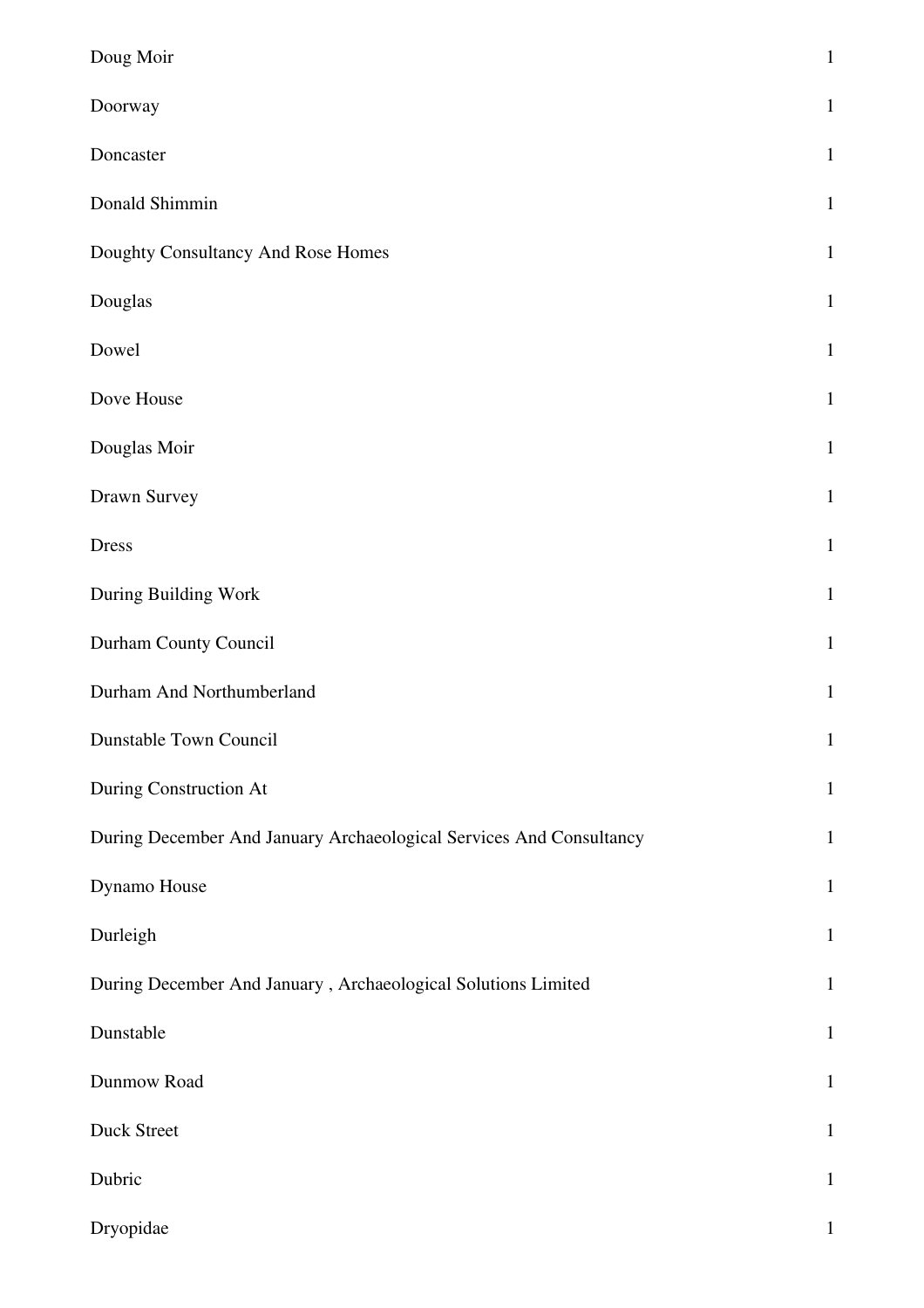| Dudley                                                                  | $\mathbf{1}$ |
|-------------------------------------------------------------------------|--------------|
| Dumfries And Galloway                                                   | $\mathbf{1}$ |
| Dunelm Geotechnical Environmental                                       | 1            |
| Dundee                                                                  | $\mathbf{1}$ |
| Dumfries And Galloway Council                                           | 1            |
| Easton                                                                  | $\mathbf{1}$ |
| Eaton Bishop                                                            | $\mathbf{1}$ |
| <b>Environmental Advisor Of Defence Estates</b>                         | $\mathbf{1}$ |
| <b>Environment Section</b>                                              | $\mathbf{1}$ |
| <b>Environment Record</b>                                               | $\mathbf{1}$ |
| <b>Environment Group</b>                                                | 1            |
| <b>Environmental Analysis</b>                                           | $\mathbf{1}$ |
| <b>Environmental And Bone Data</b>                                      | $\mathbf{1}$ |
| <b>Environmental Assessment Scott Timpany</b>                           | 1            |
| <b>Environmental Archaeology Assessment</b>                             | $\mathbf{1}$ |
| <b>Environmental Archaeology</b>                                        | $\mathbf{1}$ |
| Animal Bone Bibliography                                                | $\mathbf{1}$ |
| <b>Enviromental Samples</b>                                             | $\mathbf{1}$ |
| English Heritage Greater London Archaeological Advisory Service (glaas) | $\mathbf{1}$ |
| English Heritage And Historic Scotland                                  | $\mathbf{1}$ |
| English Heritage And Hampshire County Council Extensive Urban Survey Of | $\mathbf{1}$ |
| <b>Animal Bones</b>                                                     | $\mathbf{1}$ |
| English Heritage Research Agenda                                        | $\mathbf{1}$ |
| Enlarged Detail Extract From The Tithe Award Map For Feering            | $\mathbf{1}$ |
| <b>Enville Street School Street</b>                                     | $\mathbf{1}$ |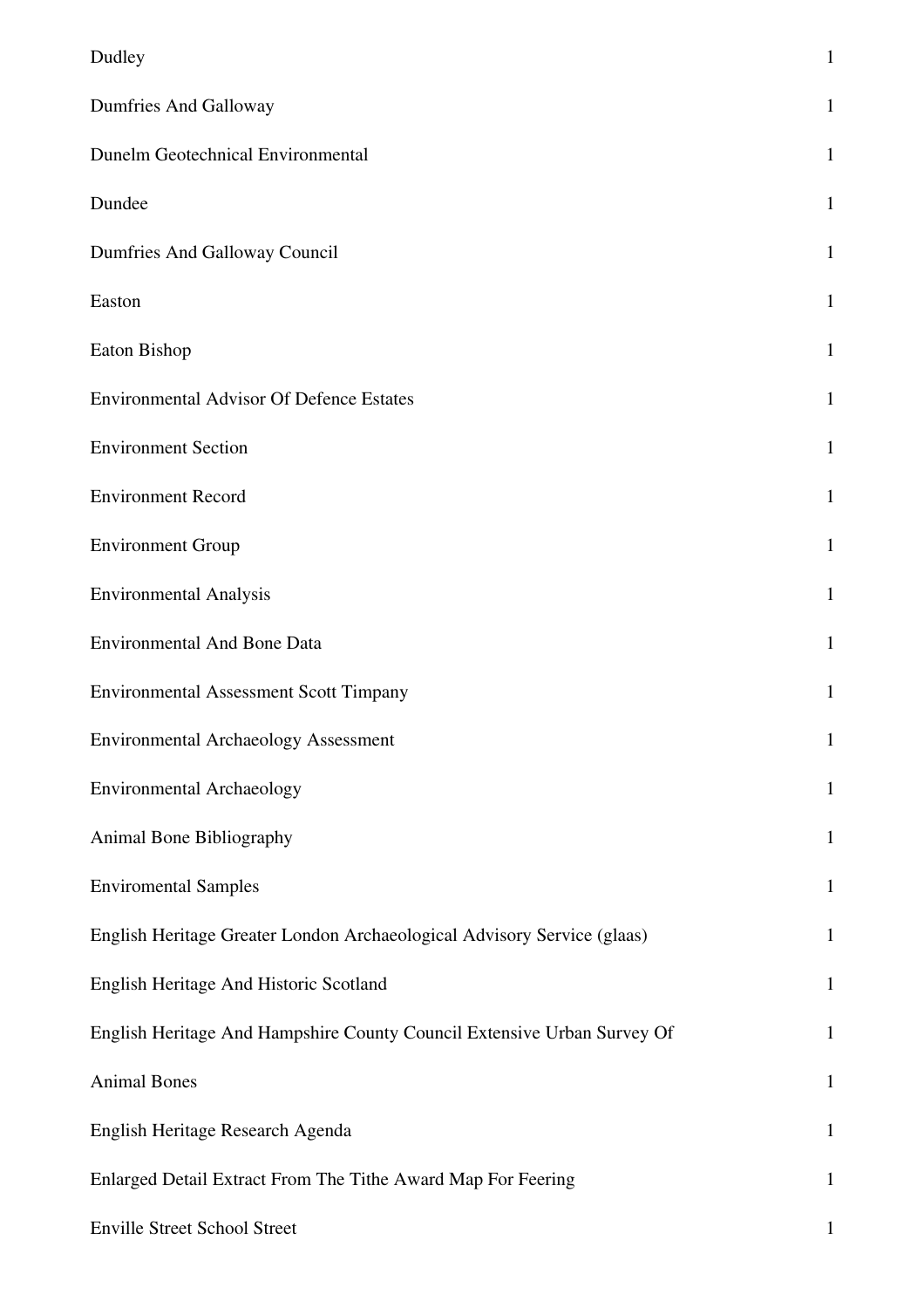| <b>Entrance Porch</b>                         | $\mathbf{1}$ |
|-----------------------------------------------|--------------|
| Enmore                                        | $\mathbf{1}$ |
| <b>Environmental Conclusions</b>              | $\mathbf{1}$ |
| <b>Environmental Data</b>                     | $\mathbf{1}$ |
| Errington                                     | $\mathbf{1}$ |
| <b>Ernestus Ernest Michaeus Michael</b>       | $\mathbf{1}$ |
| <b>Ermine Street</b>                          | $\mathbf{1}$ |
| <b>Equity Estates</b>                         | $\mathbf{1}$ |
| <b>Eskmills Business Park</b>                 | $\mathbf{1}$ |
| Esquire                                       | $\mathbf{1}$ |
| <b>Essex County Council</b>                   | $\mathbf{1}$ |
| Essex Archaeology And History                 | $\mathbf{1}$ |
| Anglo-saxon Settlement                        | $\mathbf{1}$ |
| <b>Epping Museum</b>                          | $\mathbf{1}$ |
| <b>Epping Forest Museum</b>                   | $\mathbf{1}$ |
| <b>Environmental Potential</b>                | $\mathbf{1}$ |
| <b>Environmental Planning</b>                 | $\mathbf{1}$ |
| <b>Environmental Officer</b>                  | $\mathbf{1}$ |
| Anglo-saxon/danish (ad -)                     | $\mathbf{1}$ |
| <b>Environmental Report</b>                   | $\mathbf{1}$ |
| <b>Environmental Results</b>                  | $\mathbf 1$  |
| Environmental, Finds And Human Remains        | $\mathbf{1}$ |
| <b>Environmental Support Team</b>             | $\mathbf{1}$ |
| Environmental Sampling Results By Emma Tetlow | $\mathbf{1}$ |
| <b>England And Wales</b>                      | $\mathbf 1$  |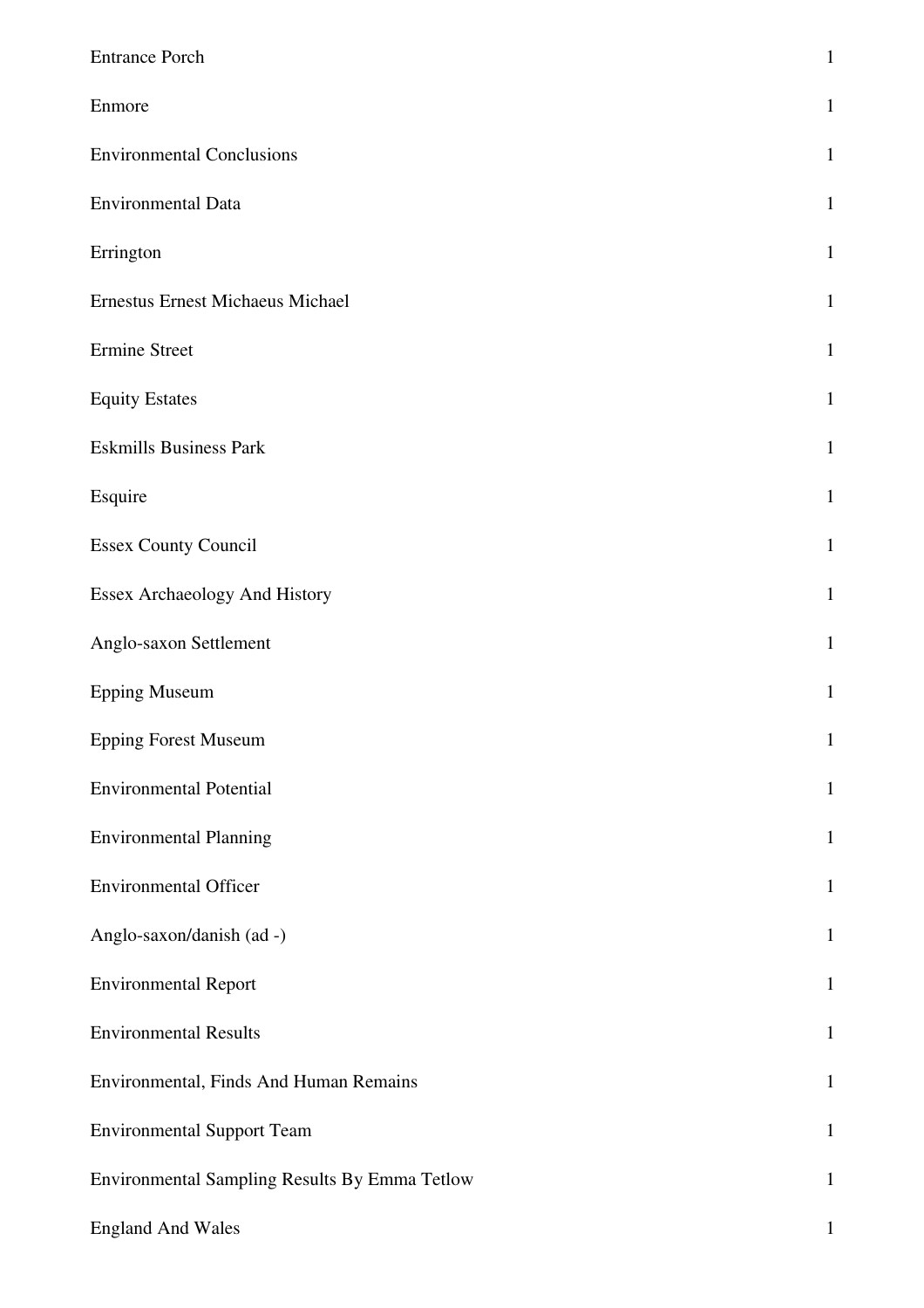| <b>Engineering And Environmental Solutions</b> | $\mathbf{1}$ |
|------------------------------------------------|--------------|
| Edwin Thompson                                 | $\mathbf{1}$ |
| Edwards                                        | $\mathbf{1}$ |
| <b>Edward Martin Prehistoric Pottery</b>       | $\mathbf{1}$ |
| <b>Education Unit</b>                          | $\mathbf{1}$ |
| <b>Effectiveness Of Methodology</b>            | $\mathbf{1}$ |
| Eglinton Castle And The Designed Landscape     | $\mathbf{1}$ |
| <b>Electromagnetic Survey</b>                  | $\mathbf{1}$ |
| <b>Electricity Cable Trench At</b>             | $\mathbf{1}$ |
| <b>Electrical Resistance Survey</b>            | $\mathbf{1}$ |
| Editions                                       | $\mathbf{1}$ |
| <b>Edition Oxford</b>                          | $\mathbf{1}$ |
| Economy                                        | $\mathbf{1}$ |
| <b>Ecological Groups Samples</b>               | $\mathbf{1}$ |
| <b>Ecofact Assemblages</b>                     | $\mathbf{1}$ |
| Ecofact Assemblage                             | $\mathbf{1}$ |
| Animal Macrofossils                            | $\mathbf{1}$ |
| Edgcote                                        | $\mathbf{1}$ |
| Edition Ordnance Survey Of                     | $\mathbf{1}$ |
| Animal Byre                                    | $\mathbf{1}$ |
| Edge Of March Island                           | $\mathbf{1}$ |
| <b>Element Equus</b>                           | $\mathbf{1}$ |
| <b>Element Name Date</b>                       | $\mathbf{1}$ |
| <b>Emergency Exit</b>                          | $\mathbf{1}$ |
| Embankments                                    | $\mathbf{1}$ |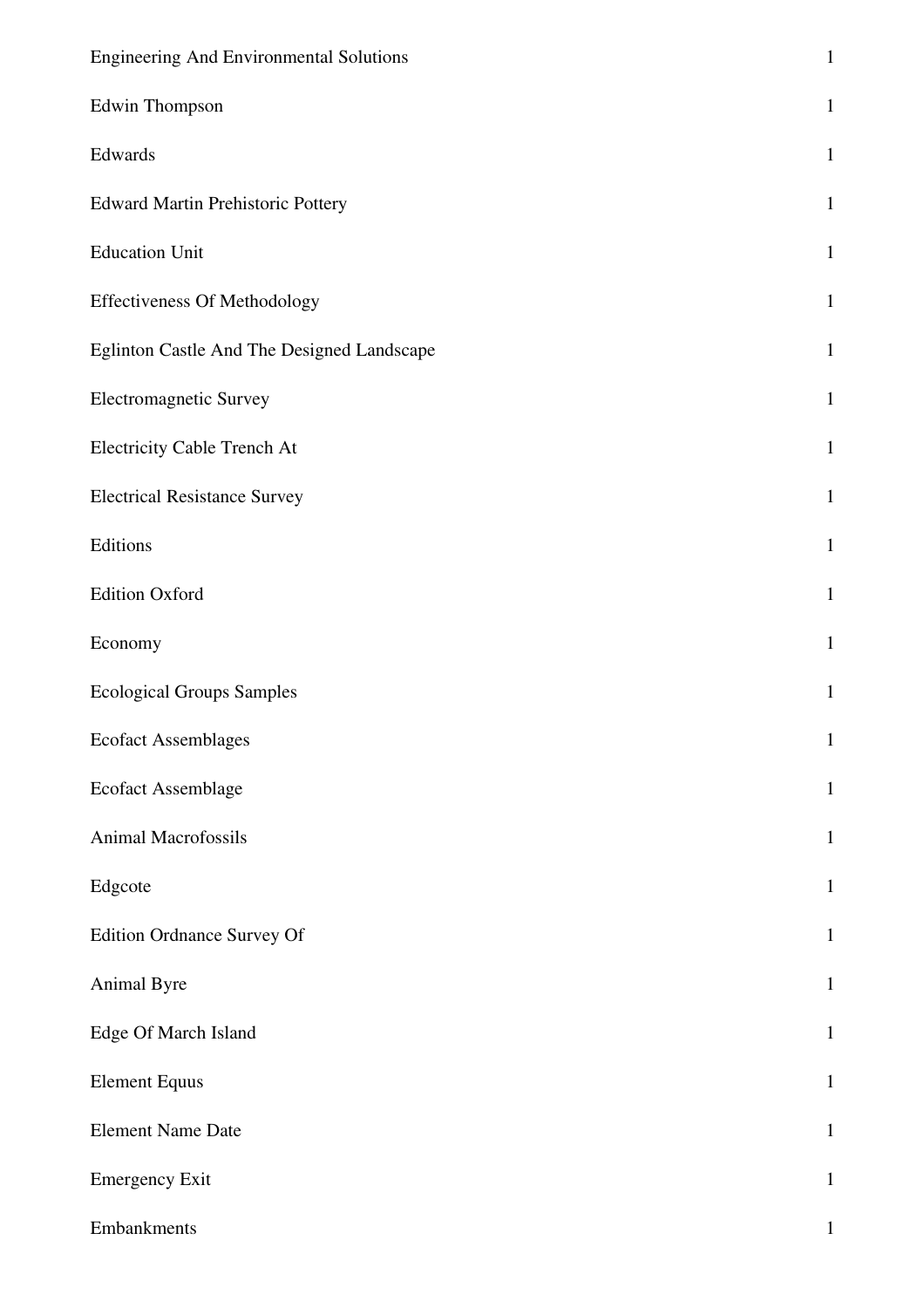| Elsevier                                           | $\mathbf{1}$ |
|----------------------------------------------------|--------------|
| Elphin And Brenda Watkin                           | $\mathbf{1}$ |
| <b>Empire Mill</b>                                 | $\mathbf{1}$ |
| <b>Enclosure Bank</b>                              | $\mathbf{1}$ |
| <b>Engine House</b>                                | $\mathbf{1}$ |
| <b>Enclosure/boundary Ditch Features</b>           | $\mathbf{1}$ |
| Enclosure Map, (fig)                               | $\mathbf{1}$ |
| Elmdon Bury                                        | $\mathbf{1}$ |
| Elmdon                                             | $\mathbf{1}$ |
| <b>Elephant Pond</b>                               | $\mathbf{1}$ |
| <b>Elements Represented</b>                        | $\mathbf{1}$ |
| Element Side Fusion Demographic Data Notes         | $\mathbf{1}$ |
| Elizabeth                                          | $\mathbf{1}$ |
| Elizabeth Johnson                                  | $\mathbf{1}$ |
| Ellingwood                                         | $\mathbf{1}$ |
| Animal Bones Environmental Archaeology Consultancy | $\mathbf{1}$ |
| Elizabeth Pearson                                  | $\mathbf{1}$ |
| Documents                                          | $\mathbf{1}$ |
| Documentary Report                                 | $\mathbf{1}$ |
| <b>Description Dimensions</b>                      | $\mathbf{1}$ |
| <b>Description Date Weight</b>                     | $\mathbf{1}$ |
| Description And Interpretation Of The Buildings    | $\mathbf{1}$ |
| Description And Discussion Of Transcribed Features | $\mathbf{1}$ |
| <b>Description Dimensions Level</b>                | $\mathbf{1}$ |
| <b>Description Facing Date Scale</b>               | $\mathbf{1}$ |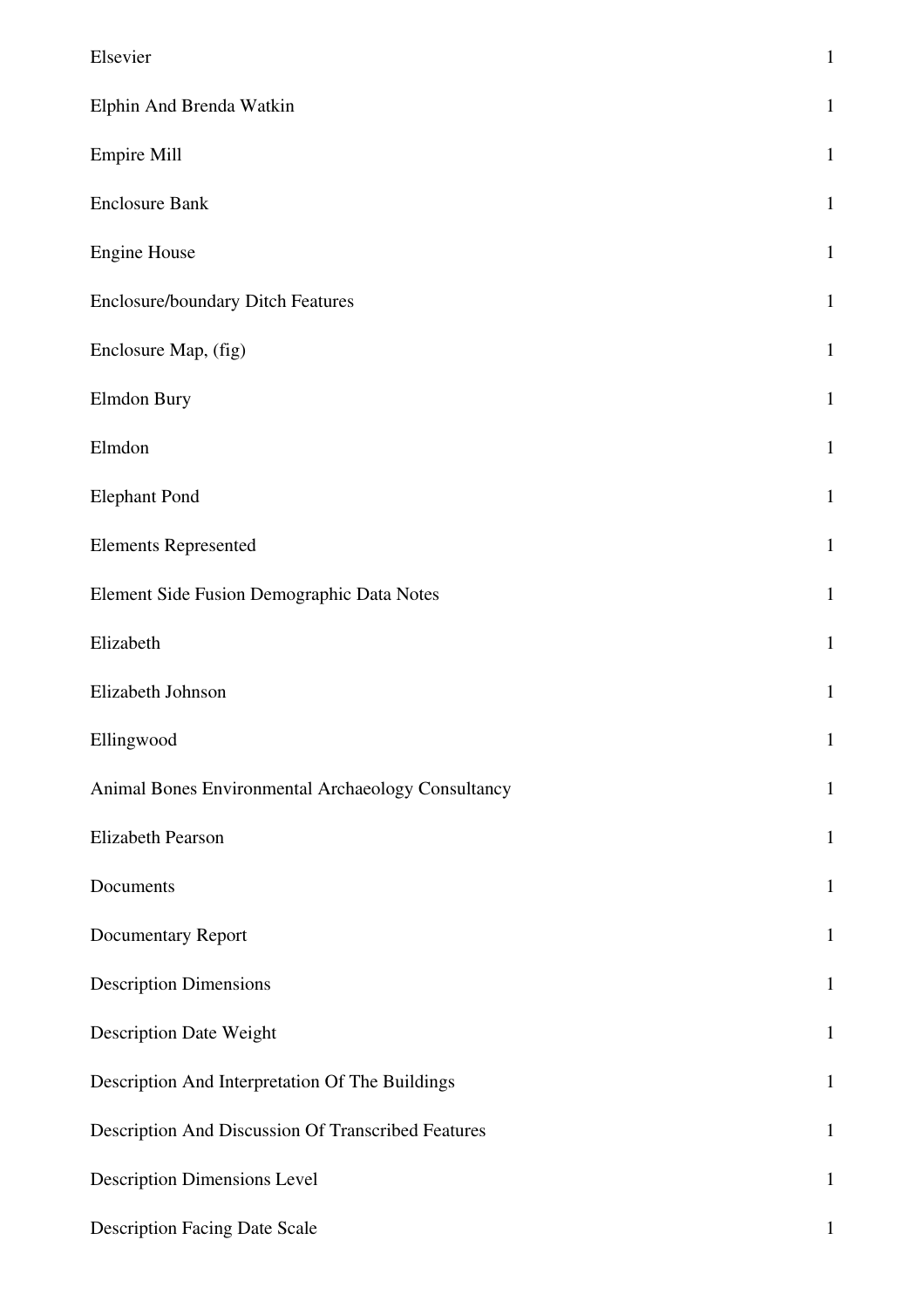| Description Of The Above Ground Archaeological Remains | $\mathbf{1}$ |
|--------------------------------------------------------|--------------|
| <b>Description Of Buildings</b>                        | $\mathbf{1}$ |
| <b>Description National Grid Reference</b>             | $\mathbf{1}$ |
| Description /observations                              | $\mathbf{1}$ |
| Antlerworking                                          | $\mathbf{1}$ |
| Dept External Stud                                     | $\mathbf{1}$ |
| Depot                                                  | $\mathbf{1}$ |
| Deposition Of Archive Finds                            | $\mathbf{1}$ |
| Deposition Of Archive And Results                      | $\mathbf{1}$ |
| Antoninianus                                           | $\mathbf{1}$ |
| Derby                                                  | $\mathbf{1}$ |
| Dermestidae                                            | $\mathbf{1}$ |
| Derbyshire City Council Sites And Monuments Record     | $\mathbf{1}$ |
| Derbyshire                                             | $\mathbf{1}$ |
| Description Of The Results                             | $\mathbf{1}$ |
| <b>Description Scale</b>                               | $\mathbf{1}$ |
| Detailed Historical Development Of The Study Area      | $\mathbf{1}$ |
| <b>Detailed Gradiometry</b>                            | $\mathbf{1}$ |
| Detailed                                               | $\mathbf{1}$ |
| Detail Of Trench Configuration                         | $\mathbf{1}$ |
| Detailed History Of The Study Area                     | $\mathbf{1}$ |
| <b>Detailed Magnetometer Survey</b>                    | $\mathbf{1}$ |
| Detailed Scope Of Site Work                            | $\mathbf{1}$ |
| Detailed Results (fig)                                 | $\mathbf{1}$ |
| <b>Detailed Objectives</b>                             | $\mathbf{1}$ |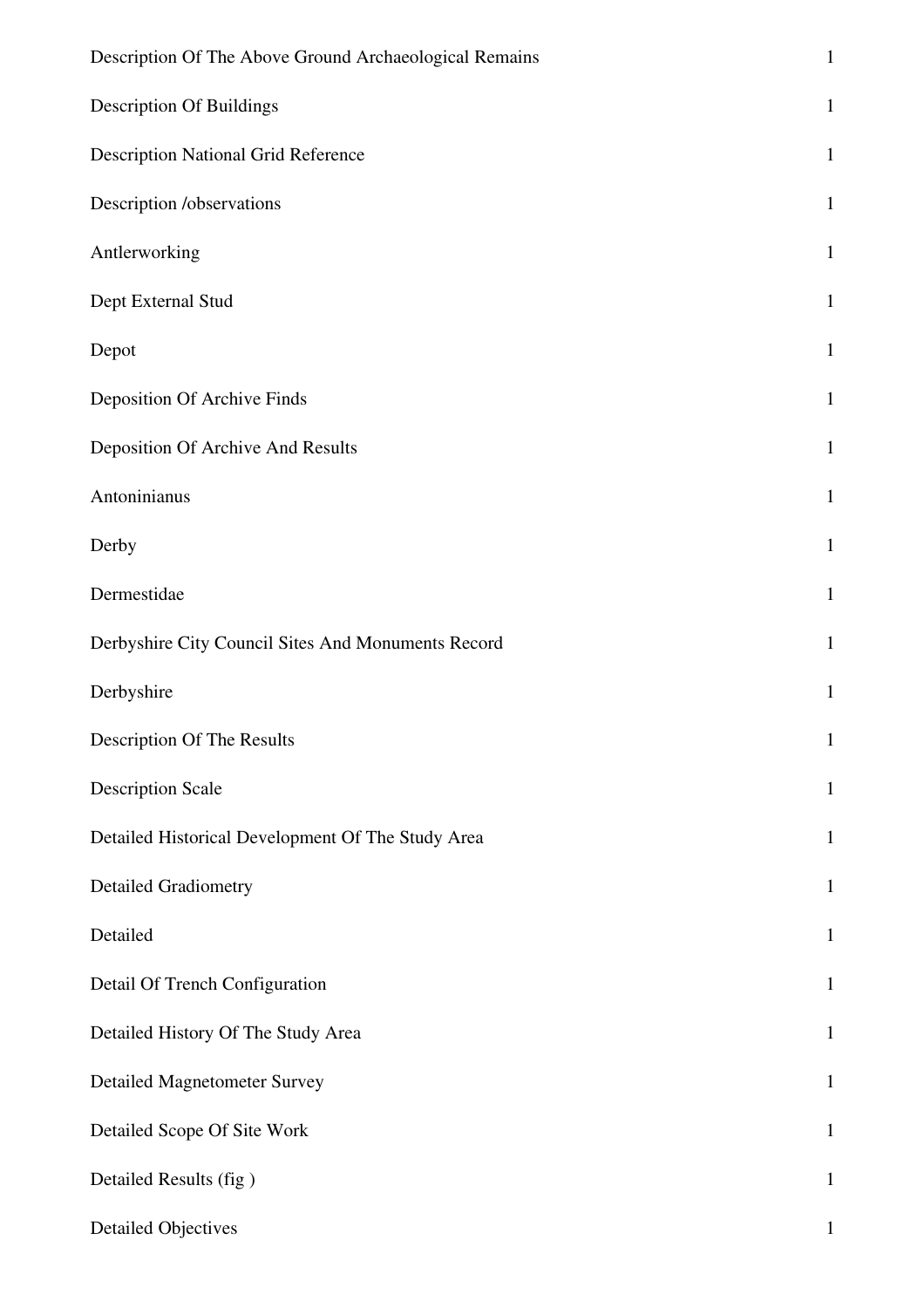| Detail At Purlin Height (figure)                            | $\mathbf{1}$ |
|-------------------------------------------------------------|--------------|
| Deskbased Assessment                                        | $\mathbf{1}$ |
| Design Brief, Wednesbury Town Centre Phase Ii Sandwell Mbc  | $\mathbf{1}$ |
| Design                                                      | $\mathbf{1}$ |
| <b>Description Spotdate</b>                                 | $\mathbf{1}$ |
| <b>Description Spot Date</b>                                | $\mathbf{1}$ |
| Designbrieffora Historic                                    | $\mathbf{1}$ |
| <b>Desk Based Assessment Results</b>                        | $\mathbf{1}$ |
| Desk-based Study                                            | $\mathbf{1}$ |
| <b>Desk-based Assessments</b>                               | $\mathbf{1}$ |
| Antler Worked                                               | $\mathbf{1}$ |
| Deposit Small                                               | $\mathbf{1}$ |
| Deposit Model, Inferred Areas Of Archaeological Sensitivity | $\mathbf{1}$ |
| <b>Decoration And Surface Treatment</b>                     | $\mathbf{1}$ |
| Decoration                                                  | $\mathbf{1}$ |
| Decapitation                                                | $\mathbf{1}$ |
| Deborah Forrester Of                                        | $\mathbf{1}$ |
| <b>Decorative Schemes</b>                                   | $\mathbf{1}$ |
| Deep Field / Little                                         | $\mathbf{1}$ |
| Definition Of Desk-based Assessment                         | $\mathbf{1}$ |
| Definition                                                  | $\mathbf{1}$ |
| Defence Estates Environmental Support Team                  | $\mathbf{1}$ |
| Dear Nick                                                   | $\mathbf{1}$ |
| Deanshanger Village Historical Society                      | $\mathbf{1}$ |
| David Connolly                                              | $\mathbf{1}$ |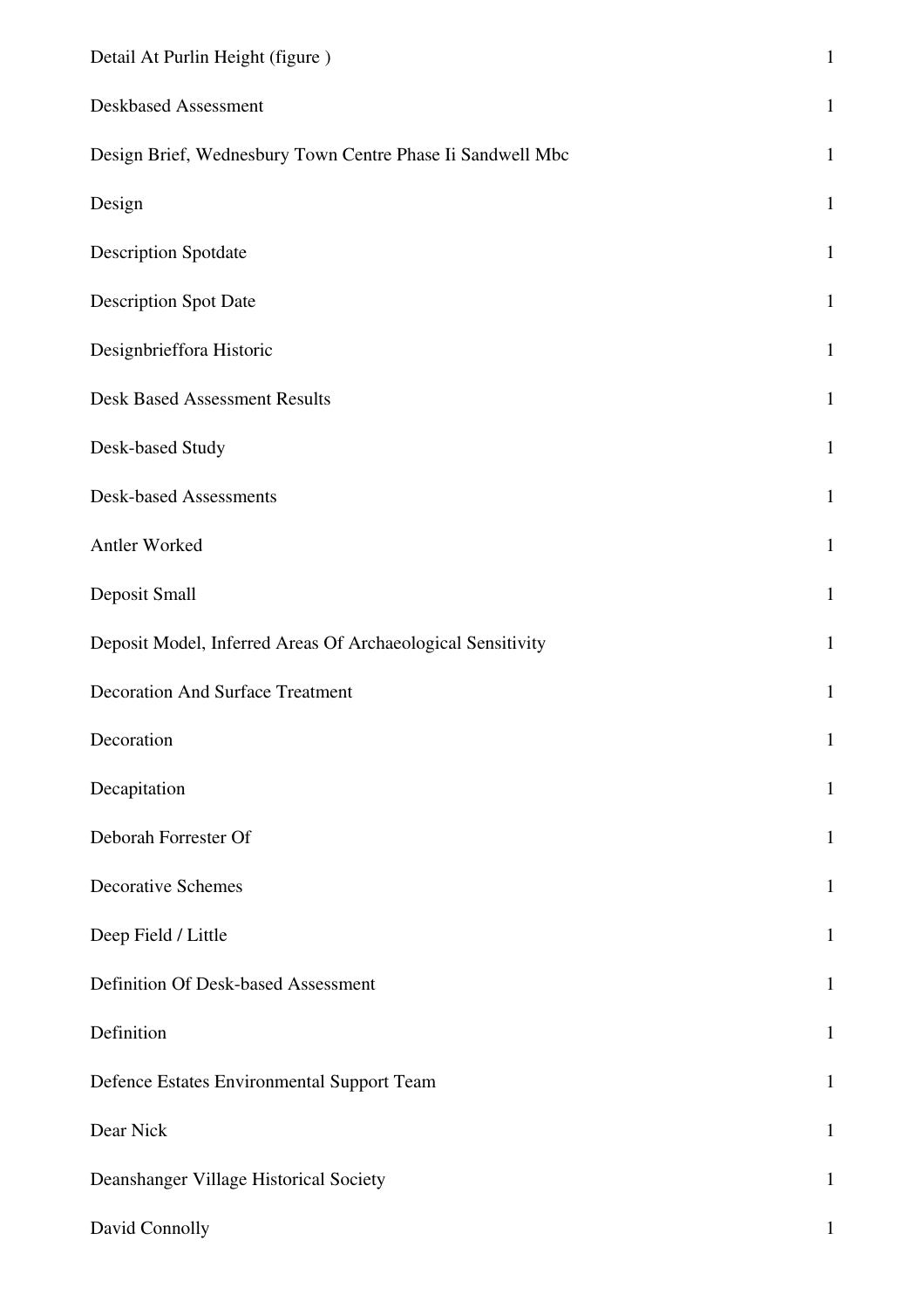| David Adams                                                                       | $\,1$        |
|-----------------------------------------------------------------------------------|--------------|
| Daventry International                                                            | $\mathbf{1}$ |
| Dating Archive                                                                    | $\mathbf{1}$ |
| David Haynes                                                                      | $\mathbf{1}$ |
| David Marsden Of Norfolk Museums And Archaeology Service Identification And       | $\mathbf{1}$ |
| De-stagger                                                                        | $\mathbf{1}$ |
| Dcas Brief                                                                        | $\mathbf{1}$ |
| David Sabin                                                                       | $\mathbf{1}$ |
| Definitions                                                                       | $\mathbf{1}$ |
| Demarcated For Landscaping                                                        | $\mathbf{1}$ |
| Deposit Clay Natural                                                              | $\mathbf{1}$ |
| Deposit : Tufa (early Neolithic)                                                  | $\mathbf 1$  |
| Deposit                                                                           | $\mathbf{1}$ |
| Department Of The Environment And Department Of National Heritage Planning Policy | $\mathbf{1}$ |
| Deposit Deposit?                                                                  | $\mathbf{1}$ |
| Deposit Deposit ?medieval                                                         | $\mathbf{1}$ |
| Deposit Gravel Post-medieval                                                      | $\mathbf{1}$ |
| Deposit Garden Turf Modern                                                        | $\mathbf{1}$ |
| Deposit Deposit Medieval                                                          | $\mathbf{1}$ |
| Department Archaeological Field Projects Section                                  | $\mathbf{1}$ |
| Dentition And Dental Pathology                                                    | $\mathbf{1}$ |
| Demography Anatomical Variants                                                    | $\mathbf{1}$ |
| Demographic Data                                                                  | $\mathbf{1}$ |
| Demographic Attributes                                                            | $\mathbf{1}$ |
| <b>Demolition Debris</b>                                                          | $\mathbf{1}$ |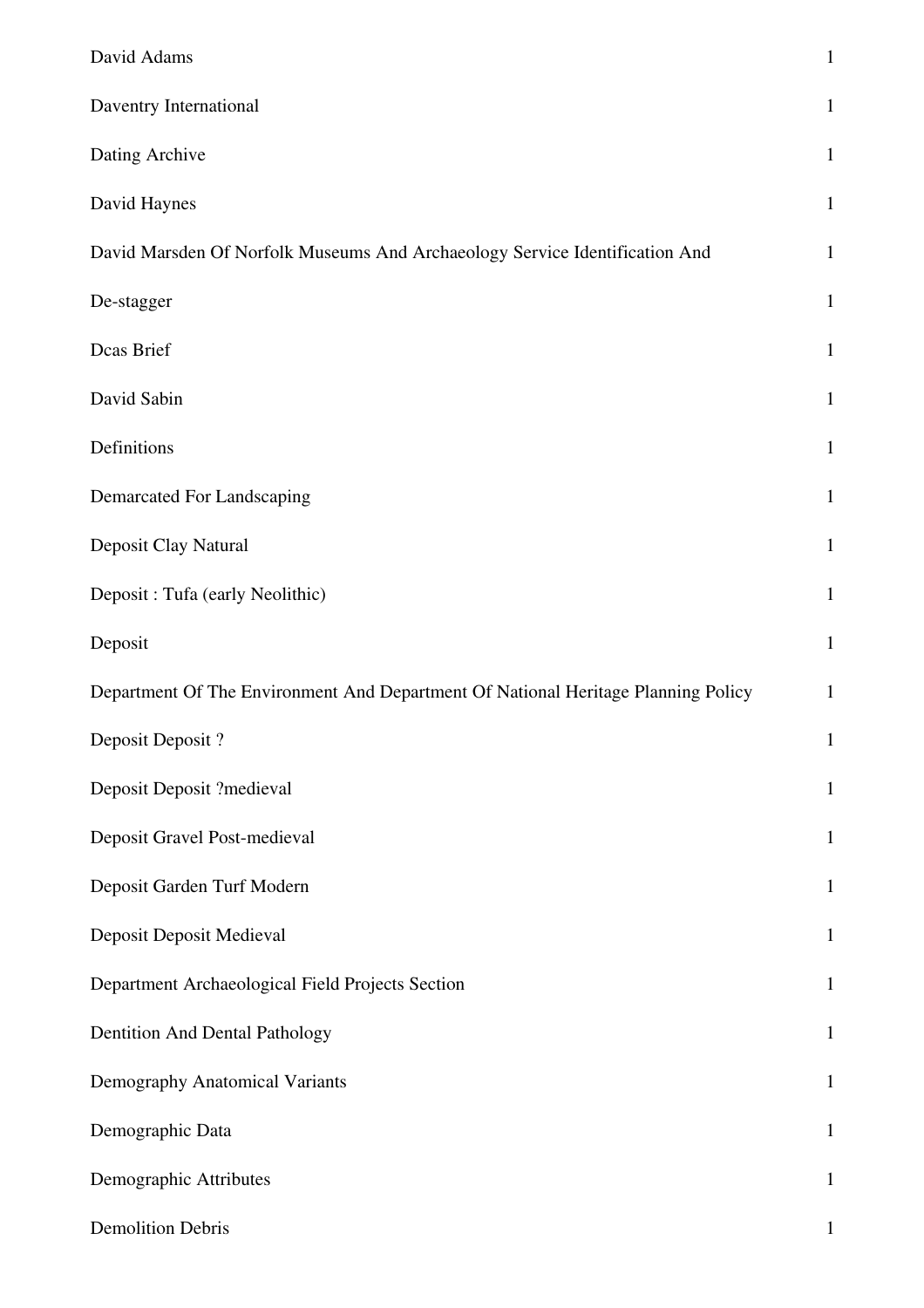| Demolition Of White Hall                                 | $\mathbf{1}$ |
|----------------------------------------------------------|--------------|
| Dent                                                     | $\mathbf{1}$ |
| Denarius Hybrid                                          | $\mathbf{1}$ |
| Denarius                                                 | $\mathbf{1}$ |
| Details                                                  | $\mathbf{1}$ |
| <b>Details Of Piezometer Points</b>                      | $\mathbf{1}$ |
| <b>Discussion Recommendations</b>                        | $\mathbf{1}$ |
| <b>Discussion Quernstones</b>                            | $\mathbf{1}$ |
| Discussion Of The Excavated Evidence                     | $\mathbf{1}$ |
| Discussion Of Sites And Monuments In The Vicinity Of The | $\mathbf{1}$ |
| Discussion, Significance, Impact And                     | $\mathbf{1}$ |
| Discussion/conclusion                                    | $\mathbf{1}$ |
| Dismantled Railway                                       | $\mathbf{1}$ |
| <b>Dishley Street</b>                                    | $\mathbf{1}$ |
| <b>Discussions And Conclusions</b>                       | $\mathbf{1}$ |
| Discussion Of Results And Conclusions                    | $\mathbf 1$  |
| <b>Discussion Of Options</b>                             | $\mathbf{1}$ |
| Anobiidae                                                | $\mathbf{1}$ |
| Discussion And Assessment Of Aims                        | $\mathbf{1}$ |
| <b>Discussion And Assessment</b>                         | $\mathbf{1}$ |
| Discussion (desk-based Assessment)                       | $\mathbf{1}$ |
| Discussion And Impact                                    | $\mathbf{1}$ |
| <b>Discussion And Recommendations</b>                    | $\mathbf{1}$ |
| Discussion Of Borehole Survey Results                    | $\mathbf{1}$ |
| Discussion Fragments Of                                  | 1            |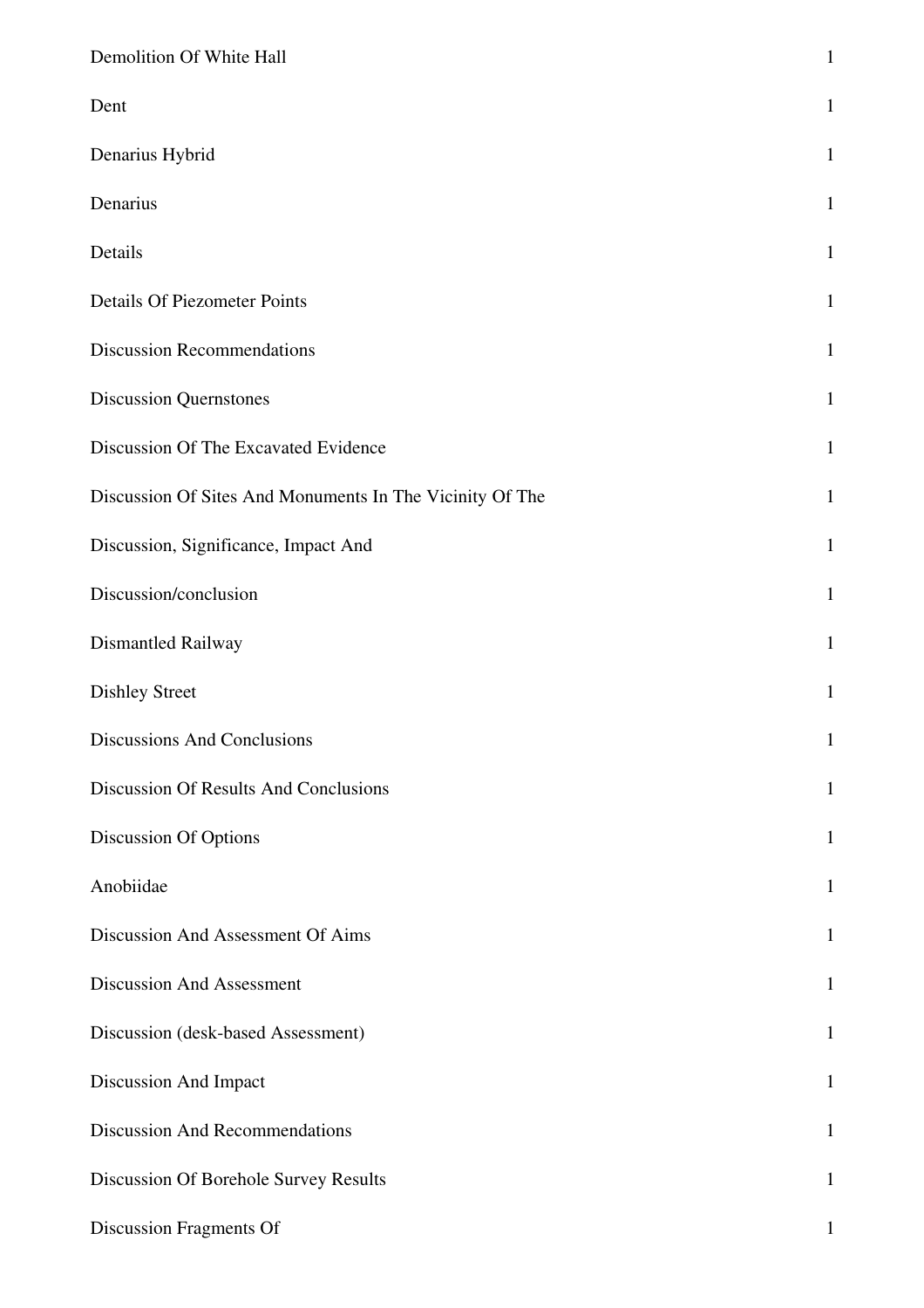| <b>Discussion Conclusions</b>                                              | $\mathbf 1$  |
|----------------------------------------------------------------------------|--------------|
| Anne Foard-colby                                                           | $\mathbf{1}$ |
| Disposal Site                                                              | $\mathbf{1}$ |
| Ditches And (fig)                                                          | $\mathbf 1$  |
| Ditches And                                                                | $\mathbf 1$  |
| Ditched Enclosure And Associated Features                                  | $\mathbf{1}$ |
| Ditch Undated                                                              | $\mathbf{1}$ |
| Ditches/pits                                                               | $\mathbf{1}$ |
| Ditchling                                                                  | $\,1\,$      |
| <b>Documentary Material</b>                                                | $\mathbf{1}$ |
| Document Control                                                           | $\mathbf{1}$ |
| Divers Of English Heritages Greater London Archaeological Advisory Service | $\mathbf 1$  |
| Ditch Systems                                                              | $\mathbf 1$  |
| Ditch Groups                                                               | $\mathbf{1}$ |
| District                                                                   | $\mathbf{1}$ |
| <b>Distinctive Classified Tools</b>                                        | $\mathbf{1}$ |
| <b>Dissemination Of Results</b>                                            | $\mathbf{1}$ |
| District Milton Keynes                                                     | $\mathbf 1$  |
| District Torridge                                                          | $\mathbf{1}$ |
| Anne Boyle And Jane Young                                                  | $\mathbf{1}$ |
| Disturbed Area                                                             | $\mathbf 1$  |
| Disturbance                                                                | $\mathbf{1}$ |
| Anomalies                                                                  | $\mathbf 1$  |
| Disclosure                                                                 | $\mathbf{1}$ |
| Diana Sproat                                                               | $\mathbf{1}$ |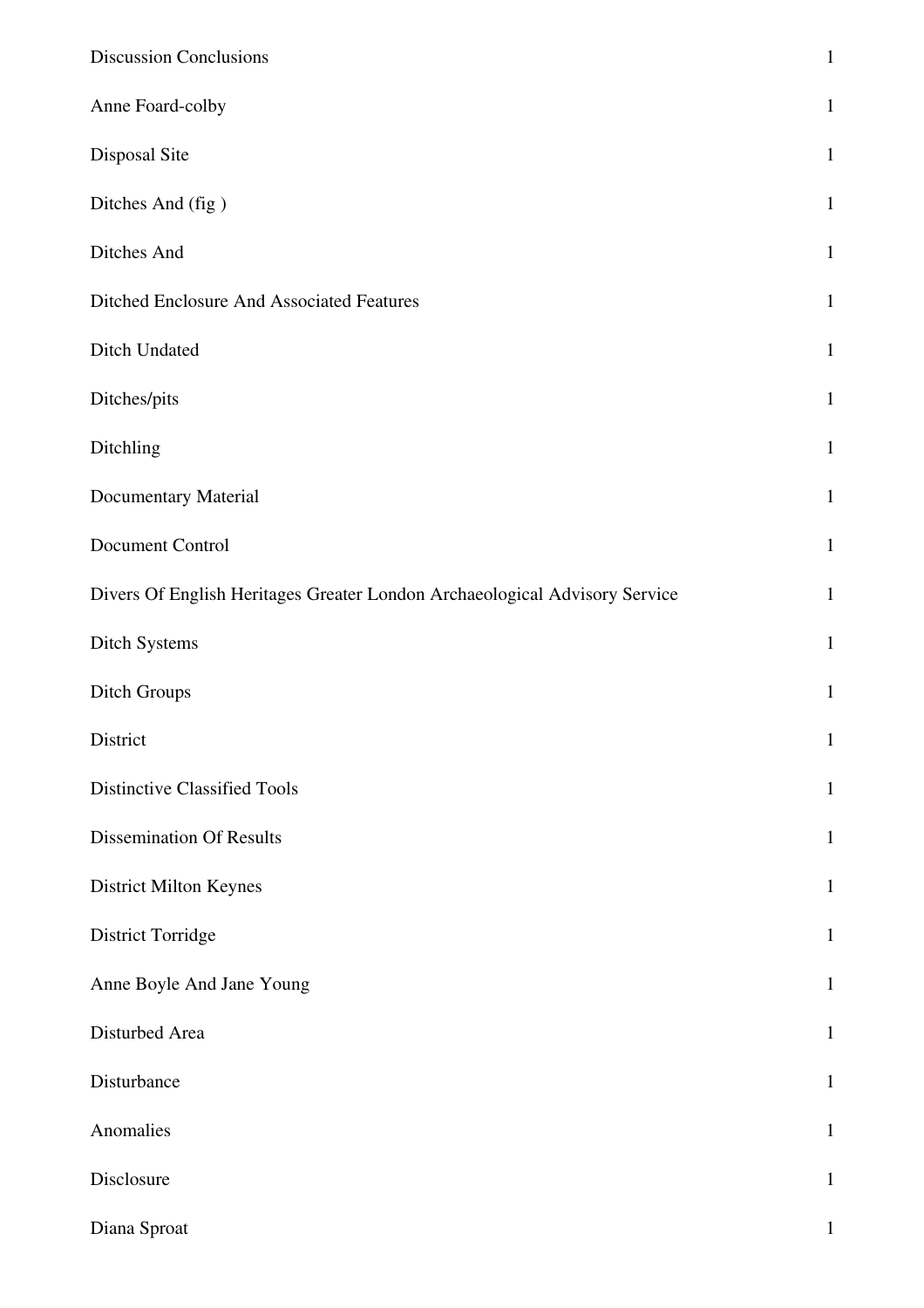| Dial House                                    | $\mathbf 1$  |
|-----------------------------------------------|--------------|
| Dewsall And Callow Parochial Church           | $\mathbf{1}$ |
| Devon Record Office                           | $\mathbf{1}$ |
| Diatom Analysis                               | $\mathbf{1}$ |
| Dickinson                                     | $\mathbf{1}$ |
| Dieselcontamination                           | $\mathbf{1}$ |
| Dictionary Of National Biography              | $\mathbf{1}$ |
| Dictionary                                    | $\mathbf{1}$ |
| Devon Historic Environment                    | $\mathbf{1}$ |
| Anthropology                                  | $\mathbf{1}$ |
| Development Framework And                     | $\mathbf{1}$ |
| <b>Development Details</b>                    | $\mathbf{1}$ |
| Development Control                           | $\mathbf{1}$ |
| <b>Details Retent Fraction</b>                | $\mathbf{1}$ |
| Development Of Nos -                          | $\mathbf{1}$ |
| Development Of Nos - Commercial Street        | $\mathbf{1}$ |
| Development Proposal                          | $\mathbf{1}$ |
| Development On Land To The South Of           | $\mathbf{1}$ |
| Development On Land Lying To The North Of     | $\mathbf{1}$ |
| Digital Archive                               | $\mathbf{1}$ |
| <b>Digital Contents</b>                       | $\mathbf{1}$ |
| Directorate Of Ancient Monuments And Historic | $\mathbf{1}$ |
| Directorate                                   | $\mathbf{1}$ |
| Dipolar                                       | $\mathbf{1}$ |
| Diocesan Collection                           | $\mathbf{1}$ |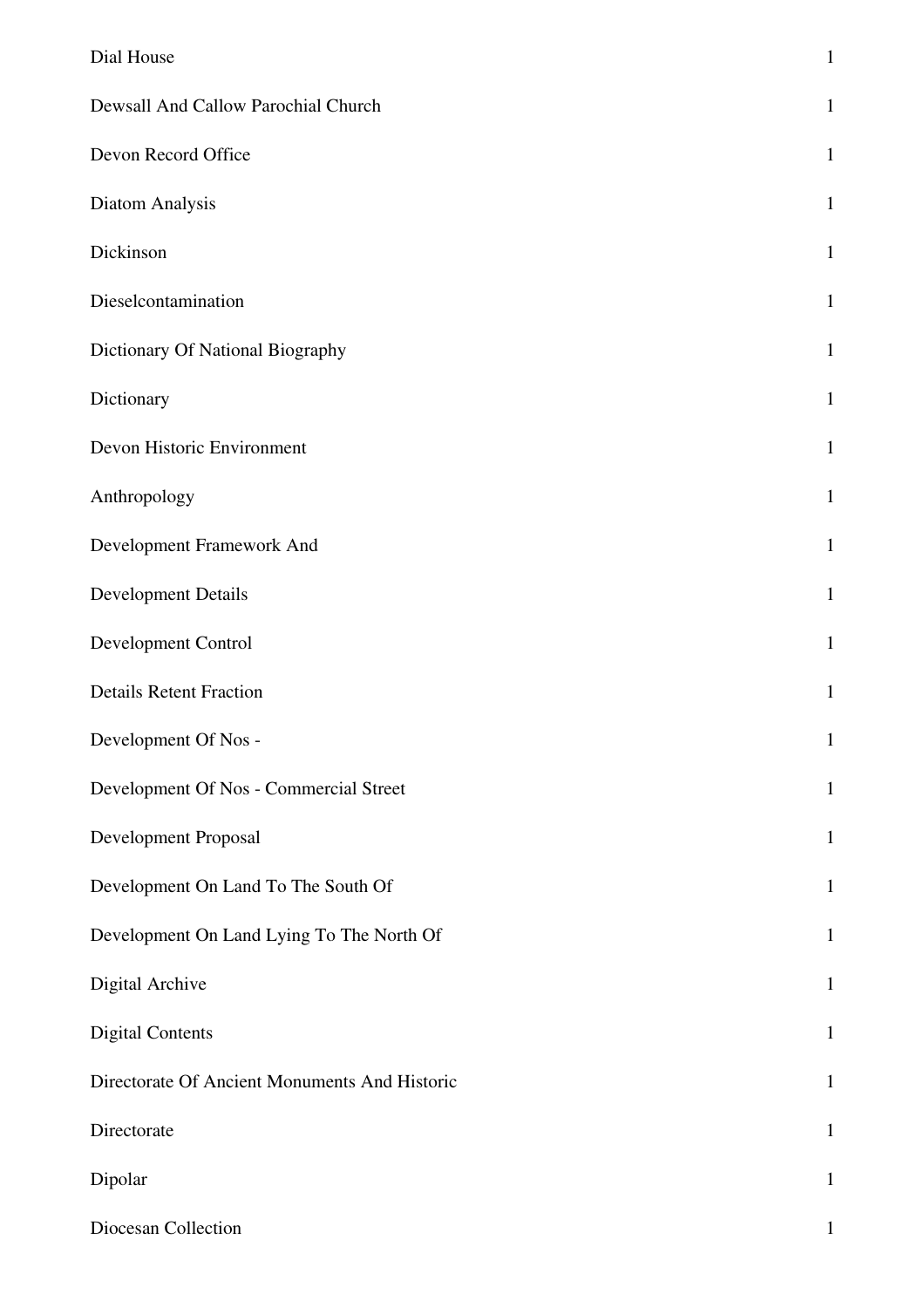| Directories And Histories                                            | $\mathbf{1}$ |
|----------------------------------------------------------------------|--------------|
| Directors                                                            | $\mathbf{1}$ |
| Anthony Maull And Peter Masters                                      | $\mathbf{1}$ |
| <b>Discard Policy</b>                                                | $\mathbf{1}$ |
| Disarticulated Human Bone                                            | $\mathbf{1}$ |
| Dinmore Herefordshire                                                | $\mathbf{1}$ |
| Dinhams                                                              | $\mathbf{1}$ |
| <b>Digital Photo Contact Sheets</b>                                  | $1\,$        |
| Digital None                                                         | $\mathbf{1}$ |
| Digital Images                                                       | $\mathbf{1}$ |
| Digital Photograph Index                                             | $\mathbf{1}$ |
| Digital Photographs                                                  | $\mathbf{1}$ |
| <b>Digital Somerset County</b>                                       | $\mathbf{1}$ |
| Digital Shot Subject                                                 | $\mathbf{1}$ |
| <b>Digital Photos</b>                                                | $\mathbf{1}$ |
| Civil Parish Of Staveley                                             | $\mathbf{1}$ |
| City Road                                                            | $\mathbf{1}$ |
| Assessment Of The Leicestershire Rutland Historic Environment Record | $\mathbf{1}$ |
| Assessment Of The Industrial Buildings                               | $\mathbf{1}$ |
| <b>Applicant Agent</b>                                               | $\mathbf{1}$ |
| Assessment Of Potential And Updated Project Design                   | $\mathbf{1}$ |
| Assessment Of Weston-under-penyard Roman                             | $\mathbf{1}$ |
| <b>Assistant Project Officer</b>                                     | $\mathbf{1}$ |
| Aston Eyre Morville                                                  | $\mathbf{1}$ |
| Aston Eyre                                                           | $\mathbf{1}$ |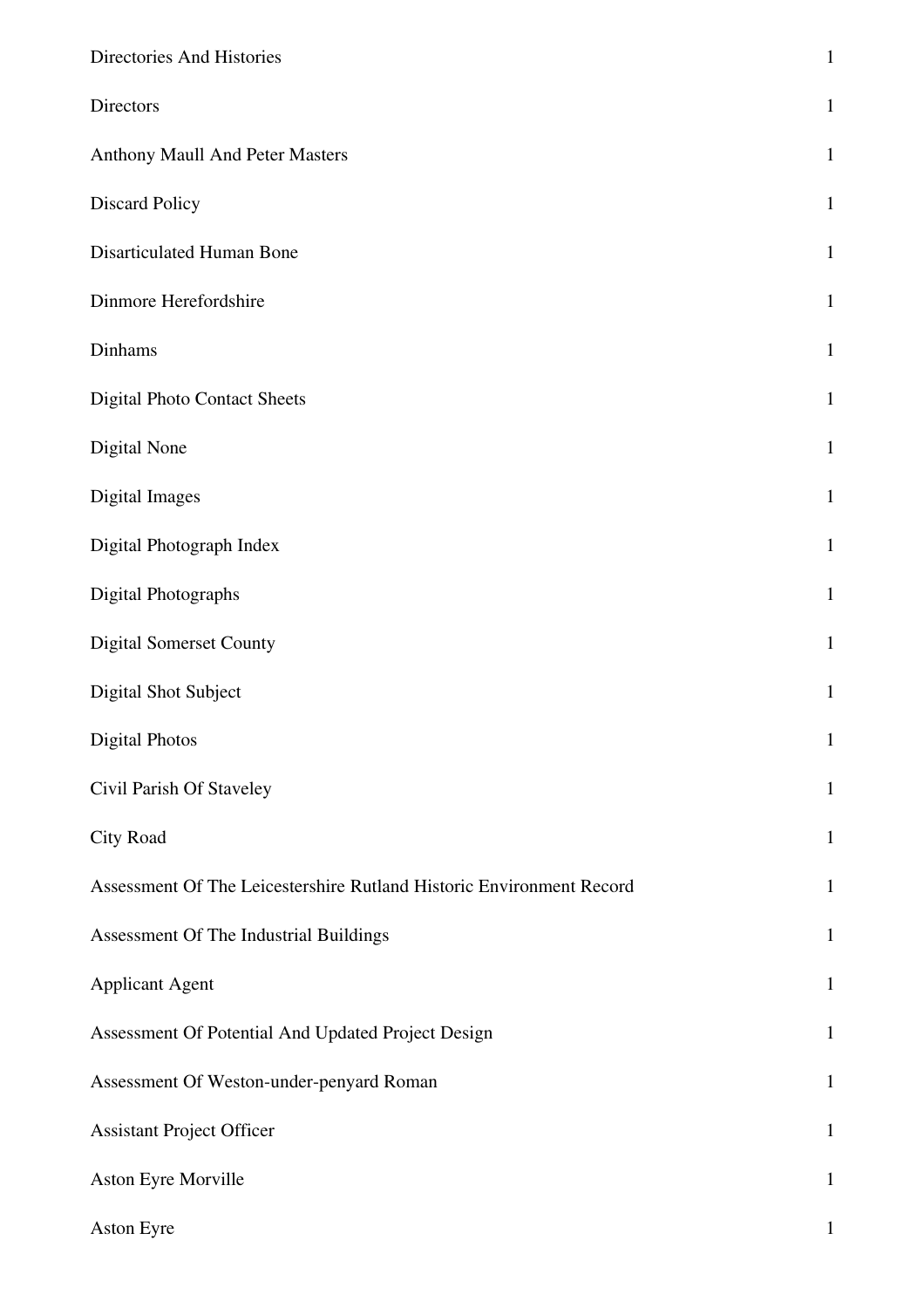| Association Of Biological Anthropology And | $\mathbf{1}$ |
|--------------------------------------------|--------------|
| <b>Assessment Of Mollusc Remains</b>       | $\mathbf{1}$ |
| <b>Assessment Of Interest</b>              | $\mathbf{1}$ |
| <b>Assessment And Conclusions</b>          | $\mathbf{1}$ |
| Application                                | $\mathbf{1}$ |
| <b>Assemblage Composition</b>              | $\mathbf{1}$ |
| <b>Ashted Pumping Station</b>              | $\mathbf{1}$ |
| <b>Assessment And Potential</b>            | $\mathbf{1}$ |
| <b>Assessment Of Aims</b>                  | $\mathbf{1}$ |
| Assessment Of Importance                   | $\mathbf{1}$ |
| <b>Assessment Of Historic Documents</b>    | $\mathbf{1}$ |
| <b>Assessment Of Botanical Remains</b>     | $\mathbf{1}$ |
| Aston University                           | $\mathbf{1}$ |
| <b>Atlantic Quay</b>                       | $1\,$        |
| <b>Background And Location</b>             | $\mathbf{1}$ |
| Background (figure)                        | $\mathbf{1}$ |
| Appenndix Ii                               | $\mathbf{1}$ |
| <b>Backf Of Modern</b>                     | $\mathbf{1}$ |
| <b>Background And Objectives</b>           | $\mathbf{1}$ |
| <b>Background Reading</b>                  | $\mathbf{1}$ |
| <b>Bailey Street</b>                       | $\mathbf{1}$ |
| <b>Bags Of Finds</b>                       | $\mathbf{1}$ |
| <b>Baesment</b>                            | $\mathbf{1}$ |
| <b>Back Wall</b>                           | $\mathbf{1}$ |
| <b>Back Lane And Meadow Street</b>         | $\mathbf{1}$ |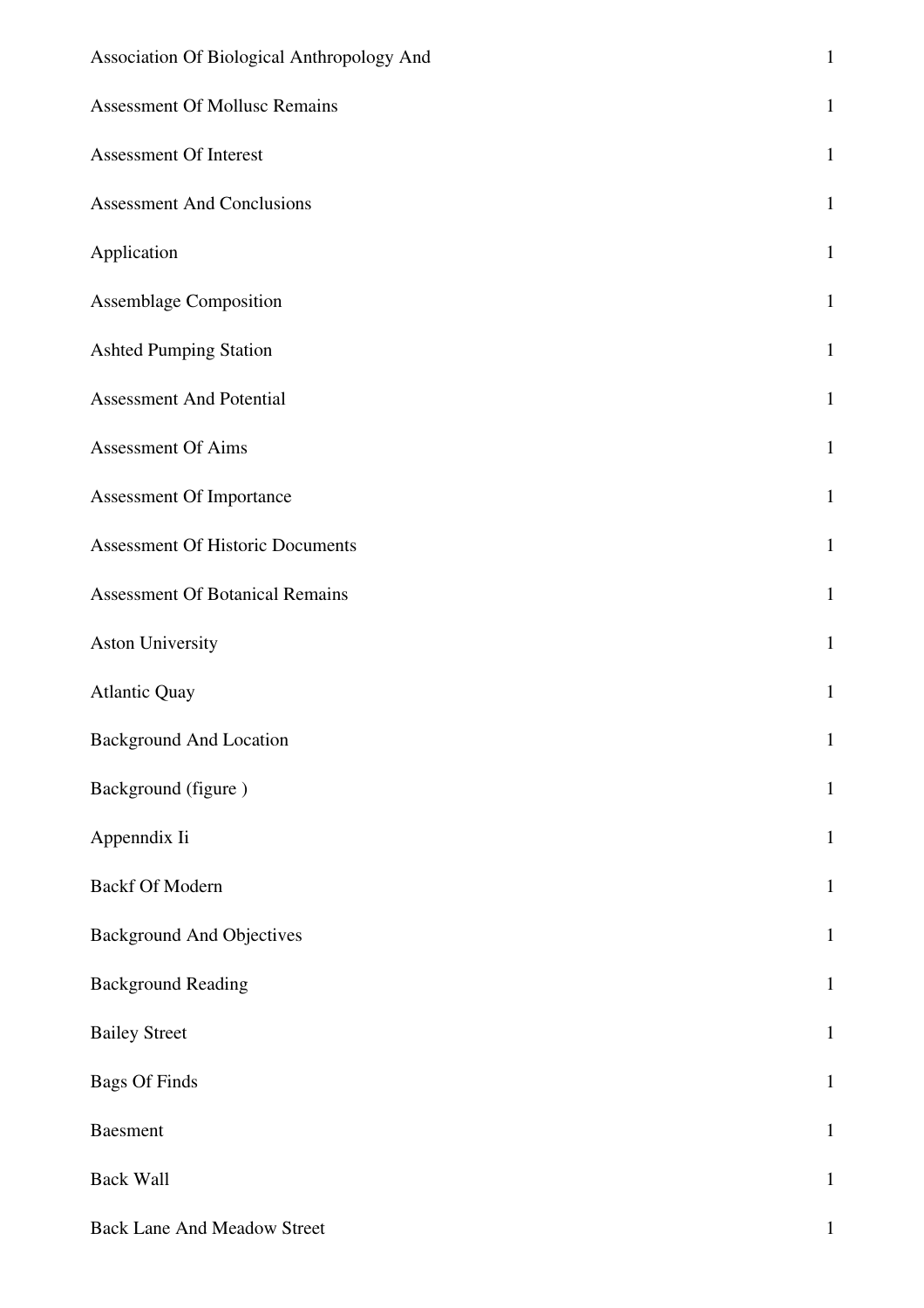| <b>Audrey Paterson</b>                   | $\mathbf 1$  |
|------------------------------------------|--------------|
| Auction Plan,                            | $\mathbf{1}$ |
| Aucissa Series                           | $1\,$        |
| Auchtertyre                              | $\mathbf 1$  |
| August                                   | $\mathbf{1}$ |
| <b>Augustus Close</b>                    | $\mathbf 1$  |
| <b>Authors Richard Greene</b>            | $\mathbf 1$  |
| Authors                                  | $\mathbf{1}$ |
| <b>Authority Milton Keynes</b>           | $\mathbf{1}$ |
| <b>Application Site</b>                  | $\mathbf{1}$ |
| Ashbed                                   | $\mathbf 1$  |
| Areas Of Archaeological Potential        | $\,1\,$      |
| Areas Of Archaeological Importance       | $\mathbf 1$  |
| Areas B C (hunterfield Road Development) | $\mathbf{1}$ |
| Areas And                                | $\,1\,$      |
| Areas Of Archaeological Significance     | $\mathbf{1}$ |
| Areas Of Proposed Development            | $\mathbf 1$  |
| Argyle Terrace                           | $\mathbf 1$  |
| Areas To The South Of Bank / Terrace     | $\mathbf{1}$ |
| Areas Of Significance And Sensitivity    | $\mathbf 1$  |
| Area Summary                             | $\mathbf{1}$ |
| Area Of Watching Brief                   | $\mathbf{1}$ |
| Area Of Archaeological                   | $\mathbf 1$  |
| Area Object Quantity Date                | $\mathbf{1}$ |
| Area F (figure)                          |              |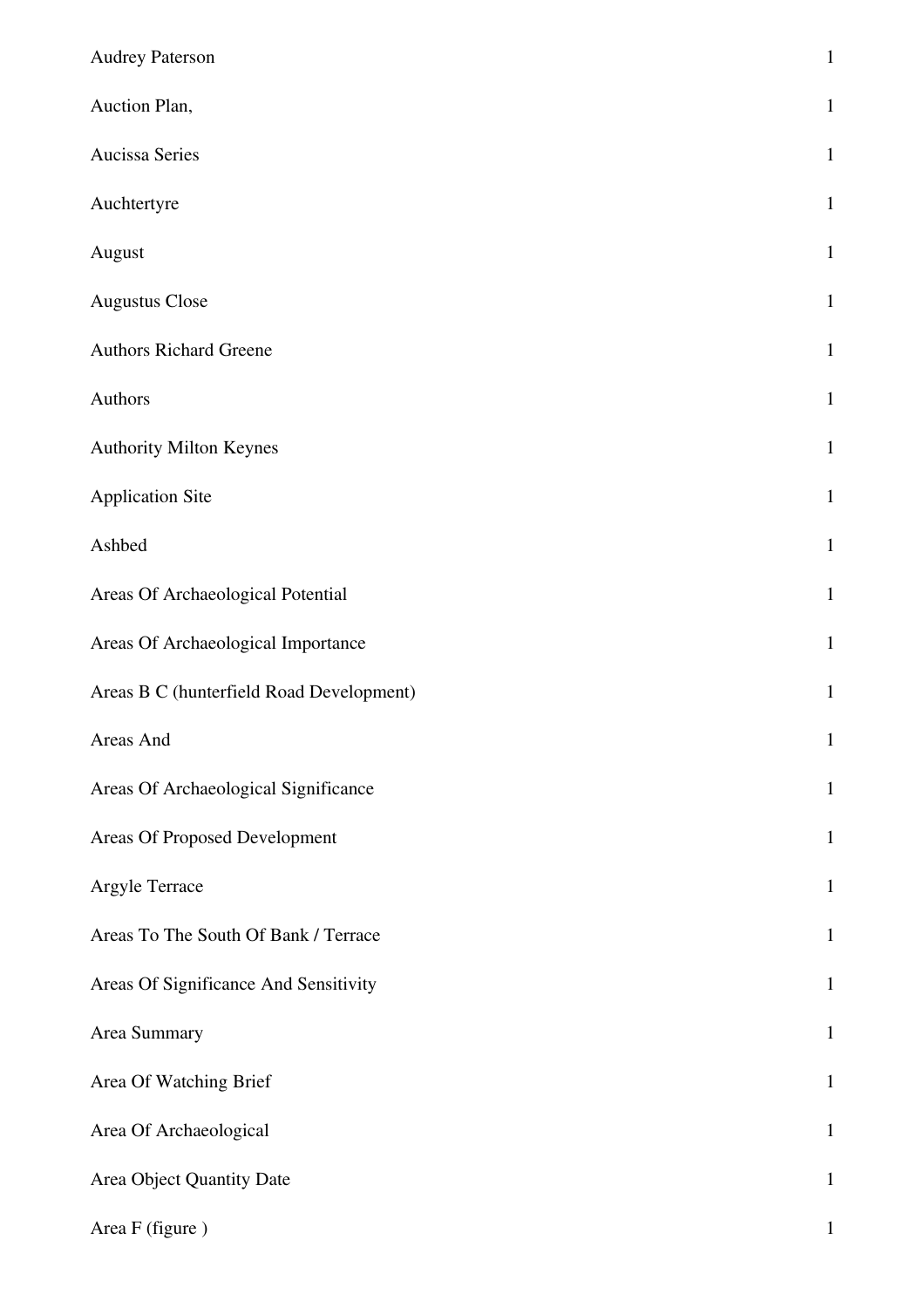| Area F                                                    | $\mathbf{1}$ |
|-----------------------------------------------------------|--------------|
| Area Of Proposed Archaeological Monitoring                | $\mathbf{1}$ |
| Area Of Proposed Brick Paving                             | $\mathbf{1}$ |
| Area Of Survey                                            | $\mathbf{1}$ |
| Area Of Proposed Sand School                              | $\mathbf{1}$ |
| Area Of Proposed Development (maber Associates) (scale :) | $\mathbf{1}$ |
| Argyll                                                    | $\mathbf{1}$ |
| Armstrong, Ingledew, Fenison Tomb W Pr                    | $\mathbf{1}$ |
| Artefacts Register                                        | $\mathbf{1}$ |
| Artefacts Recovered From Trial Excavation                 | $\mathbf{1}$ |
| Artefacts And Environmental Remains                       | $\mathbf{1}$ |
| <b>Artefacts And Ecofacts</b>                             | $\mathbf{1}$ |
| Artefactual                                               | $\mathbf{1}$ |
| Artefactual And Environmental Evidence                    | $\mathbf{1}$ |
| <b>Articulated Burials</b>                                | $\mathbf{1}$ |
| Articles                                                  | $\mathbf{1}$ |
| Artefactual Summary                                       | $\mathbf{1}$ |
| <b>Artefact Summary</b>                                   | $\mathbf{1}$ |
| <b>Artefact Recovery</b>                                  | $\mathbf{1}$ |
| Arrowhead                                                 | $\mathbf{1}$ |
| Arrangement Of The Building                               | $\mathbf{1}$ |
| <b>Arnold White Estates</b>                               | $\mathbf{1}$ |
| Artefact And Ecofact Processing And Analysis              | $\mathbf{1}$ |
| Artefact And Ecofact Recovery Policies                    | $\mathbf{1}$ |
| <b>Artefact Listings</b>                                  | $\mathbf{1}$ |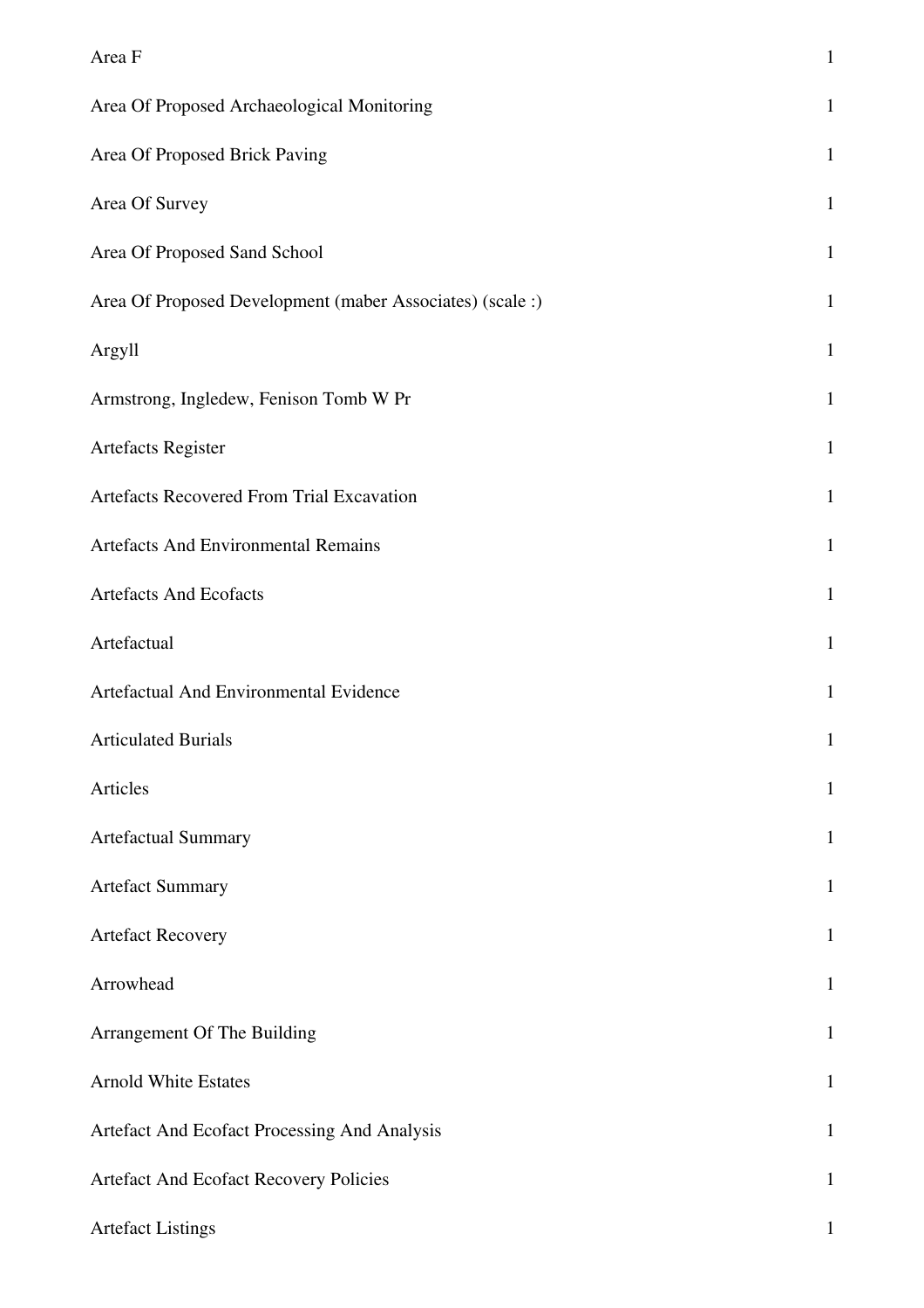| Artefact Collected Recorded                                              | $\mathbf{1}$ |
|--------------------------------------------------------------------------|--------------|
| <b>Artefact Assemblages</b>                                              | $\mathbf{1}$ |
| Bailey, Richard N, Cambridge, Eric, And Briggs, Dennis H, , Dowsing And  | $\mathbf{1}$ |
| <b>Baked Clay</b>                                                        | $\mathbf{1}$ |
| Appendixes                                                               | $\mathbf{1}$ |
| Bibliographic                                                            | $\mathbf{1}$ |
| Beverley                                                                 | $\mathbf{1}$ |
| Bevan H Bank / The                                                       | $\mathbf{1}$ |
| Bibliography/references                                                  | $\mathbf{1}$ |
| Bibliography:                                                            | $\mathbf{1}$ |
| <b>Bilston Urban</b>                                                     | $\mathbf{1}$ |
| Biliography                                                              | $\mathbf{1}$ |
| Appendix: Site Summary                                                   | $\mathbf{1}$ |
| Between September And December Archaeological Services And Consultancy   | $\mathbf{1}$ |
| Between November And August, North Pennines Archaeology Ltd,             | $\mathbf{1}$ |
| <b>Bethrose Developments</b>                                             | $\mathbf 1$  |
| Berwick-upon-tweed Defences                                              | $\mathbf{1}$ |
| Bernardus Bernard Joannes John                                           | $\mathbf{1}$ |
| Benton Street, Hadleigh                                                  | $\mathbf{1}$ |
| Between August And April Archaeological Services And Consultancy Ltd     | $\mathbf{1}$ |
| Between December And April Archaeological Services And Consultancy       | $\mathbf{1}$ |
| Between July And September Archaeological Services Consultancy Ltd (asc) | $\mathbf{1}$ |
| Between July And September Archaeological Services And Consultancy Ltd   | $\mathbf{1}$ |
| Between December And January Archaeological Services And Consultancy     | $\mathbf{1}$ |
| <b>Biological Information</b>                                            | $\mathbf{1}$ |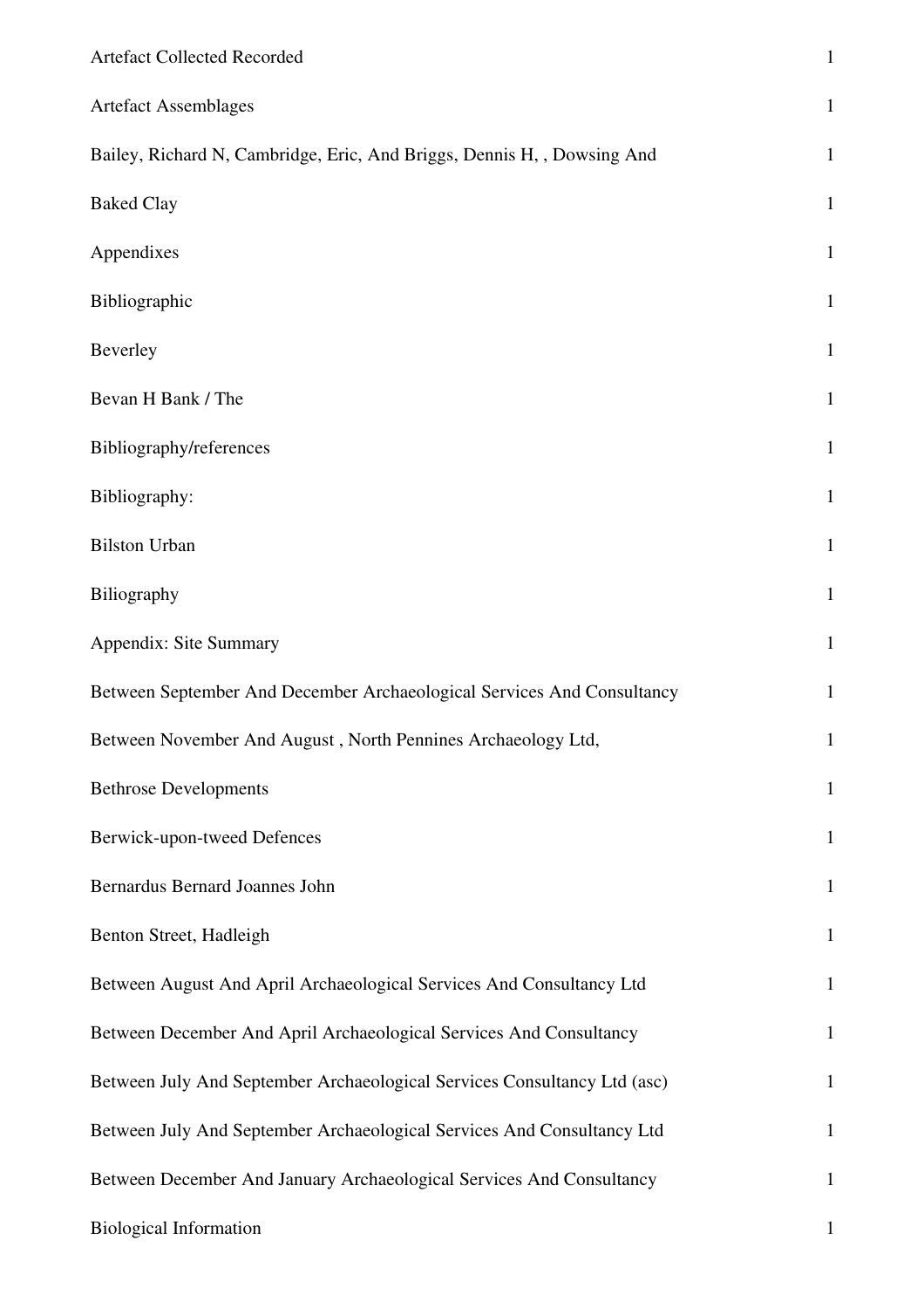| Bioturbation                                           | $\mathbf{1}$ |
|--------------------------------------------------------|--------------|
| <b>Blackwood And Sons</b>                              | $\mathbf{1}$ |
| <b>Blackcleugh Bastle Survey</b>                       | $\mathbf{1}$ |
| <b>Black Rock Section</b>                              | $\mathbf{1}$ |
| <b>Black Burnished</b>                                 | $\mathbf{1}$ |
| Blade                                                  | $\mathbf{1}$ |
| <b>Blades</b>                                          | $\mathbf{1}$ |
| <b>Blast Walls</b>                                     | $\mathbf{1}$ |
| <b>Blaise Vyner</b>                                    | $\mathbf{1}$ |
| Blairhall                                              | $\mathbf{1}$ |
| <b>Black Beck Hall</b>                                 | $\mathbf{1}$ |
| <b>Bishop Norton</b>                                   | $\mathbf{1}$ |
| Appendix: Proposed Garage At The Elms, Castle Terrace, | $\mathbf{1}$ |
| Birmingham Archaeo-environmental                       | $\mathbf{1}$ |
| <b>Birds</b>                                           | $\mathbf{1}$ |
| Bipolar                                                | $\mathbf{1}$ |
| Appendix: Dudley Mbc Brief                             | $\mathbf{1}$ |
| Birmingham City Council Monument List Report           | $\mathbf{1}$ |
| <b>Bishop Auckland</b>                                 | $\mathbf{1}$ |
| Birmingham University Field Archaeology Unit           | $\mathbf{1}$ |
| Birmingham Independent Report                          | $\mathbf{1}$ |
| Benches                                                | $\mathbf{1}$ |
| Below-ground Archaeology                               | $\mathbf{1}$ |
| <b>Base Interpretation</b>                             | $\mathbf{1}$ |
| Bartholomew                                            | $\mathbf{1}$ |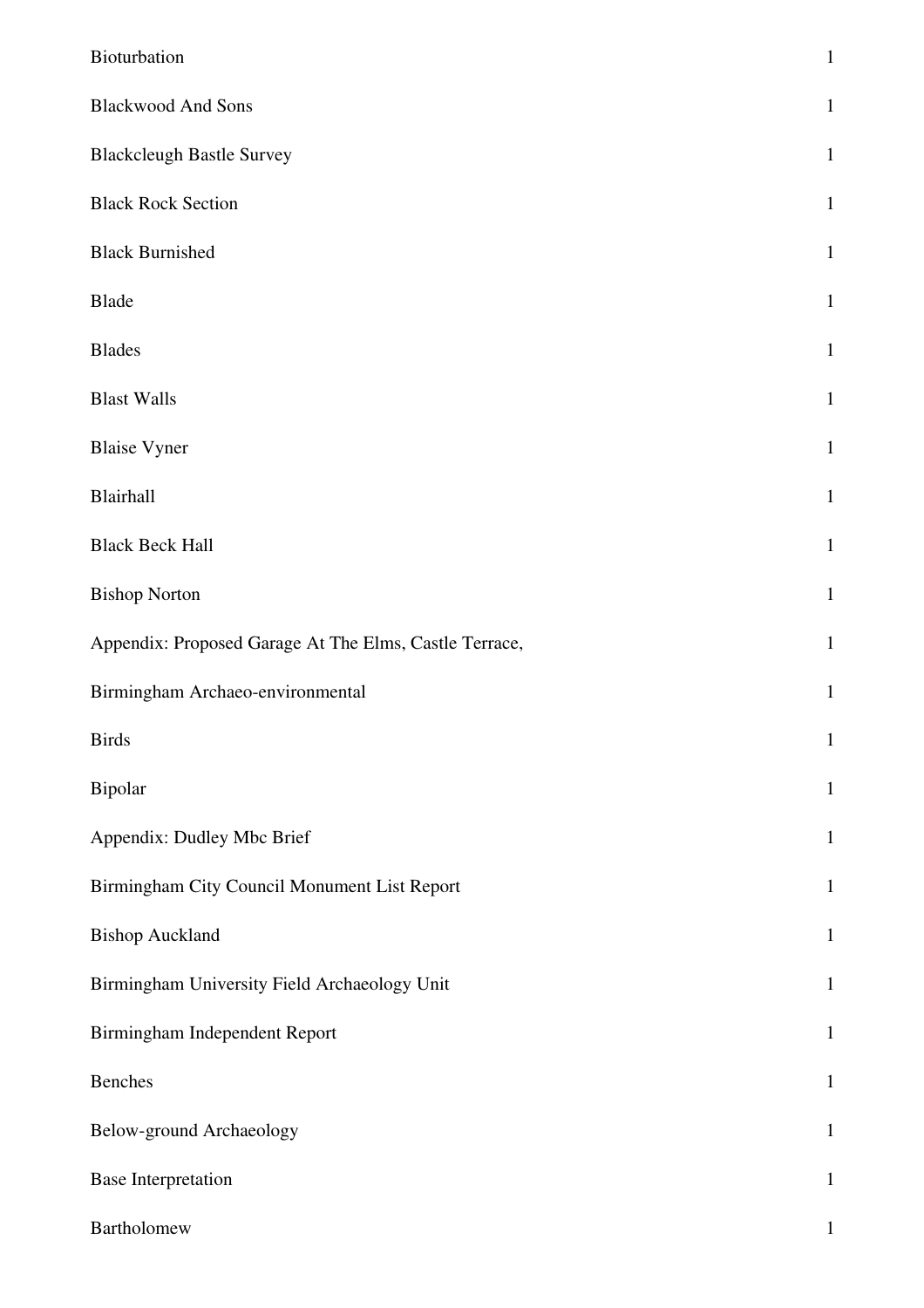| <b>Barrow</b>                                    | $\mathbf{1}$ |
|--------------------------------------------------|--------------|
| <b>Barrie Jenkins</b>                            | $\mathbf{1}$ |
| <b>Base Layer</b>                                | $\mathbf{1}$ |
| <b>Base Pedestal</b>                             | $\mathbf{1}$ |
| <b>Baseline Conditions</b>                       | $\mathbf{1}$ |
| <b>Based Assessment Of Constraints Affecting</b> | $\mathbf{1}$ |
| <b>Based Assessment And Trial Trench</b>         | $\mathbf{1}$ |
| <b>Barrie And Jenkins</b>                        | $\mathbf{1}$ |
| <b>Barracks</b>                                  | $\mathbf{1}$ |
| Balancing Pond Site (fig)                        | $\mathbf{1}$ |
| Balancing Pond (fig)                             | $\mathbf{1}$ |
| <b>Baker Gent</b>                                | $\mathbf{1}$ |
| <b>Baker</b>                                     | $\mathbf{1}$ |
| Ballingdon Chapel, Sudbury, And Chapel Field     | $\mathbf{1}$ |
| <b>Bankside Close</b>                            | $\mathbf{1}$ |
| Barnstaple                                       | $\mathbf{1}$ |
| <b>Barn Conversion Project</b>                   | $\mathbf{1}$ |
| <b>Barker And Associates</b>                     | $\mathbf{1}$ |
| <b>Bases</b>                                     | $\mathbf{1}$ |
| <b>Batemans Barn</b>                             | $\mathbf{1}$ |
| Bedrock                                          | $\mathbf 1$  |
| Bedfordshire Archaeology                         | $\mathbf{1}$ |
| Bedfordshire And Luton Archives                  | $\mathbf 1$  |
| Bedford Borough Council                          | $\mathbf{1}$ |
| Beechcroft                                       | $\mathbf 1$  |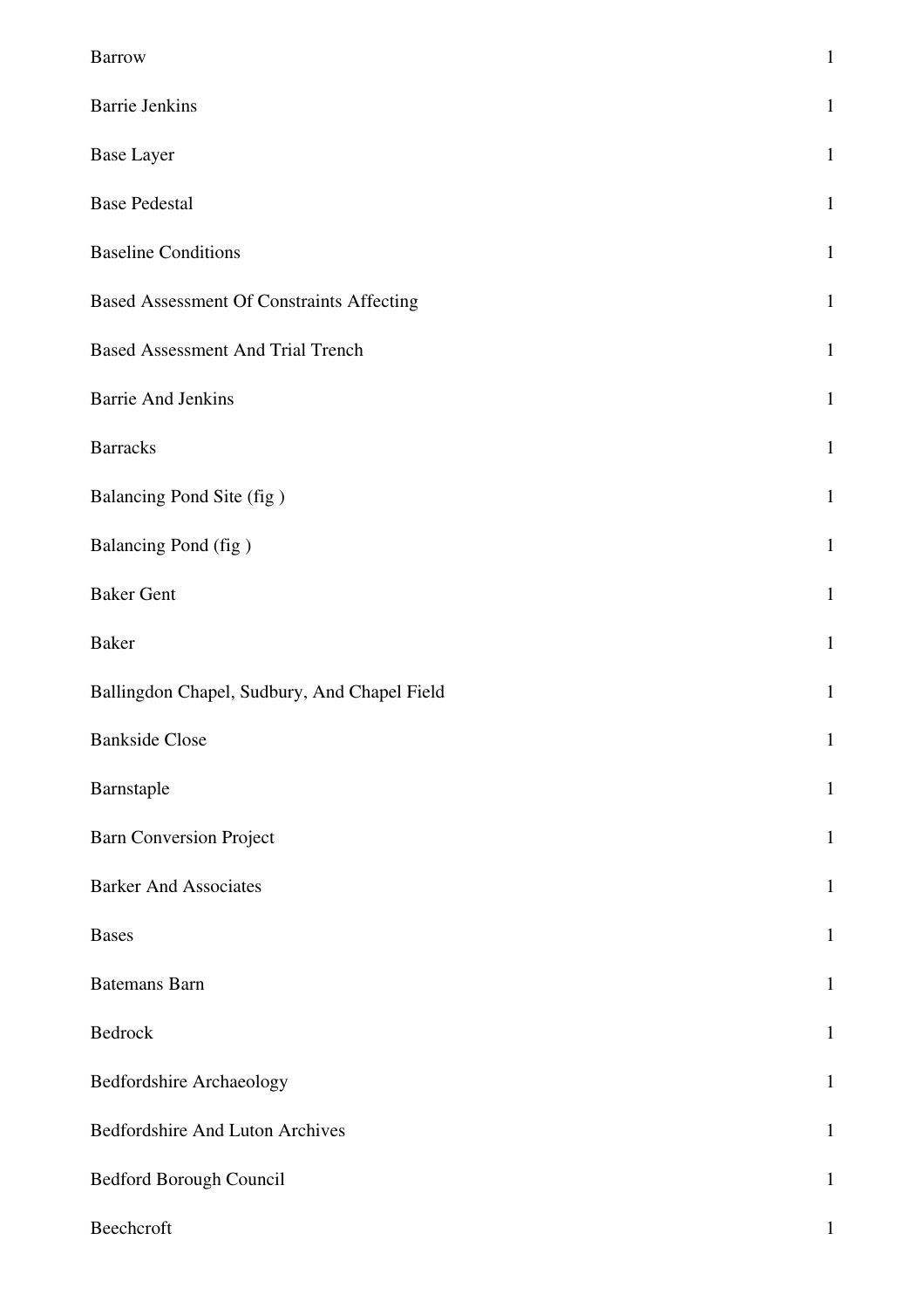| Bell Mould (appendix)                                   | $\mathbf{1}$ |
|---------------------------------------------------------|--------------|
| <b>Below Ground Archaeology</b>                         | $\mathbf{1}$ |
| <b>Belmont Row Glassworks</b>                           | $\mathbf{1}$ |
| <b>Bellway Homes</b>                                    | $\mathbf{1}$ |
| <b>Beauport Park</b>                                    | $\mathbf{1}$ |
| <b>Beaumont Street</b>                                  | $\mathbf{1}$ |
| <b>Bathgate</b>                                         | $\mathbf{1}$ |
| <b>Bath</b>                                             | $\mathbf{1}$ |
| <b>Bates</b>                                            | $\mathbf{1}$ |
| <b>Battle Hill</b>                                      | $\mathbf{1}$ |
| <b>Bayston Road</b>                                     | $\mathbf{1}$ |
| <b>Beam Slot</b>                                        | $\mathbf{1}$ |
| <b>Beaker Pottery</b>                                   | $\mathbf{1}$ |
| <b>Beach Road Local Minor</b>                           | $\mathbf{1}$ |
| Area E (figures E-e)                                    | $\mathbf{1}$ |
| Area D And Area E (figure)                              | $\mathbf{1}$ |
| Archaeological Investigations On The                    | $1\,$        |
| Archaeological Investigations At Stewartby Country Park | $\mathbf{1}$ |
| Archaeological Investigations At                        | $\mathbf{1}$ |
| Archaeological Investigation At                         | $\mathbf{1}$ |
| Archaeological Landscape Survey                         | $\mathbf{1}$ |
| Archaeological Metal Detector Survey                    | $\mathbf{1}$ |
| Archaeolgoical And Historical Background                | $\mathbf{1}$ |
| Archaeological Mitigation                               | $\mathbf{1}$ |
| Archaeologia Aeliana                                    | $\mathbf{1}$ |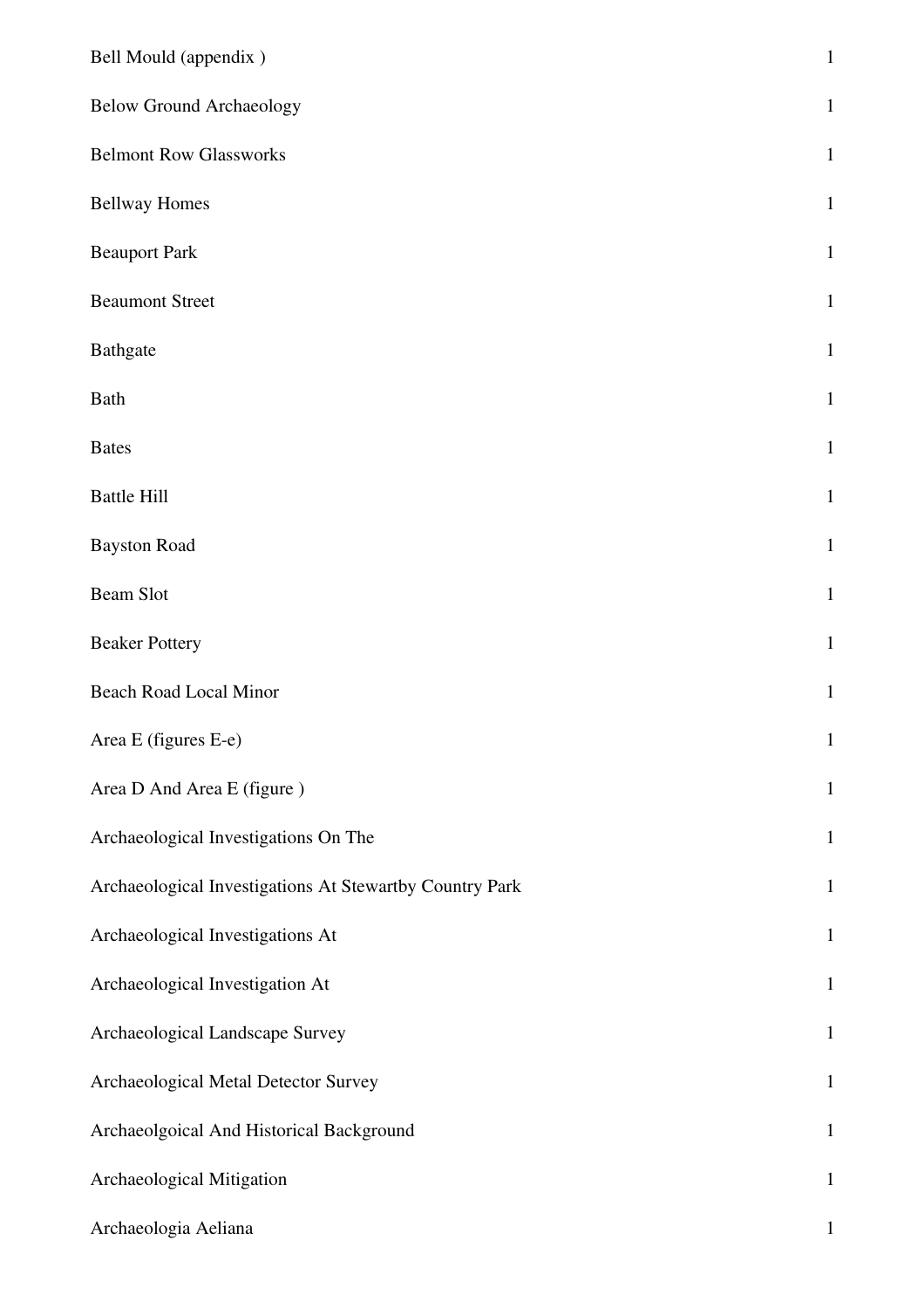| Archaeological Investigation And Recording Of Standing Buildings And Structures | $\mathbf{1}$ |
|---------------------------------------------------------------------------------|--------------|
| Archaeological Investigation                                                    | $\,1\,$      |
| Archaeological Historical                                                       | $\mathbf{1}$ |
| Archaeological Geophysical Survey And Trial Trench Evaluation                   | $\mathbf 1$  |
| Archaeological Geophysical Survey                                               | $1\,$        |
| Archaeological Fieldwork Archaeological Guidance                                | $\mathbf{1}$ |
| Archaeological                                                                  | $\mathbf 1$  |
| Archaeological Historical Overview                                              | $\mathbf{1}$ |
| Archaeological Interpretation Conclusions                                       | $\mathbf{1}$ |
| Archaeological Interest                                                         | $\mathbf 1$  |
| Archaeological Impact Of The Development                                        | $1\,$        |
| Archaeological Monitoring And                                                   | $\mathbf 1$  |
| Archaeo                                                                         | $\,1\,$      |
| Archaeological Report                                                           | $\mathbf{1}$ |
| Archaeological Recording At                                                     | $\mathbf{1}$ |
| Archaeological Record                                                           | $\mathbf{1}$ |
| Archaeological Proposals And Background                                         | $\mathbf{1}$ |
| <b>Archaeological Research Questions</b>                                        | $\mathbf{1}$ |
| Archaeological Response                                                         | $\mathbf{1}$ |
| Archaeological Services And Consultancy                                         | $\mathbf{1}$ |
| Archaeological Sciences And Environmental Sampling                              | $\mathbf{1}$ |
| Archaeological Scheme Of Investigation                                          | $\mathbf{1}$ |
| Archaeological Proposals                                                        | $\mathbf{1}$ |
| Archaeological Potential Of The Pipeline                                        | $\mathbf{1}$ |
| Archaeological Monitoring Recording Of Grave Clearance                          | $\mathbf{1}$ |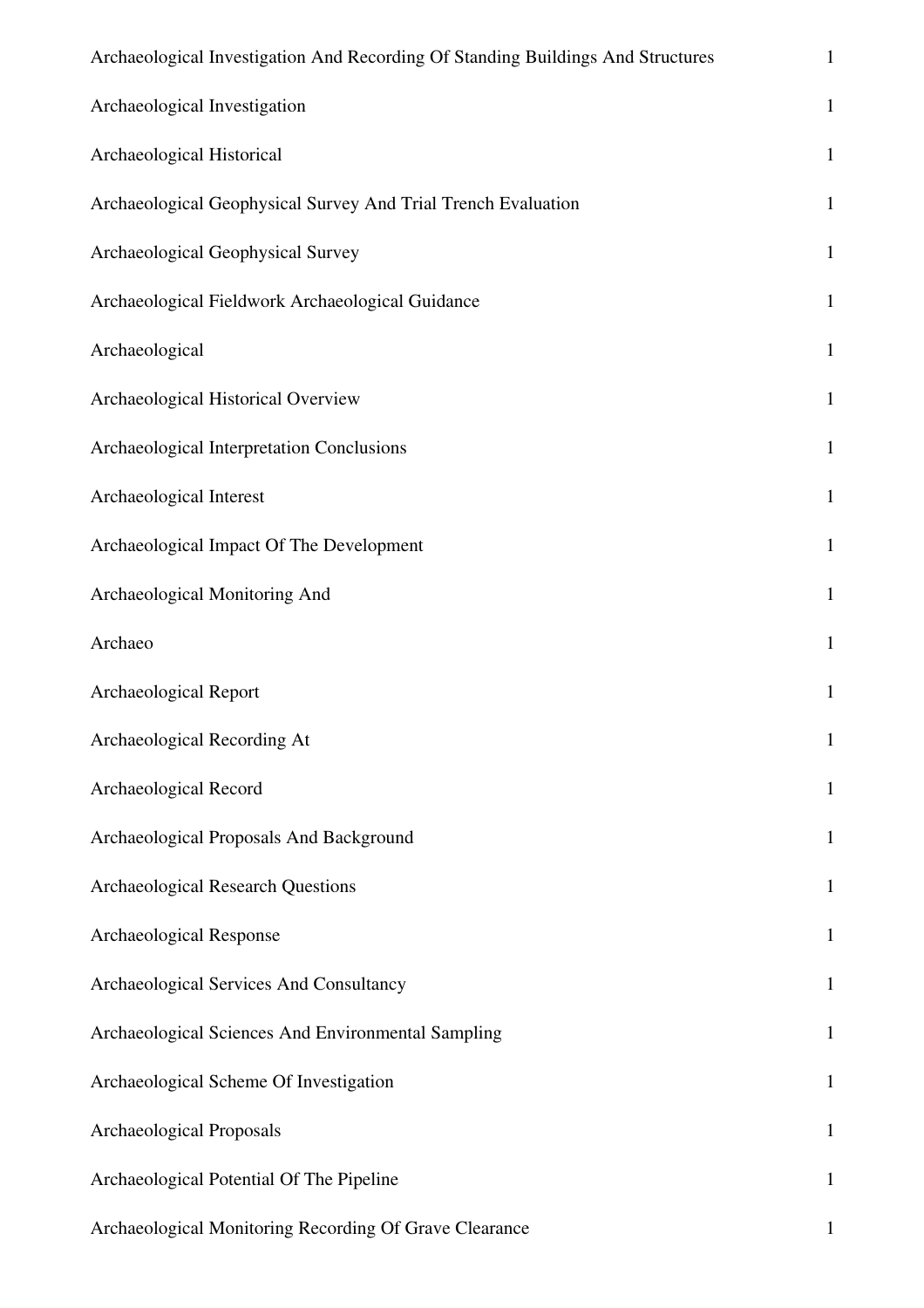| Archaeological Monitoring Of                                      | $\mathbf{1}$ |
|-------------------------------------------------------------------|--------------|
| Archaeological Monitoring Excavation Report                       | $\mathbf{1}$ |
| Archaeological Monitoring And Excavation Report                   | $\mathbf{1}$ |
| <b>Arable None</b>                                                | $\mathbf{1}$ |
| Arable                                                            | $\mathbf{1}$ |
| Archaeological Potential And Conclusions                          | $\mathbf{1}$ |
| Archaeological Officers                                           | $\mathbf{1}$ |
| Archaeological Observation Of Amphibian Fence                     | $\mathbf{1}$ |
| Archaeological Field Unit Cambridge County                        | $\mathbf{1}$ |
| Archaeological Field Monitoring Sheets                            | $\mathbf{1}$ |
| Archaeological Desk-based Assessment Northamptonshire Archaeology | $\mathbf{1}$ |
| Archaeological Desk-based Assessment And Targeted                 | $\mathbf{1}$ |
| Archaeological Desk-based Assessment And Field Evaluation         | $\mathbf{1}$ |
| Archaeological Desk Based Assessment And Field                    | $\mathbf{1}$ |
| Archaeological Deskbased Assessment                               | $\mathbf{1}$ |
| Archaeological DeskA, Abased Assessment                           | $\mathbf{1}$ |
| Archaeological Evaluation And Excavation                          | $\mathbf{1}$ |
| Archaeological Evaluation And                                     | $\mathbf{1}$ |
| Archaeological And Historical Background,                         | $\mathbf{1}$ |
| Archaeological Data                                               | $\mathbf{1}$ |
| Archaeological Context Inventory                                  | $\mathbf{1}$ |
| Archaeological Assessment Of Weobley                              | $\mathbf{1}$ |
| Archaeological Assessment And Evaluation                          | $\mathbf{1}$ |
| Archaeological Archive                                            | $\mathbf{1}$ |
| Archaeological And Natural Features From Aerial Photographs       | $\mathbf{1}$ |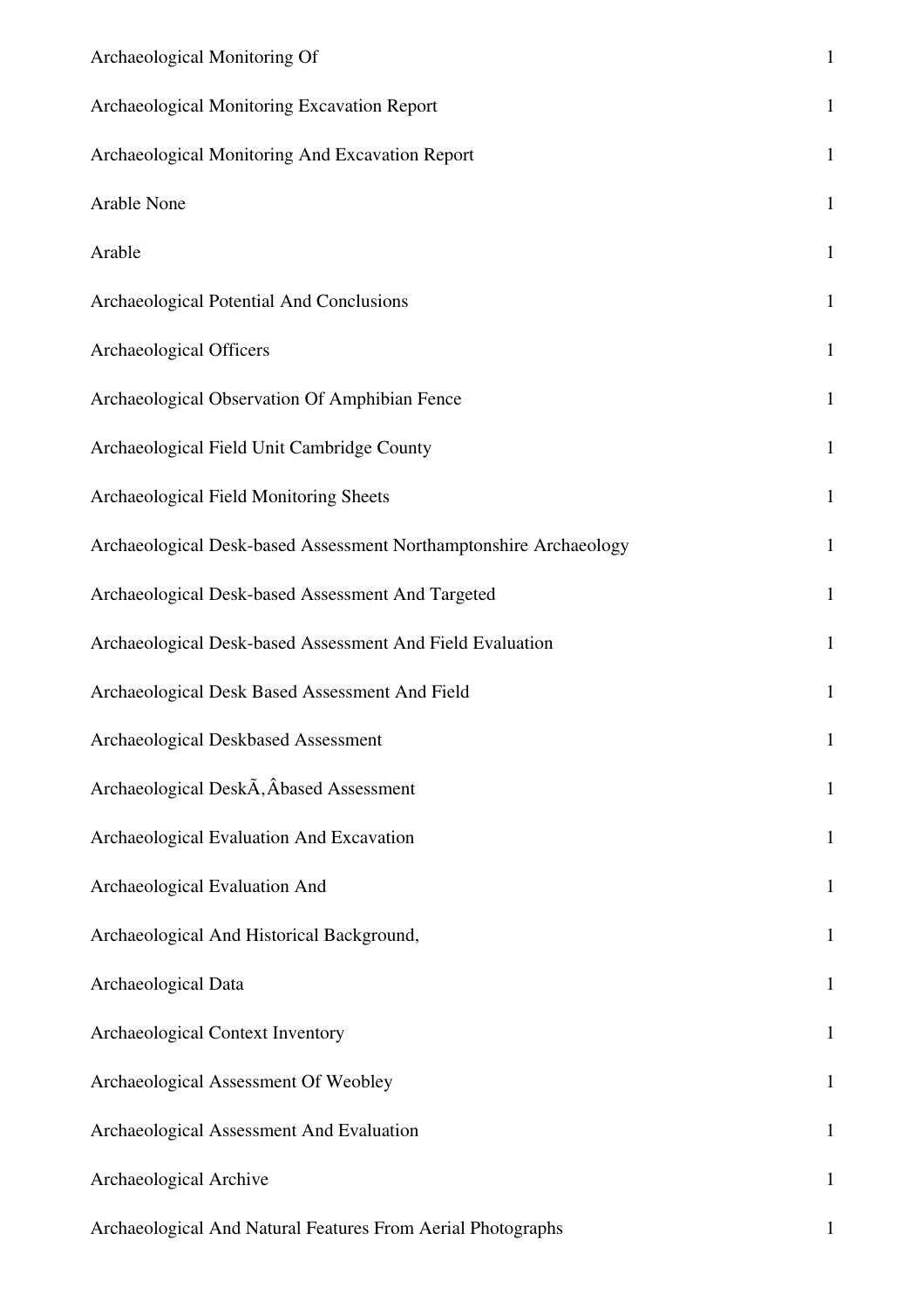| Archaeological Background (meek, )                      | $\mathbf 1$  |
|---------------------------------------------------------|--------------|
| Archaeological Background And Archaeological Potential  | $\mathbf 1$  |
| <b>Archaeological Collections</b>                       | $\mathbf{1}$ |
| Archaeological Baseline                                 | $\mathbf{1}$ |
| Archaeological Background And Results Of                | $1\,$        |
| Archaeological Evaluation And Monitoring                | $1\,$        |
| Archaeological Evaluation And Recording Of              | $\mathbf{1}$ |
| Archaeological Features Central Co-ordinates            | $\mathbf{1}$ |
| Archaeological Features (figs And)                      | $\mathbf 1$  |
| Archaeological And Historic Building Recording          | $\mathbf{1}$ |
| Archaeological And Historic Landscape Survey            | $\mathbf 1$  |
| Archaeological Features Outside The Core Area           | $\mathbf{1}$ |
| <b>Archaeological Features Present</b>                  | $\mathbf{1}$ |
| Archaeological Field Monitoring Record                  | $\mathbf{1}$ |
| Archaeological And Geological Background                | $\mathbf{1}$ |
| Archaeological Features Within The Core Area            | $\mathbf{1}$ |
| Archaeological Excavation At                            | $\mathbf{1}$ |
| <b>Archaeological Evauation Report</b>                  | $\mathbf{1}$ |
| Archaeological Evaluation Of Land At                    | $\mathbf{1}$ |
| Archaeological Evaluation By Trial-trenching            | $\mathbf{1}$ |
| Archaeological Evaluation Brief                         | $\mathbf{1}$ |
| Archaeological Evaluation Phase Ii                      | $\mathbf{1}$ |
| Archaeological And Historical Background (from Marsden) | $\mathbf{1}$ |
| Archaeological Evaluation-Results                       | $\mathbf{1}$ |
| Archaeological Evaluation Trenches                      |              |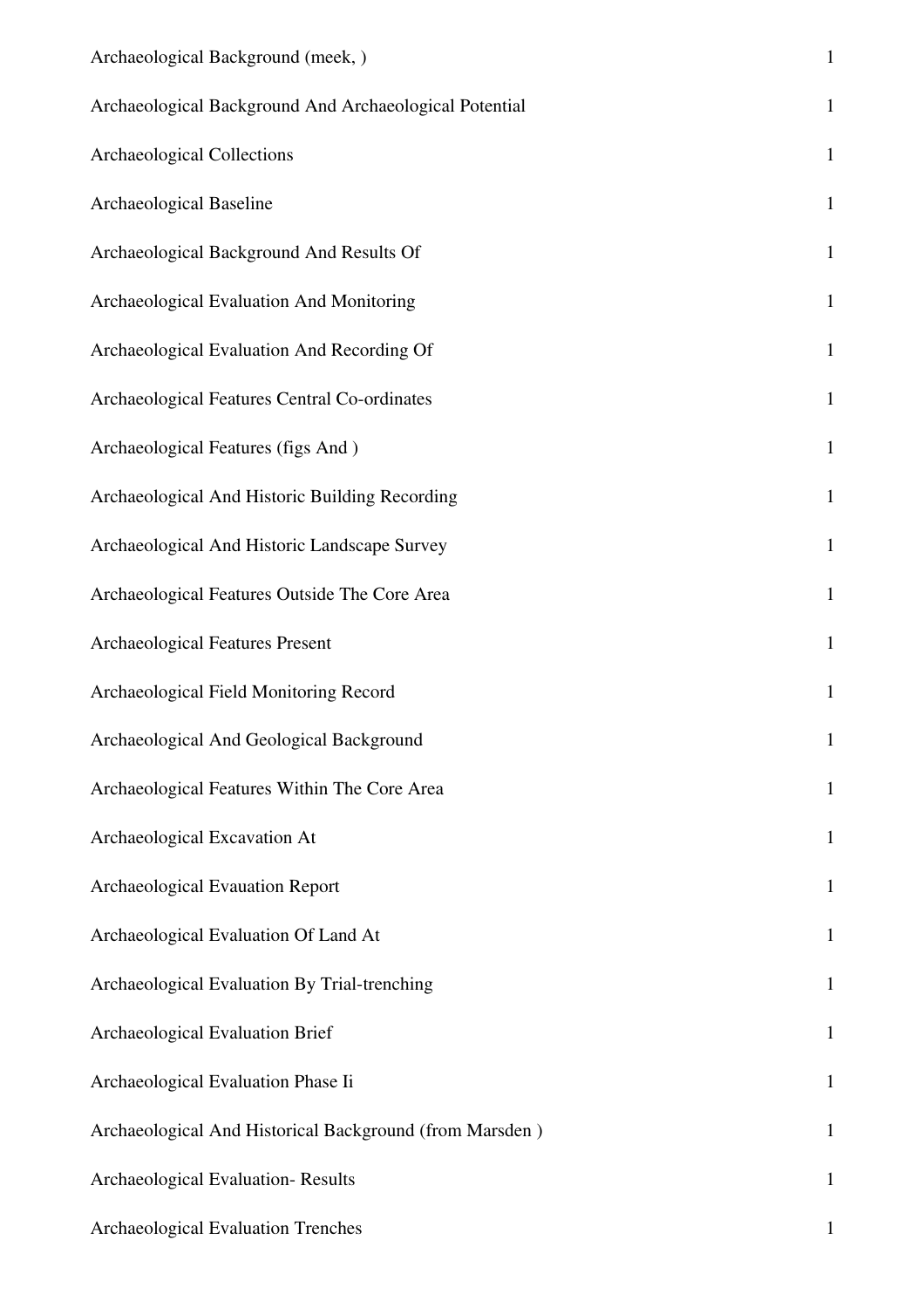| Archaeological Evaluation Results           | $\mathbf 1$  |
|---------------------------------------------|--------------|
| Archaeological Services Consultancy Limited | $\mathbf 1$  |
| Archaeological Significance                 | $\mathbf{1}$ |
| Apportionment                               | $\mathbf{1}$ |
| Archive Index                               | $\,1\,$      |
| Archive Diagrams                            | $\mathbf{1}$ |
| <b>Archive Depostion</b>                    | $\mathbf{1}$ |
| Archive Preparation And Deposition          | $\,1\,$      |
| <b>Archive Section</b>                      | $\mathbf{1}$ |
| Area (figs And)                             | $\mathbf{1}$ |
| Ardleigh                                    | $\mathbf{1}$ |
| Archiving                                   | $\mathbf{1}$ |
| <b>Archive Contents</b>                     | $\mathbf{1}$ |
| <b>Archive Codes</b>                        | $\mathbf{1}$ |
| Architectural Historian                     | $\mathbf{1}$ |
| Architectural Fragment Medieval             | $\mathbf{1}$ |
| Architectural Description                   | $\mathbf{1}$ |
| Architectural Bibliography                  | $\mathbf{1}$ |
| Architecture                                | $\mathbf{1}$ |
| <b>Archival Sources</b>                     | $\mathbf{1}$ |
| Archive And Finds Deposition                | $\mathbf{1}$ |
| <b>Archive And Finds</b>                    | $\mathbf{1}$ |
| Appraisal                                   | $\mathbf{1}$ |
| Area (figs,)                                | $\mathbf{1}$ |
| Area:                                       | $\mathbf{1}$ |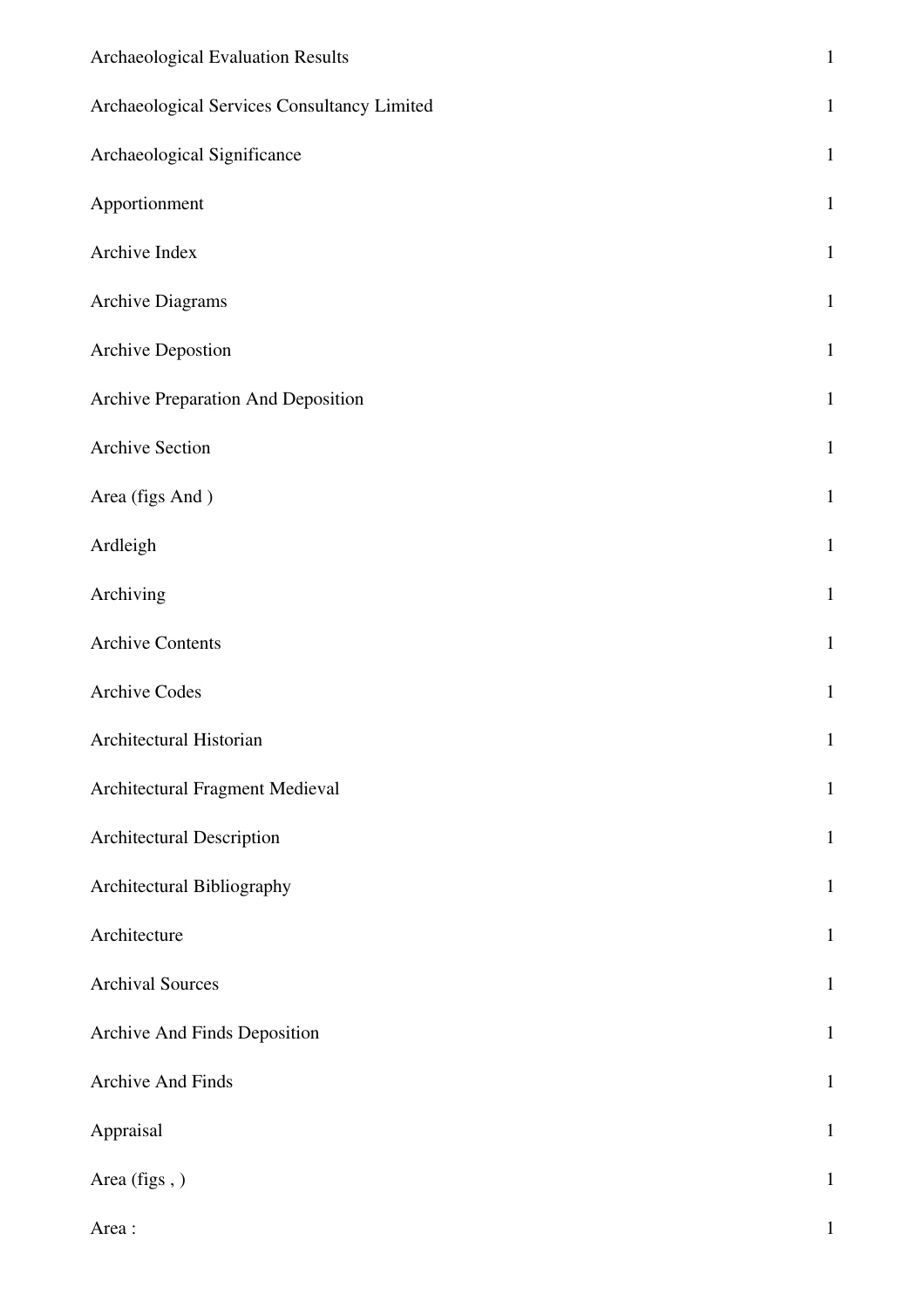| Area C $\tilde{A}$ , $\hat{A}$ Newt Pond       | $\mathbf 1$  |
|------------------------------------------------|--------------|
| Area C (trenches -)                            | $\mathbf{1}$ |
| Area C (figures C-c)                           | $\,1\,$      |
| Area C (figure)                                | $\,1\,$      |
| Area C: Main Street                            | $\,1\,$      |
| Area C: The Foundation Trench                  | $\,1\,$      |
| Area D (pn)                                    | $\mathbf 1$  |
| Area D (figures D-d)                           | $\,1\,$      |
| Area D (fig)                                   | $\mathbf 1$  |
| Area Background                                | $\mathbf{1}$ |
| Area B: Thornh Road                            | $\mathbf 1$  |
| Area A (trenches -)                            | $\mathbf{1}$ |
| Area A (hunterfield Road Development)          | $\mathbf 1$  |
| Area A (figure)                                | $\mathbf{1}$ |
| Area A (figs And)                              | $\mathbf{1}$ |
| Area B (figs And)                              | $\mathbf{1}$ |
| Area B (figure)                                | $\mathbf 1$  |
| Area B $\tilde{A}$ , $\hat{A}$ Drainage Trench | $\mathbf 1$  |
| Area B (trenches -)                            | $\mathbf{1}$ |
| Area B (figures B-b)                           | $\,1\,$      |
| Architectural And Archaeological Society       | $\,1\,$      |
| <b>Architects Plans</b>                        | $\mathbf 1$  |
| Archaeological Watching Brief And Excavation   | $\mathbf 1$  |
| Approximate Projection Of Earthwork            | $\mathbf{1}$ |
| Archaeological Watching                        | $\mathbf{1}$ |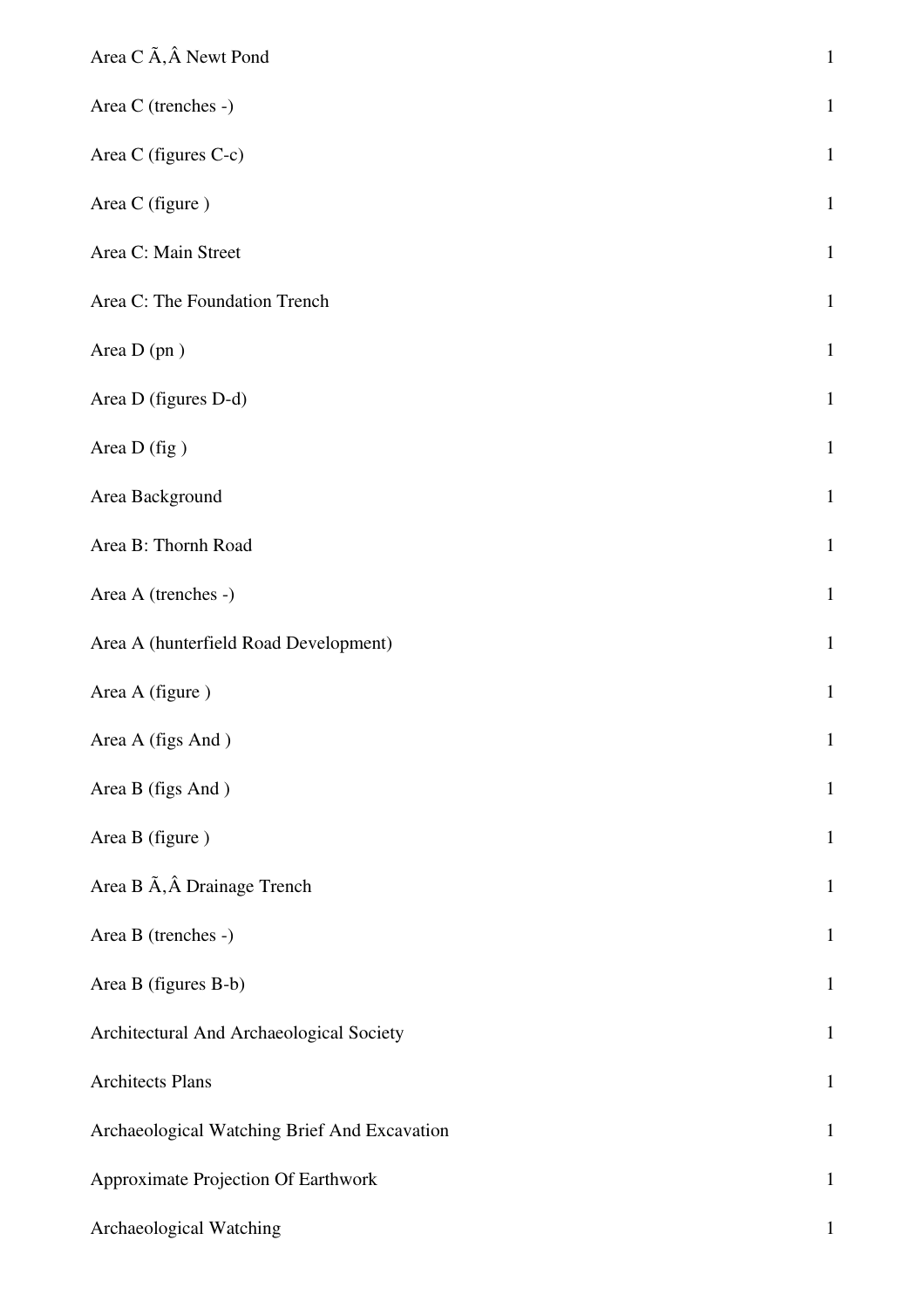| Archaeological Watchinbg Brief                                | $\,1\,$      |
|---------------------------------------------------------------|--------------|
| Archaeological Watching Brief Of                              | $\mathbf 1$  |
| Archaeological Watching Brief On Land                         | $\mathbf 1$  |
| Archaeological Watching Brief Written Scheme Of Investigation | $\mathbf{1}$ |
| Archaeological Watching Brief Results                         | $\mathbf{1}$ |
| Archaeological Watching Brief On The Compound For The         | $\mathbf{1}$ |
| Archaeological Walkover                                       | $\mathbf{1}$ |
| Archaeological Trial-trenching                                | $\mathbf{1}$ |
| Archaeological Survey Newcastle                               | $\mathbf 1$  |
| Archaeological Surface Collection Survey                      | $\mathbf{1}$ |
| Archaeological Strip And Record Excavation                    | $1\,$        |
| Archaeological Solutions Ltd                                  | $\mathbf{1}$ |
| Archaeological Test Pitting And Architectural                 | $\mathbf{1}$ |
| Archaeological Trenching                                      | $1\,$        |
| Archaeological Trial Trenching At Great Bradfords             | $\mathbf{1}$ |
| Archaeological Trial Trench Evaluation At                     | $\mathbf{1}$ |
| Archaeological Trial Excavation At                            | $\mathbf{1}$ |
| Archaeological Work                                           | $\mathbf{1}$ |
| Archaeological Work - General                                 | $\mathbf{1}$ |
| <b>Archaeology South East</b>                                 | $\mathbf{1}$ |
| Archaeology Section Of Lincolnshire                           | $\mathbf{1}$ |
| Archaeology Planning Countryside Advice                       | $\mathbf{1}$ |
| Archaeology Planning And Countryside Advice                   | $\mathbf{1}$ |
| Appraisal Of The Charred Plant Macrofossils And Other Remains | $\mathbf{1}$ |
| Archaeomagnetic Dating Bibliography                           | 1            |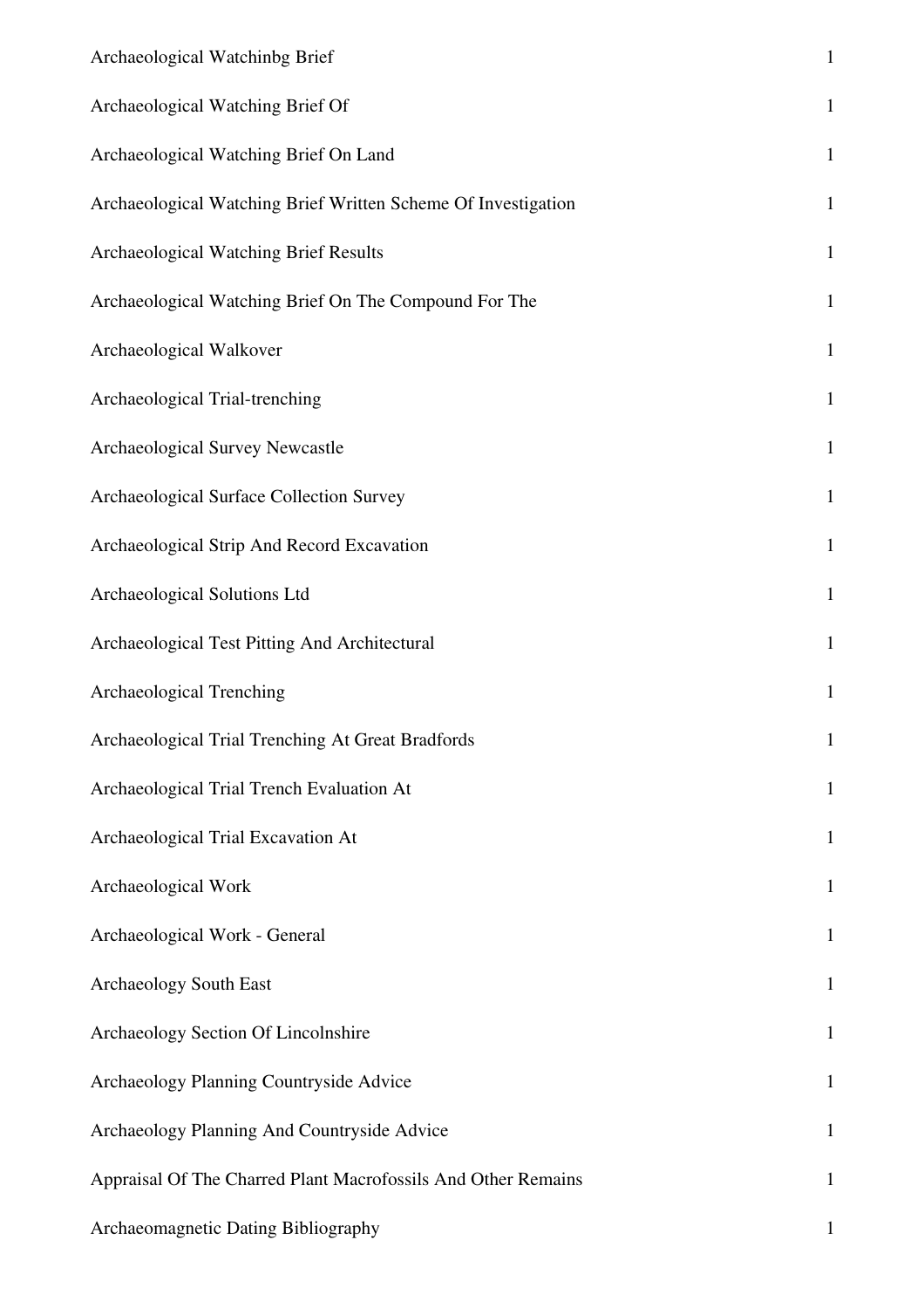| Architect John Glanfield And Partners                                                  | $\mathbf 1$  |
|----------------------------------------------------------------------------------------|--------------|
| Architect Gotch Pearson                                                                | $\mathbf 1$  |
| Archibald                                                                              | $\mathbf{1}$ |
| Archaeology Occasional Paper                                                           | $\mathbf{1}$ |
| Archaeology North                                                                      | $\mathbf 1$  |
| Approximate                                                                            | $\mathbf 1$  |
| Archaeologist Of Leicestershire County                                                 | $\mathbf{1}$ |
| Archaeologist And Richard Clark Senior Planning Archaeologist Of Leicestershire County | $\mathbf 1$  |
| Approval Of The Specification                                                          | $\mathbf{1}$ |
| Archaeology (fig)                                                                      | $\mathbf{1}$ |
| Archaeology Manager                                                                    | $\mathbf 1$  |
| Archaeology Limited                                                                    | $\mathbf{1}$ |
| Archaeology Data Service (ads)                                                         | $\mathbf{1}$ |
| <b>Block B</b>                                                                         | $\,1\,$      |
| <b>Block C</b>                                                                         | $\mathbf{1}$ |
| Castle Acre                                                                            | $\mathbf{1}$ |
| Castle                                                                                 | $\mathbf{1}$ |
| <b>Cartshed And Granary</b>                                                            | $\mathbf 1$  |
| Appendix Ii Wsi                                                                        | $\mathbf{1}$ |
| <b>Castle Court</b>                                                                    | $\mathbf{1}$ |
| Castle Court,                                                                          | $\mathbf{1}$ |
| Castle Hedingham                                                                       | $\mathbf 1$  |
| <b>Castle Grounds</b>                                                                  | $\mathbf 1$  |
| Castle Court, Castle Hill                                                              | $\mathbf{1}$ |
| Cartographic Material                                                                  | 1            |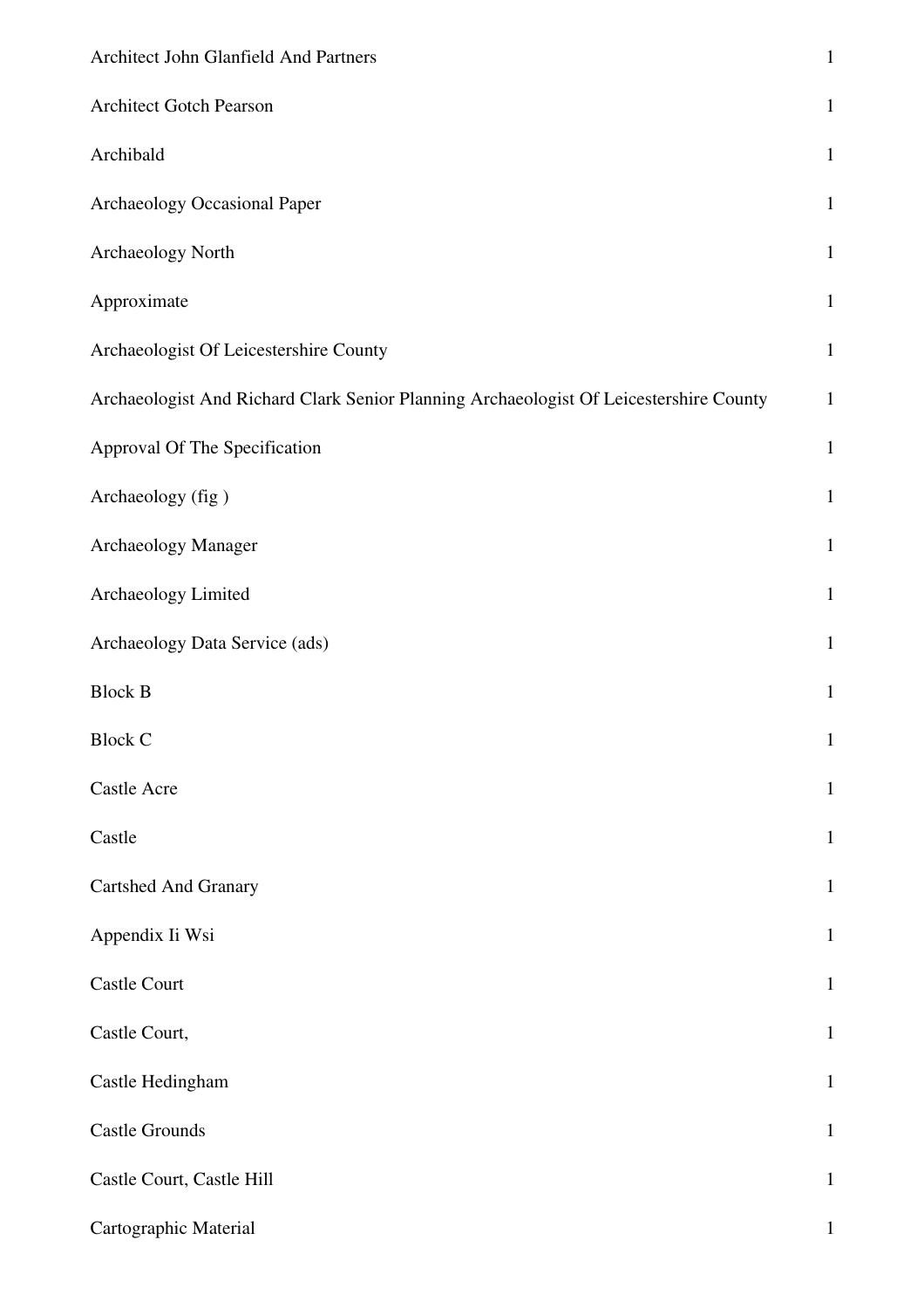| Cartographic Information                     | $\mathbf 1$  |
|----------------------------------------------|--------------|
| Cart Shed                                    | $\mathbf{1}$ |
| Carrow Bridge                                | $\mathbf{1}$ |
| Carpal                                       | $\mathbf{1}$ |
| Carn Fada                                    | $\mathbf{1}$ |
| Cartmel                                      | $\mathbf{1}$ |
| Cartographic And Historic Background         | $\mathbf{1}$ |
| Cartographic History Of The Development Site | $\mathbf{1}$ |
| Cartographic Data                            | $\mathbf{1}$ |
| Cartographic And Pictorial Sources           | $\mathbf{1}$ |
| Castle Herefordshire                         | $\mathbf{1}$ |
| Castle Lane                                  | $\mathbf{1}$ |
| Cause Of Death And Pathological Condition    | $\mathbf{1}$ |
| <b>Cattle Market Street</b>                  | $\mathbf{1}$ |
| <b>Cattle Market</b>                         | $\mathbf{1}$ |
| Cattle Grid                                  | $\mathbf{1}$ |
| Ceiling (plates -)                           | $\mathbf{1}$ |
| Cellar (plate)                               | $\mathbf{1}$ |
| Census                                       | $\mathbf{1}$ |
| Cellar With Brick Backfill                   | $\,1$        |
| <b>Cellar House</b>                          | $\mathbf{1}$ |
| <b>Cattle And Sheep Mandibles</b>            | $\mathbf{1}$ |
| Cattle                                       | $\mathbf{1}$ |
| <b>Catalogue Of Illustrated Sherds</b>       | $\mathbf{1}$ |
| <b>Castle Street</b>                         | $\mathbf{1}$ |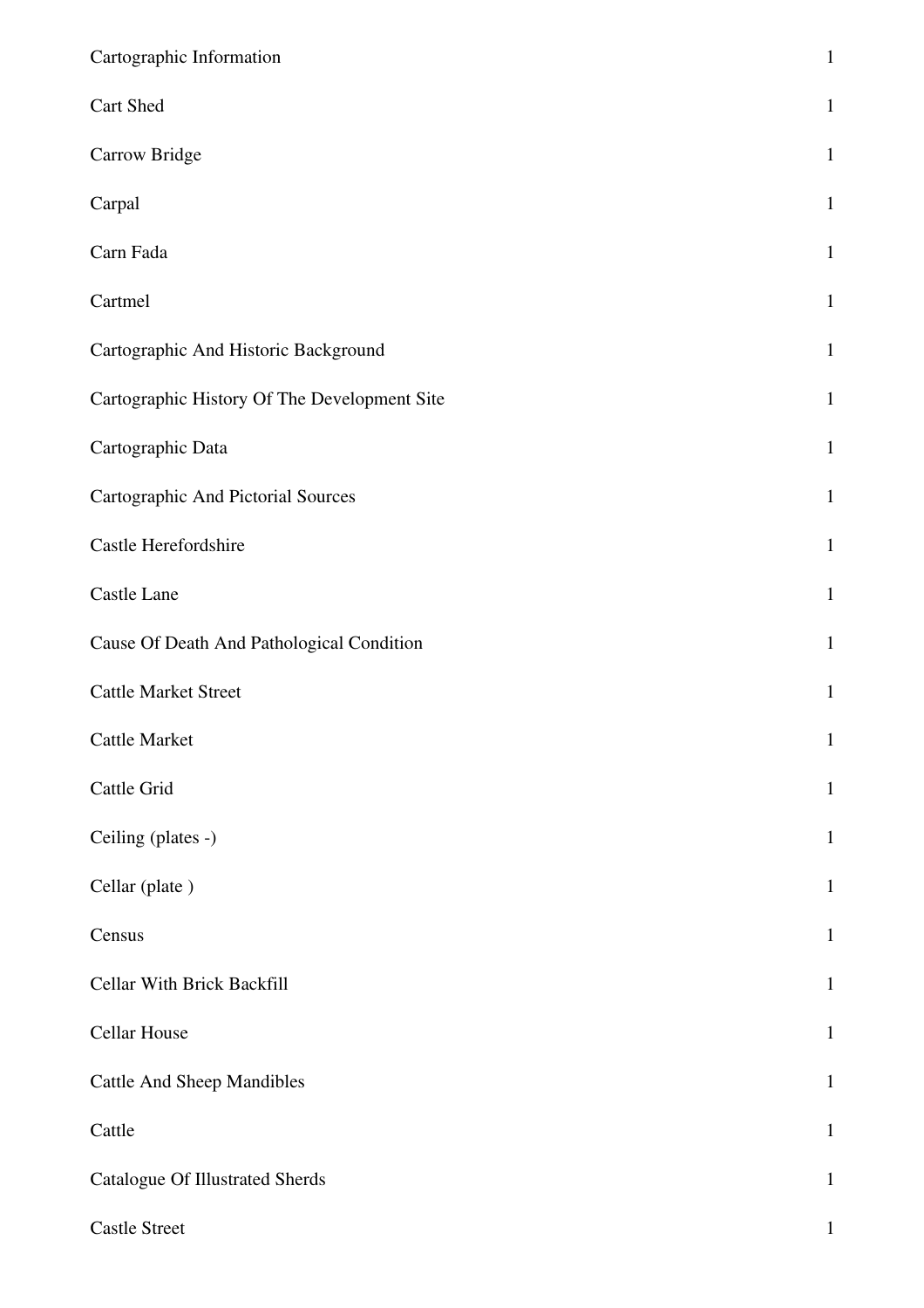| Castle Mound                            | $\,1$        |
|-----------------------------------------|--------------|
| Castle Mall                             | $\mathbf{1}$ |
| <b>Catalogue Of Illustrated Vessels</b> | $\mathbf{1}$ |
| Cathedral                               | $\mathbf{1}$ |
| Catholic                                | $\mathbf{1}$ |
| <b>Catherine Press</b>                  | $\mathbf{1}$ |
| <b>Cathedral Refectory</b>              | $\mathbf{1}$ |
| Carmelite Terrace                       | $\mathbf{1}$ |
| Carlton Colville                        | $\mathbf{1}$ |
| <b>Buzzard Urban Expansion</b>          | $\mathbf{1}$ |
| <b>Butts And</b>                        | $\mathbf{1}$ |
| <b>Buttress</b>                         | $\mathbf 1$  |
| <b>Butterwick Road</b>                  | $\mathbf{1}$ |
| <b>Byrne</b>                            | $\mathbf{1}$ |
| <b>Cabinet Maker</b>                    | $\mathbf 1$  |
| Calibration                             | $\,1\,$      |
| <b>Cable Trenches And Repaving</b>      | $\mathbf{1}$ |
| <b>Cable Street Developments</b>        | $\mathbf{1}$ |
| <b>Buttermere</b>                       | $\mathbf{1}$ |
| Butler                                  | $\mathbf{1}$ |
| <b>Burnt And Worked Flint</b>           | $\mathbf{1}$ |
| <b>Burnix Close</b>                     | $\mathbf{1}$ |
| Burnham                                 | $\mathbf{1}$ |
| Buried Soil,                            | $\mathbf{1}$ |
| <b>Burnt Clay</b>                       | $\mathbf{1}$ |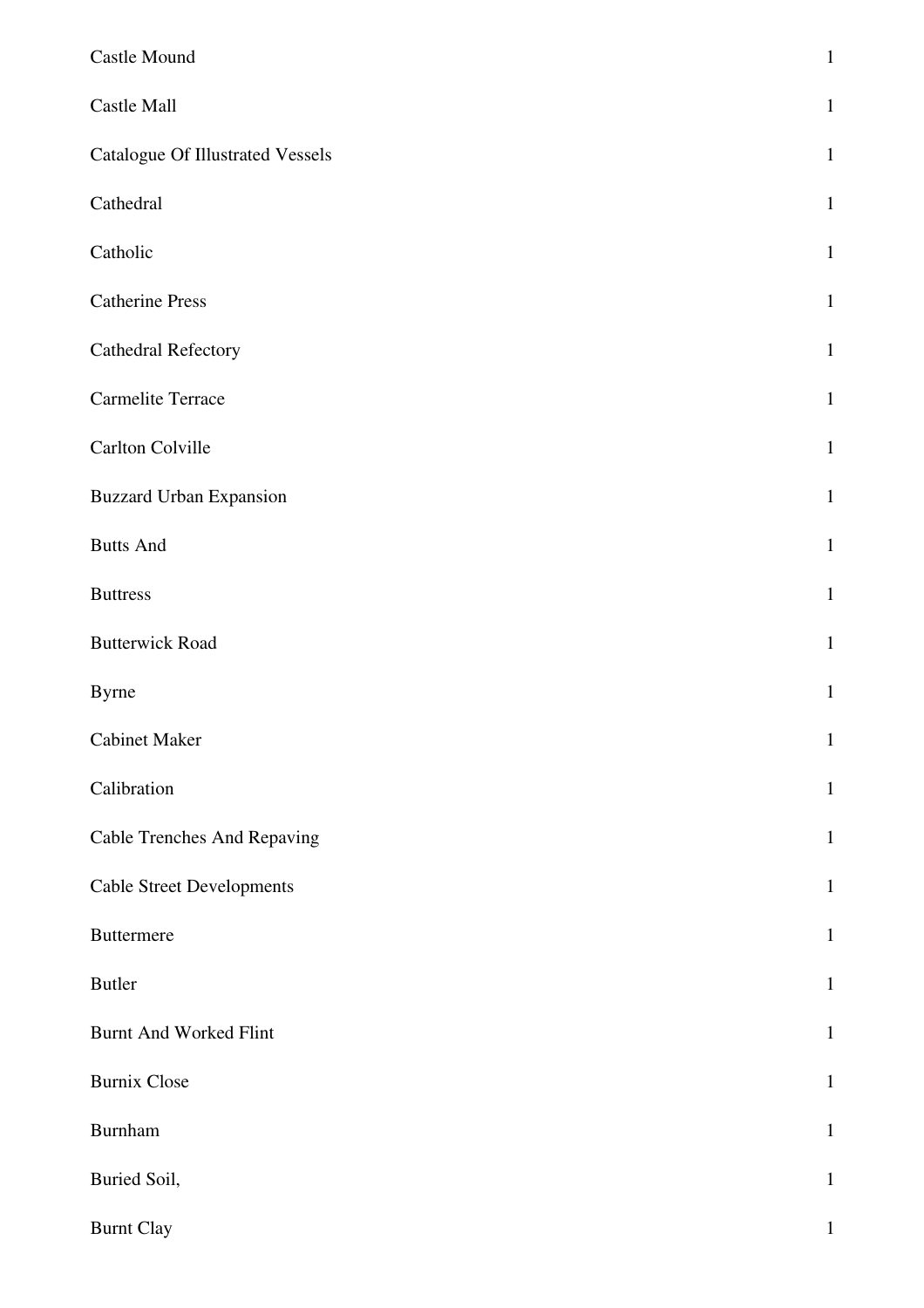| <b>Burnt Land</b>                                                         | $\mathbf{1}$ |
|---------------------------------------------------------------------------|--------------|
| <b>Butchery Evidence</b>                                                  | $\mathbf{1}$ |
| <b>Butchery</b>                                                           | $\mathbf{1}$ |
| <b>Burnt Worked Stone</b>                                                 | $\mathbf{1}$ |
| Cambridge Sgraffito Ware                                                  | $\mathbf{1}$ |
| Cambridge University                                                      | $\mathbf{1}$ |
| Carabidae                                                                 | $\mathbf{1}$ |
| Capreolus                                                                 | $\mathbf{1}$ |
| Cannell                                                                   | $\mathbf{1}$ |
| Canis                                                                     | $\mathbf{1}$ |
| Carberry Road                                                             | $\mathbf{1}$ |
| Carden And Godfrey                                                        | $\mathbf{1}$ |
| Carlisle Record Office                                                    | $\mathbf{1}$ |
| <b>Cardington Road</b>                                                    | $\mathbf{1}$ |
| <b>Cardingm Cottage</b>                                                   | $\mathbf 1$  |
| Canid                                                                     | $\mathbf{1}$ |
| Camp And Road                                                             | $\mathbf{1}$ |
| Cambridgeshire Archaeology Planning Countryside Advice                    | $\mathbf{1}$ |
| Cambridgeshire Archaeology Planning And Countryside Advice                | $\mathbf{1}$ |
| Cambridgeshire Archaeological Desk-                                       | $\mathbf{1}$ |
| Cambridgeshire County Council Archaeology Planning And Countryside Advice | $\mathbf{1}$ |
| Cambridgeshire County Records Office                                      | $\mathbf{1}$ |
| <b>Camden Crescent</b>                                                    | $\mathbf{1}$ |
| Cambridgeshire Historic Environment Record                                | $\mathbf{1}$ |
| Cambridgeshire Development Control                                        | $\mathbf{1}$ |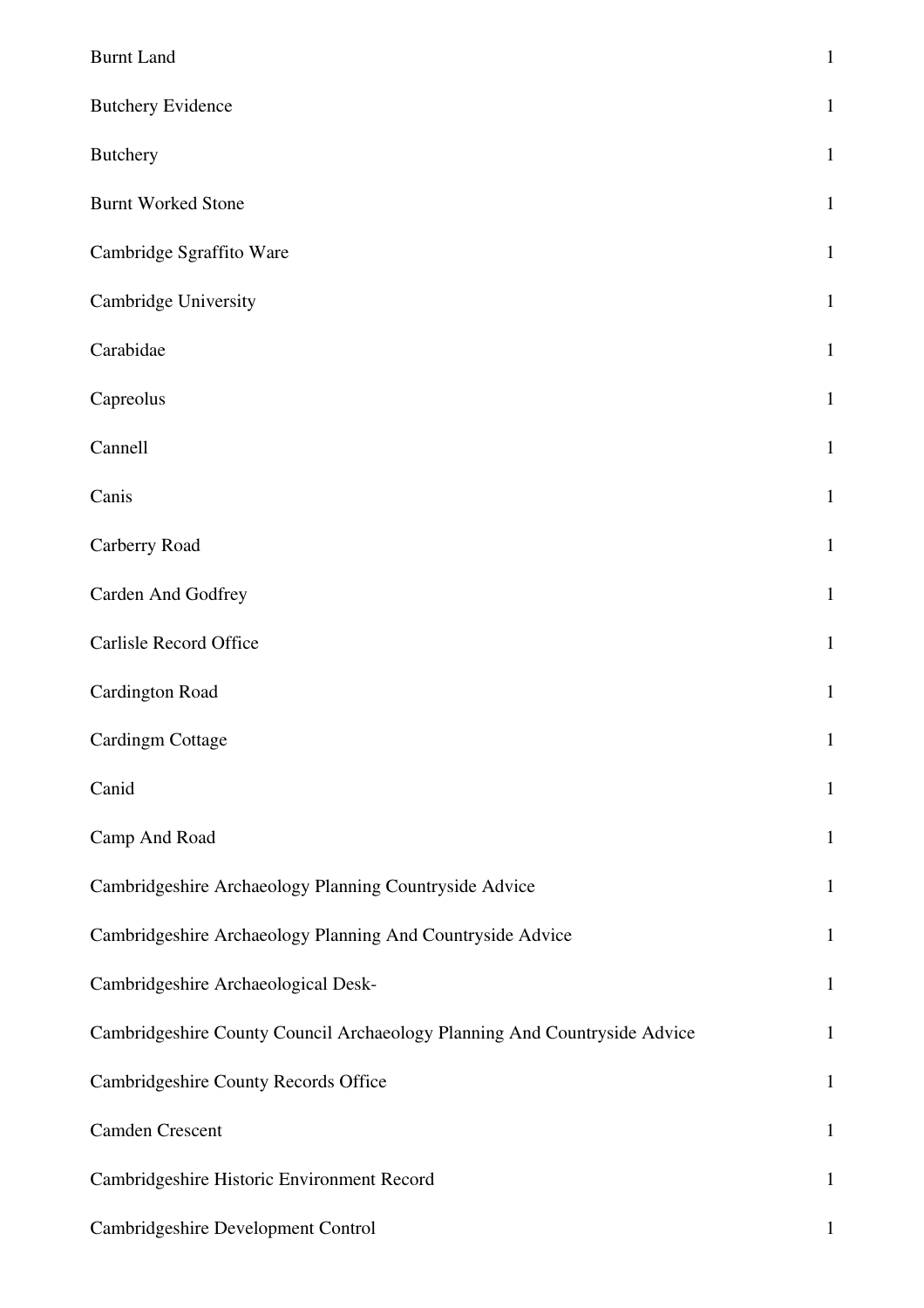| Central Area                                                       | $\mathbf 1$  |
|--------------------------------------------------------------------|--------------|
| Central Area (figures And)                                         | $\mathbf{1}$ |
| Chronology And Function                                            | $\mathbf{1}$ |
| Chronology And Discussion                                          | $\mathbf{1}$ |
| Chronological Sytnthesis Of Results                                | $\mathbf{1}$ |
| Chronolgical Synthesis Of Results                                  | $\mathbf{1}$ |
| Chronology And Pottery Occurrence                                  | $1\,$        |
| Chronology Of The Industrial Ownership And Development Of The Site | $\mathbf{1}$ |
| Church House                                                       | $\mathbf{1}$ |
| Church Farm                                                        | $\mathbf 1$  |
| Church Council                                                     | $\mathbf{1}$ |
| <b>Christopher Press Architect</b>                                 | $\mathbf 1$  |
| Chris Hewitson                                                     | $\mathbf 1$  |
| Child                                                              | $\mathbf{1}$ |
| Cheshire                                                           | $\mathbf{1}$ |
| <b>Chequers Court</b>                                              | $\mathbf{1}$ |
| <b>Chedgrave District Society</b>                                  | $\mathbf{1}$ |
| Chillingham Castle                                                 | $\mathbf{1}$ |
| Chillingham Wild Cattle Association                                | $\mathbf{1}$ |
| Chris Clay                                                         | $\mathbf{1}$ |
| Chris Clarke                                                       | $\mathbf 1$  |
| Chisholm Place                                                     | $\mathbf{1}$ |
| Church House Barn                                                  | $\mathbf{1}$ |
| Church Lane And                                                    | $\mathbf{1}$ |
| <b>Circulation Mclaren Construction</b>                            | $\mathbf{1}$ |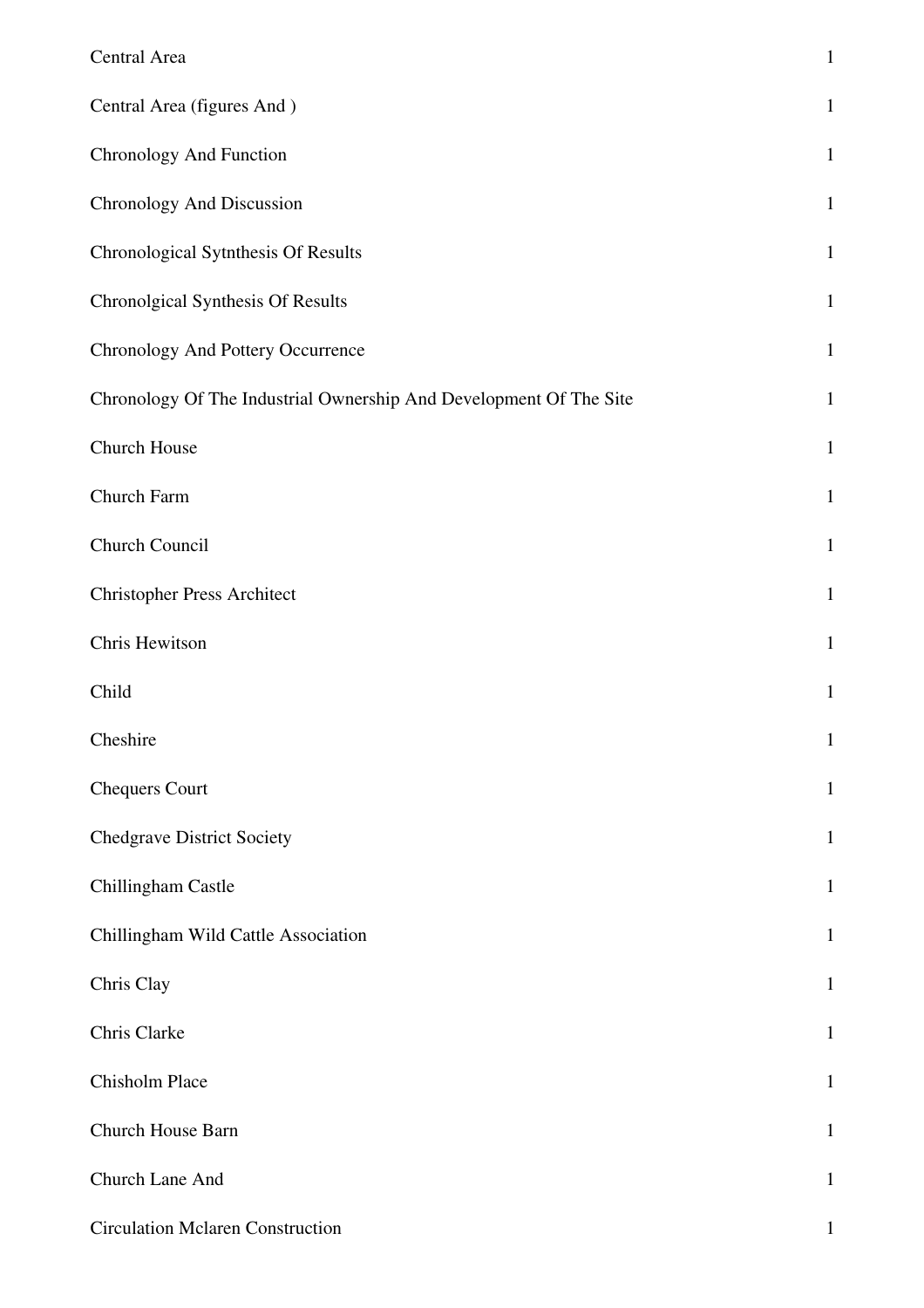| Circulation Great Chesterford Parochial Church Council | $\mathbf{1}$ |
|--------------------------------------------------------|--------------|
| <b>Circulation Essex Police</b>                        | $\mathbf{1}$ |
| <b>Circulation Environment Agency</b>                  | $\mathbf{1}$ |
| <b>Circulation Thames Water</b>                        | $\mathbf{1}$ |
| <b>Circumstances Of Fieldwork</b>                      | $\mathbf{1}$ |
| City Of Hereford                                       | $\mathbf{1}$ |
| <b>City Of Birmingham Archives</b>                     | $\mathbf{1}$ |
| Appendix : Site Matrix                                 | $\mathbf{1}$ |
| <b>Circulation Anglian Water</b>                       | $\mathbf{1}$ |
| Circular Structure                                     | $\mathbf{1}$ |
| Church Walk, Harrold                                   | $\mathbf{1}$ |
| Church Walk                                            | $\mathbf{1}$ |
| Church Street, Seagrave, Leicestershire                | $\mathbf{1}$ |
| Church Road                                            | $\mathbf{1}$ |
| Churches                                               | $\mathbf{1}$ |
| Churchyard                                             | $\mathbf{1}$ |
| Cinders                                                | $\mathbf{1}$ |
| Cinderford Pipe Bridge                                 | $\mathbf{1}$ |
| Churchyard Trench                                      | $\mathbf{1}$ |
| <b>Checkingof Project Designs</b>                      | $\mathbf{1}$ |
| <b>Checking Of Project Designs</b>                     | $\mathbf{1}$ |
| Ceramic Production And Distribution                    | $\mathbf{1}$ |
| Ceramic Balls                                          | $\mathbf{1}$ |
| Ceramic And Stone Building Material And Mortar         | $\mathbf{1}$ |
| Ceramic                                                | $\mathbf 1$  |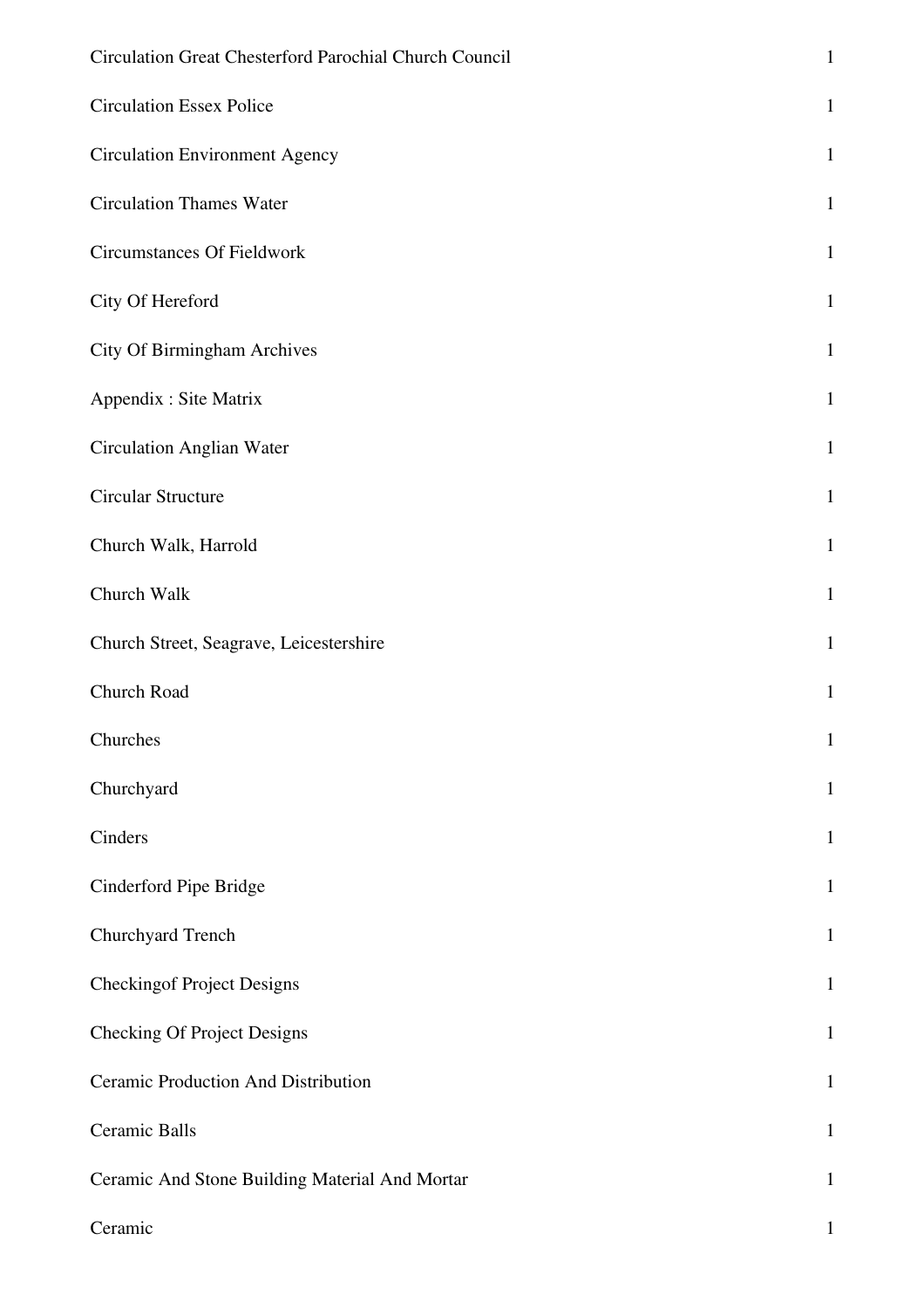| <b>Ceramics Bibliography</b>                              | $\,1\,$      |
|-----------------------------------------------------------|--------------|
| Ceramics By Stephanie RÃfÂ $\hat{\mathbf{\Phi}}$ tkai     | $\mathbf{1}$ |
| Appendix : Trench Summary                                 | $\mathbf{1}$ |
| Cereal                                                    | $\mathbf 1$  |
| Ceramics Monograph                                        | $\mathbf{1}$ |
| <b>Century Somerset</b>                                   | $\mathbf{1}$ |
| <b>Century Plantation</b>                                 | $\,1\,$      |
| Central Part Of Site                                      | $\mathbf{1}$ |
| Central Northamptonshire                                  | $\mathbf{1}$ |
| <b>Central Milton Keynes</b>                              | $\mathbf 1$  |
| <b>Central Chimney Stack</b>                              | $\mathbf{1}$ |
| Centre Conservation Area And                              | $\,1\,$      |
| Centre Of Grays                                           | $\mathbf{1}$ |
| Century Garden Wall                                       | $\mathbf{1}$ |
| Appendix Ii Summary Of Site Details                       | $\mathbf{1}$ |
| Centre Point                                              | $\mathbf{1}$ |
| Cert Arch                                                 | $\mathbf{1}$ |
| Cervid                                                    | $\mathbf{1}$ |
| Charred Plant Macrofossils And Other Remains From Norwich | $\mathbf{1}$ |
| <b>Charred Corylus</b>                                    | $\mathbf{1}$ |
| Charred                                                   | $\mathbf{1}$ |
| Charly Vallance                                           | $\mathbf{1}$ |
| <b>Charred Plant Material</b>                             | $\mathbf{1}$ |
| <b>Charred Plant Remains</b>                              | $\mathbf{1}$ |
| <b>Cheaton Close</b>                                      | 1            |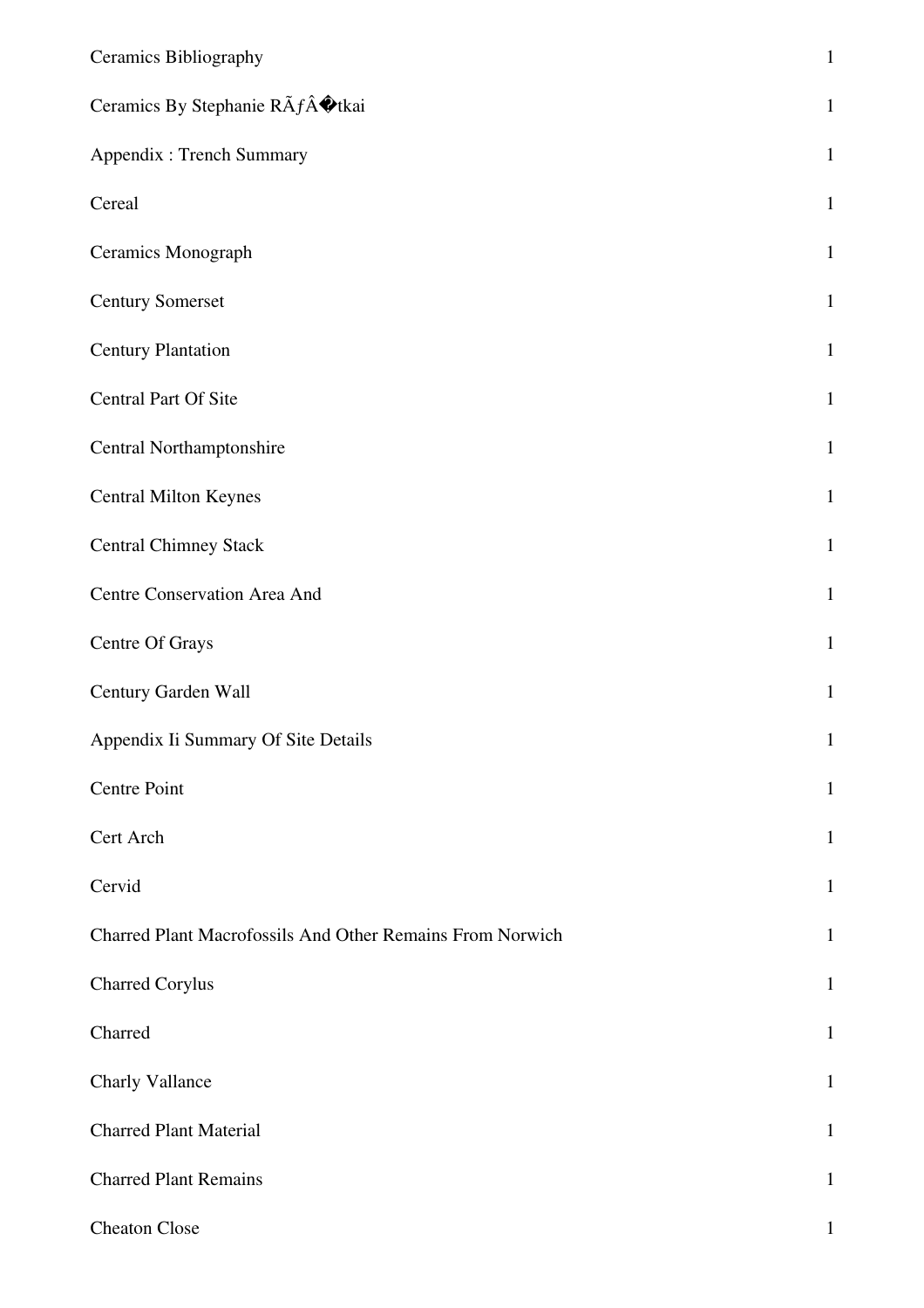| Charred Plants Karen Deighton                             | $\mathbf 1$  |
|-----------------------------------------------------------|--------------|
| Charred Plant Remains By Val Fryer                        | $\mathbf{1}$ |
| Charing Cross, Norwich                                    | $\mathbf{1}$ |
| Charcoal Cylinders                                        | $\mathbf{1}$ |
| Chancel (figs, -)                                         | $\mathbf{1}$ |
| Chancel                                                   | $\mathbf{1}$ |
| <b>Chalk And Charcoal Flecks</b>                          | $\mathbf{1}$ |
| Chapman                                                   | $\mathbf{1}$ |
| Chapman Hall, London                                      | $\mathbf{1}$ |
| Character Of Sequence And Site Stratigraphy               | $\mathbf{1}$ |
| Char-                                                     | $\mathbf{1}$ |
| Char                                                      | $\mathbf{1}$ |
| <b>Buried Pipeline</b>                                    | $\mathbf{1}$ |
| <b>Burial Pits And Bone Scatters</b>                      | $\mathbf{1}$ |
| Brief (shropshire County Council)                         | $\mathbf{1}$ |
| <b>Bridge Street</b>                                      | $\mathbf{1}$ |
| Bridge At Haydon Bridge Sam, Grade Ii                     | $\mathbf{1}$ |
| <b>Bride</b>                                              | $\mathbf{1}$ |
| <b>Brief Areas</b>                                        | $\mathbf{1}$ |
| Brief By Herefordshire Council                            | $\mathbf{1}$ |
| Brief For Archaeological Evaluation                       | $\mathbf{1}$ |
| Brief For An Archaeological Watching Brief On Land At The | $\mathbf{1}$ |
| <b>Brief Description Of Timbers</b>                       | $\mathbf{1}$ |
| <b>Brickworks</b>                                         | $\mathbf{1}$ |
| Brick Wall D                                              | $\mathbf{1}$ |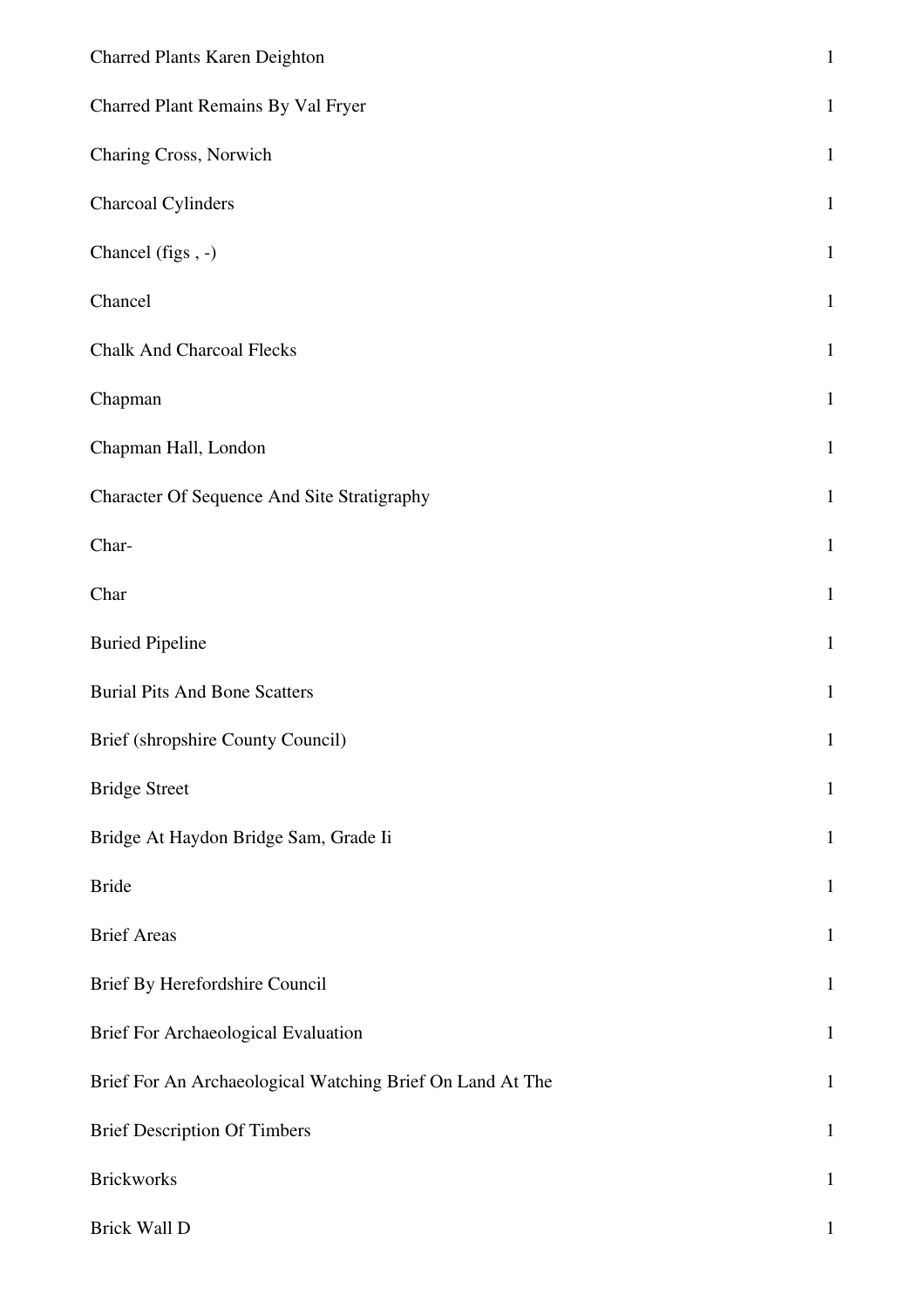| Brick And Clunch Wall G                      | $\,1$        |
|----------------------------------------------|--------------|
| <b>Brewer</b>                                | $\mathbf{1}$ |
| <b>Brecknock</b>                             | $\mathbf{1}$ |
| Braywick Road, Maidenhead                    | $\mathbf{1}$ |
| <b>Brick Base A</b>                          | $\mathbf{1}$ |
| <b>Brick Floor</b>                           | $\mathbf{1}$ |
| <b>Brick Wall</b>                            | $\mathbf{1}$ |
| <b>Brick Rubble</b>                          | $\mathbf{1}$ |
| <b>Brick Paving</b>                          | $\mathbf{1}$ |
| Brief For Archaeological Trial Trenching At  | $\mathbf{1}$ |
| <b>Brief Historical Archaeological</b>       | $\mathbf{1}$ |
| <b>Bronze Object</b>                         | $\mathbf{1}$ |
| Bromham Road                                 | $\mathbf{1}$ |
| Bromesberrow Heath Quarry/woodland None      | $\mathbf{1}$ |
| <b>Broadpool Farm Farm</b>                   | $\mathbf{1}$ |
| <b>Brooch</b>                                | $\mathbf{1}$ |
| <b>Brooch Fragment</b>                       | $\mathbf{1}$ |
| Brookers Corner, Crowthorne, Berkshire       | $\mathbf{1}$ |
| <b>Brook Street</b>                          | $\mathbf{1}$ |
| <b>Brook House</b>                           | $\mathbf{1}$ |
| <b>Broadland Housing Association Limited</b> | $\mathbf{1}$ |
| <b>Broadgates</b>                            | $\mathbf{1}$ |
| <b>Bristol Terrace</b>                       | $\mathbf{1}$ |
| <b>Brighten</b>                              | $\mathbf{1}$ |
| Brief Written Scheme Of Investigation        | $\mathbf{1}$ |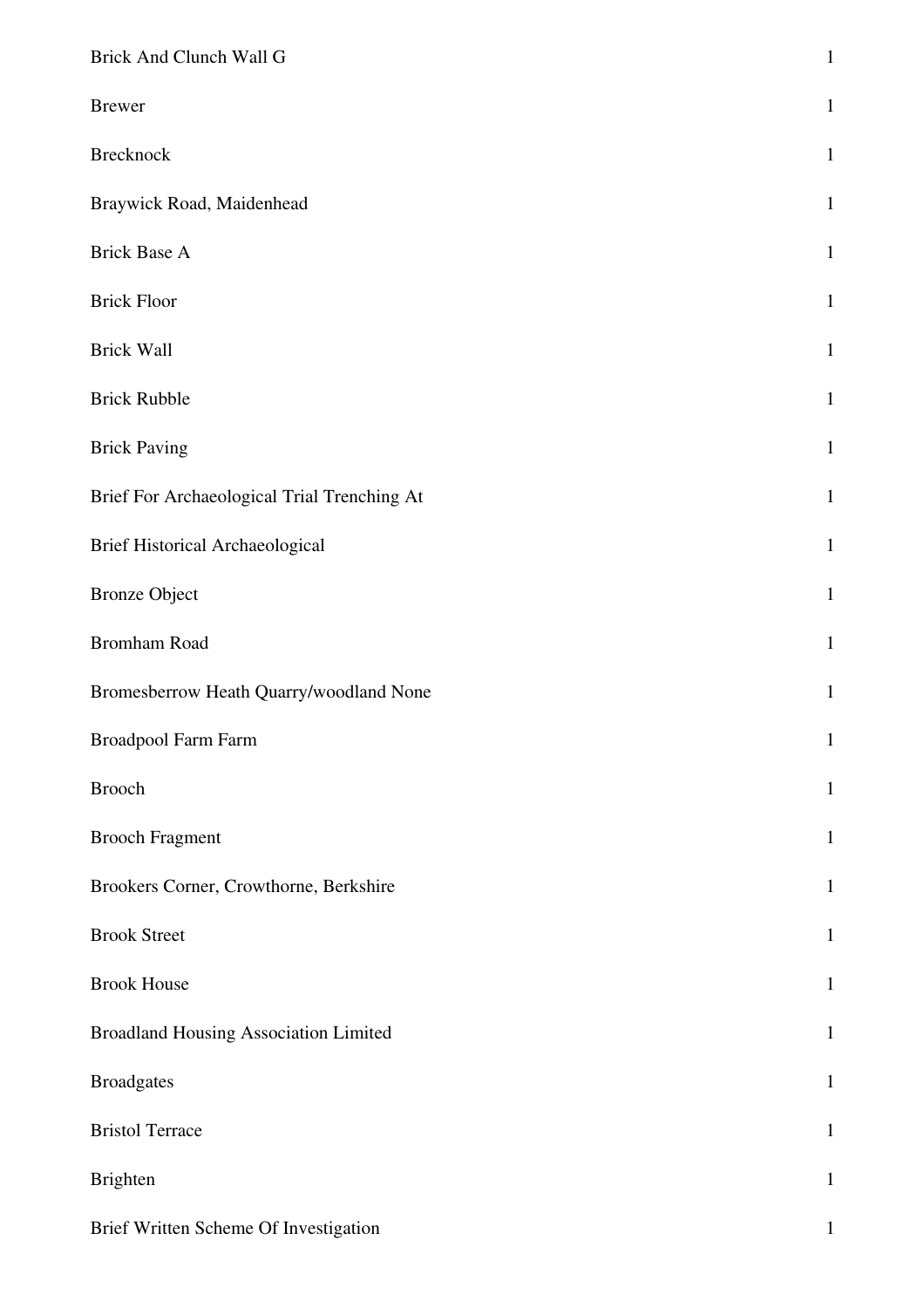| <b>Brief Historical Overview</b>     | $\,1$        |
|--------------------------------------|--------------|
| <b>Britain</b>                       | $\mathbf{1}$ |
| Britannia House                      | $\mathbf{1}$ |
| <b>Broad Street Broad Street</b>     | $\mathbf{1}$ |
| <b>British Museum</b>                | $\mathbf{1}$ |
| <b>British Library</b>               | $\mathbf{1}$ |
| <b>Branch</b>                        | $\mathbf{1}$ |
| <b>Brampton</b>                      | $\mathbf{1}$ |
| Bodoano                              | $\mathbf 1$  |
| Boathouse Local Major                | $\mathbf{1}$ |
| Blount                               | $\mathbf{1}$ |
| Bloomery                             | $\mathbf{1}$ |
| <b>Boiler House</b>                  | $\mathbf{1}$ |
| Bolton                               | $\mathbf{1}$ |
| Bonem Lane                           | $\mathbf{1}$ |
| <b>Bone Objects</b>                  | $\mathbf{1}$ |
| Bolton-le-sands Parish               | $\,1\,$      |
| Blocks And (figs -)                  | $\mathbf{1}$ |
| <b>Block To Rt Of Police Station</b> | $\mathbf{1}$ |
| Block D (fig )                       | $\mathbf 1$  |
| <b>Block D</b>                       | $\,1\,$      |
| Block C, Shelter Shed                | $\mathbf{1}$ |
| Block C (fig)                        | $\,1\,$      |
| <b>Block E</b>                       | $\,1\,$      |
| Block E (fig)                        | $\,1$        |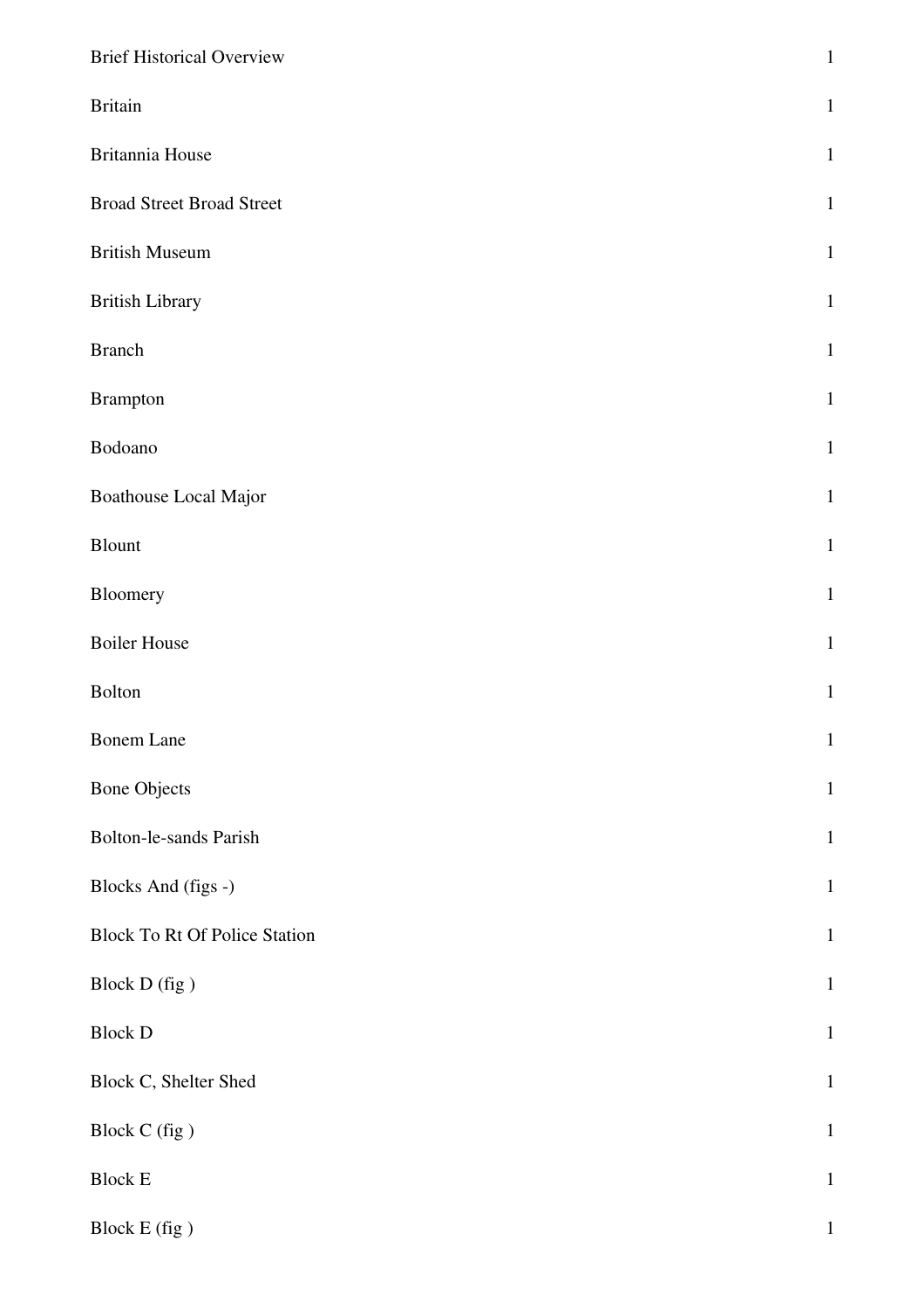| Block I (fig)                               | $\mathbf{1}$ |
|---------------------------------------------|--------------|
| <b>Block G</b>                              | $\mathbf{1}$ |
| <b>Block F</b>                              | $\mathbf{1}$ |
| <b>Booking Office</b>                       | $\mathbf{1}$ |
| Bootmaker                                   | $\mathbf{1}$ |
| <b>Boundary Walls</b>                       | $\mathbf{1}$ |
| Boundary Wall                               | $\mathbf{1}$ |
| <b>Boundary Of</b>                          | $\mathbf{1}$ |
| Bottomoftrench                              | $\mathbf{1}$ |
| Bowbury Streate Back Street Rowberry Street | $\mathbf{1}$ |
| Boxing Club Annexe (plate)                  | $\mathbf{1}$ |
| Boyle                                       | $\mathbf{1}$ |
| <b>Boydell Press</b>                        | $\mathbf{1}$ |
| Boxing Club Building (plate)                | $\mathbf{1}$ |
| <b>Bottom Trench Step</b>                   | $\mathbf{1}$ |
| <b>Bottom</b>                               | $\mathbf{1}$ |
| Borough Of Blaby                            | $\mathbf{1}$ |
| Borough                                     | $\mathbf{1}$ |
| <b>Boreholes</b>                            | $\mathbf{1}$ |
| Borough Of Brent                            | $\mathbf{1}$ |
| Borough Of Greenwich                        | $\mathbf{1}$ |
| <b>Boston Glazed</b>                        | $\mathbf{1}$ |
| Borough Of Lewisham                         | $\mathbf{1}$ |
| Borough Of Hackney                          | $\mathbf{1}$ |
| Broomfield Hospital                         | $\mathbf{1}$ |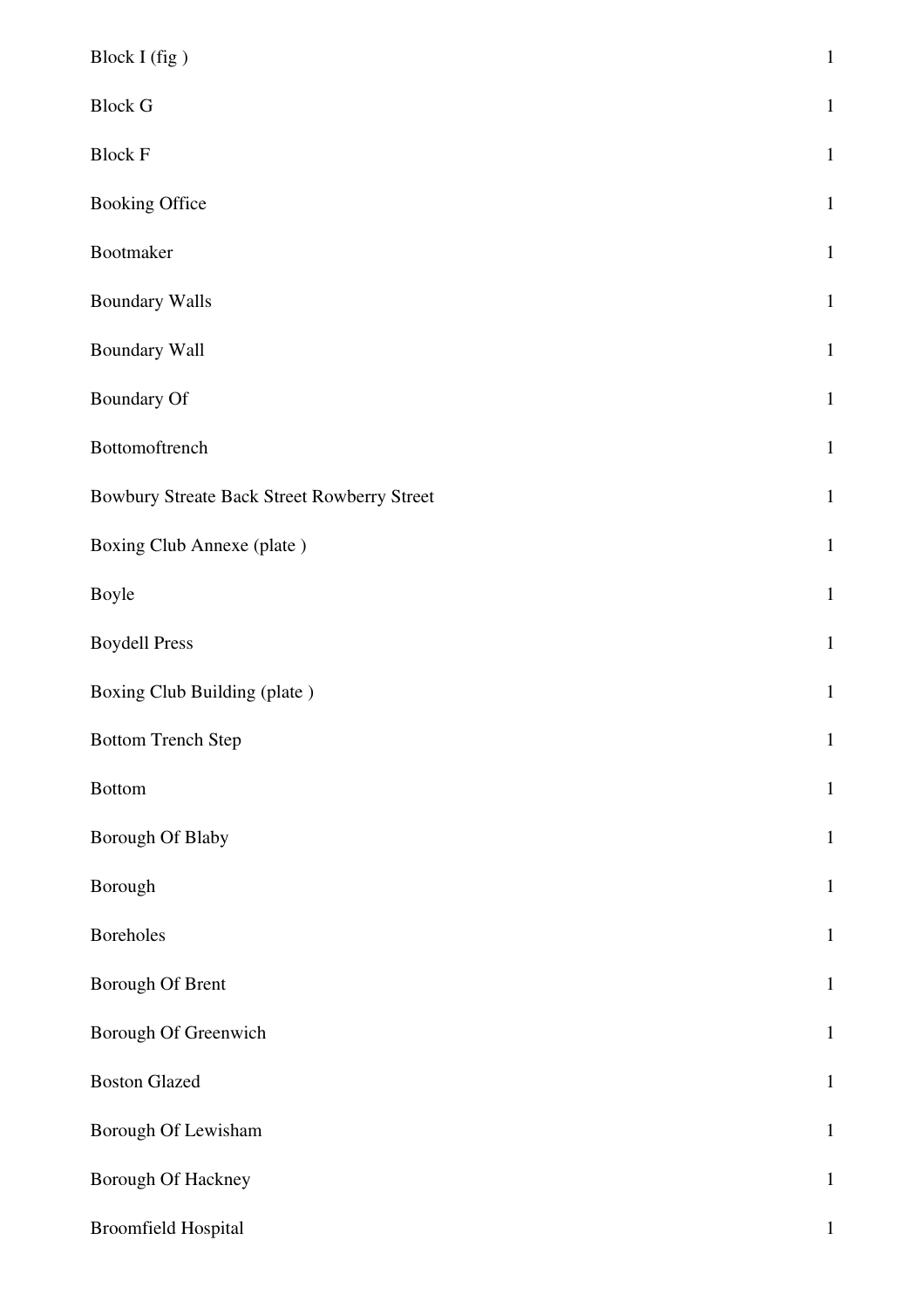| <b>Brough</b>                             | $\mathbf{1}$ |
|-------------------------------------------|--------------|
| <b>Building Footprint</b>                 | $\mathbf{1}$ |
| <b>Building Footings</b>                  | $\mathbf{1}$ |
| Building F (plates - )                    | $\mathbf{1}$ |
| Building E (plates - )                    | $\mathbf{1}$ |
| Building G (plates - )                    | $\mathbf{1}$ |
| <b>Building Interiors</b>                 | $\mathbf{1}$ |
| <b>Building Record</b>                    | $\mathbf{1}$ |
| <b>Building Plan Of Tower Works</b>       | $\mathbf{1}$ |
| <b>Building Investigation Results</b>     | $\mathbf{1}$ |
| Building E (fig)                          | $\,1\,$      |
| <b>Building Descriptions And Analyses</b> | $\mathbf{1}$ |
| <b>Building Control Plans</b>             | $\mathbf{1}$ |
| <b>Building Conclusions</b>               | $\,1\,$      |
| Building C (plates - )                    | $\mathbf{1}$ |
| Building C (figs, -)                      | $\,1\,$      |
| <b>Building D</b>                         | $\mathbf{1}$ |
| Building D (figs And)                     | $\mathbf{1}$ |
| Building Description: The Hall:           | $\,1\,$      |
| <b>Building Debris</b>                    | $\mathbf{1}$ |
| Building D (plates - )                    | $1\,$        |
| <b>Building Record Report</b>             | $\mathbf{1}$ |
| Appendix Iii Listed Building Descriptions | $\mathbf{1}$ |
| <b>Buildings Of England</b>               | $\,1\,$      |
| <b>Buildings Descriptions</b>             | $\mathbf{1}$ |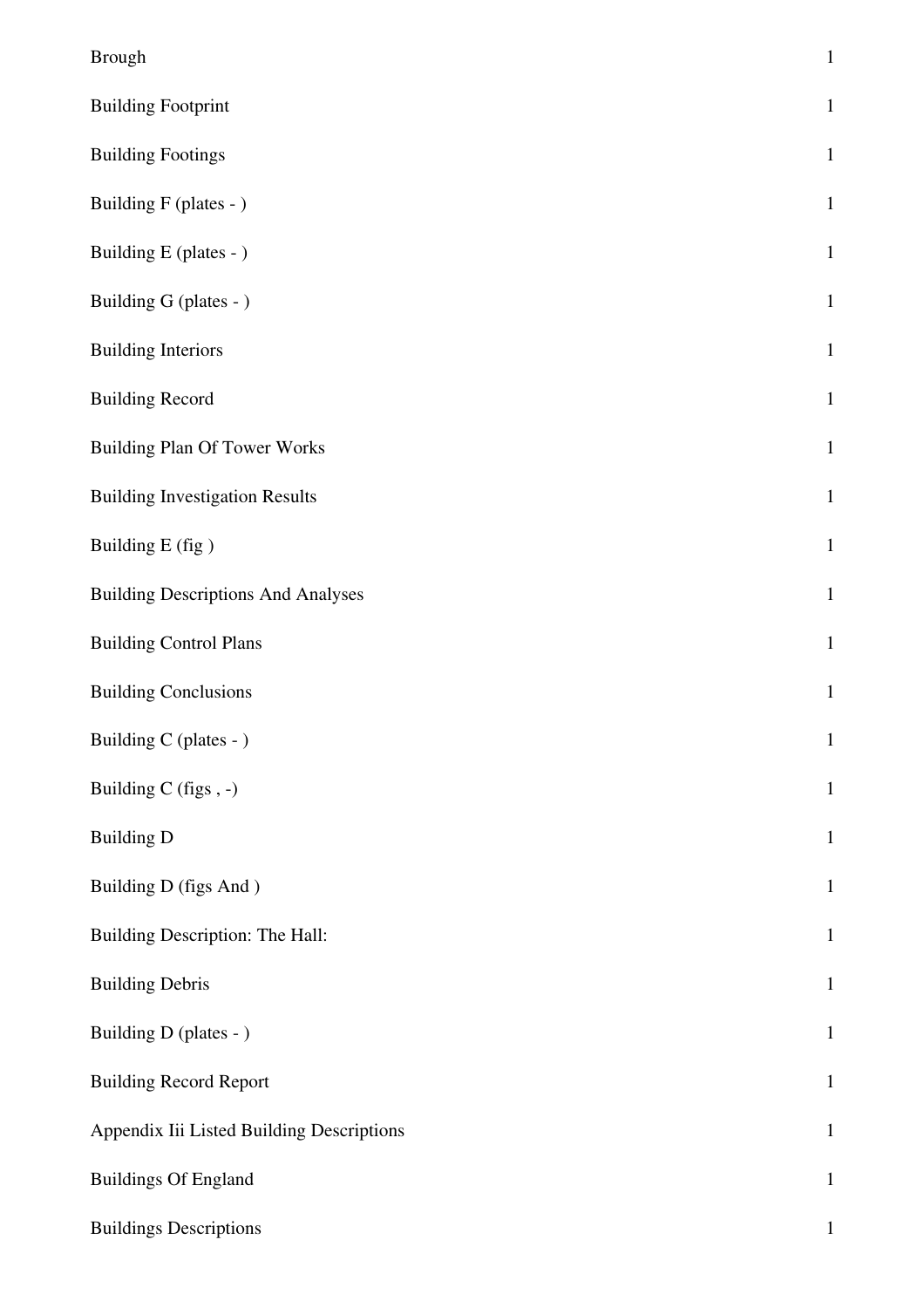| Buildings B, C And D                                       | $\,1\,$      |
|------------------------------------------------------------|--------------|
| <b>Buildings - Annexe Wards</b>                            | $\mathbf{1}$ |
| <b>Buildings Survey</b>                                    | $\mathbf{1}$ |
| <b>Bulk Dig Level</b>                                      | $\mathbf{1}$ |
| <b>Burial Pits</b>                                         | $\mathbf{1}$ |
| <b>Burgess Street</b>                                      | $\mathbf{1}$ |
| <b>Bunker</b>                                              | $\mathbf{1}$ |
| Buildings, $\tilde{A}$ , $\hat{A}$ General Form (unlisted) | $\mathbf{1}$ |
| Building Survey And Assessment Malcolm Hislop              | $\mathbf{1}$ |
| Building Recording And Archaeological Evaluation           | $\mathbf{1}$ |
| Building Recording - Introduction                          | $\mathbf{1}$ |
| <b>Building Recording - House</b>                          | $\mathbf{1}$ |
| <b>Building Recording Monitoring Report</b>                | $\mathbf{1}$ |
| <b>Building Recording Results</b>                          | $\mathbf{1}$ |
| <b>Building Rubble</b>                                     | $\mathbf{1}$ |
| Building Recording A, Â Ancillary Structures               | $\mathbf{1}$ |
| <b>Building Recording Survey</b>                           | $\mathbf{1}$ |
| Building C (figs And)                                      | $\mathbf{1}$ |
| Building B (plates $\tilde{A}, \hat{A}$ )                  | $\mathbf{1}$ |
| Building (receiving Block/casual Block)                    | $\mathbf{1}$ |
| Building (pump Room) (unlisted)                            | $\mathbf{1}$ |
| Building (nurses' Centre)                                  | $\mathbf{1}$ |
| Building (maternity And Nursery Block)                     | $\mathbf{1}$ |
| Building (unlisted)                                        | $\mathbf{1}$ |
| Building - Room B (the Basement) (fig)                     | $\mathbf{1}$ |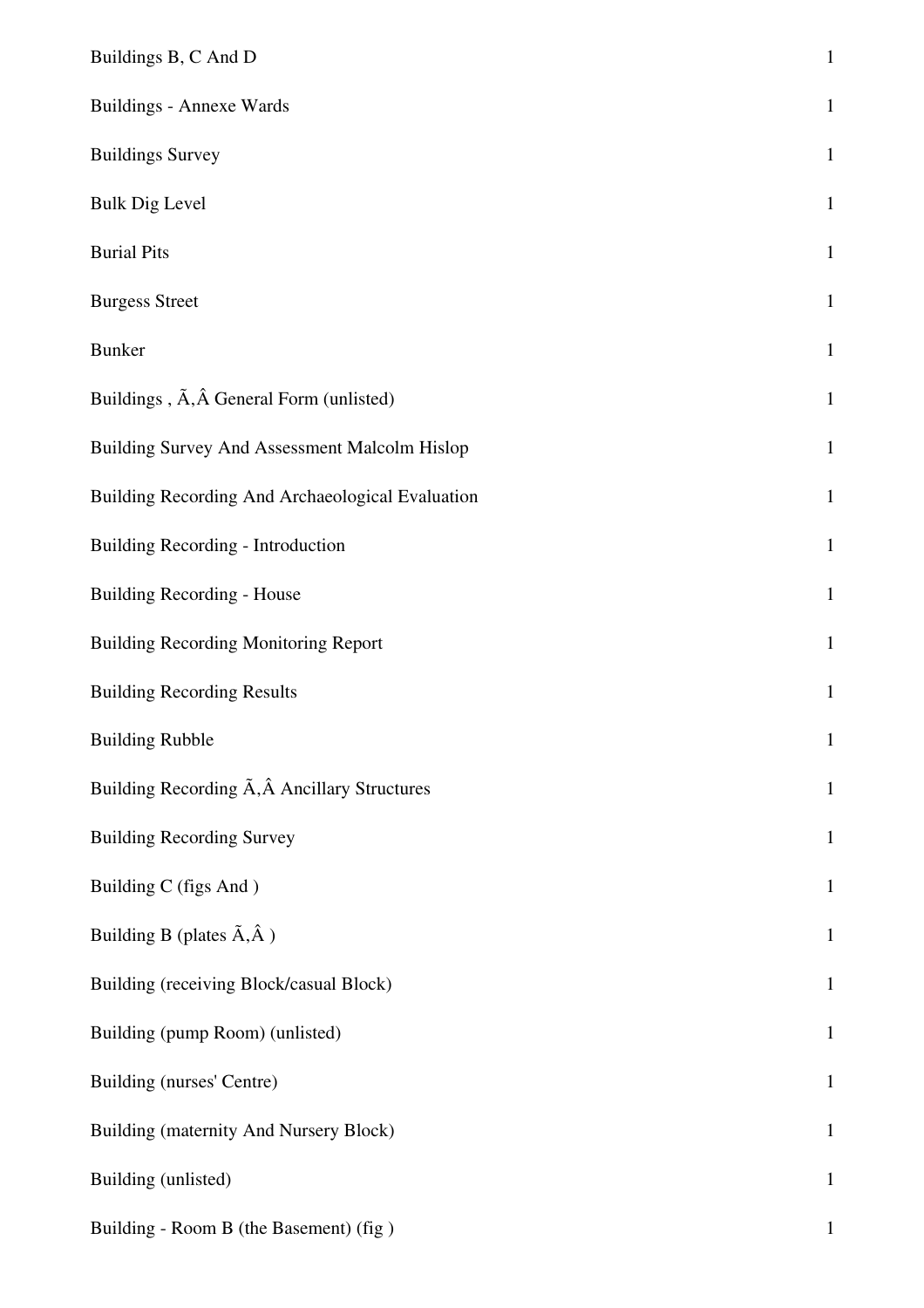| Building - Room P And Q (fig)                        | $\mathbf 1$  |
|------------------------------------------------------|--------------|
| Building - Room K (fig)                              | $\mathbf 1$  |
| Building - Room D (fig)                              | $\mathbf 1$  |
| Building (home Place/edenmead) (plates -)            | $\mathbf{1}$ |
| Building (home Place/edenmead)                       | $\,1\,$      |
| Building (block E)                                   | $\,1\,$      |
| Appendix A, A Design Specification                   | $\mathbf{1}$ |
| Buckinghamshire County Museum Archaeological Service | $1\,$        |
| <b>Brown</b>                                         | $\mathbf 1$  |
| Building (cider Manufactory) (plate)                 | $\,1\,$      |
| Building (figs; Plate)                               | $1\,$        |
| Building (figs,,; Plates)                            | $\mathbf{1}$ |
| Building (figs, ; Plates)                            | $1\,$        |
| Building (figs, ; Plate)                             | $\,1\,$      |
| Building - Rooms A And F (fig)                       | $\mathbf 1$  |
| Building - Rooms C, D And E (fig)                    | $\mathbf{1}$ |
| Building A (fig; Plate)                              | $\mathbf 1$  |
| Building A (fig)                                     | $\mathbf 1$  |
| <b>Building A</b>                                    | $\mathbf 1$  |
| Building /                                           | $\,1\,$      |
| Building A (figure)                                  | $\mathbf{1}$ |
| Building A (plates $\tilde{A}, \hat{A}$ )            | $\mathbf 1$  |
| Building B (figs, -, )                               | $\mathbf 1$  |
| Building B (figs And)                                | $\mathbf{1}$ |
| Building A - Rooms A, B, C And D (fig)               | $\mathbf{1}$ |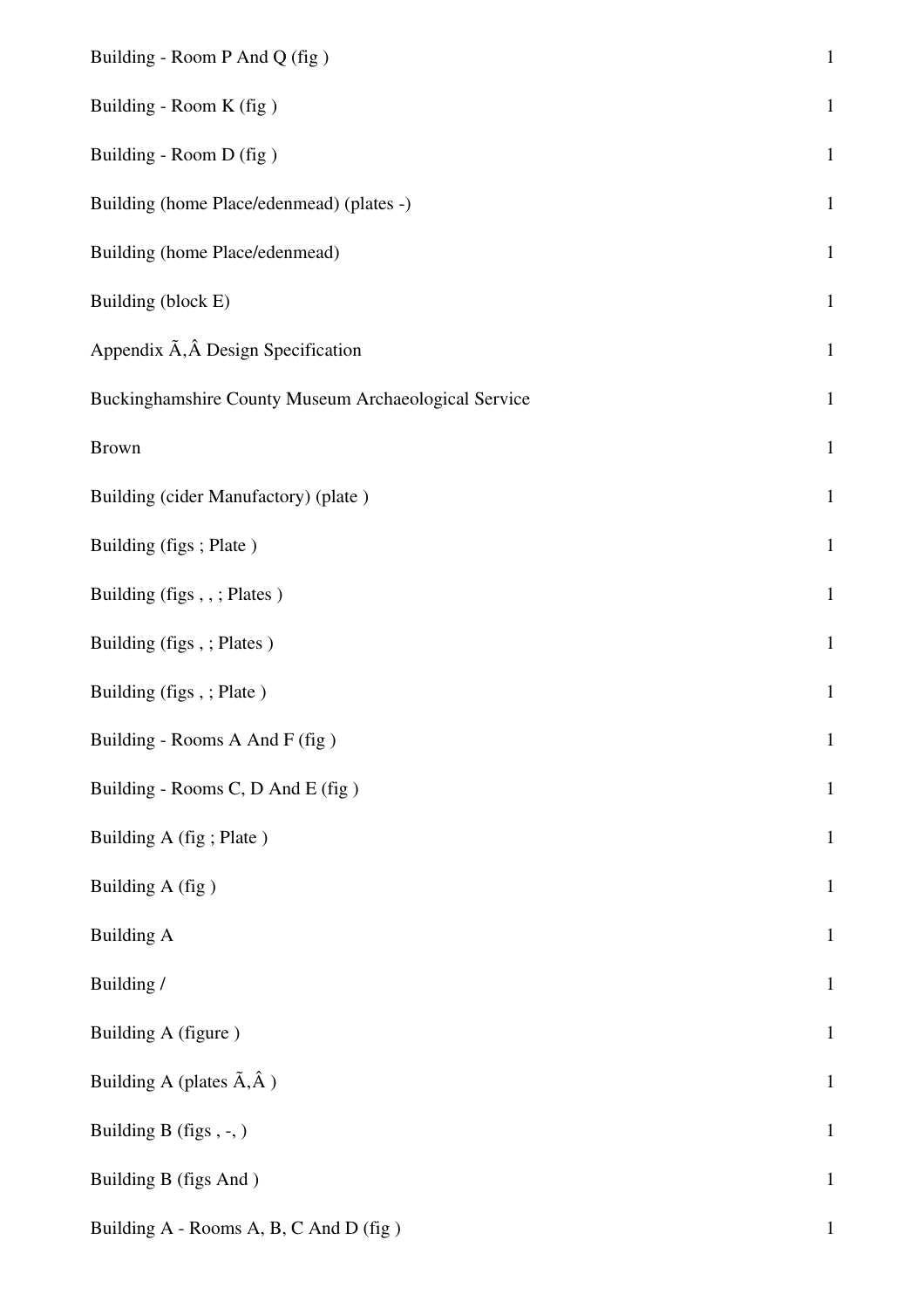| Building $\tilde{A}$ , $\hat{A}$ Rooms J And K (fig) | $\mathbf 1$  |
|------------------------------------------------------|--------------|
| Building - Rooms X And Y (fig)                       | $\mathbf{1}$ |
| Building - Rooms L, M, N And O (fig)                 | $\mathbf{1}$ |
| Building - Rooms G, H, I And L (fig)                 | $\mathbf 1$  |
| Building - Rooms E, F And G (fig)                    | $\,1\,$      |
| Building - Rooms M, N, And (fig)                     | $1\,$        |
| Building - Rooms N And O (fig)                       | $\mathbf{1}$ |
| Building - Rooms S, T, U, V And W (fig)              | $\mathbf 1$  |
| Building - Rooms P, Q And R (fig)                    | $\mathbf 1$  |
| Building - Rooms P And Q (fig)                       | $\mathbf{1}$ |
| Essex County Council Field Archaeology Unit          | $\,1\,$      |
| Essex County Council Historic Environment Branch     | $\mathbf{1}$ |
| Litlington                                           | $\mathbf{1}$ |
| Lithics Report                                       | $\mathbf 1$  |
| Listing                                              | $\mathbf{1}$ |
| <b>Listed Building Description</b>                   | $\mathbf{1}$ |
| Litten Tree - Sherlock And Pikes                     | $\mathbf{1}$ |
| Little Orchard                                       | $\mathbf{1}$ |
| <b>Livestock Management</b>                          | $\mathbf{1}$ |
| Liverpool                                            | $\mathbf{1}$ |
| Little Thurrock                                      | $\mathbf{1}$ |
| List Of Updated Aims                                 | $\mathbf{1}$ |
| <b>List Of Sources Consulted</b>                     | $\mathbf{1}$ |
| <b>List Description</b>                              | $\mathbf{1}$ |
| Lisa Smith                                           | $\mathbf{1}$ |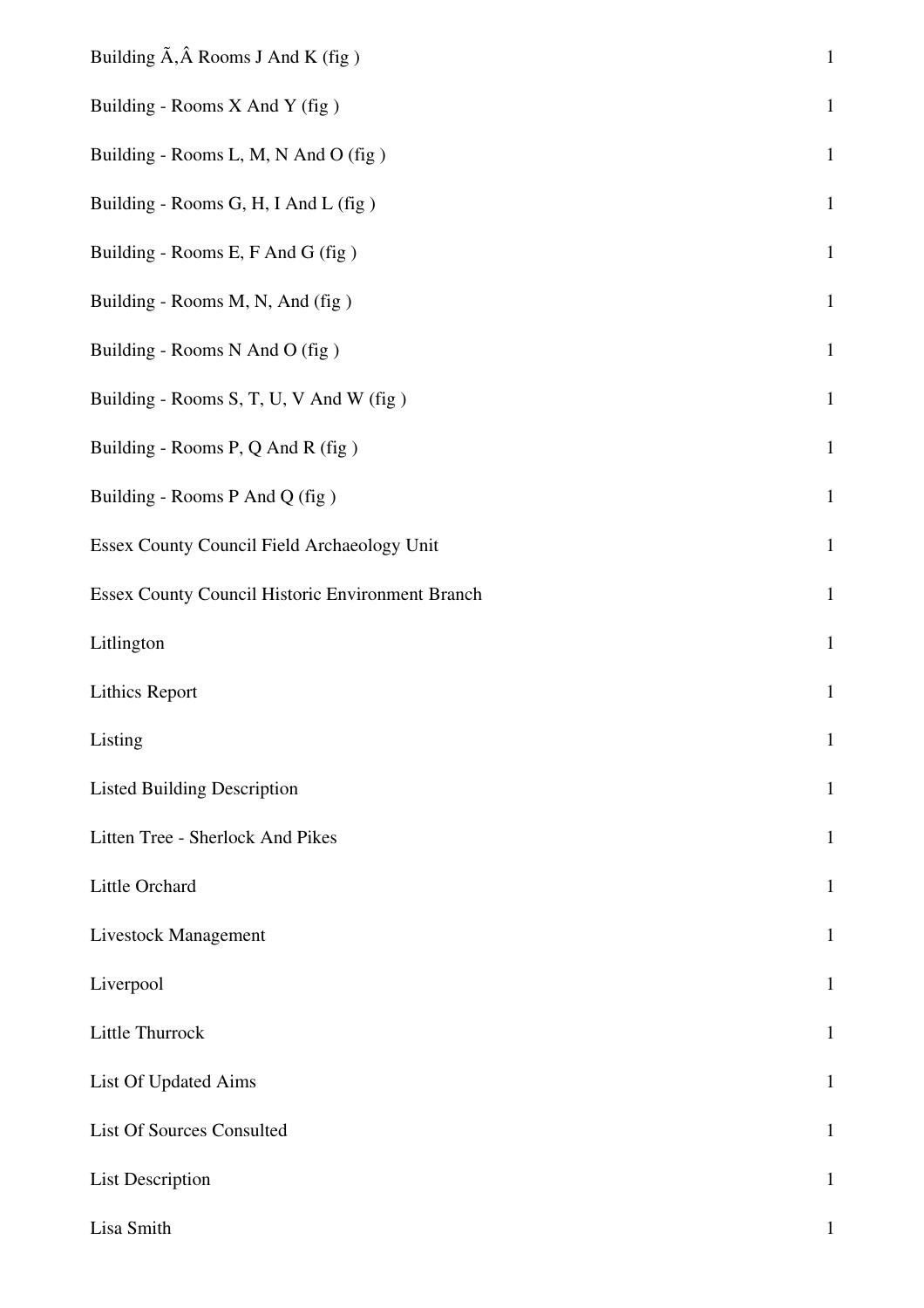| Linton                                                  | $\mathbf 1$  |
|---------------------------------------------------------|--------------|
| Link Building (plates, )                                | $\mathbf{1}$ |
| List Of Buildings Of Special Architectural And Historic | $\mathbf{1}$ |
| Amorphous Fired Clay                                    | $\mathbf{1}$ |
| List Of Pottery                                         | $\mathbf{1}$ |
| <b>Although Domesday</b>                                | $\mathbf{1}$ |
| List Of Illustrations And Photographs                   | $\mathbf{1}$ |
| Local And Regional Context                              | $\mathbf{1}$ |
| Local Government Archaeological                         | $\mathbf 1$  |
| <b>Location Of Finds:</b>                               | $\mathbf{1}$ |
| Location Of Brick And Clay Setting                      | $\mathbf{1}$ |
| Location Of Areas And                                   | $\mathbf{1}$ |
| Location Landuse Topography                             | $\mathbf{1}$ |
| <b>Location Of Flint Scatters</b>                       | $\mathbf{1}$ |
| Location Of House Extension And Garage                  | $\mathbf{1}$ |
| Location Plan (:)                                       | $\mathbf{1}$ |
| Location Of Study Area                                  | $\mathbf{1}$ |
| Location Of Site And Excavation Area                    | $\mathbf 1$  |
| <b>Location Date</b>                                    | $\mathbf{1}$ |
| Alnwick                                                 | $\mathbf{1}$ |
| Location And Description (fig)                          | $\mathbf{1}$ |
| Location A                                              | $\mathbf{1}$ |
| Location (figs And)                                     | $\mathbf{1}$ |
| Also Of John Everett                                    | $\mathbf{1}$ |
| Location And Description (figs)                         | $\mathbf{1}$ |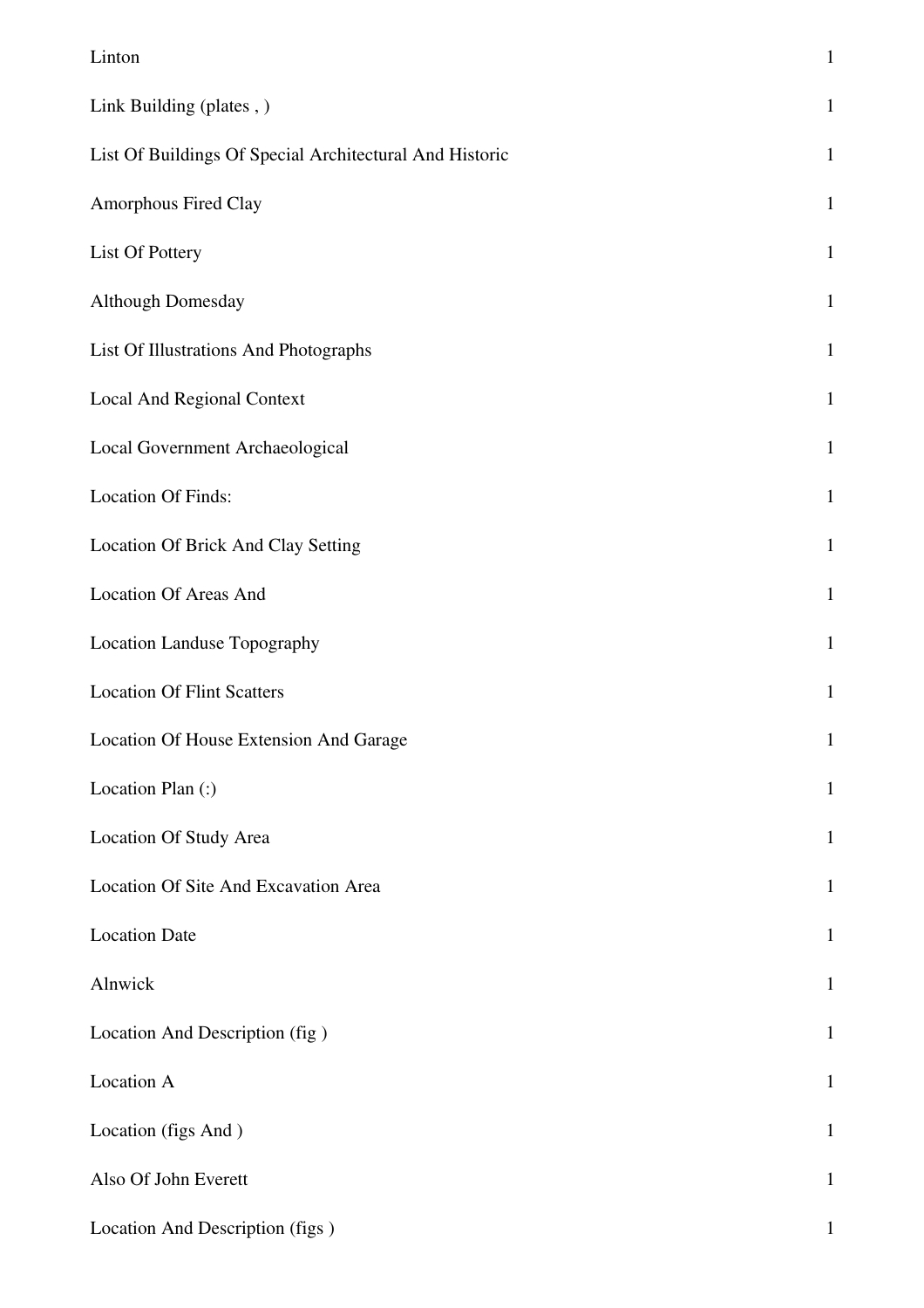| <b>Location And Extent</b>              | $\mathbf{1}$ |
|-----------------------------------------|--------------|
| Location And Scope Of Work              | $\mathbf{1}$ |
| <b>Location And Present Character</b>   | $\mathbf{1}$ |
| Alphamstone                             | $\mathbf{1}$ |
| Linhay                                  | $\mathbf{1}$ |
| Lineofdrain                             | $\mathbf{1}$ |
| Levels Area Of Excavation               | $\mathbf{1}$ |
| An Archaeolgical Evaluation Of          | $\mathbf{1}$ |
| Levelling Layers                        | $\mathbf{1}$ |
| Levelling Deposit                       | $\mathbf{1}$ |
| Levens Bridge                           | $\mathbf{1}$ |
| Lewes Museum                            | $\mathbf{1}$ |
| Liaison With Archaeological Curator     | $\mathbf{1}$ |
| Lexden Road,                            | $\mathbf{1}$ |
| Lewis Cottage                           | $\mathbf{1}$ |
| Levelling                               | $\mathbf{1}$ |
| An Archaeological Desk Based Assessment | $\mathbf{1}$ |
| Length And                              | $\mathbf{1}$ |
| An Archaeological Evaluation At         | $\mathbf{1}$ |
| Leigh Alston                            | $\mathbf{1}$ |
| Leics                                   | $\mathbf{1}$ |
| Lengths A And B                         | $\mathbf{1}$ |
| Leominster Leisure                      | $\mathbf{1}$ |
| Letchworh House                         | $\mathbf{1}$ |
| Leon Hunt And Steve Jones               | $\mathbf{1}$ |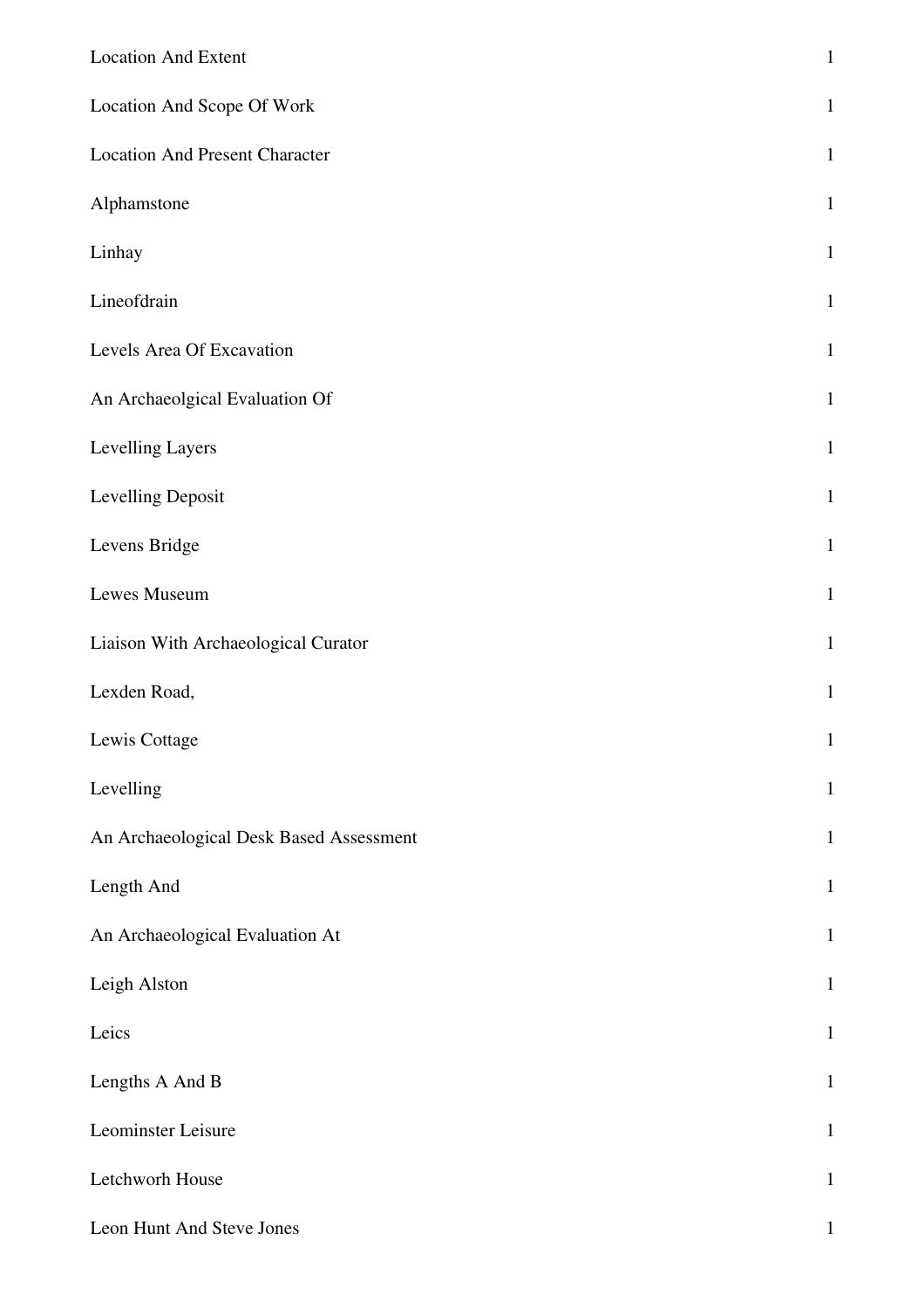| Leon Hunt And Stephen Jones             | $\mathbf 1$  |
|-----------------------------------------|--------------|
| Licence                                 | $\mathbf{1}$ |
| Lift Pit /trench                        | $\mathbf{1}$ |
| Line Of Defences                        | $\mathbf{1}$ |
| Linden Villas                           | $\mathbf{1}$ |
| Lincolnshire Sites And Monuments Record | $\mathbf{1}$ |
| Lincolnshire Committee                  | $\mathbf{1}$ |
| <b>Linear Feature</b>                   | $\mathbf{1}$ |
| Linear Features (table ; Figs, )        | $\mathbf{1}$ |
| Linears                                 | $\mathbf{1}$ |
| Linear Features [] And []               | $\mathbf{1}$ |
| Linear Features []                      | $\mathbf{1}$ |
| Lincoln Saxo-norman                     | $\mathbf{1}$ |
| Lincoln Historic Environment Record     | $\mathbf{1}$ |
| Limekiln Terminology                    | $\mathbf{1}$ |
| Lightbound                              | $\mathbf{1}$ |
| Lift Shaft                              | $\mathbf{1}$ |
| Limestone                               | $\mathbf{1}$ |
| Limit Of Site                           | $\mathbf{1}$ |
| Limitofexcavation                       | $\mathbf{1}$ |
| Limited Photographic Survey             | $\mathbf{1}$ |
| Limited                                 | $\mathbf{1}$ |
| Location, Background And Geology        | $\mathbf{1}$ |
| <b>Locations And Geology</b>            | $\mathbf{1}$ |
| Mall Associates                         | 1            |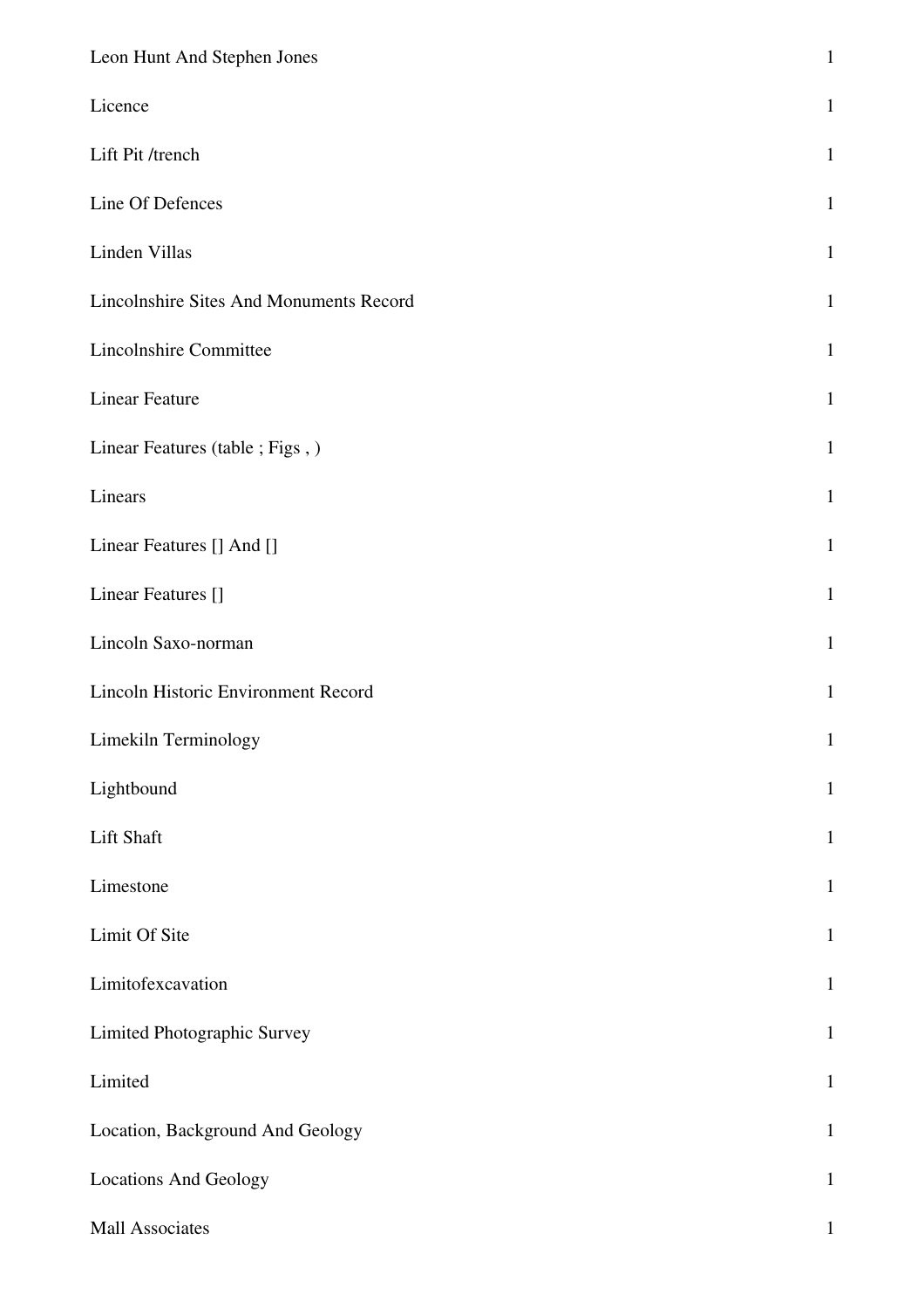| Males Females Unknown                  | $\,1$        |
|----------------------------------------|--------------|
| Maldon                                 | $\mathbf{1}$ |
| Maisemore Maisemore                    | $\mathbf{1}$ |
| Malthouse                              | $\mathbf{1}$ |
| Mandible                               | $\mathbf{1}$ |
| Manor Of Playford                      | $\mathbf{1}$ |
| Manor Barn                             | $\mathbf{1}$ |
| Mannion                                | $\mathbf{1}$ |
| Maintenance Building                   | $\mathbf{1}$ |
| Maintenance And Repair                 | $\mathbf{1}$ |
| <b>Magnetometer Scanning</b>           | $\mathbf{1}$ |
| Magnetic Survey: Technical Information | $\mathbf{1}$ |
| <b>Magnetic Scanning</b>               | $\mathbf{1}$ |
| Magic Polish Co Ltd Leicester Eng      | $\mathbf{1}$ |
| <b>Magnetometer Survey</b>             | $\mathbf{1}$ |
| Magnitude Sensitivity                  | $\mathbf{1}$ |
| Main Street                            | $\mathbf{1}$ |
| Main Hall                              | $\mathbf{1}$ |
| Main Access                            | $\mathbf{1}$ |
| Mansell Lacy                           | $\mathbf{1}$ |
| <b>Mansion House</b>                   | $\,1$        |
| Market Rasen                           | $\mathbf{1}$ |
| Market Place                           | $\,1$        |
| <b>Mark Perkins</b>                    | $\mathbf 1$  |
| Mark Peachey                           | $\mathbf{1}$ |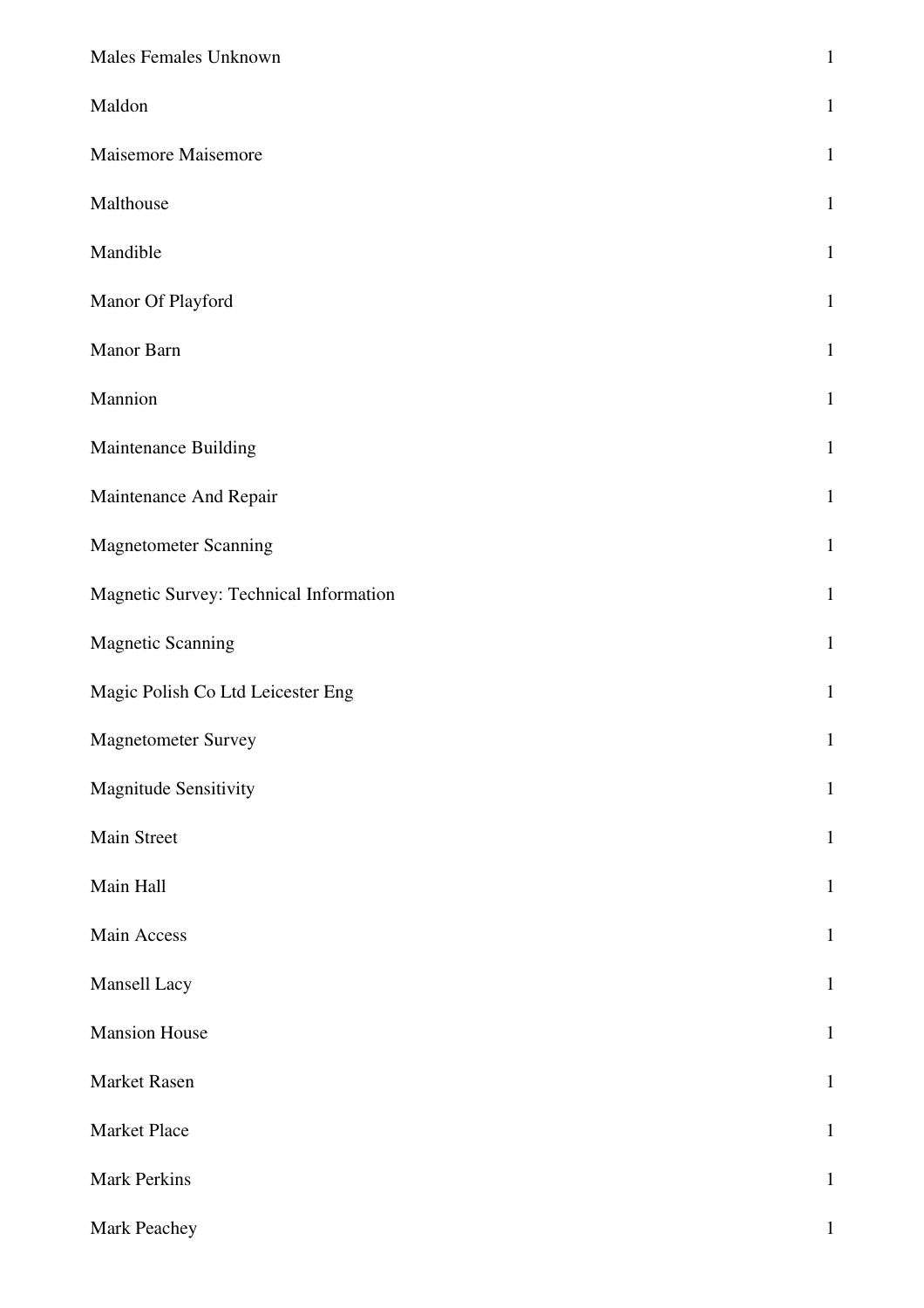| Marks                              | $\,1$        |
|------------------------------------|--------------|
| Marlow Road, Maidenhead, Berkshire | $\mathbf{1}$ |
| Marsh Or Waterside                 | $\mathbf{1}$ |
| Marsh                              | $\mathbf{1}$ |
| Marques                            | $\mathbf{1}$ |
| Mark Patenall                      | $\mathbf{1}$ |
| Mark Maltby                        | $\mathbf{1}$ |
| Margaret Jones                     | $\mathbf{1}$ |
| Marcliffe                          | $\mathbf{1}$ |
| Marc Steinmetzer                   | $\mathbf{1}$ |
| Maps And Plans                     | $\mathbf{1}$ |
| Marine Oyster                      | $\mathbf{1}$ |
| Marines                            | $\mathbf{1}$ |
| Mark Germany                       | $\mathbf{1}$ |
| Mark Curteis And Donald Mackreth   | $\mathbf{1}$ |
| Mark Beasley                       | $\mathbf{1}$ |
| Madeground                         | $\mathbf{1}$ |
| Macniven Cameron                   | $\mathbf{1}$ |
| Long Field                         | $\mathbf{1}$ |
| Londonclay                         | $\mathbf{1}$ |
| London Road                        | $\mathbf{1}$ |
| London Clay                        | $\mathbf{1}$ |
| Longford Longford Bridge           | $\mathbf{1}$ |
| Longtown                           | $\mathbf{1}$ |
| Looking Northeast                  | $\,1$        |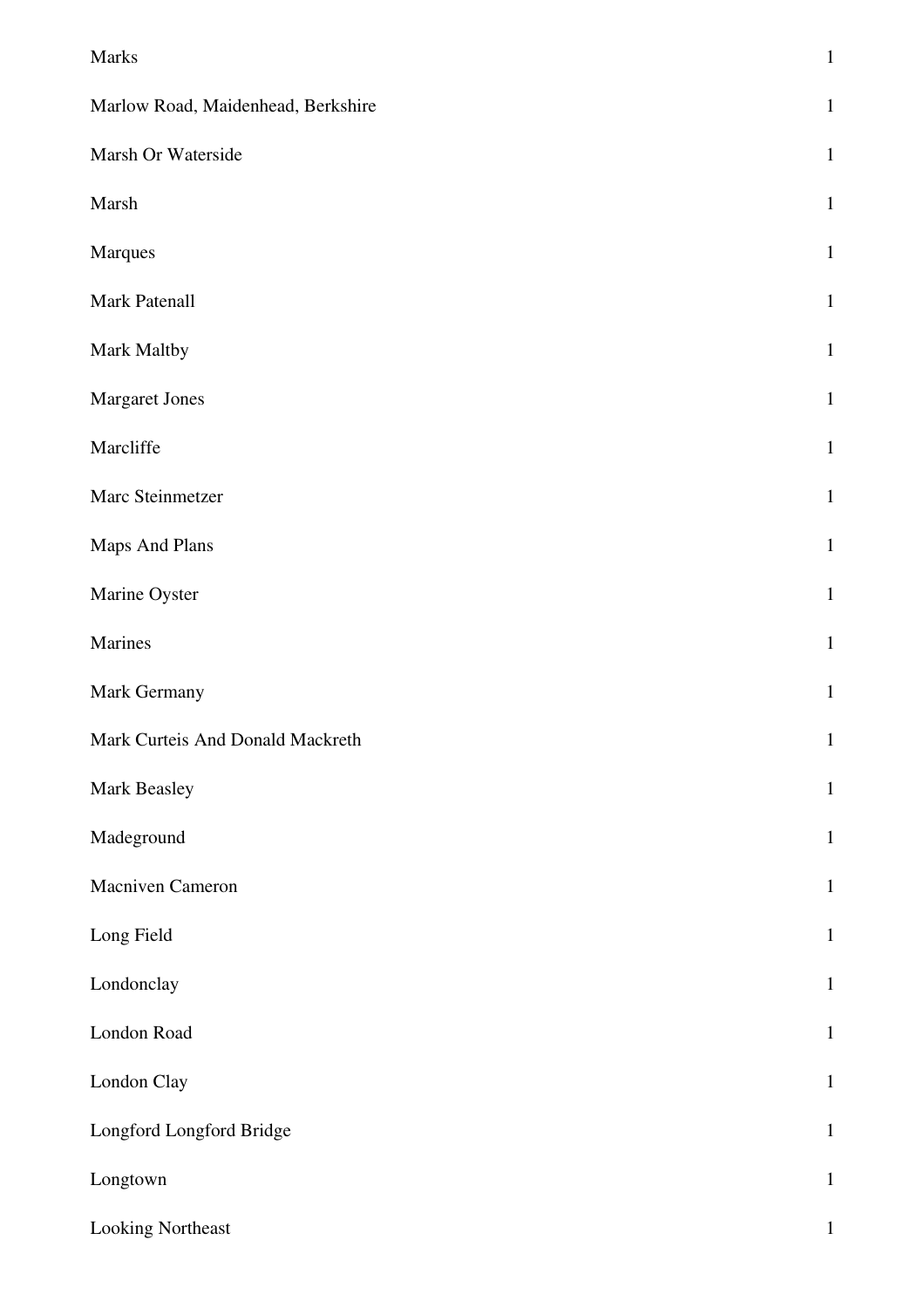| Looking North                                              | $\mathbf 1$  |
|------------------------------------------------------------|--------------|
| Longworth Drive, Maidenhead, Berkshire                     | $\mathbf 1$  |
| London Borough Of Southwark                                | $\mathbf{1}$ |
| London Borough Of Lambeth                                  | $\mathbf{1}$ |
| Logistics                                                  | $\mathbf{1}$ |
| Loft Space                                                 | $1\,$        |
| Lodge                                                      | $\mathbf{1}$ |
| Lochnaw Cottage                                            | $\mathbf{1}$ |
| London Archaeologist                                       | $\mathbf{1}$ |
| London Borough Of Croyden                                  | $\mathbf{1}$ |
| London Borough Of Kingston-on-thames                       | $\mathbf{1}$ |
| London Borough Of Islington                                | $\mathbf{1}$ |
| London Borough Of Hounslow                                 | $\mathbf{1}$ |
| Loom Weight                                                | $\mathbf{1}$ |
| Loom Weights                                               | $\mathbf{1}$ |
| Lugwardine                                                 | $\mathbf{1}$ |
| Ludlow                                                     | $\mathbf{1}$ |
| Lucy Whittingham                                           | $\mathbf{1}$ |
| Lucy Robinson County Director Of Environment And Transport | $\mathbf{1}$ |
| Luton                                                      | $\mathbf{1}$ |
| Lutterworth                                                | $\mathbf{1}$ |
| <b>Machine Truncation</b>                                  | $\mathbf{1}$ |
| Machine Stripping And Observation                          | $\mathbf{1}$ |
| Lynne Bevan                                                | $\mathbf{1}$ |
| Lucy Robinson                                              | 1            |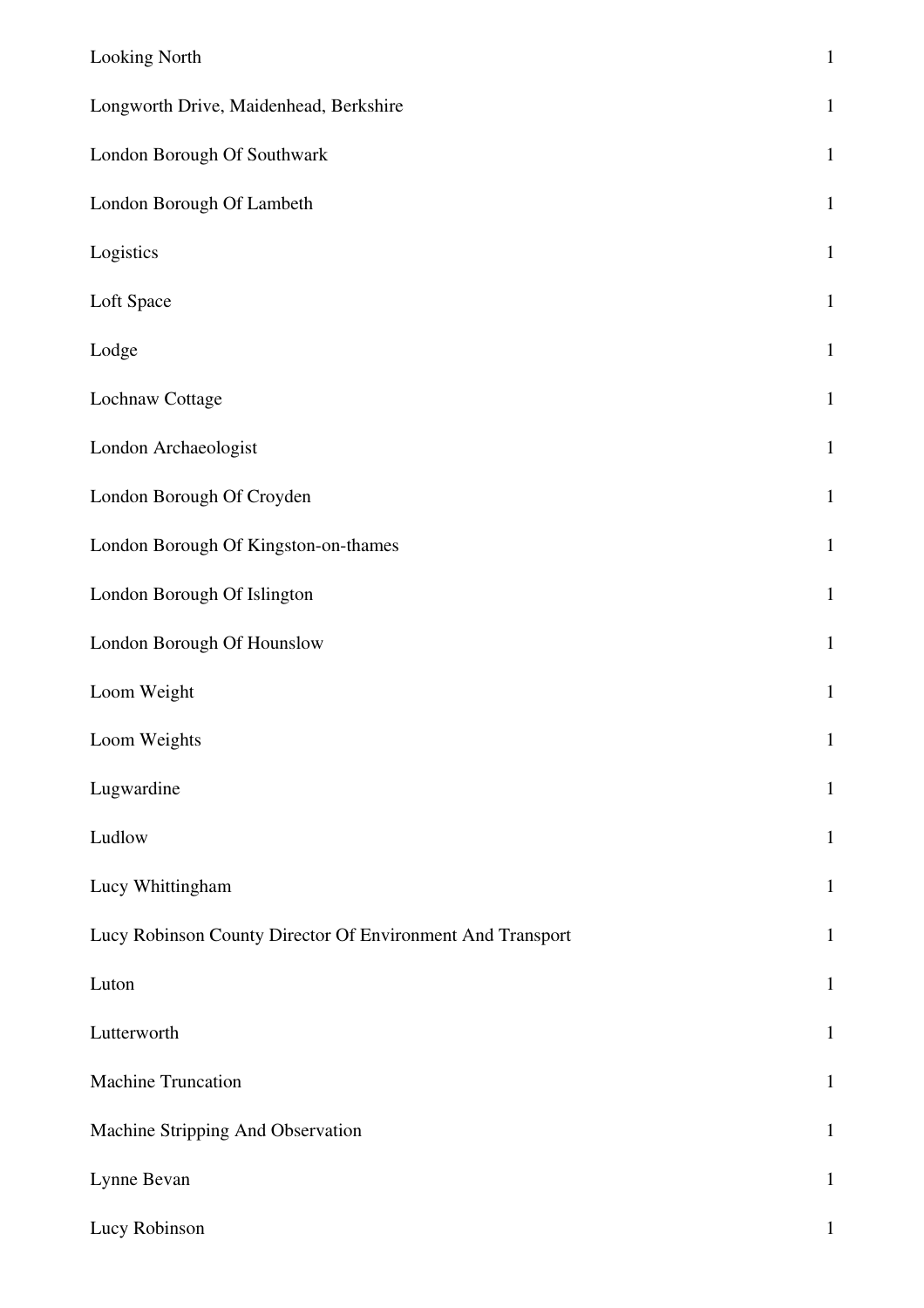| Lucy Lane                                         | $\mathbf{1}$ |
|---------------------------------------------------|--------------|
|                                                   |              |
| Lower                                             | $\mathbf{1}$ |
| <b>Lossie Forest</b>                              | $\mathbf{1}$ |
| Loomweights                                       | $\mathbf{1}$ |
| Lower Clapton                                     | $\mathbf{1}$ |
| Allotments To The North Of Darcy Gardens And      | $\mathbf{1}$ |
| Lower Sapey                                       | $\mathbf{1}$ |
| Lower Priory Street                               | $\mathbf{1}$ |
| Lower Nene Valley                                 | $\mathbf{1}$ |
| Leicestershire Sites And Monuments Record Entries | $\mathbf{1}$ |
| Leicestershire Sites And Monuments                | $\mathbf{1}$ |
| Katie Murphy                                      | $\mathbf{1}$ |
| Kath Crooks Michael Knapton Dale Rouse            | $\mathbf{1}$ |
| Karen Deighton                                    | $\mathbf{1}$ |
| Kames                                             | $\mathbf 1$  |
| Keith Keogh                                       | $\mathbf{1}$ |
| Kelly Powell Post-excavation Supervisor           | $\mathbf{1}$ |
| Keynes                                            | $\,1$        |
| Kent                                              | $\mathbf{1}$ |
| Kendal                                            | $\mathbf{1}$ |
| Junction Vicarage                                 | $\mathbf 1$  |
| Junction Townsend                                 | $\mathbf{1}$ |
| <b>Juliet Reeves</b>                              | $\,1$        |
| Julie Franklin                                    | $\mathbf{1}$ |
| Julian Road                                       | $\mathbf{1}$ |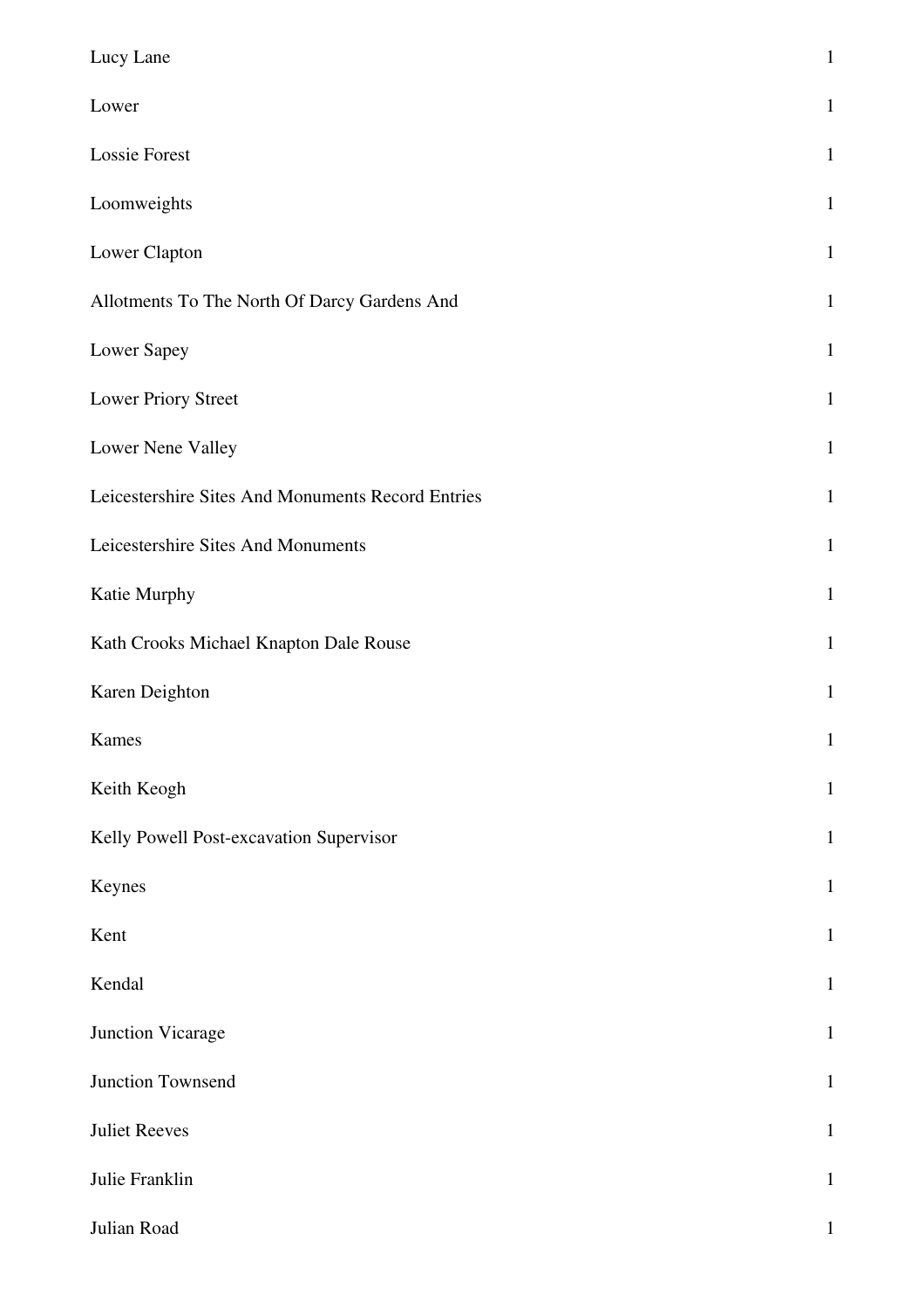| Juleta                                     | $\mathbf 1$  |
|--------------------------------------------|--------------|
| Junction Of Vicarage                       | $\mathbf{1}$ |
| Junction Of Windsor                        | $\mathbf{1}$ |
| Junction South Street                      | $\mathbf{1}$ |
| Junction Ridgemoor                         | $\mathbf{1}$ |
| Junction Pinsley                           | $\mathbf{1}$ |
| Kiln Base                                  | $\mathbf{1}$ |
| Kiln Structure                             | $\mathbf{1}$ |
| Knives                                     | $\mathbf{1}$ |
| Knight                                     | $\mathbf{1}$ |
| Kitchen Field                              | $\mathbf{1}$ |
| Kitchen And Secret Chamber (figures And A) | $\mathbf{1}$ |
| Knowledge                                  | $\mathbf{1}$ |
| Kristian Pedersen And Clive Waddington     | $\mathbf{1}$ |
| Lactodorum                                 | $\mathbf{1}$ |
| Kyrle Street                               | $\mathbf{1}$ |
| Kristina Krawiec                           | $\mathbf{1}$ |
| Kitchen                                    | $\mathbf{1}$ |
| Kitch Gary Taylor                          | $\mathbf{1}$ |
| King William Road, Kempston, Bedfordshire  | $\mathbf{1}$ |
| King William Road, Kempston                | $\mathbf{1}$ |
| King Street,                               | $\mathbf{1}$ |
| King                                       | $\,1\,$      |
| Kingdom                                    | $\mathbf{1}$ |
| Kings Norton Parochial Church Council      | $\mathbf{1}$ |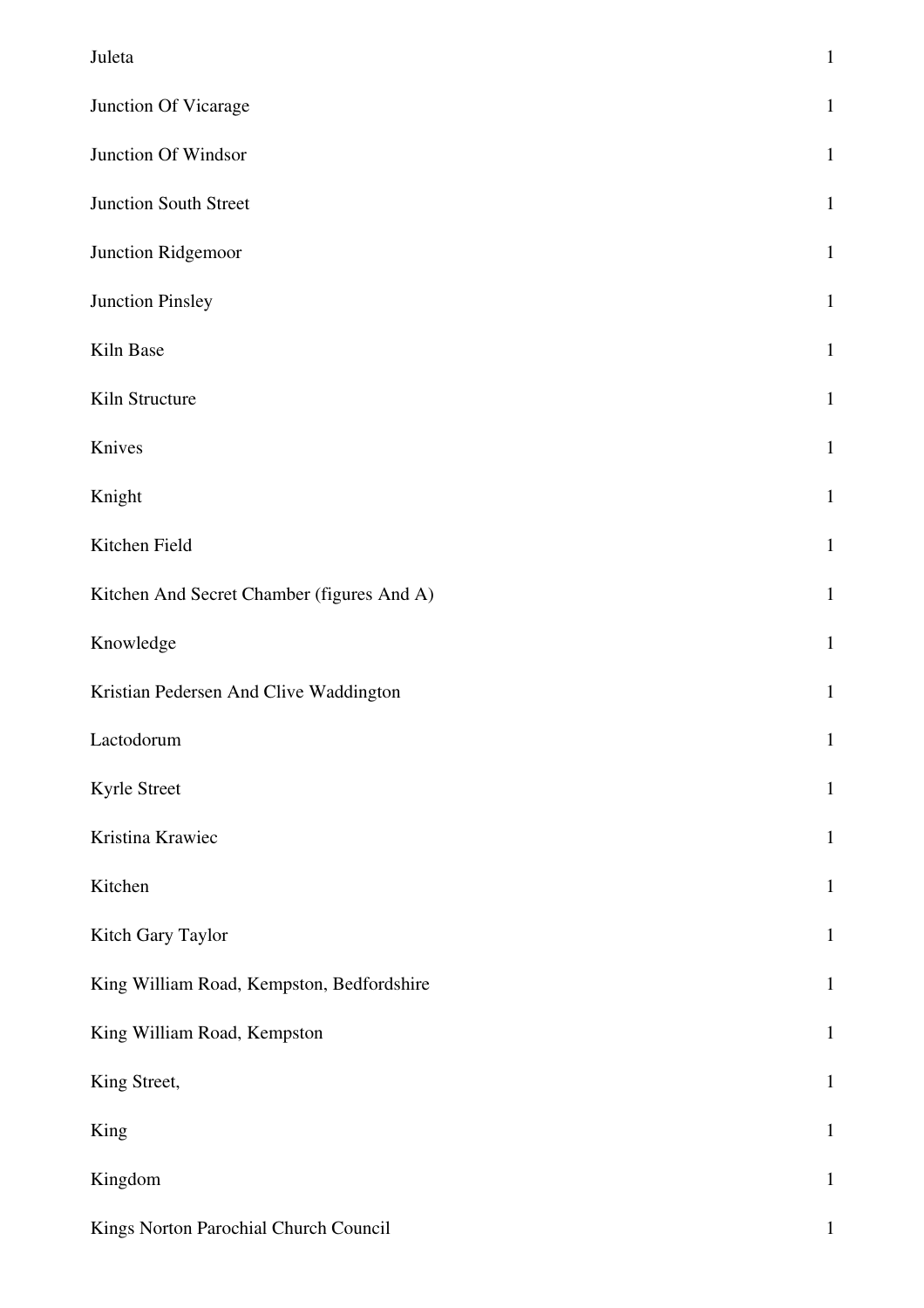| Kinwick                                                           | $\mathbf{1}$ |
|-------------------------------------------------------------------|--------------|
| Kington Road                                                      | $\mathbf{1}$ |
| Kingsbridge                                                       | $\mathbf{1}$ |
| Jones                                                             | $\mathbf{1}$ |
| Jonathan Cotton                                                   | $\mathbf{1}$ |
| Iron Objects And Nails                                            | $\mathbf{1}$ |
| Iron Nail                                                         | $\mathbf{1}$ |
| Iron Gas                                                          | $\mathbf{1}$ |
| Iron Fitting Unidentified Post-                                   | $\mathbf{1}$ |
| Iron Screw Post-                                                  | $\mathbf{1}$ |
| Iron Staple Incomplete Post-                                      | $\mathbf{1}$ |
| Ironworking                                                       | $\mathbf{1}$ |
| Iron Wire Fragment Post-                                          | $\mathbf{1}$ |
| Iron Strip Fragments Post-                                        | $\mathbf{1}$ |
| Iron Collar Fragment Post-                                        | $\mathbf 1$  |
| Iron Artefact                                                     | $\mathbf{1}$ |
| An Archaeological Excavation                                      | $\mathbf{1}$ |
| An Archaeological Excavation At King William Road                 | $\mathbf{1}$ |
| Irish Street, Maryport, Cumbria Unpublished Report North Pennines | $\mathbf{1}$ |
| Inventory                                                         | $\mathbf{1}$ |
| Iron Age (bcad)                                                   | $\mathbf{1}$ |
| Iron Age (fig)                                                    | $\mathbf{1}$ |
| Iron Age And Romano-british                                       | $\mathbf{1}$ |
| Iron Age And Roman Settlement                                     | $\mathbf{1}$ |
| Iron Age And Roman                                                | $\mathbf{1}$ |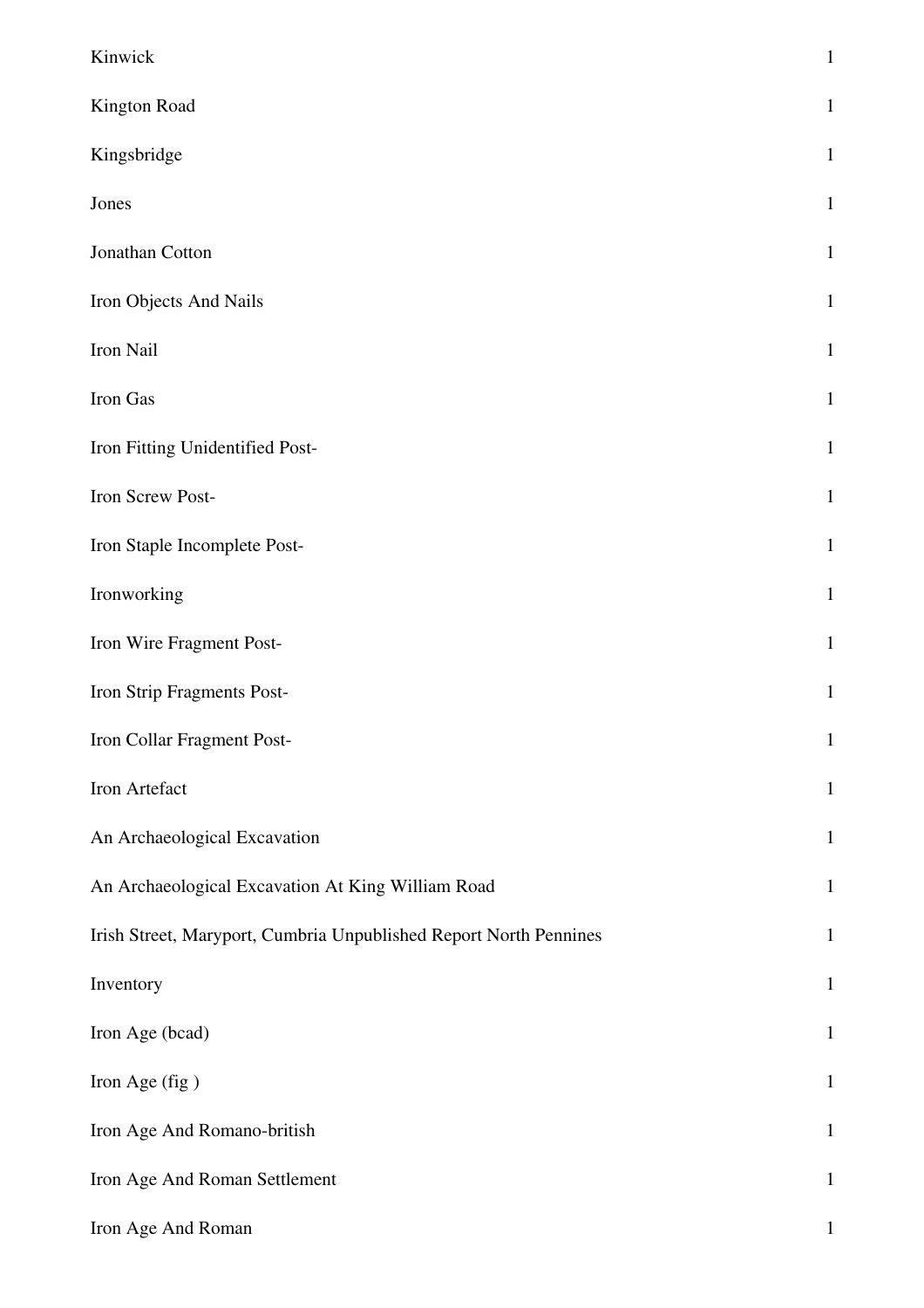| <b>Isleworth Manor</b>                    | $\,1\,$      |
|-------------------------------------------|--------------|
| Jacks Lane                                | $\mathbf{1}$ |
| John Eveleigh                             | $\mathbf{1}$ |
| John Duffy Supervisor                     | $\mathbf{1}$ |
| John Craven Site Supervisor               | $\mathbf{1}$ |
| John Craven                               | $\mathbf{1}$ |
| John Glanfield And Partners               | $\mathbf{1}$ |
| John Halsted                              | $\mathbf 1$  |
| Joinery                                   | $\mathbf{1}$ |
| John Newman Project Manager               | $\mathbf{1}$ |
| John Martine                              | $\mathbf{1}$ |
| John Cotter                               | $\mathbf{1}$ |
| Jewellery                                 | $\mathbf{1}$ |
| January                                   | $\mathbf 1$  |
| James                                     | $\mathbf{1}$ |
| Jacks Lane Crossing (figs And)            | $\mathbf{1}$ |
| Jennifer Browning                         | $1\,$        |
| Jenny Giddins                             | $\mathbf{1}$ |
| Jerrard                                   | $\mathbf{1}$ |
| Jeremy Oetgen Drew Shotliff Drew Shotliff | $\mathbf{1}$ |
| Jeoffrey Embrey                           | $\mathbf{1}$ |
| Lacy                                      | $\mathbf{1}$ |
| Lake                                      | $\mathbf{1}$ |
| Later Prehistoric Pottery                 | $\mathbf{1}$ |
| Later Neolithic Early Bronze Age          | $\mathbf{1}$ |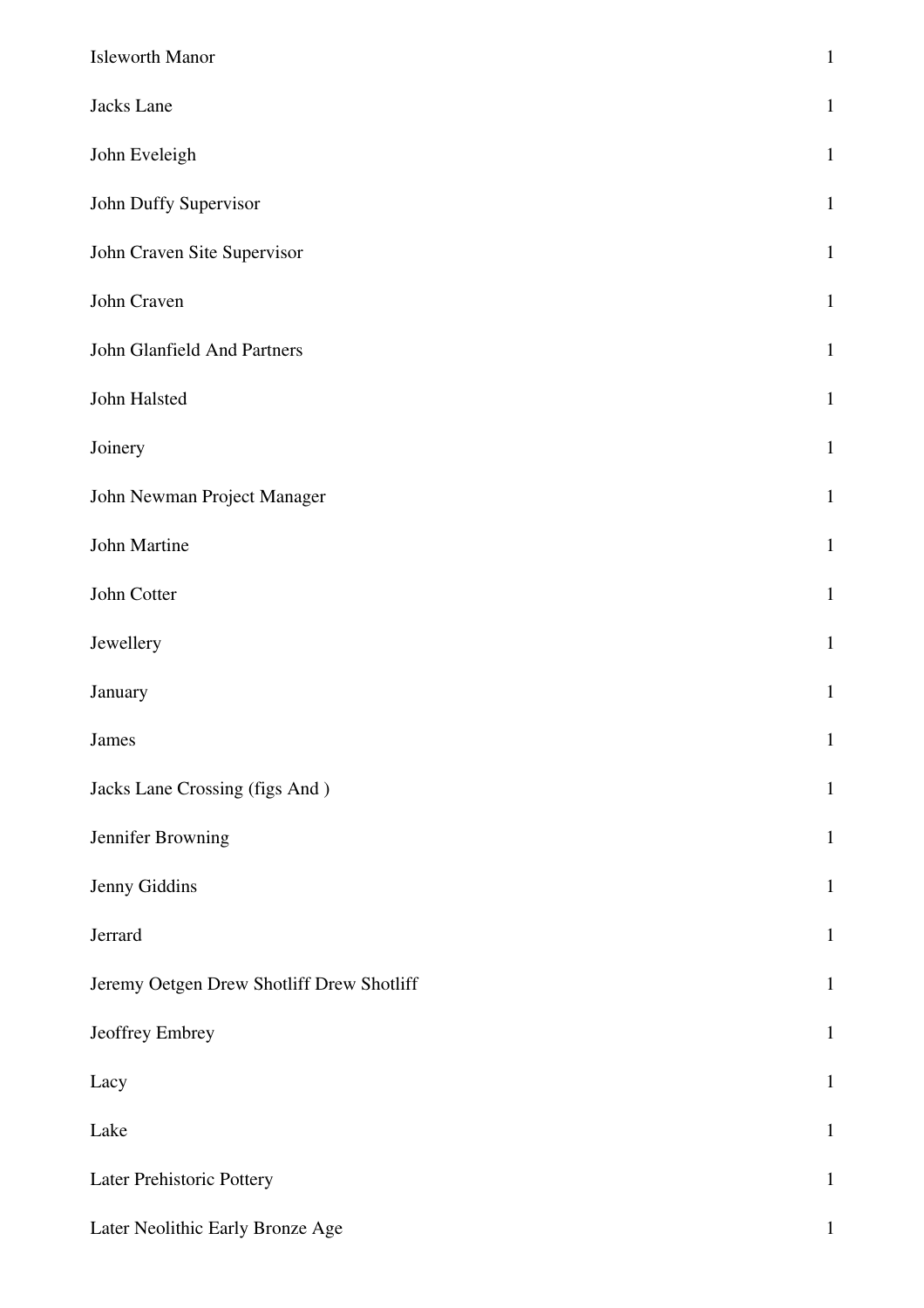| Later Medieval (ad $\tilde{A}, \hat{A}$ ) | $\,1$        |
|-------------------------------------------|--------------|
| Later Medieval                            | $\mathbf{1}$ |
| <b>Later Prehistory</b>                   | $\mathbf{1}$ |
| Launde Abbey                              | $\mathbf{1}$ |
| Lava Quernstone                           | $\mathbf{1}$ |
| Lava                                      | $\mathbf{1}$ |
| Laurence Chadd                            | $\mathbf{1}$ |
| Later Intrusions                          | $\mathbf{1}$ |
| Later Ditches And Associated Features     | $\mathbf{1}$ |
| Late Medieval/early Post Medieval         | $\mathbf{1}$ |
| Late Medieval Early Post Medieval         | $\mathbf{1}$ |
| Late Medieval (ad $\tilde{A}, \hat{A}$ )  | $\mathbf{1}$ |
| Late Iron Ageearly Roman                  | $\mathbf{1}$ |
| Late Roman Occupation                     | $\mathbf{1}$ |
| Late Saxon - Medieval ( - Ad)             | $\mathbf{1}$ |
| Later Cartographic Evidence               | $\mathbf{1}$ |
| Late Saxon/medieval                       | $\mathbf{1}$ |
| Late Saxon Rudham                         | $\mathbf{1}$ |
| Lavastone                                 | $\mathbf{1}$ |
| Lawson                                    | $\mathbf{1}$ |
| Leases                                    | $\mathbf{1}$ |
| Lean Tolean To                            | $\mathbf{1}$ |
| Leader                                    | $\mathbf{1}$ |
| Lead Object                               | $\mathbf{1}$ |
| Leat                                      | $\mathbf{1}$ |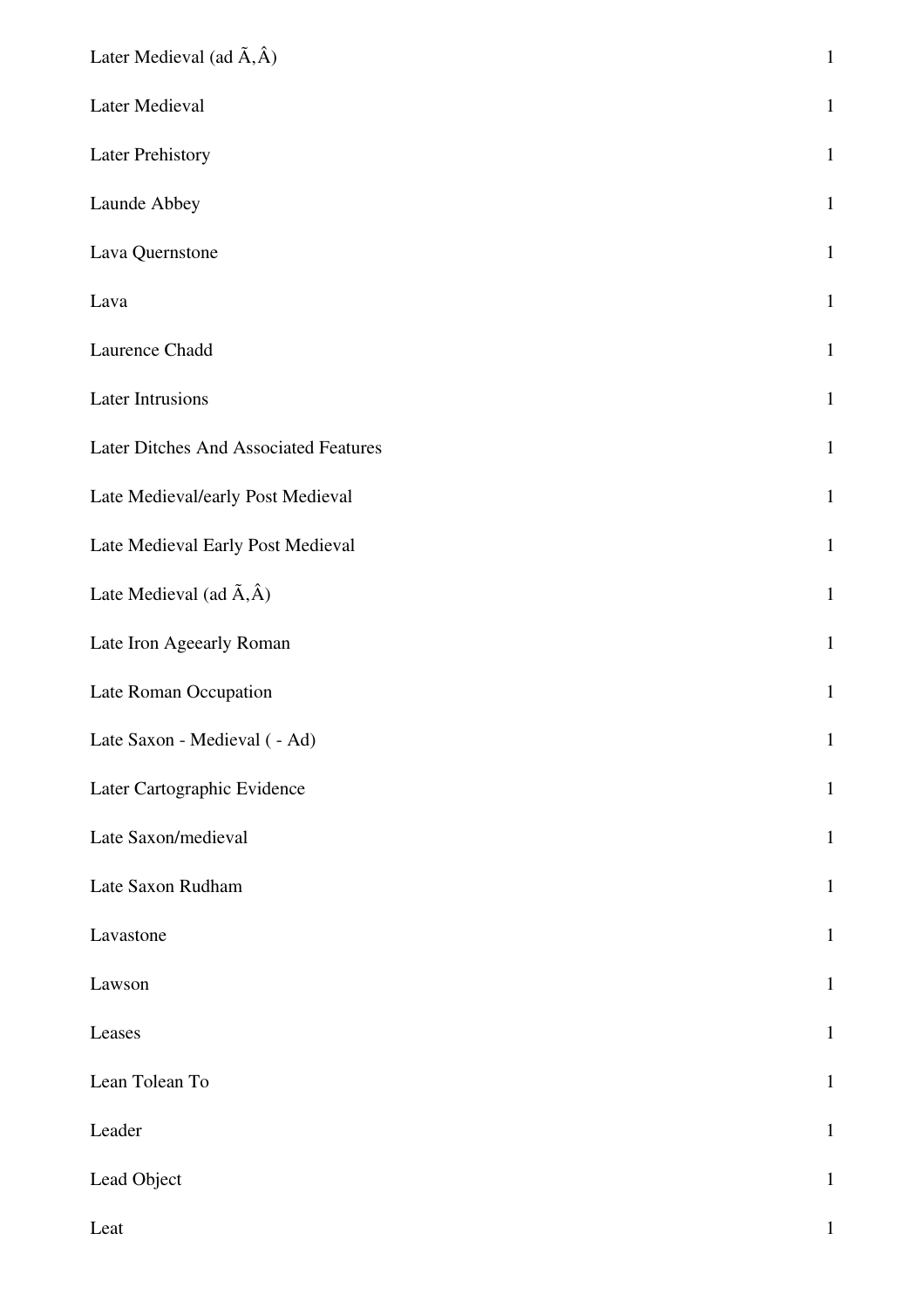| Leather                                          | $\,1$        |
|--------------------------------------------------|--------------|
| Leicestershire County Council Brief              | $\mathbf{1}$ |
| Leicestershire County Council                    | $\mathbf 1$  |
| Leiceste                                         | $\mathbf{1}$ |
| Lazybeds                                         | $\mathbf{1}$ |
| <b>Layout And Form</b>                           | $\mathbf{1}$ |
| Layer Natural Sands Unknown Undated              | $\mathbf{1}$ |
| A Brief For Archaeological Attendance For        | $\mathbf{1}$ |
| Lay-by                                           | $\mathbf{1}$ |
| Lawson Price Environmental                       | $\mathbf 1$  |
| Layer Natural Unknown                            | $\mathbf{1}$ |
| Layer Topsoil Modern                             | $\,1\,$      |
| <b>Layers And Features</b>                       | $\mathbf 1$  |
| Layers (fig, S)                                  | $\mathbf{1}$ |
| Layers                                           | $\mathbf{1}$ |
| Late Iron Age/romano-british Activity (phases -) | $\mathbf{1}$ |
| Late Iron Age/roman                              | $\mathbf{1}$ |
| Land Off                                         | $\mathbf{1}$ |
| Land At The Rear Of                              | $\mathbf{1}$ |
| Land At Hermit Road                              | $\mathbf{1}$ |
| Land At Fox House                                | $\mathbf{1}$ |
| Land Off Church Street                           | $\mathbf{1}$ |
| Land To The North Of Over Road                   | $\mathbf{1}$ |
| Land To The South Of Oliver House                | $\mathbf{1}$ |
| Land To The Rear Of The                          | $\mathbf 1$  |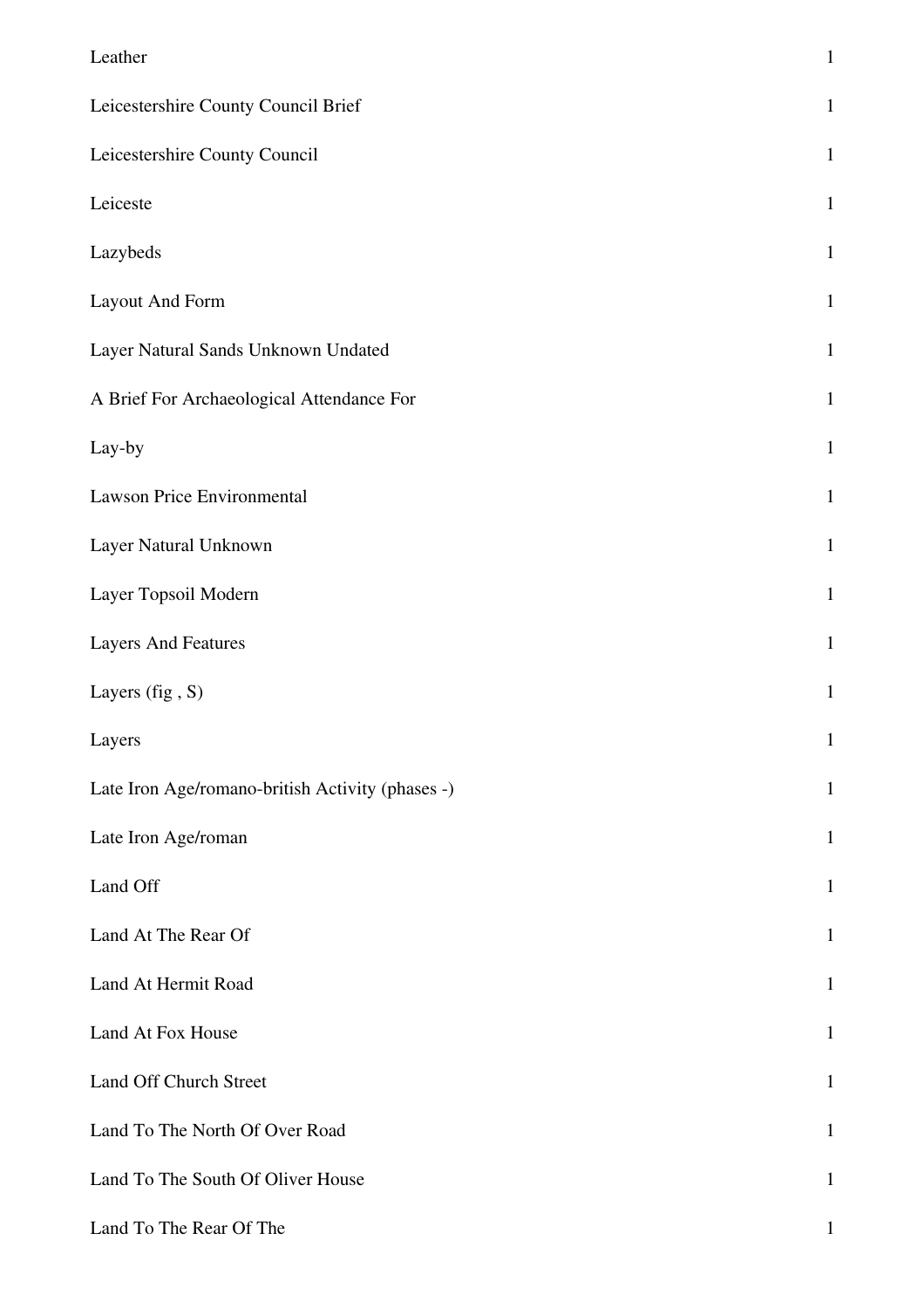| Land To The North Of Over Road And                               | $\mathbf{1}$ |
|------------------------------------------------------------------|--------------|
| Land Adjacent To The Crown                                       | $\mathbf{1}$ |
| Land Adjacent To Stoke Road                                      | $\mathbf{1}$ |
| Lakes Wood                                                       | $\mathbf{1}$ |
| Lakenheath                                                       | $\mathbf{1}$ |
| Lake District National Park Authority                            | $\mathbf{1}$ |
| Lake District Historic Environment Record                        | $\mathbf{1}$ |
| Lancashire Constabulary                                          | $\mathbf{1}$ |
| <b>Lancaster Circus</b>                                          | $\mathbf{1}$ |
| Land Adjacent To Orchard                                         | $\mathbf{1}$ |
| Land Adjacent To                                                 | $\mathbf{1}$ |
| Land                                                             | $\mathbf{1}$ |
| Land Use                                                         | $\mathbf{1}$ |
| Land-                                                            | $\mathbf{1}$ |
| Late Bronze Age / Early Iron Age ( - Bc)                         | $\mathbf{1}$ |
| Late Bronze Age / Early Iron Age                                 | $\mathbf{1}$ |
| Late Bronze                                                      | $\mathbf{1}$ |
| Late Belgic Iron Age                                             | $\mathbf{1}$ |
| Late Bronze Age / Early Iron Age Ditches                         | $\,1$        |
| Late Bronze Age/                                                 | $\mathbf{1}$ |
| Late Iron Age (fig)                                              | $\mathbf{1}$ |
| Late Bronze Age/early Iron Age (figures,,)                       | $\mathbf{1}$ |
| Late Bronze Age/early Iron Age (bc $\tilde{A}$ , $\tilde{A}$ bc) | $\mathbf{1}$ |
| Late Anglo-saxon/medieval                                        | $\mathbf{1}$ |
| Large Pit Feature []                                             | 1            |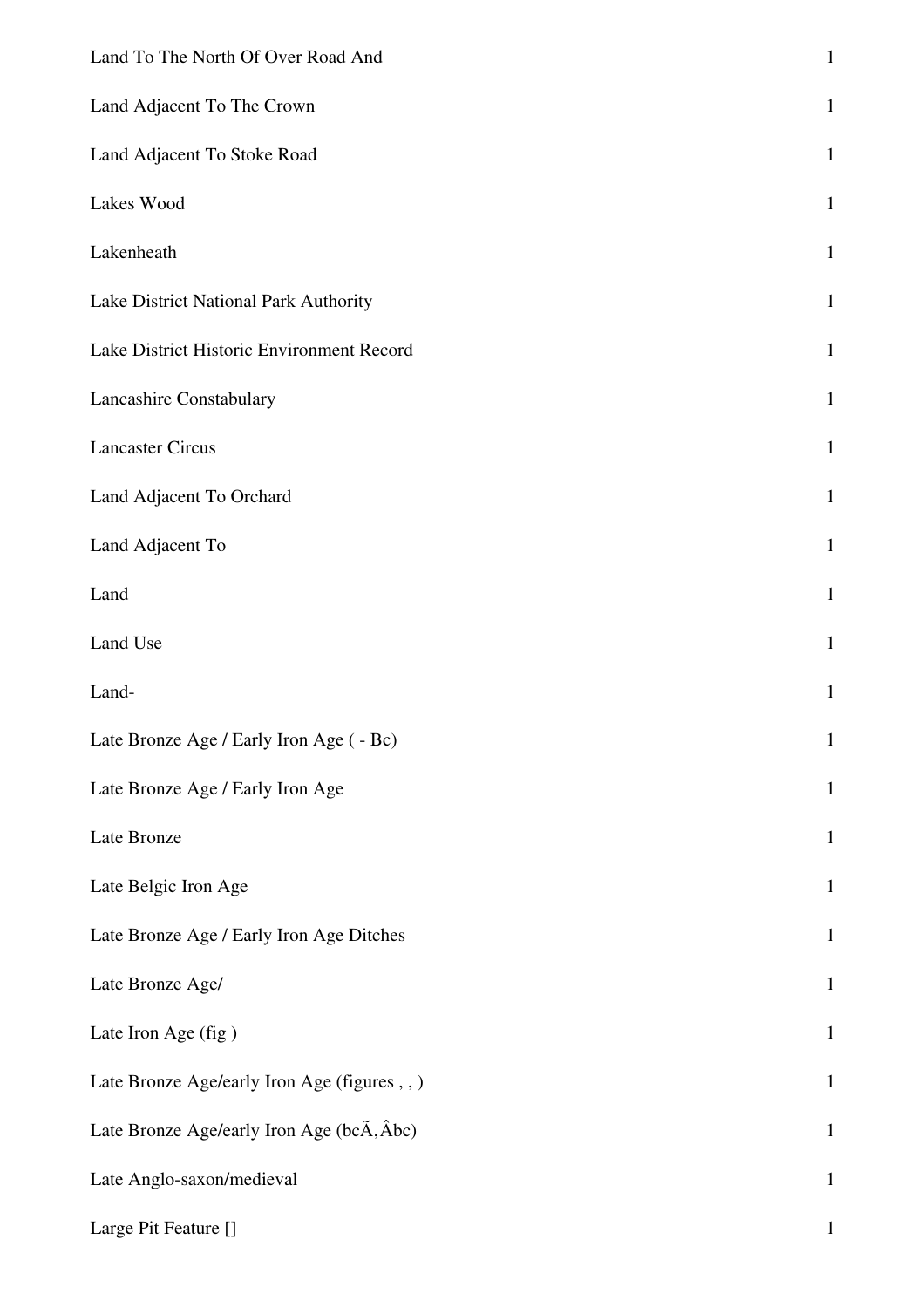| Landings                                             | $\mathbf{1}$ |
|------------------------------------------------------|--------------|
| Landing                                              | $\mathbf{1}$ |
| Landform Geology And Soils                           | $\mathbf{1}$ |
| <b>Landscape Survey Results</b>                      | $\mathbf{1}$ |
| Lane Excavations                                     | $\mathbf{1}$ |
| Lann Deui                                            | $\mathbf{1}$ |
| Langthorne Brickworks (ordnance Survey)              | $\mathbf{1}$ |
| Langthorne Brickworks (figs And)                     | $\mathbf{1}$ |
| Marston                                              | $\mathbf{1}$ |
| <b>Martin Watts</b>                                  | $\mathbf{1}$ |
| Norfolk Archaeological And Historical Research Group | $\mathbf{1}$ |
| Non $\tilde{A}$ , Âtechnical Summary                 | $\mathbf{1}$ |
| Aims Rationale                                       | $\mathbf{1}$ |
| Nonconformist Registers Of Herefordshire             | $\mathbf{1}$ |
| Norfolk Archaeological Trust                         | $\mathbf{1}$ |
| Norfolk Domesday                                     | $\mathbf{1}$ |
| Norfolk Historic Environment Record And              | $\mathbf{1}$ |
| Norfolk Historic                                     | $\mathbf{1}$ |
| Norfolk Heritage Centre                              | $\mathbf{1}$ |
| Non-technical Summary And Implications               | $\mathbf{1}$ |
| Aims, Methodology And Report Presentation            | $\mathbf{1}$ |
| Nexgen Group Ltd                                     | $\mathbf{1}$ |
| Newham Unitary Development Plan                      | $\mathbf{1}$ |
| Newhailes Tea House: Notes: Tom Addyman              | $\mathbf{1}$ |
| Newcastle City Council                               | 1            |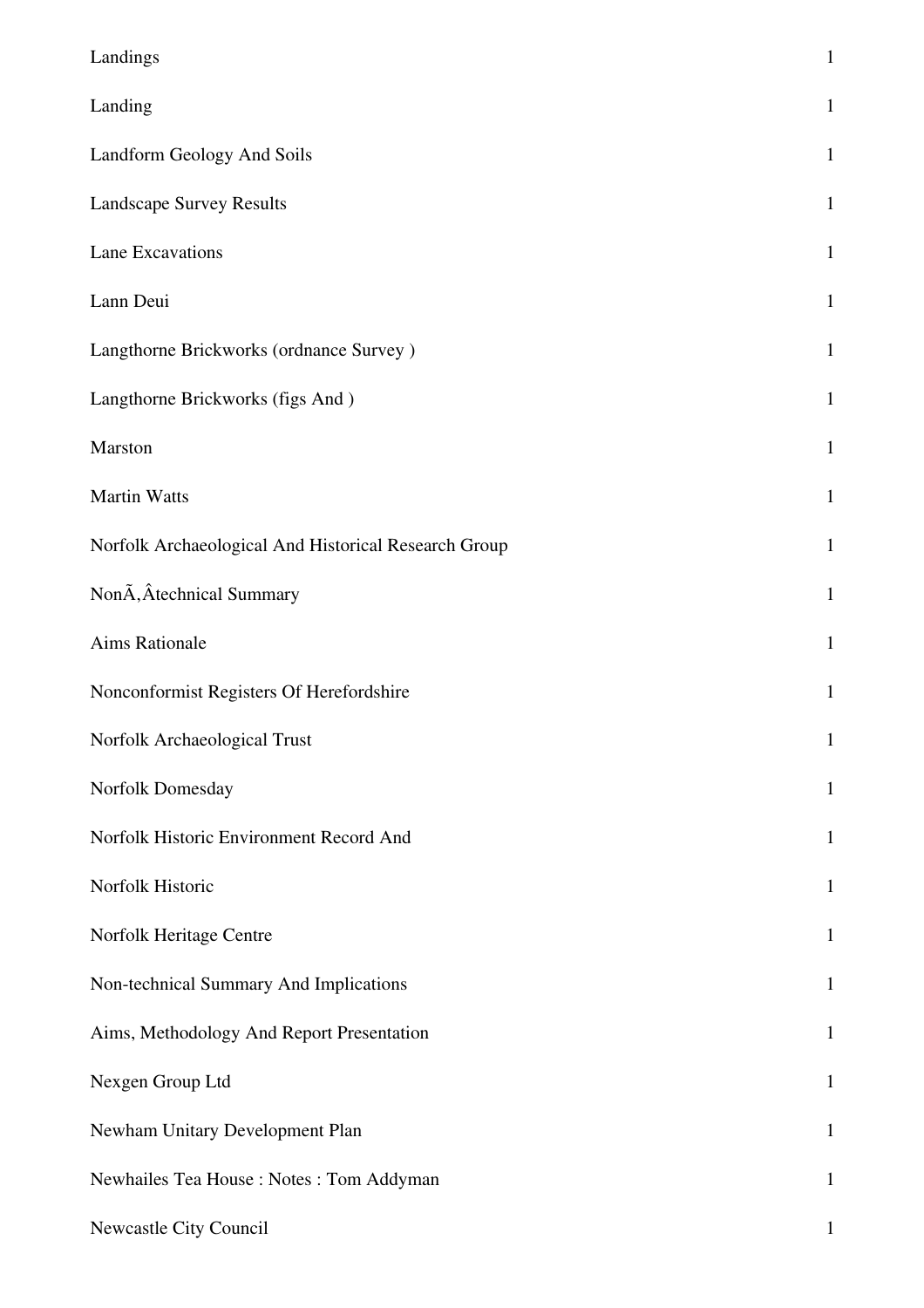| Nicholas Pendlebury                                                          | $\mathbf{1}$ |
|------------------------------------------------------------------------------|--------------|
| Nigel Wilson                                                                 | $\mathbf{1}$ |
| Non-local Stone                                                              | $\mathbf{1}$ |
| Non-archaeological Metal Finds                                               | $\mathbf{1}$ |
| Nineteenth Century Brick-lined Well And Brick Wall                           | $\mathbf{1}$ |
| Norfolk Historic Environment Record Description                              | $\mathbf{1}$ |
| Norfolk House                                                                | $\mathbf{1}$ |
| Aims Of The Works                                                            | $\mathbf{1}$ |
| North Street Meadow                                                          | $\mathbf{1}$ |
| North Pennines Archaeology Ltd And The Lake District National Park Authority | $\mathbf{1}$ |
| North Pennines Archaeology And Durham County Council Conservation Team       | $\mathbf{1}$ |
| North-east Area                                                              | $\mathbf{1}$ |
| North-east Cellars                                                           | $\mathbf{1}$ |
| North-south Blank                                                            | $\mathbf{1}$ |
| North-eastern Range                                                          | $\mathbf{1}$ |
| North-east Lincolnshire                                                      | $\mathbf 1$  |
| North Of Balmacara                                                           | $\mathbf{1}$ |
| North Lodge                                                                  | $\mathbf{1}$ |
| North Bedroom                                                                | $\mathbf{1}$ |
| Aims Of Work                                                                 | $\mathbf{1}$ |
| Norfolk Windmills Trust                                                      | $\mathbf{1}$ |
| Norfolk Record Office                                                        | $\mathbf{1}$ |
| North British Bottle                                                         | $\mathbf{1}$ |
| North Elevation                                                              | $\mathbf{1}$ |
| North Generator Building                                                     | $\mathbf{1}$ |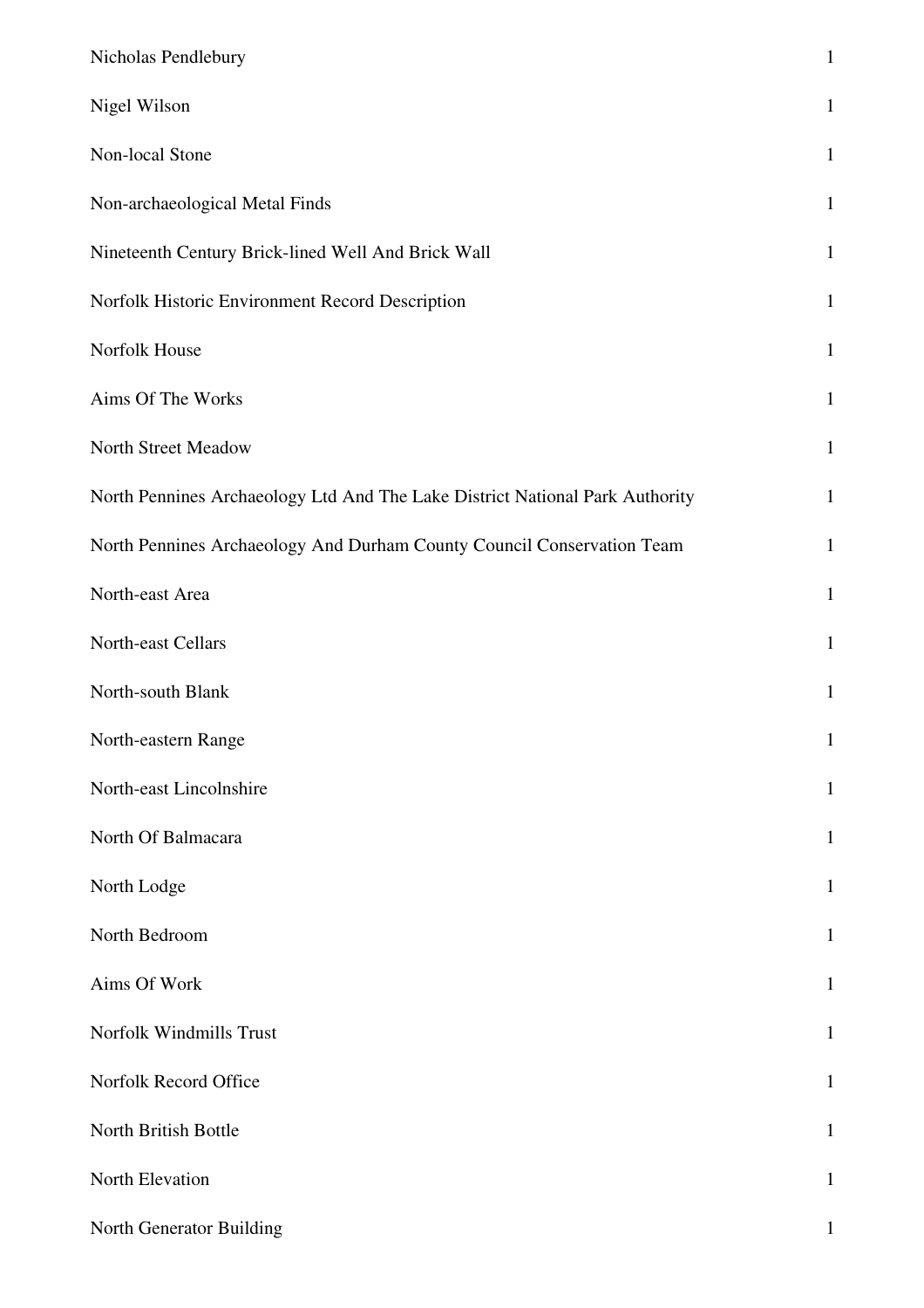| North Field                                                | $\mathbf{1}$ |
|------------------------------------------------------------|--------------|
| North Facing Section Through                               | $\mathbf{1}$ |
| Newcastle                                                  | $\mathbf{1}$ |
| Newbyres Development                                       | $\mathbf{1}$ |
| National                                                   | $\mathbf{1}$ |
| Name Society                                               | $\mathbf{1}$ |
| Name Of Organisation Wessex Archaeology                    | $\mathbf{1}$ |
| Name Of Organisation Archaeology South East                | $\mathbf{1}$ |
| <b>National Archives</b>                                   | $\mathbf{1}$ |
| <b>National Park</b>                                       | $\mathbf{1}$ |
| National Scheduled Ancient Monuments                       | $\mathbf{1}$ |
| National Planning Policy Guidance Archaeology And Planning | $\mathbf{1}$ |
| National Park Authority                                    | $\mathbf{1}$ |
| Name Date Of Death                                         | $\mathbf{1}$ |
| <b>Nails</b>                                               | $\mathbf 1$  |
| Museum Of London Archaeology Service                       | $\mathbf{1}$ |
| Museum Of London Archaeological Service                    | $\mathbf{1}$ |
| Museum Accession Number Pending                            | $\mathbf{1}$ |
| Multiplex Resistivity                                      | $\mathbf{1}$ |
| <b>Museums And Galleries</b>                               | $\mathbf{1}$ |
| Musuem Of London                                           | $\mathbf{1}$ |
| Nailer                                                     | $\mathbf{1}$ |
| Nail                                                       | $\mathbf{1}$ |
| Mynnydd Merddin                                            | $\mathbf{1}$ |
| Aims/methodology                                           | $\mathbf{1}$ |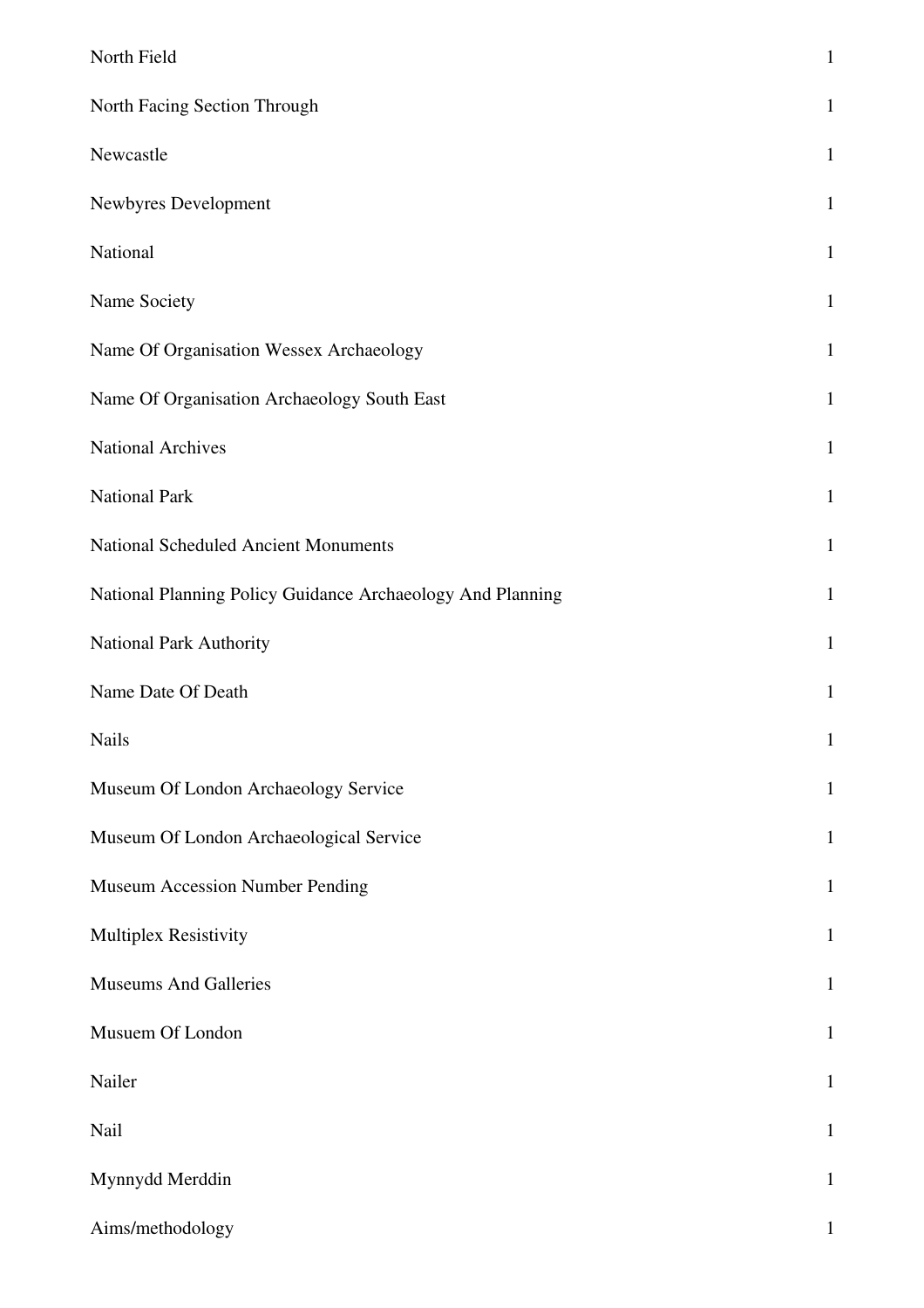| Natural - - - - -                       | $\,1\,$      |
|-----------------------------------------|--------------|
| <b>Necklaces And Beads</b>              | $\mathbf{1}$ |
| Neck                                    | $\mathbf{1}$ |
| Nayland Road                            | $\mathbf{1}$ |
| Nave (figs-)                            | $\mathbf{1}$ |
| Needham Market                          | $\mathbf{1}$ |
| Neil Parker                             | $\mathbf{1}$ |
| Nether End, Great Dalby                 | $\mathbf{1}$ |
| Neoplasia                               | $\mathbf{1}$ |
| Neonates                                | $\mathbf{1}$ |
| Nature Of Record                        | $\mathbf{1}$ |
| Nature Of Development                   | $\mathbf{1}$ |
| Natural Drift                           | $\mathbf{1}$ |
| <b>Natural Deposits</b>                 | $\mathbf{1}$ |
| Natural Alluvium                        | $\mathbf{1}$ |
| Natural Feature                         | $\mathbf{1}$ |
| Natural Sand                            | $\mathbf{1}$ |
| Naturalist Field Club                   | $\mathbf{1}$ |
| Natural Till                            | $\mathbf{1}$ |
| Natural Soil Formation                  | $\mathbf{1}$ |
| North-west North-east                   | $\mathbf{1}$ |
| North-western Area: Sections, And (fig) | $\mathbf{1}$ |
| Offices                                 | $\mathbf{1}$ |
| <b>Office Environmental Department</b>  | $\mathbf{1}$ |
| Offelow Arable None                     | $\mathbf{1}$ |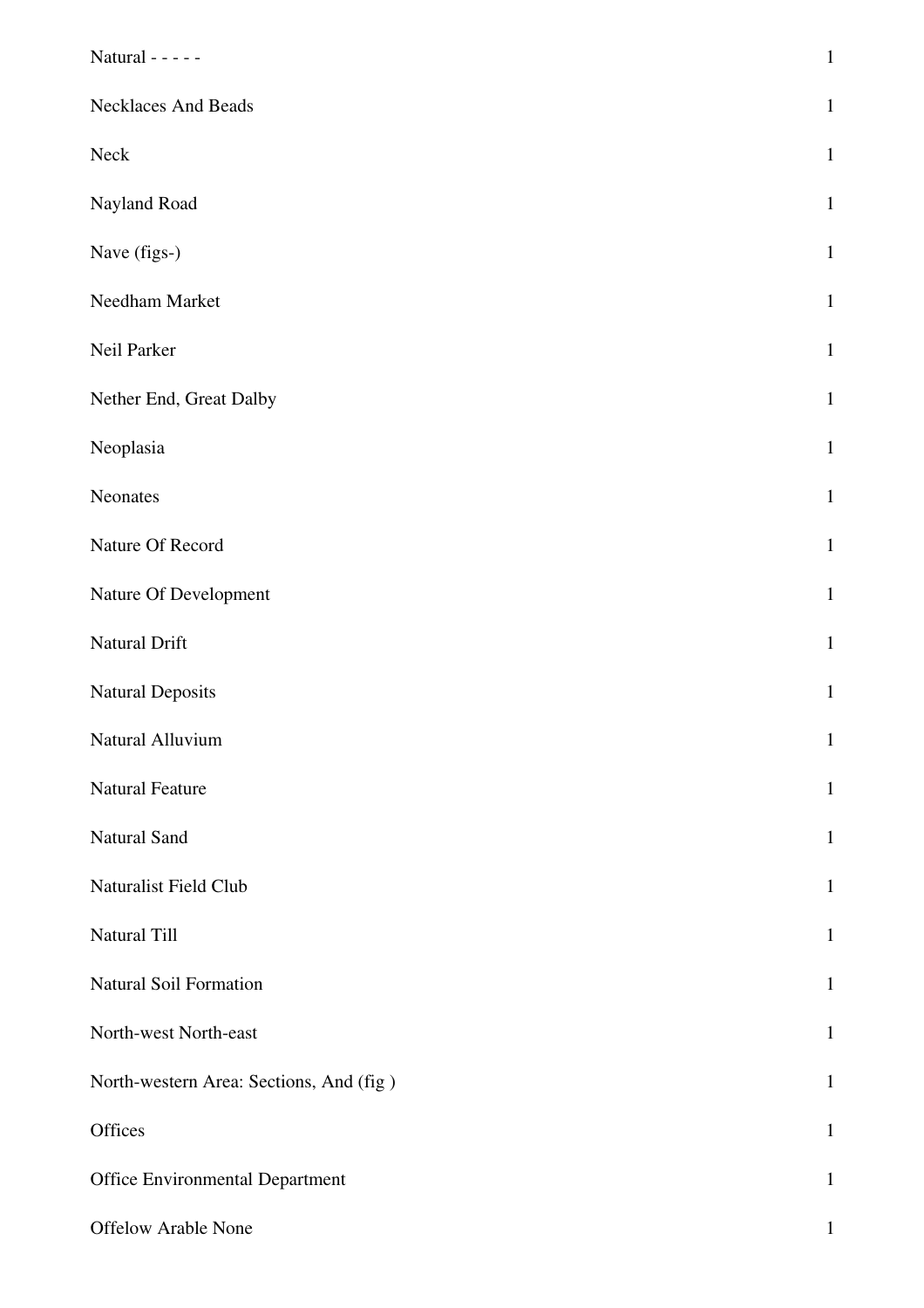| October And                                                                               | $\mathbf 1$  |
|-------------------------------------------------------------------------------------------|--------------|
| Offton                                                                                    | $\mathbf{1}$ |
| Omega Health Club N Pr //                                                                 | $\mathbf{1}$ |
| Opno Feature Identifier Description                                                       | $\mathbf{1}$ |
| Opno Context Tren Identifier Description Cuts Over Cutby Under Findsyn Smfyn              | $\mathbf{1}$ |
| Only Gone On Before                                                                       | $\mathbf{1}$ |
| Occupier Occupation Date Source                                                           | $\mathbf{1}$ |
| Occupation Evidence                                                                       | $\mathbf{1}$ |
| Observations (building Survey)                                                            | $\mathbf{1}$ |
| <b>Observation Methodology</b>                                                            | $\mathbf{1}$ |
| <b>Observation And Recording</b>                                                          | $\mathbf{1}$ |
| <b>Observation And Field Evaluation</b>                                                   | $\mathbf{1}$ |
| <b>Observed Structural Evidence</b>                                                       | $\mathbf{1}$ |
| <b>Obstacles Encountered</b>                                                              | $\mathbf{1}$ |
| Occupation                                                                                | $\mathbf{1}$ |
| Occupant Activity Occupant Activity Occupant Activity Occupant Activity Occupant Activity | $\mathbf{1}$ |
| <b>Occasional Paper</b>                                                                   | $\mathbf{1}$ |
| Opno Feature Location Identifier Descript Finds                                           | $\mathbf{1}$ |
| <b>Opposite Talbot Hotel</b>                                                              | $\mathbf{1}$ |
| Osborne Place                                                                             | $\mathbf{1}$ |
| <b>Original Sources</b>                                                                   | $\mathbf{1}$ |
| Original Research Aimsaims Of The Investigation                                           | $\mathbf{1}$ |
| <b>Orientation Se-nw</b>                                                                  | $\mathbf{1}$ |
| Osteoarthritis                                                                            | $\mathbf{1}$ |
| Other Areas                                                                               | $\mathbf{1}$ |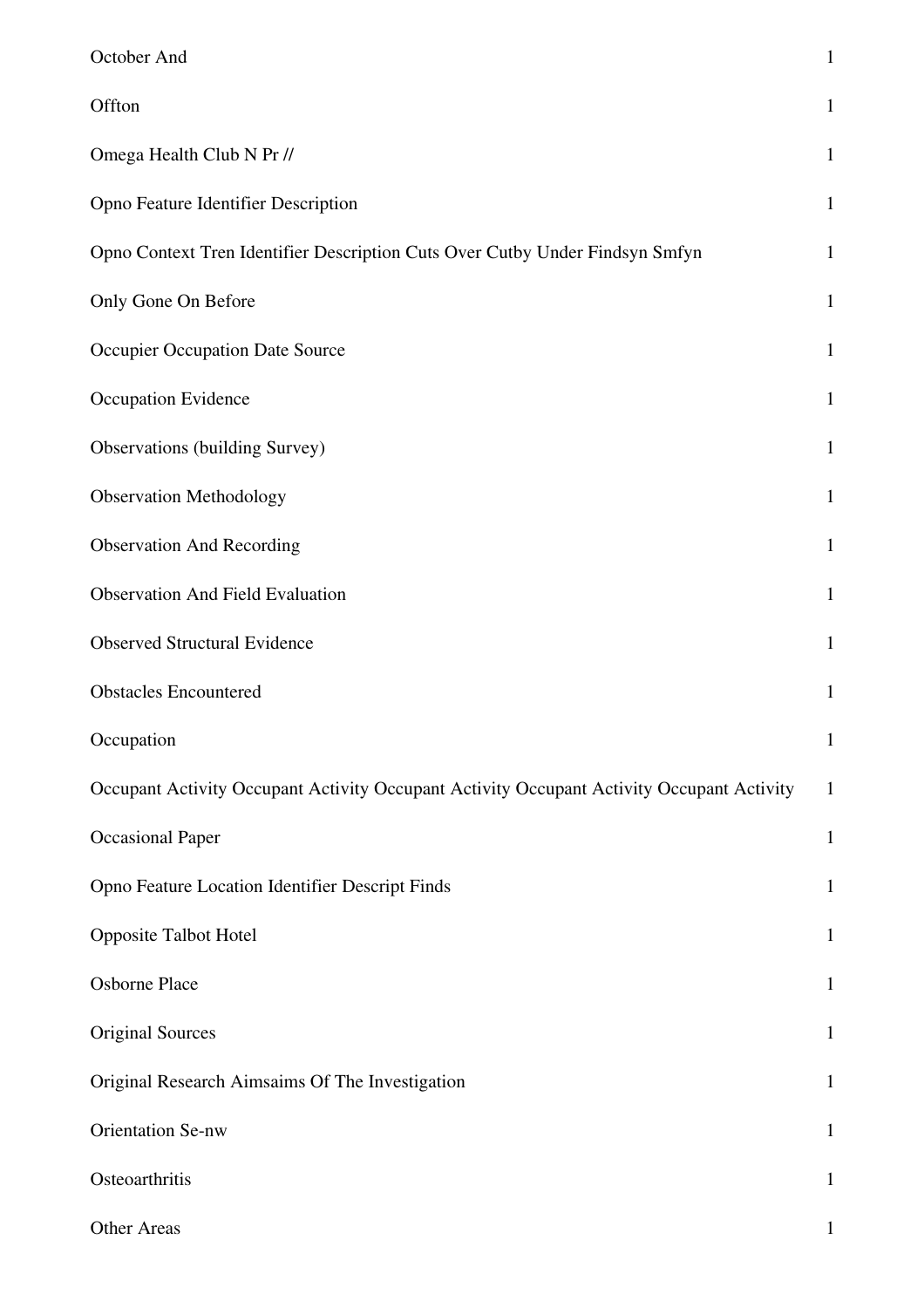| <b>Other Considerations</b>                                              | $\mathbf{1}$ |
|--------------------------------------------------------------------------|--------------|
| <b>Other Conditions</b>                                                  | $\mathbf{1}$ |
| Other Artefacts                                                          | $\mathbf{1}$ |
| <b>Orientation Northwest- Southeast</b>                                  | $\mathbf{1}$ |
| Aims And Method Statement A, A Trial Trenching And                       | $\mathbf{1}$ |
| Ordnance Survey Name Book Parish Of Kilwinning                           | $\mathbf{1}$ |
| <b>Orchard Terrace</b>                                                   | $\mathbf{1}$ |
| Orchard Place, Sudbury                                                   | $\mathbf{1}$ |
| Opus Signinum                                                            | $\mathbf{1}$ |
| <b>Ordnance Survey Town Plan</b>                                         | $\mathbf{1}$ |
| <b>Organic Preservation</b>                                              | $\mathbf{1}$ |
| Orientation N/a                                                          | $\mathbf{1}$ |
| <b>Orientation Comments</b>                                              | $\mathbf{1}$ |
| <b>Orientation Building</b>                                              | $\mathbf{1}$ |
| Obscured                                                                 | $\mathbf{1}$ |
| Objectives Methodology                                                   | $\mathbf{1}$ |
| Northumberland County Council Must Be Returned To                        | $\mathbf{1}$ |
| Northumberland County Council Historic Environment Record (nher):        | $\mathbf{1}$ |
| Northumberland County Council                                            | $\mathbf{1}$ |
| Northfield Farm                                                          | $\mathbf{1}$ |
| Northumberland County Council Sites And Monuments Record (smr)           | $\mathbf{1}$ |
| Northumberland National Park Authority                                   | $\mathbf{1}$ |
| Northumberland Record Office (woodhorn) (nro)                            | $\mathbf{1}$ |
| Northumberland Record Office (nro): The Record Office Of Northumberland, | $\mathbf{1}$ |
| Northumberland Record Office                                             | 1            |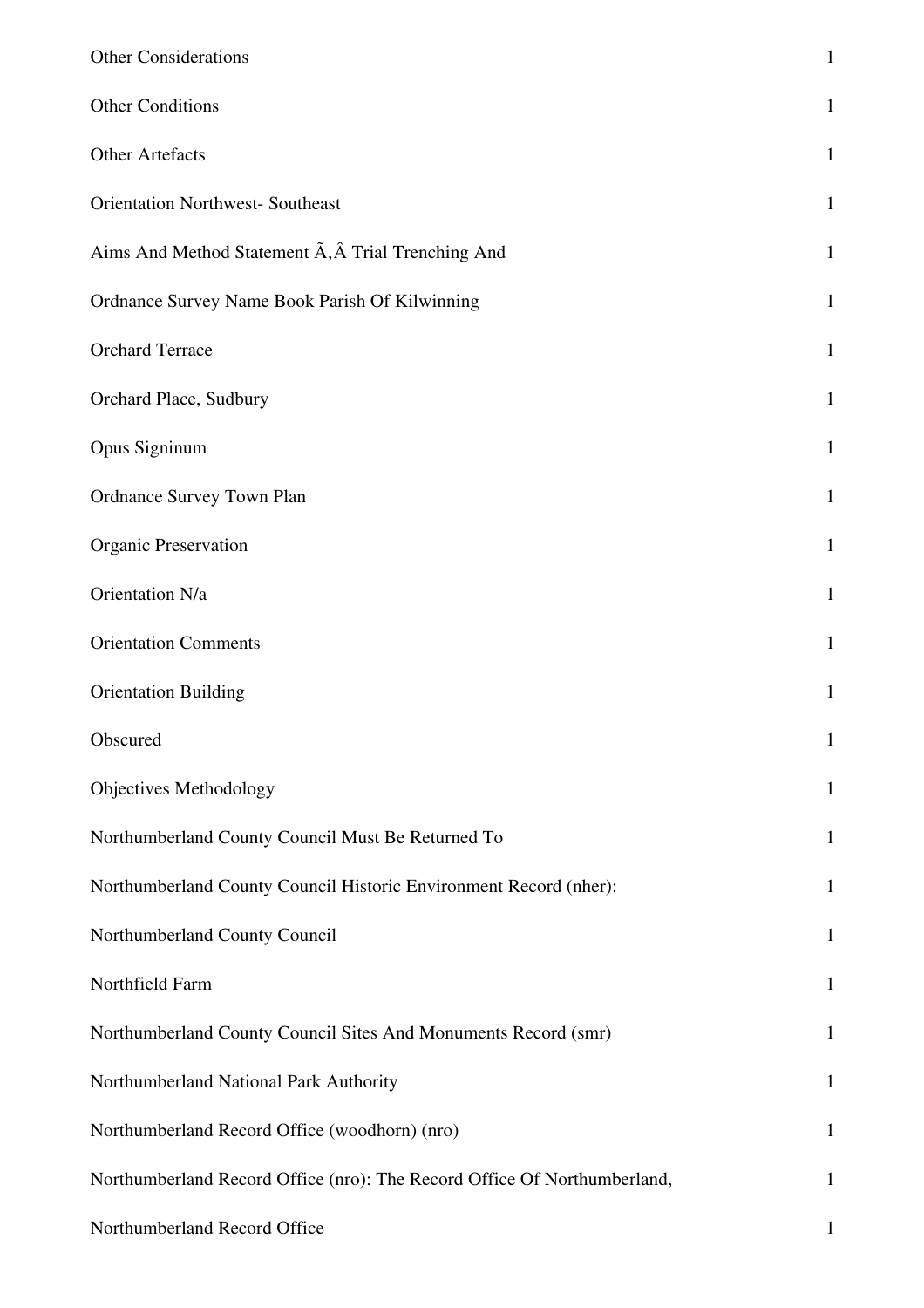| Northern Cellar (figures, A, And A)                                | $\mathbf{1}$ |
|--------------------------------------------------------------------|--------------|
| Northern Archaeology And Archaeologia Aeliana                      | $\mathbf{1}$ |
| Northamptonshire County Council Archaeology Unit Occasional Paper  | $\mathbf{1}$ |
| Aims Of The Walk-over Survey                                       | $\mathbf{1}$ |
| Northampton Northamptonshire Archaeology Report                    | $\mathbf{1}$ |
| North-western Plantation Extension                                 | $\mathbf{1}$ |
| Northamptonshire County Council Built And Natural Environment Team | $\mathbf{1}$ |
| Northamptonshire County Council Historic Environment Team          | $\mathbf{1}$ |
| Northcote Street                                                   | $\mathbf{1}$ |
| Northamptonshire Northamptonshire Archaeology Report               | $\mathbf{1}$ |
| Northamptonshire Heritage                                          | $\mathbf{1}$ |
| Northumberland Sites And Monuments Record (smr)                    | $\mathbf{1}$ |
| Northumbrian Water                                                 | $\mathbf{1}$ |
| <b>Oasis Summary</b>                                               | $\mathbf{1}$ |
| Oakleafe Drive                                                     | $\mathbf{1}$ |
| Nycc Heritage Unit A, A Specific Requirements                      | $\mathbf{1}$ |
| Nwse Se                                                            | $\mathbf{1}$ |
| Aims Of The Fieldwork Programme                                    | $\mathbf{1}$ |
| Aims Objectives                                                    | $\mathbf{1}$ |
| Objectives And Methods                                             | $\mathbf{1}$ |
| Aims And Research Objectives                                       | $\mathbf{1}$ |
| Objectives And Method                                              | $\mathbf{1}$ |
| <b>Nutshell Dating High</b>                                        | $\mathbf{1}$ |
| Nunwalle Streate                                                   | $\mathbf{1}$ |
| Norwich City Council                                               |              |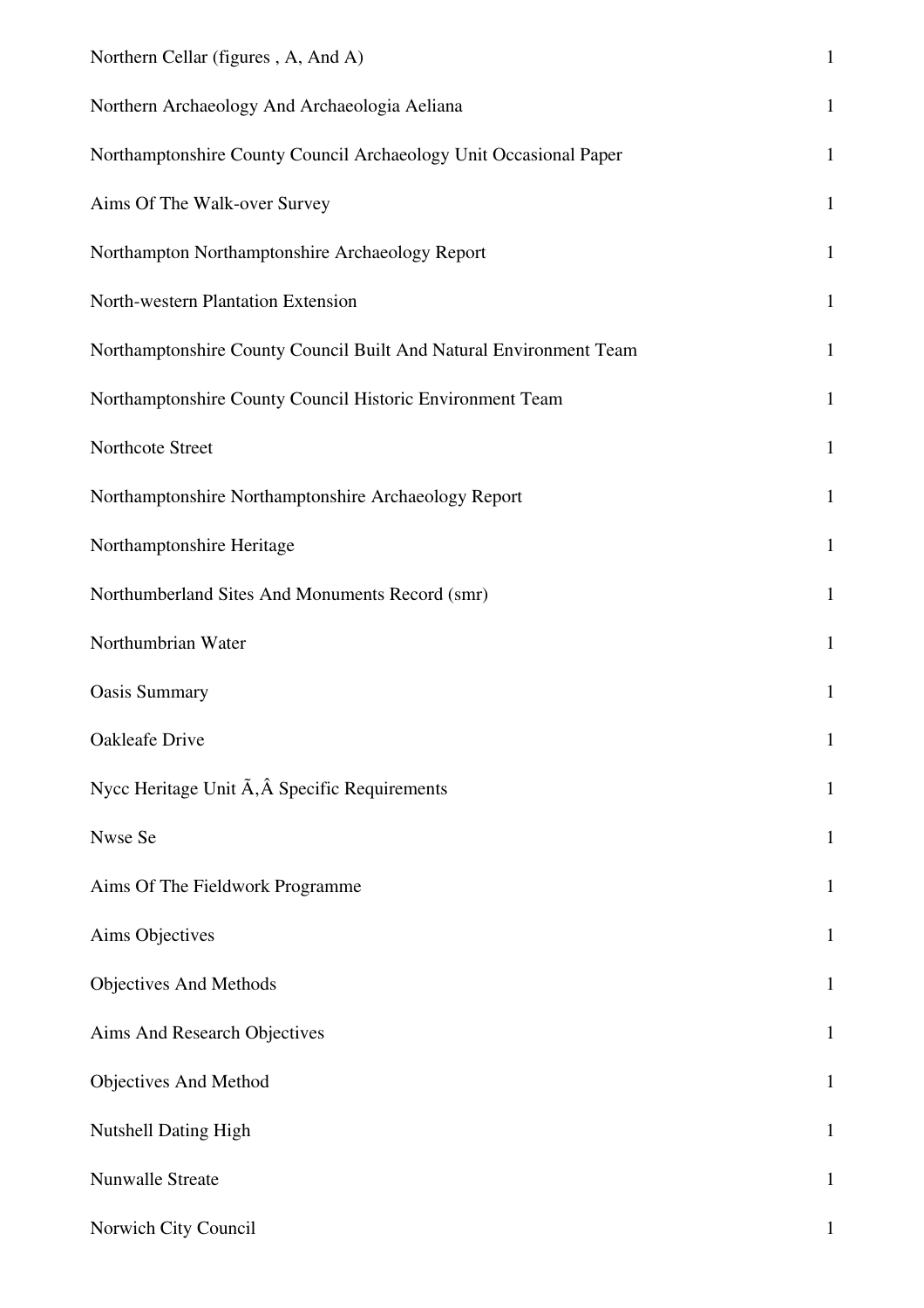| Norton Canon                                      | $\mathbf 1$  |
|---------------------------------------------------|--------------|
| Northwestern Plantation Extension                 | $\mathbf{1}$ |
| Norwich East Anglian Archaeology                  | $\mathbf{1}$ |
| Notes Plans Correspondence Photos Negs Slides     | $\mathbf{1}$ |
| Number Context Material Description Location Date | $\mathbf{1}$ |
| Nugent                                            | $\mathbf{1}$ |
| November And                                      | $\mathbf{1}$ |
| Multi-period                                      | $\mathbf{1}$ |
| <b>Mullion Window Mortises</b>                    | $\mathbf{1}$ |
| Mellor                                            | $\mathbf{1}$ |
| Melling                                           | $\mathbf 1$  |
| Medium Poor                                       | $\mathbf{1}$ |
| Medieval/Post-medieval (fig)                      | $\mathbf{1}$ |
| Melville Muir                                     | $\mathbf{1}$ |
| Meml                                              | $\mathbf{1}$ |
| Meso-neoblade                                     | $\mathbf{1}$ |
| Merton                                            | $\mathbf{1}$ |
| Merchant                                          | $\mathbf{1}$ |
| Medieval York                                     | $\mathbf{1}$ |
| Medieval Ware                                     | $\mathbf{1}$ |
| <b>Medieval Pits</b>                              | $\mathbf{1}$ |
| Medieval Period (adA, Aad)                        | $\mathbf{1}$ |
| Medieval Period $(\tilde{A}, \hat{A})$            | $\mathbf{1}$ |
| <b>Medieval Finds</b>                             | $\mathbf{1}$ |
| Medieval Pottery Research Group Monograph         | $\mathbf{1}$ |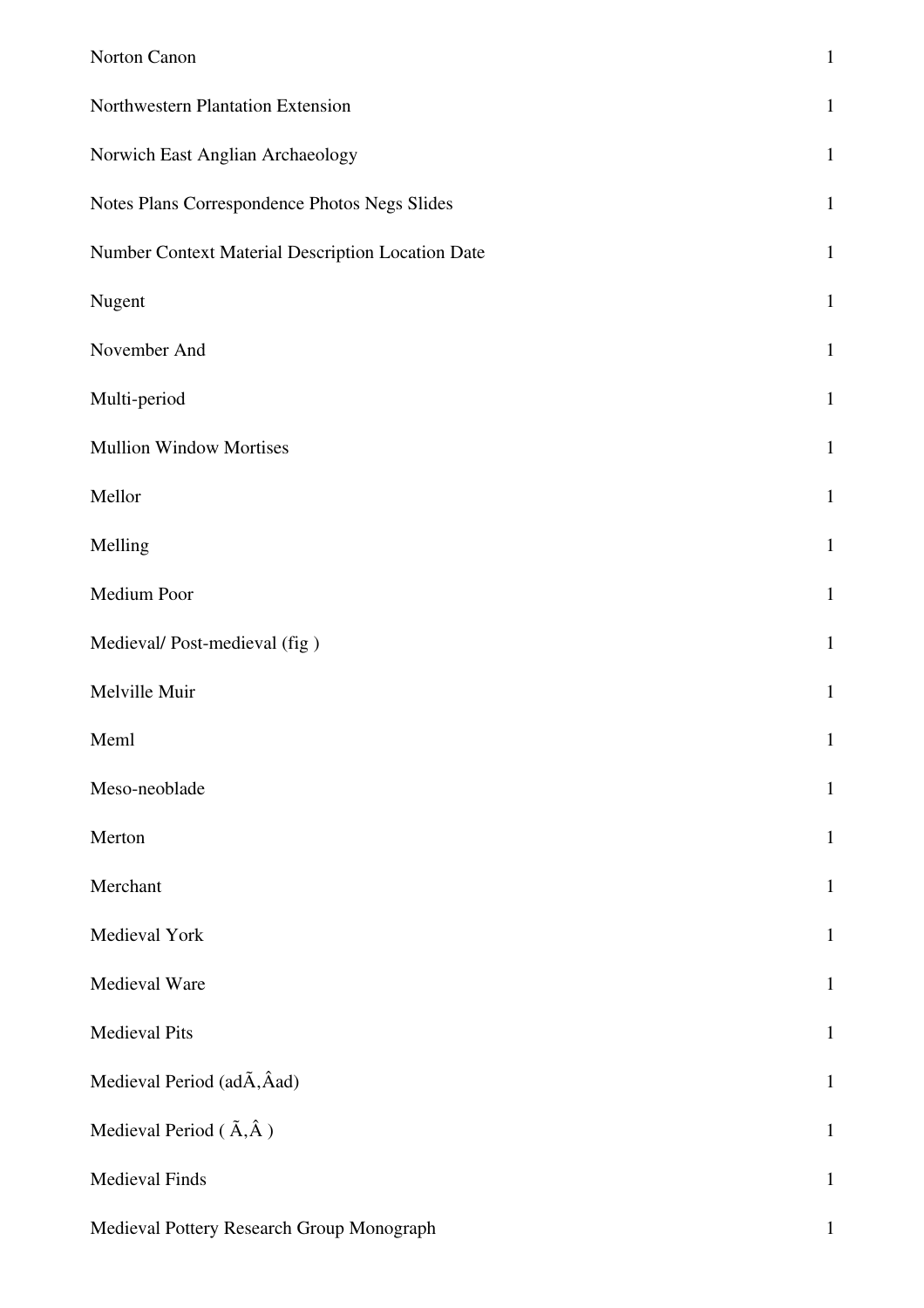| <b>Medieval Priory</b>                    | $\,1\,$      |
|-------------------------------------------|--------------|
| <b>Medieval Settlement</b>                | $\mathbf{1}$ |
| Medieval Roof Tile                        | $\mathbf{1}$ |
| Medieval Ridge Tile                       | $\mathbf{1}$ |
| Mesolithic And Neolithic                  | $\mathbf{1}$ |
| Metal Items                               | $\mathbf{1}$ |
| Methodology For The Watching Brief        | $\mathbf{1}$ |
| Alfredus Alfred Henricus Henry            | $\mathbf{1}$ |
| Methodology: Report                       | $\mathbf{1}$ |
| Methodology (brief)                       | $\mathbf{1}$ |
| Methodology For Trial Excavation          | $\mathbf{1}$ |
| Methodology Terminology                   | $\mathbf{1}$ |
| Methodology: Excavation                   | $\mathbf{1}$ |
| Methodology: Evaluation                   | $\,1\,$      |
| Methodology: Building Recording           | $\mathbf{1}$ |
| Methodology (appendix)                    | $1\,$        |
| Method Statement For Documentary Research | $\mathbf{1}$ |
| Metallurgy                                | $\mathbf{1}$ |
| Metal-detecting Survey                    | $\mathbf{1}$ |
| <b>Metal Working</b>                      | $\mathbf{1}$ |
| <b>Metal Silver</b>                       | $\mathbf{1}$ |
| Alignment North-south                     | $\mathbf{1}$ |
| Metalwork And Small Finds                 | $\mathbf{1}$ |
| Method Of Work                            | $\mathbf{1}$ |
| Method And Results                        | $\mathbf 1$  |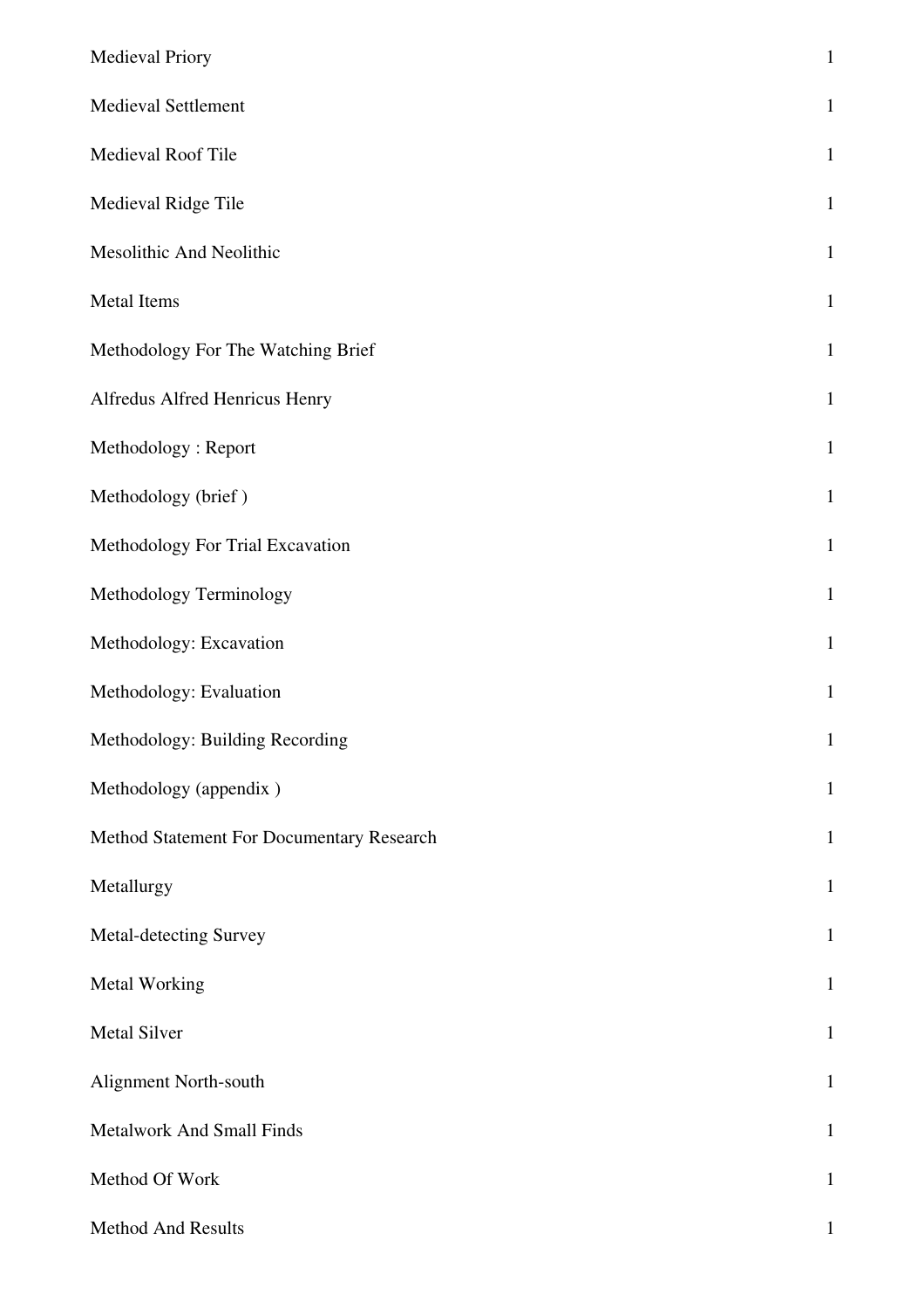| Metalworking                              | $\,1$        |
|-------------------------------------------|--------------|
| Medieval Cultivation                      | $\mathbf{1}$ |
| Medieval Coppice Enclosures               | $\mathbf{1}$ |
| Allan Peacey Clay Tobacco Pipes           | $\mathbf{1}$ |
| Matthew Beamish And Martin Shore          | $\mathbf{1}$ |
| Matrix Of                                 | $\mathbf{1}$ |
| Mathieson                                 | $\mathbf{1}$ |
| Mattishall                                | $\mathbf{1}$ |
| Allan Peacey                              | $\mathbf{1}$ |
| Measures                                  | $\mathbf{1}$ |
| Meadows                                   | $\mathbf{1}$ |
| Maximum Breadth                           | $\mathbf 1$  |
| Mathematics                               | $\mathbf{1}$ |
| Material Type Description Excavator Date  | $\mathbf{1}$ |
| <b>Matching Epping Forest</b>             | $\mathbf 1$  |
| Masonry Brick Culvert/drain Access Modern | $\mathbf{1}$ |
| <b>Marys</b>                              | $\mathbf{1}$ |
| Mary Alexander                            | $\mathbf{1}$ |
| <b>Material Culture</b>                   | $\mathbf{1}$ |
| Material Number Of Fragments Contexts     | $\mathbf{1}$ |
| Material Type Description Date            | $\mathbf{1}$ |
| Material Total Weigh                      | $\mathbf{1}$ |
| <b>Material Sherds Notes Date</b>         | $\mathbf{1}$ |
| Media And Internet Sources                | $\mathbf{1}$ |
| Media And Sport                           | $\mathbf{1}$ |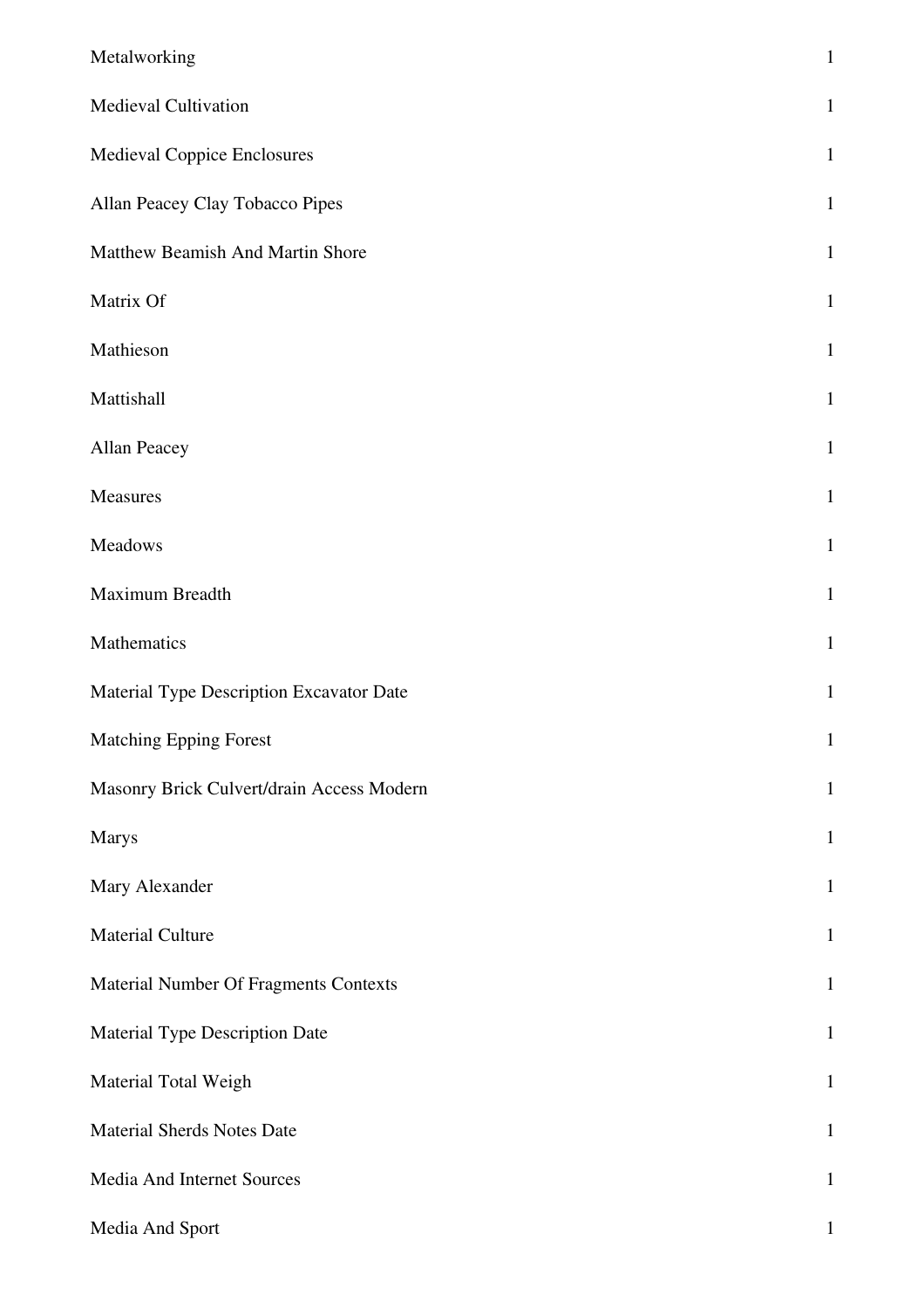| Medieval And Later Pottery                       | $\,1$        |
|--------------------------------------------------|--------------|
| Medieval And Early Post-medieval                 | $\mathbf{1}$ |
| Medieval Activity                                | $\mathbf{1}$ |
| Medieval / Post-medieval Agriculture             | $\mathbf{1}$ |
| Medieval And Post-medieval (ad-ad)               | $\mathbf{1}$ |
| Medieval And Post-medieval Material              | $\mathbf{1}$ |
| Medieval And Roman                               | $\mathbf{1}$ |
| Medieval And Postmedieval                        | $\mathbf{1}$ |
| Medieval And Post-medieval Pottery               | $\mathbf{1}$ |
| Medieval (figs -)                                | $\mathbf{1}$ |
| Medieval (fig)                                   | $\mathbf{1}$ |
| Medieval (Ad-)                                   | $\mathbf{1}$ |
| Medieval (-)                                     | $\mathbf{1}$ |
| All-weather Pitch And Floodlight Pits (figs And) | $\mathbf{1}$ |
| Medieval ()                                      | $\mathbf{1}$ |
| All-weather Pitch                                | $\mathbf{1}$ |
| Medieval (ad $\tilde{A}$ , $\hat{A}$ Ad)         | $\mathbf{1}$ |
| Medieval (ad $\tilde{A}$ , $\hat{A}$ Ad )        | $\mathbf{1}$ |
| Medieval (ad $\tilde{A}, \hat{A}$ )              | $\mathbf{1}$ |
| Methodology: Finds                               | $\mathbf{1}$ |
| Methodology: Watching Brief                      | $\mathbf{1}$ |
| Airfield                                         | $\mathbf{1}$ |
| <b>Molluscan Remains</b>                         | $\mathbf{1}$ |
| <b>Mollusc Notes</b>                             | $\mathbf{1}$ |
| Moderndrainagepipe                               | $\mathbf{1}$ |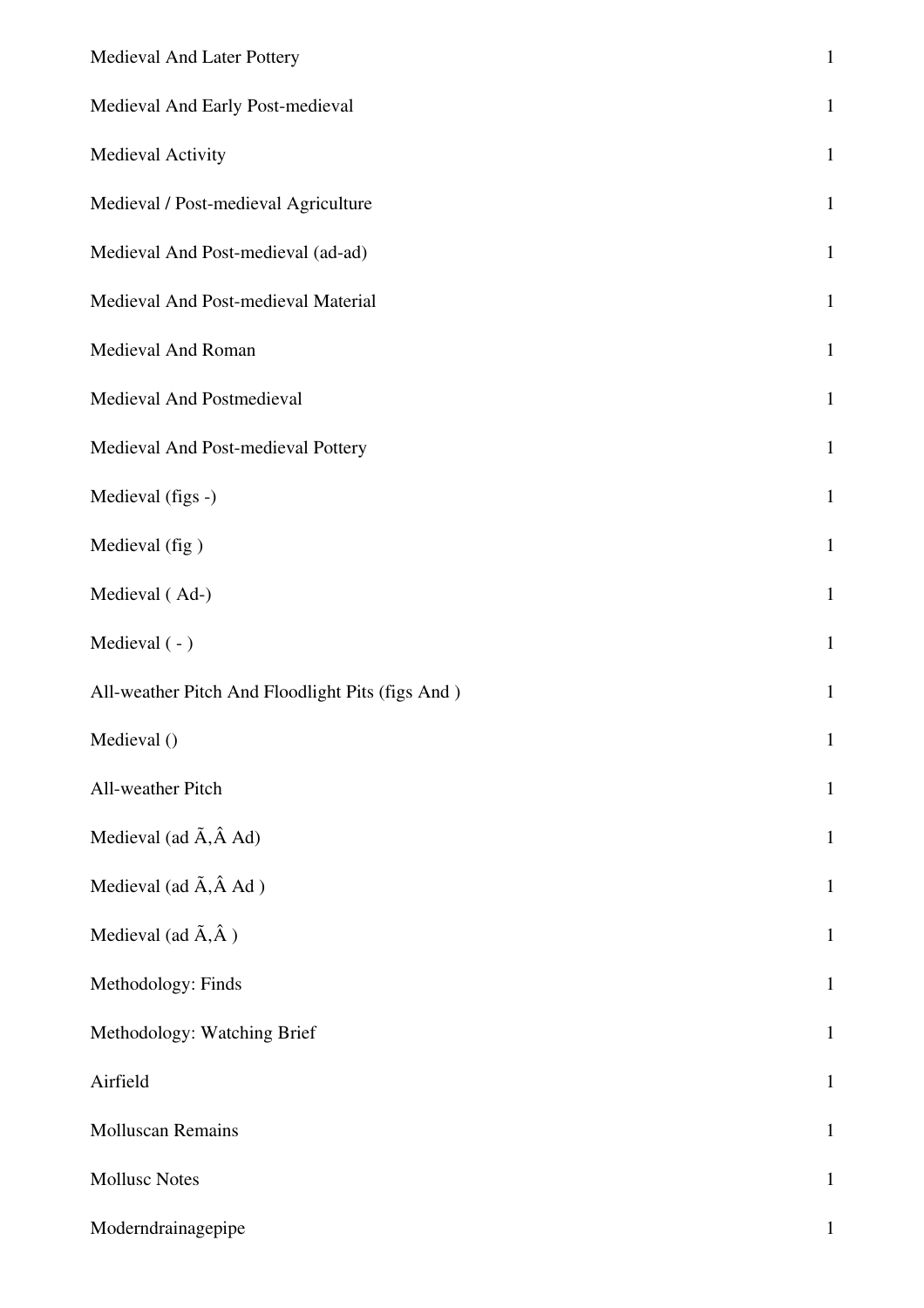| <b>Monitoring Arrangements</b>    | $\mathbf 1$  |
|-----------------------------------|--------------|
| Monitoring Of Drain Trench        | $\mathbf{1}$ |
| Aimsofthe Investigation           | $\mathbf{1}$ |
| Monitoring Of Services            | $\mathbf{1}$ |
| Monitoring Of Service Trench      | $\mathbf{1}$ |
| Modern Topsoil                    | $\mathbf{1}$ |
| Modern Services                   | $\mathbf{1}$ |
| Modern (figures,,, And)           | $\mathbf{1}$ |
| Modern (ad $\tilde{A}, \hat{A}$ ) | $\mathbf{1}$ |
| Modern (ad - Present)             | $\mathbf{1}$ |
| Modern (ad - )                    | $\mathbf{1}$ |
| Modern Activity                   | $\mathbf{1}$ |
| <b>Modern Dumps</b>               | $\mathbf{1}$ |
| Modern Period                     | $\mathbf{1}$ |
| <b>Modern Military Structures</b> | $\mathbf{1}$ |
| Modern Levelling And Land Drains  | $\mathbf{1}$ |
| <b>Monitoring Results</b>         | $\mathbf{1}$ |
| Monitoring Shets                  | $\mathbf{1}$ |
| Morville Hall                     | $\mathbf{1}$ |
| Mortimer                          | $\mathbf{1}$ |
| Mortared                          | $\mathbf{1}$ |
| <b>Mortar Patches</b>             | $\mathbf{1}$ |
| Mouldings And Ornament            | $\mathbf{1}$ |
| Mountergate                       | $\mathbf{1}$ |
| Mulbery Green House               | $\mathbf{1}$ |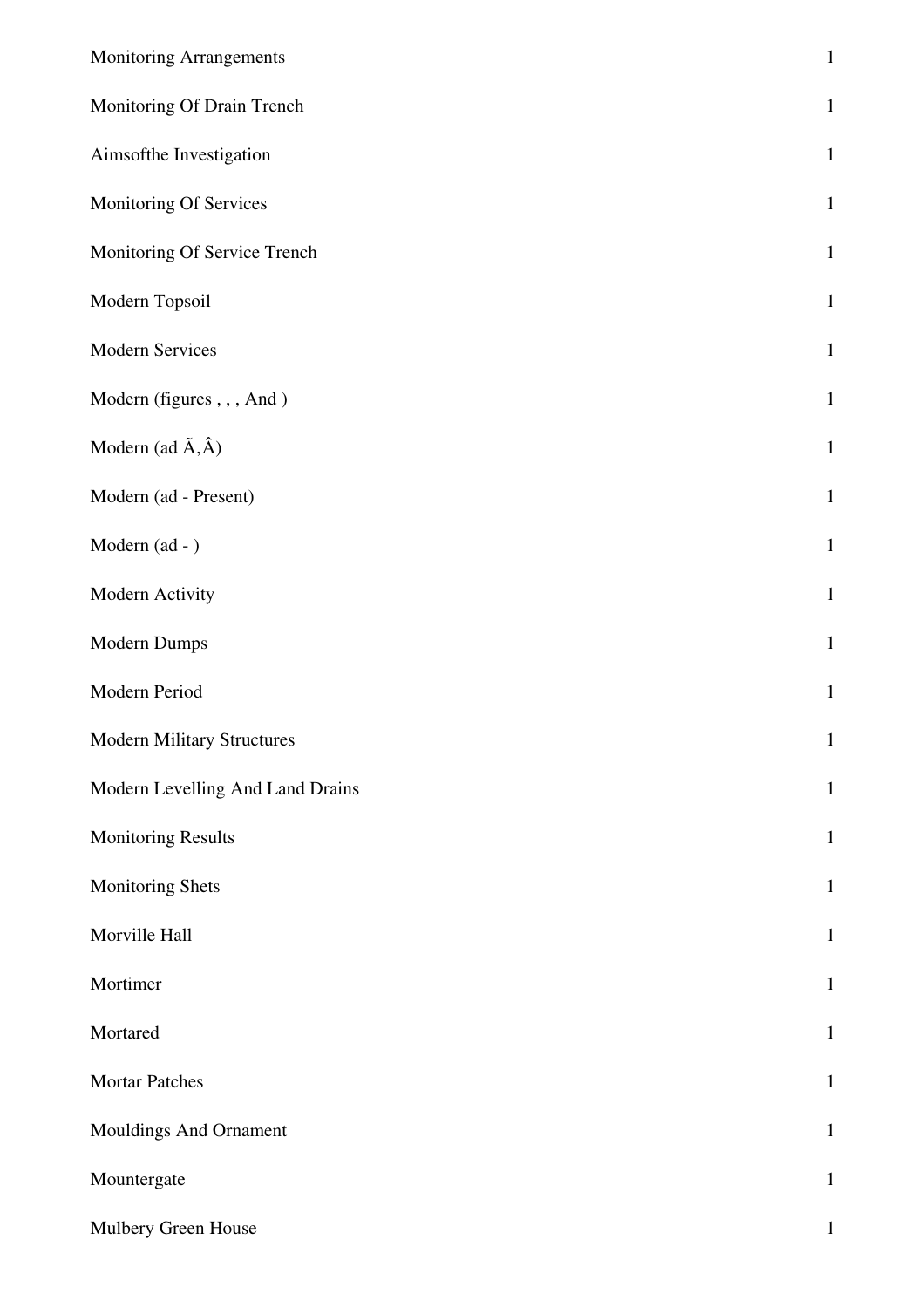| Mulberry Green                   | $\mathbf{1}$ |
|----------------------------------|--------------|
| Muffle Kiln Debris               | $\mathbf{1}$ |
| Mortaine                         | $\mathbf{1}$ |
| Morpeth Durham                   | $\mathbf{1}$ |
| Monkleigh                        | $\mathbf{1}$ |
| Monkland Leine Aelmer And        | $\mathbf{1}$ |
| Monitorinq                       | $\mathbf{1}$ |
| Monuments Of England             | $\mathbf{1}$ |
| Monyhull Road                    | $\mathbf{1}$ |
| Morecambe                        | $\mathbf{1}$ |
| Moor Street Station              | $\mathbf{1}$ |
| Moor Lane, Old Bolsover          | $\mathbf{1}$ |
| Aisle Roofs                      | $\mathbf{1}$ |
| Moat View                        | $\mathbf{1}$ |
| Midlothian                       | $\mathbf{1}$ |
| Midland                          | $\mathbf{1}$ |
| Middlesbrough                    | $\mathbf{1}$ |
| Middle Palaeolithic Site         | $\mathbf{1}$ |
| Midsummer Meadows                | $\mathbf{1}$ |
| Mill                             | $\mathbf{1}$ |
| Milner Moffitt And Moriarty      | $\mathbf{1}$ |
| Millstone                        | $\mathbf{1}$ |
| Millennium Field                 | $\mathbf{1}$ |
| Middle Bronze Age ? Land Surface | $\mathbf{1}$ |
| Mid-upper                        | $\mathbf{1}$ |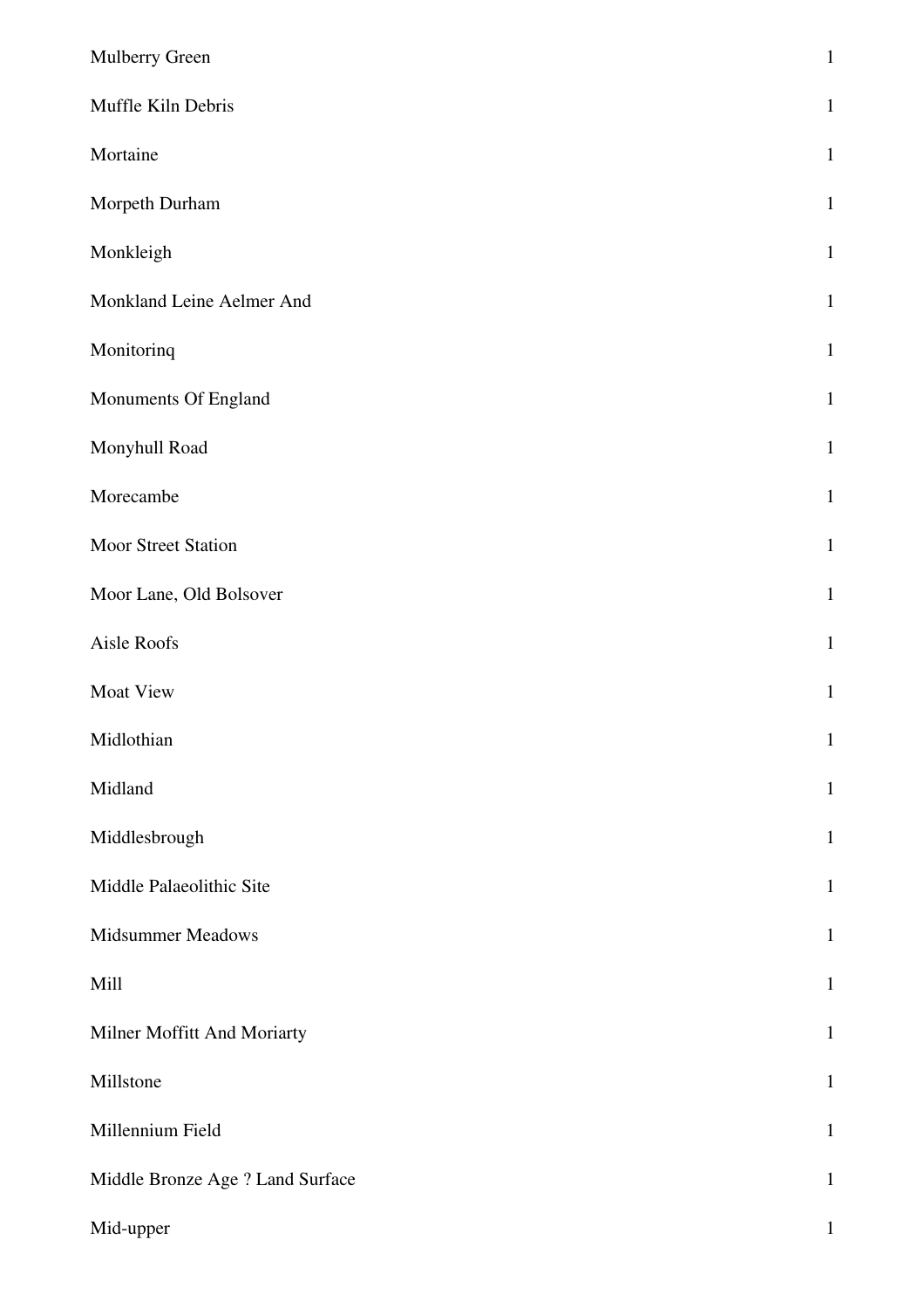| Methuen                              | $\mathbf{1}$ |
|--------------------------------------|--------------|
| Methods Of Recording                 | $\mathbf{1}$ |
| Alex Thornton And Richard Chatterton | $\mathbf{1}$ |
| Methodoloov                          | $\mathbf{1}$ |
| Metric Survey                        | $\mathbf{1}$ |
| Metric Traits                        | $\mathbf{1}$ |
| Mid-section Gable And Chimney Stack  | $\mathbf{1}$ |
| Meynell                              | $\mathbf{1}$ |
| <b>Metrical Data</b>                 | $\mathbf{1}$ |
| <b>Albion Mills</b>                  | $\mathbf{1}$ |
| Mineralogy                           | $\mathbf{1}$ |
| <b>Mitigation Measures</b>           | $\mathbf{1}$ |
| Mitigation And Recommendations       | $\mathbf{1}$ |
| Mitchells Farm                       | $\mathbf{1}$ |
| Mitchell Butlers                     | $1\,$        |
| Mitigation Methodology               | $\mathbf{1}$ |
| Mitigation Strategy For Future Work  | $\mathbf{1}$ |
| Moat House                           | $\mathbf{1}$ |
| Moat                                 | $\mathbf{1}$ |
| <b>Mixing House</b>                  | $\mathbf{1}$ |
| Miscellaneous:                       | $\mathbf{1}$ |
| Miscellaneous Spotdate               | $\mathbf{1}$ |
| Minimum Requirements                 | $\mathbf{1}$ |
| Minimum Number Of Individuals        | $\,1\,$      |
| Mingui                               | $\mathbf{1}$ |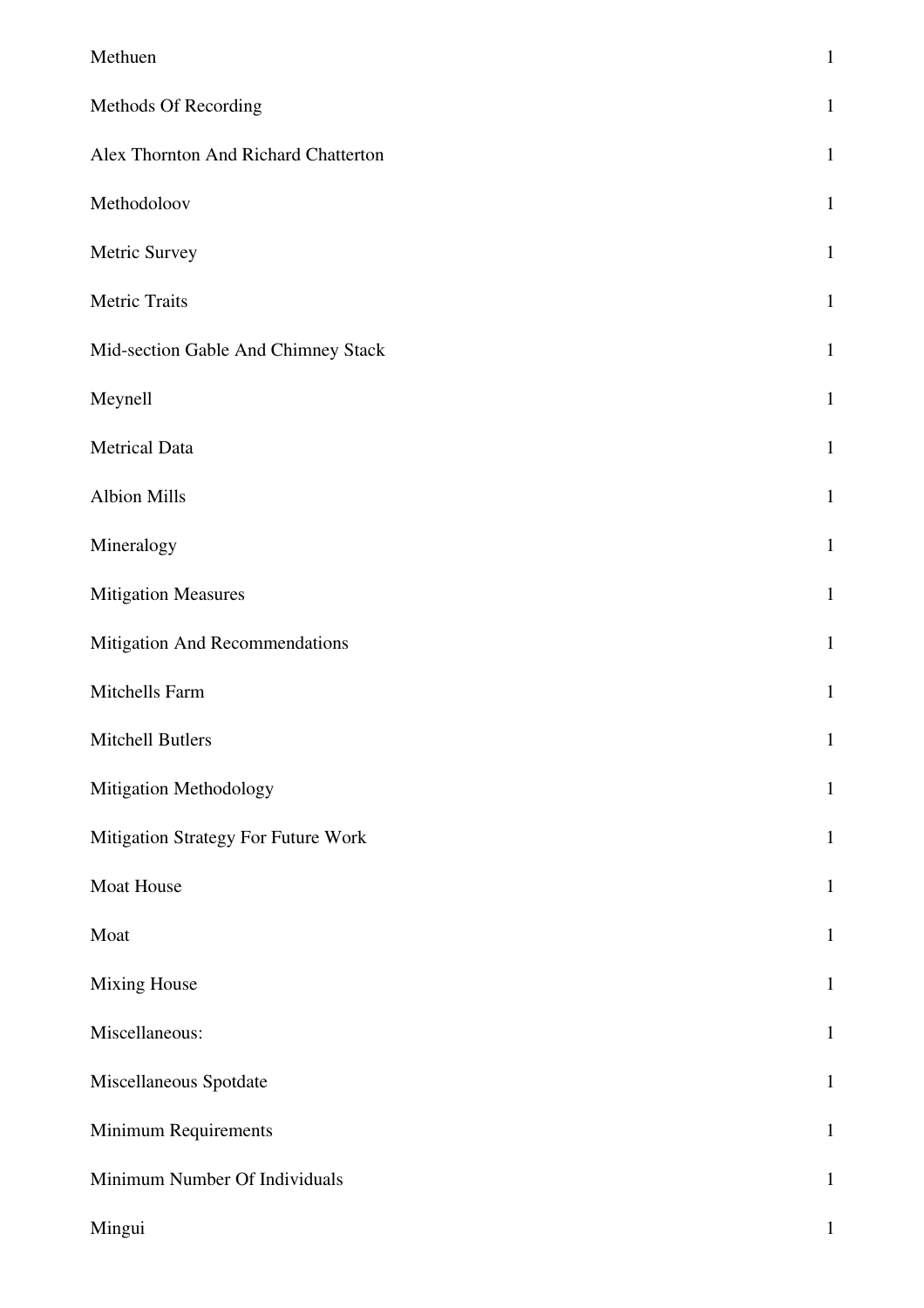| Minimum Standards Of Recording                  | $\mathbf 1$  |
|-------------------------------------------------|--------------|
| Mint Irregular                                  | $\mathbf{1}$ |
| Miscellaneous (fig)                             | $\mathbf{1}$ |
| Misc Finds:                                     | $\mathbf{1}$ |
| Misc                                            | $\mathbf{1}$ |
| An Archaeological Field Evaluation At Ebchester | $\mathbf{1}$ |
| Introduction And Site Location                  | $\mathbf{1}$ |
| Former Market Hall                              | $\mathbf{1}$ |
| Former Manser Works                             | $\mathbf{1}$ |
| Form Period                                     | $\mathbf{1}$ |
| Forge Architects                                | $\mathbf{1}$ |
| Former Nursery Site                             | $\mathbf{1}$ |
| Former Nursery Site (fig)                       | $\mathbf{1}$ |
| Former Subsoil                                  | $\mathbf{1}$ |
| Former School Playground                        | $\mathbf{1}$ |
| Former Railway Lands                            | $\mathbf{1}$ |
| Forest Of Dean Industry And Railways            | $\mathbf 1$  |
| Ford Place Nursing Home                         | $\mathbf{1}$ |
| Footing Trenches Of Barns,, And (figure)        | $\mathbf{1}$ |
| <b>Folly Publications</b>                       | $\mathbf 1$  |
| Fogherty                                        | $\mathbf{1}$ |
| <b>Fluxgate Gradiometer Survey</b>              | $\mathbf 1$  |
| Footings                                        | $\mathbf 1$  |
| <b>Footings Trenches</b>                        | $\mathbf{1}$ |
| Footwear                                        | $\mathbf{1}$ |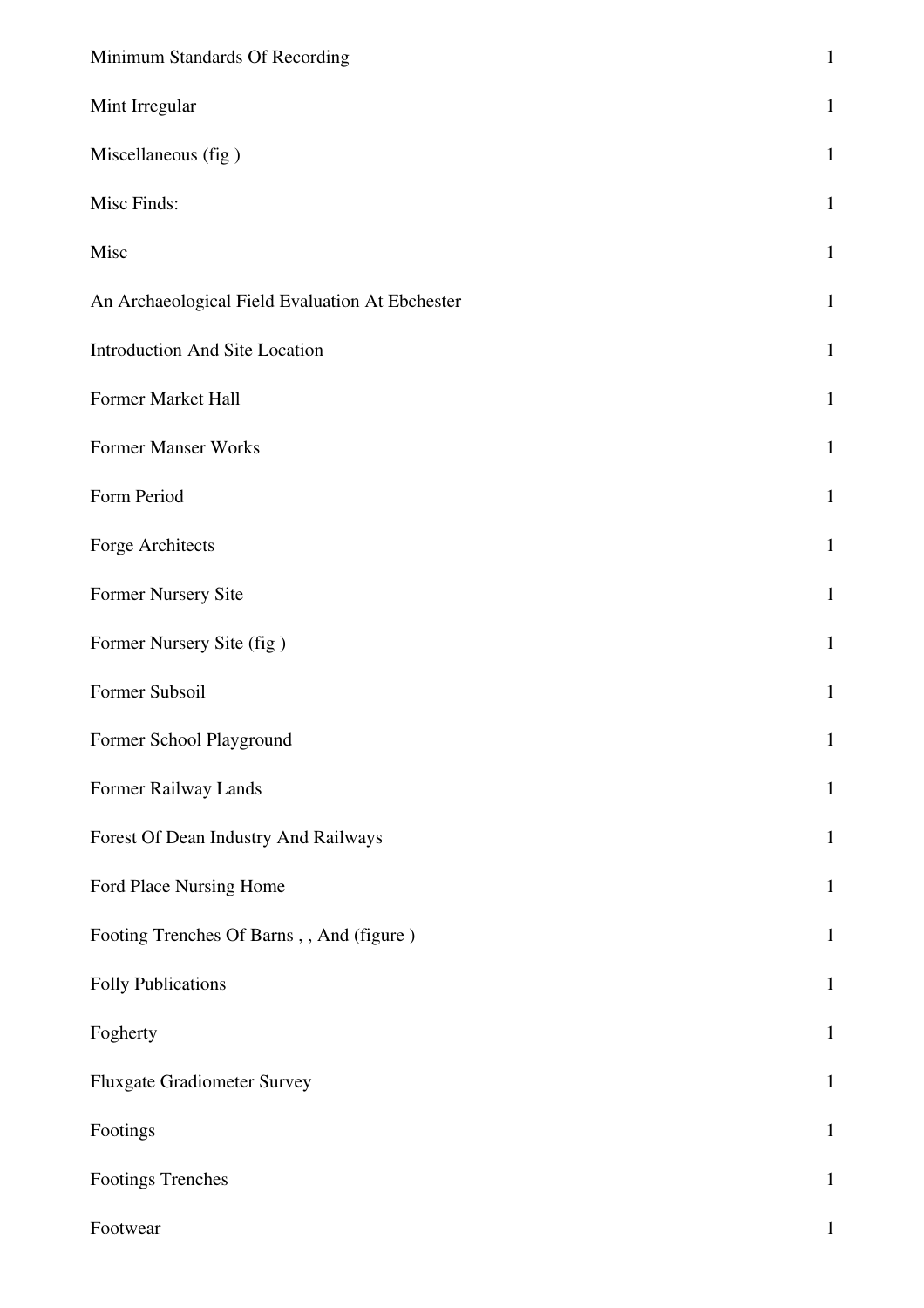| Footpaths                            | $\mathbf{1}$ |
|--------------------------------------|--------------|
| Footpath                             | $\mathbf{1}$ |
| Former Topsoil                       | $\mathbf{1}$ |
| Former Welsh Water Site              | $\mathbf{1}$ |
| Frags Indet                          | $\mathbf{1}$ |
| Foxwell                              | $\mathbf{1}$ |
| Foxheath Partnership                 | $\mathbf{1}$ |
| Fourth Phase                         | $\mathbf{1}$ |
| Frame Area Detail From               | $\mathbf{1}$ |
| Frame Description Looking Scale Date | $\mathbf{1}$ |
| Franciscus Francis Robertus Robert   | $\mathbf{1}$ |
| Frame Survey Elphin Watkin           | $\mathbf{1}$ |
| Frame Number Description Facing      | $\mathbf{1}$ |
| Fourth Floor                         | $\,1\,$      |
| Four Seasons Hotel                   | $\mathbf{1}$ |
| Foulkes                              | $1\,$        |
| Fossil                               | $\mathbf{1}$ |
| Forum                                | $\mathbf{1}$ |
| Forte Travelodge                     | $\mathbf{1}$ |
| Foundation Pads                      | $\mathbf{1}$ |
| Foundations                          | $\mathbf{1}$ |
| Four Acres                           | $\mathbf{1}$ |
| Fountain Site                        | $\mathbf{1}$ |
| Foundations Of Tower                 | $\mathbf{1}$ |
| Flue And Chimney                     | $\mathbf 1$  |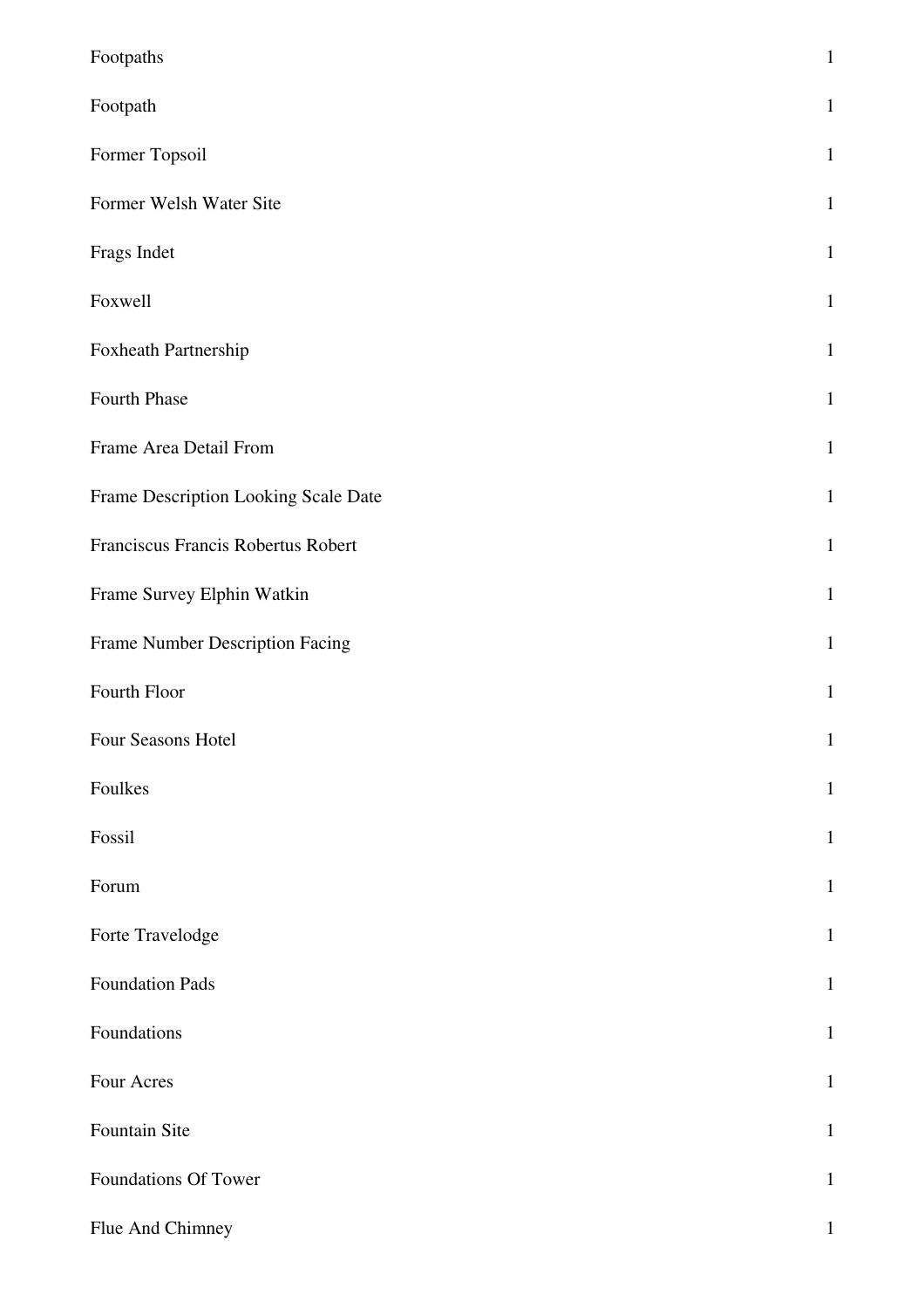| Flot Residue Analysis              | $\,1\,$      |
|------------------------------------|--------------|
| Finewares                          | $\mathbf{1}$ |
| Fine Wares                         | $\mathbf{1}$ |
| Fine Sanding                       | $\mathbf{1}$ |
| Findspot Of Roman Coin Of          | $\mathbf{1}$ |
| Fionnpho                           | $\mathbf{1}$ |
| <b>Fire Fractured Flints</b>       | $\mathbf{1}$ |
| First Floor (fig, Plates -)        | $\mathbf{1}$ |
| First And Middle School            | $\mathbf{1}$ |
| Fired Clay And Non-fired Clay      | $\mathbf{1}$ |
| Findspot Of Late Neolithic         | $\mathbf{1}$ |
| Finds, Joyce Compton               | $\mathbf{1}$ |
| Finds Environmental Evidence       | $\mathbf{1}$ |
| Finds Classification               | $\mathbf{1}$ |
| Finds Catalogue                    | $\mathbf 1$  |
| Finds By Stephanie Ratkai          | $\mathbf{1}$ |
| Finds Record                       | $\mathbf{1}$ |
| <b>Finds Results</b>               | $\mathbf{1}$ |
| Finds Summary                      | $\mathbf{1}$ |
| Finds Storage                      | $\mathbf{1}$ |
| Finds Specialists                  | $\mathbf{1}$ |
| First Grove Land                   | $\mathbf{1}$ |
| <b>First Millennium Cemeteries</b> | $\mathbf{1}$ |
| Flint Scraper                      | $\mathbf{1}$ |
| Flint Profile                      | $\mathbf{1}$ |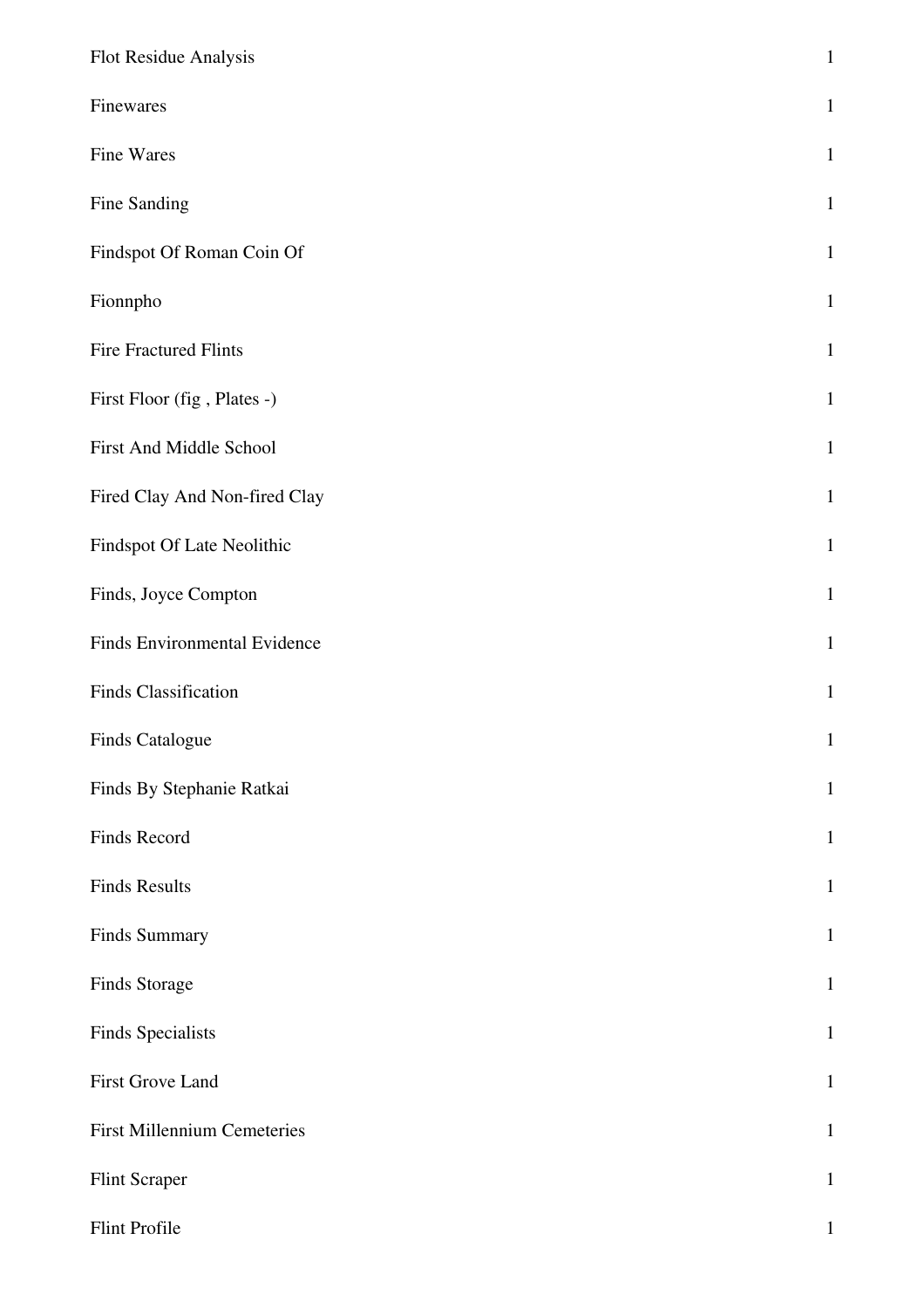| Flint Methodology                    | $\mathbf{1}$ |
|--------------------------------------|--------------|
| Flint Introduction                   | $\mathbf{1}$ |
| Flood Barrier                        | $\mathbf{1}$ |
| Flood Embankment And (fe And Fe)     | $\mathbf{1}$ |
| Floor Surface                        | $\mathbf{1}$ |
| Floor Mullioned Window               | $\mathbf{1}$ |
| Floor And Brick                      | $\mathbf{1}$ |
| <b>Flint Conclusions</b>             | $\mathbf{1}$ |
| Flint Alex Thorne                    | $\mathbf{1}$ |
| <b>Fitzroy Street</b>                | $\mathbf{1}$ |
| First World War                      | $\mathbf{1}$ |
| <b>First Phase</b>                   | $\mathbf{1}$ |
| <b>Five Acres</b>                    | $\mathbf{1}$ |
| <b>Flake Knives</b>                  | $\,1\,$      |
| Andrew Tester Senior Project Officer | $\mathbf{1}$ |
| Flettons                             | $\mathbf{1}$ |
| Flattened                            | $\mathbf{1}$ |
| Friary Fields                        | $\mathbf{1}$ |
| Friendship-                          | $\mathbf{1}$ |
| <b>General Prehistoric Features</b>  | $\mathbf{1}$ |
| General Ne                           | $\mathbf{1}$ |
| <b>General Matters</b>               | $\mathbf{1}$ |
| <b>General Location Plan</b>         | $\mathbf{1}$ |
| <b>General Provisions</b>            | $\mathbf{1}$ |
| <b>General References</b>            | $\mathbf{1}$ |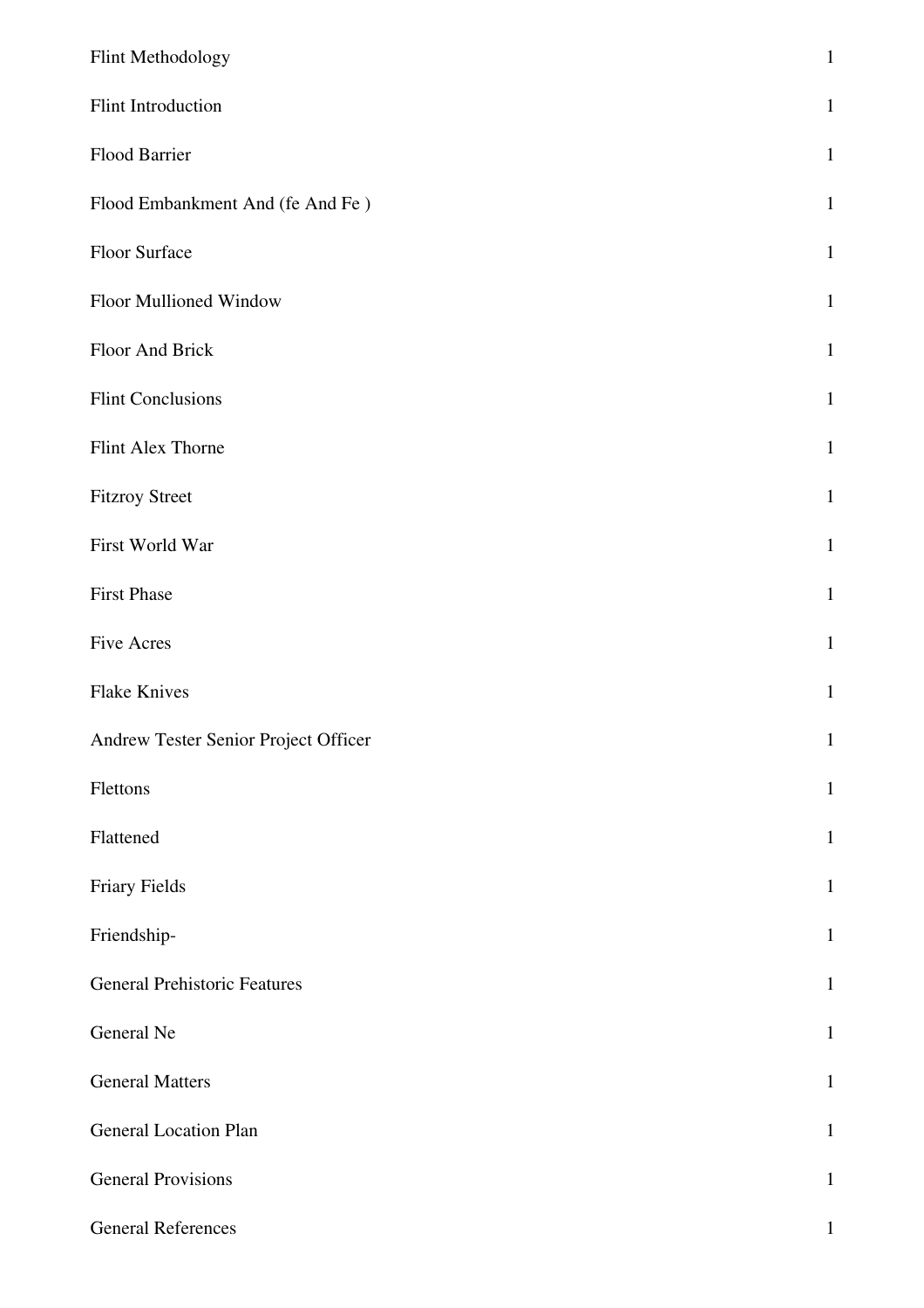| General, The Fabric Of Eastbury Manor                | $\mathbf{1}$ |
|------------------------------------------------------|--------------|
| General Site Stratigraphy                            | $\mathbf{1}$ |
| General Shots Of Development Site                    | $\mathbf{1}$ |
| General Layout Of The Footings                       | $\mathbf{1}$ |
| General Historic Context                             | $\mathbf{1}$ |
| <b>General Deposits</b>                              | $\mathbf{1}$ |
| <b>General Construction</b>                          | $\mathbf{1}$ |
| <b>General Considerations - Complicating Factors</b> | $\mathbf{1}$ |
| General Building Plan                                | $\mathbf{1}$ |
| <b>General Description</b>                           | $\mathbf{1}$ |
| General Description Of The Site And Buildings        | $\mathbf{1}$ |
| General Health And Safety                            | $\mathbf{1}$ |
| <b>General Finds Discussion</b>                      | $\mathbf{1}$ |
| <b>General Discussion Of Evaluation Trenches</b>     | $\mathbf{1}$ |
| Generally                                            | $\mathbf{1}$ |
| Generic Aims                                         | $\mathbf{1}$ |
| Geology And Geotechnical Investigations              | $\mathbf{1}$ |
| Geology And Coal                                     | $\mathbf{1}$ |
| Geological/geotechnical Information                  | $\mathbf{1}$ |
| Geological, Topographical And Ecological Setting     | $\mathbf{1}$ |
| Geology And Sedimentology                            | $\mathbf{1}$ |
| Anderton                                             | $\mathbf{1}$ |
| Geology, Topography And Elevation                    | $\mathbf{1}$ |
| Geology Upper And Middle Chalk                       | $\mathbf{1}$ |
| Ancient And Interesting City                         | 1            |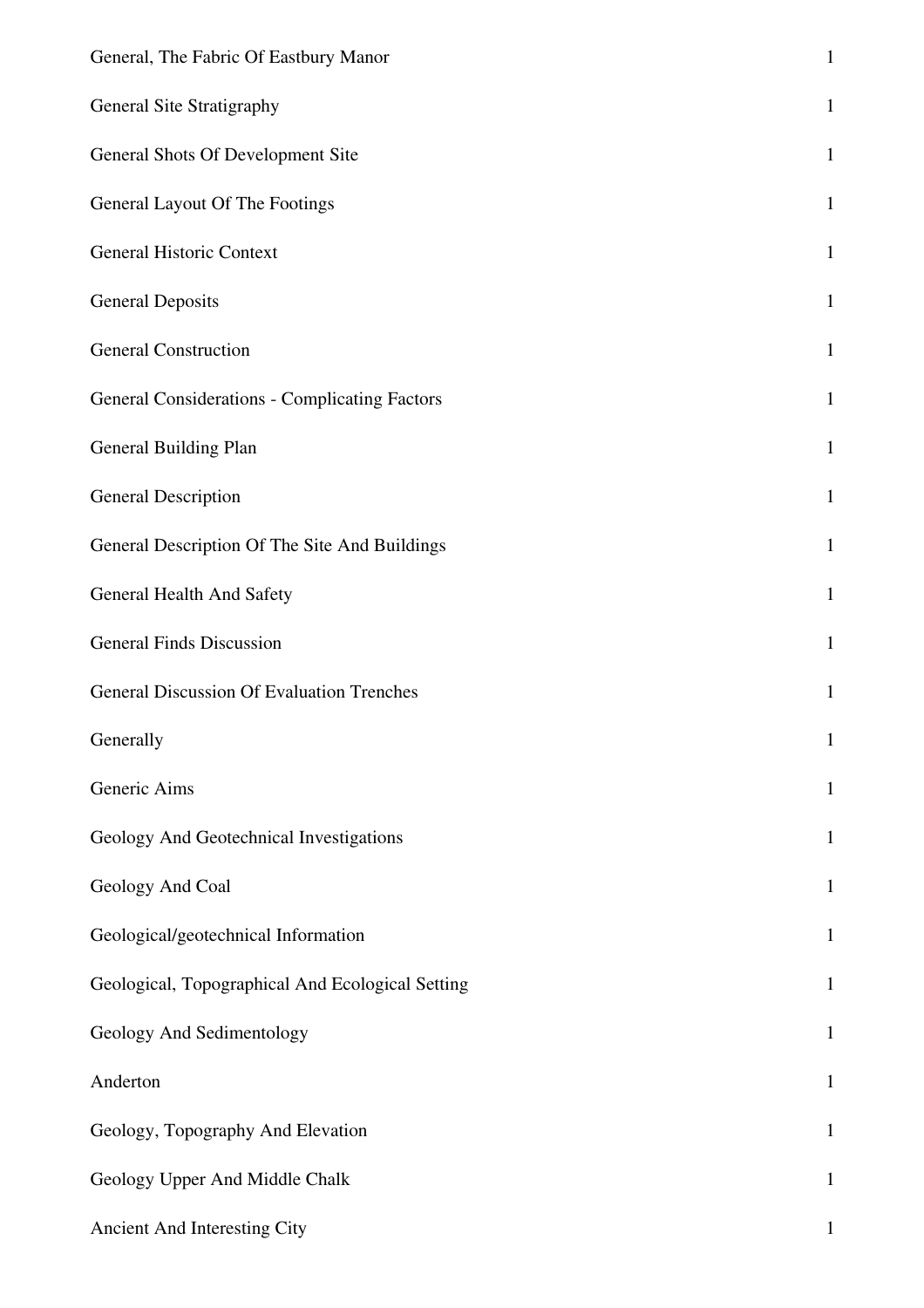| Geological, Historical And Archaeological Background                       | $\mathbf 1$  |
|----------------------------------------------------------------------------|--------------|
| Geological, Archaeological And Historical Background                       | $\mathbf 1$  |
| Geoarchaeological Investigation And Watching Brief                         | $\mathbf 1$  |
| Geoarchaeological Glossary                                                 | $\mathbf{1}$ |
| Geoarchaeological Borehole Survey                                          | $\mathbf{1}$ |
| Geo-archaeological Survey                                                  | $\,1\,$      |
| Geoarchaeological Report                                                   | $\mathbf{1}$ |
| Geological Background                                                      | $\,1\,$      |
| <b>Geological Sciences</b>                                                 | $\mathbf 1$  |
| <b>Geological Deposits</b>                                                 | $\mathbf{1}$ |
| Geological Context                                                         | $1\,$        |
| <b>General And Dating</b>                                                  | $\mathbf 1$  |
| General (figs -)                                                           | $\,1\,$      |
| Future Work                                                                | $\mathbf{1}$ |
| <b>Future Management</b>                                                   | $\mathbf{1}$ |
| <b>Further Requirements</b>                                                | $\mathbf{1}$ |
| Further Information And Interpretation                                     | $\mathbf{1}$ |
| Gadley Lane                                                                | $\mathbf{1}$ |
| Gailey And Barry Taylor Of English Heritages Greater London Archaeological | $\mathbf{1}$ |
| Gallic Radiate                                                             | $\mathbf{1}$ |
| Gallery                                                                    | $\mathbf 1$  |
| Galleries Commission                                                       | $\mathbf{1}$ |
| Further Excavation At                                                      | $\mathbf{1}$ |
| Further Background                                                         | $\mathbf{1}$ |
| Fulbourn                                                                   | 1            |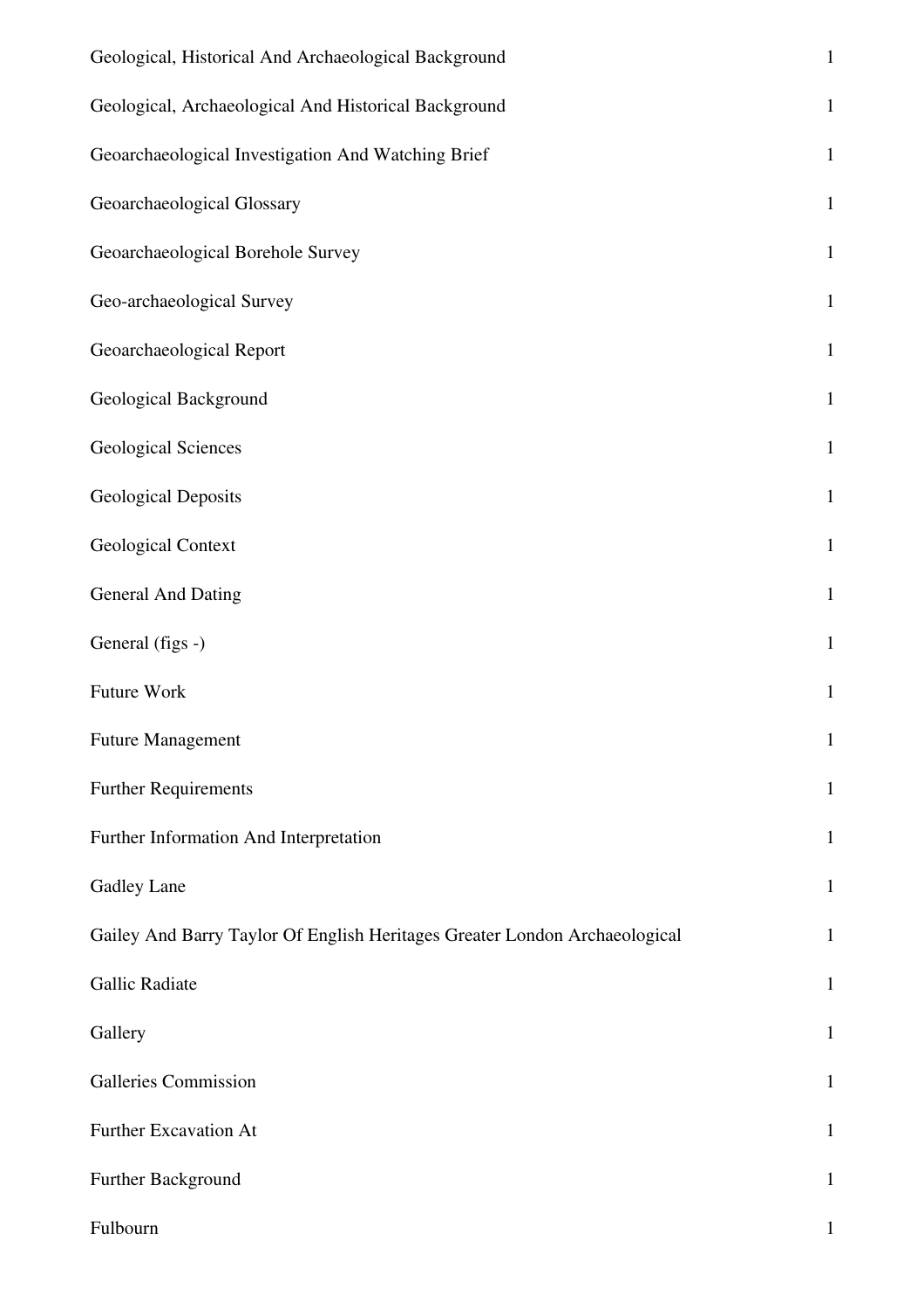| Front Of                                 | $\,1\,$      |
|------------------------------------------|--------------|
| Front Back                               | $\mathbf{1}$ |
| Frogmore Property Company Limited        | $\mathbf{1}$ |
| Fulbourn Manor                           | $\mathbf{1}$ |
| Fulford                                  | $\mathbf{1}$ |
| Furniture Dealer                         | $\mathbf{1}$ |
| Furmston Court, Icknield Way, Letchworth | $\mathbf 1$  |
| Function                                 | $\mathbf{1}$ |
| Gallus                                   | $\mathbf{1}$ |
| Gaol Street Clinic - Vyce And            | $\mathbf{1}$ |
| Gaul Road                                | $\mathbf{1}$ |
| Gatesgarth                               | $\mathbf 1$  |
| Gate                                     | $\mathbf{1}$ |
| Garthamlock                              | $\,1$        |
| Gazetteer                                | $\mathbf 1$  |
| <b>Gazetteer Of Earthwork Features</b>   | $\mathbf{1}$ |
| <b>Andrew Tester</b>                     | $\mathbf{1}$ |
| Gemma Martin And James Rackham           | $\mathbf{1}$ |
| Geddington                               | $\mathbf{1}$ |
| <b>Garland Place</b>                     | $\mathbf{1}$ |
| Garibaldi                                | $\mathbf{1}$ |
| Garden Soil With                         | $\mathbf{1}$ |
| Garden Soil                              | $\mathbf{1}$ |
| Garden Earths And Possible Garden Path   | $\mathbf{1}$ |
| Garden Soils                             | $\mathbf 1$  |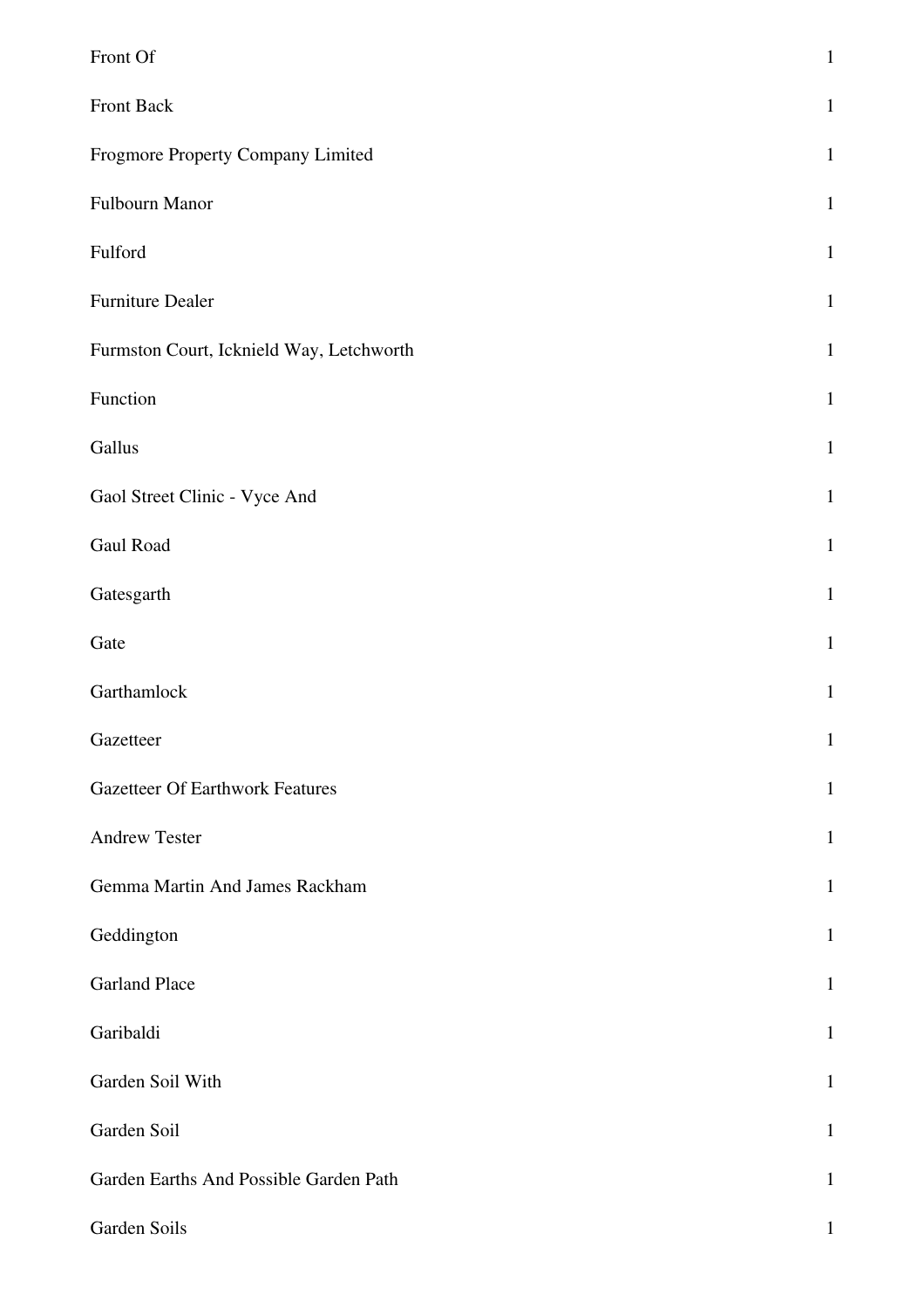| Garden Store                                         | $\mathbf{1}$ |
|------------------------------------------------------|--------------|
| Gardens                                              | $\mathbf{1}$ |
| Garden Wall (plate)                                  | $\mathbf{1}$ |
| Garden Wall (coping) (fig)                           | $\mathbf{1}$ |
| Finds Assessment Julie Franklin                      | $\mathbf{1}$ |
| Finds Archive $\tilde{A}$ , $\hat{A}$ By Luke Barber | $\mathbf{1}$ |
| <b>Extension To Charsfield Primary School</b>        | $\mathbf{1}$ |
| Expansion                                            | $\mathbf{1}$ |
| Existingstables                                      | $\mathbf{1}$ |
| <b>Existing Outhouse</b>                             | $\mathbf{1}$ |
| Extension To Debenham Primary School                 | $\mathbf{1}$ |
| Extension To St Edmunds Primary School               | $\mathbf{1}$ |
| <b>Exterior Elevations</b>                           | $\mathbf{1}$ |
| <b>Extent Of Archaeological</b>                      | $\mathbf{1}$ |
| <b>Extent And Nature Of Development</b>              | $\mathbf{1}$ |
| <b>Existing Hotel</b>                                | $\mathbf{1}$ |
| <b>Existing Hall</b>                                 | $\mathbf{1}$ |
| <b>Excavation Team Richard Conolly</b>               | $\mathbf{1}$ |
| <b>Excavation Summary Tables</b>                     | $\mathbf{1}$ |
| <b>Excavation Summary</b>                            | $\mathbf{1}$ |
| <b>Excavation Strategy</b>                           | $\mathbf{1}$ |
| Excavations                                          | $\mathbf{1}$ |
| <b>Excavations: General Considerations</b>           | $\mathbf{1}$ |
| <b>Existing Drive</b>                                | $\mathbf{1}$ |
| <b>Existing Archival Resource</b>                    | 1            |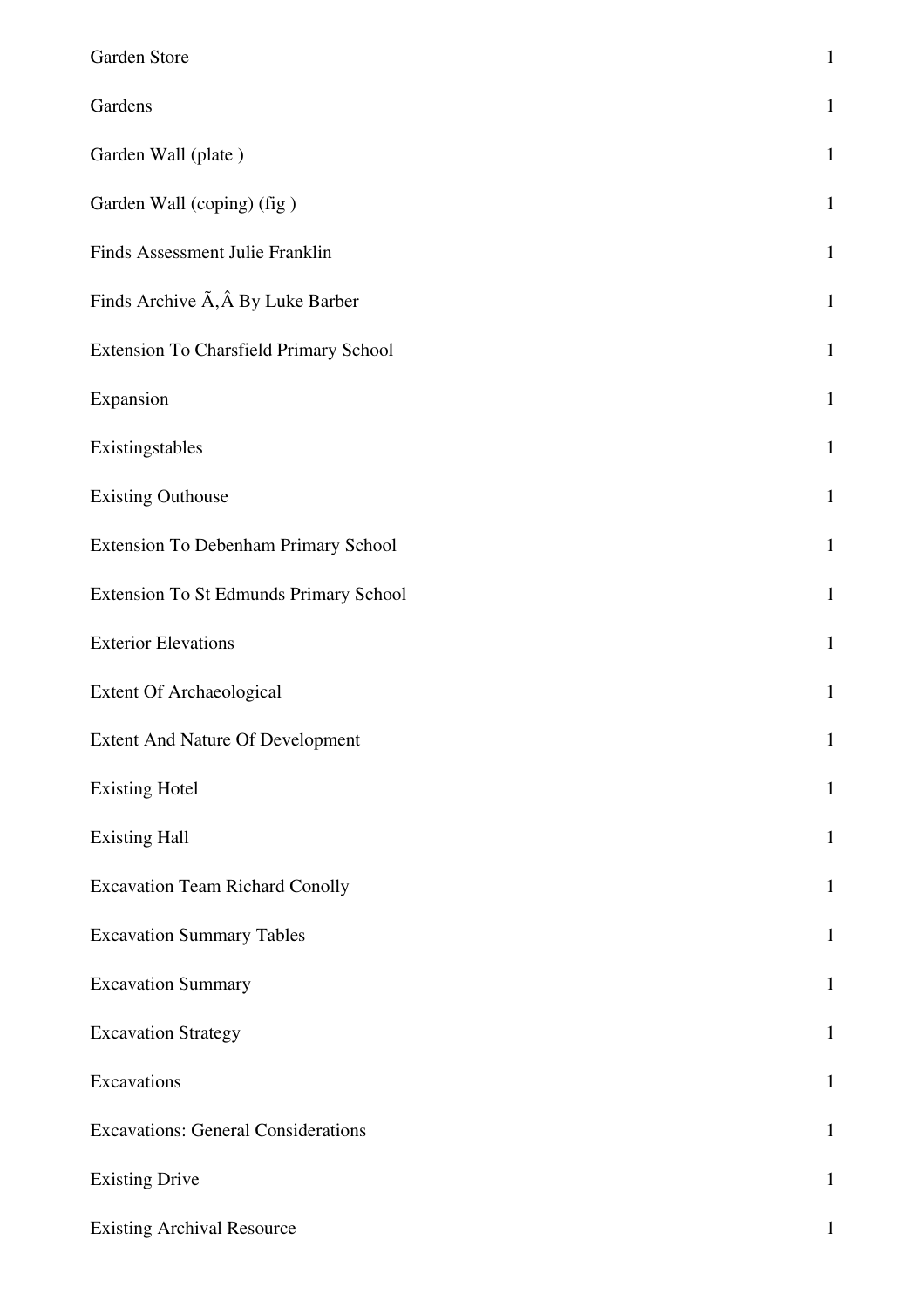| Anglo-saxon (ad -)                                       | $\mathbf 1$  |
|----------------------------------------------------------|--------------|
| <b>Exterior Of Mill</b>                                  | $\mathbf{1}$ |
| <b>External Description</b>                              | $1\,$        |
| <b>Fabric Quantity</b>                                   | $1\,$        |
| Fabric Groups                                            | $\mathbf 1$  |
| Fabric Form Quantity                                     | $1\,$        |
| <b>Fabric Descriptions</b>                               | $\mathbf{1}$ |
| <b>Fabrics And Associated Forms</b>                      | $\mathbf 1$  |
| <b>Fabrics And Vessel Forms</b>                          | $\,1\,$      |
| Factors Affecting The Survey                             | $\mathbf{1}$ |
| Facing South-west                                        | $\mathbf{1}$ |
| Facing South-east                                        | $1\,$        |
| Fabric Definition                                        | $\mathbf 1$  |
| <b>Fabric And Vessel Forms</b>                           | $\mathbf{1}$ |
| External Internal                                        | $\mathbf{1}$ |
| <b>External Features</b>                                 | $\mathbf{1}$ |
| <b>External Elevation North</b>                          | $\mathbf{1}$ |
| <b>External Details</b>                                  | $\mathbf{1}$ |
| <b>External Survey</b>                                   | $\mathbf{1}$ |
| <b>External Trenches</b>                                 | $\mathbf{1}$ |
| Anglo Saxon                                              | $\mathbf 1$  |
| Eyre Spottiswoode                                        | $\mathbf{1}$ |
| Extraction                                               | $\mathbf{1}$ |
| <b>Excavation Report</b>                                 | $\mathbf{1}$ |
| Excavation Project Design Under Construction Archaeology | $\mathbf{1}$ |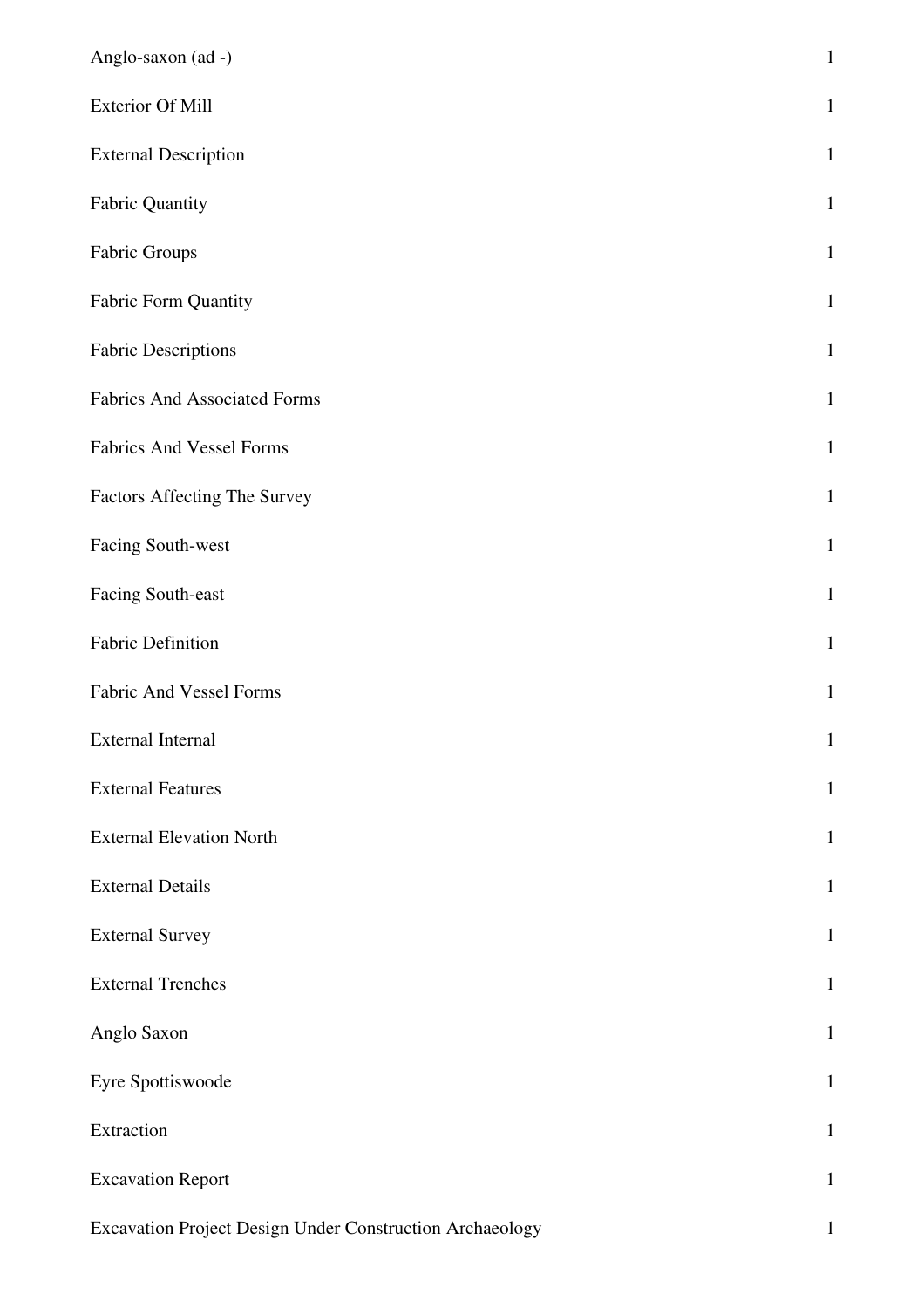| Anglo-saxon Destroyed                             | $\mathbf{1}$ |
|---------------------------------------------------|--------------|
| Evalautions                                       | $\mathbf{1}$ |
| <b>Ettrick Road</b>                               | $\mathbf{1}$ |
| Etonbury Farm Bund                                | $\mathbf{1}$ |
| <b>Evaluation And Excavation</b>                  | $\mathbf{1}$ |
| <b>Evaluation And Watching</b>                    | $\mathbf{1}$ |
| <b>Evaluation Cotswold Archaeological Trust</b>   | $\mathbf{1}$ |
| <b>Evaluation By Trial Trenching</b>              | $\mathbf{1}$ |
| <b>Evaluation At</b>                              | $\mathbf{1}$ |
| Etchingham                                        | $\mathbf{1}$ |
| <b>Estate Records</b>                             | $\mathbf{1}$ |
| Anglo-saxon Priory                                | $\mathbf{1}$ |
| Essex Heritage Environment Record Summary         | $\mathbf{1}$ |
| <b>Essex Heritage Conservation Record</b>         | $\mathbf{1}$ |
| <b>Essex County Council Planning</b>              | $\mathbf{1}$ |
| Essex Historic Environment Record Summary         | $\mathbf 1$  |
| Essex Historic Environment Record Summary Sheet   | $\mathbf{1}$ |
| <b>Estate Pillbox</b>                             | $\mathbf{1}$ |
| <b>Estate And Manorial Records</b>                | $\mathbf{1}$ |
| <b>Essex Police</b>                               | $\mathbf{1}$ |
| <b>Evaluation Discussion</b>                      | $\mathbf{1}$ |
| <b>Evaluation Excavation Watching Brief Total</b> | $\mathbf{1}$ |
| <b>Excavated Sump</b>                             | $\mathbf{1}$ |
| <b>Excavated Evidence: Roman Period</b>           | $\mathbf{1}$ |
| Evidence                                          | 1            |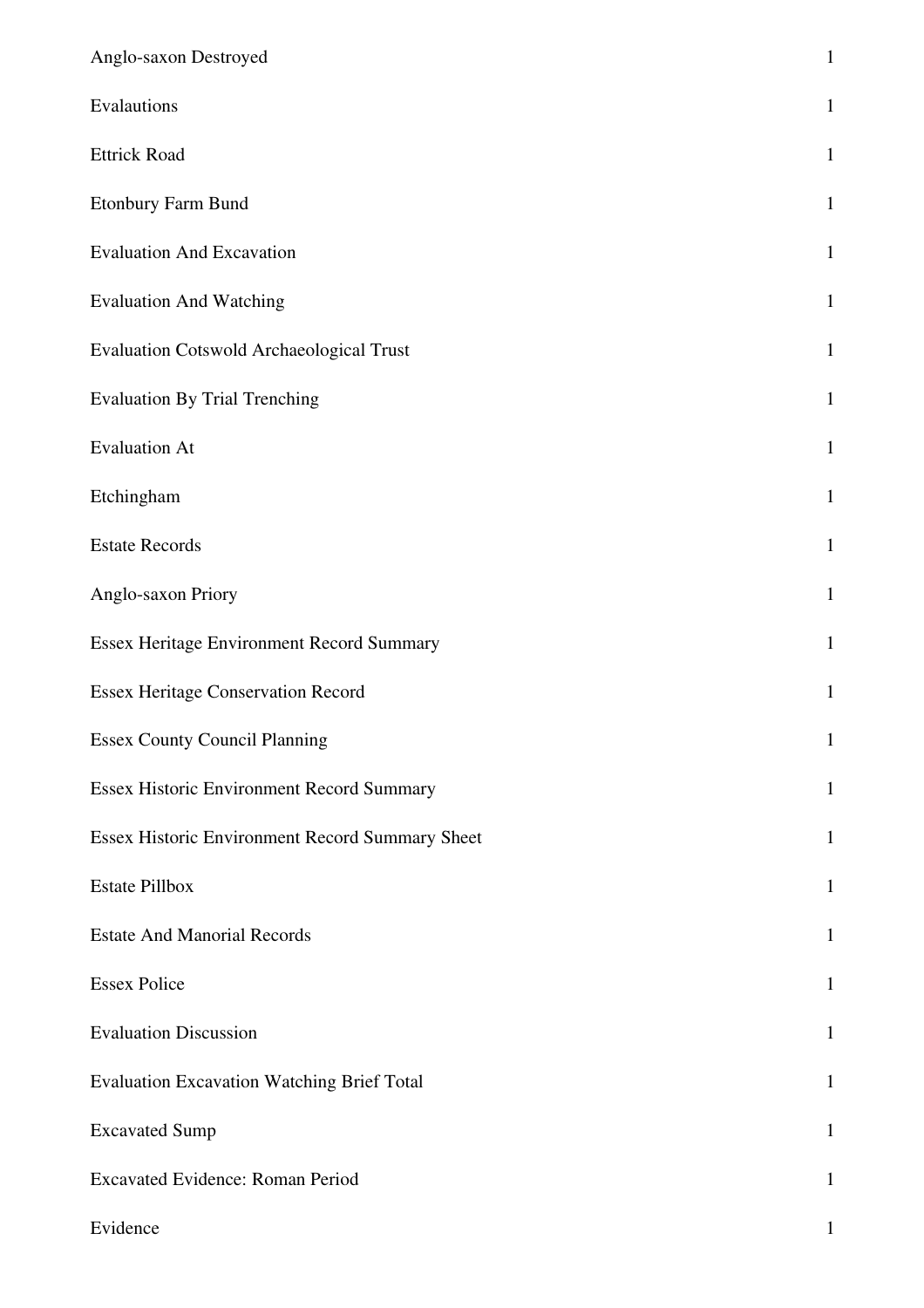| Events                                   | $\mathbf{1}$ |
|------------------------------------------|--------------|
| Excavation And Survey Results (appendix) | $\mathbf{1}$ |
| <b>Excavation Area</b>                   | $\mathbf{1}$ |
| <b>Excavation Of Trench Five</b>         | $\mathbf{1}$ |
| <b>Excavation Context Data</b>           | $\mathbf{1}$ |
| Excavation Areas (fig)                   | $\mathbf{1}$ |
| Evans                                    | $\mathbf{1}$ |
| <b>Evaluation Trenching</b>              | $\mathbf{1}$ |
| <b>Evaluation Milton Keynes Council</b>  | $\mathbf{1}$ |
| <b>Evaluation General</b>                | $\mathbf{1}$ |
| <b>Evaluation Fieldwork</b>              | $\mathbf{1}$ |
| <b>Evaluation Proposal</b>               | $\mathbf{1}$ |
| <b>Evaluation Site</b>                   | 1            |
| <b>Evaluation Trenche Results</b>        | $\mathbf{1}$ |
| <b>Evaluation Trench One</b>             | $\mathbf{1}$ |
| <b>Evaluation Techniques</b>             | $\mathbf{1}$ |
| <b>Family Groups</b>                     | $\mathbf{1}$ |
| Farm Buildings And Related Services      | $\mathbf{1}$ |
| Fieldwork Results (fig, Plates -)        | $\mathbf{1}$ |
| Anglia Polytechnic University            | $\mathbf{1}$ |
| <b>Fieldwork Recording</b>               | $\mathbf{1}$ |
| Fieldwork Paul Mason                     | $\mathbf{1}$ |
| Fieldwork Results (figs)                 | $\mathbf{1}$ |
| Fieldwork Results (figs -)               | $\mathbf{1}$ |
| Figure Number Date Description Scale     | $\mathbf{1}$ |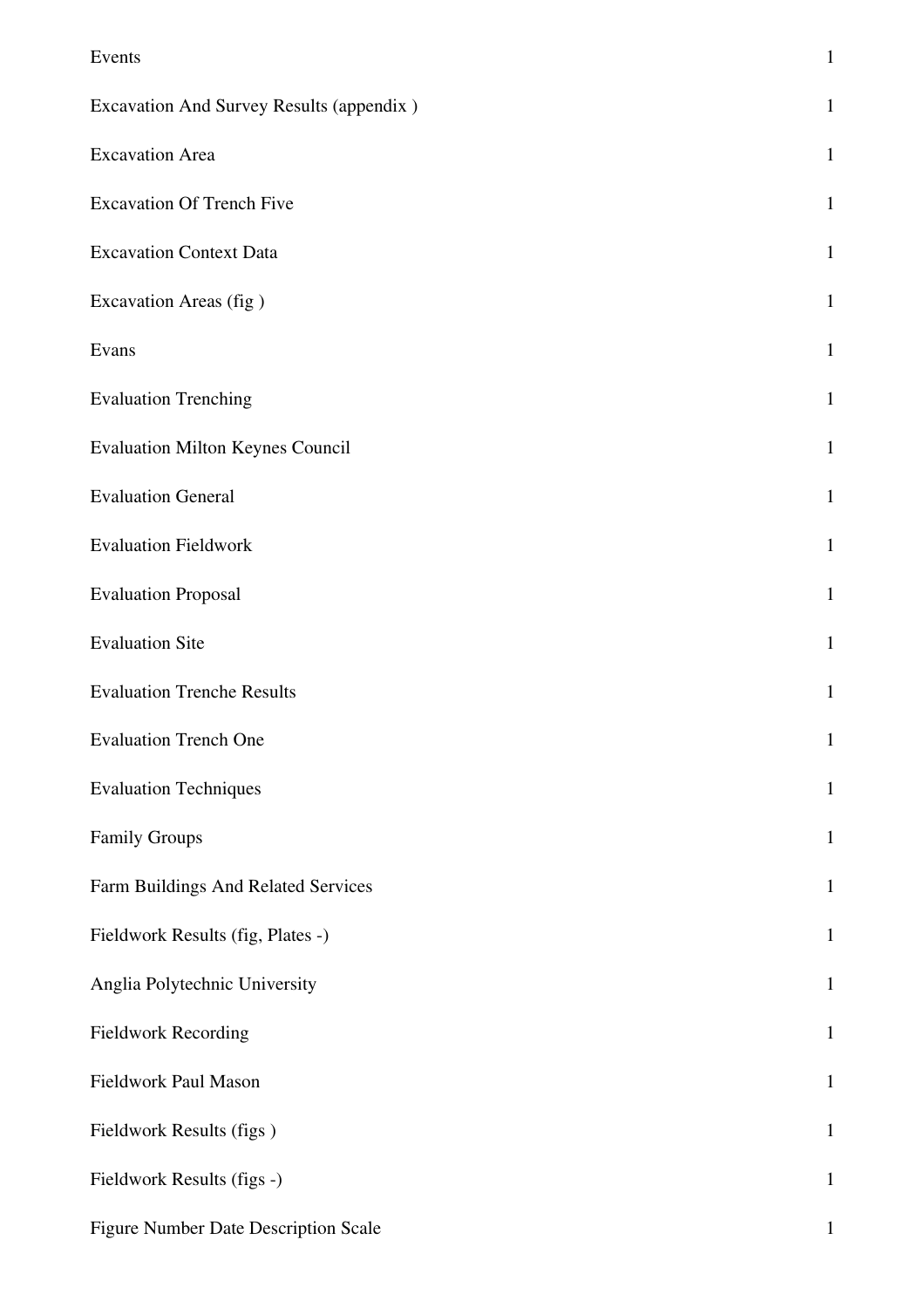| <b>Fifth Phase</b>                                            | $\,1\,$      |
|---------------------------------------------------------------|--------------|
| Fieldwork Type Strip And Sample                               | $\mathbf{1}$ |
| Fieldwork Objectives                                          | $\mathbf{1}$ |
| Fieldwork Methods                                             | $\mathbf{1}$ |
| Field Wood                                                    | $\mathbf{1}$ |
| <b>Field Walking Evaluation</b>                               | $\mathbf{1}$ |
| Field Survey                                                  | $\mathbf{1}$ |
| Field Records                                                 | $\mathbf{1}$ |
| Fields Farm                                                   | $\mathbf{1}$ |
| Anglian Archaeology Occasional Paper                          | $\mathbf{1}$ |
| Fieldwork George Geddes                                       | $\mathbf{1}$ |
| Fieldwork Christopher Jones                                   | $\mathbf{1}$ |
| Fieldwork (fig)                                               | $\mathbf{1}$ |
| Figure Title                                                  | $\mathbf{1}$ |
| Angle Of Medial Epicondyle Flat                               | $\mathbf{1}$ |
| <b>Finds Analysis</b>                                         | $\mathbf{1}$ |
| <b>Finds Adrian Burrow</b>                                    | $\mathbf{1}$ |
| <b>Findings Trenches</b>                                      | $\mathbf{1}$ |
| Find Unstratified                                             | $\mathbf{1}$ |
| Finds And Environmental Analysis                              | $\mathbf{1}$ |
| Andrew Woodcock, The County Archaeologist, East Sussex County | $\mathbf{1}$ |
| Finds And Palaeo-environmental Samples                        | $\mathbf{1}$ |
| Finds And Palaeo-environmental Results                        | $\mathbf{1}$ |
| Finds And Environmental Results                               | $\mathbf{1}$ |
| Find Types                                                    | $\mathbf{1}$ |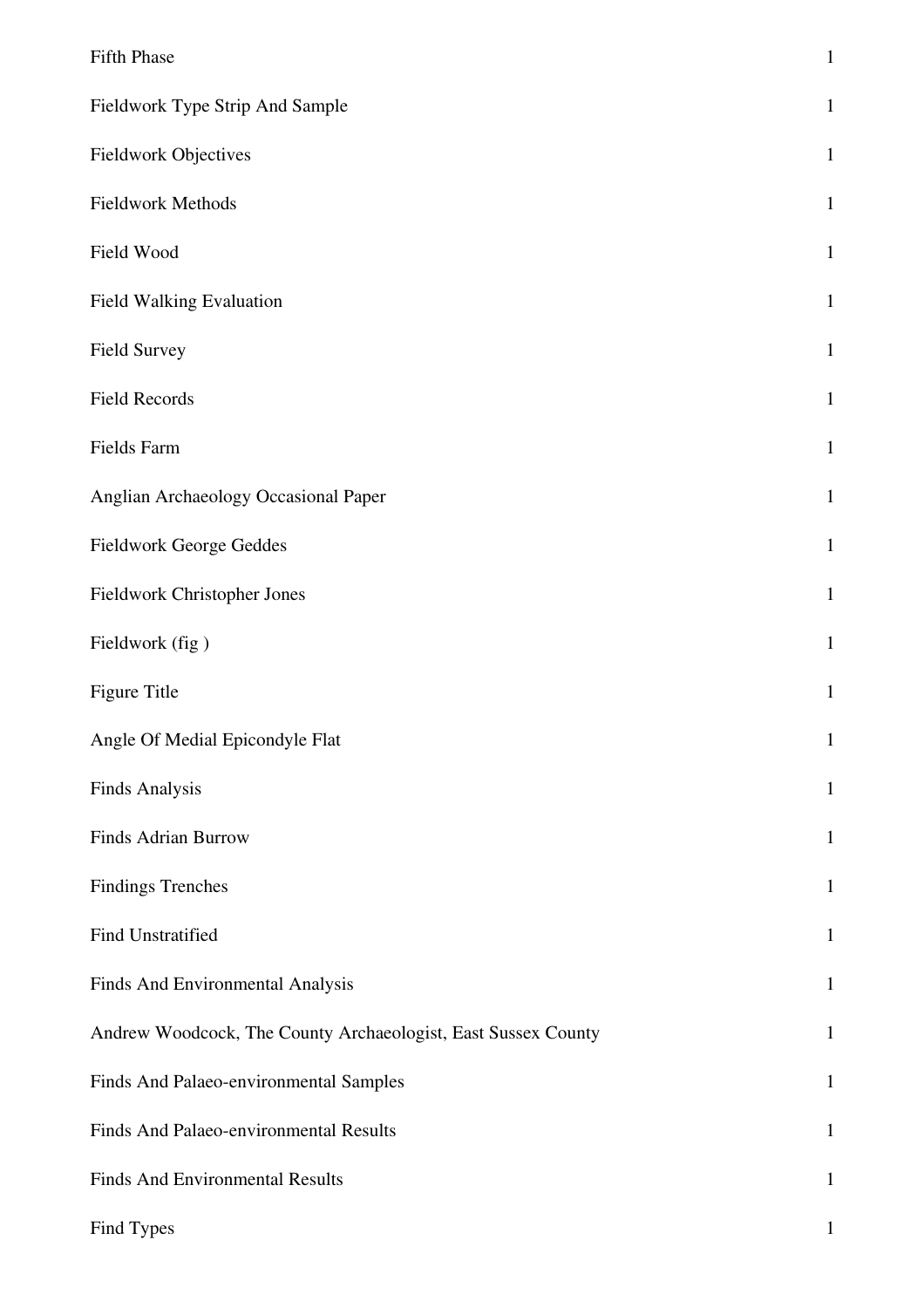| Find Spot                                                 | $\mathbf{1}$ |
|-----------------------------------------------------------|--------------|
| Angelinos Pumping Station To                              | $\mathbf{1}$ |
| <b>Figures And Images</b>                                 | $\mathbf{1}$ |
| <b>Figures And Illustrations</b>                          | $\mathbf{1}$ |
| Filled-in                                                 | $\mathbf{1}$ |
| Film Shot Context Facing Description                      | $\mathbf{1}$ |
| Find                                                      | $\mathbf{1}$ |
| Finborough                                                | $\mathbf{1}$ |
| Final Publication And Dissemination                       | $\mathbf{1}$ |
| Field Observation                                         | $\mathbf{1}$ |
| Field North Of Orchard                                    | $\mathbf{1}$ |
| <b>Feature Shape Dimensions</b>                           | $\mathbf{1}$ |
| Feature Importance Impact Significance Of Impact          | $\mathbf{1}$ |
| <b>Feature Description Date</b>                           | $\mathbf{1}$ |
| Feature Context Type Quantity Date Comments               | $\mathbf{1}$ |
| <b>Feature Type Dimensions</b>                            | $\mathbf{1}$ |
| Feature Type Identifier Description Dimensions            | $\mathbf{1}$ |
| <b>Features None</b>                                      | $\mathbf{1}$ |
| <b>Features And Locations Of Sections</b>                 | $\mathbf{1}$ |
| Feature Type Ring-gully                                   | $\mathbf{1}$ |
| <b>Feature Context Quantity Description</b>               | $\mathbf{1}$ |
| Feature Context Description Spot Date Pottery Animal Bone | $\mathbf{1}$ |
| <b>Faunal Remains And Other Finds</b>                     | $\mathbf{1}$ |
| Faunal And Environmental Data                             | $\mathbf{1}$ |
| Fasteners                                                 |              |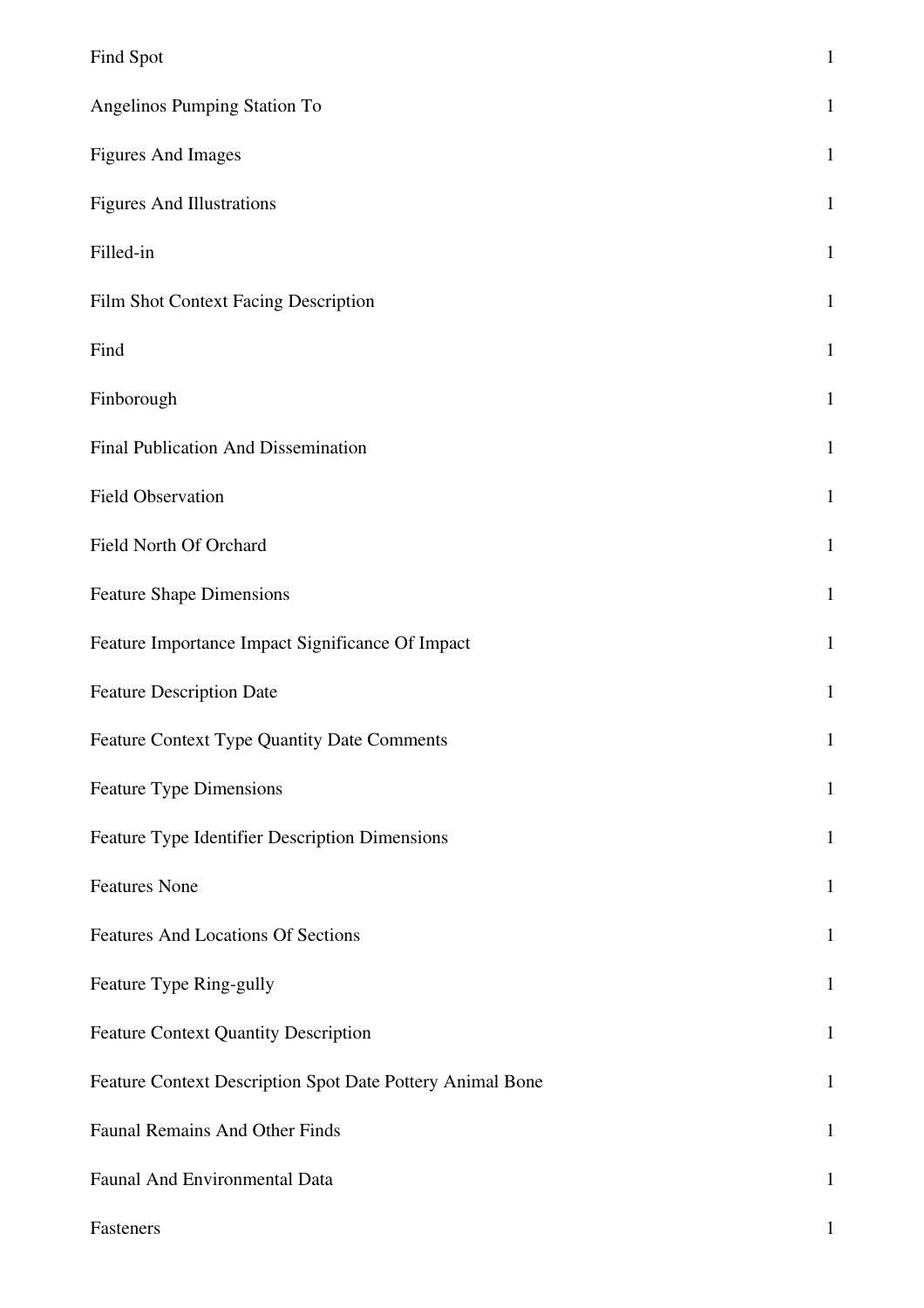| Farm Leases                                              | $\,1\,$      |
|----------------------------------------------------------|--------------|
| Faunal Remains Other Finds By Jennifer Kitch Gary Taylor | $\mathbf{1}$ |
| Faye Minter Portable Antiquities Officer                 | $\mathbf{1}$ |
| Feature Context Area Description Spot Date               | $\mathbf{1}$ |
| Fearn                                                    | $\mathbf{1}$ |
| <b>Fazeley Street</b>                                    | $\mathbf{1}$ |
| Features Outside Area                                    | $\mathbf{1}$ |
| Feering Braintree                                        | $\mathbf{1}$ |
| Field Five                                               | $\mathbf{1}$ |
| Field F (figures -)                                      | $\mathbf{1}$ |
| Field E (figures -)                                      | $\mathbf{1}$ |
| Field D (figures -)                                      | $\mathbf{1}$ |
| Field G (figures -)                                      | $\mathbf{1}$ |
| Field H (figures -)                                      | $\mathbf 1$  |
| <b>Field Monitoring Records</b>                          | $\mathbf{1}$ |
| Field Methods                                            | $\mathbf{1}$ |
| Field I (figures -)                                      | $\mathbf{1}$ |
| Field C (figures -)                                      | $\mathbf{1}$ |
| <b>Field Boundaries</b>                                  | $\mathbf{1}$ |
| Fence                                                    | $\mathbf{1}$ |
| Femur                                                    | $\mathbf{1}$ |
| Fell                                                     | $\mathbf{1}$ |
| Fern View                                                | $\mathbf{1}$ |
| Field A (figures -)                                      | $\mathbf{1}$ |
| Field B (figures -)                                      | $\mathbf{1}$ |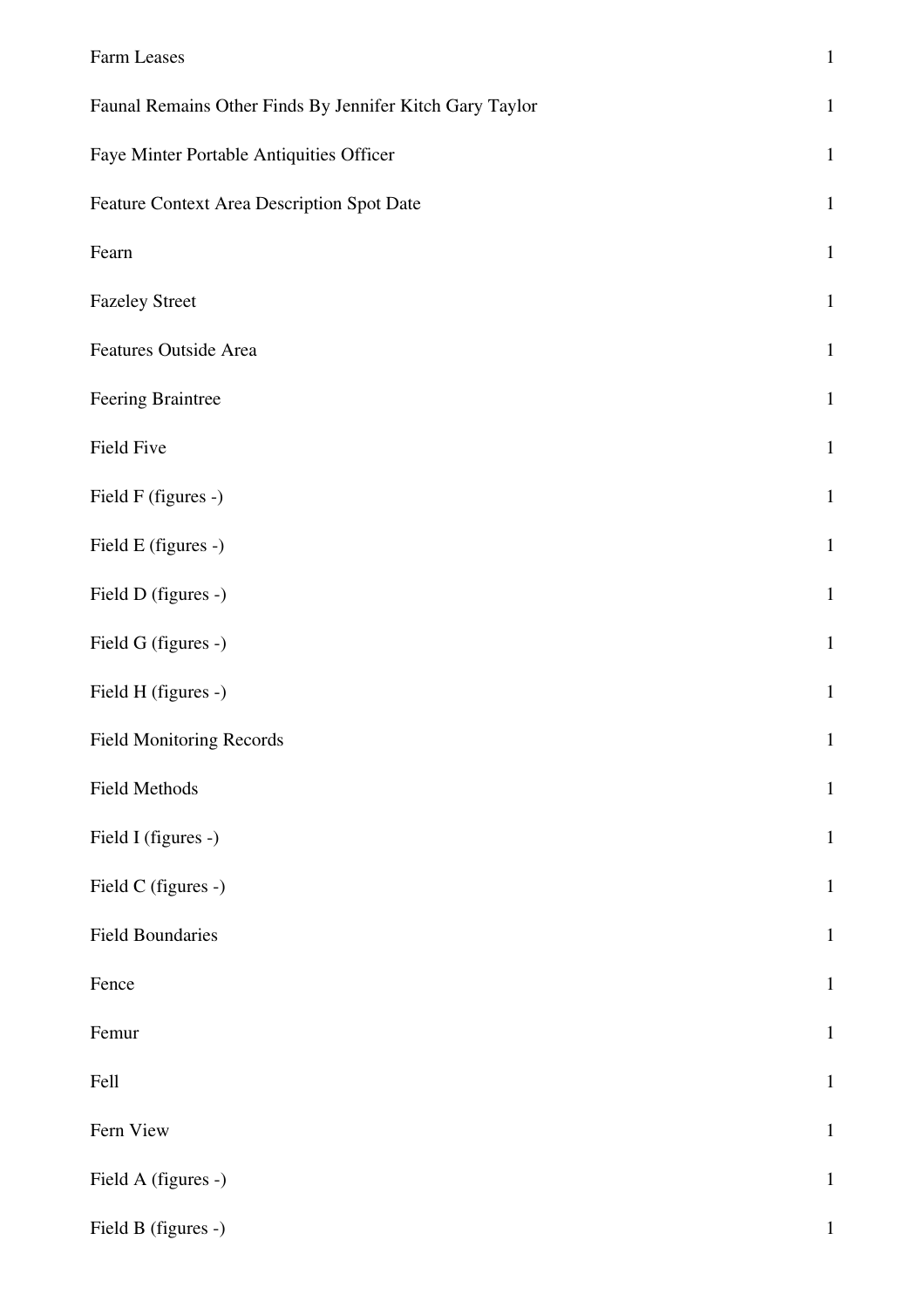| Anglie Civitas                                                             | $\mathbf{1}$ |
|----------------------------------------------------------------------------|--------------|
| Field Archaeologists Standards And                                         | $\mathbf{1}$ |
| Geology, Topography, Elevation                                             | $\mathbf{1}$ |
| Geology/soils, Topography And Land-use                                     | $\mathbf{1}$ |
| Hitcham                                                                    | $\mathbf{1}$ |
| <b>History Summary</b>                                                     | $\mathbf{1}$ |
| History Of The Site                                                        | $\mathbf{1}$ |
| History And Development Of Launde Abbey                                    | $\mathbf{1}$ |
| <b>Hives Planning</b>                                                      | $\mathbf{1}$ |
| Hobnails                                                                   | $\mathbf{1}$ |
| Holdingham Pumping Station And Sleaford                                    | $\mathbf{1}$ |
| Hogan                                                                      | $\mathbf{1}$ |
| Hodder And Stoughton                                                       | $\mathbf{1}$ |
| <b>History And Development</b>                                             | $\mathbf{1}$ |
| An Assessment Of The Charred Plant Macrofossils And Other Remains From The | $\mathbf{1}$ |
| Historical Interpretation                                                  | $\mathbf{1}$ |
| <b>Historical Building Recording</b>                                       | $\mathbf{1}$ |
| Historical Background And Archaeological Potential                         | $\mathbf{1}$ |
| An Assessment Of Three Dormer Windows At                                   | $\mathbf{1}$ |
| Historical Interpretation Of Evaluation Results                            | $\mathbf{1}$ |
| <b>Historical Introduction</b>                                             | $\mathbf{1}$ |
| Historical/archaeological Background                                       | $\mathbf{1}$ |
| <b>Historical Sources</b>                                                  | $\mathbf{1}$ |
| <b>Historical References</b>                                               | $\mathbf{1}$ |
| Holdingham Rising Main Pipeline                                            | $\mathbf{1}$ |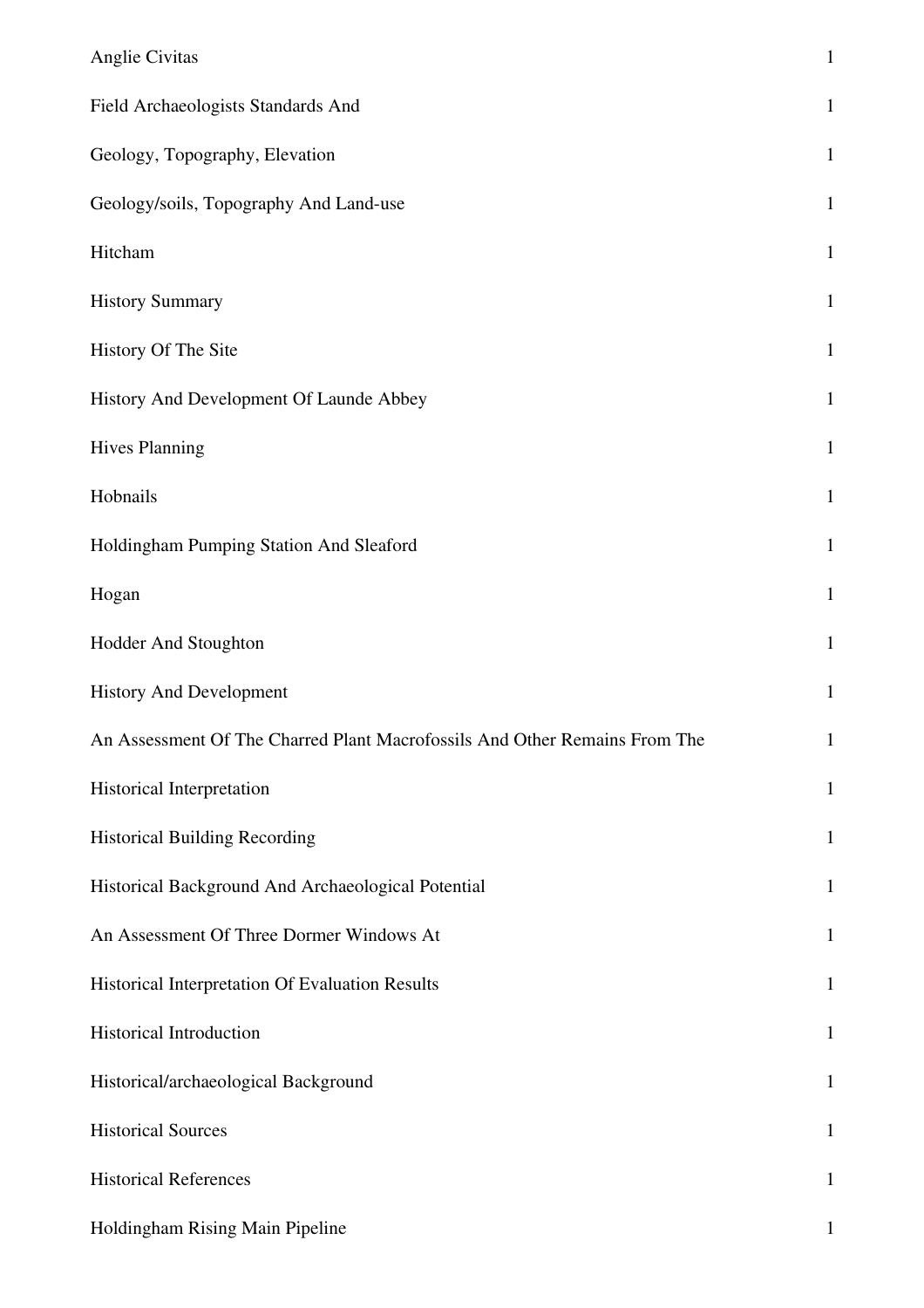| Hollow Way                              | $\,1\,$      |
|-----------------------------------------|--------------|
| House Interior                          | $\mathbf{1}$ |
| Houghton Road                           | $\mathbf{1}$ |
| Hotel                                   | $\mathbf{1}$ |
| Hose Ground                             | $\mathbf{1}$ |
| House Platform                          | $\mathbf{1}$ |
| House Plot                              | $\mathbf{1}$ |
| Hughes                                  | $\mathbf{1}$ |
| Howe Chase                              | $\mathbf{1}$ |
| Housing                                 | $\mathbf{1}$ |
| Horncores                               | $\mathbf{1}$ |
| Hopyard                                 | $\mathbf 1$  |
| Holy Trinity, North Ormesby E Pr //     | $\mathbf{1}$ |
| Holy Cross School                       | $\mathbf{1}$ |
| Holmes                                  | $\mathbf{1}$ |
| Holloways                               | $\mathbf{1}$ |
| Home Farmhouse                          | $\mathbf{1}$ |
| Honeyold                                | $\mathbf{1}$ |
| Hope Coal Mines                         | $\mathbf{1}$ |
| Hong Kong                               | $\mathbf{1}$ |
| Honeypots Plantation                    | $\mathbf{1}$ |
| Historical Atlas Of Norfolk             | $\mathbf{1}$ |
| Historical Archaeological Overview      | $\mathbf{1}$ |
| <b>Historic Building Assessments</b>    | $\mathbf{1}$ |
| Historic Building Assessment Objectives | $\mathbf{1}$ |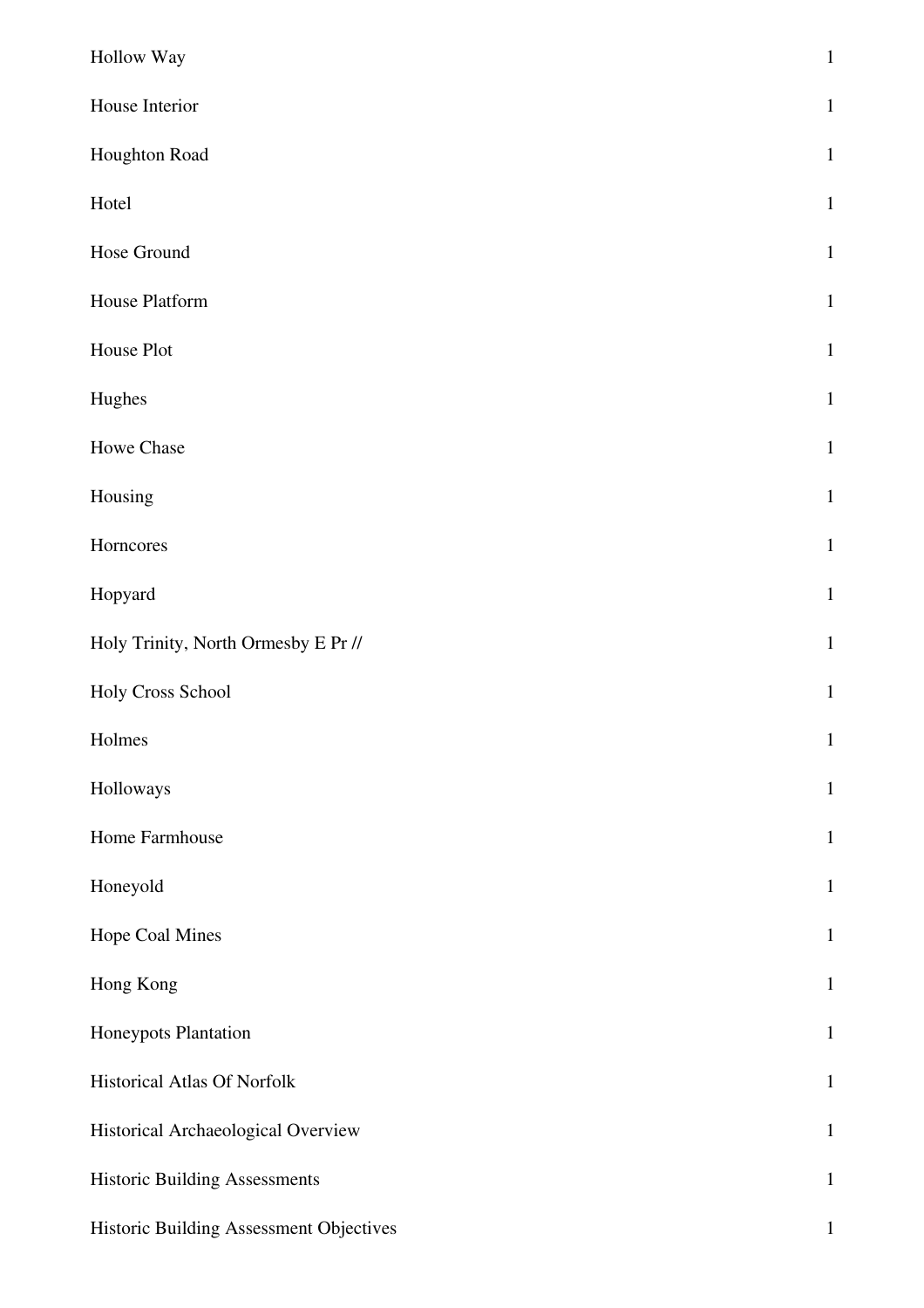| Historic Building Assessment (plates)                                                      | $\mathbf{1}$ |
|--------------------------------------------------------------------------------------------|--------------|
| <b>Historic Building Assesment</b>                                                         | $\mathbf{1}$ |
| Historic Building Impact Assessment Of Feeringbury Farm Barn                               | $\mathbf{1}$ |
| Historic Building Record (fig)                                                             | $\mathbf{1}$ |
| Historic Building Recording At                                                             | $\mathbf{1}$ |
| Historic Building Recording Archaeological Monitoring At                                   | $\mathbf{1}$ |
| An Historic Appraisal                                                                      | $\mathbf{1}$ |
| Historic Analysis Elphin Watkin                                                            | $\mathbf{1}$ |
| Historic                                                                                   | $\mathbf{1}$ |
| Hill                                                                                       | $\mathbf{1}$ |
| Highways And Transportation Department                                                     | $\mathbf{1}$ |
| <b>Highways Agency Deeds</b>                                                               | $\mathbf{1}$ |
| <b>Highfields Farm</b>                                                                     | $\mathbf{1}$ |
| Hillcrest Road, Beccles,                                                                   | $\mathbf{1}$ |
| Hillelson, D, June, Edmonton Sports Social Club, Church Street, Edmonton, London N Project | $\perp$      |
| Histeridae                                                                                 | $\mathbf{1}$ |
| Hillhouse Farm                                                                             | $\mathbf{1}$ |
| Hillforts                                                                                  | $\mathbf{1}$ |
| Historic Building Recording Methodology                                                    | $\mathbf{1}$ |
| An Evaluation Of The Charred Plant Macrofossils And Other Remains                          | $\mathbf{1}$ |
| Historical And Archaeological Background,                                                  | $\mathbf{1}$ |
| Historical And Archaeological Background (figures And)                                     | $\mathbf{1}$ |
| Historical And Archaeological Background (fig)                                             | $\mathbf{1}$ |
| An Electric Cable Duct Within The Fort Complex                                             | $\mathbf{1}$ |
| Historical And Archaeological Context                                                      | $\mathbf 1$  |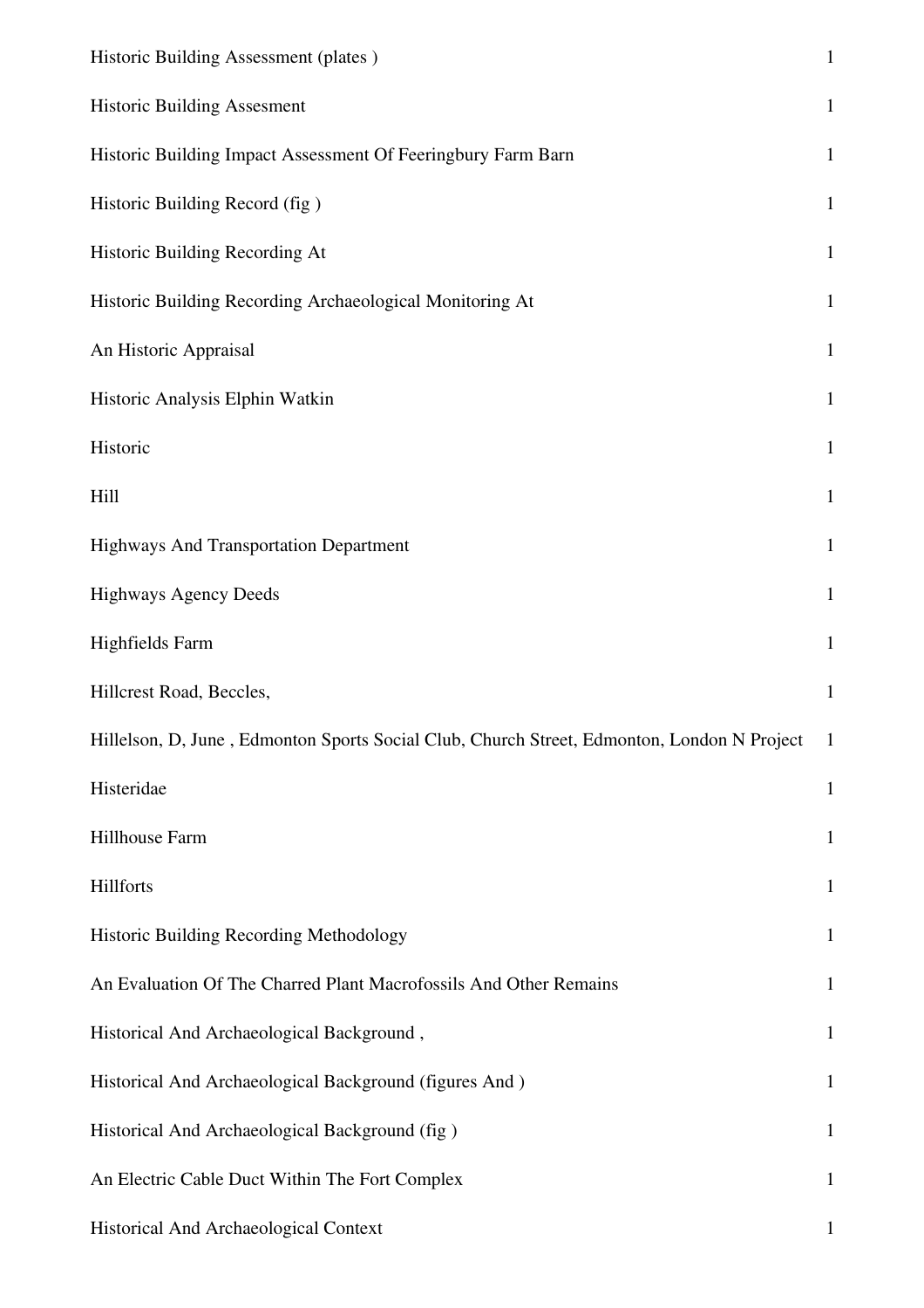| Historical And Archaeological Landscape                             | $\mathbf 1$  |
|---------------------------------------------------------------------|--------------|
| Historical And Planning Background                                  | $\mathbf{1}$ |
| Historical And Architectural Background                             | $\mathbf{1}$ |
| Historical And Archaeological Research                              | $\mathbf{1}$ |
| Historic Towns Trust                                                | $\mathbf{1}$ |
| <b>Historic Periods</b>                                             | $\mathbf{1}$ |
| <b>Historic Buildings</b>                                           | $\mathbf{1}$ |
| Historic Building Survey (leigh A Alston: Architectural Historian)  | $\mathbf{1}$ |
| <b>Historic Building Survey</b>                                     | $\mathbf 1$  |
| Historic Buildings Assessment                                       | $\mathbf{1}$ |
| Historic Environment Data                                           | $\mathbf{1}$ |
| <b>Historic Names</b>                                               | $\mathbf{1}$ |
| Historic Environment Record Data                                    | $\mathbf{1}$ |
| Historic Environment Record (her): The Her At Jesmond Old Cemetery, | $\mathbf{1}$ |
| Human Bones                                                         | $\mathbf{1}$ |
| Human Remains Analysis                                              | $\mathbf 1$  |
| <b>Insurance Brokers</b>                                            | $\mathbf{1}$ |
| Institute Of Field                                                  | $\mathbf{1}$ |
| Inscriptions                                                        | $\mathbf{1}$ |
| Inscribed                                                           | $\mathbf{1}$ |
| <b>Insurance Details</b>                                            | $\mathbf{1}$ |
| <b>Insurances And Health And Safety</b>                             | $\mathbf{1}$ |
| <b>Interior Details</b>                                             | $\mathbf{1}$ |
| Interim Archaeological Summary                                      | $\mathbf{1}$ |
| Intaglio                                                            | 1            |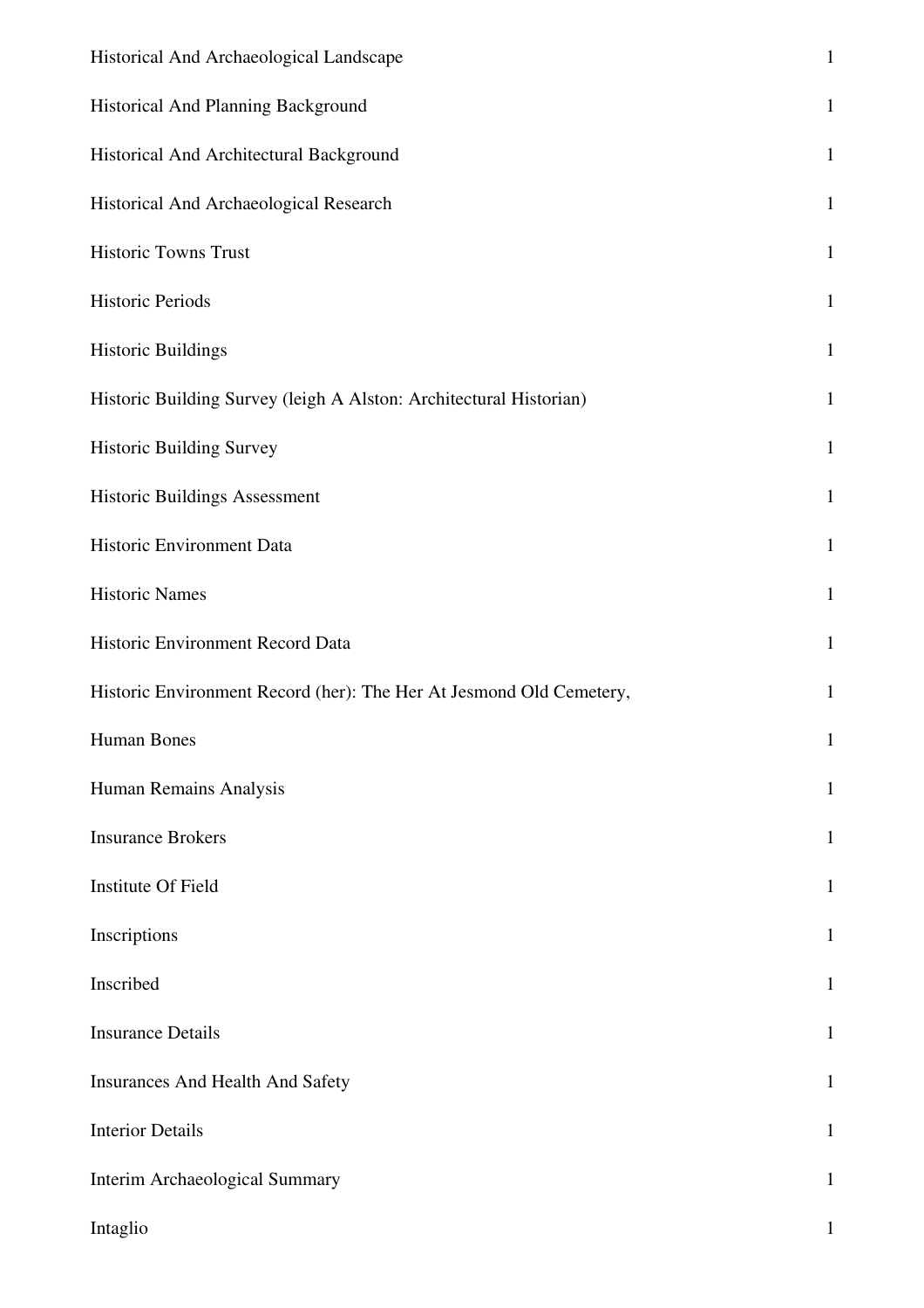| <b>Infrastructure And Facilities Department</b>                 | $\mathbf{1}$ |
|-----------------------------------------------------------------|--------------|
| <b>Information Gaps</b>                                         | $\mathbf{1}$ |
| Index Of Figures                                                | $\mathbf{1}$ |
| <b>Independent Archaeologist</b>                                | $\mathbf{1}$ |
| <b>Increased Magnetic Response</b>                              | $\mathbf{1}$ |
| Incomplete                                                      | $\mathbf{1}$ |
| Index To Archive                                                | $\mathbf{1}$ |
| <b>Indicative Phasing</b>                                       | $\mathbf{1}$ |
| Infant                                                          | $\mathbf{1}$ |
| <b>Industrial Revolution</b>                                    | $\mathbf{1}$ |
| Industrial And Agricultural Evidence                            | $\mathbf{1}$ |
| Interior-First Floor                                            | $\mathbf{1}$ |
| Interior- Ground Floor                                          | $\mathbf{1}$ |
| Interpretation Of The Site; Medieval Post-                      | $\mathbf{1}$ |
| Interpretation Of The Site: Prehistoric Features                | $\mathbf{1}$ |
| Interpretation Of The Site: Medieval And Post-medieval Activity | $\mathbf{1}$ |
| Interpretation Of The Site: History Archaeology                 | $\mathbf{1}$ |
| Interpretation/discussion                                       | $\mathbf{1}$ |
| Interpretive Discussion And Phasing                             | $\mathbf{1}$ |
| Introduction And Quantitative Summary Of Condition              | $\mathbf{1}$ |
| <b>Introduction And Project Objectives</b>                      | $\mathbf{1}$ |
| Introduction (see Appendix For Full Report Spreadsheet)         | $\mathbf{1}$ |
| <b>Interpretation Area Description</b>                          | $\mathbf{1}$ |
| <b>Interpretation And Significance</b>                          | $\mathbf{1}$ |
| <b>Internal Elevation Towards North</b>                         | $\mathbf{1}$ |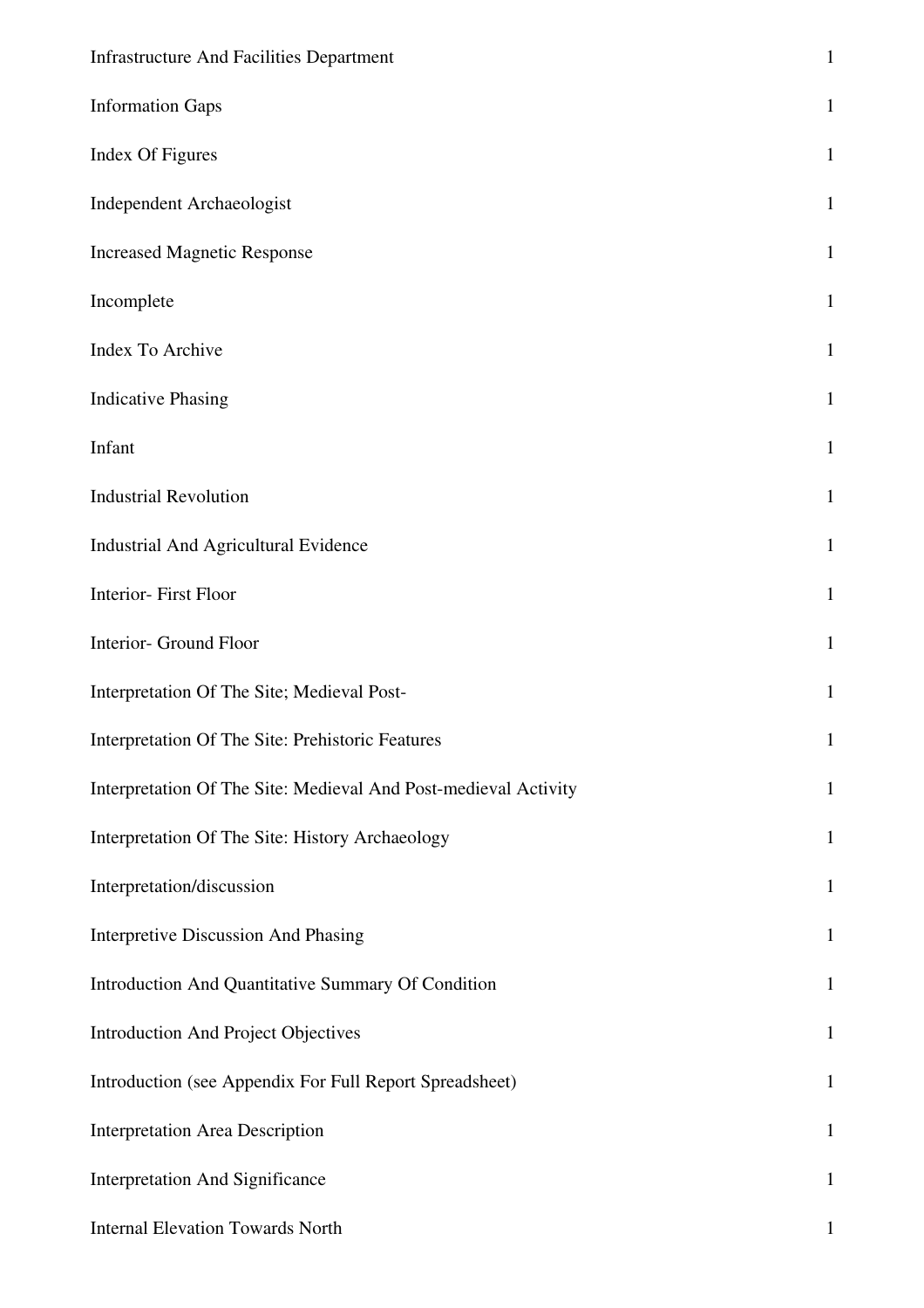| Internal Detail, Second Floor                        | $\mathbf{1}$ |
|------------------------------------------------------|--------------|
| Internal Detail, Ground Floor                        | $\mathbf{1}$ |
| Internal Detail, First Floor                         | $\mathbf{1}$ |
| <b>Internal Elevation Towards West</b>               | $\mathbf{1}$ |
| <b>Internal Floors</b>                               | $\mathbf{1}$ |
| An Archaeological Watching Brief And Excavation      | $\mathbf{1}$ |
| <b>Internet Source</b>                               | $\mathbf{1}$ |
| <b>Internal Trenches</b>                             | $\mathbf{1}$ |
| Includes Details Of Post-evaluation Monitoring       | $\mathbf{1}$ |
| <b>Improvement Works</b>                             | $\mathbf{1}$ |
| <b>Illustrated Leicester</b>                         | $\mathbf{1}$ |
| Illlustrations                                       | $\mathbf{1}$ |
| Ilford                                               | $\mathbf{1}$ |
| Igloo                                                | $\mathbf{1}$ |
| Illustration                                         | $\mathbf{1}$ |
| An Archaeological Watching Brief On Land To The Rear | $\mathbf{1}$ |
| <b>Illustrations George Geddes</b>                   | $\mathbf{1}$ |
| <b>Illustrations Appendix</b>                        | $\mathbf{1}$ |
| <b>Illustrations Andy Chapman</b>                    | $\mathbf{1}$ |
| <b>Identify Recover Record</b>                       | $\mathbf{1}$ |
| <b>Identifier Description</b>                        | $\mathbf{1}$ |
| Hutcheson                                            | $\mathbf{1}$ |
| Humerus Cattle Left Shaft Gnawed                     | $\mathbf{1}$ |
| <b>Humanly Struck Flints</b>                         | $\mathbf{1}$ |
| Human Skeletal Remains                               | $\mathbf{1}$ |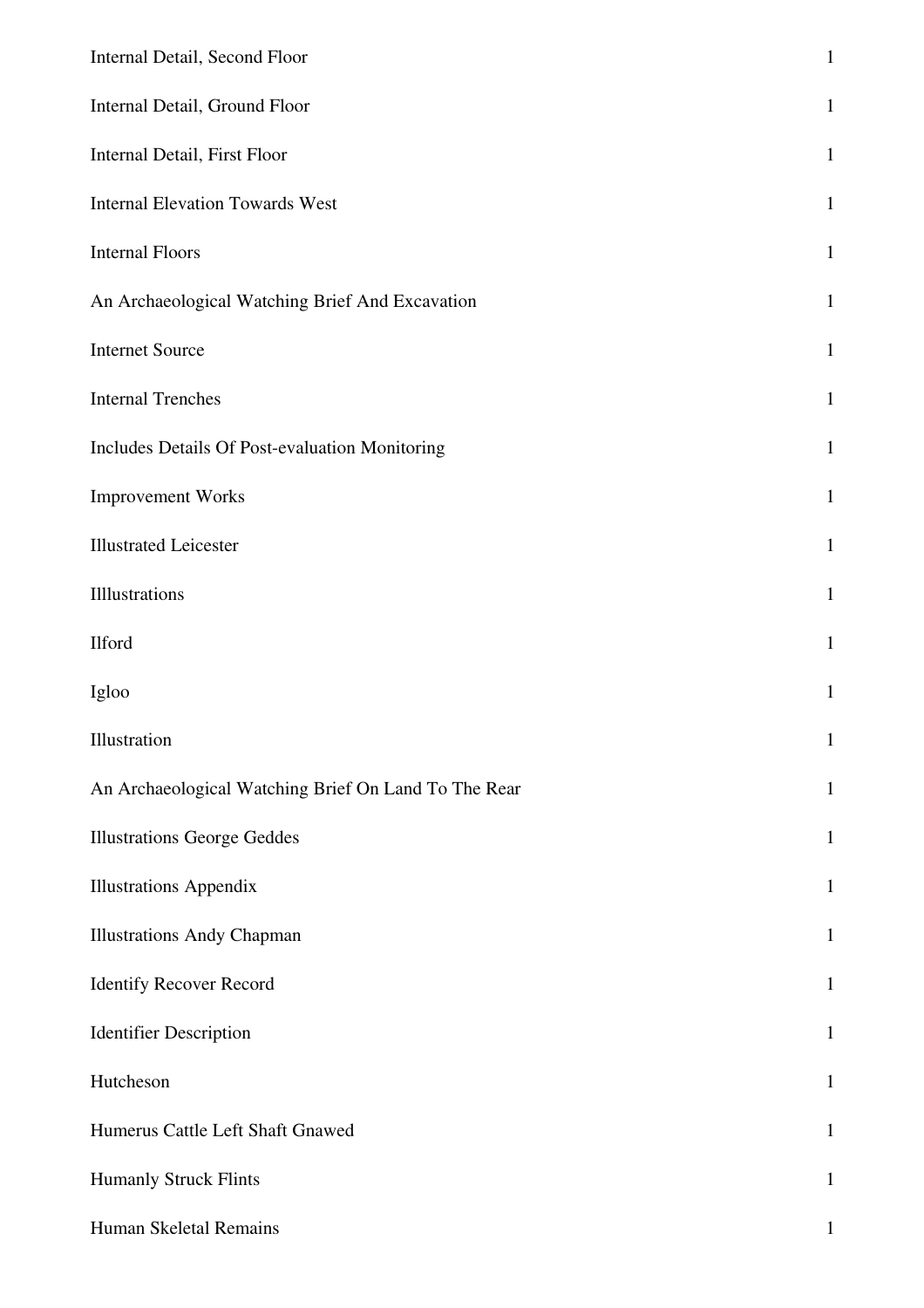| Hydraenidae                                          | $\mathbf{1}$ |
|------------------------------------------------------|--------------|
| Hydreanidae                                          | $\mathbf{1}$ |
| <b>Identified Features And Deposits</b>              | $\mathbf{1}$ |
| Identifications                                      | $\mathbf{1}$ |
| Icehouse                                             | $\mathbf{1}$ |
| <b>Illustrations Jacqueline Harding</b>              | $\mathbf{1}$ |
| <b>Illustrations Thomas Small</b>                    | $\mathbf{1}$ |
| Importance Examples Of Site Type Mitigation          | $\mathbf{1}$ |
| Implications For Development And Excavation Strategy | $\mathbf{1}$ |
| Implications And Recommendations                     | $\mathbf{1}$ |
| Implications And Reccomendations                     | $\mathbf{1}$ |
| <b>Importance Of The Standing Buildings</b>          | $\mathbf{1}$ |
| <b>Importance Value Definition</b>                   | $\mathbf{1}$ |
| Impressions                                          | $\mathbf{1}$ |
| Imports                                              | $\mathbf{1}$ |
| <b>Imported Wares</b>                                | $\mathbf{1}$ |
| <b>Imperial Mill</b>                                 | $\mathbf{1}$ |
| <b>Impact Of The Development</b>                     | $\mathbf{1}$ |
| <b>Impact And Recommendations</b>                    | $\mathbf{1}$ |
| Imbrex                                               | $\mathbf{1}$ |
| Imbreces                                             | $\mathbf{1}$ |
| <b>Impact Assesment</b>                              | $\mathbf{1}$ |
| <b>Impact Assessment And Conclusions</b>             | $\mathbf{1}$ |
| <b>Impact Of Proposed Construction Work</b>          | $\mathbf{1}$ |
| <b>Impact Comments</b>                               | $\mathbf 1$  |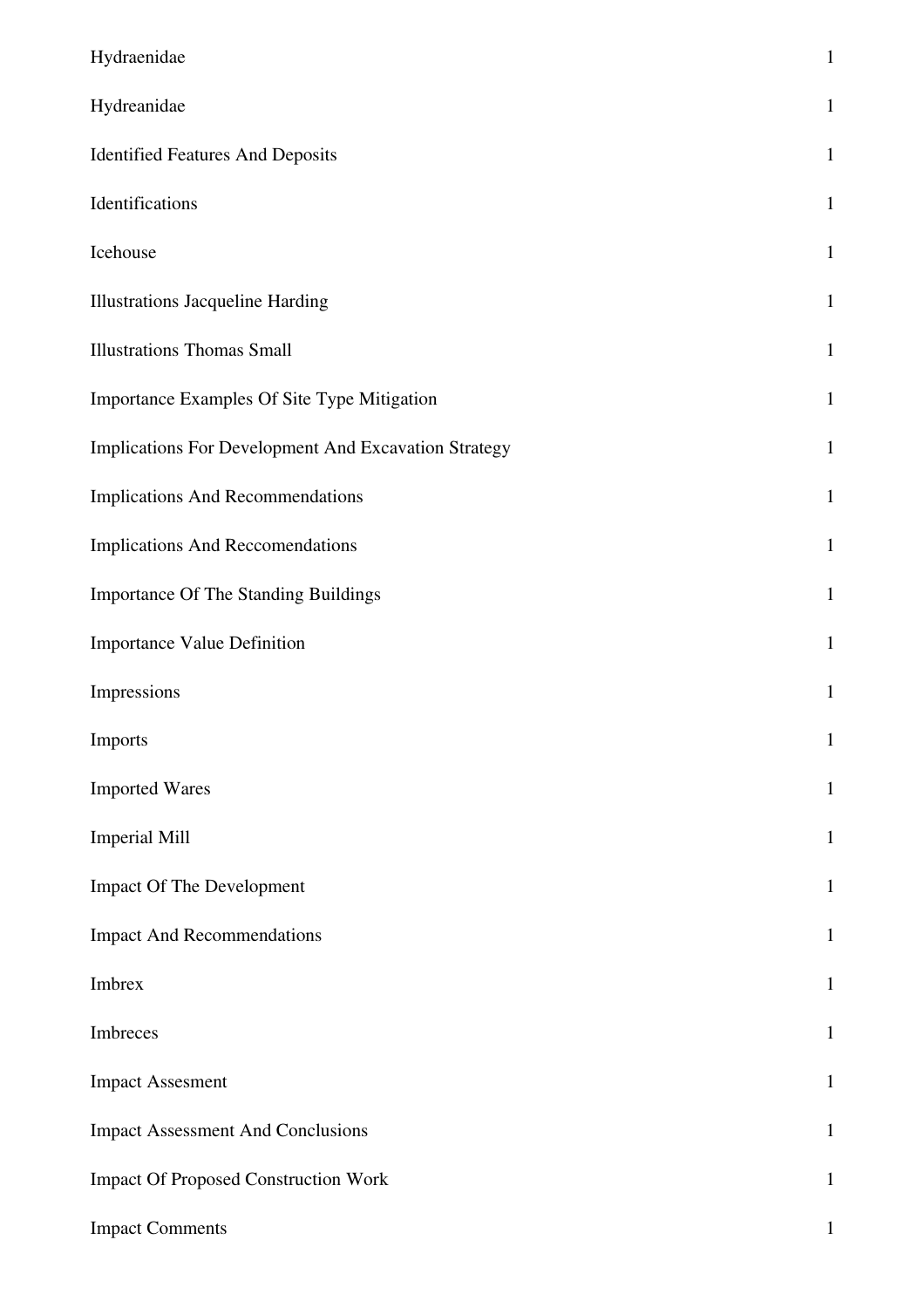| Impact Assessment Elphin Watkin           | $\mathbf{1}$ |
|-------------------------------------------|--------------|
| <b>High Timber Street</b>                 | $\mathbf{1}$ |
| High Street, Sutton Coldfield, Birmingham | $\mathbf{1}$ |
| Graphics File Location                    | $\mathbf{1}$ |
| Granville Group                           | $\mathbf{1}$ |
| Grantham                                  | $\mathbf{1}$ |
| <b>Grand Total</b>                        | $\mathbf{1}$ |
| <b>Grassland Improvement</b>              | $\mathbf{1}$ |
| <b>Grave Alignment And Position</b>       | $\mathbf{1}$ |
| Grave Slab                                | $\mathbf{1}$ |
| Grave Morphology                          | $\mathbf{1}$ |
| <b>Grave Details</b>                      | $\mathbf{1}$ |
| Grams                                     | $\mathbf{1}$ |
| Grain                                     | $\mathbf{1}$ |
| <b>Gosford Street Frontage</b>            | $\mathbf{1}$ |
| Gordon                                    | $\mathbf{1}$ |
| Goodwin                                   | $\mathbf{1}$ |
| Goodge                                    | $\mathbf{1}$ |
| Gradiometer Data                          | $\mathbf{1}$ |
| Gradiometer Survey Of                     | $\mathbf{1}$ |
| Graham Morgan                             | $\mathbf{1}$ |
| Graffiti                                  | $\mathbf{1}$ |
| <b>Graeme Preston Architects</b>          | $\mathbf{1}$ |
| Gravel                                    | $\mathbf{1}$ |
| <b>Gravel Spread</b>                      | $\mathbf{1}$ |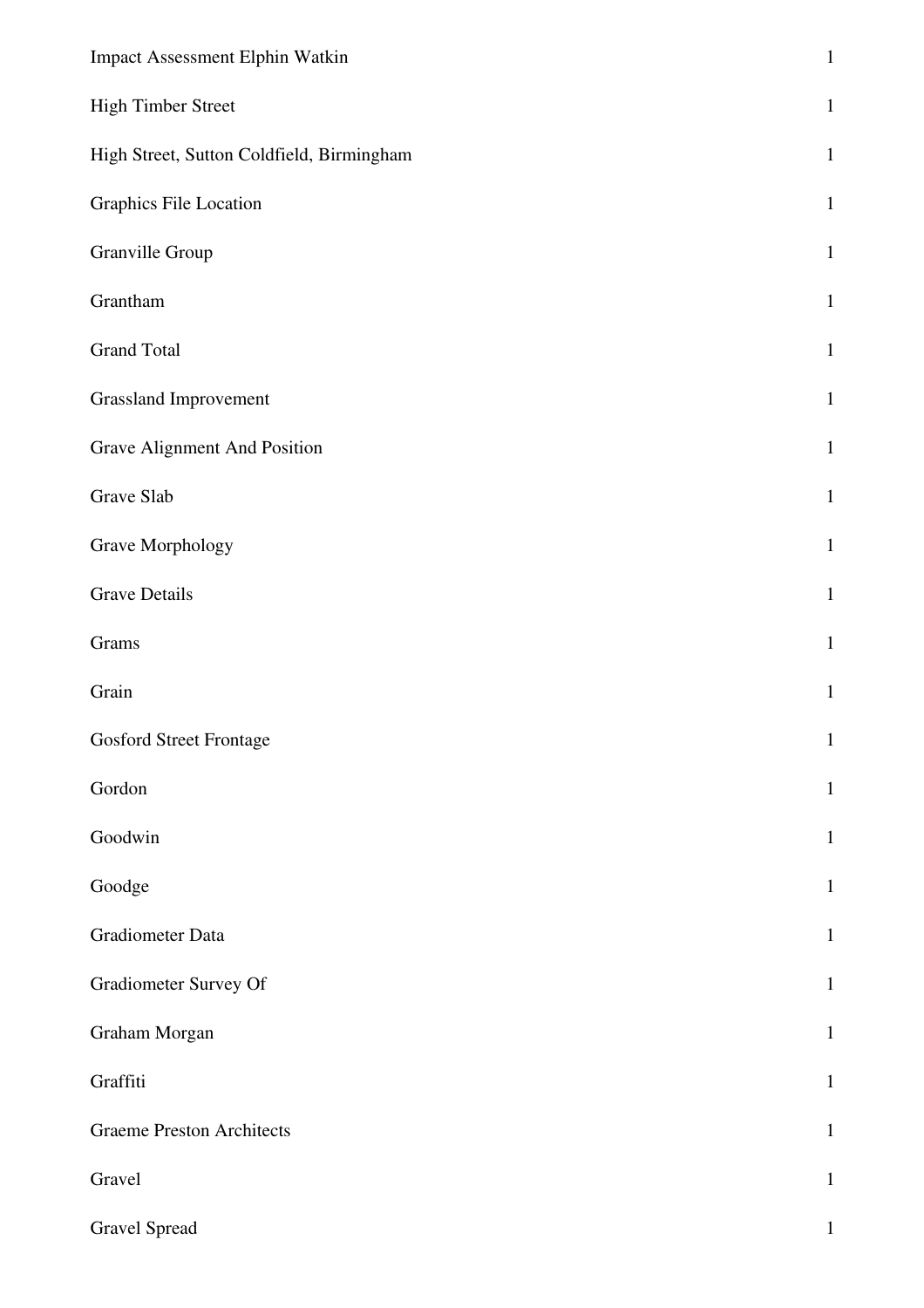| <b>Ground Conditions</b>                   | $\mathbf{1}$ |
|--------------------------------------------|--------------|
| <b>Ground Beams Trenches</b>               | $\mathbf{1}$ |
| Analysis Of Street Layout                  | $\mathbf{1}$ |
| Grog Temp                                  | $\mathbf{1}$ |
| Ground Floor (fig, Plates -)               | $\mathbf{1}$ |
| <b>Ground Penetrating</b>                  | $\mathbf{1}$ |
| <b>Groundwater Monitoring</b>              | $\mathbf{1}$ |
| <b>Ground Penetrating Radar Survey</b>     | $\mathbf{1}$ |
| <b>Ground Penetrating Radar</b>            | $\mathbf{1}$ |
| Gritty Light Brown Clay                    | $\mathbf{1}$ |
| Grey Clay                                  | $\mathbf{1}$ |
| Great Chesterford Parochial Church Council | $\mathbf{1}$ |
| Great Blakenham                            | $\mathbf{1}$ |
| Gravestones                                | $\mathbf{1}$ |
| Graves (figures And)                       | $\mathbf{1}$ |
| <b>Great Chesterford Primary School</b>    | $\mathbf{1}$ |
| <b>Great Danes Inn</b>                     | $\mathbf{1}$ |
| Greendike                                  | $\mathbf{1}$ |
| Green                                      | $\mathbf{1}$ |
| <b>Great Easton</b>                        | $\mathbf{1}$ |
| Gollancz                                   | $\mathbf{1}$ |
| Goldington Road                            | $\mathbf{1}$ |
| George Street, Whithorn                    | $\mathbf{1}$ |
| George Street                              | $\mathbf{1}$ |
| Geophysics                                 | $\mathbf{1}$ |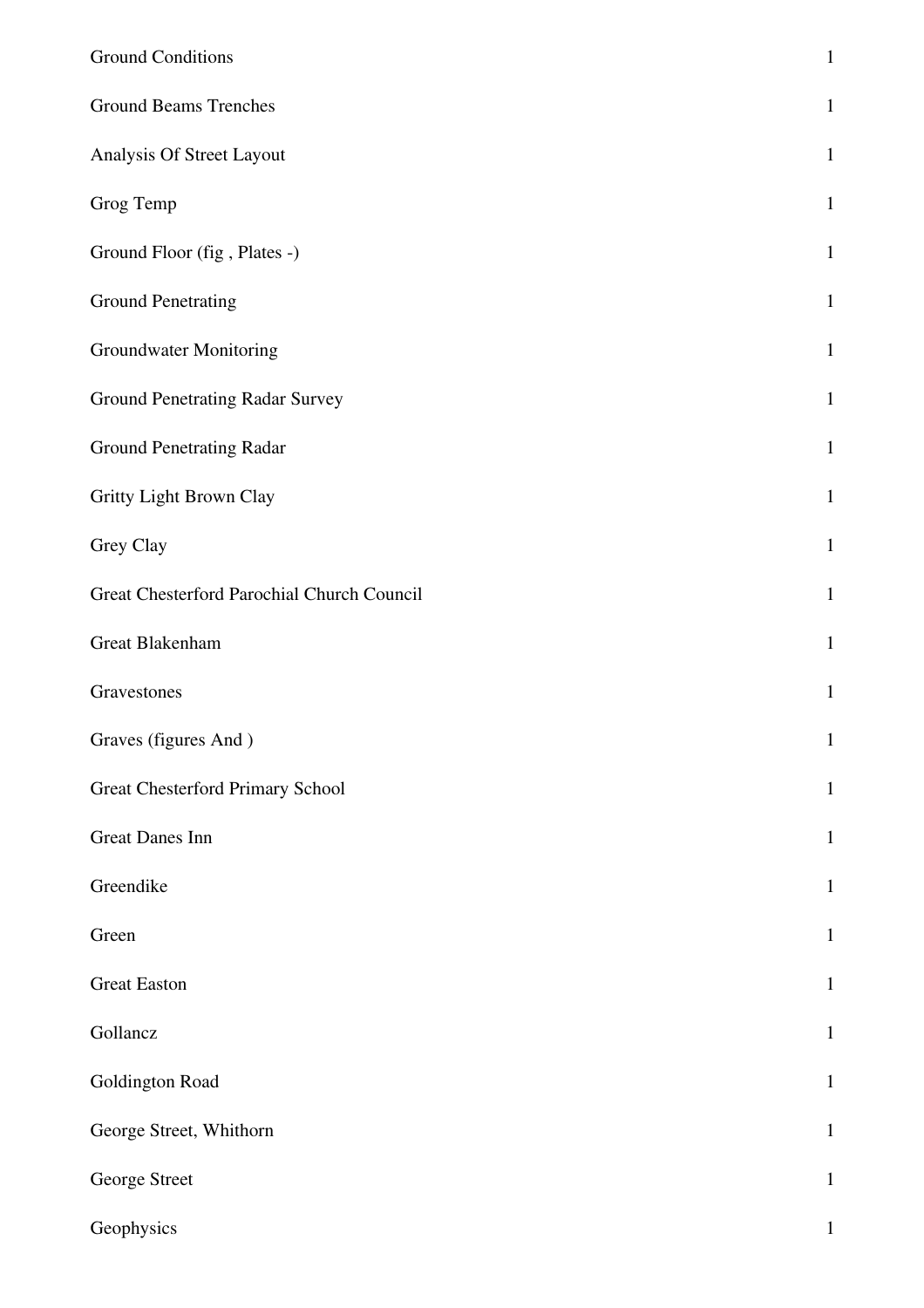| Geophysical Surveys Of Bradford                    | $\,1\,$      |
|----------------------------------------------------|--------------|
| George Talbot John Hill                            | $\,1\,$      |
| Georgius George Timotheus Timothy                  | $\mathbf{1}$ |
| <b>Geotechnical Test Pits</b>                      | $\mathbf{1}$ |
| Geotechnical Survey                                | $\mathbf{1}$ |
| Geotechnical Data                                  | $\mathbf 1$  |
| Geophysical Surveys                                | $\mathbf{1}$ |
| <b>Geophysical Survey Services</b>                 | $\mathbf{1}$ |
| Geophysical Anomalies And Negative Features        | $1\,$        |
| Geomorphological References                        | $\mathbf 1$  |
| Geomagnetic Survey                                 | $\mathbf{1}$ |
| Geology/topography                                 | $1\,$        |
| Geophysical Archive                                | $\mathbf{1}$ |
| Geophysical Survey (stratascan, Figure)            | $\mathbf{1}$ |
| Geophysical Survey Results                         | $\mathbf 1$  |
| Geophysical Survey Of Land To The North Of         | $\mathbf{1}$ |
| Geophysical Survey (stratascan ; Figs -)           | $\mathbf{1}$ |
| Gibson                                             | $\mathbf{1}$ |
| <b>Giles Place</b>                                 | $\mathbf{1}$ |
| Gloria Romanorum                                   | $\mathbf{1}$ |
| Gloria Novi Saeculi                                | $\mathbf{1}$ |
| Gloria Exercitus                                   | $\mathbf{1}$ |
| Glen                                               | $\mathbf{1}$ |
| <b>Glossary Of Selected Terms</b>                  | $\mathbf{1}$ |
| Gloucester City Museum Historic Environment Record | $\mathbf{1}$ |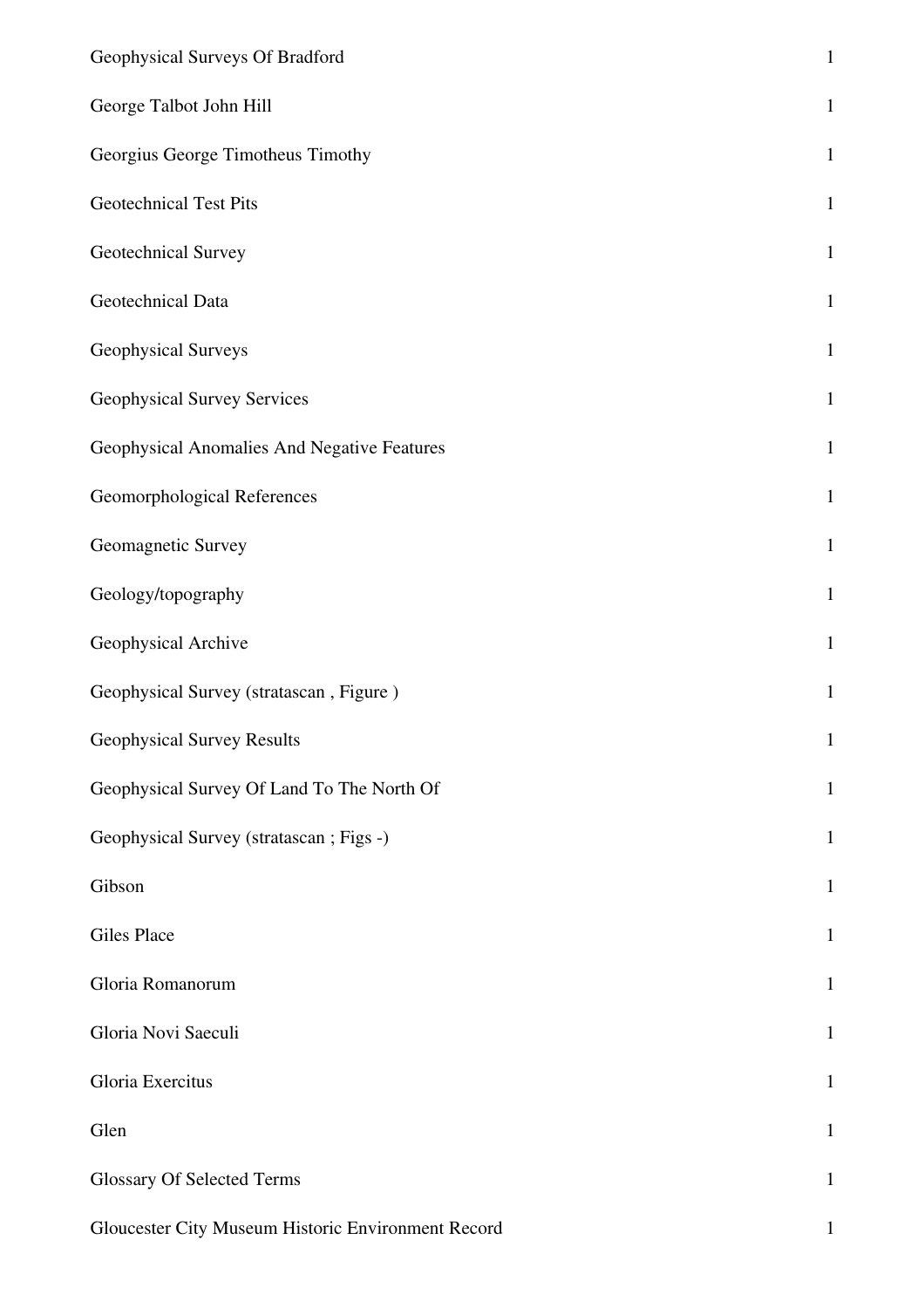| Golden Square                 | $\,1\,$      |
|-------------------------------|--------------|
| Godsell                       | $\mathbf{1}$ |
| Gloucestershire Record Office | $\mathbf{1}$ |
| <b>Glebe Terriers</b>         | $\mathbf{1}$ |
| <b>Glazed Stoneware</b>       | $\mathbf{1}$ |
| <b>Glass Bead</b>             | $\mathbf{1}$ |
| Analytical Description        | $\mathbf{1}$ |
| Gilesgate                     | $\mathbf{1}$ |
| <b>Glass Bead Necklace</b>    | $\mathbf{1}$ |
| <b>Glass Finds:</b>           | $\mathbf{1}$ |
| Glastonbury Road              | $\mathbf{1}$ |
| Glassworks                    | $\mathbf{1}$ |
| <b>Glass Objects</b>          | $\mathbf{1}$ |
| Groundworks                   | $\mathbf 1$  |
| Grouting                      | $\mathbf{1}$ |
| Hedgebank                     | $\mathbf{1}$ |
| <b>Heavy Metals</b>           | $\mathbf{1}$ |
| Heather Drive                 | $\mathbf{1}$ |
| Heath Ro Ad                   | $\mathbf{1}$ |
| Helen Ashworth                | $\mathbf{1}$ |
| Helen Towers                  | $\mathbf{1}$ |
| Hemsby                        | $\mathbf{1}$ |
| Helodidae                     | $\mathbf{1}$ |
| Helmshore                     | $\mathbf{1}$ |
| Heaters                       | $\,1\,$      |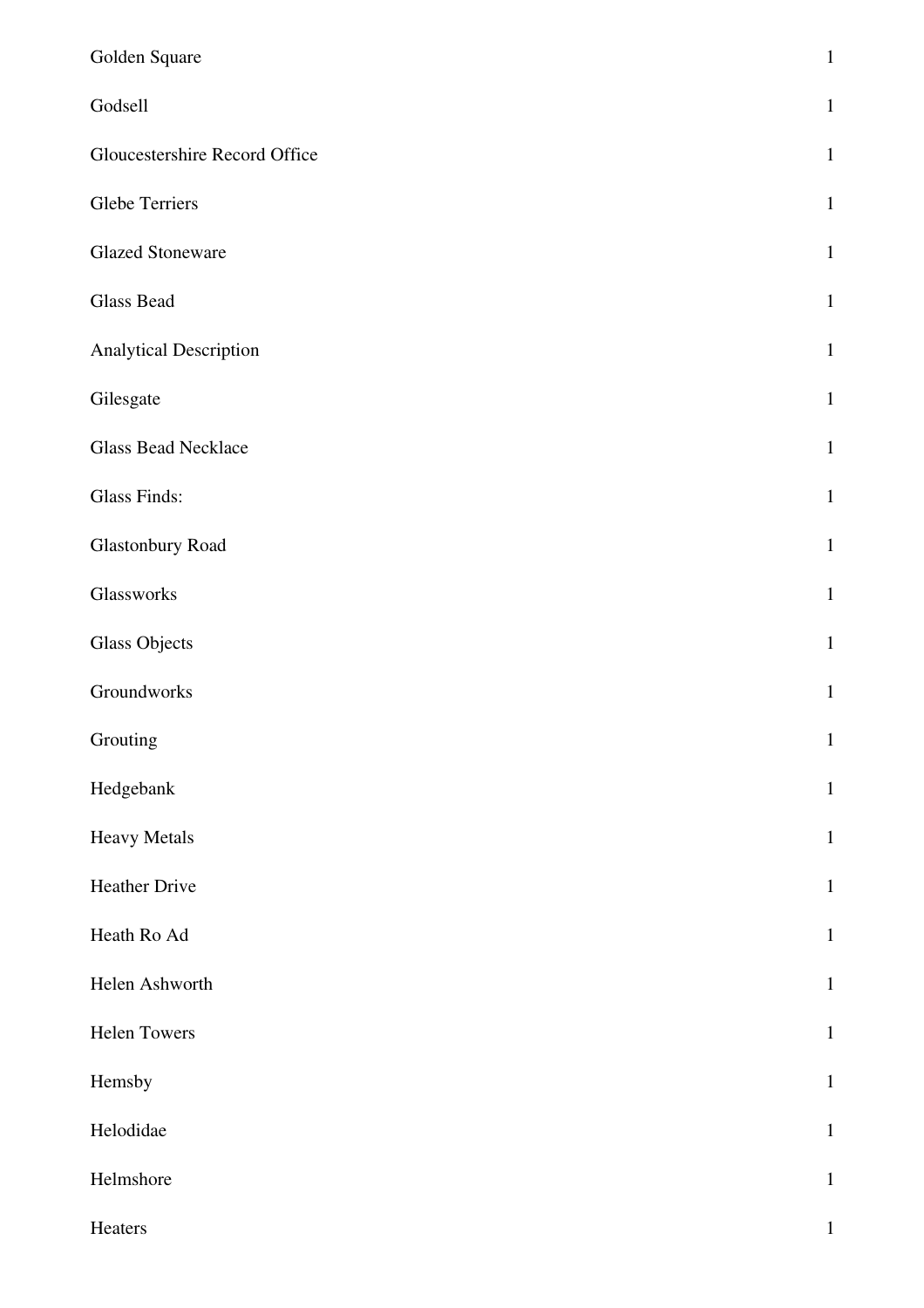| Hearth Lining                                        | $\mathbf{1}$ |
|------------------------------------------------------|--------------|
| Headland Archaeology Ltd                             | $\mathbf{1}$ |
| Head Of Board Of Management                          | $\mathbf{1}$ |
| Hazel Stubb                                          | $\mathbf{1}$ |
| Haydon Bridge Railway                                | $\mathbf{1}$ |
| Headstud                                             | $\mathbf{1}$ |
| Analysis Of Plot Pattern And Boundaries              | $\mathbf{1}$ |
| <b>Hearth Bottoms</b>                                | $\mathbf{1}$ |
| Health And Safety, Insurance                         | $\mathbf{1}$ |
| Health And Safety /pli                               | $\mathbf{1}$ |
| Heng Fa Villas                                       | $\mathbf{1}$ |
| Henrietta Quinnell                                   | $\mathbf{1}$ |
| <b>Hexcel Composites Ltd</b>                         | $\mathbf{1}$ |
| Hethelpit                                            | $\mathbf{1}$ |
| Heslington                                           | $\mathbf{1}$ |
| Hertfordshire                                        | $\mathbf{1}$ |
| Hexham Library Local Studies Section (hllss)         | $\mathbf{1}$ |
| <b>High Hedley</b>                                   | $\mathbf{1}$ |
| High Street, Maidenhead, Berkshire                   | $\mathbf{1}$ |
| High Street, Aldeburgh                               | $\mathbf{1}$ |
| High Street And Gardens Of Remembrance (fig: )       | $\mathbf{1}$ |
| Heritage Trust Of Lincolnshire Library               | $\mathbf{1}$ |
| Heritage Networkheritage Network                     | $\mathbf{1}$ |
| Hereford Archaeological Unit                         | $\mathbf{1}$ |
| Hereford And Worcester County Council Archaeological | $\mathbf{1}$ |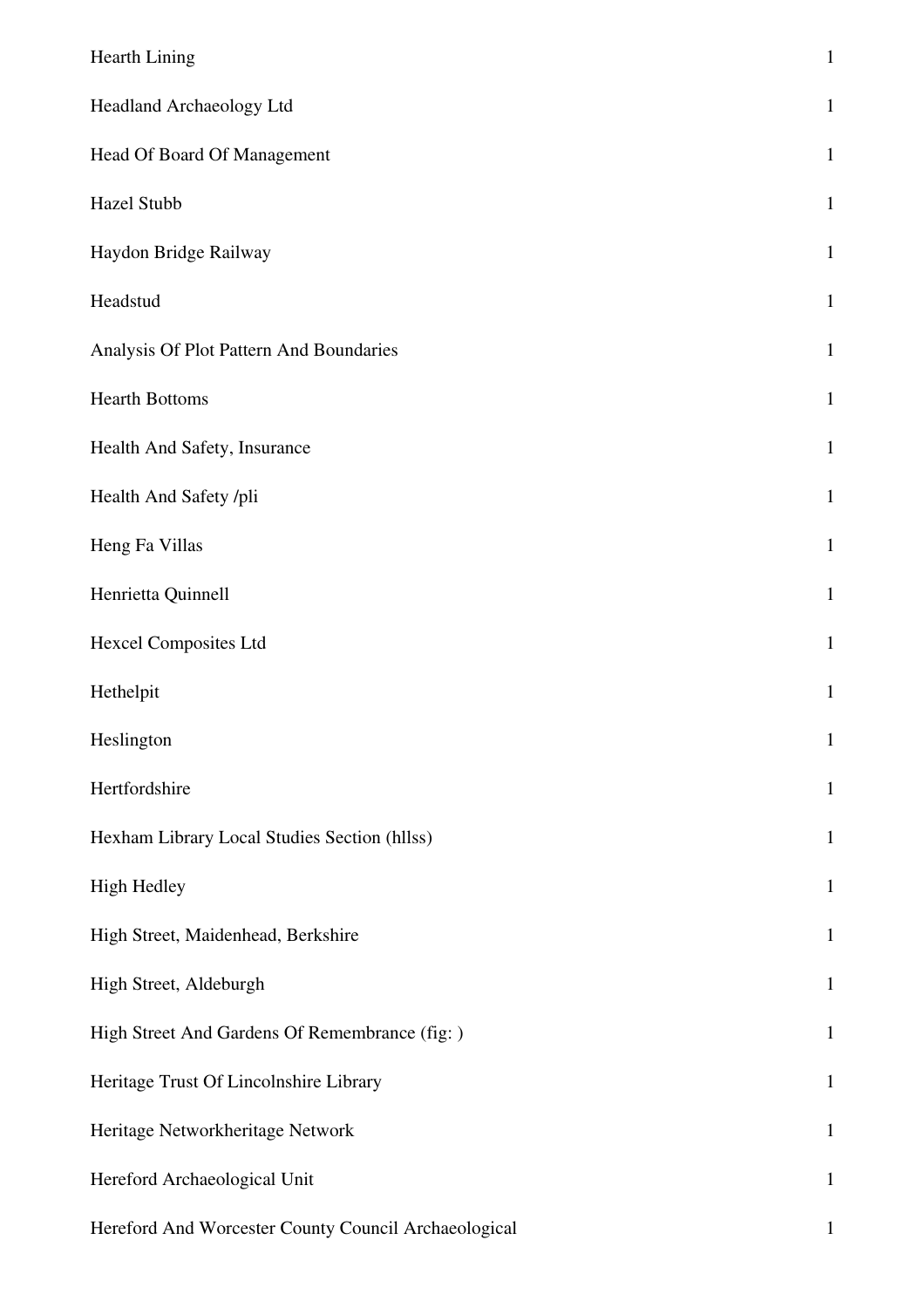| Hereford And Shrewsbury Railway                      | $\,1$        |
|------------------------------------------------------|--------------|
| Hereford Cathedral                                   | $\mathbf{1}$ |
| Hereford City Of Hereford Archaeology Committee      | $\mathbf{1}$ |
| Heritage Lincolnshire                                | $\mathbf{1}$ |
| Herefordshire Sites Monuments Record                 | $\mathbf{1}$ |
| Herefordshire Archaeology Sites And Monuments Record | $\mathbf{1}$ |
| Hawthorn Hedge                                       | $\mathbf{1}$ |
| Hawkshead                                            | $\mathbf{1}$ |
| Halstead Flood Alleviation Scheme                    | $\mathbf{1}$ |
| Hallstile Bank                                       | $\mathbf{1}$ |
| Hall Wood                                            | $\mathbf{1}$ |
| Hall Bungalow                                        | $\mathbf{1}$ |
| Hammer-                                              | $\mathbf{1}$ |
| Hammond                                              | $\mathbf{1}$ |
| Hanger And Glazier                                   | $\mathbf{1}$ |
| Handmade Roman Malvernian                            | $\mathbf{1}$ |
| Handmade                                             | $\mathbf{1}$ |
| <b>Halfway House</b>                                 | $\,1$        |
| Hague                                                | $\mathbf{1}$ |
| <b>Gullies And Slots</b>                             | $\mathbf{1}$ |
| Guides                                               | $\mathbf{1}$ |
| Guide Post                                           | $\mathbf{1}$ |
| Gruggen                                              | $\mathbf{1}$ |
| Gully                                                | $\mathbf{1}$ |
| <b>Gulson Street</b>                                 | $\mathbf{1}$ |